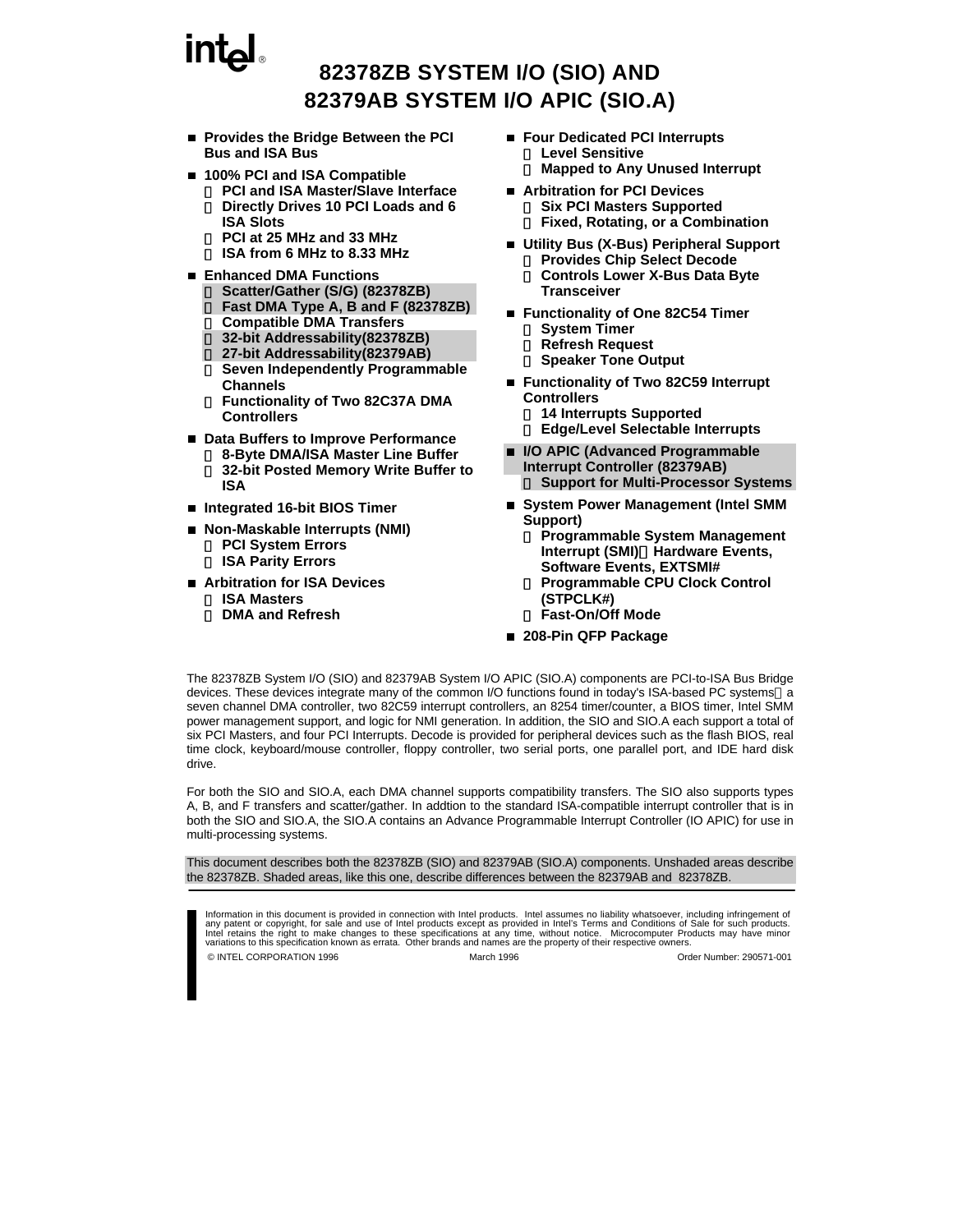# 82378ZB (SIO) AND 82379AB (SIO.A) Exercise the set of the set of the set of the set of the set of the set of the set of the set of the set of the set of the set of the set of the set of the set of the set of the set of the



**82378ZB SIO and 82379AB SIO.A Component Block Diagram**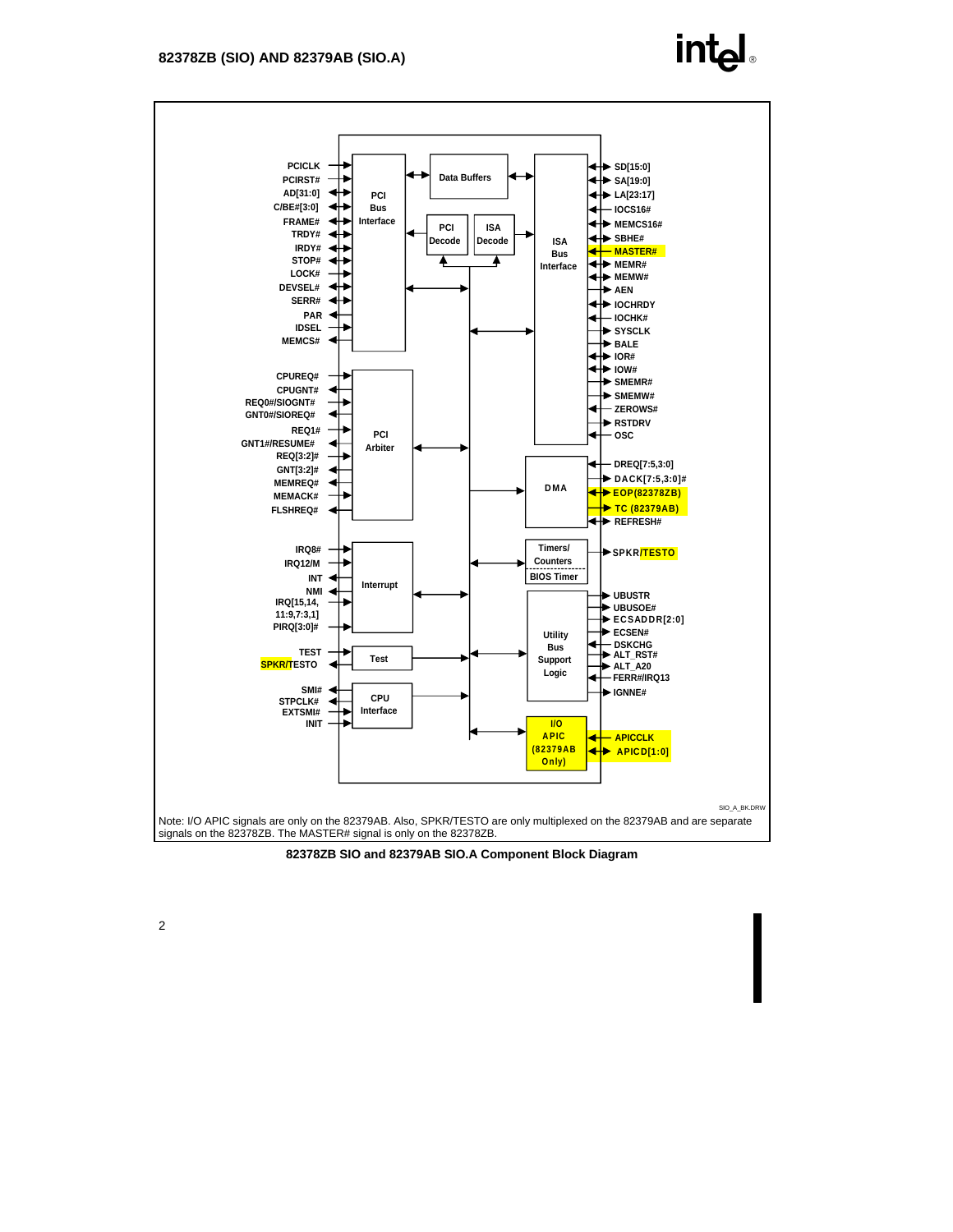

## **CONTENTS**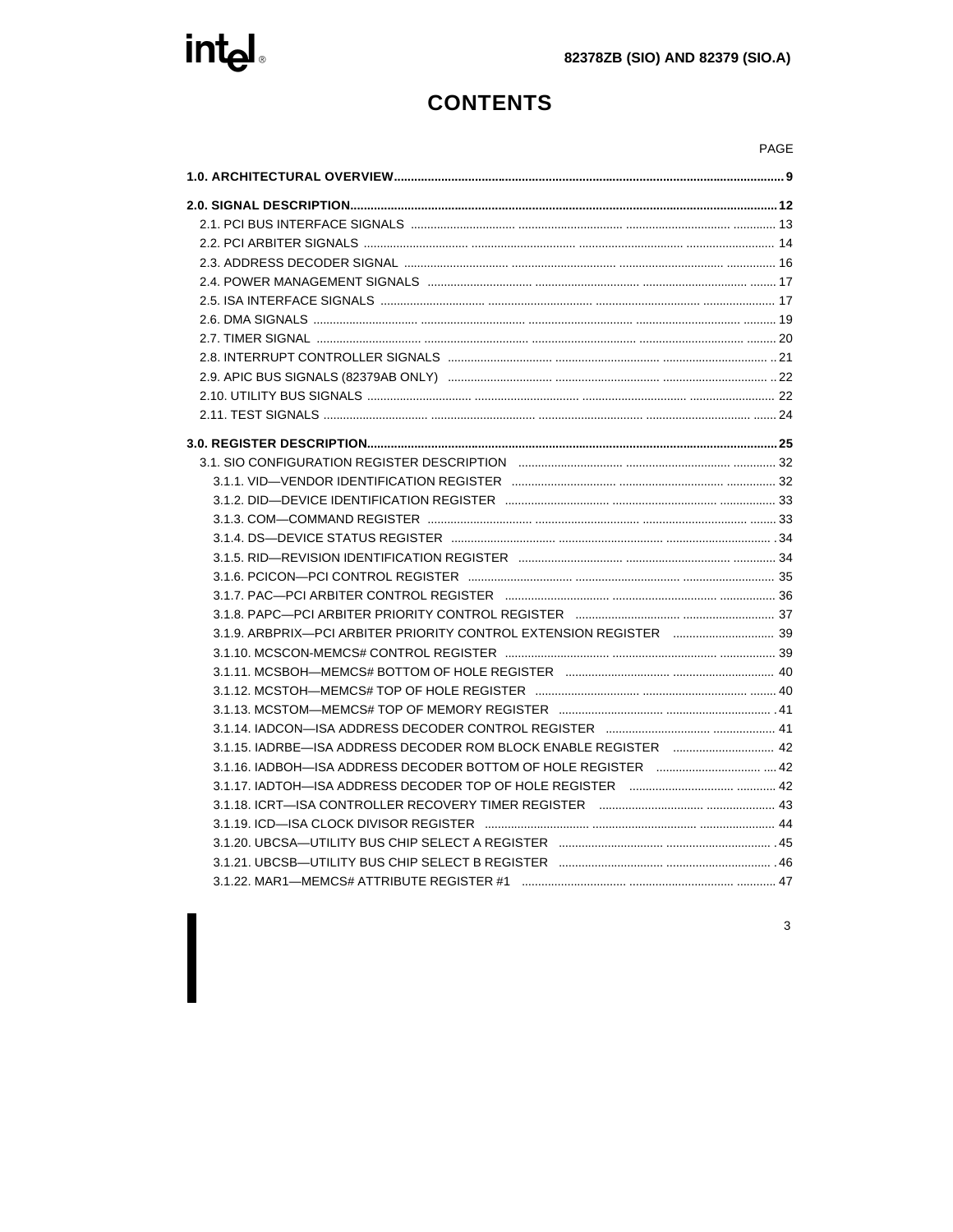# 82378ZB (SIO) AND 82379AB (SIO.A) Exercise the set of the set of the set of the set of the set of the set of the set of the set of the set of the set of the set of the set of the set of the set of the set of the set of the

I

| 3.1.26. PACC—PIC/APIC CONFIGURATION CONTROL REGISTER (82379AB Only)  49               |  |
|---------------------------------------------------------------------------------------|--|
|                                                                                       |  |
|                                                                                       |  |
|                                                                                       |  |
|                                                                                       |  |
|                                                                                       |  |
|                                                                                       |  |
|                                                                                       |  |
|                                                                                       |  |
|                                                                                       |  |
|                                                                                       |  |
|                                                                                       |  |
|                                                                                       |  |
| 3.2.3. DCEM-DMA CHANNEL EXTENDED MODE REGISTER (82378ZB Only)  56                     |  |
|                                                                                       |  |
|                                                                                       |  |
|                                                                                       |  |
|                                                                                       |  |
| 3.2.8. DMA BASE AND CURRENT ADDRESS REGISTERS (8237 COMPATIBLE SEGMENT) 61            |  |
| 3.2.9. DMA BASE AND CURRENT BYTE/WORD COUNT REGISTERS (8237 COMPATIBLE                |  |
| 3.2.10. DMA MEMORY BASE LOW PAGE AND CURRENT LOW PAGE REGISTERS Frame management of 2 |  |
| 3.2.11. DMA MEMORY BASE HIGH PAGE AND CURRENT HIGH PAGE REGISTERS Frame and the SQ    |  |
|                                                                                       |  |
|                                                                                       |  |
|                                                                                       |  |
|                                                                                       |  |
|                                                                                       |  |
| 3.2.17. SCATTER/GATHER (S/G) DESCRIPTOR TABLE POINTER REGISTER (82378ZB Only)  67     |  |
| 3.2.18. SCATTER/GATHER (S/G) INTERRUPT STATUS REGISTER (82378ZB Only)  67             |  |
|                                                                                       |  |
|                                                                                       |  |
|                                                                                       |  |
|                                                                                       |  |
|                                                                                       |  |
|                                                                                       |  |
|                                                                                       |  |
|                                                                                       |  |
|                                                                                       |  |
|                                                                                       |  |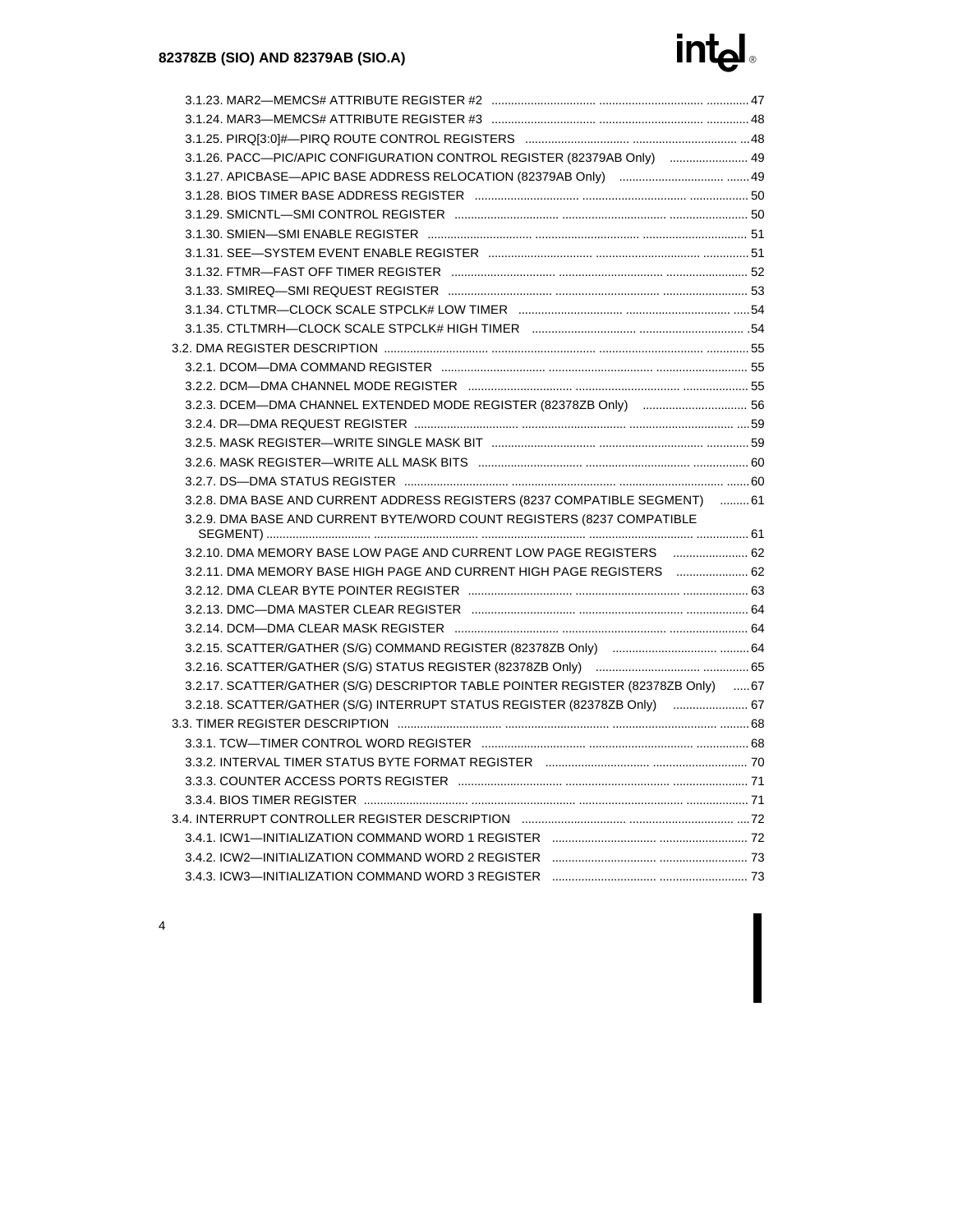### 82378ZB (SIO) AND 82379 (SIO.A)

## intel

| 3.7.6. IOREDTBL[15:0]—I/O REDIRECTION TABLE REGISTERS (82379AB Only)  83 |  |
|--------------------------------------------------------------------------|--|
|                                                                          |  |
|                                                                          |  |
|                                                                          |  |
|                                                                          |  |
|                                                                          |  |
|                                                                          |  |
|                                                                          |  |
|                                                                          |  |
|                                                                          |  |
|                                                                          |  |
|                                                                          |  |
|                                                                          |  |
|                                                                          |  |
|                                                                          |  |
|                                                                          |  |
|                                                                          |  |
|                                                                          |  |
|                                                                          |  |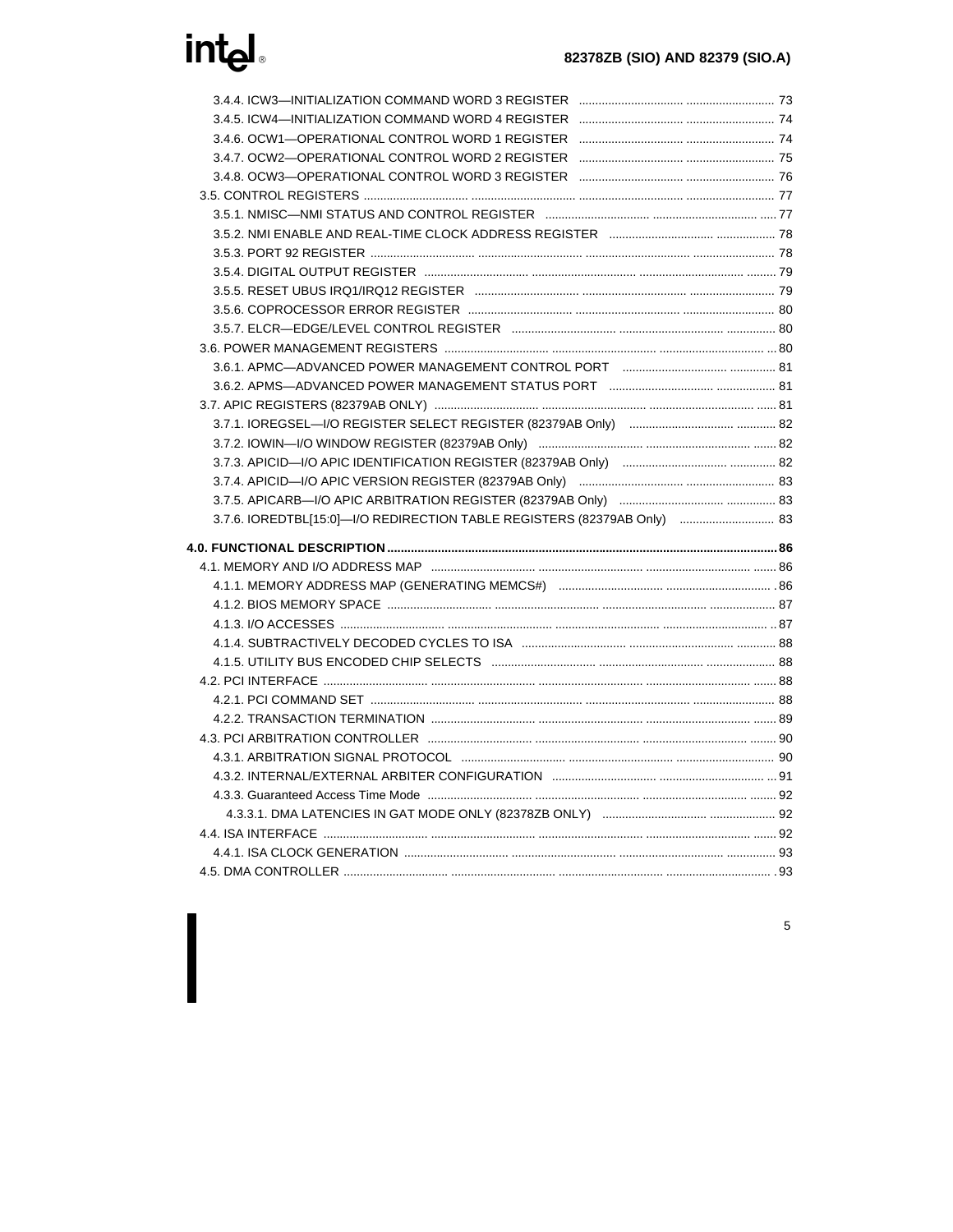## intel

I

| 4.9. ADVANCED PROGRAMMABLE INTERRUPT CONTROLLER (APIC) (82379AB ONLY)  102        |  |
|-----------------------------------------------------------------------------------|--|
|                                                                                   |  |
|                                                                                   |  |
| 4.9.3. INTR AND THE PENTIUM ® PROCESSOR'S "THROUGH LOCAL MODE" (82379AB Only) 105 |  |
|                                                                                   |  |
| 4.9.5. SIO.A ASSERTING SIGNALS LOW DURING PCIRST# (82379AB ONLY)  111             |  |
|                                                                                   |  |
|                                                                                   |  |
|                                                                                   |  |
|                                                                                   |  |
|                                                                                   |  |
|                                                                                   |  |
| 4.11.5. DUAL-PROCESSOR POWER MANAGEMENT SUPPORT (82379AB Only)  120               |  |
|                                                                                   |  |
|                                                                                   |  |
|                                                                                   |  |
| 4.11.6. INTERRUPT LEVELS AND SYSTEM EVENT GENERATION IN POWER MANAGED             |  |
|                                                                                   |  |
|                                                                                   |  |
|                                                                                   |  |
|                                                                                   |  |
|                                                                                   |  |
|                                                                                   |  |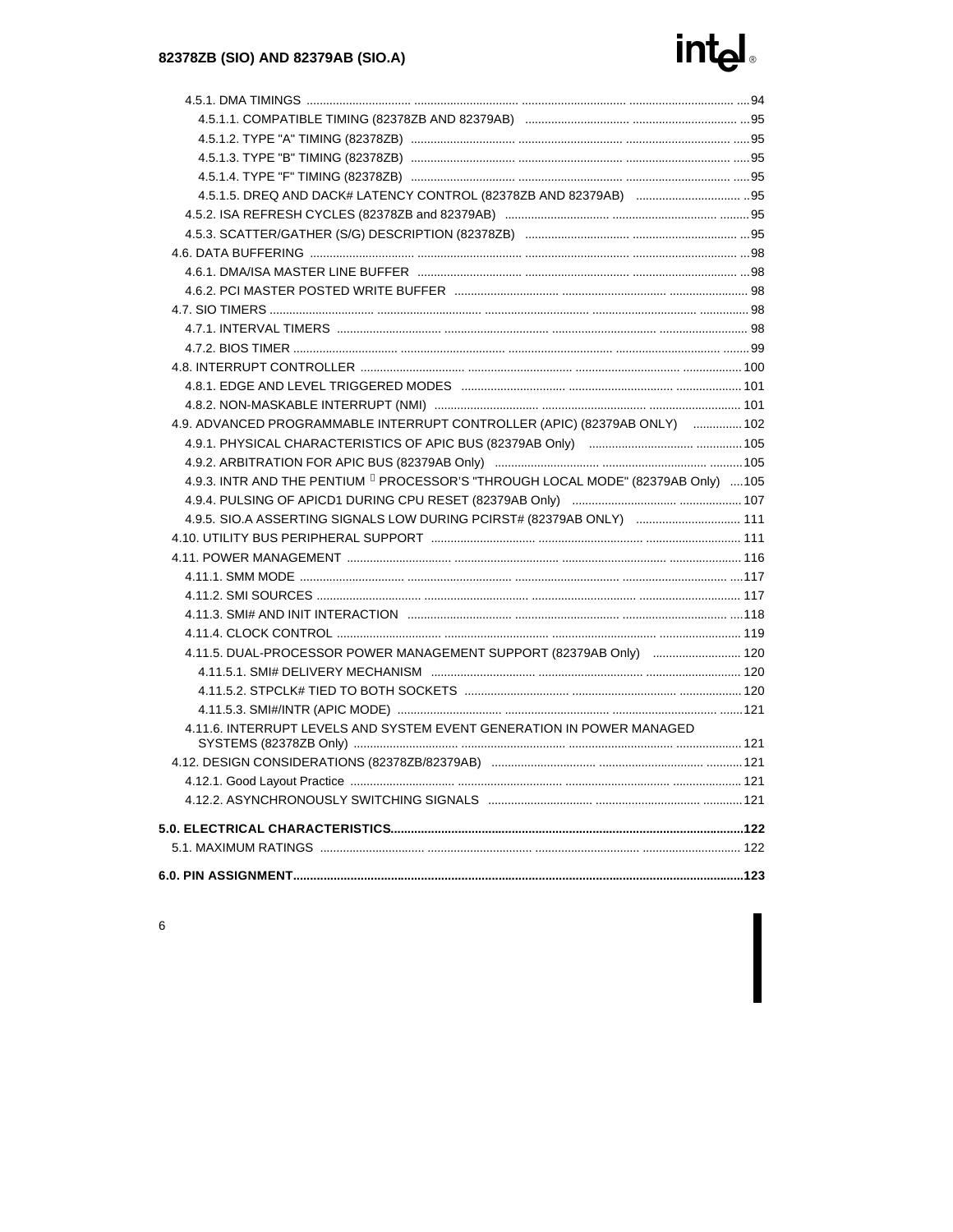## intel

### 82378ZB (SIO) AND 82379 (SIO.A)

 $\overline{7}$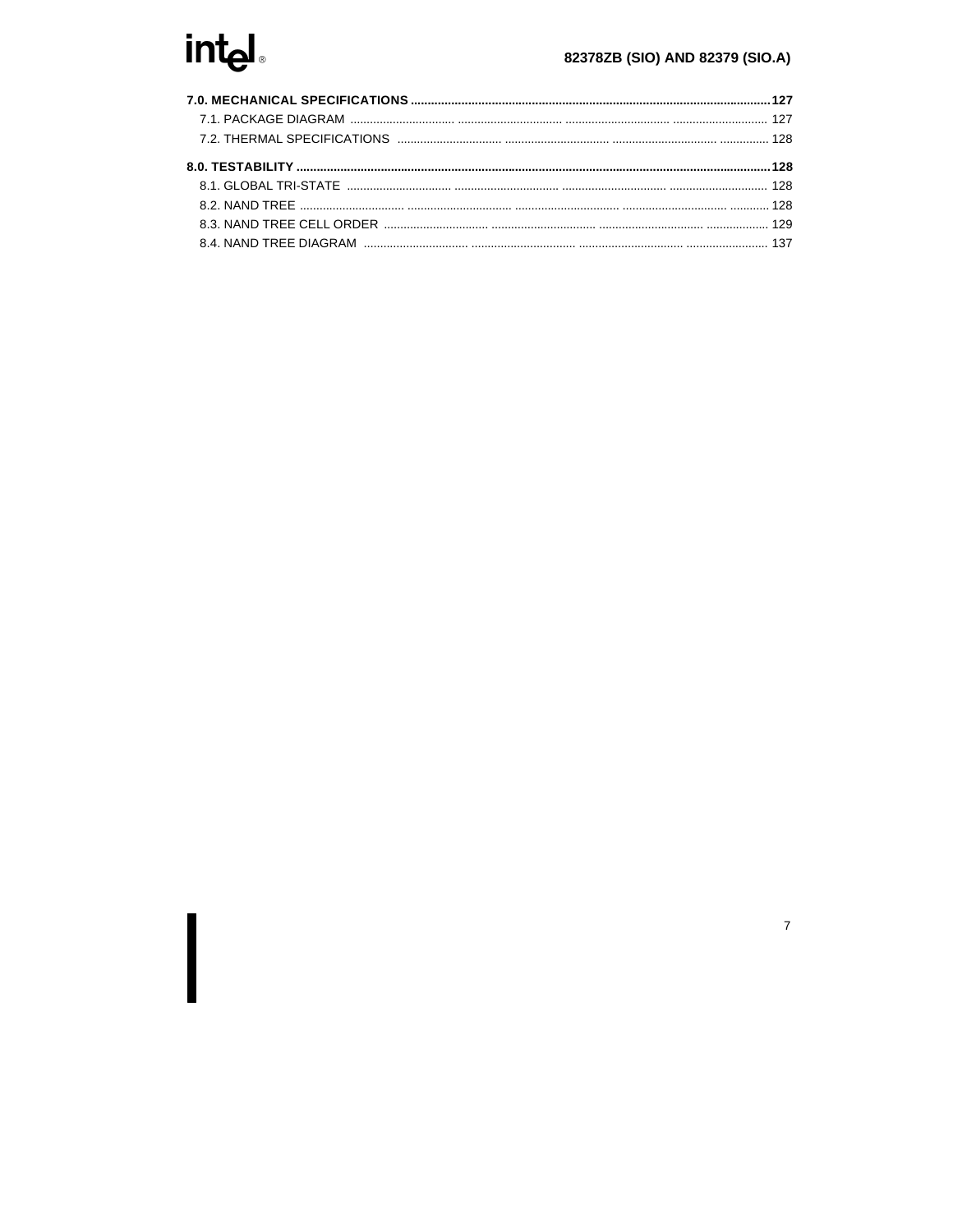I

8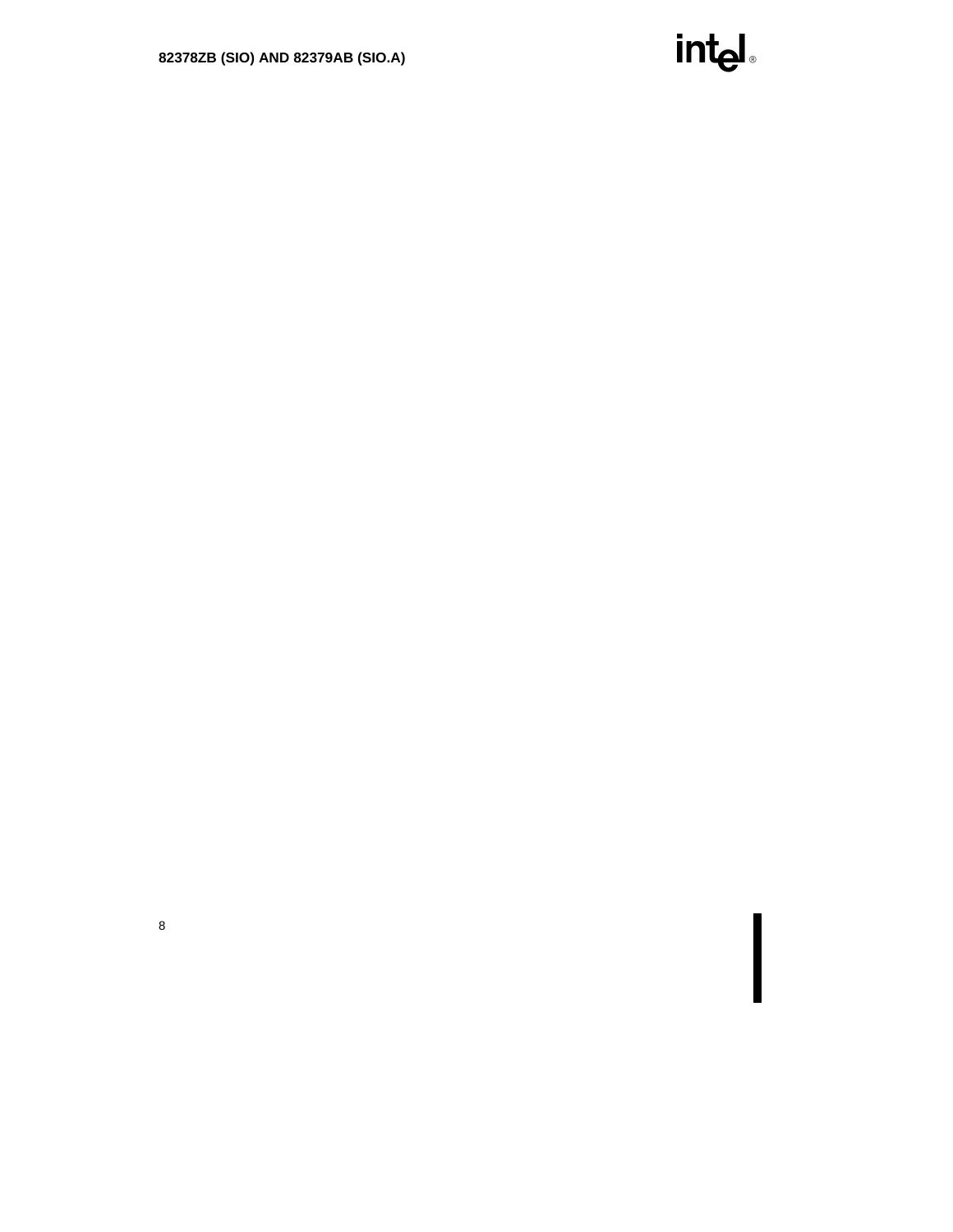# E **82378ZB (SIO) AND 82379 (SIO.A)**

#### **1.0. ARCHITECTURAL OVERVIEW**

The major functions of the SIO and SIO.A components are broken up into blocks as shown in the SIO and SIO.A Component Block Diagrams. A description of each block is provided below.

#### **PCI Bus Interface**

The PCI Bus Interface provides the interface between the SIO/SIO.A and the PCI Bus. The SIO/SIO.A provides both a master and slave interface to the PCI Bus. As a PCI master, the SIO/SIO.A runs cycles on behalf of DMA, ISA masters, and the internal data buffer management logic when buffer flushing is required. The SIO/SIO.A burstS a maximum of two Dwords when reading from PCI memory, and one Dword when writing to PCI memory. The SIO/SIO.A does not generate PCI I/O cycles as a master. As a PCI slave, the SIO/SIO.A accepts cycles initiated by PCI masters targeted for the SIO/SIO.A internal register set or the ISA Bus. The SIO/SIO.A accepts a maximum of one data transaction before terminating the transaction. This supports the Incremental Latency Mechanism as defined in the Peripheral Component Interconnect (PCI) Specification.

As a master, the SIO/SIO.A generates address and command signal (C/BE#) parity for read and write cycles, and data parity for write cycles. As a slave, the SIO/SIO.A generates data parity for read cycles. Parity checking is not supported. The SIO/SIO.A also provides support for system error reporting by generating a Non-Maskable-Interrupt (NMI) when SERR# is driven active.

The SIO/SIO.A, as a resource, can be locked by any PCI master. In the context of locked cycles, the entire SIO/SIO.A subsystem (including the ISA Bus) is considered a single resource.

The SIO/SIO.A directly supports the PCI Interface running at either 25 MHz or 33 MHz. If a frequency of less than 33 MHz is required (not including 25 MHz), a SYSCLK divisor value (as indicated in the ISA Clock Divisor Register) must be selected that guarantees that the ISA Bus frequency does not violate the 6 MHz to 8.33 MHz SYSCLK range.

#### **PCI Arbiter**

The PCI arbiter provides support for six PCI masters; the Host Bridge, SIO/SIO.A, and four PCI masters. The arbiter can be programmed for a purely rotating scheme, fixed, or a combination of the two. The Arbiter can also be programmed to support bus parking. This gives the Host Bridge default access to the PCI Bus when no other device is requesting service. The arbiter can be disabled if an external arbiter is used.

#### **Data Buffers**

To isolate the slower ISA Bus from the PCI Bus, the SIO/SIO.A provides two types of data buffers. One Dworddeep posted write buffer is provided for the posting of PCI initiated memory write cycles to the ISA Bus. The second buffer is a bi-directional, 8-byte line buffer used for ISA master and DMA accesses to the PCI Bus. All DMA and ISA master read and write cycles go through the 8-byte line buffer. The data buffers also provide the data assembly or disassembly when needed for transactions between the PCI and ISA Buses. Buffering is programmable and can be enabled or disabled through software.

#### **ISA Bus Interface**

The SIO/SIO.A incorporates a fully ISA-Bus compatible master and slave interface. The SIO/SIO.A directly drives six ISA slots without external data or address buffering. The ISA interface also provides byte swap logic, I/O recovery support, wait-state generation, and SYSCLK generation. The SIO/SIO.A supports ISA Bus frequencies from 6 to 8.33 MHz.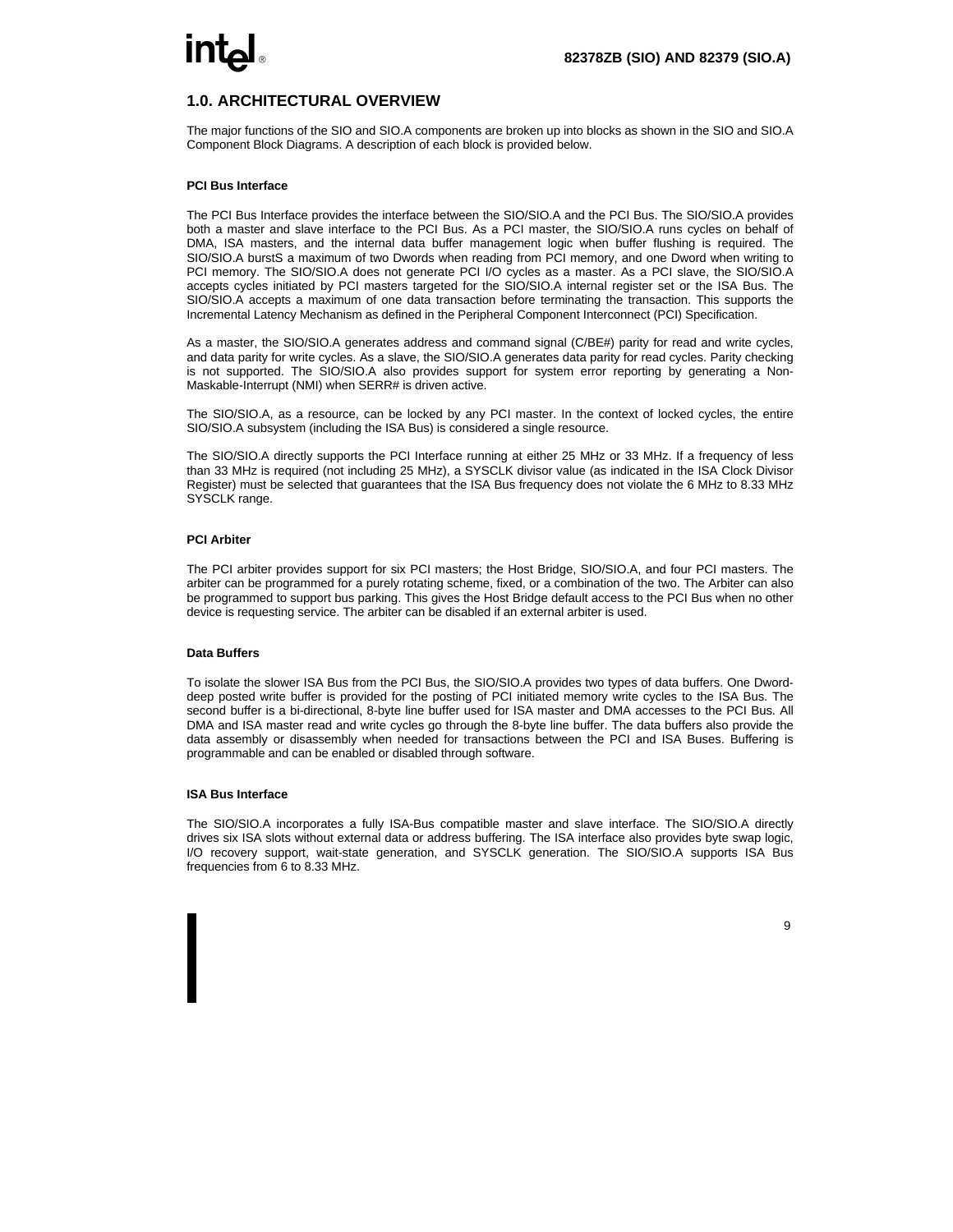

As an ISA master, the SIO/SIO.A generates cycles on behalf of DMA, Refresh, and PCI master initiated cycles. The SIO/SIO.A supports compressed cycles when accessing ISA slaves (i.e., ZEROWS# asserted). As an ISA slave, the SIO/SIO.A accepts ISA master accesses targeted for the SIO/SIO.A internal register set or ISA master memory cycles targeted for the PCI Bus. The SIO/SIO.A does not support ISA master initiated I/O cycles targeted for the PCI Bus.

The SIO/SIO.A also monitors ISA master to ISA slave cycles to generate SMEMR# or SMEMW#, and to support data byte swapping, if necessary.

#### **DMA**

The DMA controller in the SIO/SIO.A incorporates the functionality of two 82C37 DMA controllers with seven independently programmable channels. Each channel can be programmed for 8- or 16-bit DMA device size. The DMA controller is also responsible for generating ISA refresh cycles.

For the 82378ZB, ISA-compatible or fast DMA type "A", type "B", or type "F" timings are supported and 32-bit addressing is supported as an extension of the ISA-compatible specification. The SIO supports an enhanced feature called Scatter/Gather (S/G). This feature provides the capability of transferring multiple buffers between memory and I/O without CPU intervention. In S/G mode, the DMA can read the memory address and word count from an array of buffer descriptors, located in system memory, called the S/G Descriptor (SGD) Table. This allows the DMA controller to sustain DMA transfers until all of the buffers in the SGD table are read.

For the SIO.A, the DMA supports 8-/16-bit device size using ISA-compatible timings and 27-bit addressing as an extension of the ISA-compatible specification. Scatter/Gather is not supported.

#### **Timer Block**

The timer block contains three counters that are equivalent in function to those found in one 82C54 programmable interval timer. These three counters are combined to provide the System Timer function, Refresh Request, and speaker tone. The three counters use the 14.31818 MHz OSC input for a clock source.

In addition to the three counters, the SIO/SIO.A provides a programmable 16-bit BIOS timer. This timer can be used by BIOS software to implement timing loops. The timer uses the ISA system clock (SYSCLK) divided by 8 as a clock source. An 8:1 ratio between the SYSCLK and the BIOS timer clock is always maintained. The accuracy of the BIOS timer is  $\pm$  1 ms.

#### **Utility Bus (X-Bus) Logic**

The SIO/SIO.A provides four encoded chip selects that are decoded externally to provide chip selects for flash BIOS, real time clock, keyboard/Mouse Controller, floppy controller, two serial ports, one parallel port, and an IDE hard disk drive. The SIO/SIO.A provides the control for the buffer that isolates the lower 8 bits of the Utility Bus from the lower 8 bits of the ISA Bus. In addition to providing the encoded chip selects and Utility Bus buffer control, the SIO/SIO.A also provides Port 92 functions (Alternate Reset and Alternate A20), Coprocessor error reporting, the Floppy DSKCHG function, and a mouse interrupt input.

#### **Interrupt Controller Block**

The SIO/SIO.A provides an ISA compatible interrupt controller that incorporates the functionality of two 82C59 interrupt controllers. The two interrupt controllers are cascaded so that 14 external and two internal interrupts are possible.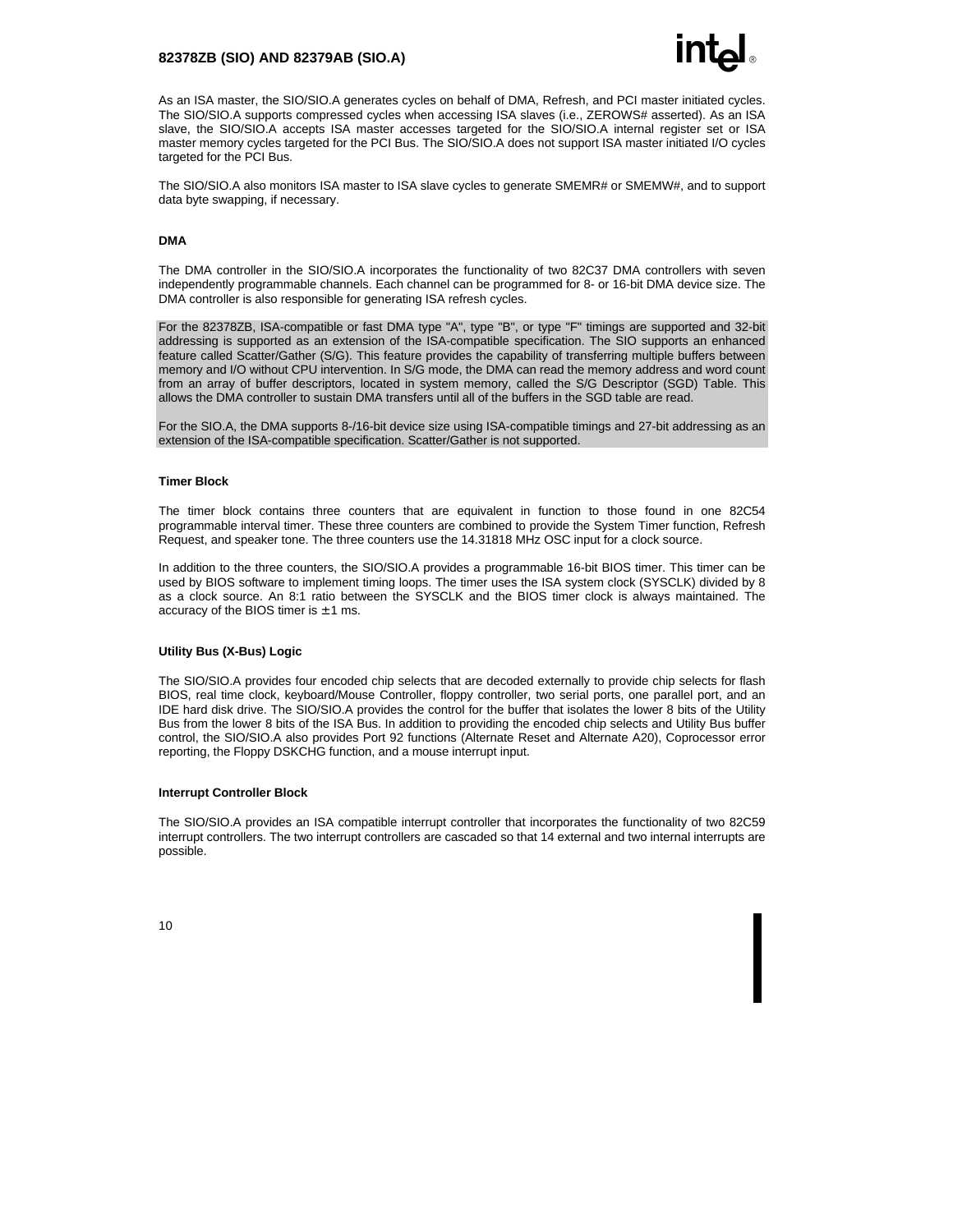

#### **Advanced Programmable Interrupt Controller (APIC) (SIO.A Only)**

In addition to the standard ISA-compatible interrupt controller described above, the SIO.A incorporates the Advanced Programmable Interrupt Controller (APIC). While the standard interrupt controller is intended for use in a uni-processor system, APIC can be used in either a uni-processor or multi-processor system. APIC provides multi-processor interrupt management and incorporates both static and dynamic symmetric interrupt distribution across all processors. In systems with multiple I/O subsystems, each subsystem can have its own set of interrupts.

#### **Power Management**

Extensive power management capability permits a system to operate in a low power state without being powered down. Once in the low power state (called 'Fast-Off' state), the computer appears to be off. For example, the System Memory Management (SMM) code could turn off the CRT, line printer, hard disk drive's spindle motor, and fans. In addition, the CPU's clock can be governed. To the user, the machine appears to be in the off state. However, the system is actually in an extremely low power state that still permits the CPU to function and maintain communication connections normally associated with today's desktops (e.g., LAN, Modem, or FAX). Programmable options provide power management flexibility. For example, various system events can be programmed to place the system in the low power state or break events can be programmed to wake the system up.

#### **Test**

The test block provides the interface to the test circuitry within the SIO/SIO.A. The test input can be used to tristate all of the SIO/SIO.A outputs.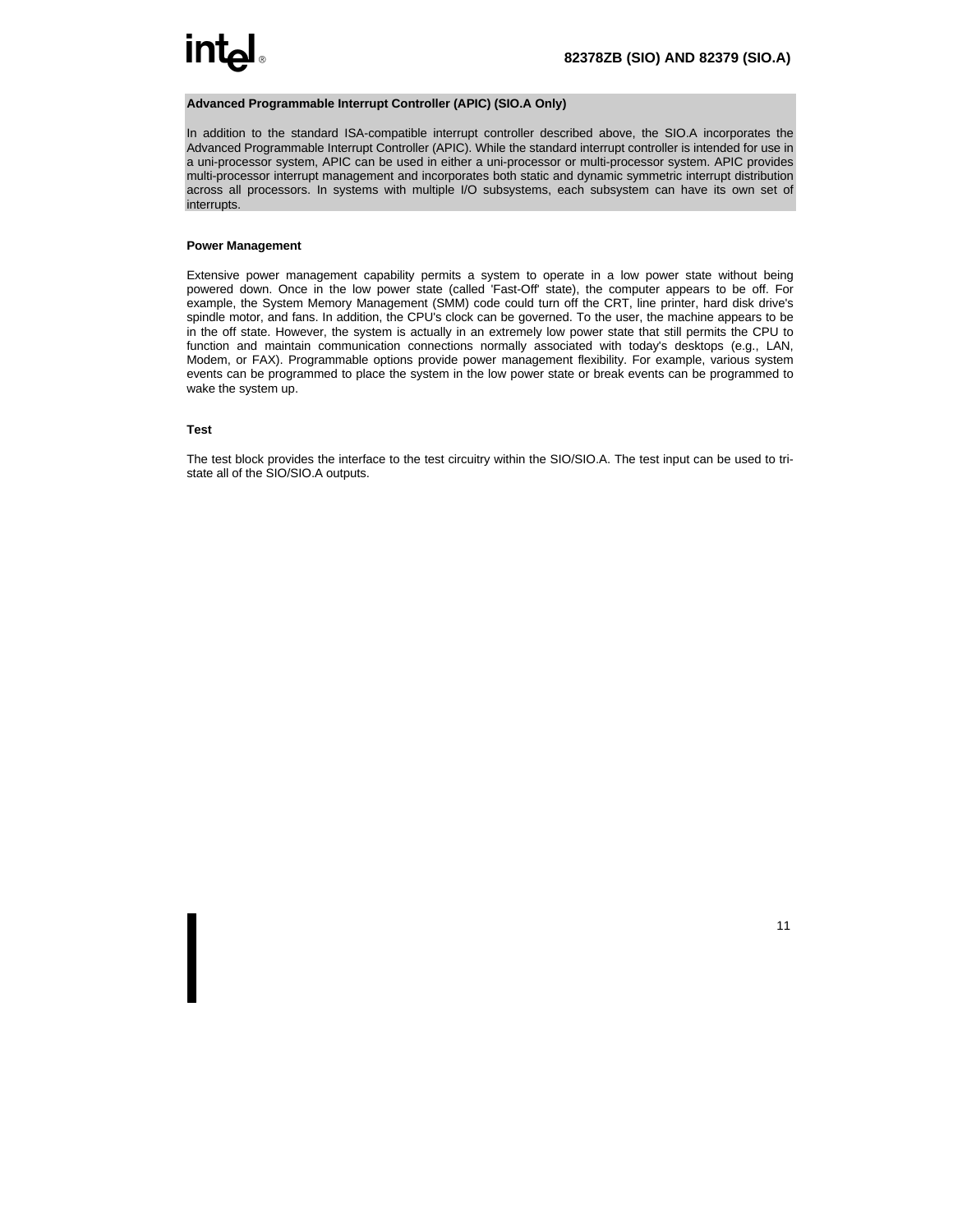

#### **2.0. SIGNAL DESCRIPTION**

This section contains a detailed description of each signal. The signals are arranged in functional groups according to the interface.

Note that the '#' symbol at the end of a signal name indicates that the active, or asserted state occurs when the signal is at a low voltage level. When '#' is not present after the signal name, the signal is asserted when at the high voltage level.

The terms assertion and negation are used extensively. This is done to avoid confusion when working with a mixture of 'active-low' and 'active-high' signals. The term **assert**, or **assertion** indicates that a signal is active, independent of whether that level is represented by a high or low voltage. The term **negate**, or **negation** indicates that a signal is inactive.

The following notations are used to described the signal type.

| <b>Signal Type</b> | <b>Description</b>                                                                                                                                                                                                                                                                                                                                                                                                                                                      |  |  |  |
|--------------------|-------------------------------------------------------------------------------------------------------------------------------------------------------------------------------------------------------------------------------------------------------------------------------------------------------------------------------------------------------------------------------------------------------------------------------------------------------------------------|--|--|--|
|                    | <b>Input</b> is a standard input-only signal.                                                                                                                                                                                                                                                                                                                                                                                                                           |  |  |  |
| O                  | Totem Pole Output is a standard active driver.                                                                                                                                                                                                                                                                                                                                                                                                                          |  |  |  |
| <b>OD</b>          | <b>Open Drain Input/Output.</b>                                                                                                                                                                                                                                                                                                                                                                                                                                         |  |  |  |
| IO                 | <b>Input/Output</b> is a bidirectional, tri-state pin.                                                                                                                                                                                                                                                                                                                                                                                                                  |  |  |  |
| s/t/s              | <b>Sustained Tri-State</b> is an active low tri-state signal owned and driven by one and only one<br>agent at a time. The agent that drives a s/t/s pin low must drive it high for at least one clock<br>before letting it float. A new agent can not start driving a s/t/s signal any sooner than one clock<br>after the previous owner tri-states it. A pull-up sustains the inactive state until another agent<br>drives it and is provided by the central resource. |  |  |  |
| t/s/o              | <b>Tri-State Output</b>                                                                                                                                                                                                                                                                                                                                                                                                                                                 |  |  |  |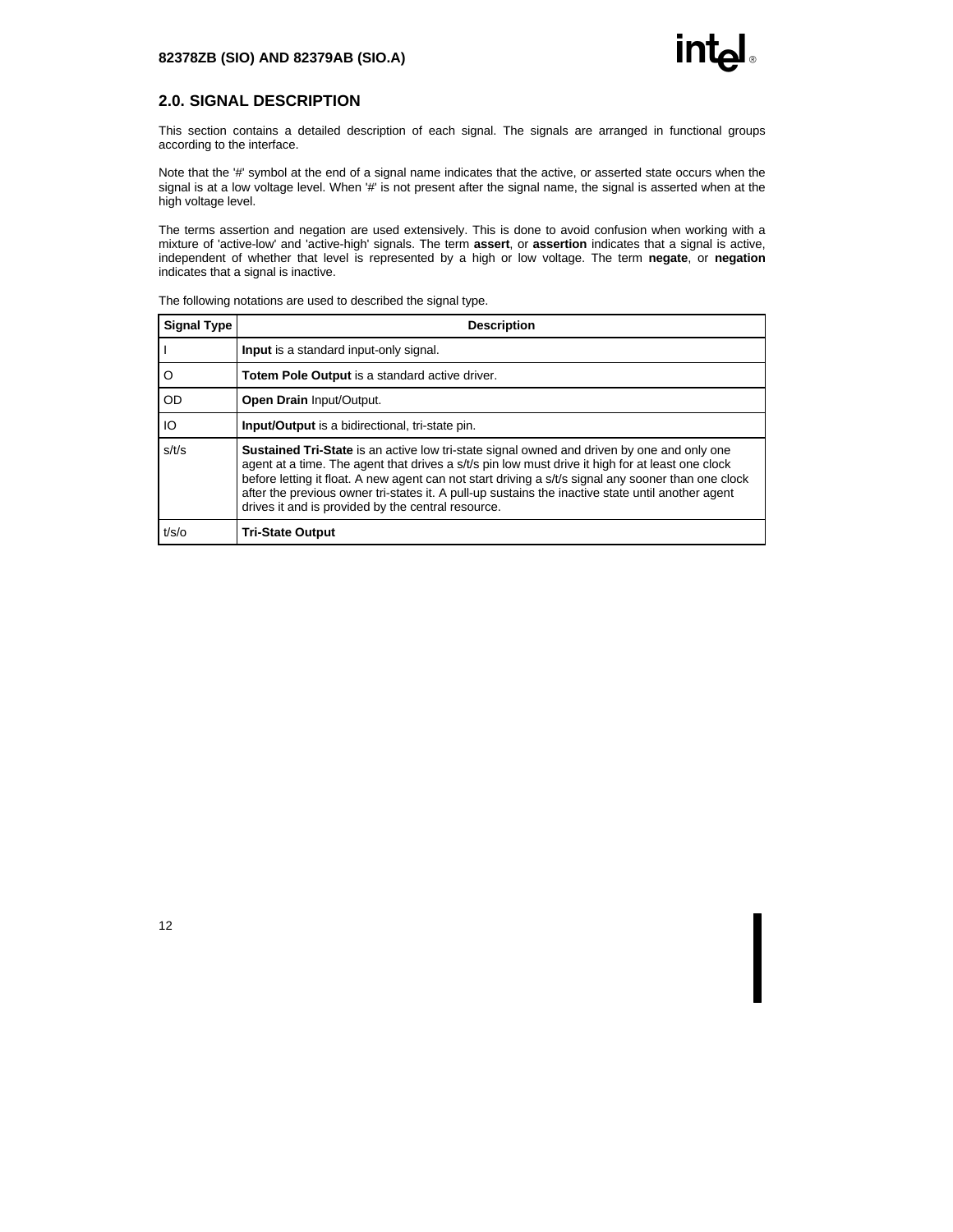

## **2.1. PCI Bus Interface Signals**

| <b>Signal Name</b> | Type           | <b>Description</b>                                                                                                                                                                                                                                                                                                                                                                                                                                                                                                                                                                                                                                                                                                   |  |  |
|--------------------|----------------|----------------------------------------------------------------------------------------------------------------------------------------------------------------------------------------------------------------------------------------------------------------------------------------------------------------------------------------------------------------------------------------------------------------------------------------------------------------------------------------------------------------------------------------------------------------------------------------------------------------------------------------------------------------------------------------------------------------------|--|--|
| <b>PCICLK</b>      | I              | <b>PCI CLOCK:</b> PCICLK provides timing for all transactions on the PCI Bus. All other<br>PCI signals are sampled on the rising edge of PCICLK, and all timing parameters<br>are defined with respect to this edge. Frequencies supported by the SIO/SIO.A<br>include 25 and 33 MHz.                                                                                                                                                                                                                                                                                                                                                                                                                                |  |  |
| PCIRST#            | T              | PCI RESET: PCIRST# forces the SIO/SIO.A to a known state. AD[31:0],<br>C/BE[3:0]#, and PAR are always driven low by the SIO/SIO.A synchronously from<br>the leading edge of PCIRST#. The SIO/SIO.A always tri-states these signals from<br>the trailing edge of PCIRST#. If the internal arbiter is enabled (CPUREQ# sampled<br>high on the trailing edge of PCIRST#), the SIO/SIO.A will drive these signals low<br>again (synchronously 2-5 PCICLKs later) until the bus is given to another master. If<br>the internal arbiter is disabled (CPUREQ# sampled low on the trailing edge of<br>PCIRST#), these signals remain tri-stated until the SIO/SIO.A is required to drive<br>them valid as a master or slave. |  |  |
|                    |                | FRAME#, IRDY#, TRDY#, STOP#, DEVSEL#, MEMREQ#, FLSHREQ#,<br>CPUGNT#, GNT0#/SIOREQ#, and GNT1#/RESUME# are tri-stated from the<br>leading edge of PCIRST#. FRAME#, IRDY#, TRDY#, STOP#, and DEVSEL#<br>remain tri-stated until driven by the SIO/SIO.A as either a master or a slave.<br>MEMREQ#, FLSHREQ#, CPUGNT#, GNT0#/SIOREQ#, and GNT1#/RESUME#<br>are tri-stated until driven by the SIO/SIO.A. After PCIRST#, MEMREQ# and<br>FLSHREQ# are driven inactive asynchronously from PCIRST# inactive. CPUGNT#,<br>GNT0#/SIOREQ#, and GNT1#/RESUME# are driven based on the arbitration<br>scheme and the asserted REQx#'s.                                                                                          |  |  |
|                    |                | All registers are set to their default values. PCIRST# may be asynchronous to<br>PCICLK when asserted or negated. Although asynchronous, negation must be a<br>clean, bounce-free edge. Note that PCIRST# must be asserted for more than 1 us.                                                                                                                                                                                                                                                                                                                                                                                                                                                                       |  |  |
| AD[31:0]           | I/O            | <b>PCI ADDRESS/DATA.</b> The standard PCI address and data lines. The address is<br>driven with FRAME# assertion and data is driven or received in following clocks.                                                                                                                                                                                                                                                                                                                                                                                                                                                                                                                                                 |  |  |
| C/BE[3:0]#         | 1/O            | <b>BUS COMMAND AND BYTE ENABLES:</b> The command is driven with FRAME#<br>assertion. Byte enables corresponding to supplied or requested data are driven on<br>following clocks.                                                                                                                                                                                                                                                                                                                                                                                                                                                                                                                                     |  |  |
| FRAME#             | 1/O<br>(s/t/s) | CYCLE FRAME: Assertion indicates the address phase of a PCI transfer. Negation<br>indicates that one more data transfer is desired by the cycle initiator. FRAME# is tri-<br>stated from the leading edge of PCIRST#.                                                                                                                                                                                                                                                                                                                                                                                                                                                                                                |  |  |
| TRDY#              | 1/O<br>(s/t/s) | TARGET READY: Asserted when the target is ready for a data transfer. TRDY# is<br>tri-stated from the leading edge of PCIRST#.                                                                                                                                                                                                                                                                                                                                                                                                                                                                                                                                                                                        |  |  |
| IRDY#              | 1/O<br>(s/t/s) | <b>INITIATOR READY:</b> Asserted when the initiator is ready for a data transfer. IRDY#<br>is tri-stated from the leading edge of PCIRST#.                                                                                                                                                                                                                                                                                                                                                                                                                                                                                                                                                                           |  |  |
| STOP#              | 1/O<br>(s/t/s) | <b>STOP:</b> Asserted by the target to request the master to stop the current transaction.<br>STOP# is tri-stated from the leading edge of PCIRST#.                                                                                                                                                                                                                                                                                                                                                                                                                                                                                                                                                                  |  |  |
| LOCK#              | I              | <b>LOCK:</b> LOCK# indicates an atomic operation that may require multiple transactions<br>to complete. LOCK# is always an input to the SIO/SIO.A.                                                                                                                                                                                                                                                                                                                                                                                                                                                                                                                                                                   |  |  |
| <b>IDSEL</b>       | I              | <b>INITIALIZATION DEVICE SELECT: IDSEL is used as a chip select during</b><br>configuration read and write transactions.                                                                                                                                                                                                                                                                                                                                                                                                                                                                                                                                                                                             |  |  |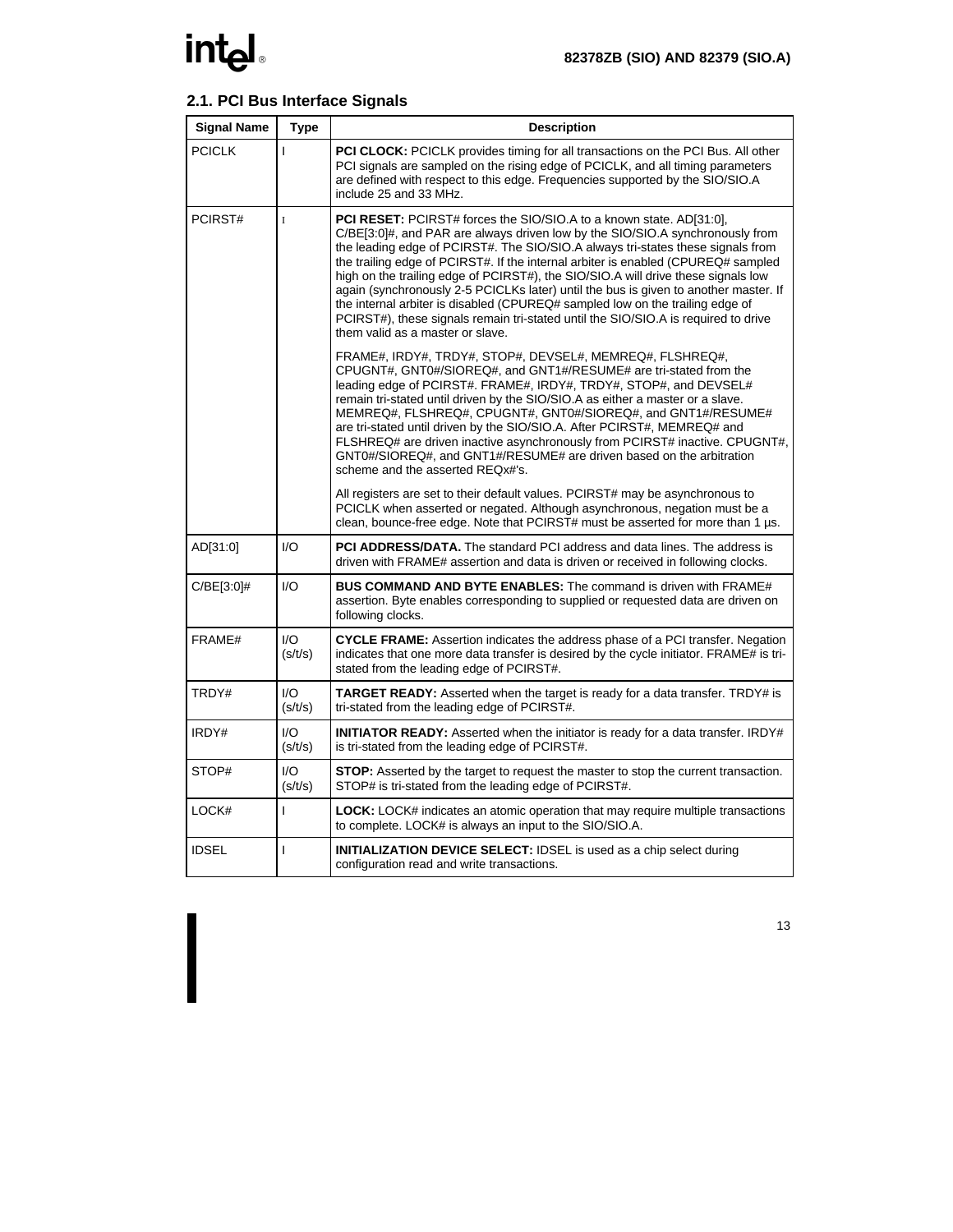

I

| <b>Signal Name</b> | Type           | <b>Description</b>                                                                                                                                                                                                                                                                                                                                                                                                                                                                     |  |
|--------------------|----------------|----------------------------------------------------------------------------------------------------------------------------------------------------------------------------------------------------------------------------------------------------------------------------------------------------------------------------------------------------------------------------------------------------------------------------------------------------------------------------------------|--|
| DEVSEL#            | 1/O<br>(s/t/s) | <b>DEVICE SELECT:</b> The SIO/SIO.A asserts DEVSEL# to claim a PCI transaction<br>through positive or subtractive decoding. DEVSEL# is tri-stated from the leading<br>edge of PCIRST#. DEVSEL# remains tri-stated until driven by the SIO/SIO.A as<br>either a master or a slave.                                                                                                                                                                                                      |  |
| PIRQ[3:0]#         |                | PCI INTERRUPT REQUEST: PIRQ#s are used to generate asynchronous<br>interrupts to the CPU via the Programmable Interrupt Controllers (82C59s)<br>integrated in the SIO/SIO.A. These signals are defined as level sensitive and are<br>asserted low. The PIRQx# interrupts can be steered into any unused IRQ interrupt.<br>The PIRQx# Route Control Register determines which IRQ interrupt each PCI<br>interrupt is steered into. These pins include a weak internal pull-up resistor. |  |
| <b>PAR</b>         | ∩              | <b>CALCULATED PARITY SIGNAL:</b> A single parity bit is provided over AD[31:0] and<br>C/BE[3:0]. PAR is always driven low by the 82379AB synchronously from the<br>leading edge of PCIRST#.                                                                                                                                                                                                                                                                                            |  |
| SFRR#              |                | <b>SYSTEM ERROR:</b> SERR# can be pulsed active by any PCI device that detects a<br>system error condition. Upon sampling SERR# active, the SIO/SIO.A generates a<br>non-maskable interrupt (NMI) to the CPU.                                                                                                                                                                                                                                                                          |  |

## **2.2. PCI Arbiter Signals**

| <b>Signal Name</b> | Type | <b>Description</b>                                                                                                                                                                                                                                                                                                                                                                                                                             |  |
|--------------------|------|------------------------------------------------------------------------------------------------------------------------------------------------------------------------------------------------------------------------------------------------------------------------------------------------------------------------------------------------------------------------------------------------------------------------------------------------|--|
| CPUREQ#            |      | <b>CPU REQUEST:</b> This signal provides the following functions:                                                                                                                                                                                                                                                                                                                                                                              |  |
|                    |      | 1. If CPUREQ# is sampled high on the trailing edge of PCIRST#, the internal arbiter<br>is enabled. If CPUREQ# is sampled low on the trailing edge of PCIRST#, the<br>internal arbiter is disabled. This requires that the host bridge drive CPUREQ# high<br>during PCIRST#.                                                                                                                                                                    |  |
|                    |      | 2. If the SIO/SIO.A internal arbiter is enabled, this pin is configured as CPUREQ#.<br>An active low assertion indicates that the CPU initiator desires the use of the PCI<br>Bus. If the internal arbiter is disabled, this pin is meaningless after reset.                                                                                                                                                                                   |  |
|                    |      | This pin has a weak internal pull-up resistor.                                                                                                                                                                                                                                                                                                                                                                                                 |  |
| REOO#/<br>SIOGNT#  |      | <b>REQUEST 0/SIO GRANT:</b> If the SIO/SIO.A internal arbiter is enabled, this pin is<br>configured as REQ0#. An active low assertion indicates that Initiator0 desires the<br>use of the PCI Bus. If the internal arbiter is disabled, this pin is configured as<br>SIOGNT#. When asserted, SIOGNT# indicates that the external PCI arbiter has<br>granted use of the bus to the SIO/SIO.A. This pin has a weak internal pull-up<br>resistor. |  |
| RFO1#              |      | <b>REQUEST 1:</b> If the SIO/SIO.A internal arbiter is enabled through the Arbiter<br>Configuration Register, then this signal is configured as REQ1#. An active low<br>assertion indicates that Initiator1 desires the use of the PCI Bus. If the internal<br>arbiter is disabled, the SIO/SIO.A ignores REQ1# after reset. This pin has a weak<br>internal pull-up resistor.                                                                 |  |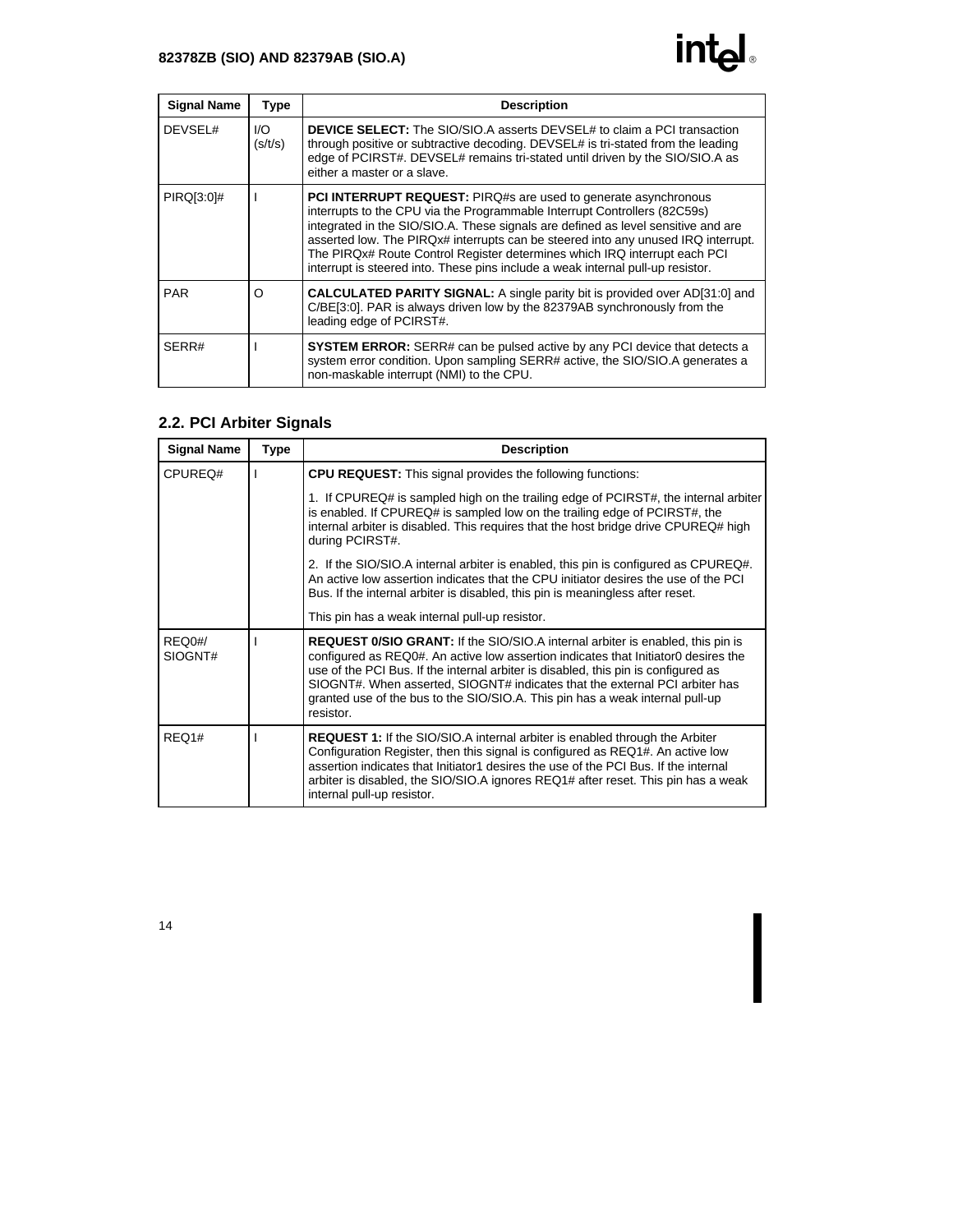| <b>Signal Name</b>             | <b>Type</b>  | <b>Description</b>                                                                                                                                                                                                                                                                                                                                                                                                                                                                                                                                                                                                            |  |
|--------------------------------|--------------|-------------------------------------------------------------------------------------------------------------------------------------------------------------------------------------------------------------------------------------------------------------------------------------------------------------------------------------------------------------------------------------------------------------------------------------------------------------------------------------------------------------------------------------------------------------------------------------------------------------------------------|--|
| CPUGNT#                        | t/s/o        | <b>CPU GRANT:</b> If the SIO/SIO.A internal arbiter is enabled, this pin is configured as<br>CPUGNT#. The SIO/SIO.A internal arbiter asserts CPUGNT# to indicate that the<br>CPU initiator has been granted the PCI Bus. If the internal arbiter is disabled, this<br>signal is meaningless. CPUGNT# is tri-stated from the leading edge of PCIRST#.<br>CPUGNT# is tri-stated until driven by the SIO/SIO.A. CPUGNT# is driven based on<br>the arbitration scheme and the asserted REQx#s.                                                                                                                                    |  |
| GNT0#/<br>SIORE <sub>O</sub> # | t/s/o        | <b>GRANT 0/SIO REQUEST:</b> If the SIO/SIO.A internal arbiter is enabled, this pin is<br>configured as GNT0#. The SIO/SIO.A internal arbiter asserts GNT0# to indicate<br>that Initiator0 has been granted the PCI Bus. If the internal arbiter is disabled, this<br>pin is configured as SIOREQ#. The SIO/SIO.A asserts SIOREQ# to request the<br>PCI Bus. GNT0#/SIOREQ# is tri-stated from the leading edge of PCIRST#.<br>GNT0#/SIOREQ# is tri-stated until driven by the SIO/SIO.A. GNT0#/SIOREQ# is<br>driven based on the arbitration scheme and the asserted REQx#'s.                                                  |  |
| <b>GNT1#/</b><br>RESUME#       | t/s/o        | GRANT 1/RESUME: If the SIO's internal arbiter is enabled, this pin is configured as<br>GNT1#. The SIO/SIO.A internal arbiter asserts GNT1# to indicate that Initiator1 has<br>been granted the PCI Bus. If the internal arbiter is disabled, this pin is configured as<br>RESUME#. The SIO/SIO.A asserts RESUME# to indicate that the conditions<br>causing the SIO/SIO.A to retry the cycle has passed. GNT1#/RESUME# is tri-<br>stated from the leading edge of PCIRST#. GNT1#/RESUME# is tri-stated until<br>driven by the SIO/SIO.A. GNT1#/RESUME# is driven based on the arbitration<br>scheme and the asserted REQx#'s. |  |
| REQ <sub>2</sub> #             | $\mathsf{I}$ | <b>REQUEST 2:</b> This pin is an active low signal that indicates that Initiator2 desires the<br>use of the PCI Bus. This signal has a weak internal pull-up resistor.                                                                                                                                                                                                                                                                                                                                                                                                                                                        |  |
| REQ3#                          | T            | <b>REQUEST 3:</b> This pin is an active low signal that indicates that Initiator3 desires the<br>use of the PCI Bus. This signal has a weak internal pull-up resistor.                                                                                                                                                                                                                                                                                                                                                                                                                                                        |  |
| GNT <sub>2#</sub>              | t/s/o        | <b>GRANT 2:</b> This pin is configured as GNT2#. The SIO/SIO.A internal arbiter asserts<br>GNT2# to indicate that Initiator2 has been granted the PCI Bus. GNT2# is high upon<br>reset.                                                                                                                                                                                                                                                                                                                                                                                                                                       |  |
| GNT3#                          | t/s/o        | <b>GRANT 3:</b> This pin is configured as GNT3#. The SIO/SIO.A internal arbiter asserts<br>GNT3# to indicate that Initiator3 has been granted the PCI Bus. GNT3# is high upon<br>reset.                                                                                                                                                                                                                                                                                                                                                                                                                                       |  |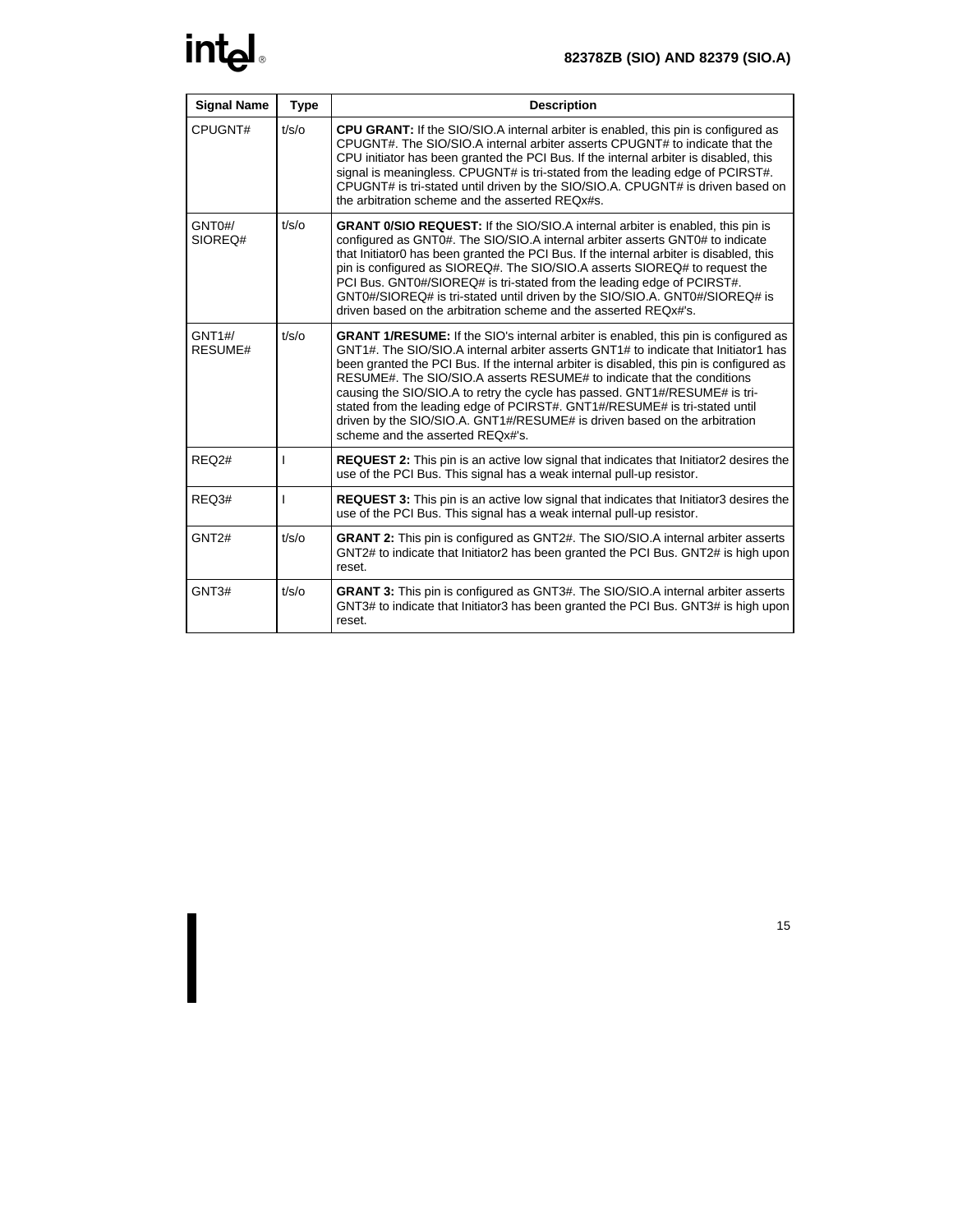

| <b>Signal Name</b> | <b>Type</b> |                                                                                                                                                                                                                                                                                                                                                                                                                                                                                                                                                                                                                      |                | <b>Description</b>                                                                                                                                                                           |
|--------------------|-------------|----------------------------------------------------------------------------------------------------------------------------------------------------------------------------------------------------------------------------------------------------------------------------------------------------------------------------------------------------------------------------------------------------------------------------------------------------------------------------------------------------------------------------------------------------------------------------------------------------------------------|----------------|----------------------------------------------------------------------------------------------------------------------------------------------------------------------------------------------|
| MEMREQ#            | t/s/o       | <b>MEMORY REQUEST:</b> If the SIO/SIO.A is configured in Guaranteed Access Time<br>(GAT) Mode, MEMREQ# will be asserted when an ISA master or DMA is<br>requesting the ISA Bus (along with FLSHREQ#) to indicate that the SIO/SIO.A<br>requires ownership of the main memory. MEMREQ# is tri-stated from the leading<br>edge of PCIRST#. MEMREQ# remains tri-stated until driven by the SIO/SIO.A.<br>After PCIRST, MEMREQ# is driven inactive asynchronously from PCIRST#<br>inactive. The SIO/SIO.A asserts FLSHREQ# concurrently with asserting<br>MEMREQ#.                                                       |                |                                                                                                                                                                                              |
|                    |             | <b>FLSHREQ#</b>                                                                                                                                                                                                                                                                                                                                                                                                                                                                                                                                                                                                      | <b>MEMREQ#</b> | Meaning                                                                                                                                                                                      |
|                    |             | 1                                                                                                                                                                                                                                                                                                                                                                                                                                                                                                                                                                                                                    | 1              | Idle                                                                                                                                                                                         |
|                    |             | $\Omega$                                                                                                                                                                                                                                                                                                                                                                                                                                                                                                                                                                                                             | 1              | Flush buffers pointing towards PCI to<br>avoid ISA deadlock                                                                                                                                  |
|                    |             | 1                                                                                                                                                                                                                                                                                                                                                                                                                                                                                                                                                                                                                    | $\Omega$       | 82378ZB, Reserved                                                                                                                                                                            |
|                    |             |                                                                                                                                                                                                                                                                                                                                                                                                                                                                                                                                                                                                                      |                | 82379AB, GAT enabled or disabled: For buffer<br>coherency in APIC systems, the buffers<br>pointing to main memory must be flushed<br>and disabled for the duration of assertion.             |
|                    |             | $\Omega$                                                                                                                                                                                                                                                                                                                                                                                                                                                                                                                                                                                                             | $\Omega$       | GAT mode. Guarantee PCI Bus immediate<br>access to main memory (this may or may<br>not require the PCI-to-main memory<br>buffers to be flushed first depending on<br>the number of buffers). |
| <b>FLSHREQ#</b>    | t/s/o       | FLUSH REQUEST: FLSHREQ# is generated by the SIO/SIO.A to command all of<br>the system's posted write buffers pointing towards the PCI Bus to be flushed. This is<br>required before granting the ISA Bus to an ISA master or the DMA. FLSHREQ# is<br>tri-stated from the leading edge of PCIRST#. FLSHREQ# remains tri-stated until<br>driven by the SIO/SIO.A. After PCIRST, FLSHREQ# is driven inactive<br>asynchronously from PCIRST# inactive.                                                                                                                                                                   |                |                                                                                                                                                                                              |
| MEMACK#            | ı           | <b>MEMORY ACKNOWLEDGE:</b> MEMACK# is the response handshake that indicates<br>to the SIO/SIO.A that the function requested over the MEMREQ# and/or<br>FLSHREQ# signals has been completed. In GAT mode (MEMREQ# and<br>FLSHREQ# asserted), the main memory bus is dedicated to the PCI Bus and the<br>system's posted write buffers pointing towards the PCI Bus have been flushed and<br>are disabled. In non-GAT mode (FLSHREQ# asserted alone), this means the<br>system's posted write buffers have been flushed and are disabled. In either case,<br>the SIO/SIO.A can now grant the ISA Bus to the requester. |                |                                                                                                                                                                                              |

## **2.3. Address Decoder Signal**

| <b>Signal Name</b> | Tvpe | <b>Description</b>                                                                                                                                                                                                                                                                                                                                                         |  |  |  |
|--------------------|------|----------------------------------------------------------------------------------------------------------------------------------------------------------------------------------------------------------------------------------------------------------------------------------------------------------------------------------------------------------------------------|--|--|--|
| MEMCS#             | O    | <b>MEMORY CHIP SELECT.</b> MEMCS# is a programmable address decode signal<br>provided to a Host CPU bridge. A CPU bridge can use MEMCS# to forward a PCI<br>cycle to main memory behind the bridge. MEMCS# is driven one PCI clock after<br>FRAME# is sampled active (address phase) and is valid for one clock cycle before<br>going inactive. MEMCS# is high upon reset. |  |  |  |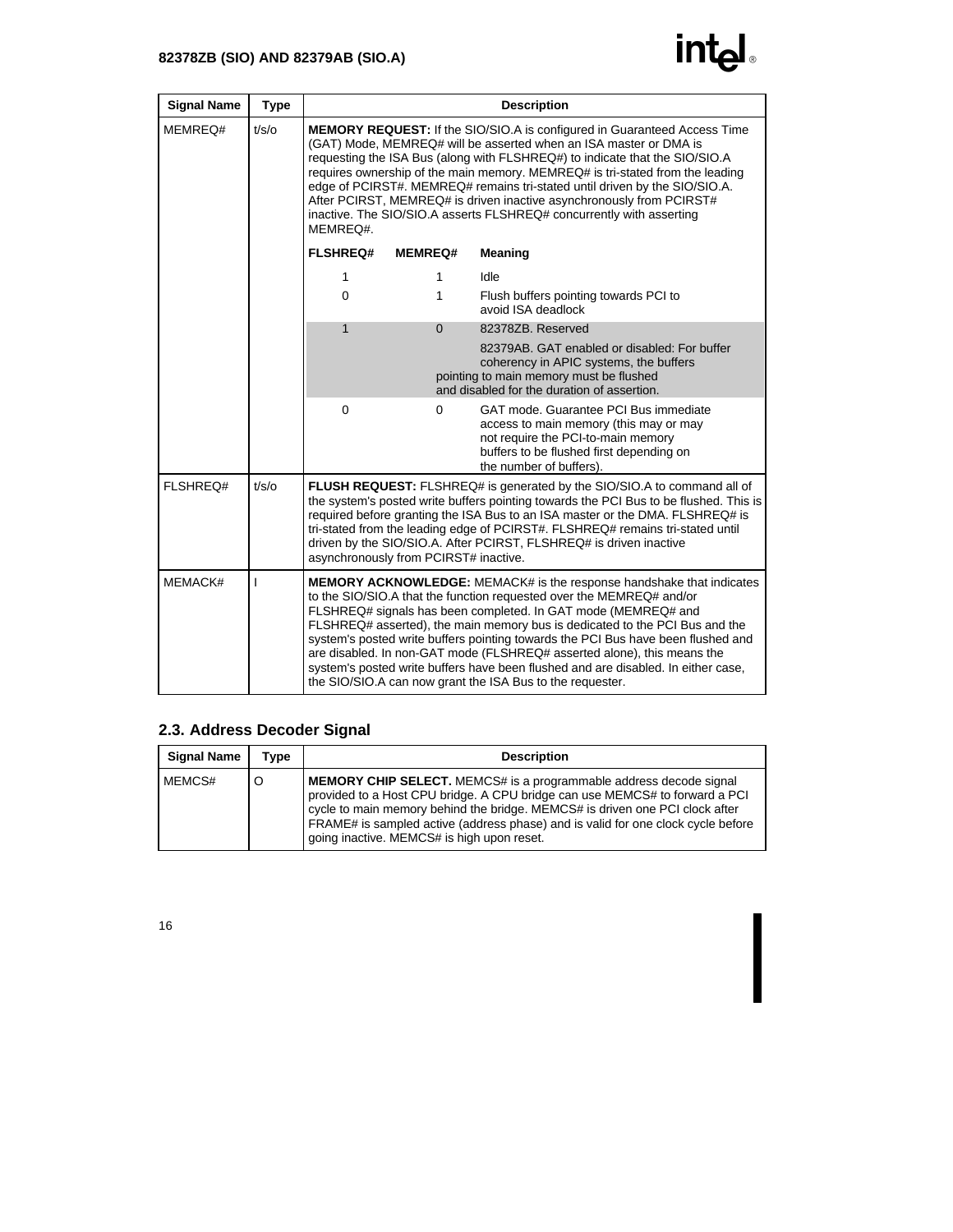## **2.4. Power Management Signals**

| <b>Signal Name</b> | Type     | <b>Description</b>                                                                                                                                                                                                                                                                |  |  |  |
|--------------------|----------|-----------------------------------------------------------------------------------------------------------------------------------------------------------------------------------------------------------------------------------------------------------------------------------|--|--|--|
| SMI#               | Ω        | <b>SYSTEM MANAGEMENT INTERRUPT:</b> SMI# is asserted by the 82379AB in<br>response to one of many enableable hardware or software events. This signal is<br>driven low during a hard reset (PCIRST# asserted) and driven high when PCIRST#<br>is negated.                         |  |  |  |
| STPCLK#            | $\Omega$ | <b>STOP CLOCK:</b> STPCLK# is asserted by the 82379AB in response to one of many<br>enableable hardware or software events. STPCLK# connects directly to the CPU.<br>This signal is driven low during a hard reset (PCIRST# asserted) and driven high<br>when PCIRST# is negated. |  |  |  |
| EXTSMI#            |          | <b>EXTERNAL SYSTEM MANAGEMENT INTERRUPT:</b> EXTSMI# is a falling edge<br>triggered input to the 82379AB indicating that an external device is requesting the<br>system to enter SMM mode. This pin includes a weak internal pull-up resistor.                                    |  |  |  |
| <b>INIT</b>        |          | <b>INIT:</b> INIT is an input to the SIO/SIO.A indicating that the CPU is actually being soft<br>reset. It is connected to the INIT pin of the CPU. This pin includes a weak internal<br>pull-up resistor.                                                                        |  |  |  |

## **2.5. ISA Interface Signals**

| <b>Signal Name</b> | <b>Type</b> | <b>Description</b>                                                                                                                                                                                                                                                                                                                                              |  |  |  |
|--------------------|-------------|-----------------------------------------------------------------------------------------------------------------------------------------------------------------------------------------------------------------------------------------------------------------------------------------------------------------------------------------------------------------|--|--|--|
| <b>AEN</b>         | O           | <b>ADDRESS ENABLE:</b> AEN is asserted during DMA cycles to prevent I/O slaves<br>from misinterpreting DMA cycles as valid I/O cycles. This signal is also driven high<br>during refresh cycles. AEN is driven low upon reset.                                                                                                                                  |  |  |  |
| <b>BAIF</b>        | O           | <b>BUS ADDRESS LATCH ENABLE:</b> BALE is an active high signal asserted by the<br>SIO/SIO.A to indicate that the address (SA[19:0], LA[23:17]), AEN and SBHE#<br>signal lines are valid. The LA[23:17] address lines are latched on the trailing edge of<br>BALE. BALE remains asserted throughout DMA and ISA master cycles. BALE is<br>driven low upon reset. |  |  |  |
| <b>SYSCLK</b>      | O           | <b>SYSTEM CLOCK:</b> SYSCLK is an output of the SIO/SIO.A component. The<br>frequencies supported are 6 to 8.33 MHz.                                                                                                                                                                                                                                            |  |  |  |
| <b>IOCHRDY</b>     | $1/\Omega$  | <b>I/O CHANNEL READY:</b> Resources on the ISA Bus assert IOCHRDY to indicate<br>that additional time (wait states) is required to complete the cycle. IOCHRDY is tri-<br>stated upon reset.                                                                                                                                                                    |  |  |  |
| <b>IOCS16#</b>     |             | 16-BIT I/O CHIP SELECT: This signal is driven by I/O devices on the ISA Bus to<br>indicate that they support 16-bit I/O bus cycles.                                                                                                                                                                                                                             |  |  |  |
| IOCHK#             |             | I/O CHANNEL CHECK: IOCHK# can be driven by any resource on the ISA Bus.<br>When asserted, it indicates that a parity or an un-correctable error has occurred for<br>a device or memory on the ISA Bus. A NMI will be generated to the CPU if the NMI<br>generation is enabled.                                                                                  |  |  |  |
| IOR#               | 1/O         | <b>I/O READ:</b> IOR# is the command to an ISA I/O slave device that the slave may<br>drive data on to the ISA data bus (SD[15:0]). IOR# is driven high upon reset.                                                                                                                                                                                             |  |  |  |
| IOW#               | 1/O         | <b>I/O WRITE:</b> IOW# is the command to an ISA I/O slave device that the slave may<br>latch data from the ISA data bus (SD[15:0]). IOW# is driven high upon reset.                                                                                                                                                                                             |  |  |  |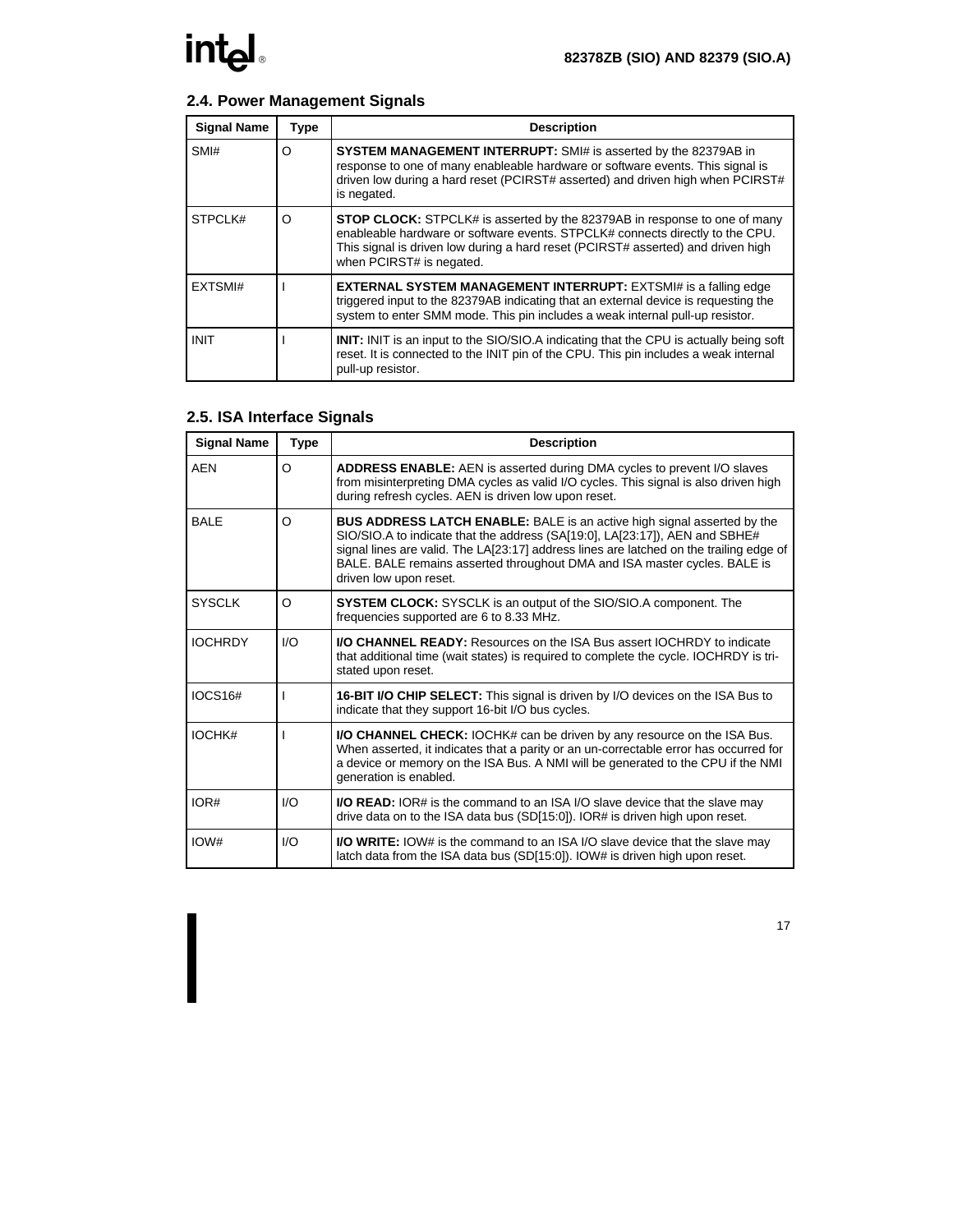

| <b>Signal Name</b>           | Type         | <b>Description</b>                                                                                                                                                                                                                                                                                                                                                                                                                                                                                                                                                             |  |  |  |
|------------------------------|--------------|--------------------------------------------------------------------------------------------------------------------------------------------------------------------------------------------------------------------------------------------------------------------------------------------------------------------------------------------------------------------------------------------------------------------------------------------------------------------------------------------------------------------------------------------------------------------------------|--|--|--|
| LA[23:17]                    | I/O          | <b>UNLATCHED ADDRESS:</b> These address lines allow accesses to physical memory<br>on the ISA Bus up to 16 Mbytes. The LA[23:17] signals are at an unknown state<br>upon reset.                                                                                                                                                                                                                                                                                                                                                                                                |  |  |  |
|                              |              | For the 82378ZB, these signals are undefined during DMA type "A", "B", and "F"<br>cycles.                                                                                                                                                                                                                                                                                                                                                                                                                                                                                      |  |  |  |
| SA[19:0]                     | 1/O          | <b>SYSTEM ADDRESS BUS:</b> These bi-directional address lines define the selection<br>with the granularity of one byte within the one Mbyte section of memory defined by<br>the LA[23:17] address lines. The address lines SA[19:17] that are coincident with<br>LA[19:17] are defined to have the same values as LA[19:17] for all memory cycles.<br>For I/O accesses, only SA[15:0] are used. SA[19:0] are outputs when the<br>SIO/SIO.A owns the ISA Bus. SA[19:0] are inputs when an external ISA Master<br>owns the ISA Bus. SA[19:0] are at an unknown state upon reset. |  |  |  |
|                              |              | For the 82378ZB, SA[19:0] are undefined during DMA type "A", "B", or "F" cycles.                                                                                                                                                                                                                                                                                                                                                                                                                                                                                               |  |  |  |
| SBHE#                        | 1/O          | <b>SYSTEM BYTE HIGH ENABLE:</b> SBHE# indicates, when asserted, that a byte is<br>being transferred on the upper byte (SD[15:8]) of the data bus. SBHE# is negated<br>during refresh cycles. SBHE# is at an unknown state upon reset.                                                                                                                                                                                                                                                                                                                                          |  |  |  |
| MEMCS16#                     | OD           | <b>MEMORY CHIP SELECT 16:</b> MEMCS16# is a decode of LA[23:17] without any<br>qualification of the command signal lines. ISA slaves that are 16-bit memory devices<br>drive this signal low. The SIO/SIO.A drives this signal low during ISA master to PCI<br>memory cycles. MEMCS16# is at an unknown state upon reset.                                                                                                                                                                                                                                                      |  |  |  |
| MASTER#<br>(82378ZB<br>Only) | $\mathbf{I}$ | <b>MASTER:</b> An ISA Bus master asserts MASTER# to indicate that it has control of<br>the ISA Bus. Before the ISA master can assert MASTER#, it must first sample<br>DACK# active. Once MASTER# is asserted, the ISA master has control of the ISA<br>Bus until it negates MASTER#.                                                                                                                                                                                                                                                                                           |  |  |  |
| MEMR#                        | 1/O          | <b>MEMORY READ:</b> MEMR# is the command to a memory slave that it may drive<br>data onto the ISA data bus. MEMR# is an output when the SIO/SIO.A is a master<br>on the ISA Bus. MEMR# is an input when an ISA master, other than the SIO/SIO.A,<br>owns the ISA Bus. This signal is also driven by the SIO/SIO.A during refresh<br>cycles.                                                                                                                                                                                                                                    |  |  |  |
|                              |              | For compatible timing mode DMA cycles, the SIO/SIO.A, as a master, asserts<br>MEMR# if the address is less than 16 Mbytes. This signal is not generated for<br>accesses to addresses greater than 16 Mbytes.                                                                                                                                                                                                                                                                                                                                                                   |  |  |  |
|                              |              | For the 82378ZB, MEMR# is not driven active during DMA type "A", "B", or "F"<br>cycles.                                                                                                                                                                                                                                                                                                                                                                                                                                                                                        |  |  |  |
| MEMW#                        | $1/\Omega$   | <b>MEMORY WRITE:</b> MEMW# is the command to a memory slave that it may latch<br>data from the ISA data bus. MEMW# is an output when the SIO/SIO.A owns the ISA<br>Bus. MEMW# is an input when an ISA master, other than the SIO/SIO.A, owns the<br>ISA Bus.                                                                                                                                                                                                                                                                                                                   |  |  |  |
|                              |              | For compatible timing mode DMA cycles, the SIO/SIO.A, as a master, asserts<br>MEMW# if the address is less than 16 Mbytes. This signal is not generated for<br>accesses to addresses greater than 16 Mbytes.                                                                                                                                                                                                                                                                                                                                                                   |  |  |  |
|                              |              | For the 82378ZB, MEMW# is not driven active during DMA type "A", "B", or "F"<br>cycles.                                                                                                                                                                                                                                                                                                                                                                                                                                                                                        |  |  |  |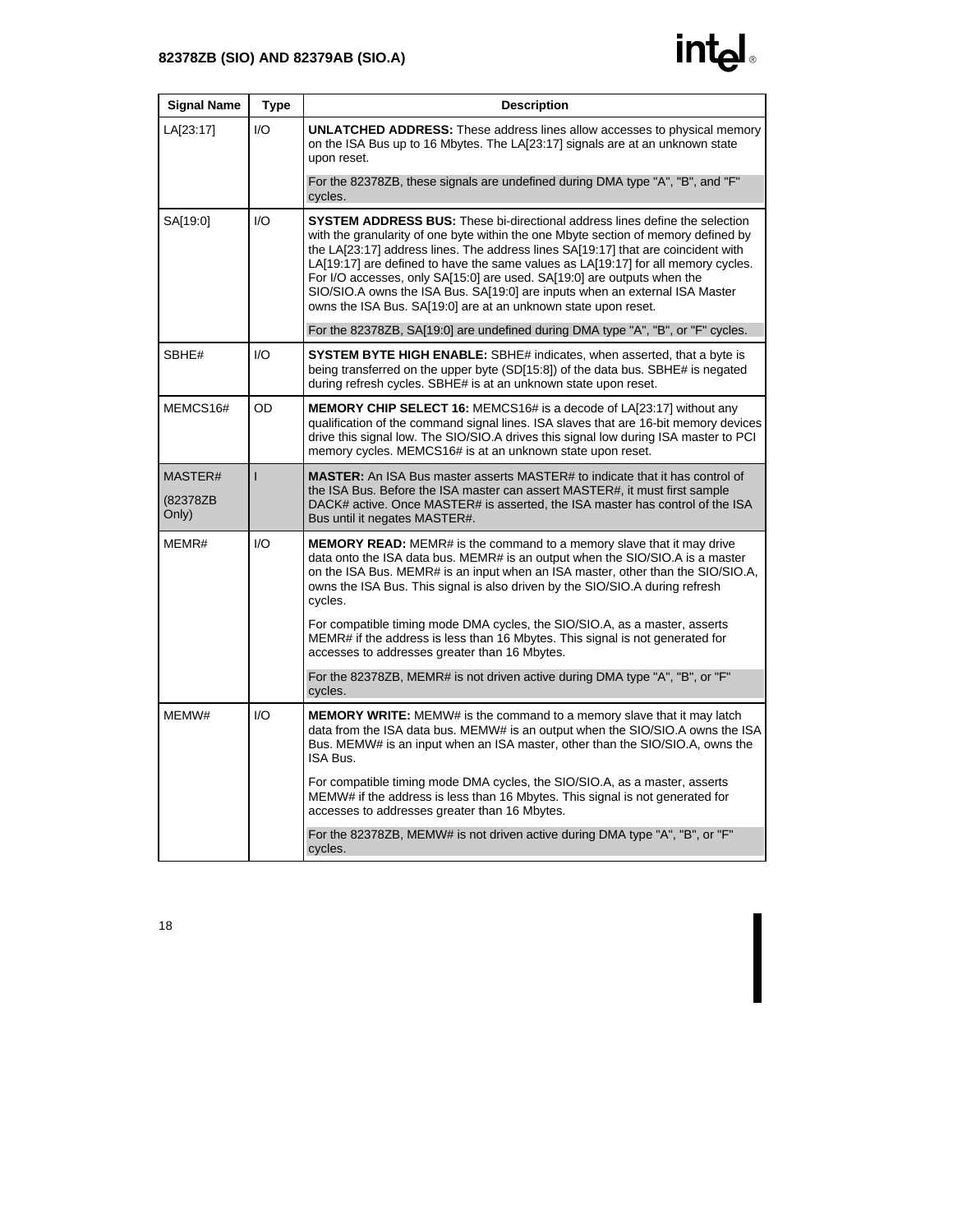| <b>Signal Name</b> | <b>Type</b> | <b>Description</b>                                                                                                                                                                                                                                                                                                                                                                                                                                                                                                                                               |  |  |  |
|--------------------|-------------|------------------------------------------------------------------------------------------------------------------------------------------------------------------------------------------------------------------------------------------------------------------------------------------------------------------------------------------------------------------------------------------------------------------------------------------------------------------------------------------------------------------------------------------------------------------|--|--|--|
| SMFMW#             | O           | <b>SYSTEM MEMORY WRITE:</b> The SIO/SIO.A asserts SMEMW# to request a<br>memory slave to accept data from the data lines. If the access is below the 1 Mbyte<br>range (00000000-000FFFFFh) during DMA compatible, SIO/SIO.A master, or ISA<br>master cycles, the SIO/SIO.A asserts SMEMW#. SMEMW# is a delayed version of<br>MEMW#. SMEMW# is driven high upon reset.                                                                                                                                                                                            |  |  |  |
| SMFMR#             | O           | <b>SYSTEM MEMORY READ:</b> The SIO/SIO.A asserts SMEMR# to request a memory<br>slave to accept data from the data lines. If the access is below the 1 Mbyte range<br>(00000000-000FFFFFh) during DMA compatible, SIO/SIO.A master, or ISA master<br>cycles, the SIO/SIO.A asserts SMEMR#. SMEMR# is a delay version of MEMR#.<br>Upon PCIRST# this signal is low. SMEMR# is driven high upon reset.                                                                                                                                                              |  |  |  |
| ZEROWS#            |             | <b>ZERO WAIT STATES:</b> An ISA slave asserts ZEROWS# after its address and<br>command signals have been decoded to indicate that the current cycle can be<br>shortened. A 16-bit ISA memory cycle can be reduced to two SYSCLKs. An 8-bit<br>memory or I/O cycle can be reduced to three SYSCLKs. ZEROWS# has no effect<br>during 16-bit I/O cycles.                                                                                                                                                                                                            |  |  |  |
|                    |             | If IOCHRDY and ZEROWS# are both asserted during the same clock, then<br>ZEROWS# is ignored and wait states are added as a function of IOCHRDY (i.e.,<br>IOCHRDY has precedence over ZEROWS#).                                                                                                                                                                                                                                                                                                                                                                    |  |  |  |
| OSC                |             | <b>OSCILLATOR:</b> OSC is the 14.31818 MHz ISA clock signal. It is used by the<br>internal 8254 Timer, counters 0, 1, and 2.                                                                                                                                                                                                                                                                                                                                                                                                                                     |  |  |  |
| <b>RSTDRV</b>      | O           | <b>RESET DRIVE:</b> The SIO/SIO.A asserts RSTDRV to reset devices that reside on<br>the ISA Bus. The SIO/SIO.A asserts this signal when PCIRST# (PCI Reset) is<br>asserted. In addition, the SIO/SIO.A can be programmed to assert RSTDRV by<br>writing to the ISA Clock Divisor Register. Software should assert the RSTDRV<br>during configuration to reset the ISA Bus when changing the clock divisor. Note that<br>when RSTDRV is generated via the ISA Clock Divisor Register, software must<br>ensure that RSTDRV is driven active for a minimum of 1 µs. |  |  |  |
| SD[15:0]           | 1/O         | <b>SYSTEM DATA:</b> SD[15:0] provide the 16-bit data path for devices residing on the<br>ISA Bus. SD[15:8] correspond to the high order byte and SD[7:0] correspond to the<br>low order byte. SD[15:0] are undefined during refresh. The SIO/SIO.A tri-states<br>SD[15:0] during reset.                                                                                                                                                                                                                                                                          |  |  |  |

### **2.6. DMA Signals**

| <b>Signal Name</b>       | Type | <b>Description</b>                                                                                                                                                                                                                                                                                                                                                                                                                         |  |  |  |
|--------------------------|------|--------------------------------------------------------------------------------------------------------------------------------------------------------------------------------------------------------------------------------------------------------------------------------------------------------------------------------------------------------------------------------------------------------------------------------------------|--|--|--|
| <b>DREQ</b><br>[3:0,7:5] |      | <b>DMA REQUEST:</b> The DREQ lines are used to request DMA service from the<br>SIO/SIO.A DMA controller or for a 16-bit master to gain control of the ISA expansion<br>bus. The active level (high or low) is programmed via the DMA Command Register<br>(bit 6). The request must remain active until the appropriate DACK signal is<br>asserted.                                                                                         |  |  |  |
| DACK#<br>[3:0,7:5]       | O    | <b>DMA ACKNOWLEDGE:</b> The DACK output lines indicate that a request for DMA<br>service has been granted by the SIO/SIO.A or that a 16-bit master has been<br>granted the bus. The active level (high or low) is programmed via the DMA<br>Command Register (bit 7). These lines should be used to decode the DMA slave<br>device with the IOR# or IOW# line to indicate selection. Upon PCIRST#, these lines<br>are set inactive (high). |  |  |  |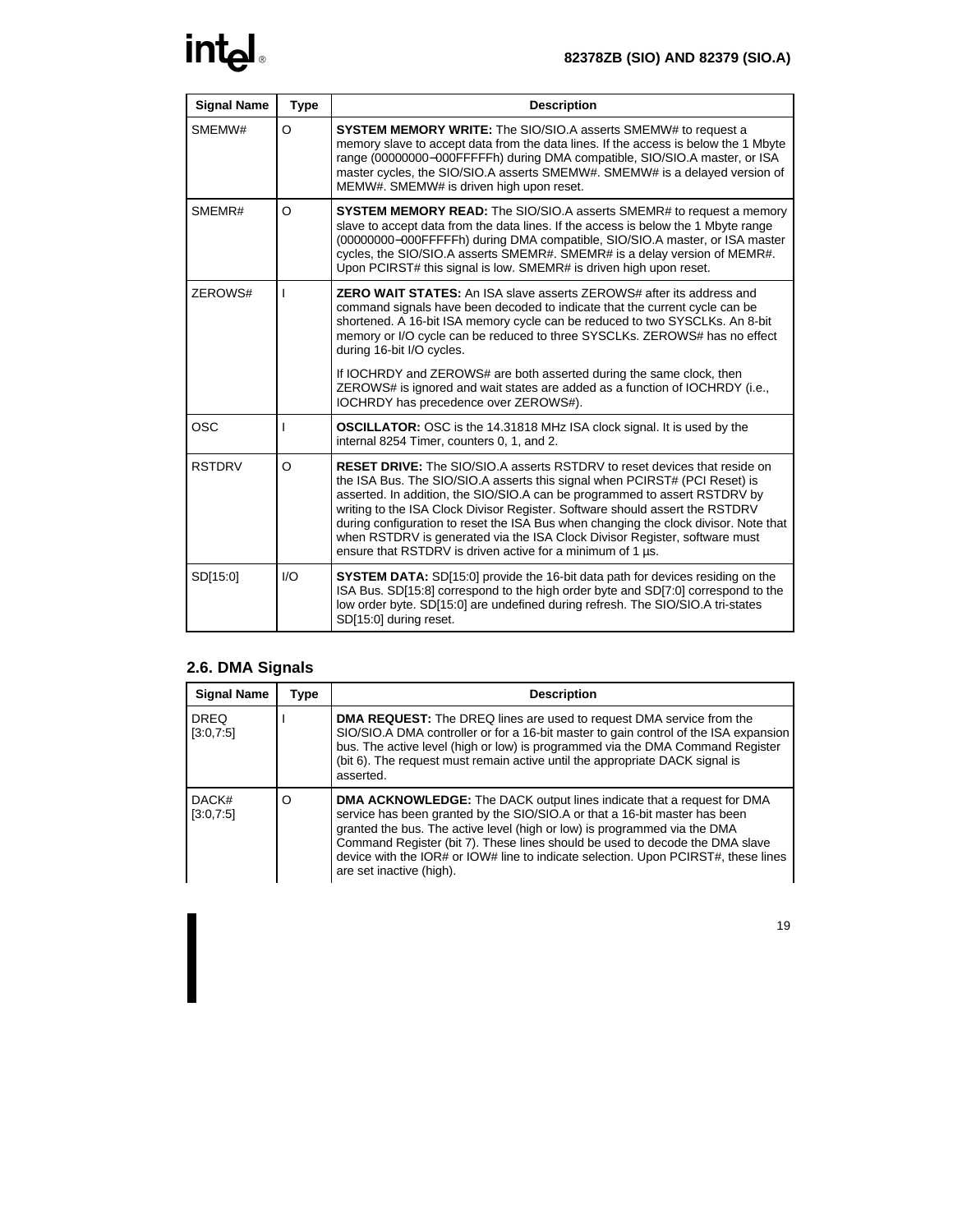

| <b>Signal Name</b>      | <b>Type</b> | <b>Description</b>                                                                                                                                                                                                                                                                                                                                                                                                                                                                                                                                                                                                                                                                                                                                                        |  |  |  |  |
|-------------------------|-------------|---------------------------------------------------------------------------------------------------------------------------------------------------------------------------------------------------------------------------------------------------------------------------------------------------------------------------------------------------------------------------------------------------------------------------------------------------------------------------------------------------------------------------------------------------------------------------------------------------------------------------------------------------------------------------------------------------------------------------------------------------------------------------|--|--|--|--|
| <b>EOP</b><br>(82378ZB) | I/O         | <b>END OF PROCESS:</b> EOP is bi-directional, acting in one of two modes, and is<br>directly connected to the TC line of the ISA Bus. DMA slaves assert EOP to the<br>SIO/SIO.A to terminate DMA cycles. The SIO/SIO.A asserts EOP to DMA slaves<br>as a terminal count indicator.                                                                                                                                                                                                                                                                                                                                                                                                                                                                                        |  |  |  |  |
|                         |             | <b>EOP-IN MODE:</b> For all transfer types during DMA, the SIO/SIO.A samples EOP. If<br>it is sampled asserted, the transfer is terminated.                                                                                                                                                                                                                                                                                                                                                                                                                                                                                                                                                                                                                               |  |  |  |  |
|                         |             | <b>TC-OUT MODE:</b> The SIO asserts EOP after a new address has been output, if the<br>byte count expires with that transfer. The EOP (TC) remains asserted until AEN is<br>negated, unless AEN is negated during an autoinitialization. EOP (TC) is negated<br>before AEN is negated during an autoinitialization.                                                                                                                                                                                                                                                                                                                                                                                                                                                       |  |  |  |  |
|                         |             | When all the DMA channels are not in use, the EOP signal is in output mode and<br>negated (low). After PCIRST#, EOP is in output mode and inactive.                                                                                                                                                                                                                                                                                                                                                                                                                                                                                                                                                                                                                       |  |  |  |  |
| <b>TC</b><br>(82379AB)  | O           | <b>TERMINAL COUNT:</b> The SIO.A asserts TC after a new address has been output, if<br>the byte count expires with that transfer. TC remains asserted until AEN is negated,<br>unless AEN is negated during an autoinitialization. TC is negated before AEN is<br>negated during an autoinitialization. After PCIRST#, EOP is in output mode and<br>inactive.                                                                                                                                                                                                                                                                                                                                                                                                             |  |  |  |  |
| REFRESH#                | 1/O         | <b>REFRESH:</b> As an output, REFRESH# is used by the SIO/SIO.A to indicate when a<br>refresh cycle is in progress. It should be used to enable the SA[15:0] address to the<br>row address inputs of all banks of dynamic memory on the ISA Bus. Thus, when<br>MEMR# is asserted, the entire expansion bus dynamic memory is refreshed.<br>Memory slaves must not drive any data onto the bus during refresh. As an output,<br>this signal is driven directly onto the ISA Bus. This signal is an output only when the<br>SIO/SIO.A DMA refresh is a master on the bus responding to an internally<br>generated request for refresh.<br>As an input, REFRESH# is driven by 16-bit ISA Bus masters to initiate refresh<br>cycles. Upon PCIRST#, this signal is tri-stated. |  |  |  |  |

## **2.7. Timer Signal**

| <b>Signal Name</b>       | Tvpe    | <b>Description</b>                                                                                                                                                    |
|--------------------------|---------|-----------------------------------------------------------------------------------------------------------------------------------------------------------------------|
| <b>SPKR</b><br>(82378ZB) | $\circ$ | <b>SPEAKER DRIVE:</b> The SPKR signal, in the 82378ZB and 82379AB, is the output of<br>counter 2 and has a 24 mA drive capability. Upon reset, its output state is 0. |
| SPKR/TESTO<br>(82379AB)  |         | For the 82379AB in test mode, this pin is the output pin used during NAND tree<br>testing.                                                                            |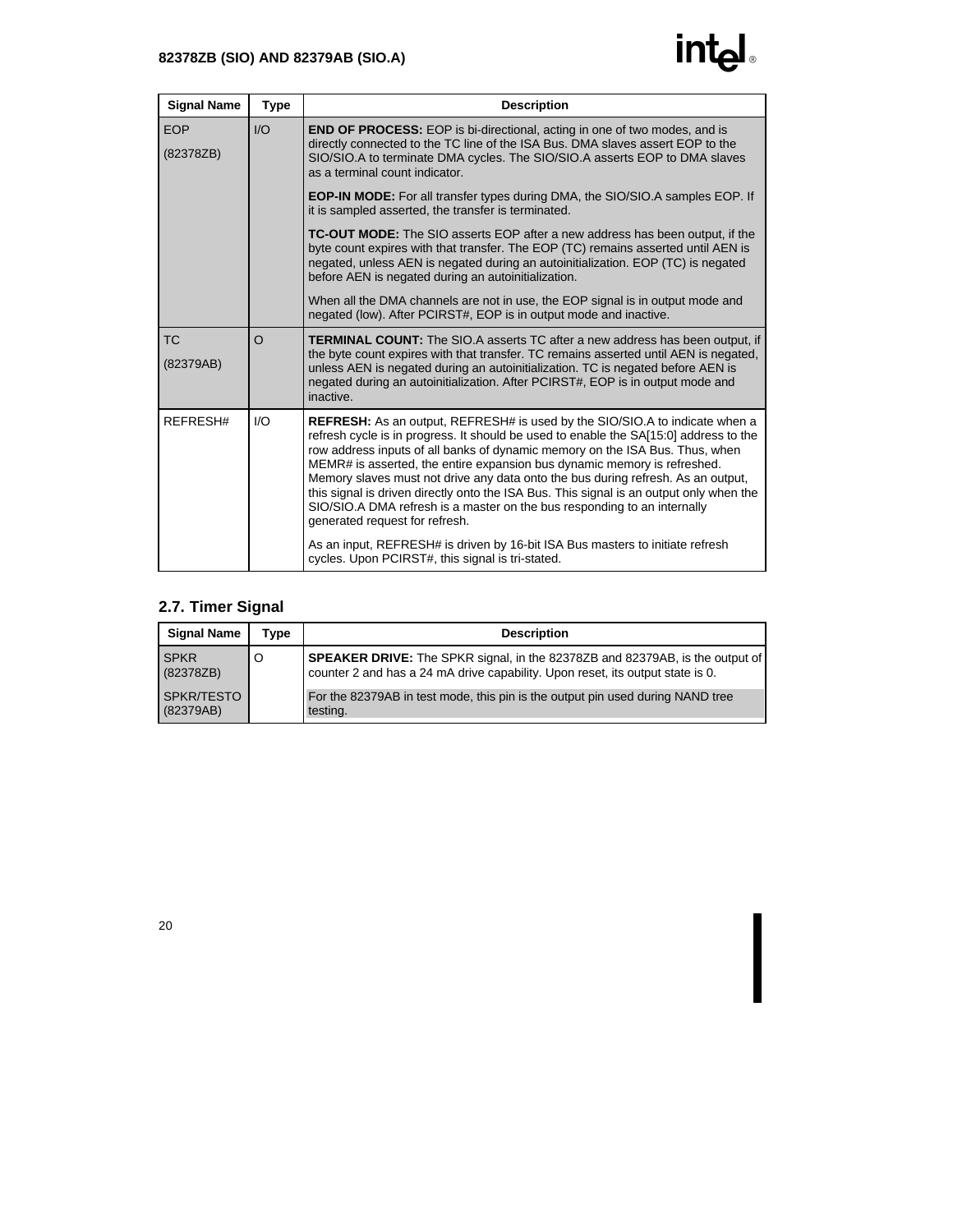### **2.8. Interrupt Controller Signals**

| <b>Signal Name</b>        | <b>Type</b> | <b>Description</b>                                                                                                                                                                                                                                                                                                                                                                                                                                                                                                                                                                                                                                                                                                                                                                                                                                                                                                                      |  |  |
|---------------------------|-------------|-----------------------------------------------------------------------------------------------------------------------------------------------------------------------------------------------------------------------------------------------------------------------------------------------------------------------------------------------------------------------------------------------------------------------------------------------------------------------------------------------------------------------------------------------------------------------------------------------------------------------------------------------------------------------------------------------------------------------------------------------------------------------------------------------------------------------------------------------------------------------------------------------------------------------------------------|--|--|
| IRQ[15,14,11:<br>9, 7:3,1 |             | <b>INTERRUPT REQUEST:</b> The IRQ signals provide both system board components<br>and ISA Bus I/O devices with a mechanism for asynchronously interrupting the<br>CPU. The assertion mode of these inputs (edge or level triggered) is programmable<br>via the ELCR Register. Upon PCIRST#, the IRQ lines are placed in edge-triggered<br>mode.                                                                                                                                                                                                                                                                                                                                                                                                                                                                                                                                                                                         |  |  |
|                           |             | <b>NOTE:</b>                                                                                                                                                                                                                                                                                                                                                                                                                                                                                                                                                                                                                                                                                                                                                                                                                                                                                                                            |  |  |
|                           |             | For the 82378ZB, an active IRQ input must remain asserted until after the interrupt is<br>1.<br>acknowledged. If the input goes inactive before this time, a DEFAULT IRQ7 occurs when<br>the CPU acknowledges the interrupt.                                                                                                                                                                                                                                                                                                                                                                                                                                                                                                                                                                                                                                                                                                            |  |  |
|                           |             | For the 82379AB. A low to high transition on IRQ1 is latched by the 82379AB. The latch is<br>$\overline{2}$ .<br>cleared by a read of address 60h.                                                                                                                                                                                                                                                                                                                                                                                                                                                                                                                                                                                                                                                                                                                                                                                      |  |  |
|                           |             | Refer to the Utility Bus Signal descriptions for IRQ12 and IRQ13 signal descriptions.<br>3.                                                                                                                                                                                                                                                                                                                                                                                                                                                                                                                                                                                                                                                                                                                                                                                                                                             |  |  |
| IRQ8#                     |             | <b>INTERRUPT REQUEST EIGHT SIGNAL: IRQ8# is an active low interrupt input.</b><br>The assertion mode of these inputs (edge or level triggered) is programmable via<br>the ELCR Register. Upon PCIRST#, the IRQ lines are placed in edge-triggered<br>mode.                                                                                                                                                                                                                                                                                                                                                                                                                                                                                                                                                                                                                                                                              |  |  |
|                           |             | <b>NOTE:</b>                                                                                                                                                                                                                                                                                                                                                                                                                                                                                                                                                                                                                                                                                                                                                                                                                                                                                                                            |  |  |
|                           |             | 1.<br>For the 82378ZB, IRQ8# must remain asserted until after the interrupt is acknowledged. If<br>the input goes inactive before this time, a DEFAULT IRQ7 will occur when the CPU<br>acknowledges the interrupt.                                                                                                                                                                                                                                                                                                                                                                                                                                                                                                                                                                                                                                                                                                                      |  |  |
|                           |             | For the 82379AB, this pin requires an external 8.2 K $\Omega$ pull-up resistor.                                                                                                                                                                                                                                                                                                                                                                                                                                                                                                                                                                                                                                                                                                                                                                                                                                                         |  |  |
| <b>INT</b>                | O           | <b>CPU INTERRUPT:</b> INT is driven by the SIO/SIO.A to signal the CPU that an<br>interrupt request is pending and needs to be serviced. It is asynchronous with<br>respect to SYSCLK or PCICLK and is always an output. The interrupt controller<br>must be programmed following a reset to ensure that INT is at a known state. Upon<br>PCIRST#, INT is driven low.                                                                                                                                                                                                                                                                                                                                                                                                                                                                                                                                                                   |  |  |
| <b>NMI</b>                | O           | <b>NON-MASKABLE INTERRUPT:</b> NMI is used to force a non-maskable interrupt to<br>the CPU. The SIO/SIO.A generates an NMI when either SERR# or IOCHK# is<br>asserted, depending on how the NMI Status and Control Register is programmed.<br>The CPU detects an NMI when it detects a rising edge on NMI. After the NMI<br>interrupt routine processes the interrupt, the NMI status bits in the NMI Status and<br>Control Register are cleared by software. The NMI interrupt routine must read this<br>register to determine the source of the interrupt. The NMI is reset by setting the<br>corresponding NMI source enable/disable bit in the NMI Status and Control<br>Register. To enable NMI interrupts, the two NMI enable/disable bits in the register<br>must be set to 0, and the NMI mask bit in the NMI Enable/Disable and Real-Time<br>Clock Address Register must be set to 0. Upon PCIRST#, this signal is driven low. |  |  |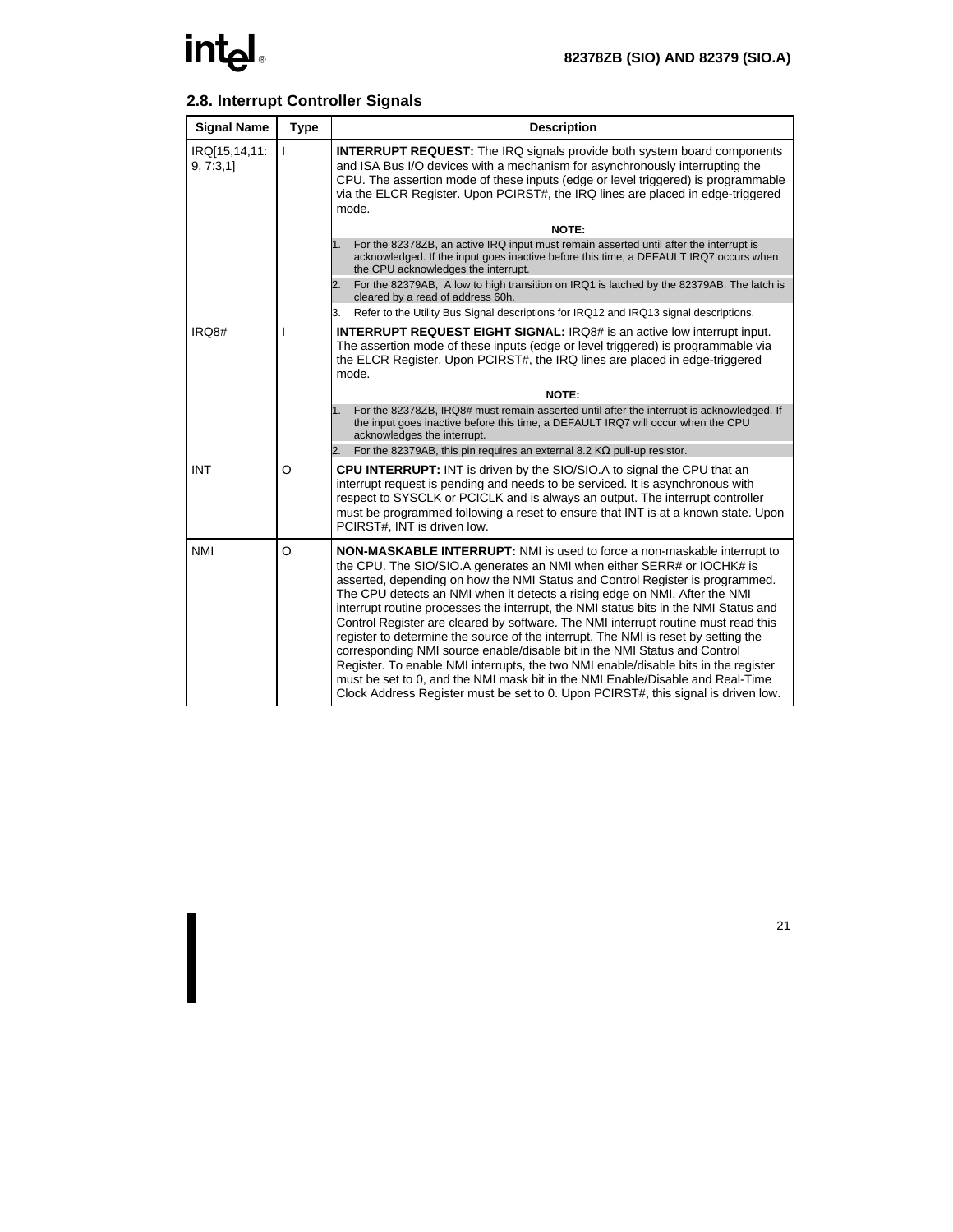

### **2.9. APIC Bus Signals (82379AB Only)**

| <b>Pin Name</b> | Type | <b>Description</b>                                                                                                                                                                                                                                                                                    |  |  |  |
|-----------------|------|-------------------------------------------------------------------------------------------------------------------------------------------------------------------------------------------------------------------------------------------------------------------------------------------------------|--|--|--|
| <b>APICCLK</b>  | in   | APIC BUS CLOCK: APICCLK provides the timing reference for the APIC Bus.<br>Changes on APICD[1:0]# are synchronous to the rising edge of APICCLK.                                                                                                                                                      |  |  |  |
| APICD[1:0]      | od   | APIC DATA: APICD1 and APICD0 are the APIC data bus signals. Interrupt<br>messages are sent/received over this bus. APICD1 has a weak pull-down resistor.<br>These signals require external pull-ups (330 $\Omega$ recommended) to the 3.3V rail.<br>These signals are tri-stated during a hard reset. |  |  |  |

### **2.10. Utility Bus Signals**

| <b>Signal Name</b>      | <b>Type</b> | <b>Description</b>                                                                                                                                                                                                                                                                                                                                                                                                                                                                                                                                                                                                                                                                                                                                                                                                                                          |  |  |  |  |  |
|-------------------------|-------------|-------------------------------------------------------------------------------------------------------------------------------------------------------------------------------------------------------------------------------------------------------------------------------------------------------------------------------------------------------------------------------------------------------------------------------------------------------------------------------------------------------------------------------------------------------------------------------------------------------------------------------------------------------------------------------------------------------------------------------------------------------------------------------------------------------------------------------------------------------------|--|--|--|--|--|
| <b>UBUSTR</b>           | O           | <b>UTILITY DATA BUS TRANSMIT/RECEIVE: UBUSTR is tied directly to the</b><br>direction control of a 74F245 that buffers the utility data bus, UD[7:0]. UBUSTR is<br>asserted for all I/O read cycles (regardless if a utility bus device has been decoded).<br>UBUSTR is asserted for memory cycles only if BIOS space has been decoded. For<br>PCI and ISA master-initiated read cycles, UBUSTR is asserted from the falling edge<br>of either IOR# or MEMR#, depending on the cycle type (driven from MEMR# only if<br>BIOS space has been decoded). When the rising edge of IOR# or MEMR# occurs,<br>the SIO/SIO.A negates UBUSTR. For DMA read cycles from the Utility Bus,<br>UBUSTR is asserted when DACKx# is asserted and negated when DACKx# is<br>negated. At all other times, UBUSTR is negated. Upon PCIRST#, this signal is<br>driven low.      |  |  |  |  |  |
| UBUSOE#                 | O           | <b>UTILITY DATA BUS OUTPUT ENABLE: UBUSOE# is tied directly to the output</b><br>enable of a 74F245 that buffers the utility data bus, UD[7:0], from the system data<br>bus, SD[7:0]. UBUSOE# is asserted anytime a SIO/SIO.A supported Utility Bus<br>device is decoded, and the devices decode is enabled in the Utility Bus Chip Select<br>Enable Registers. UBUSOE# is asserted from the falling edge of the ISA<br>commands (IOR#, IOW#, MEMR#, or MEMW#) for PCI and ISA master-initiated<br>cycles. UBUSOE# is negated from the rising edge of the ISA command signals for<br>SIO/SIO.A-initiated cycles and the SA[16:0] and LA[23:17] address for ISA master-<br>initiated cycles. For DMA cycles, UBUSOE# is asserted when DACK2# is asserted<br>and negated when DACK2# negated. UBUSOE# is not driven active under the<br>following conditions: |  |  |  |  |  |
|                         |             | <b>NOTES:</b>                                                                                                                                                                                                                                                                                                                                                                                                                                                                                                                                                                                                                                                                                                                                                                                                                                               |  |  |  |  |  |
|                         |             | 1. During an I/O access to the floppy controller, if DSKCHG is sampled low at reset.                                                                                                                                                                                                                                                                                                                                                                                                                                                                                                                                                                                                                                                                                                                                                                        |  |  |  |  |  |
|                         |             | 2. If the Digital Output Register is programmed to ignore DACK2#.<br>3. During an I/O read access to floppy location 3F7h (primary) or 377h (secondary), if the IDE<br>decode space is disabled (i.e., IDE is not resident on the Utility Bus).<br>4. During any access to a utility bus peripheral in which its decode space has been disabled.                                                                                                                                                                                                                                                                                                                                                                                                                                                                                                            |  |  |  |  |  |
|                         |             | Upon a PCIRST#, this signal is driven inactive (high).                                                                                                                                                                                                                                                                                                                                                                                                                                                                                                                                                                                                                                                                                                                                                                                                      |  |  |  |  |  |
| <b>ECSADDR</b><br>[2:0] | O           | <b>ENCODED CHIP SELECTS:</b> ECSADDR[2:0] are the encoded chip selects and/or<br>control signals for the Utility Bus peripherals supported by the SIO/SIO.A. The<br>binary code formed by the three signals indicates which Utility Bus device is<br>selected. These signals tie to the address inputs of two external 74F138 decoder<br>chips and are driven valid/invalid from the SA[16:0] and LA[23:17] address lines.<br>Upon PCIRST#, these signals are driven high.                                                                                                                                                                                                                                                                                                                                                                                  |  |  |  |  |  |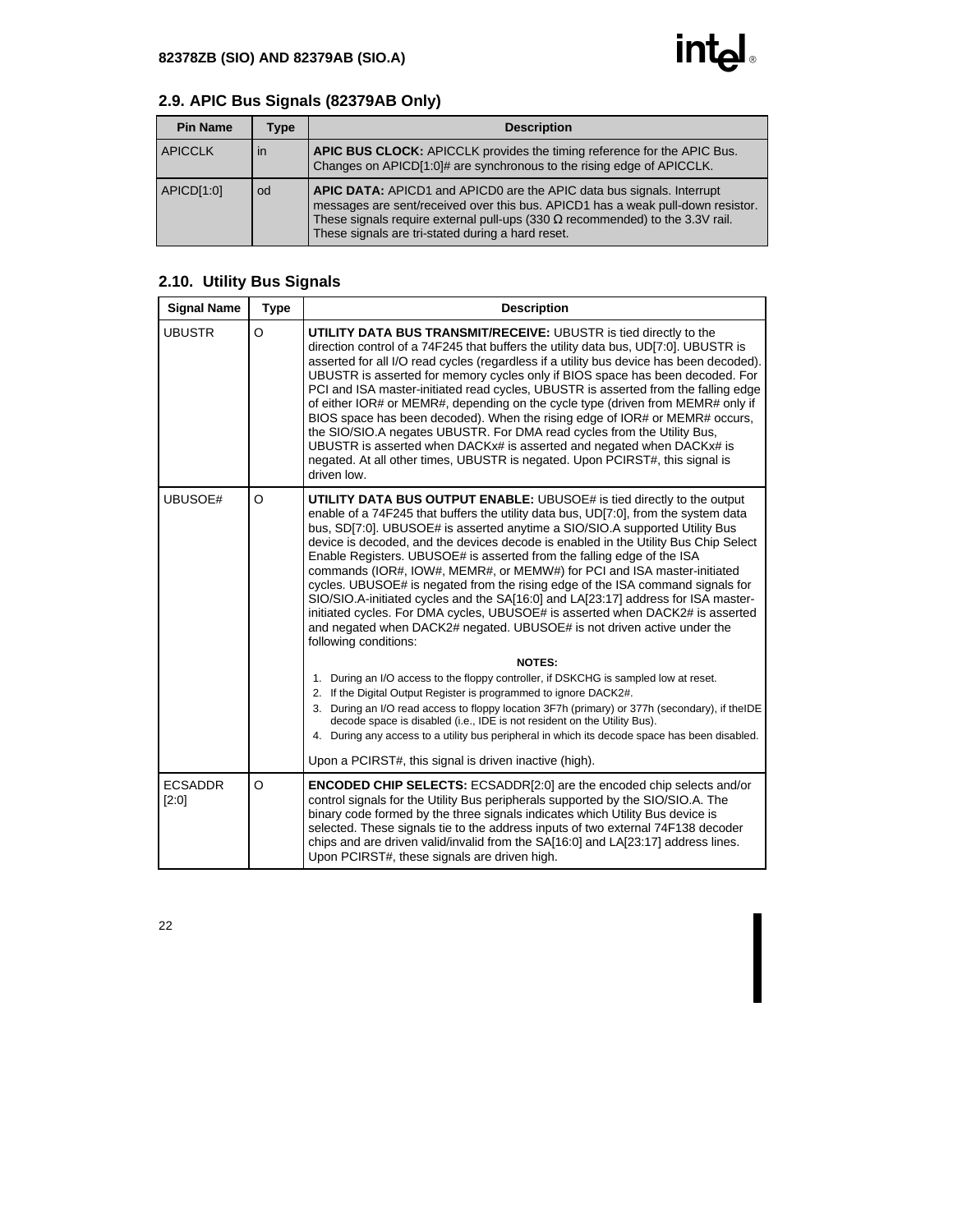| <b>Signal Name</b> | Type |                                                                                                                                                                                                                                                                                                                                                                                                                                                                                                                                                                                                                                                                  |                                                                                                                                                                                                                                                                                                                                                                                                                                                                                                                                                                                                                      | <b>Description</b>                     |  |  |  |  |
|--------------------|------|------------------------------------------------------------------------------------------------------------------------------------------------------------------------------------------------------------------------------------------------------------------------------------------------------------------------------------------------------------------------------------------------------------------------------------------------------------------------------------------------------------------------------------------------------------------------------------------------------------------------------------------------------------------|----------------------------------------------------------------------------------------------------------------------------------------------------------------------------------------------------------------------------------------------------------------------------------------------------------------------------------------------------------------------------------------------------------------------------------------------------------------------------------------------------------------------------------------------------------------------------------------------------------------------|----------------------------------------|--|--|--|--|
| ECSEN#             | O    | <b>ENCODED CHIP SELECT ENABLE:</b> ECSEN# is used to determine which of the<br>two external 74F138 decoders is to be selected. ECSEN# is driven low to select<br>decoder 1 and driven high to select decoder 2. This signal is driven valid/invalid<br>from the SA[16:0] and LA[23:17] address lines (except for the generation of<br>RTCALE#, in which case, ECSEN# is driven active based on IOW# falling, and<br>remains active for two SYSCLKs). During a non-valid address or during an access<br>not targeted for the Utility Bus, this signal is driven high. Upon PCIRST#, this signal<br>is driven high.                                                |                                                                                                                                                                                                                                                                                                                                                                                                                                                                                                                                                                                                                      |                                        |  |  |  |  |
| ALT RST#           | O    | set to $0$ ).                                                                                                                                                                                                                                                                                                                                                                                                                                                                                                                                                                                                                                                    | <b>ALTERNATE RESET:</b> ALT RST# is used to reset the CPU under program control.<br>This signal is AND'ed together externally with the reset signal (KBDRST#) from the<br>keyboard controller to provide a software means of resetting the CPU. This provides<br>a faster means of reset than is provided by the keyboard controller. Writing a 1 to bit<br>0 in the Port 92 Register causes this signal to pulse low for approximately 4<br>SYSCLKs. Before another ALT_RST# pulse can be generated, bit 0 must be set to<br>0. Upon PCIRST#, this signal is driven inactive high (bit 0 in the Port 92 Register is |                                        |  |  |  |  |
| ALT A20            | O    | <b>ALTERNATE A20:</b> ALT_A20 is used to force A20M# to the CPU low for support of<br>real mode compatible software. This signal is externally OR'ed with the A20GATE<br>signal from the keyboard controller and CPURST to control the A20M# input of the<br>CPU. Writing a 0 to bit 1 of the Port 92 Register forces ALT_A20 low. ALT_A20 low<br>drives A20M# to the CPU low, if A20GATE from the keyboard controller is also low.<br>Writing a 1 to bit 1 of the Port 92 Register force ALT_A20 high. ALT_A20 high drives<br>A20M# to the CPU high, regardless of the state of A20GATE from the keyboard<br>controller. Upon reset, this signal is driven low. |                                                                                                                                                                                                                                                                                                                                                                                                                                                                                                                                                                                                                      |                                        |  |  |  |  |
| <b>DSKCHG</b>      | I    |                                                                                                                                                                                                                                                                                                                                                                                                                                                                                                                                                                                                                                                                  | <b>DISK CHANGE:</b> DSKCHG is tied directly to the DSKCHG signal of the floppy<br>controller. This signal is inverted and driven on SD7 during I/O read cycles to floppy<br>address locations 3F7h (primary) or 377h (secondary) as shown in the table below.<br>Note that the primary and secondary locations are programmed in the Utility Bus<br>Address Decode Enable/Disable Register "A".                                                                                                                                                                                                                      |                                        |  |  |  |  |
|                    |      | FLOPPYCS# IDECSx#<br><b>Decode</b>                                                                                                                                                                                                                                                                                                                                                                                                                                                                                                                                                                                                                               | Decode                                                                                                                                                                                                                                                                                                                                                                                                                                                                                                                                                                                                               | State of SD7 (output) State of UBUSOE# |  |  |  |  |
|                    |      | Enabled<br>Enabled<br>Tri-stated<br>Enabled<br>Enabled<br><b>Disabled</b><br>Driven via DSKCHG<br><b>Disabled</b><br><b>Disabled</b><br>Enabled<br>Tri-stated<br>Enabled (note)<br><b>Disabled</b><br><b>Disabled</b><br><b>Disabled</b><br>Tri-stated<br>NOTE:<br>For this mode to be supported, extra logic is required to disable the U-Bus transceiver for<br>accesses to 3F7/377. This is necessary because of potential contention between the Utility<br>Bus buffer and a floppy on the ISA Bus driving the system bus at the same time during shared<br>I/O accesses.                                                                                    |                                                                                                                                                                                                                                                                                                                                                                                                                                                                                                                                                                                                                      |                                        |  |  |  |  |
|                    |      |                                                                                                                                                                                                                                                                                                                                                                                                                                                                                                                                                                                                                                                                  |                                                                                                                                                                                                                                                                                                                                                                                                                                                                                                                                                                                                                      |                                        |  |  |  |  |
|                    |      | This signal is also used to determine if the floppy controller is present on the Utility<br>Bus. It is sampled on the trailing edge of PCIRST#, and if high, the floppy is present.<br>For systems that do not support a floppy via the SIO/SIO.A, this pin should be<br>strapped low. If sampled low, the SD7 function, UBUSOE#, and ECSADDR[2:0]<br>signals will not be enabled for DMA or programmed I/O accesses to the floppy disk<br>controller. This condition overrides the floppy decode enable bits in the Utility Bus<br>Chip Select A.                                                                                                               |                                                                                                                                                                                                                                                                                                                                                                                                                                                                                                                                                                                                                      |                                        |  |  |  |  |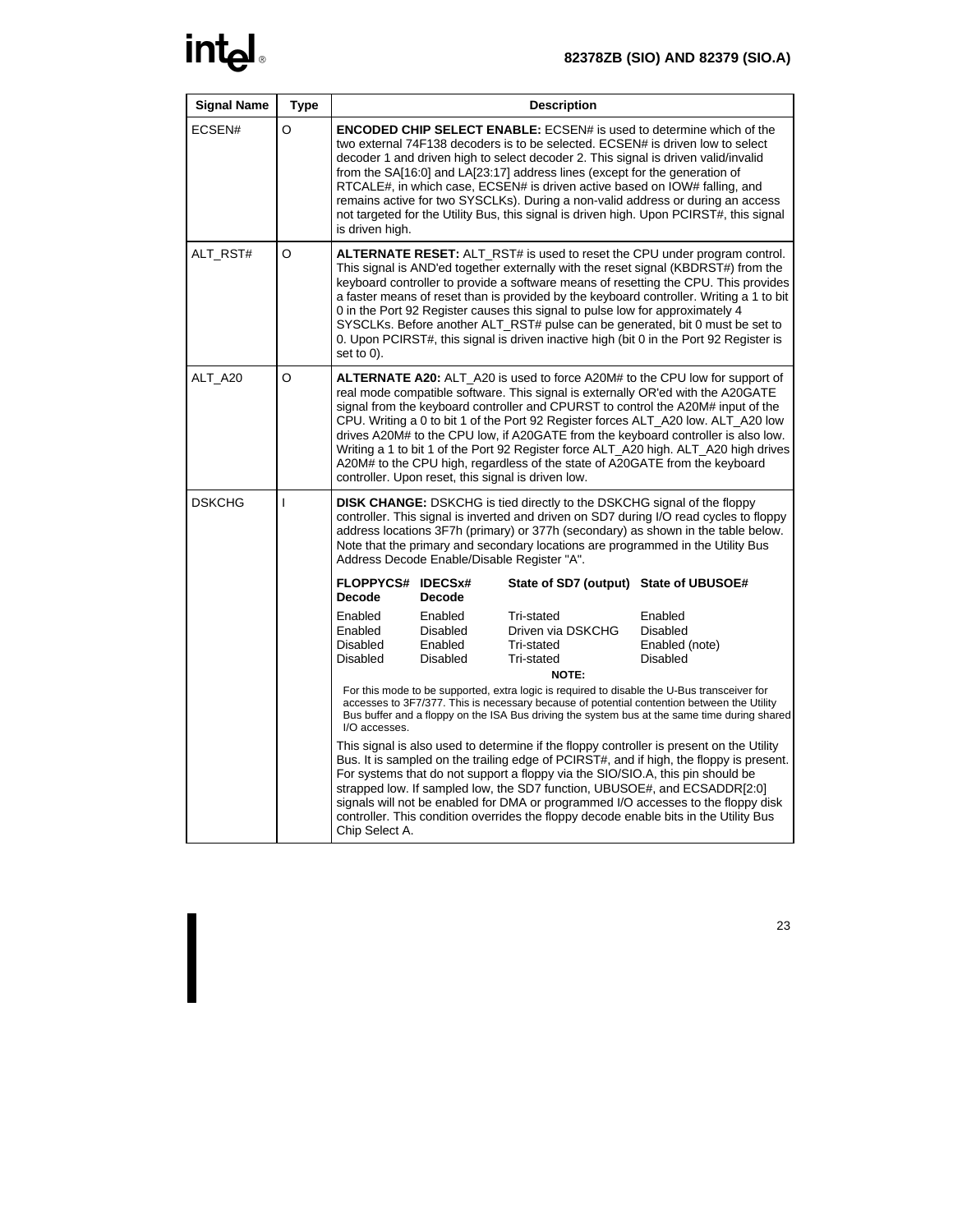

I

| <b>Signal Name</b> | <b>Type</b>  | <b>Description</b>                                                                                                                                                                                                                                                                                                                                                                                                                                                                                                                                                                                               |
|--------------------|--------------|------------------------------------------------------------------------------------------------------------------------------------------------------------------------------------------------------------------------------------------------------------------------------------------------------------------------------------------------------------------------------------------------------------------------------------------------------------------------------------------------------------------------------------------------------------------------------------------------------------------|
| FERR#/<br>IRQ13    | $\mathsf{I}$ | <b>NUMERIC COPROCESSOR ERROR/IRQ13: This signal has two separate</b><br>functions, depending on bit 5 in the ISA Clock Divisor Register. This pin functions as<br>a FERR# signal supporting coprocessor errors, if this function is enabled (bit $5=1$ ),<br>or as an external IRQ13, if the coprocessor error function is disabled (bit $5=0$ ).                                                                                                                                                                                                                                                                |
|                    |              | If programmed to support coprocessor error reporting, this signal is tied to the<br>coprocessor error signal on the CPU. If FERR# is asserted by the coprocessor<br>inside the CPU, the SIO/SIO.A generates an internal IRQ13 to its interrupt controller<br>unit. The SIO/SIO.A then asserts the INT output to the CPU. Also, in this mode,<br>FERR# gates the IGNNE# signal to ensure that IGNNE# is not asserted to the CPU<br>unless FERR# is active. When FERR# is asserted, the SIO/SIO.A asserts INT to<br>the CPU as an IRQ13. IRQ13 continues to be asserted until a write to F0h has been<br>detected. |
|                    |              | If the coprocessor error reporting is disabled, FERR# can be used by the system as<br>IRQ13. Upon PCIRST#, this signal provides the standard IRQ13 function. This<br>signal should be pulled high with an external 8.2K $\Omega$ pull-up resistor if the IRQ13<br>mode is used or the pin is left floating.                                                                                                                                                                                                                                                                                                      |
| IGNNE#             | O            | <b>IGNORE ERROR:</b> This signal is connected to the ignore error pin of the CPU.<br>IGNNE# is only used if the SIO/SIO.A coprocessor error reporting function is<br>enabled in the ISA Clock Divisor Register (bit 5=1). If FERR# is active, indicating a<br>coprocessor error, a write to the Coprocessor Error Register (F0h) causes the<br>IGNNE# to be asserted. IGNNE# remains asserted until FERR# is negated. If<br>FERR# is not asserted when the Coprocessor Error Register is written, the IGNNE#<br>is not asserted. IGNNE# is driven high upon a reset.                                             |
| <b>IRQ12/M</b>     |              | <b>INTERRUPT REQUEST/MOUSE INTERRUPT:</b> In addition to providing the<br>standard interrupt function as described in the pin description for IRQ[15,14, 11:9,<br>7:3, 1], this pin also provides a mouse interrupt function. Bit 4 in the ISA Clock<br>Divisor Register determines the functionality of IRQ12/M.                                                                                                                                                                                                                                                                                                |
|                    |              | When the mouse interrupt function is selected, a low-to-high transition on this signal<br>is latched by the SIO/SIO.A and an INT is generated to the CPU as IRQ12. An<br>interrupt will continue to be generated until a PCIRST# or an I/O read access to<br>address 60h (falling edge of IOR#) is detected. After a PCIRST#, this pin provides<br>the standard IRQ12 function.                                                                                                                                                                                                                                  |

## **2.11. Test Signals**

| <b>Signal Name</b>        | Type | <b>Description</b>                                                                                                                               |
|---------------------------|------|--------------------------------------------------------------------------------------------------------------------------------------------------|
| <b>TEST</b>               |      | <b>TEST:</b> The TEST signal is used to tri-state all of the SIO/SIO.A outputs. During<br>normal operation, this input should be tied to ground. |
| <b>TESTO</b><br>(82378ZB) | O    | <b>TEST OUTPUT:</b> For both the 82378ZB and 82379AB, this is the output pin used<br>during NAND tree testing.                                   |
| SPKR/TESTO<br>(82379AB)   |      | For the 82379AB, when not in test mode, this pin is the speaker output.                                                                          |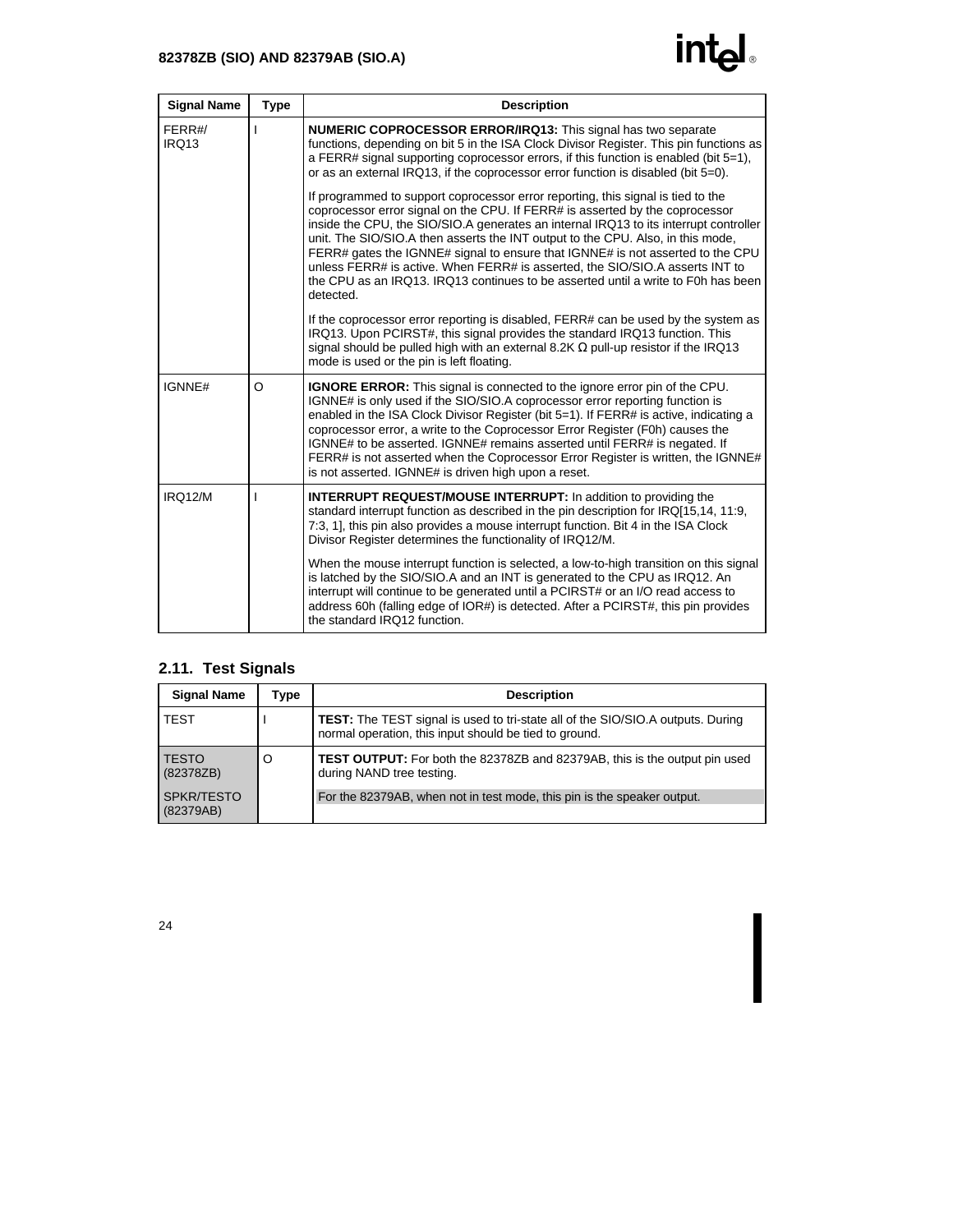#### **3.0. REGISTER DESCRIPTION**

The SIO/SIO.A contains PCI configuration Registers and ISA-Compatible Registers. In addition, the SIO.A contains I/O APIC Registers. Some of the SIO/SIO.A configuration and ISA-Compatible Registers contain reserved bits. These bits are labeled "Reserved". Software must take care to deal correctly with bit-encoded fields that are reserved. On reads, software must use appropriate masks to extract the defined bits and not rely on reserved bits being any particular value. On writes, software must ensure that the values of reserved bit positions are preserved. That is, the values of reserved bit positions must first be read, merged with the new values for other bit positions, and the data then written back.

In addition to reserved bits within a register, the SIO/SIO.A contains address locations in the PCI configuration space that are marked "Reserved" (Table 3). The SIO/SIO.A responds to accesses to these address locations by completing the PCI cycle. However, reads of reserved address locations yield all zeroes and writes have no effect on the SIO/SIO.A.

The SIO/SIO.A, upon receiving a hard reset (PCIRST# signal), sets its internal registers to pre-determined **default** states. The default values are indicated in the individual register descriptions.

#### **Configuration Registers**

The configuration registers (Table 3) are located in PCI configuration space and are only accessible from the PCI Bus. Addresses for configuration registers are offset values that appear on AD[7:2] and C/BE#[3:0]. The configuration registers can be accessed as Byte, Word (16-bit), or Dword (32-bit) quantities. All multi-byte numeric fields use "little-endian" ordering (i.e., lower addresses contain the least significant parts of the fields).

#### **ISA-Compatible Registers**

The ISA-Compatible Registers include DMA Registers, Timer Registers, Interrupt Controller Registers, and Non-Maskable Interrupt and Utility Bus Support Registers (Table 6). All of these registers are accessible from the PCI Bus. In addition, some of the registers are accessible from the ISA Bus. Except for the BIOS timer Registers, the ISA-Compatible Registers can only be accessed as byte quantities. If a PCI master attempts a multi-byte access (i.e., more than one Byte Enable signal asserted), the SIO/SIO.A responds with a target-abort. The BIOS Timer Register can be accessed as Byte, Word, or Dword quantities.

In general, PCI accesses to the ISA-Compatible Registers will not be broadcast to the ISA Bus. However, PCI accesses to addresses 70h, 60h, 92h, 3F2h, 372h, and F0h are exceptions. Read and write accesses to these SIO/SIO.A locations are broadcast onto the ISA Bus. PCI master accesses to SIO/SIO.A Registers will be retried if the ISA Bus is owned by an ISA master or the DMA controller. Accesses to the BIOS Timer Register are broadcast to the ISA Bus only if this register is disabled. If this register is enabled, the cycle is not broadcast to the ISA Bus.

#### **I/O APIC Registers (82379AB Only)**

The APIC Registers are indirectly address through two 32-bit registers located in the CPU's memory space—the I/O Register Select (IOREGSEL) and I/O Window (IOWIN) Registers (Table 1). These registers can be relocated via the APIC Base Address Relocation Register and are aligned on 128-bit boundaries.

To access an I/O APIC Register, the IOREGSEL Register is written with the address of the intended APIC Register. Bits[7:0] of the IOREGSEL Register provide the address offset (Table 2). The IOWIN Register then becomes a 32-bit window pointing to the register selected by the IOREGSEL Register. Note that, for each redirection table register, there are two offset addresses (e.g., address offset 10h selects IOREDTBL0 bits[31:0] and 11h selects IOREDTBL0 bits[63:32]).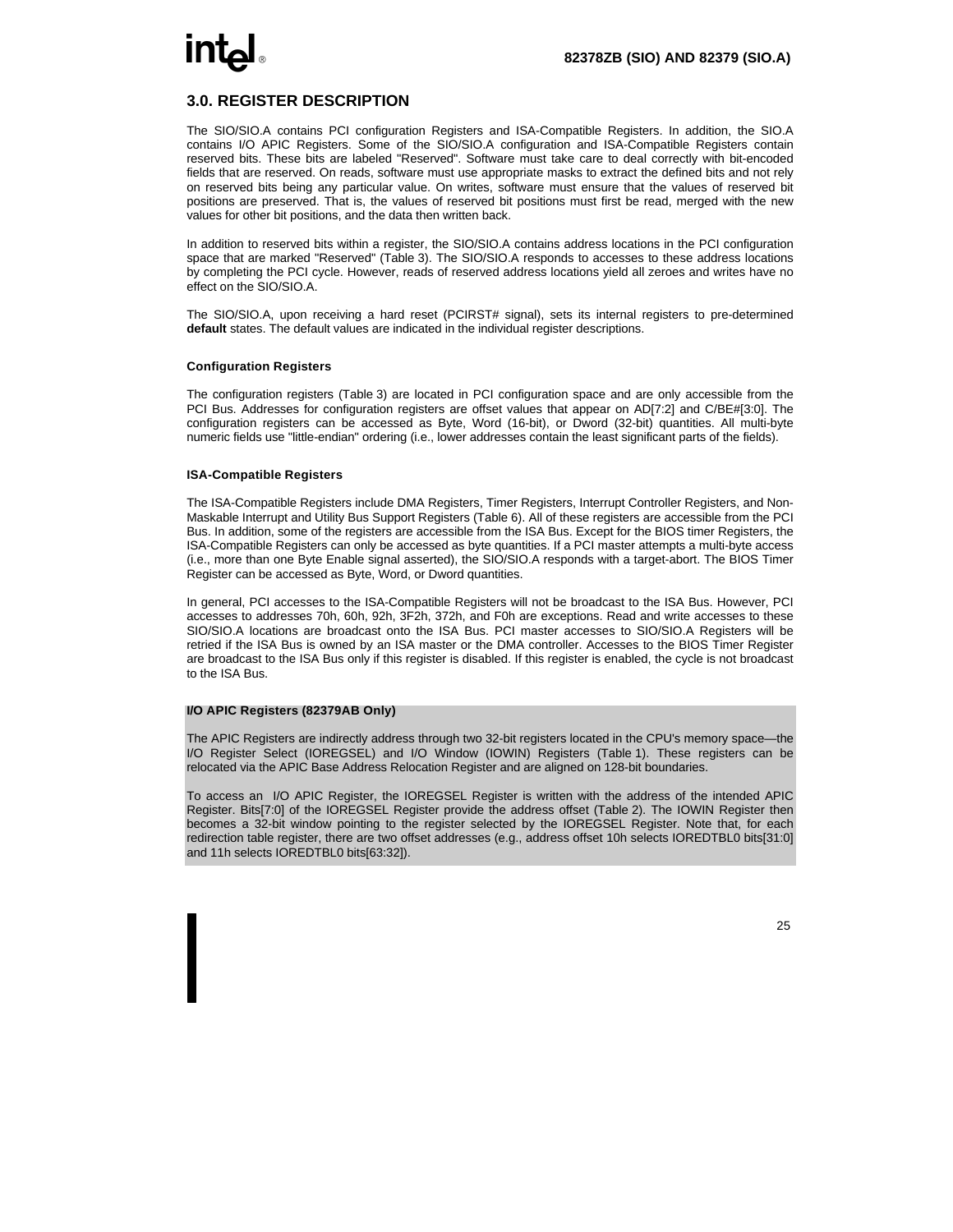

| Table 1. Memory Address For Accessing APIC Registers |                 |                      |             |  |  |  |  |
|------------------------------------------------------|-----------------|----------------------|-------------|--|--|--|--|
| <b>Memory</b><br><b>Address</b>                      | <b>Mnemonic</b> | <b>Register Name</b> | <b>Type</b> |  |  |  |  |
| FEC0 xy00h                                           | <b>IOREGSEL</b> | I/O Register Select  | R/W         |  |  |  |  |
| FEC0 xy10h                                           | <b>IOWIN</b>    | I/O Window           | R/W         |  |  |  |  |

#### **NOTES:**

xy are determined by the x and y fields in the APIC Base Address Relocation Register. Range for x=0-Fh and the range for y=0,4,8,Ch.

| Table 2. I/O APIC Registers |                  |                                                |             |  |  |  |  |
|-----------------------------|------------------|------------------------------------------------|-------------|--|--|--|--|
| <b>Address Offset</b>       | <b>Mnemonic</b>  | <b>Register Name</b>                           | <b>Type</b> |  |  |  |  |
| 00h                         | <b>IOAPICID</b>  | <b>I/O APIC ID</b>                             | R/W         |  |  |  |  |
| 01h                         | <b>IOAPICVER</b> | I/O APIC Version                               | <b>RO</b>   |  |  |  |  |
| 02h                         | <b>IOAPICARB</b> | I/O APIC Arbitration ID                        | <b>RO</b>   |  |  |  |  |
| $10-2Fh$                    | IOREDTBL[0:15]   | Redirection Table (Entries 0-15, 63 bits each) | R/W         |  |  |  |  |
| NATE.                       |                  |                                                |             |  |  |  |  |

**NOTE:**

Address Offset is determined by I/O Register Select Bits[7:0].

#### **Table 3. Configuration Registers**

| Configuration<br><b>Offset</b> | Register                                        | Register<br><b>Access</b> | <b>Bus Access</b> |
|--------------------------------|-------------------------------------------------|---------------------------|-------------------|
| $00 - 01h$                     | Vendor Identification                           | RO.                       | PCI Only          |
| $02 - 03h$                     | Device Identification                           | RO.                       | PCI Only          |
| $04 - 05h$                     | Command                                         | R/W                       | PCI Only          |
| 06-07h                         | <b>Device Status</b>                            | R/W                       | PCI Only          |
| 08h                            | <b>Revision Identification</b>                  | RO.                       | PCI Only          |
| $09 - 3Fh$                     | Reserved                                        | --                        | PCI Only          |
| 40h                            | <b>PCI</b> Control                              | R/W                       | PCI Only          |
| 41h                            | <b>PCI Arbiter Control</b>                      | R/W                       | PCI Only          |
| 42h                            | <b>PCI Arbiter Priority Control</b>             | R/W                       | PCI Only          |
| 43h                            | PCI Arbiter Priority Control Extension Register | R/W                       | PCI Only          |
| 44h                            | <b>MEMCS# Control</b>                           | R/W                       | PCI Only          |
| 45h                            | MEMCS# Bottom of Hole                           | R/W                       | PCI Only          |
| 46h                            | MEMCS# Top of Hole                              | R/W                       | PCI Only          |
| 47h                            | MEMCS# Top of Memory                            | R/W                       | PCI Only          |
| 48h                            | <b>ISA Address Decoder Control</b>              | R/W                       | PCI Only          |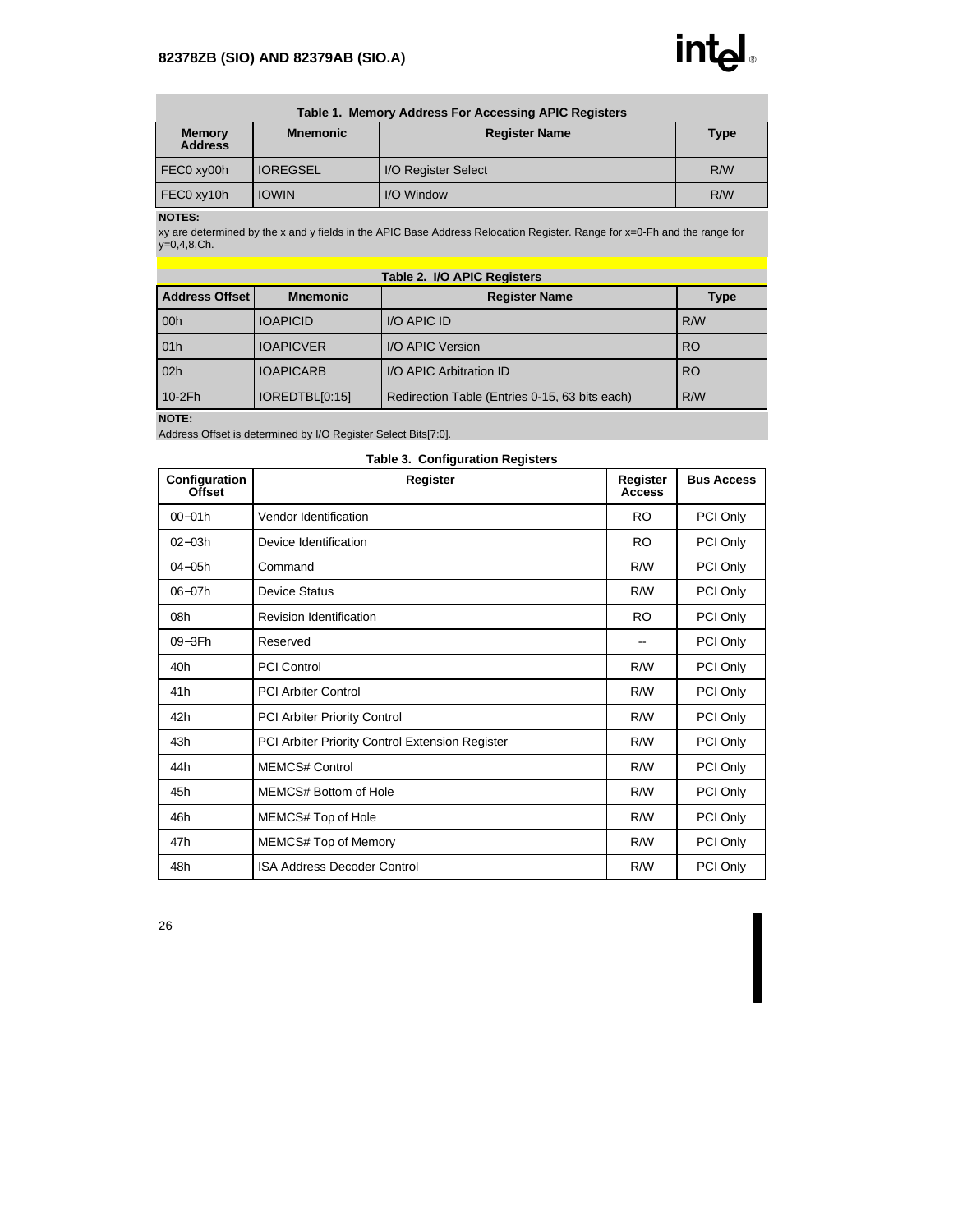# E **82378ZB (SIO) AND 82379 (SIO.A)**

| Configuration<br><b>Offset</b> | Register                                 | Register<br><b>Access</b> | <b>Bus Access</b> |
|--------------------------------|------------------------------------------|---------------------------|-------------------|
| 49h                            | ISA Address Decoder ROM Block Enable     | R/W                       | PCI Only          |
| 4Ah                            | ISA Address Decoder Bottom of Hole       | R/W                       | PCI Only          |
| 4Bh                            | ISA Address Decoder Top of Hole          | R/W                       | PCI Only          |
| 4Ch                            | <b>ISA Controller Recovery Timer</b>     | R/W                       | PCI Only          |
| 4Dh                            | <b>ISA Clock Divisor</b>                 | R/W                       | PCI Only          |
| 4Eh                            | Utility Bus Chip Select Enable A         | R/W                       | PCI Only          |
| 4Fh                            | Utility Bus Chip Select Enable B         | R/W                       | PCI Only          |
| $50 - 53h$                     | Reserved                                 |                           | PCI Only          |
| 54h                            | MEMCS# Attribute Register #1             | R/W                       | PCI Only          |
| 55h                            | MEMCS# Attribute Register #2             | R/W                       | PCI Only          |
| 56h                            | MEMCS# Attribute Register #3             | R/W                       | PCI Only          |
| 57h                            | Reserved (82379AB)                       |                           | PCI Only          |
| 57h                            | S/G Relocation Base Address (82378ZB)    | R/W                       | PCI Only          |
| 58-5Fh                         | Reserved                                 |                           | PCI Only          |
| 60h                            | PIRQ0# Route Control                     | R/W                       | PCI Only          |
| 61h                            | PIRQ1# Route Control                     | R/W                       | PCI Only          |
| 62h                            | PIRQ2# Route Control                     | R/W                       | PCI Only          |
| 63h                            | PIRQ3# Route Control                     | R/W                       | PCI Only          |
| 64-6Fh                         | Reserved                                 |                           | PCI Only          |
| 70h                            | Reserved (82378ZB)                       | --                        | PCI Only          |
| 70h                            | PIC/APIC Configuration Control (82379AB) | WO                        | PCI Only          |
| 71h                            | Reserved (82378ZB)                       |                           | PCI Only          |
| 71h                            | APIC Base Address Relocation (82379AB)   | WO                        | PCI Only          |
| 72-7Fh                         | Reserved                                 |                           | PCI Only          |
| $80 - 81h$                     | <b>BIOS Timer Base Address</b>           | R/W                       | PCI Only          |
| 82-9Fh                         | Reserved                                 | ۵.                        | PCI Only          |
| A0h                            | <b>SMI Control (SMICNTL)</b>             | R/W                       | PCI Only          |
| A1h                            | Reserved                                 |                           | PCI Only          |
| A2h - A3h                      | SMI Enable (SMIEN)                       | R/W                       | PCI Only          |
| A4h - A7h                      | System Event Enable (SEE)                | R/W                       | PCI Only          |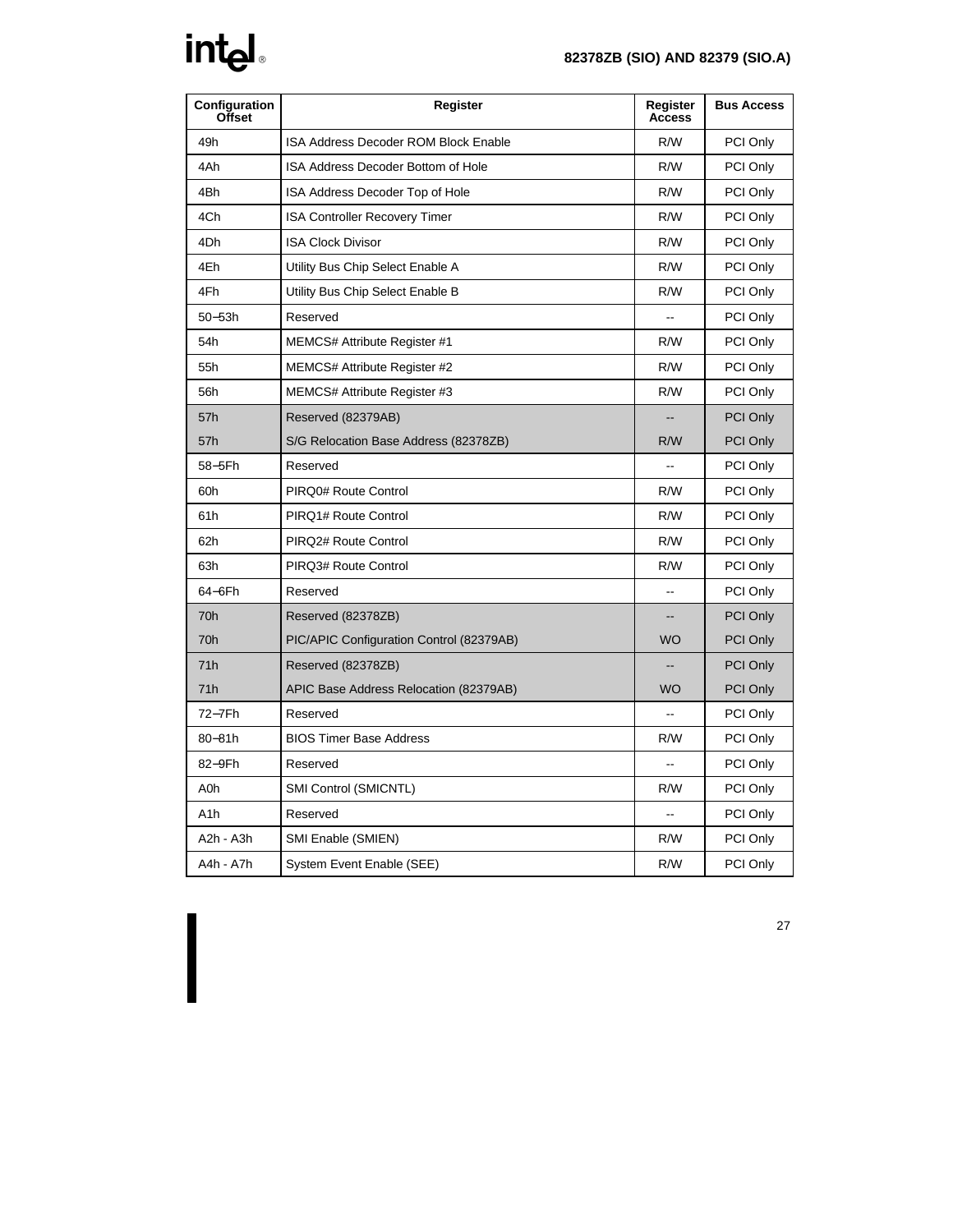

| Configuration<br><b>Offset</b> | Register                                    | Register<br><b>Access</b> | <b>Bus Access</b> |
|--------------------------------|---------------------------------------------|---------------------------|-------------------|
| A8h                            | Fast-Off Timer (FTMR)                       | R/W                       | PCI Only          |
| A9h                            | Reserved                                    |                           | PCI Only          |
| AAh - ABh                      | <b>SMI Request (SMIREQ)</b>                 | R/W                       | PCI Only          |
| <b>ACh</b>                     | Clock Throttle STPCLK# Low Timer (CTLTMRL)  | R/W                       | PCI Only          |
| <b>ADh</b>                     | Reserved                                    |                           | PCI Only          |
| AEh                            | Clock Throttle STPCLK# High Timer (CTLTMRH) | R/W                       | PCI Only          |
| AF-FFh                         | Reserved                                    |                           | PCI Only          |

#### **Table 4. ISA-Compatible Registers**

| <b>Address</b> | <b>Address</b> |             | <b>Type</b> | <b>Name</b> | <b>Block</b> |                                        |            |
|----------------|----------------|-------------|-------------|-------------|--------------|----------------------------------------|------------|
|                | <b>FEDC</b>    | <b>BA98</b> | 7654        | 3210        |              |                                        |            |
| 0000h          | 0000           | 0000        | 000x        | 0000        | r/w          | DMA1 CHO Base and Current Address      | <b>DMA</b> |
| 0001h          | 0000           | 0000        | 000x        | 0001        | r/w          | DMA1 CH0 Base and Current Count        | <b>DMA</b> |
| 0002h          | 0000           | 0000        | 000x        | 0010        | r/w          | DMA1 CH1 Base and Current Address      | <b>DMA</b> |
| 0003h          | 0000           | 0000        | 000x        | 0011        | r/w          | DMA1 CH1 Base and Current Count        | <b>DMA</b> |
| 0004h          | 0000           | 0000        | 000x        | 0100        | r/w          | DMA1 CH2 Base and Current Address      | <b>DMA</b> |
| 0005h          | 0000           | 0000        | 000x        | 0101        | r/w          | DMA1 CH2 Base and Current Count        | <b>DMA</b> |
| 0006h          | 0000           | 0000        | 000x        | 0110        | r/w          | DMA1 CH3 Base and Current Address      | <b>DMA</b> |
| 0007h          | 0000           | 0000        | 000x        | 0111        | r/w          | DMA1 CH3 Base and Current Count        | <b>DMA</b> |
| 0008h          | 0000           | 0000        | 000x        | 1000        | r/w          | DMA1 Status(r) Command(w) Register     | <b>DMA</b> |
| 0009h          | 0000           | 0000        | 000x        | 1001        | <b>WO</b>    | <b>DMA1 Write Request Register</b>     | <b>DMA</b> |
| 000Ah          | 0000           | 0000        | 000x        | 1010        | <b>WO</b>    | DMA1 Write Single Mask Bit             | <b>DMA</b> |
| 000Bh          | 0000           | 0000        | 000x        | 1011        | <b>WO</b>    | DMA1 Write Mode Register               | <b>DMA</b> |
| 000Ch          | 0000           | 0000        | 000x        | 1100        | <b>WO</b>    | <b>DMA1 Clear Byte Pointer</b>         | <b>DMA</b> |
| 000Dh          | 0000           | 0000        | 000x        | 1101        | <b>WO</b>    | <b>DMA1 Master Clear</b>               | <b>DMA</b> |
| 000Eh          | 0000           | 0000        | 000x        | 1110        | <b>WO</b>    | <b>DMA1 Clear Mask Register</b>        | <b>DMA</b> |
| 000Fh          | 0000           | 0000        | 000x        | 1111        | r/w          | DMA1 Read/Write All Mask Register Bits | <b>DMA</b> |
| 0020h          | 0000           | 0000        | 001x        | xx00        | r/w          | <b>INT 1 Control Register</b>          | <b>PIC</b> |
| 0021h          | 0000           | 0000        | 001x        | xx01        | r/w          | <b>INT 1 Mask Register</b>             | <b>PIC</b> |
| 0040h          | 0000           | 0000        | 010x        | 0000        | r/w          | Timer Counter 1 - Counter 0 Count      | <b>TC</b>  |
| 0041h          | 0000           | 0000        | 010x        | 0001        | r/w          | Timer Counter 1 - Counter 1 Count      | <b>TC</b>  |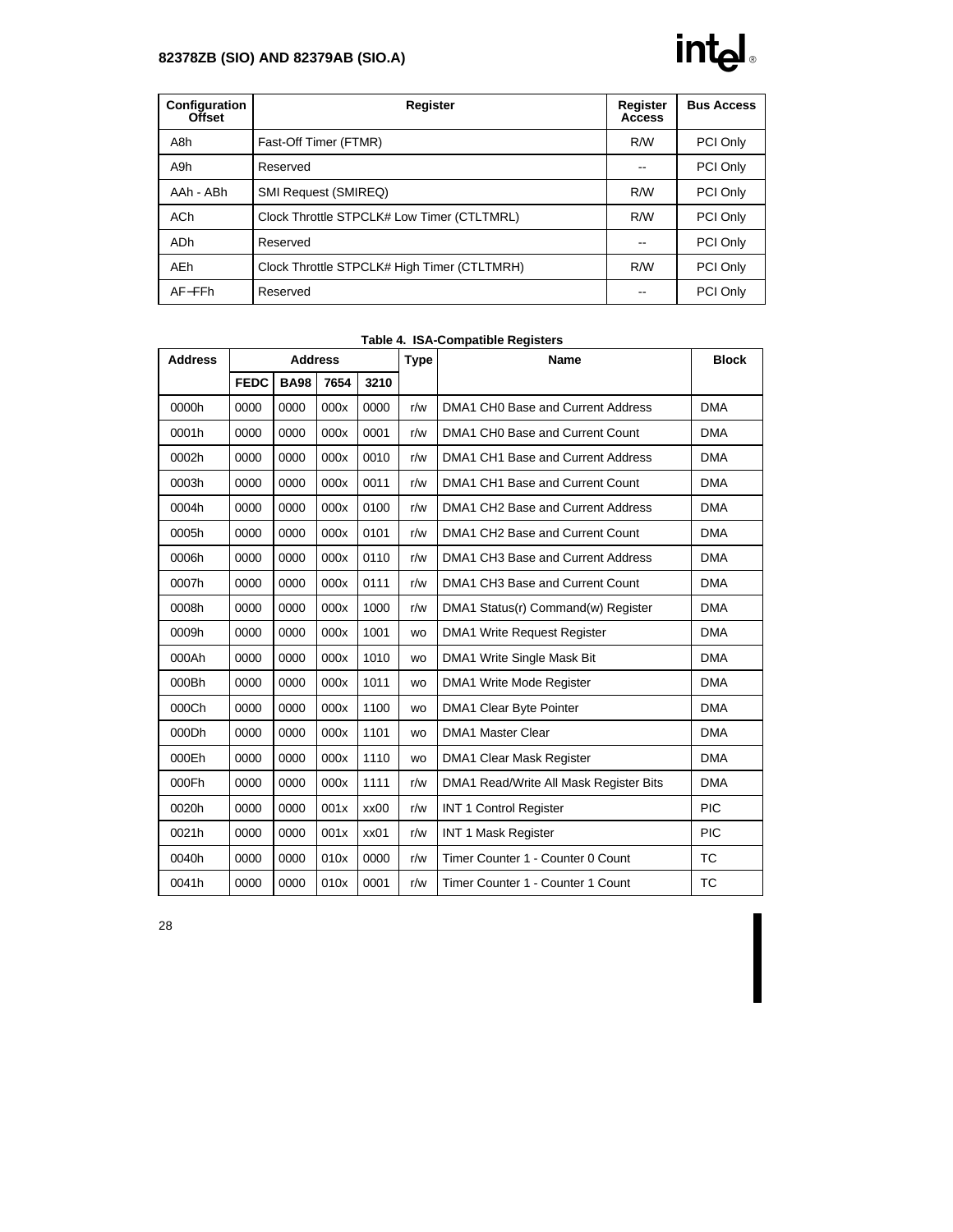| <b>intal</b> | 82378ZB (SIO) AND 82379 (SIO.A) |
|--------------|---------------------------------|

| <b>Address</b>                     |             | <b>Address</b> |      |      | <b>Type</b> | Name                                      | <b>Block</b> |
|------------------------------------|-------------|----------------|------|------|-------------|-------------------------------------------|--------------|
|                                    | <b>FEDC</b> | <b>BA98</b>    | 7654 | 3210 |             |                                           |              |
| 0042h                              | 0000        | 0000           | 010x | 0010 | r/w         | Timer Counter 1 - Counter 2 Count         | <b>TC</b>    |
| 0043h                              | 0000        | 0000           | 010x | 0011 | <b>WO</b>   | Timer Counter 1 Command Mode Register     | <b>TC</b>    |
| $0060h^2$                          | 0000        | 0000           | 0110 | 0000 | ro          | Reset UBus IRQ12                          | Control      |
| 0061h                              | 0000        | 0000           | 0110 | 0xx1 | r/w         | <b>NMI Status and Control</b>             | Control      |
| 0070h <sup>2</sup>                 | 0000        | 0000           | 0111 | 0xx0 | <b>WO</b>   | CMOS RAM Address and NMI Mask<br>Register | Control      |
| $0078 -$<br>007Bh <sup>3,4,5</sup> | 0000        | 0000           | 0111 | 10xx | r/w         | <b>BIOS Timer</b>                         | <b>TC</b>    |
| 0080h <sup>1</sup>                 | 0000        | 0000           | 100x | 0000 | r/w         | DMA Page Register (Reserved)              | <b>DMA</b>   |
| 0081h                              | 0000        | 0000           | 100x | 0001 | r/w         | DMA Channel 2 Page Register               | <b>DMA</b>   |
| 0082h                              | 0000        | 0000           | 1000 | 0010 | r/w         | DMA Channel 3 Page Register               | <b>DMA</b>   |
| 0083h                              | 0000        | 0000           | 100x | 0011 | r/w         | DMA Channel 1 Page Register               | <b>DMA</b>   |
| 0084h <sup>1</sup>                 | 0000        | 0000           | 100x | 0100 | r/w         | DMA Page Register (Reserved)              | <b>DMA</b>   |
| 0085h <sup>1</sup>                 | 0000        | 0000           | 100x | 0101 | r/w         | DMA Page Register (Reserved)              | <b>DMA</b>   |
| 0086h <sup>1</sup>                 | 0000        | 0000           | 100x | 0110 | r/w         | DMA Page Register (Reserved)              | <b>DMA</b>   |
| 0087h                              | 0000        | 0000           | 100x | 0111 | r/w         | DMA Channel 0 Page Register               | <b>DMA</b>   |
| 0088h <sup>1</sup>                 | 0000        | 0000           | 100x | 0100 | r/w         | DMA Page Register (Reserved)              | <b>DMA</b>   |
| 0089h                              | 0000        | 0000           | 100x | 1001 | r/w         | DMA Channel 6 Page Register               | <b>DMA</b>   |
| 008Ah                              | 0000        | 0000           | 100x | 1010 | r/w         | DMA Channel 7 Page Register               | DMA          |
| 008Bh                              | 0000        | 0000           | 100x | 1011 | r/w         | DMA Channel 5 Page Register               | <b>DMA</b>   |
| 008C <sub>h</sub>                  | 0000        | 0000           | 100x | 1100 | r/w         | DMA Page Register (Reserved)              | <b>DMA</b>   |
| 008Dh <sup>1</sup>                 | 0000        | 0000           | 100x | 1101 | r/w         | DMA Page Register (Reserved)              | <b>DMA</b>   |
| 008Eh <sup>1</sup>                 | 0000        | 0000           | 100x | 1110 | r/w         | DMA Page Register (Reserved)              | <b>DMA</b>   |
| 008Fh                              | 0000        | 0000           | 100x | 1111 | r/w         | DMA Low Page Register Refresh             | <b>DMA</b>   |
| $0090h^6$                          | 0000        | 0000           | 100x | 0000 | r/w         | DMA Page Register (Reserved)              | <b>DMA</b>   |
| $0092h^2$                          | 0000        | 0000           | 1001 | 0010 | r/w         | <b>System Control Port</b>                | Control      |
| 0094h <sup>6</sup>                 | 0000        | 0000           | 100x | 0100 | r/w         | DMA Page Register (Reserved)              | <b>DMA</b>   |
| 0095h <sup>6</sup>                 | 0000        | 0000           | 100x | 0101 | r/w         | DMA Page Register (Reserved)              | <b>DMA</b>   |
| 0096h <sup>6</sup>                 | 0000        | 0000           | 100x | 0110 | r/w         | DMA Page Register (Reserved)              | <b>DMA</b>   |
| 0098h <sup>6</sup>                 | 0000        | 0000           | 100x | 1000 | r/w         | DMA Page Register (Reserved)              | <b>DMA</b>   |
| 009Ch <sup>6</sup>                 | 0000        | 0000           | 100x | 1100 | r/w         | DMA Page Register (Reserved)              | <b>DMA</b>   |

29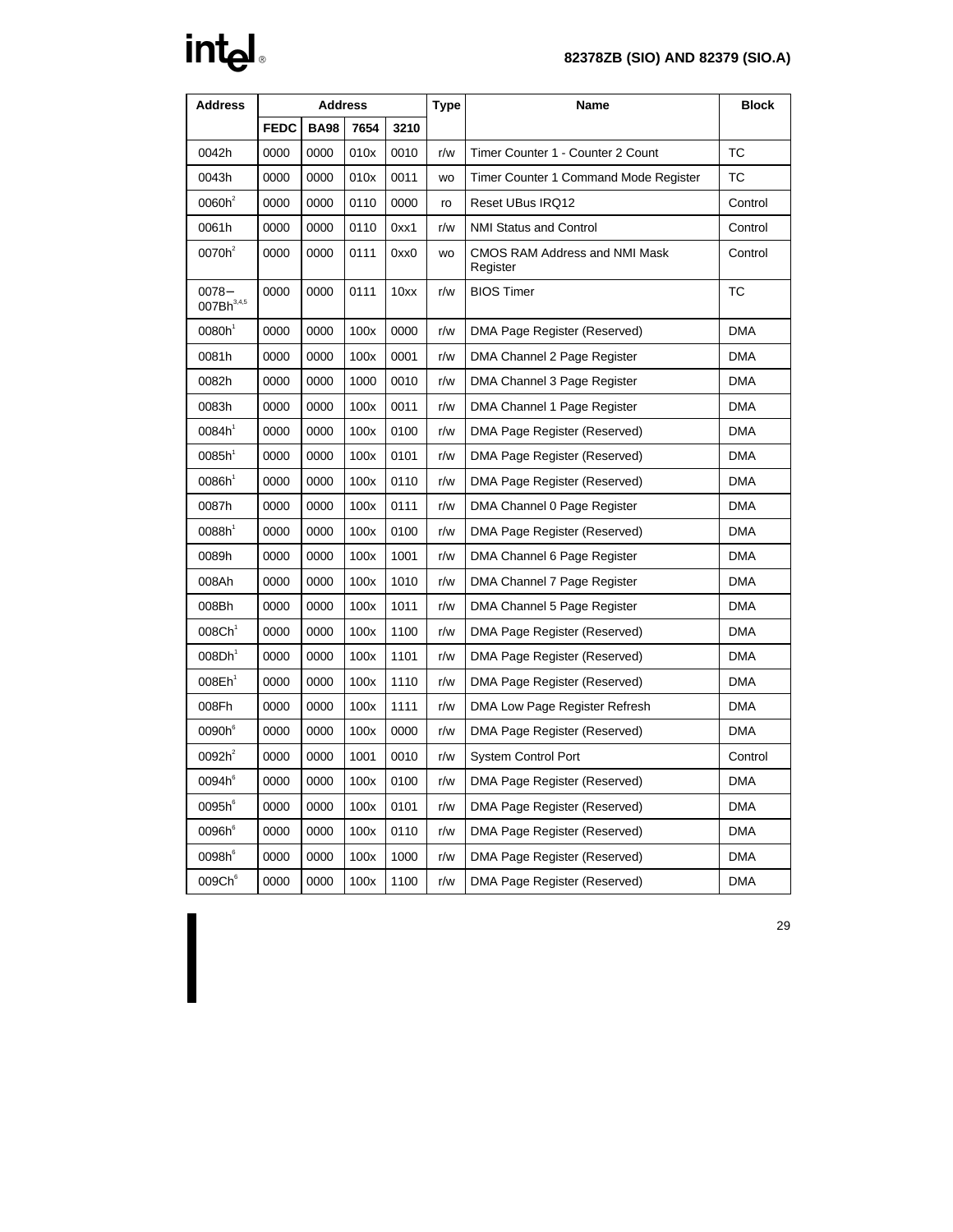

| <b>Address</b>       | <b>Address</b> |             | <b>Type</b> | Name | <b>Block</b> |                                           |            |
|----------------------|----------------|-------------|-------------|------|--------------|-------------------------------------------|------------|
|                      | <b>FEDC</b>    | <b>BA98</b> | 7654        | 3210 |              |                                           |            |
| 009Dh <sup>6</sup>   | 0000           | 0000        | 100x        | 1101 | r/w          | DMA Page Register (Reserved)              | <b>DMA</b> |
| $009Eh^6$            | 0000           | 0000        | 100x        | 1110 | r/w          | DMA Page Register (Reserved)              | <b>DMA</b> |
| 009Fh                | 0000           | 0000        | 100x        | 1111 | r/w          | DMA low page Register Refresh             | <b>DMA</b> |
| 00A0h                | 0000           | 0000        | 101x        | xx00 | r/w          | <b>INT 2 Control Register</b>             | <b>PIC</b> |
| 00A1h                | 0000           | 0000        | 101x        | xx01 | r/w          | <b>INT 2 Mask Register</b>                | <b>PIC</b> |
| 00B2h                | 0000           | 0000        | 1011        | 0010 | r/w          | Advanced Power Management Control Port    | <b>PM</b>  |
| 00B3h                | 0000           | 0000        | 1011        | 0011 | r/w          | Advanced Power Management Status Port     | PM         |
| 00C0h                | 0000           | 0000        | 1100        | 000x | r/w          | DMA2 CH0 Base and Current Address         | <b>DMA</b> |
| 00C2h                | 0000           | 0000        | 1100        | 001x | r/w          | DMA2 CH0 Base and Current Count           | <b>DMA</b> |
| 00C4h                | 0000           | 0000        | 1100        | 010x | r/w          | DMA2 CH1 Base and Current Address         | <b>DMA</b> |
| 00C6h                | 0000           | 0000        | 1100        | 011x | r/w          | DMA2 CH1 Base and Current Count           | <b>DMA</b> |
| 00C8h                | 0000           | 0000        | 1100        | 100x | r/w          | DMA2 CH2 Base and Current Address         | <b>DMA</b> |
| 00CAh                | 0000           | 0000        | 1100        | 101x | r/w          | DMA2 CH2 Base and Current Count           | <b>DMA</b> |
| 00CCh                | 0000           | 0000        | 1100        | 110x | r/w          | DMA2 CH3 Base and Current Address         | <b>DMA</b> |
| 00CEh                | 0000           | 0000        | 1100        | 111x | r/w          | DMA2 CH3 Base and Current Count           | DMA        |
| 00D0h                | 0000           | 0000        | 1101        | 000x | r/w          | DMA2 Status(r) Command(w) Register        | <b>DMA</b> |
| 00D2h                | 0000           | 0000        | 1101        | 001x | <b>WO</b>    | <b>DMA2 Write Request Register</b>        | <b>DMA</b> |
| 00D4h                | 0000           | 0000        | 1101        | 010x | <b>WO</b>    | DMA2 Write Single Mask Bit                | <b>DMA</b> |
| 00D6h                | 0000           | 0000        | 1101        | 011x | <b>WO</b>    | DMA2 Write Mode Register                  | <b>DMA</b> |
| 00D8h                | 0000           | 0000        | 1101        | 100x | <b>WO</b>    | DMA2 Clear Byte Pointer                   | <b>DMA</b> |
| 00DAh                | 0000           | 0000        | 1101        | 101x | WO           | <b>DMA2 Master Clear</b>                  | <b>DMA</b> |
| 00DCh                | 0000           | 0000        | 1101        | 110x | <b>WO</b>    | <b>DMA2 Clear Mask Register</b>           | <b>DMA</b> |
| 00DEh                | 0000           | 0000        | 1101        | 111x | r/w          | DMA2 Read/Write All Mask Register Bits    | <b>DMA</b> |
| 00F0h <sup>2</sup>   | 0000           | 0000        | 1111        | 0000 | <b>WO</b>    | Coprocessor Error                         | Control    |
| $0372h^2$            | 0000           | 0011        | 0111        | 0010 | <b>WO</b>    | Secondary Floppy Disk Digital Output Reg. | Control    |
| 03F2h <sup>2</sup>   | 0000           | 0011        | 1111        | 0001 | <b>WO</b>    | Primary Floppy Disk Digital Output Reg.   | Control    |
| 040Ah <sup>3</sup>   | 0000           | 0100        | 0000        | 1010 | ro           | S/G Interrupt Status (82378ZB Only)       | <b>DMA</b> |
| 040Bh                | 0000           | 0100        | 0000        | 1011 | <b>WO</b>    | DMA1 Extended Mode (82378ZB Only)         | <b>DMA</b> |
| 0410h <sup>3,4</sup> | 0000           | 0100        | 0001        | 0000 | <b>WO</b>    | CH0 S/G Command (82378ZB Only)            | <b>DMA</b> |
| 0411h <sup>3,4</sup> | 0000           | 0100        | 0001        | 0001 | <b>WO</b>    | CH1 S/G Command (82378ZB Only)            | <b>DMA</b> |

30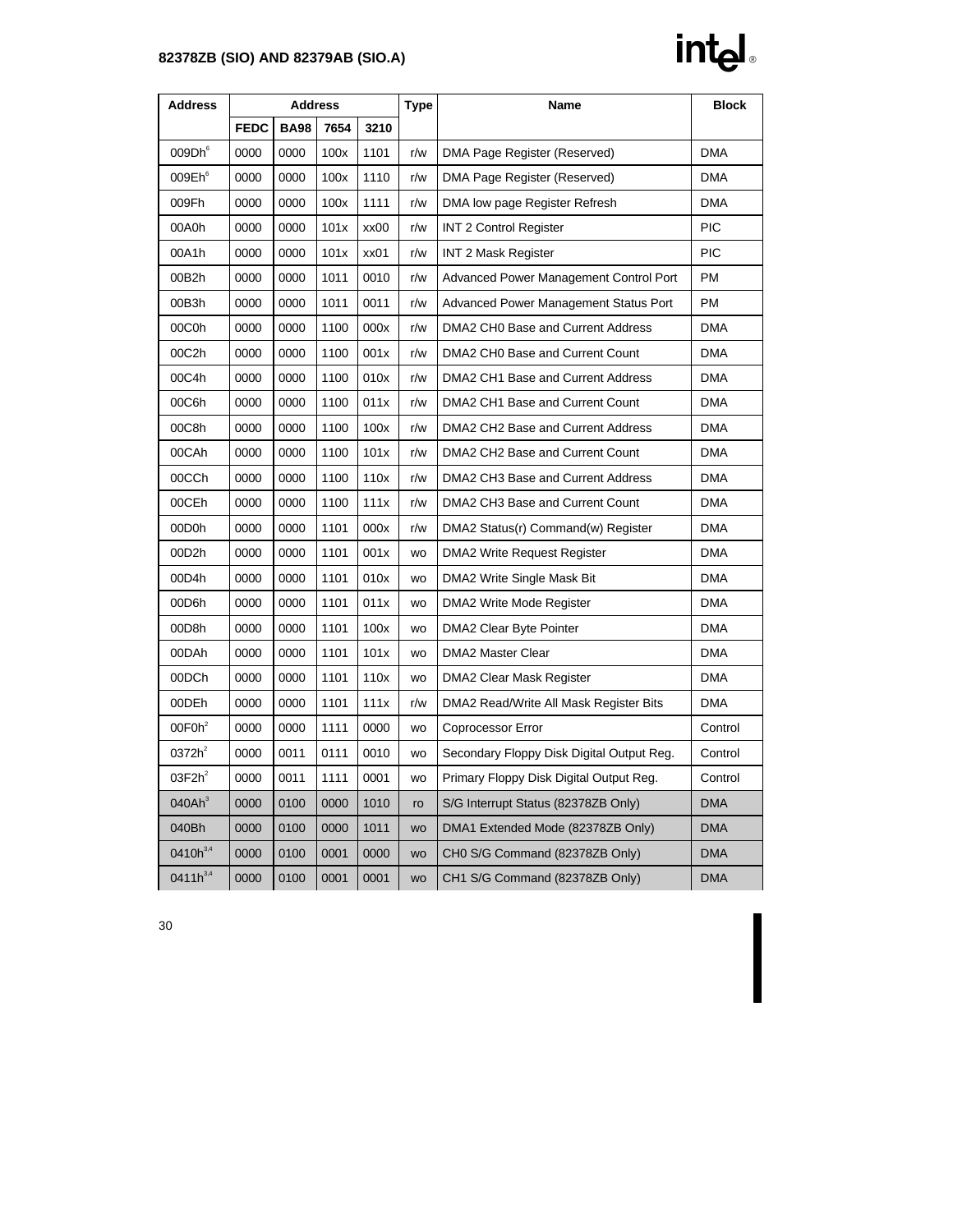# E **82378ZB (SIO) AND 82379 (SIO.A)**

| <b>Address</b>       | <b>Address</b> |             | <b>Type</b> | <b>Name</b> | <b>Block</b> |                                                     |            |
|----------------------|----------------|-------------|-------------|-------------|--------------|-----------------------------------------------------|------------|
|                      | <b>FEDC</b>    | <b>BA98</b> | 7654        | 3210        |              |                                                     |            |
| 0412h <sup>3,4</sup> | 0000           | 0100        | 0001        | 0010        | <b>WO</b>    | CH2 S/G Command (82378ZB Only)                      | <b>DMA</b> |
| $0413h^{3,4}$        | 0000           | 0100        | 0001        | 0011        | <b>WO</b>    | CH3 S/G Command (82378ZB Only)                      | <b>DMA</b> |
| $0415h^{3,4}$        | 0000           | 0100        | 0001        | 0101        | <b>WO</b>    | CH5 S/G Command (82378ZB Only)                      | <b>DMA</b> |
| 0416 $h^{3,4}$       | 0000           | 0100        | 0001        | 0110        | <b>WO</b>    | CH6 S/G Command (82378ZB Only)                      | <b>DMA</b> |
| $0417h^{3,4}$        | 0000           | 0100        | 0001        | 0111        | <b>WO</b>    | CH7 S/G Command (82378ZB Only)                      | <b>DMA</b> |
| $0418h^{3,4}$        | 0000           | 0100        | 0001        | 1000        | ro           | CH0 S/G Status (82378ZB Only)                       | <b>DMA</b> |
| 0419h <sup>3,4</sup> | 0000           | 0100        | 0001        | 1001        | ro           | CH1 S/G Status (82378ZB Only)                       | <b>DMA</b> |
| 041A $h^{3,4}$       | 0000           | 0100        | 0001        | 1010        | ro           | CH2 S/G Status (82378ZB Only)                       | <b>DMA</b> |
| 041Bh $3,4$          | 0000           | 0100        | 0001        | 1011        | ro           | CH3 S/G Status (82378ZB Only)                       | <b>DMA</b> |
| 041Dh <sup>3,4</sup> | 0000           | 0100        | 0001        | 1101        | ro           | CH5 S/G Status (82378ZB Only)                       | <b>DMA</b> |
| 041 $Eh^{3,4}$       | 0000           | 0100        | 0001        | 1110        | ro           | CH6 S/G Status (82378ZB Only)                       | <b>DMA</b> |
| $041Fh^{3,4}$        | 0000           | 0100        | 0001        | 1111        | ro           | CH7 S/G Status (82378ZB Only)                       | <b>DMA</b> |
| $0420h^{3,4}$        | 0000           | 0100        | 0010        | 00xx        | r/w          | CHO S/G Descriptor Table Pointer (82378ZB)<br>Only) | <b>DMA</b> |
| 0424 $h^{3,4}$       | 0000           | 0100        | 0010        | 01xx        | r/w          | CH1 S/G Descriptor Table Pointer (82378ZB<br>Only)  | <b>DMA</b> |
| $0428h^{3,4}$        | 0000           | 0100        | 0010        | 10xx        | r/w          | CH2 S/G Descriptor Table Pointer (82378ZB<br>Only)  | <b>DMA</b> |
| 042Ch <sup>3,4</sup> | 0000           | 0100        | 0010        | 11xx        | r/w          | CH3 S/G Descriptor Table Pointer (82378ZB)<br>Only) | <b>DMA</b> |
| 0434h <sup>3,4</sup> | 0000           | 0100        | 0011        | 01xx        | r/w          | CH5 S/G Descriptor Table Pointer (82378ZB<br>Only)  | <b>DMA</b> |
| $0438h^{3,4}$        | 0000           | 0100        | 0011        | 10xx        | r/w          | CH6 S/G Descriptor Table Pointer (82378ZB<br>Only)  | <b>DMA</b> |
| 043 $Ch^{3,4}$       | 0000           | 0100        | 0011        | 11xx        | r/w          | CH7 S/G Descriptor Table Pointer (82378ZB)<br>Only) | <b>DMA</b> |
| 0481h                | 0000           | 0100        | 1000        | 0001        | r/w          | DMA CH2 High Page Register                          | <b>DMA</b> |
| 0482h                | 0000           | 0100        | 1000        | 0010        | r/w          | DMA CH3 High Page Register                          | <b>DMA</b> |
| 0483h                | 0000           | 0100        | 1000        | 0011        | r/w          | DMA CH1 High Page Register                          | <b>DMA</b> |
| 0487h                | 0000           | 0100        | 1000        | 0111        | r/w          | DMA CH0 High Page Register                          | <b>DMA</b> |
| 0489h                | 0000           | 0100        | 1000        | 1001        | r/w          | DMA CH6 High Page Register                          | <b>DMA</b> |
| 048Ah                | 0000           | 0100        | 1000        | 1010        | r/w          | DMA CH7 High Page Register                          | <b>DMA</b> |
| 048Bh                | 0000           | 0100        | 1000        | 1011        | r/w          | DMA CH5 High Page Register                          | <b>DMA</b> |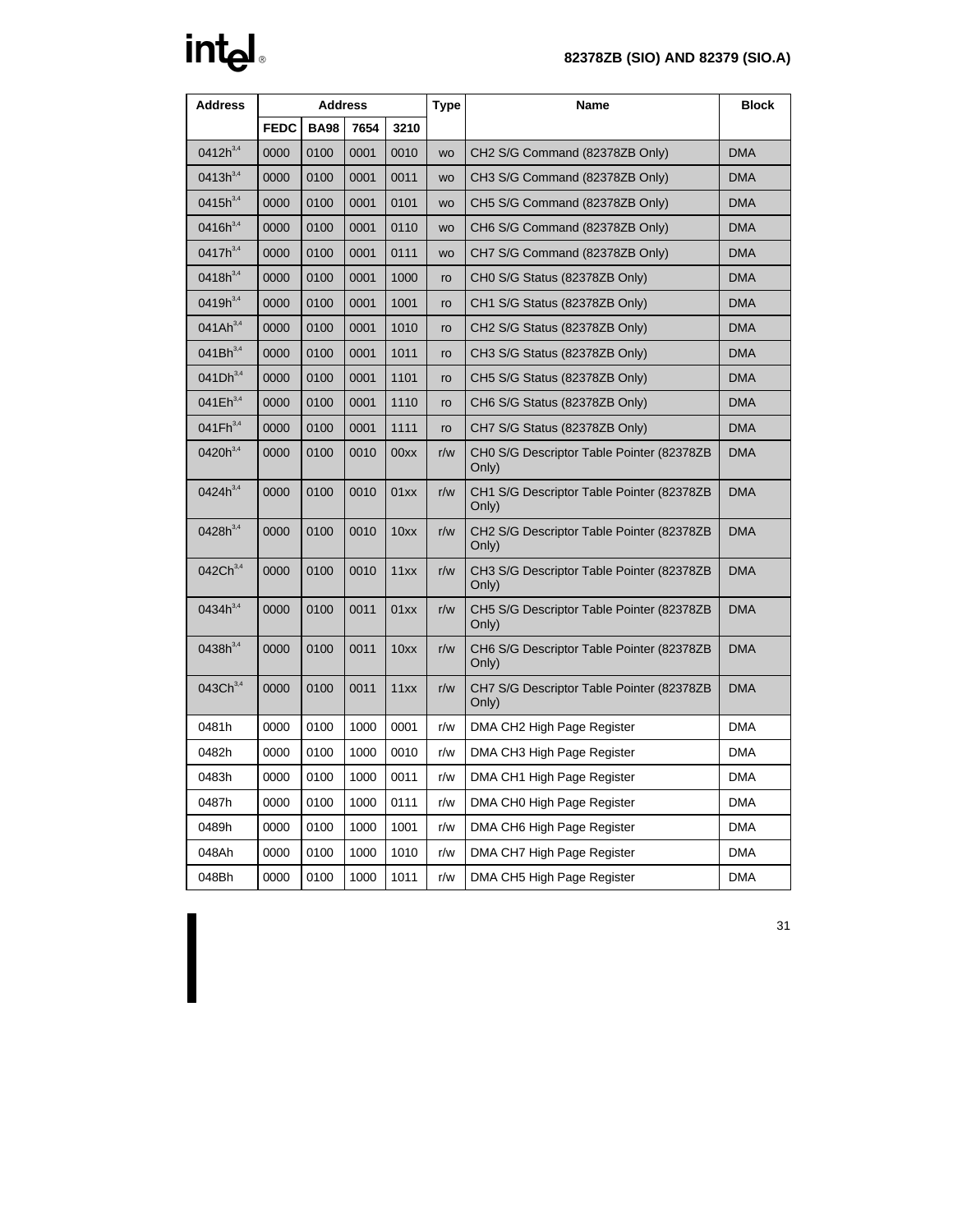

| <b>Address</b>   | <b>Address</b> |             | Type | <b>Name</b> | <b>Block</b> |                                                |            |
|------------------|----------------|-------------|------|-------------|--------------|------------------------------------------------|------------|
|                  | <b>FEDC</b>    | <b>BA98</b> | 7654 | 3210        |              |                                                |            |
| 04D <sub>0</sub> | 0000           | 0100        | 1101 | 0000        | r/w          | INT CNTRL-1 Edge Level Control Register        | Control    |
| 04D1             | 0000           | 0100        | 1101 | 0001        | r/w          | INT CNTRL-2 Edge Level Control Register        | Control    |
| 04D6h            | 0000           | 0100        | 1101 | 0010        | <b>WO</b>    | DMA2 Extended Mode Register (82378ZB)<br>Only) | <b>DMA</b> |

#### **NOTES:**

- 1. PCI write cycles to these address locations flow through to the ISA Bus. PCI read cycles to these address locations do not flow through to the ISA Bus.
- 2. PCI read and write cycles to these address locations flow through to the ISA Bus.
- 3. The I/O address of this register is relocatable. The value shown in this table is the default address location.
- 4. This register can be accessed as a Byte, Word, or Dword quantity.
- 5. If this register location is enabled, PCI accesses to the BIOS Timer Register do not flow through to the ISA Bus. If disabled, accesses to this address location flow through to the ISA Bus.
- 6. When the DMAAC bit in the PCI Control Register is '0', the SIO/SIO.A aliases I/O accesses in the 80h-8Fh range to the 90h-9Fh range. Write accesses to these address locations flow through to the ISA Bus. Read cycles to these address locations do not flow through to the ISA Bus. When DMAAC=1, the SIO/SIO.A will only respond to the 80h-8Fh range and read and write accesses to these addresses in the 90h-9Fh range will be forwarded from the PCI Bus to the ISA Bus (I/O Port 92h is always a distinct register in the 90–9Fh range and is always fully decoded, regardless of the setting of the DMAAC bit).

#### **3.1. SIO Configuration Register Description**

This section describes the SIO/SIO.A Configuration Registers. These registers include the Mandatory Header Registers (located in the first 64 bytes of configuration space) and the SIO/SIO.A specific registers (located from configuration offset 40−56h).

#### **3.1.1. VID—VENDOR IDENTIFICATION REGISTER**

| Address Offset: | $00 - 01h$ |
|-----------------|------------|
| Default Value:  | 8086h      |
| Attribute:      | Read Only  |

The VID Register contains the vendor identification number. This 16-bit register combined with the Device Identification Register uniquely identifies any PCI device. Writes to this register have no effect.

| Bit | <b>Description</b>                                                           |
|-----|------------------------------------------------------------------------------|
|     | 15:0 Vendor Identification Number: This is a 16-bit value assigned to Intel. |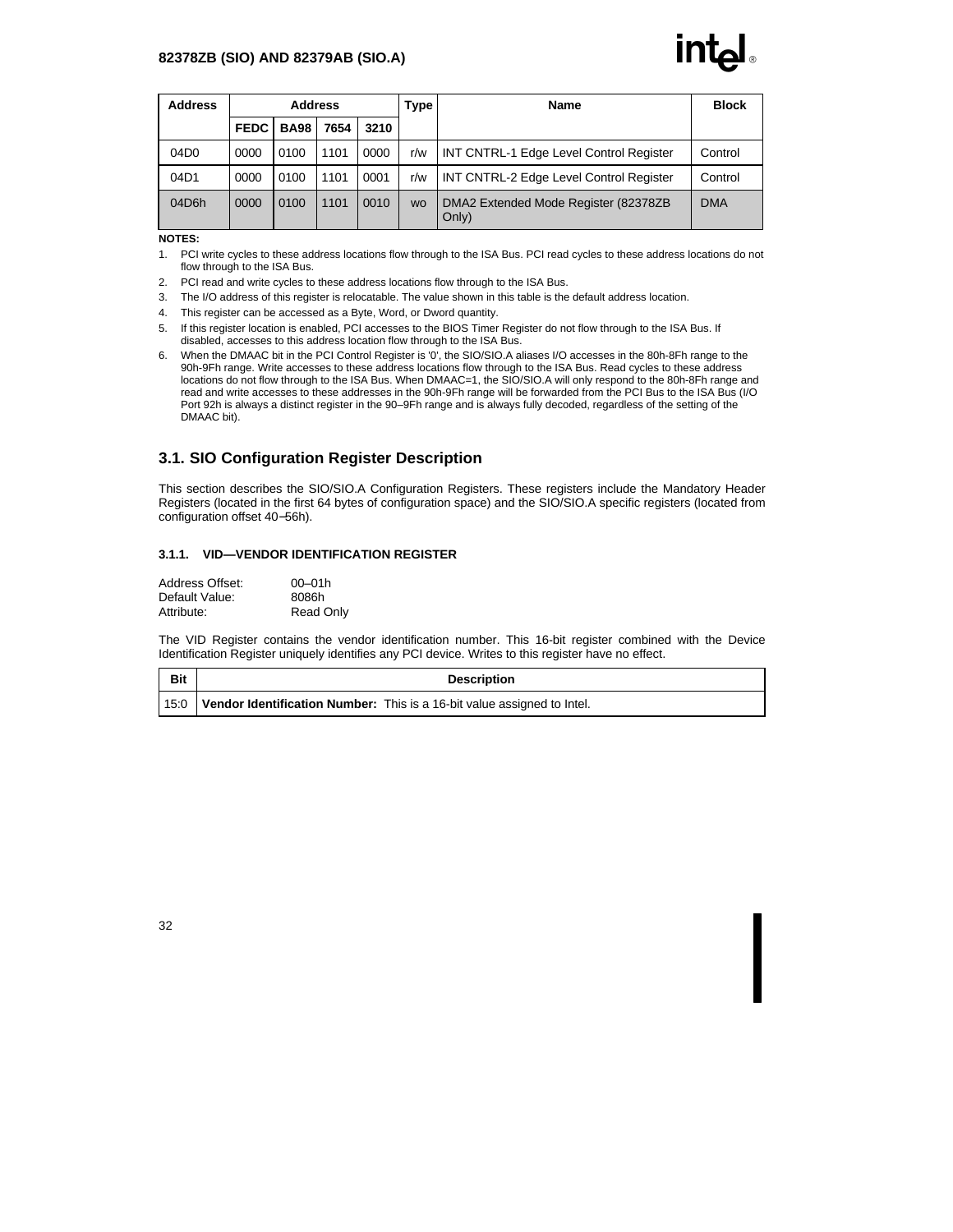#### **3.1.2. DID—DEVICE IDENTIFICATION REGISTER**

| Address Offset: | 02–03h           |
|-----------------|------------------|
| Default Value:  | 0484h            |
| Attribute:      | <b>Read Only</b> |

The DID Register contains the device identification number. This register, along with the Vendor ID, uniquely identifies the SIO/SIO.A. Writes to this register have no effect.

| Bit | <b>Description</b>                                                                     |
|-----|----------------------------------------------------------------------------------------|
|     | 15:0   Device Identification Number: This is a 16-bit value assigned to the SIO/SIO.A. |

#### **3.1.3. COM—COMMAND REGISTER**

| Address Offset: | 04–05h     |
|-----------------|------------|
| Default Value:  | 0007h      |
| Attribute:      | Read/Write |

| Bit      | <b>Description</b>                                                                                                                                                                                                                                                                       |
|----------|------------------------------------------------------------------------------------------------------------------------------------------------------------------------------------------------------------------------------------------------------------------------------------------|
| 15:5     | <b>Reserved:</b> Read as 0.                                                                                                                                                                                                                                                              |
| 4        | <b>PMWE (Postable Memory Write Enable):</b> Enable postable memory write, memory write and<br>invalidate, and memory read pre-fetch commands. The SIO/SIO.A does not support these commands<br>as a master or slave so this bit is not implemented. This bit will always be read as a 0. |
| 3        | SCE (Special Cycle Enable): 1=Enable (the SIO/SIO.A will recognize PCI Special Cycles); 0=Disable<br>(the SIO/SIO.A will ignore all PCI special cycles). This bit MUST be enabled if the STPCLK feature is<br>being used.                                                                |
| 2        | <b>BME (Bus Master Enable):</b> Since the SIO/SIO.A always requests the PCI Bus on behalf of ISA<br>masters, DMA, or line buffer PCI requests, this bit is hardwired to a 1 and will always be read as a 1.                                                                              |
|          | MSE (Memory Space Enable): Enables SIO/SIO.A to accept a PCI-originated memory cycle. Since<br>the SIO/SIO.A always responds to PCI-originated memory cycles (and ISA-bound cycles) by asserting<br>DEVSEL#, this bit is hardwired to a 1 and will always be read as a 1.                |
| $\Omega$ | <b>IOSE (I/O Space Enable):</b> Enable SIO/SIO.A to accept a PCI-originated I/O cycle. Since the<br>SIO/SIO.A always responds to a master I/O cycle, this bit is hardwired to a 1 and will always be read as<br>a 1.                                                                     |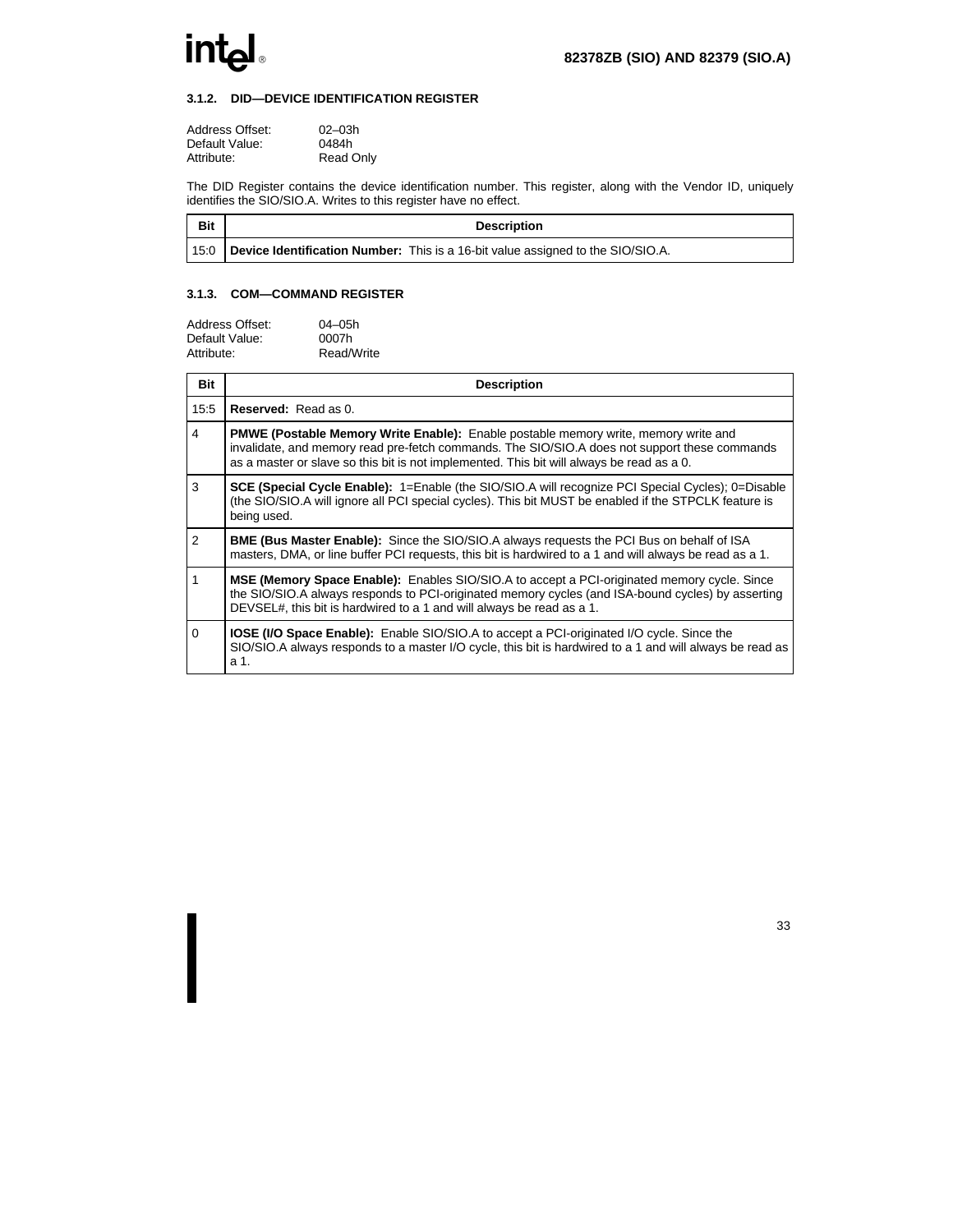# 82378ZB (SIO) AND 82379AB (SIO.A) Exercise the set of the set of the set of the set of the set of the set of the set of the set of the set of the set of the set of the set of the set of the set of the set of the set of the

#### **3.1.4. DS—DEVICE STATUS REGISTER**

| Address Offset: | 06-07h     |
|-----------------|------------|
| Default Value:  | 0200h      |
| Attribute:      | Read/Write |

DSR is a 16-bit status register that reports the occurrence of a PCI master-abort by the SIO/SIO.A or a PCI target-abort when the SIO/SIO.A is a master. The register also indicates the SIO/SIO.A DEVSEL# signal timing that is hardwired in the SIO/SIO.A.

| <b>Bit</b> | <b>Description</b>                                                                                                                                                                                                                                                                                                                                 |
|------------|----------------------------------------------------------------------------------------------------------------------------------------------------------------------------------------------------------------------------------------------------------------------------------------------------------------------------------------------------|
| 15         | <b>Reserved.</b> Read as 0.                                                                                                                                                                                                                                                                                                                        |
| 14         | <b>SERRS (SERR# Status)—Not Implemented:</b> This bit is set by the PCI devices that assert the<br>SERR# signal. Since SERR# is only an input to the SIO/SIO.A, this bit is not implemented and will<br>always be read as 0.                                                                                                                       |
| 13         | MA (Master-Abort Status)-R/W: When the SIO/SIO.A, as a master, generates a master-abort, MA is<br>set to a 1. Software sets MA to 0 by writing a 1 to this bit location.                                                                                                                                                                           |
| 12         | <b>RTA (Received Target-Abort Status)—R/W:</b> When the SIO/SIO.A is a master on the PCI Bus and<br>receives a target-abort, this bit is set to a 1. Software sets RTA to 0 by writing a 1 to this bit location.                                                                                                                                   |
| 11         | <b>STA (Signaled Target-Abort Status)—RO:</b> This bit is set to a 1 by the SIO/SIO.A when it generates a<br>target-abort.                                                                                                                                                                                                                         |
| 10:9       | <b>DEVT (SIO DEVSEL# Timing Status)—RO:</b> This 2-bit field defines the timing for DEVSEL# assertion.<br>These read only bits indicate the SIO/SIO.A DEVSEL# timing when performing a positive decode.<br>Since the SIO/SIO.A always generates DEVSEL# with medium timing, DEVT=01. This DEVSEL#<br>timing does not include Configuration cycles. |
| 8:0        | <b>Reserved:</b> Read as 0's.                                                                                                                                                                                                                                                                                                                      |

#### **3.1.5. RID—REVISION IDENTIFICATION REGISTER**

| Address Offset: | 08h                              |
|-----------------|----------------------------------|
| Default Value:  | xxh (dependent on Part Revision) |
| Attribute:      | Read Only                        |

This register contains the revision number for the SIO/SIO.A. This number indicates the stepping number of the component. Additionally, the upper nibble of the value is reserved. BIOS should mask the upper nibble when reading this register.

| Bit | <b>Description</b>                                                                                                                   |
|-----|--------------------------------------------------------------------------------------------------------------------------------------|
| 7:4 | <b>Reserved</b>                                                                                                                      |
| 3:0 | <b>Revision Identification Number:</b> This is a 4-bit value that indicates the revision identification number<br>for the SIO/SIO.A. |
|     | 82378ZB                                                                                                                              |
|     | 3h: 82378ZB A0-Stepping                                                                                                              |
|     | 82379AB                                                                                                                              |
|     | 88h: 82379AB A0 Stepping                                                                                                             |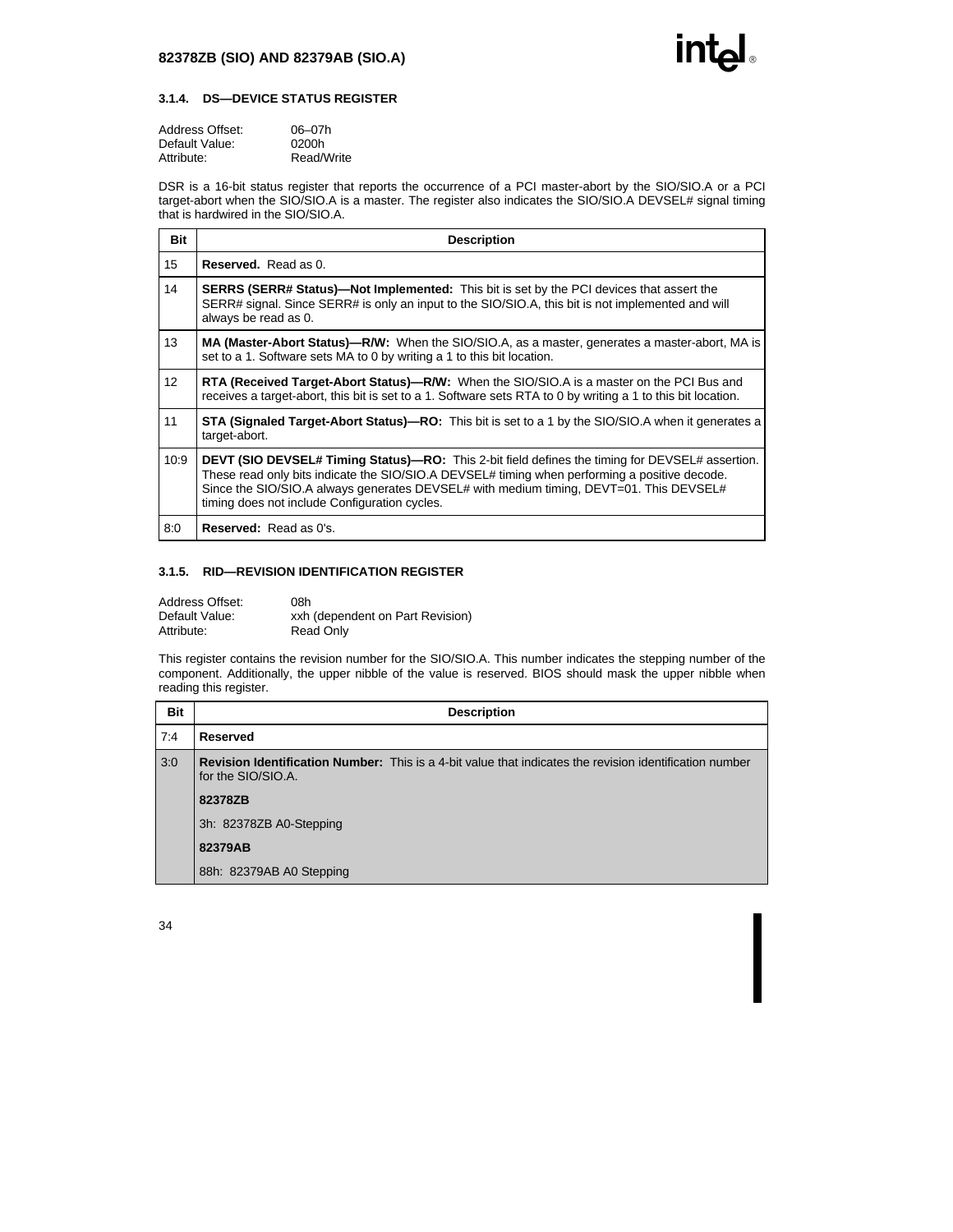#### **3.1.6. PCICON—PCI CONTROL REGISTER**

| Address Offset: | 40h             |
|-----------------|-----------------|
| Default Value:  | 20 <sub>h</sub> |
| Attribute:      | Read/Write      |

This 8-bit register controls the Line Buffer operation, the SIO/SIO.A PCI Posted Write Buffer enabling, and the DEVSEL# signal sampling point. The PCICON Register also controls how the SIO/SIO.A responds to INTA cycles on the PCI Bus and if the reserved DMA page registers are aliased from 80h-8Fh to 90h-9Fh.

| <b>Bit</b>     | <b>Description</b>                                                                                                                                                                                                                                                                                                                                                                                                                                                                                                                                   |  |  |  |
|----------------|------------------------------------------------------------------------------------------------------------------------------------------------------------------------------------------------------------------------------------------------------------------------------------------------------------------------------------------------------------------------------------------------------------------------------------------------------------------------------------------------------------------------------------------------------|--|--|--|
| $\overline{7}$ | <b>Reserved:</b> Read as 0.                                                                                                                                                                                                                                                                                                                                                                                                                                                                                                                          |  |  |  |
| 6              | DMAAC (DMA Reserved Page Register Aliasing Control): This bit controls whether the SIO/SIO.A<br>aliases I/O accesses in the 80h-8Fh to the 90h-9Fh range. When DMAAC=0, the SIO/SIO.A aliases I/O<br>accesses in the 80h-8Fh to the 90h-9Fh range (AD4 is not used for decoding the DMA reserved page<br>registers). When DMAAC=1, the SIO/SIO.A only respond to the 80h-8Fh range (AD4 is used for<br>decoding the DMA reserved page registers). Read and write accesses to the 90h-9Fh range will be<br>forwarded from the PCI Bus to the ISA Bus. |  |  |  |
|                | <b>NOTE</b>                                                                                                                                                                                                                                                                                                                                                                                                                                                                                                                                          |  |  |  |
|                | I/O Port 92h is always a distinct register in the 90h-9Fh range and is always fully decoded, regardless<br>of the setting of this bit.                                                                                                                                                                                                                                                                                                                                                                                                               |  |  |  |
| 5              | IAE (Interrupt Acknowledge Enable): When IAE=0, the SIO/SIO.A ignores INTA cycles generated<br>on the PCI Bus. However, when disabled, the SIO/SIO.A still responds to accesses to the 8259's<br>register set and allows poll mode functions. When IAE=1, the SIO/SIO.A responds to INTA cycles in the<br>normal fashion.                                                                                                                                                                                                                            |  |  |  |
| 4:3            | SDSP (Subtractive Decoding Sample Point): The SDSP field determines the DEVSEL# sample<br>point, after which an inactive DEVSEL# results in the SIO/SIO.A forwarding the unclaimed PCI cycle to<br>the ISA Bus (subtractive decoding). This setting should match the slowest device in the system.                                                                                                                                                                                                                                                   |  |  |  |
|                | <b>Bit[4:3]</b><br><b>Operation</b><br>Bit[4:3]<br>Operation<br>$00\,$<br>Slow sample point<br>Fast sample point<br>10<br>Typical sample point<br>11<br>Reserved<br>01                                                                                                                                                                                                                                                                                                                                                                               |  |  |  |
| $\overline{2}$ | <b>PPBE (PCI Posted Write Buffer Enable):</b> When PPBE=0 (default), the PCI posted write buffer is<br>disabled. When PPBE=1, the PCI posted write buffer is enabled.                                                                                                                                                                                                                                                                                                                                                                                |  |  |  |
| $\mathbf{1}$   | ILBC (ISA Master Line Buffer Configuration): When ILBC=0 (default), the Line Buffer is in single<br>transaction mode. When ILBC=1, the Line Buffer is in 8-byte mode. This bit applies only to ISA Master<br>transfers.                                                                                                                                                                                                                                                                                                                              |  |  |  |
| 0              | DLBC (DMA Line Buffer Configuration): When DLBC=0 (default), the Line Buffer is in single<br>transaction mode. When DLBC=1, the Line Buffer is in 8-byte mode. This bit applies only to DMA<br>transfers.                                                                                                                                                                                                                                                                                                                                            |  |  |  |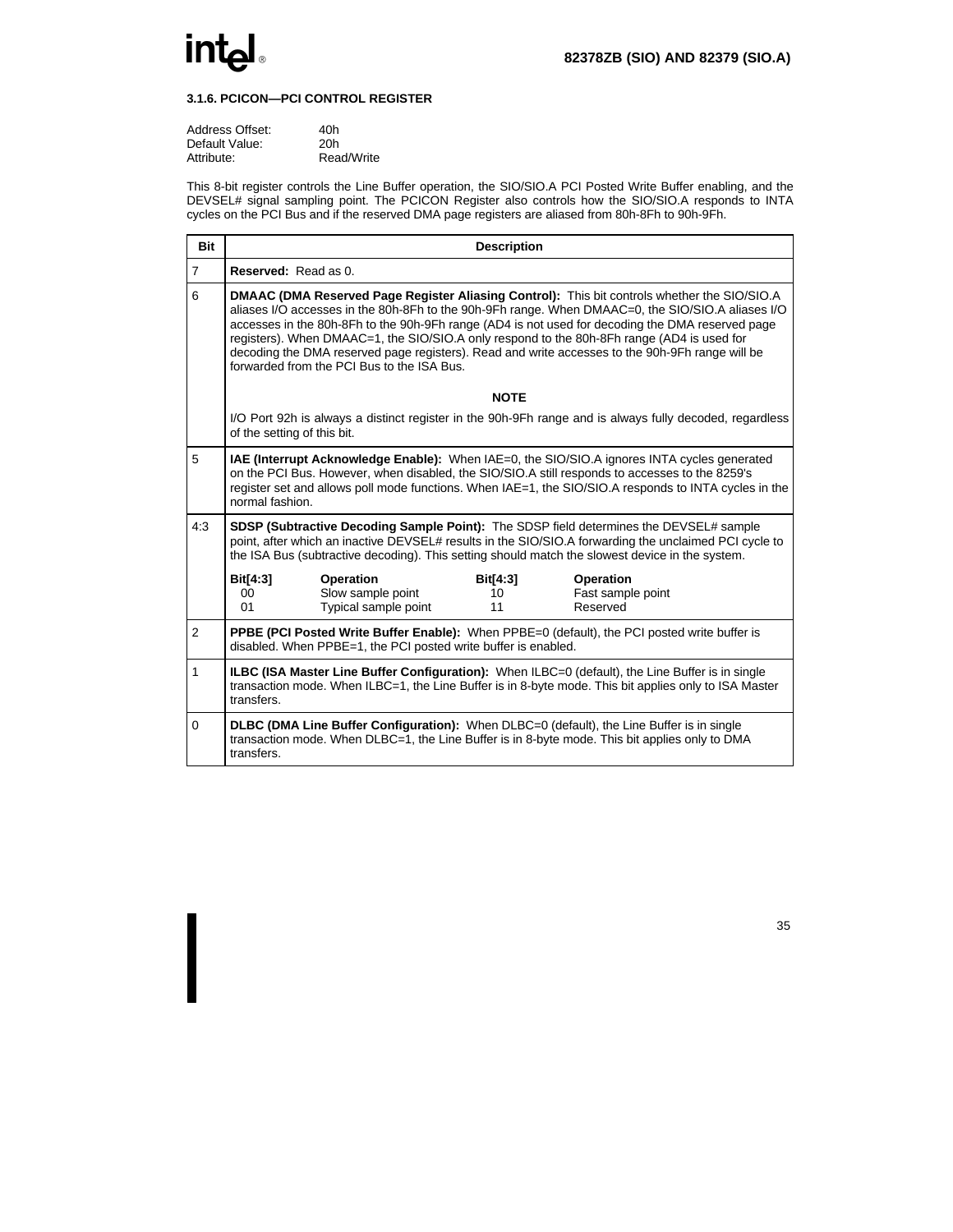

#### **3.1.7. PAC—PCI ARBITER CONTROL REGISTER**

| Address Offset: | 41h        |
|-----------------|------------|
| Default Value:  | 00h        |
| Attribute:      | Read/Write |

This 8-bit register controls the operation of the PCI arbiter. The PAC Register enables/disables the guaranteed access time mode, controls bus lock cycles, enables/disables CPU bus parking, and controls the master retry timer.

| Bit            | <b>Description</b>                                                                                                                                                                                                                                                                                                                                                                                                                                                                                                                                                                                                                                                                                      |  |
|----------------|---------------------------------------------------------------------------------------------------------------------------------------------------------------------------------------------------------------------------------------------------------------------------------------------------------------------------------------------------------------------------------------------------------------------------------------------------------------------------------------------------------------------------------------------------------------------------------------------------------------------------------------------------------------------------------------------------------|--|
| 7:5            | <b>Reserved:</b> Read as 0's.                                                                                                                                                                                                                                                                                                                                                                                                                                                                                                                                                                                                                                                                           |  |
| 4:3            | <b>MRT (Master Retry Timer):</b> This 2-bit field determines the number of PCICLKs after the first retry that a<br>PCI initiator's Bus request will be unmasked.                                                                                                                                                                                                                                                                                                                                                                                                                                                                                                                                        |  |
|                | Bit[4:3]<br>Operation<br>Timer disabled, retries never masked.<br>00<br>Retries unmasked after 16 PCICLK's.<br>01<br>Retries unmasked after 32 PCICLK's.<br>10<br>Retries unmasked after 64 PCICLK's.<br>11                                                                                                                                                                                                                                                                                                                                                                                                                                                                                             |  |
| $\mathfrak{p}$ | BP (Bus Park): Set to a 1 the SIO/SIO.A will park CPUREQ# on the PCI Bus when it detects the PCI<br>Bus idle. If Bus Park is disabled, the SIO/SIO.A takes responsibility for driving AD, C/BE# and PAR upon<br>detection of bus idle state if the internal arbiter is enabled.                                                                                                                                                                                                                                                                                                                                                                                                                         |  |
| $\mathbf{1}$   | <b>BL (Bus Lock):</b> 1=Bus Lock (The arbiter considers the entire PCI Bus locked upon initiation of any<br>locked transaction.); 0=resource lock (A locked agent is considered a locked resource and other agents<br>may continue normal PCI transactions.)                                                                                                                                                                                                                                                                                                                                                                                                                                            |  |
| $\Omega$       | <b>GAT (Guaranteed Access Time):</b> This bit enables/disables the guaranteed access time mode. When<br>GAT=1, the SIO/SIO.A is configured for Guaranteed Access Time mode. This mode is available in order<br>to guarantee the 2.5 µs CHRDY time-out specification for the ISA Bus. When the SIO/SIO.A is an Initiator<br>on behalf of an ISA master, the PCI and memory busses are arbitrated for in serial and must be owned<br>before the ISA master is given ownership of the ISA Bus. When GAT=0, the guaranteed access time<br>mode is disabled. When quaranteed access time mode is disabled, the ISA master is first granted the ISA<br>Bus and then the SIO/SIO.A arbitrates for the PCI Bus. |  |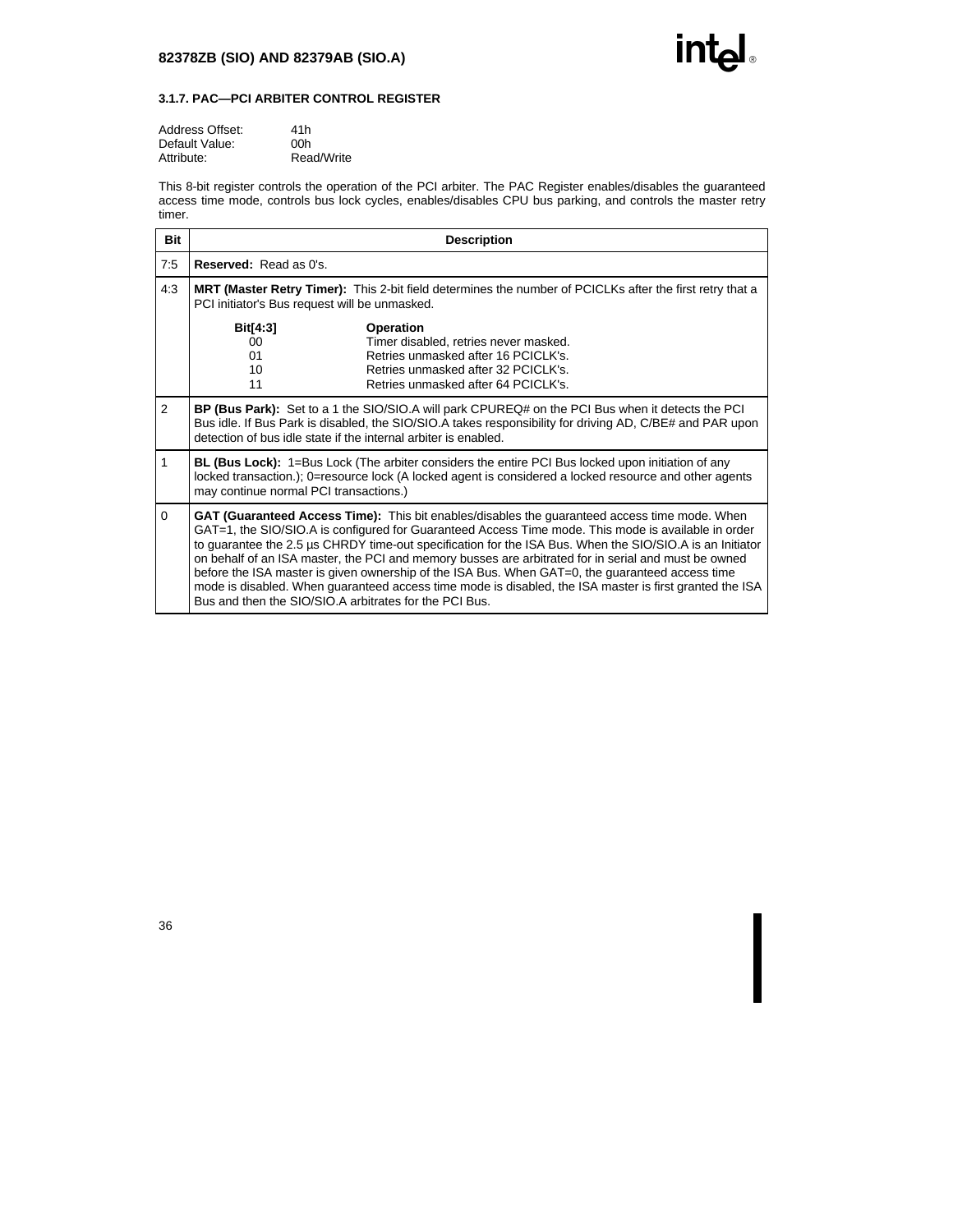# **3.1.8. PAPC—PCI ARBITER PRIORITY CONTROL REGISTER**

| Address Offset: | 42h        |
|-----------------|------------|
| Default Value:  | 04h        |
| Attribute:      | Read/Write |

This register controls the PCI arbiter priority scheme. The arbiter supports six masters arranged through four switching banks. This permits the six masters to be arranged in a purely rotating priority scheme, one of 24 fixed priority schemes, or a hybrid combination of the fixed and rotating priority schemes. If both fixed and rotate modes are enabled for the same bank, the bank will be in rotate mode. For example, if both bits 0 and 4 are set to a 1, bank 0 will be in rotate mode. For each bit, 1=Enable and 0=Disable.

| Bit | <b>Description</b>           | Bit      | <b>Description</b>                         |
|-----|------------------------------|----------|--------------------------------------------|
|     | <b>Bank 3 Rotate Control</b> | 3        | <b>Bank 2 Fixed Priority Mode Select B</b> |
| 6   | <b>Bank 2 Rotate Control</b> | 2        | <b>Bank 2 Fixed Priority Mode Select A</b> |
| 5   | <b>Bank 1 Rotate Control</b> |          | <b>Bank 1 Fixed Priority Mode Select</b>   |
|     | <b>Bank 0 Rotate Control</b> | $\Omega$ | <b>Bank 0 Fixed Priority Mode Select</b>   |

| <b>Bit</b> | <b>Description</b>                         |
|------------|--------------------------------------------|
| 3          | <b>Bank 2 Fixed Priority Mode Select B</b> |
| . 2        | <b>Bank 2 Fixed Priority Mode Select A</b> |
|            | <b>Bank 1 Fixed Priority Mode Select</b>   |
| l 0        | <b>Bank 0 Fixed Priority Mode Select</b>   |



NOTE: SIOREQ#/SIOGNT# are SIO/SIO.A internal signals.

**Figure 1. Arbiter Configuration Diagram**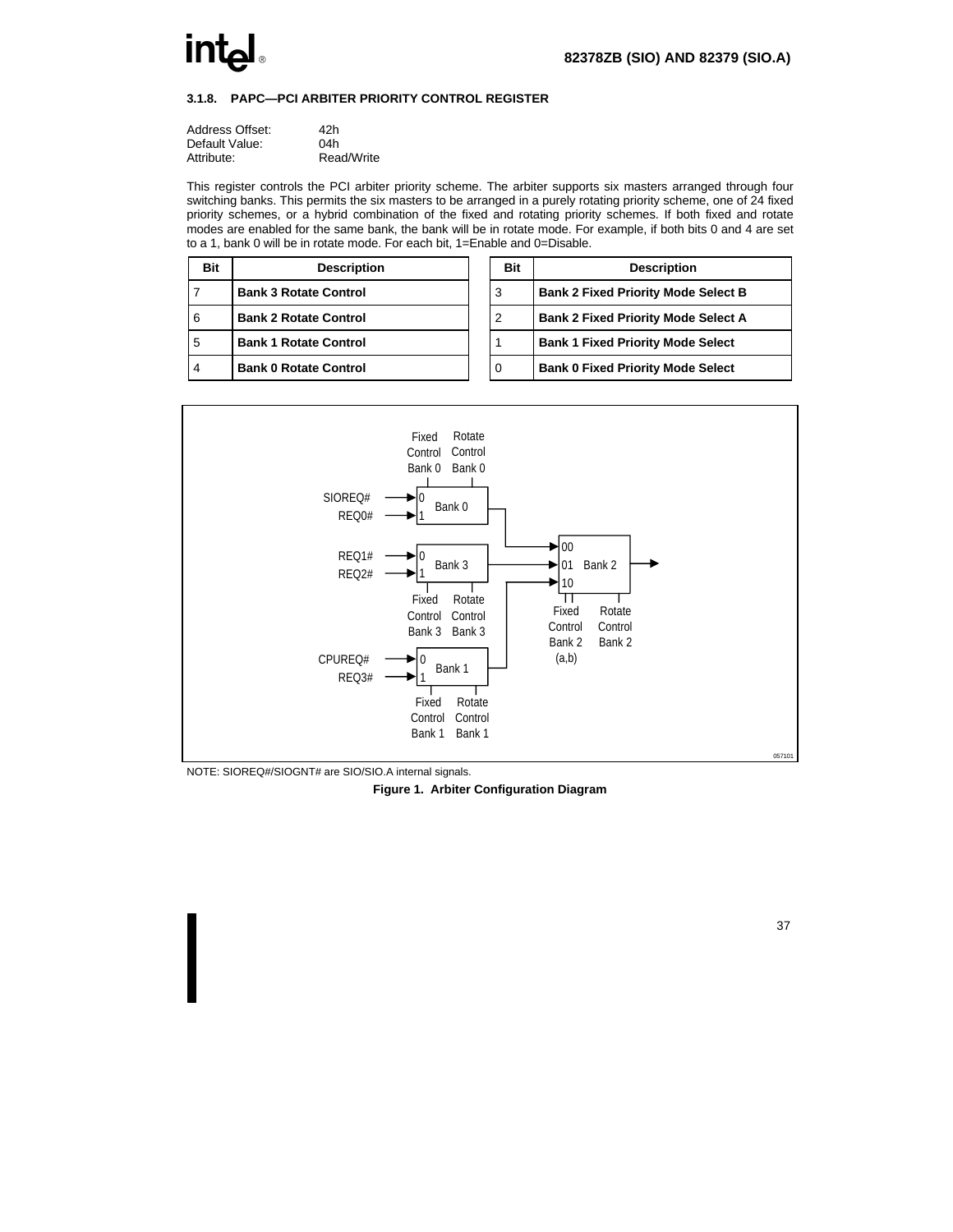

# **Fixed Priority Mode**

The fixed bank control bits select which requester is the highest priority device within that particular bank.

**Table 5. Fixed Mode Bank Control Bits**

|         |              |              | <b>Bank</b>  |   |              | Priority          |                   |                   |                   |                   |                    |
|---------|--------------|--------------|--------------|---|--------------|-------------------|-------------------|-------------------|-------------------|-------------------|--------------------|
| Mode    | 3            | 2b           | 2a           | 1 | $\mathbf 0$  | Highest           |                   |                   |                   |                   | Lowest             |
| 00      | $\mathbf 0$  | $\Omega$     | $\mathbf 0$  | 0 | $\mathbf 0$  | SIOREQ#           | REQ0#             | REQ <sub>2#</sub> | REQ3#             | CPUREQ#           | REQ1#              |
| 01      | $\mathbf 0$  | 0            | 0            | 0 | $\mathbf{1}$ | REQ0#             | SIOREQ#           | REQ2#             | REQ3#             | CPUREQ#           | REQ1#              |
| 02      | $\mathbf 0$  | $\mathbf 0$  | 0            | 1 | $\mathbf 0$  | SIOREQ#           | REQ0#             | REQ <sub>2#</sub> | REQ3#             | REQ1#             | CPUREQ#            |
| 03      | $\mathbf 0$  | $\mathbf 0$  | 0            | 1 | $\mathbf{1}$ | REQ0#             | SIOREQ#           | REQ2#             | REQ3#             | REQ1#             | CPUREQ#            |
| 04      | $\mathbf 0$  | 0            | 1            | 0 | $\mathbf 0$  | CPUREQ#           | REQ1#             | SIOREQ#           | REQ0#             | REQ2#             | REQ3#              |
| 05      | $\mathbf 0$  | 0            | 1            | 0 | $\mathbf{1}$ | CPUREQ#           | REQ1#             | REQ0#             | SIOREQ#           | REQ2#             | REQ3#              |
| 06      | $\mathbf 0$  | $\mathbf 0$  | $\mathbf{1}$ | 1 | $\mathbf 0$  | REQ1#             | CPUREQ#           | SIOREQ#           | REQ0#             | REQ <sub>2#</sub> | REQ3#              |
| 07      | $\mathbf 0$  | $\mathbf 0$  | $\mathbf{1}$ | 1 | $\mathbf{1}$ | REQ1#             | CPUREQ#           | REQ0#             | SIOREQ#           | REQ <sub>2#</sub> | REQ3#              |
| 08      | $\mathbf 0$  | $\mathbf{1}$ | $\pmb{0}$    | 0 | 0            | REQ2#             | REQ3#             | CPUREQ#           | REQ1#             | SIOREQ#           | REQ0#              |
| 09      | 0            | 1            | 0            | 0 | 1            | REQ2#             | REQ3#             | CPUREQ#           | REQ1#             | REQ0#             | SIOREQ#            |
| 0A      | $\Omega$     | $\mathbf{1}$ | $\Omega$     | 1 | $\Omega$     | REQ <sub>2#</sub> | REQ3#             | REQ1#             | CPUREQ#           | SIOREQ#           | REQ0#              |
| 0B      | $\mathbf 0$  | $\mathbf{1}$ | 0            | 1 | $\mathbf{1}$ | REQ2#             | REQ3#             | REQ1#             | CPUREQ#           | REQ0#             | SIOREQ#            |
| 0C-0F   | 0            | $\mathbf{1}$ | $\mathbf{1}$ | x | X            |                   |                   | Reserved          |                   |                   |                    |
| 10      | $\mathbf{1}$ | 0            | 0            | 0 | 0            | SIOREQ#           | REQ0#             | REQ3#             | REQ2#             | CPUREQ#           | REQ1#              |
| 11      | $\mathbf{1}$ | $\Omega$     | $\Omega$     | 0 | $\mathbf{1}$ | REQ0#             | SIOREQ#           | REQ3#             | REQ <sub>2#</sub> | CPUREQ#           | REQ1#              |
| 12      | $\mathbf{1}$ | $\mathbf 0$  | 0            | 1 | $\mathbf 0$  | SIOREQ#           | REQ0#             | REQ3#             | REQ <sub>2#</sub> | REQ1#             | CPUREQ#            |
| 13      | $\mathbf{1}$ | $\mathbf 0$  | 0            | 1 | $\mathbf{1}$ | REQ0#             | SIOREQ#           | REQ3#             | REQ2#             | REQ1#             | CPUREQ#            |
| 14      | $\mathbf{1}$ | $\mathbf 0$  | $\mathbf{1}$ | 0 | $\mathbf 0$  | CPUREQ#           | REQ1#             | SIOREQ#           | REQ0#             | REQ3#             | REQ2#              |
| 15      | $\mathbf{1}$ | $\mathbf 0$  | $\mathbf{1}$ | 0 | $\mathbf{1}$ | CPUREQ#           | REQ1#             | REQ0#             | SIOREQ#           | REQ3#             | REQ <sub>2#</sub>  |
| 16      | 1            | 0            | 1            | 1 | $\mathbf 0$  | REQ1#             | CPUREQ#           | SIOREQ#           | REQ0#             | REQ3#             | REQ <sub>2</sub> # |
| 17      | $\mathbf{1}$ | $\mathbf 0$  | $\mathbf{1}$ | 1 | $\mathbf{1}$ | REQ1#             | CPUREQ#           | REQ0#             | SIOREQ#           | REQ3#             | REQ <sub>2#</sub>  |
| 18      | $\mathbf{1}$ | $\mathbf{1}$ | 0            | 0 | 0            | REQ3#             | REQ2#             | CPUREQ#           | REQ1#             | SIOREQ#           | REQ0#              |
| 19      | $\mathbf{1}$ | $\mathbf{1}$ | 0            | 0 | $\mathbf{1}$ | REQ3#             | REQ <sub>2#</sub> | CPUREQ#           | REQ1#             | REQ0#             | SIOREQ#            |
| 1A      | $\mathbf{1}$ | $\mathbf{1}$ | $\Omega$     | 1 | $\mathbf 0$  | REQ3#             | REQ <sub>2#</sub> | REQ1#             | CPUREQ#           | SIOREQ#           | REQ0#              |
| 1B      |              | 1            | 0            | 1 | 1            | REQ3#             | REQ2#             | REQ1#             | CPUREQ#           | REQ0#             | SIOREQ#            |
| $1C-1F$ | 1            | $\mathbf{1}$ | $\mathbf{1}$ | x | x            |                   |                   | Reserved          |                   |                   |                    |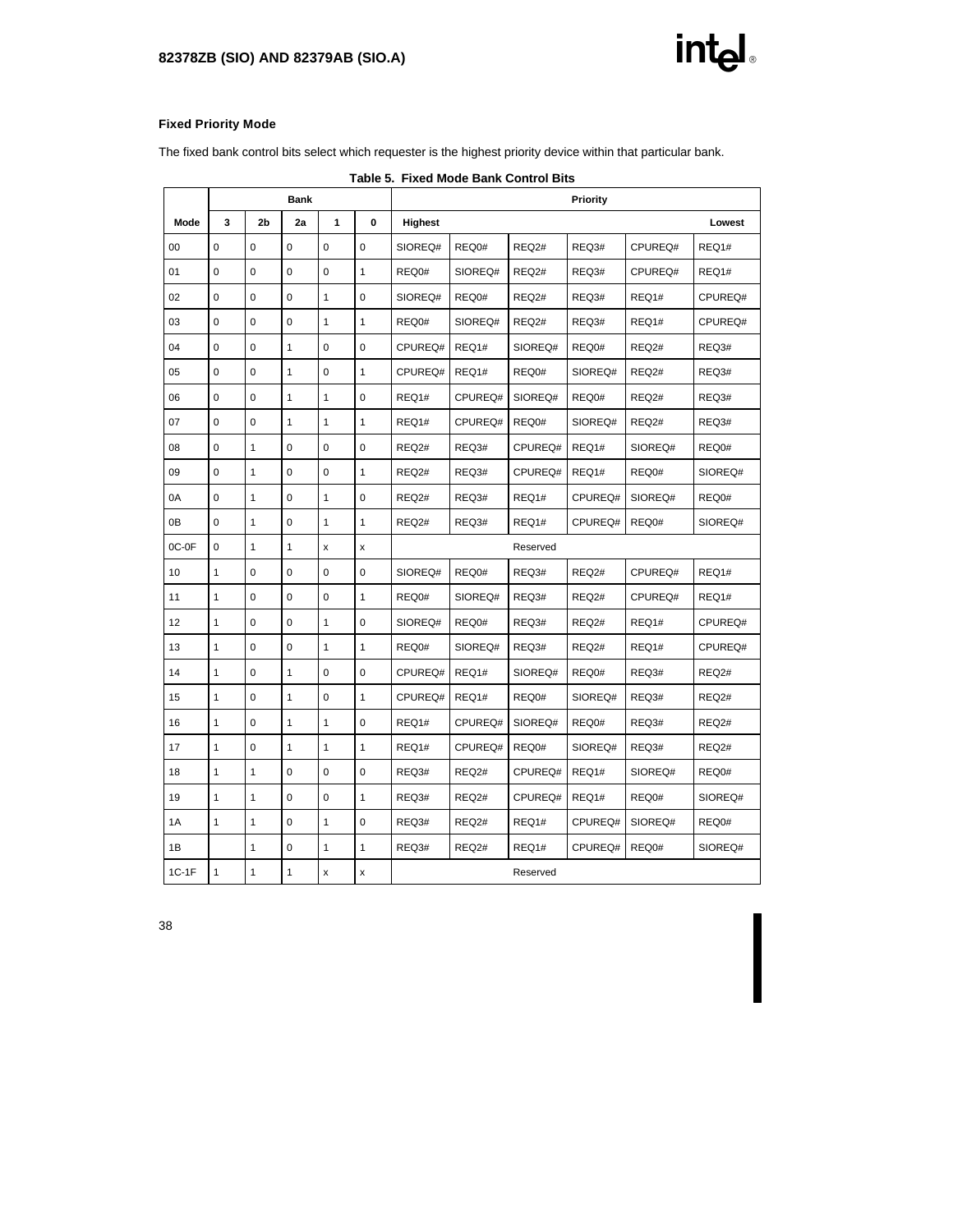

# **Rotating Priority Mode**

When any Bank Rotate Control bit is set to a 1, that particular bank rotates between the two requesting inputs. Any or all banks can be set in rotate mode. If, within a rotating bank, the highest priority input does not have an active request, then the lower priority input will be granted the bus. However, this does not change the roration scheme. When the bank toggles, the previously lowest priority input will become the highest priority input. Because of this, the maximum latency a device may encounter would be two complete rotations.

#### **3.1.9. ARBPRIX—PCI ARBITER PRIORITY CONTROL EXTENSION REGISTER**

| Address Offset: | 43h        |
|-----------------|------------|
| Default Value:  | 00h        |
| Attribute:      | Read/Write |

This register provides the Fixed Priority Mode select for Bank 3 of the arbiter. The ARBPRIX Register fields are shown.

| <b>Bit</b> | <b>Description</b>                                                                          |
|------------|---------------------------------------------------------------------------------------------|
| 17:1       | <b>Reserved:</b> Read as 0.                                                                 |
|            | <b>Bank 3 Fixed Priority Mode Select:</b> 0=REQ2# higher priority; 1=REQ3# higher priority. |

#### **3.1.10. MCSCON-MEMCS# CONTROL REGISTER**

| Address Offset: | 44h        |
|-----------------|------------|
| Default value:  | 00h        |
| Attribute:      | Read/Write |

Bits[2:0] of this register enable MEMCS# blocks. PCI addresses within the enabled blocks result in the generation of MEMCS#. Note that the 0−512-Kbyte segment does not have RE and WE bits. The 0−512-Kbyte segment can only be turned off with the MEMCS# Master Enable bit (bit 4). Note also, that when the RE and WE bits are both 0 for a particular segment, the PCI master can not access the segment.

| Bit            | <b>Description</b>                                                                                                                                                                                                                                                                                                                                                                                                                                                                                                                                                                                                                                                       |
|----------------|--------------------------------------------------------------------------------------------------------------------------------------------------------------------------------------------------------------------------------------------------------------------------------------------------------------------------------------------------------------------------------------------------------------------------------------------------------------------------------------------------------------------------------------------------------------------------------------------------------------------------------------------------------------------------|
| 7:5            | <b>Reserved:</b> Read as 0's.                                                                                                                                                                                                                                                                                                                                                                                                                                                                                                                                                                                                                                            |
| 4              | <b>MEMCS# Master Enable—R/W:</b> When the MEMCS# master enable bit is set to a 1, the SIO/SIO.A<br>asserts MEMCS# for all accesses to the defined MEMCS# region (that have been programmed in this<br>register and the MAR1, MAR2, and MAR3 Registers). Also, when this bit is a 1, the positive decoding<br>functions enabled by having the ISA Clock Divisor Register bit 6=1 and the Utility Bus Chip Select<br>Register "A" bit 6=1 are ignored. Subtractive decoding is provided for these memory areas, instead.<br>When the MEMCS# master enable bit is set to a 0, the entire MEMCS# function is disabled. When this<br>bit is 0, MEMCS# will never be asserted. |
| 3              | Write Enable For 0F0000h-OFFFFFh (Upper 64 Kbyte BIOS): 1=Enable; 0=Disable.                                                                                                                                                                                                                                                                                                                                                                                                                                                                                                                                                                                             |
| $\overline{2}$ | Read Enable For 0F0000h-OFFFFFh (Upper 64 Kbyte BIOS): 1=Enable; 0=Disable.                                                                                                                                                                                                                                                                                                                                                                                                                                                                                                                                                                                              |
|                | Write Enable For 080000h-09FFFFh (512-640 Kbyte): 1=Enable; 0=Disable.                                                                                                                                                                                                                                                                                                                                                                                                                                                                                                                                                                                                   |
| Ω              | Read Enable For 080000h-09FFFFh (512-640 Kbyte): 1=Enable; 0=Disable.                                                                                                                                                                                                                                                                                                                                                                                                                                                                                                                                                                                                    |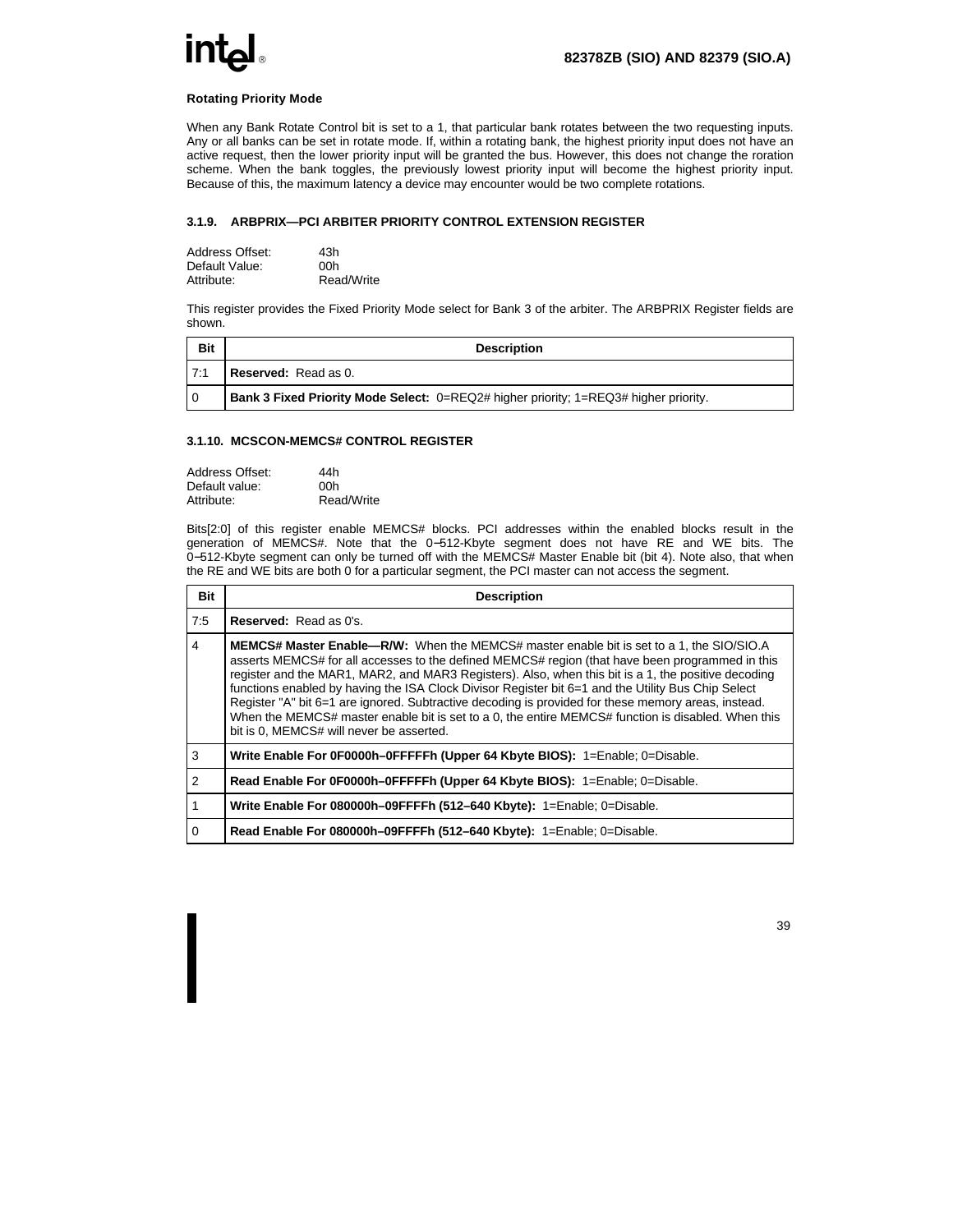

#### **3.1.11. MCSBOH—MEMCS# BOTTOM OF HOLE REGISTER**

| Address Offset: | 45h        |
|-----------------|------------|
| Default value:  | 10h        |
| Attribute:      | Read/Write |

This register defines the bottom of the MEMCS# hole. MEMCS# is not generated for accesses to addresses within the hole defined by this register and the MCSTOH Register. The hole is defined by the following equation: TOH ≥ address ≥ BOH. TOH is the top of the MEMCS# hole defined by the MCSTOH Register and BOH is the bottom of the MEMCS# hole defined by this register. For example, to program the BOH at 1 Mbyte, the value of 10h should be written to this register. To program the BOH at 2 Mbytes + 64 Kbytes this register should be programmed to 21h. To program the BOH at 8 Mbytes, this register should be programmed to 80h.

When the TOH < BOH the hole is effectively disabled. It is the responsibility of the programmer to guarantee that the BOH is at or above 1 Mbyte. AD[31:24] must be 0's for the hole, meaning the hole is restricted to be under the 16-Mbyte boundary. The default value for the BOH and TOH effectively disables the hole.

| <b>Bit</b> | <b>Description</b>                                                                           |
|------------|----------------------------------------------------------------------------------------------|
| 7:0        | <b>Bottom Of Memory Hole:</b> Bits[7:0] correspond to address lines AD[23:16], respectively. |

#### **3.1.12. MCSTOH—MEMCS# TOP OF HOLE REGISTER**

| Address Offset: | 46h        |
|-----------------|------------|
| Default value:  | 0Fh        |
| Attribute:      | Read/Write |

This register defines the top of the MEMCS# hole. MEMCS# is not generated for accesses to addresses within the hole defined by this register and the MCSBOH Register. The hole is defined by the following equation: TOH ≥ address ≥ BOH. TOH is the top of the MEMCS# hole defined by this register and BOH is the bottom of the MEMCS# hole defined by the MCSBOH Register. For example, to program the TOH at 1 Mbyte + 64 Kbytes, this register should be programmed to 10h. To program the TOH at 2 Mbytes + 128 Kbytes, this register should be programmed to 21h. To program the TOH at 12 Mbytes, this register should be programmed to BFh.

When the TOH < BOH the hole is effectively disabled. It is the responsibility of the programmer to guarantee that the TOH is above 1 Mbyte. AD[31:24] must be 0's for the hole, meaning the hole is restricted to be under the 16 Mbyte boundary. The default value for the BOH and TOH effectively disables the hole.

| Bit | <b>Description</b>                                                                        |
|-----|-------------------------------------------------------------------------------------------|
| 7:0 | <b>Top Of Memory Hole:</b> Bits[7:0] correspond to address lines AD[23:16], respectively. |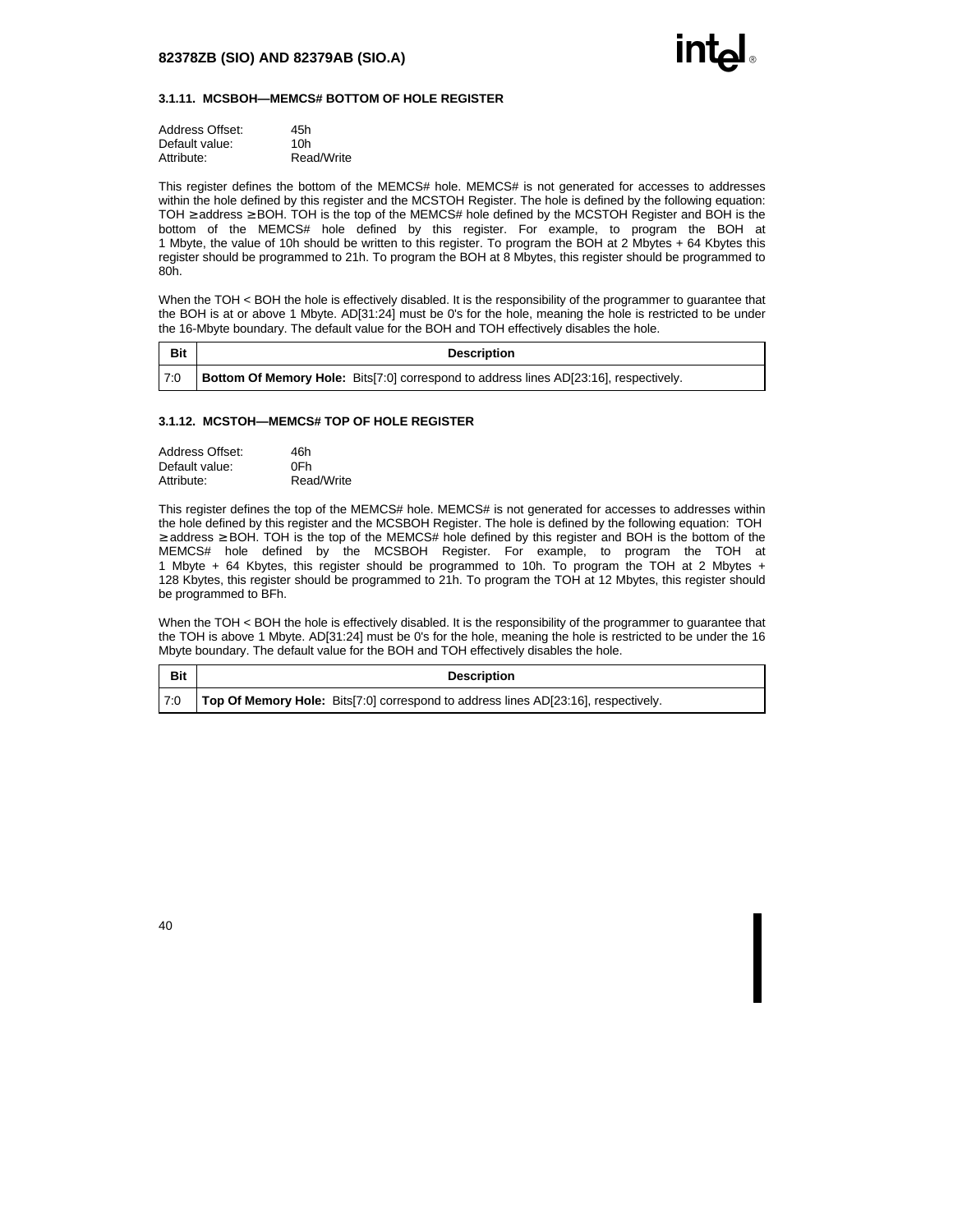#### **3.1.13. MCSTOM—MEMCS# TOP OF MEMORY REGISTER**

| Address Offset: | 47h        |
|-----------------|------------|
| Default value:  | 00h        |
| Attribute:      | Read/Write |

This register determines MEMCS# top of memory boundary. The top of memory boundary ranges up to 512 Mbytes, in 2-Mbyte increments. This register is typically set to the top of main memory. Accesses ≥ 2 Mbytes and ≤ top of memory boundary results in the assertion of the MEMCS# signal (unless the address resides in the hole programmed by the MCSBOH and MCSTOH Registers). A value of 00h disables this 2 Mbyte-to-top memory region. A value of 00h assigns the top of memory to include 2 Mbyte - 1. A value of FFh assigns the top of memory to include 512 Mbytes - 1.

| Bit | <b>Description</b>                                                                 |
|-----|------------------------------------------------------------------------------------|
| 7:0 | Top of Main Memory: Bits[7:0] correspond to address lines AD[28:21], respectively. |

## **3.1.14. IADCON—ISA ADDRESS DECODER CONTROL REGISTER**

| Address Offset: | 48h        |
|-----------------|------------|
| Default value:  | 01h        |
| Attribute:      | Read/Write |

This register enables the forwarding of ISA or DMA memory cycles to the PCI Bus. In addition, this register sets the top of the "1 Mbyte to top of main memory" region.

| Bit | <b>Description</b>                                                                                                                                                                                                                                                                                                                                                                                                                                                                                                                                                                                                                                                                                    |                      |           |                          |  |
|-----|-------------------------------------------------------------------------------------------------------------------------------------------------------------------------------------------------------------------------------------------------------------------------------------------------------------------------------------------------------------------------------------------------------------------------------------------------------------------------------------------------------------------------------------------------------------------------------------------------------------------------------------------------------------------------------------------------------|----------------------|-----------|--------------------------|--|
| 7:4 | <b>ISA Memory Cycle Forwarding To PCI:</b> The top can be assigned in 1 Mbyte increments from<br>1 Mbyte up to 16 Mbytes. ISA master or DMA accesses within this region are forwarded to PCI unless<br>they are within the hole.                                                                                                                                                                                                                                                                                                                                                                                                                                                                      |                      |           |                          |  |
|     | Bits[7:4]                                                                                                                                                                                                                                                                                                                                                                                                                                                                                                                                                                                                                                                                                             | <b>Top of Memory</b> | Bits[7:4] | <b>Top of Memory</b>     |  |
|     | 0000                                                                                                                                                                                                                                                                                                                                                                                                                                                                                                                                                                                                                                                                                                  | 1 Mbyte              | 1000      | 9 Mbytes                 |  |
|     | 0001                                                                                                                                                                                                                                                                                                                                                                                                                                                                                                                                                                                                                                                                                                  | 2 Mbytes             | 1001      | 10 Mbytes                |  |
|     | 0010                                                                                                                                                                                                                                                                                                                                                                                                                                                                                                                                                                                                                                                                                                  | 3 Mbytes             | 1010      | 11 Mbytes                |  |
|     | 0011                                                                                                                                                                                                                                                                                                                                                                                                                                                                                                                                                                                                                                                                                                  | 4 Mbytes             | 1011      | 12 Mbytes                |  |
|     | 0100                                                                                                                                                                                                                                                                                                                                                                                                                                                                                                                                                                                                                                                                                                  | 5 Mbytes             | 1100      | 13 Mbytes                |  |
|     | 0101                                                                                                                                                                                                                                                                                                                                                                                                                                                                                                                                                                                                                                                                                                  | 6 Mbytes             | 1101      | 14 Mbytes                |  |
|     | 0110                                                                                                                                                                                                                                                                                                                                                                                                                                                                                                                                                                                                                                                                                                  | 7 Mbytes             | 1110      | 15 Mbytes                |  |
|     | 0111                                                                                                                                                                                                                                                                                                                                                                                                                                                                                                                                                                                                                                                                                                  | 8 Mbytes             | 1111      | 16 Mbytes                |  |
| 3:0 | ISA and DMA Memory Cycle To PCI Bus Enables: The memory block is enabled by writing a 1 to<br>the corresponding bit position. Setting the bit to 0 disables the corresponding block. ISA or DMA<br>memory cycles to the enabled blocks result in the ISA cycle being forwarded to the PCI Bus. The<br>BIOSCS# enable bit (bit 6 in the UBCSA Register) for the 896K-960K region overrides the function of<br>bit 3 of this register. If the BIOSCS# bit is set to a 1, the ISA or DMA memory cycle is always contained<br>to ISA, regardless of the setting of bit 3 in this register. If the BIOSCS# bit is disabled, the cycle is<br>forwarded to the PCI Bus if bit 3 in this register is enabled. |                      |           |                          |  |
|     | Bit                                                                                                                                                                                                                                                                                                                                                                                                                                                                                                                                                                                                                                                                                                   | <b>Memory Block</b>  | Bit       | <b>Memory Block</b>      |  |
|     | 0                                                                                                                                                                                                                                                                                                                                                                                                                                                                                                                                                                                                                                                                                                     | 0-512-Kbyte Memory   | 2         | 640-768-Kbyte VGA Memory |  |
|     | 1                                                                                                                                                                                                                                                                                                                                                                                                                                                                                                                                                                                                                                                                                                     | 512-640-Kbyte Memory | 3         | 896-960-Kbyte Low BIOS   |  |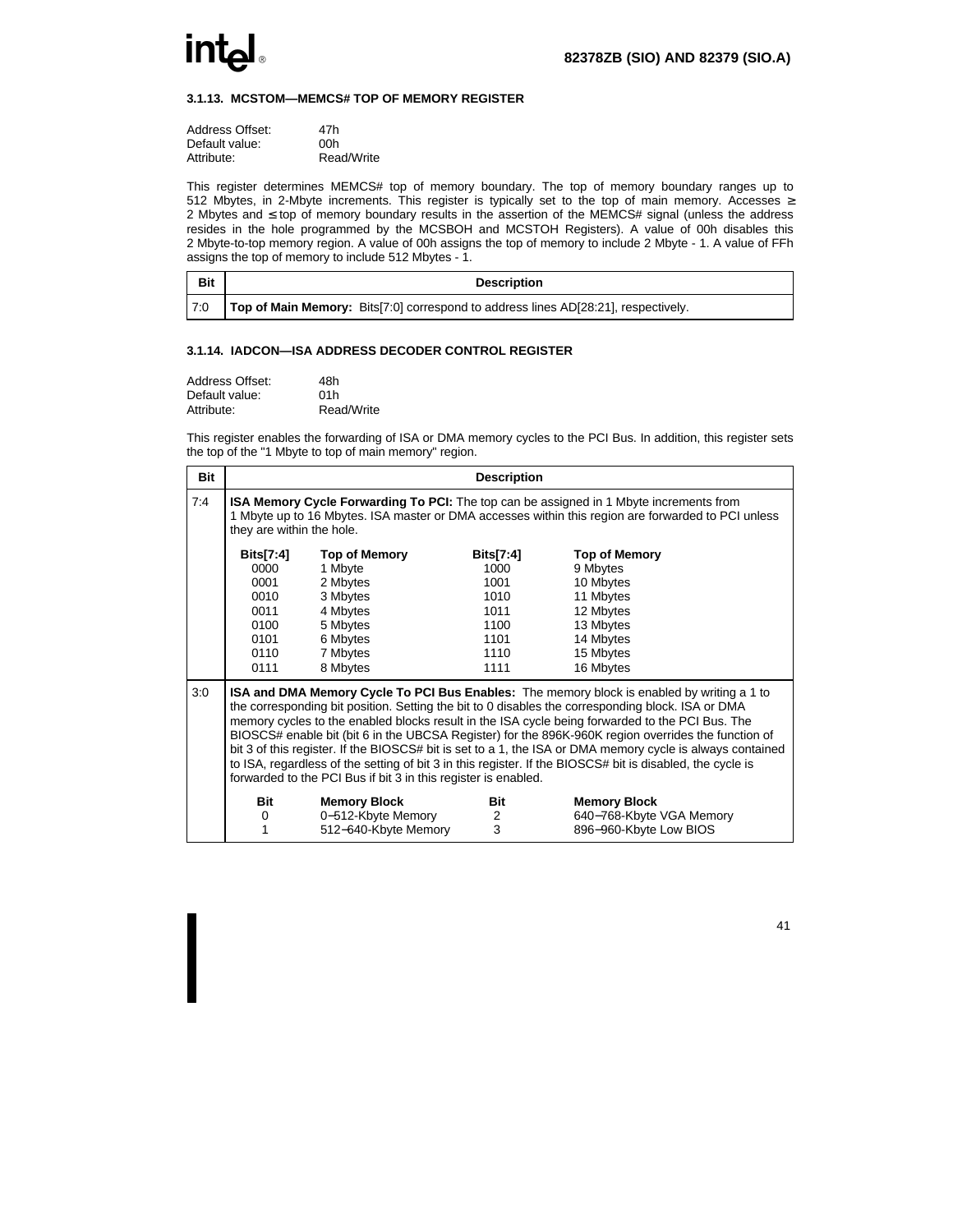

## **3.1.15. IADRBE—ISA ADDRESS DECODER ROM BLOCK ENABLE REGISTER**

| Address Offset: | 49h        |
|-----------------|------------|
| Default value:  | 00h        |
| Attribute:      | Read/Write |

ISA addresses within the enabled ranges result in the ISA memory cycle being forwarded to the PCI Bus. If the memory block is disabled, the ISA cycle is not forwarded to the PCI Bus. For each bit, 1=Enable and 0=Disable.

| Bit | <b>Description</b>     | <b>Bit</b> | <b>Description</b>     |
|-----|------------------------|------------|------------------------|
|     | 880-896K Memory Enable | 3          | 816-832K Memory Enable |
| 6   | 864-880K Memory Enable | 2          | 800-816K Memory Enable |
| 5   | 848-864K Memory Enable |            | 784-800K Memory Enable |
| 4   | 832-848K Memory Enable | 0          | 768-784K Memory Enable |

### **3.1.16. IADBOH—ISA ADDRESS DECODER BOTTOM OF HOLE REGISTER**

| Address Offset: | 4Ah        |
|-----------------|------------|
| Default value:  | 10h        |
| Attribute:      | Read/Write |

This register defines the bottom of the ISA Address Decoder hole. The hole is defined by the following equation: TOH ≥ address ≥ BOH, where BOH is the bottom of the hole address programmed into this register and TOH is the top of the hole address programmed into the IADTOH Register. ISA master or DMA addresses falling within the hole will not be forwarded to the PCI Bus. The hole can be sized in 64-Kbyte increments and placed anywhere between 1 Mbyte and 16 Mbytes on any 64-Kbyte boundary. When TOH < BOH, the hole is effectively disabled. The default value for the BOH and TOH disables the hole.

For example, to program the BOH at 1 Mbyte, this register should be set to 10h. To program the BOH at 2 Mbytes, this register should be set to 20h. To program the BOH at 8 Mbytes, this register should be set to 80h.

| <b>Bit</b> | <b>Description</b>                                                                               |
|------------|--------------------------------------------------------------------------------------------------|
| 17:0       | ISA Bottom of Memory Hole Address: Bits[7:0] correspond to address lines A[23:16], respectively. |

#### **3.1.17. IADTOH—ISA ADDRESS DECODER TOP OF HOLE REGISTER**

| Address Offset: | 4Bh        |
|-----------------|------------|
| Default value:  | 0Fh        |
| Attribute:      | Read/Write |

This register defines the top of the ISA Address Decoder hole. The hole is defined by the following equation: TOH ≥ address ≥ BOH, where BOH is the bottom of the hole address programmed into the LADBOH Register and TOH is the top of the hole address programmed into this Register. ISA master or DMA addresses within the hole will not be forwarded to the PCI Bus. The hole can be sized in 64-Kbyte increments and placed anywhere between 1 Mbyte and 16 Mbytes on any 64-Kbyte boundary. When TOH < BOH, the hole is disabled. The default value for the BOH and TOH disables the hole.

For example, to program the TOH at 1 Mbyte + 64 Kbytes, this register should be set to 10h. To program the TOH at 2 Mbytes + 128 Kbytes, this register should be set to 21h. To program the TOH at 12 Mbytes, this register should be set to BFh.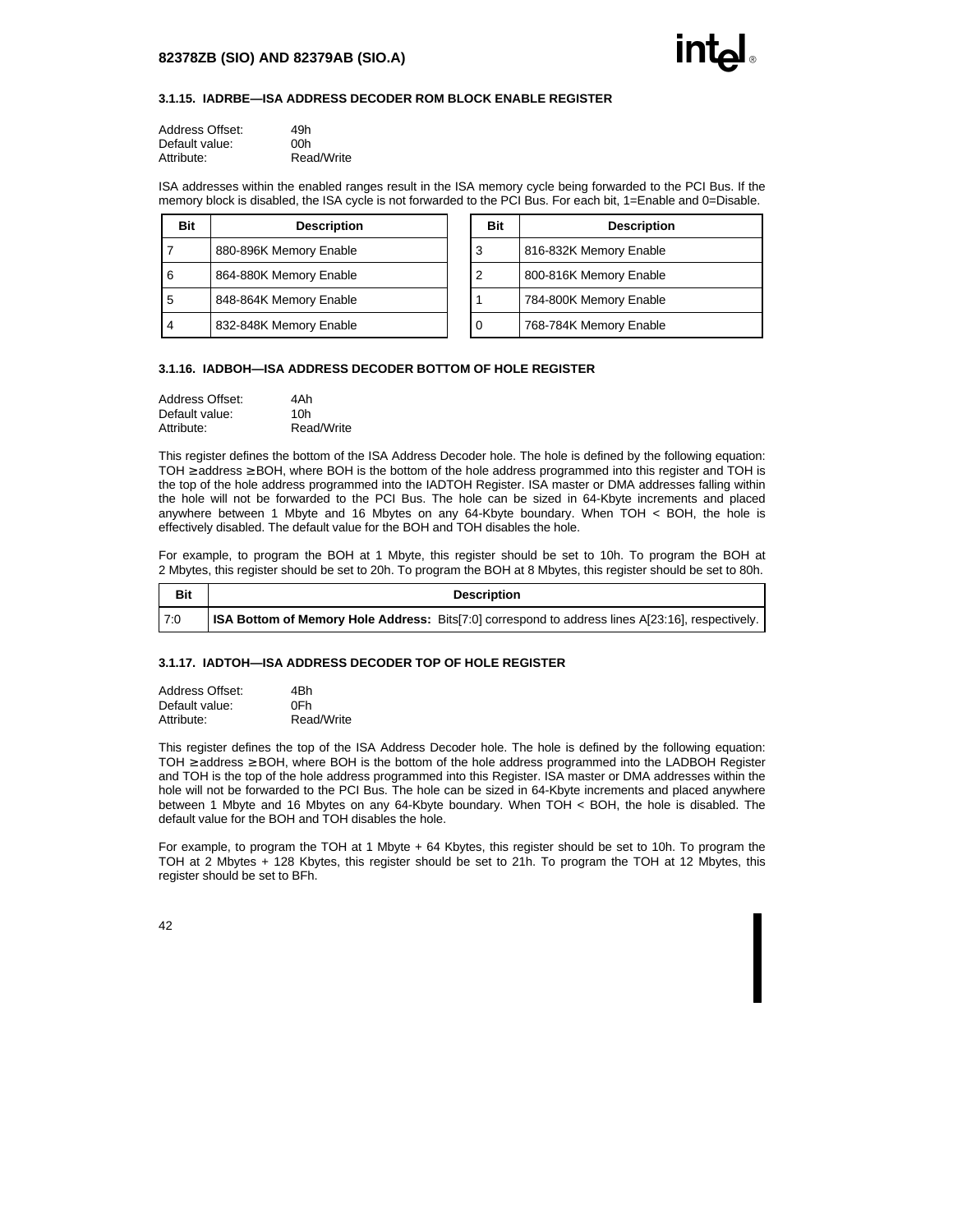

### **Bit Description**

7:0 **ISA Top of Memory Hole Address:** Bits[7:0] correspond to address lines A[23:16], respectively.

### **3.1.18. ICRT—ISA CONTROLLER RECOVERY TIMER REGISTER**

| Address Offset: | 4Ch        |
|-----------------|------------|
| Default Value:  | 56h        |
| Attribute:      | Read/Write |

The I/O recovery mechanism in the SIO/SIO.A is used to add additional recovery delay between PCI originated 8-bit and 16-bit I/O cycles to the ISA Bus. The SIO/SIO.A automatically forces a minimum delay of five SYSCLKs between back-to-back 8- and 16-bit I/O cycles to the ISA Bus. The delay is measured from the rising edge of the I/O command (IOR# or IOW#) to the falling edge of the next BALE. If a delay of greater than five SYSCLKs is required, the ISA I/O Recovery Time Register can be programmed to increase the delay in increments of SYSCLKs. Note that no additional delay is inserted for back-to-back I/O "sub cycles" generated as a result of byte assembly or disassembly. This register defaults to 8- and 16-bit recovery enabled with two clocks added to the standard I/O recovery.

| Bit            | <b>Description</b>                                                                                                                                                                                                                                                                                                                                  |                        |                                                                                      |                 |                        |                                |
|----------------|-----------------------------------------------------------------------------------------------------------------------------------------------------------------------------------------------------------------------------------------------------------------------------------------------------------------------------------------------------|------------------------|--------------------------------------------------------------------------------------|-----------------|------------------------|--------------------------------|
| $\overline{7}$ | <b>Reserved:</b> Read as 0.                                                                                                                                                                                                                                                                                                                         |                        |                                                                                      |                 |                        |                                |
| 6              |                                                                                                                                                                                                                                                                                                                                                     |                        | 8-Bit I/O Recovery Enable: 1=Enable delay programmed via bits[5:3]; 0=Disable Delay. |                 |                        |                                |
| 5:3            | 8-Bit I/O Recovery Times: This 3-bit field defines the recovery times for 8-bit I/O. Programmable<br>delays between back-to-back 8-bit PCI cycles to ISA I/O slaves is shown in terms of ISA clock<br>cycles (SYSCLK) added to the five minimum. The selected delay programmed into this field is<br>enabled/disabled via bit 6 of this register.   |                        |                                                                                      |                 |                        |                                |
|                | Bit[5:3]                                                                                                                                                                                                                                                                                                                                            | <b>SYSCLK</b><br>Added | Total<br><b>SYSCLKs</b>                                                              | Bit[5:3]        | <b>SYSCLK</b><br>Added | <b>Total</b><br><b>SYSCLKs</b> |
|                | 001                                                                                                                                                                                                                                                                                                                                                 | $+1$                   | 6                                                                                    | 101             | $+5$                   | 10                             |
|                | 010                                                                                                                                                                                                                                                                                                                                                 | $+2$                   |                                                                                      | 110             | $+6$                   | 11                             |
|                | 011                                                                                                                                                                                                                                                                                                                                                 | $+3$                   | 8                                                                                    | 111             | $+7$                   | 12                             |
|                | 100                                                                                                                                                                                                                                                                                                                                                 | $+4$                   | 9                                                                                    | 000             | $+8$                   | 13                             |
| 2              | 16-Bit I/O Recovery Enable: 1=Enable delay programmed via bits[1:0]; 0=Disable Delay.                                                                                                                                                                                                                                                               |                        |                                                                                      |                 |                        |                                |
| 1:0            | 16-Bit I/O Recovery Times: This 2-bit field defines the recovery time for 16-bit I/O. Programmable<br>delays between back-to-back 16-bit PCI cycles to ISA I/O slaves is shown in terms of ISA clock<br>cycles (SYSCLK) added to the five minimum. The selected delay programmed into this field is<br>enabled/disabled via bit 2 of this register. |                        |                                                                                      |                 |                        |                                |
|                | Bit[5:3]                                                                                                                                                                                                                                                                                                                                            | <b>SYSCLK</b><br>Added | Total<br><b>SYSCLKs</b>                                                              | <b>Bit[5:3]</b> | <b>SYSCLK</b><br>Added | <b>Total</b><br><b>SYSCLKs</b> |
|                | 01                                                                                                                                                                                                                                                                                                                                                  | $+1$                   | 6                                                                                    | 11              | $+3$                   | 8                              |
|                | 10                                                                                                                                                                                                                                                                                                                                                  | $+2$                   |                                                                                      | $00 \,$         | +4                     | 9                              |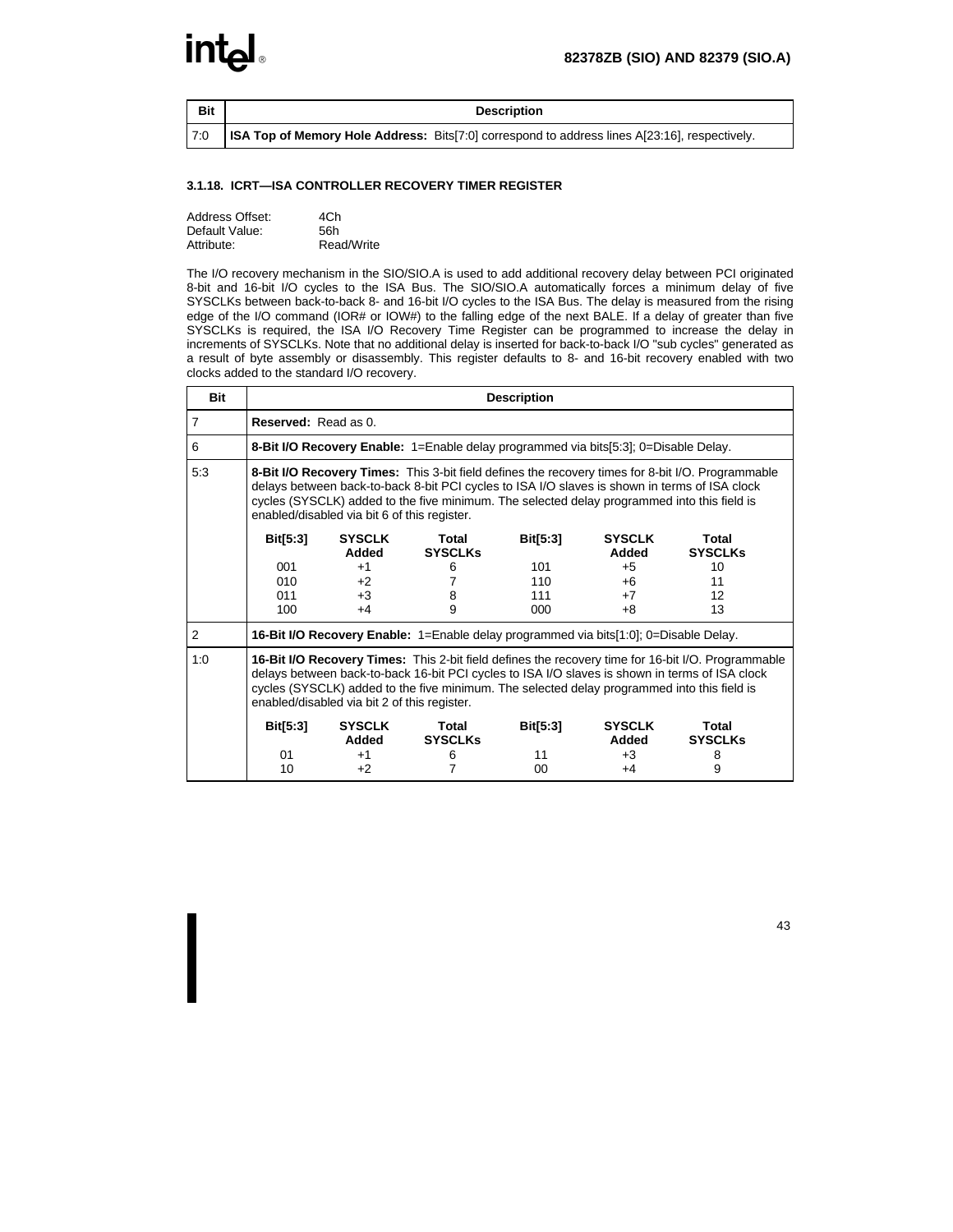

## **3.1.19. ICD—ISA CLOCK DIVISOR REGISTER**

| Address Offset: | 4Dh        |
|-----------------|------------|
| Default Value:  | 40h        |
| Attribute:      | Read/Write |

This register selects the integer value used to divide the PCI clock (PCICLK) to generate the ISA clock (SYSCLK). In addition, this register provides an ISA Reset bit to software control RSTDRV, a bit to enable/disable the MOUSE function, a bit to enable/disable the coprocessor error support, and a bit to disable the positive decode for the upper 64 Kbytes of BIOS at the top of 1 Mbyte (F0000–FFFFFh) and aliased regions.

| <b>Bit</b>     |                                      |                                                                    |                                       | <b>Description</b>                   |                                                                                                                                                                                |                                                                                                                                                                                                                                                                                                                                                                                                                                                                                                                                                                                                                                                                                                                                |
|----------------|--------------------------------------|--------------------------------------------------------------------|---------------------------------------|--------------------------------------|--------------------------------------------------------------------------------------------------------------------------------------------------------------------------------|--------------------------------------------------------------------------------------------------------------------------------------------------------------------------------------------------------------------------------------------------------------------------------------------------------------------------------------------------------------------------------------------------------------------------------------------------------------------------------------------------------------------------------------------------------------------------------------------------------------------------------------------------------------------------------------------------------------------------------|
| $\overline{7}$ | <b>Reserved: Read as 0.</b>          |                                                                    |                                       |                                      |                                                                                                                                                                                |                                                                                                                                                                                                                                                                                                                                                                                                                                                                                                                                                                                                                                                                                                                                |
| 6              | of this bit.                         |                                                                    |                                       |                                      |                                                                                                                                                                                | Positive Decode of Upper 64 Kbyte BIOS Enable: This bit enables (bit 6=1) and disables (bit 6=0)<br>the positive decode of the upper 64 Kbytes of BIOS area at the top of 1 Mbyte (F0000–FFFFFh) and the<br>aliased regions at the top of 4 Gbytes (FFFF0000–FFFFFFFFh) and 4 Gbytes-1 Mbyte (FFEF0000–<br>FFEFFFFFh). When bit 6=1, these address regions are positively decoded, unless bit 4 in the MEMCS#<br>Control Register is set to a 1 in which case these regions are subtractively decoded. When bit $6=0$ ,<br>these address regions are subtractively decoded. The encoded chip selects for BIOSCS# and the<br>UBUSOE# signal will always be generated when these locations are accessed, regardless of the state |
| 5              |                                      |                                                                    |                                       |                                      | interrupt controller. FERR# is also used to gate the IGNNE# output. When disabled (bit 5=0), the<br>FERR# signal can be used as IRQ13 and the coprocessor support is disabled. | <b>Coprocessor Error Enable:</b> This bit is used to enable and disable the Coprocessor error support.<br>When enabled (bit 5=1), the FERR# input, when driven active, triggers an IRQ13 to the SIO/SIO.A                                                                                                                                                                                                                                                                                                                                                                                                                                                                                                                      |
| $\overline{4}$ |                                      |                                                                    |                                       |                                      | When this bit is set to 0, IRQ12/M provides the standard IRQ12 interrupt function.                                                                                             | <b>IRQ12/M Mouse Function Enable:</b> When this bit is set to 1, IRQ12/M provides the mouse function.                                                                                                                                                                                                                                                                                                                                                                                                                                                                                                                                                                                                                          |
| 3              |                                      |                                                                    |                                       |                                      | <b>RSTDRV Enable:</b> This bit is used to enable RSTDRV on the ISA Bus. When this bit is set to 1,                                                                             | RSTDRV is asserted and remains asserted until this bit is set to a 0. When set to 0, normal operation of<br>RSTDRV is provided. This bit should be used during configuration to reset the ISA Bus when changing<br>the clock divisor. Note that the software must ensure that RSTDRV is asserted for a minimum of 1 µs.                                                                                                                                                                                                                                                                                                                                                                                                        |
| 2:0            | specification.                       |                                                                    |                                       |                                      | PCICLK down to generate the ISA SYSCLK. Upon reset, these bits are set to 000 (divisor of 4                                                                                    | <b>PCICLK-to-ISA SYSCLK Divisor:</b> These bits are used to select the integer that is used to divide the<br>selected). For PCI frequencies less than 33 MHz (not including 25 MHz), a clock divisor value must be<br>selected that ensures that the ISA Bus frequency does not violate the 6 MHz to 8.33 MHz SYSCLK                                                                                                                                                                                                                                                                                                                                                                                                           |
|                | Bit[2:0]<br>000<br>001<br>010<br>011 | <b>Divisor</b><br>4 (33 MHz)<br>3 (25 MHz)<br>Reserved<br>Reserved | <b>SYSCLK</b><br>8.33 MHz<br>8.33 MHz | Bit[2:0]<br>100<br>101<br>110<br>111 | <b>Divisor</b><br>Reserved<br>Reserved<br>Reserved<br>Reserved                                                                                                                 | <b>SYSCLK</b>                                                                                                                                                                                                                                                                                                                                                                                                                                                                                                                                                                                                                                                                                                                  |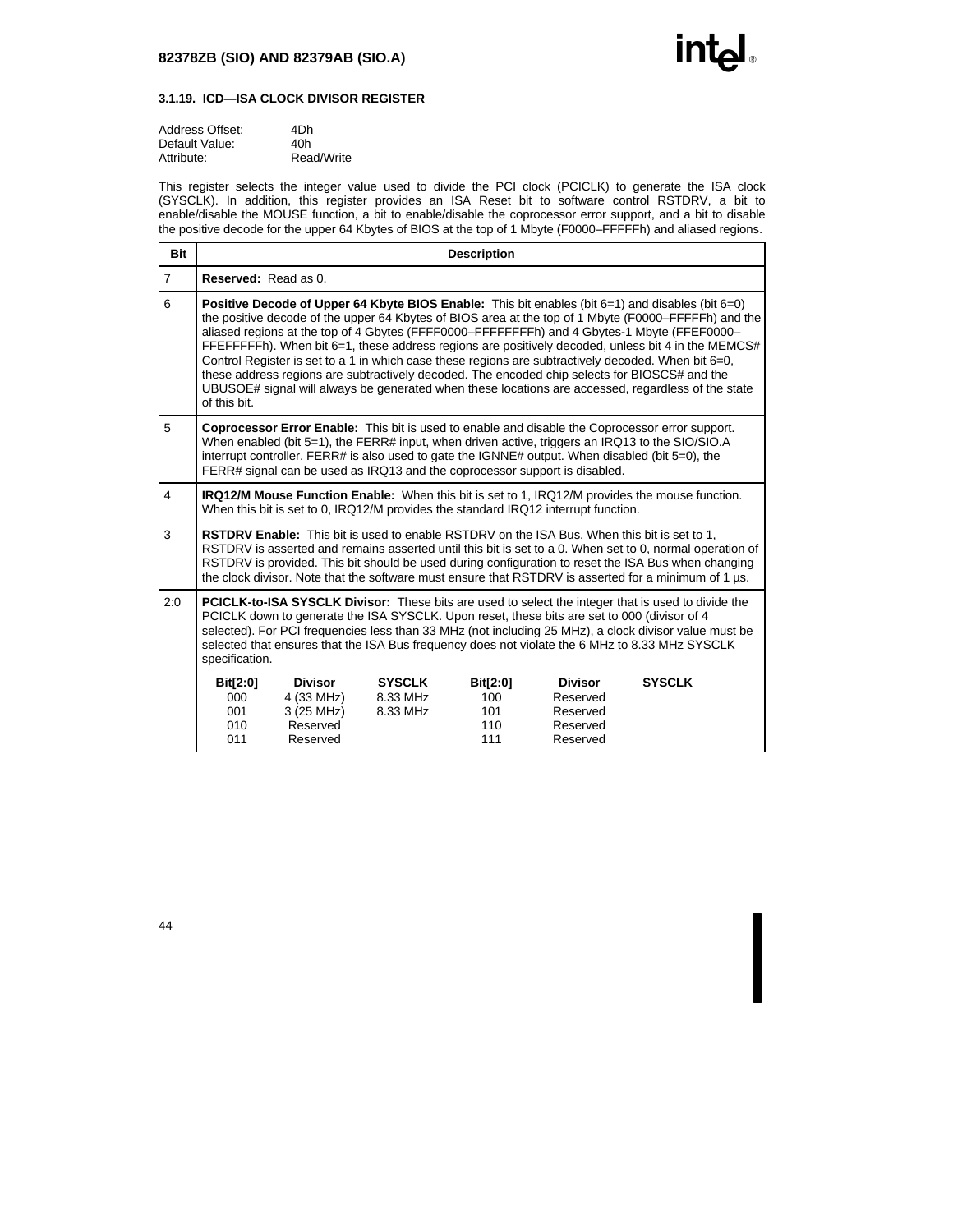## **3.1.20. UBCSA—UTILITY BUS CHIP SELECT A REGISTER**

| Address Offset: | 4Fh        |
|-----------------|------------|
| Default Value:  | 07h        |
| Attribute:      | Read/Write |

This register enables/disables accesses to the RTC, keyboard controller, floppy disk controller, IDE, and BIOS locations E0000–EFFFFh and FFF80000–FFFDFFFFh. Disabling any of these bits prevents the encoded chip select bits (ECSADDR[2:0]) and Utility Bus transceiver control signal (UBUSOE#) for that device from being generated.

This register is also used to select which address range (primary or secondary) will be decoded for the resident floppy controller and IDE. This ensures that there is no contention with the Utility Bus transceiver driving the system data bus during read accesses to these devices.

| <b>Bit</b>     | <b>Description</b>                                                                                                                                                                                                                                                                                                                                                                                                                                                                                                                                                                                                                                                                                                                                                                                                                                                             |              |              |              |              |     |            |
|----------------|--------------------------------------------------------------------------------------------------------------------------------------------------------------------------------------------------------------------------------------------------------------------------------------------------------------------------------------------------------------------------------------------------------------------------------------------------------------------------------------------------------------------------------------------------------------------------------------------------------------------------------------------------------------------------------------------------------------------------------------------------------------------------------------------------------------------------------------------------------------------------------|--------------|--------------|--------------|--------------|-----|------------|
| $\overline{7}$ | Extended BIOS Enable: When bit 7=1 (enabled), PCI accesses to locations FFF80000-FFFDFFFFh<br>result in the generation of the encoded signals (ECSADDR[2:0]) for BIOS. When enabled, PCI master<br>accesses to this area are positively decoded and UBUSOE# is generated. When this bit is disabled (bit<br>7=0), the SIO/SIO.A does not generate the encoded (ECSADDR[2:0]) signals or UBUSOE#.                                                                                                                                                                                                                                                                                                                                                                                                                                                                               |              |              |              |              |     |            |
| 6              | <b>Lower BIOS Enable:</b> When bit 6=1 (enabled), PCI or ISA accesses to the lower 64 Kbyte BIOS block<br>(E0000–EFFFFh) at the top of 1 Mbyte, or the aliases at the top of 4 Gbyte and 4 Gbyte -<br>1 Mbyte results in the generation of the encoded (ECSADDR[2:0]) signals for BIOS. When enabled,<br>PCI master accesses to this area are positively decoded to the ISA Bus, unless bit 4 in the MEMCS#<br>Control Register is set to a 1 in which case these regions are subtractively decoded. Also, when<br>enabled, ISA master or DMA master accesses to this region are not forwarded to the PCI Bus. When<br>this bit is disabled (bit 6=0), the SIO/SIO.A does not generate the encoded (ECSADDR[2:0]) signals.<br>Also, when this bit is disabled, ISA master or DMA accesses to this region are forwarded to PCI, if bit 3<br>in the IADCON Register is set to 1. |              |              |              |              |     |            |
| $\overline{4}$ | <b>IDE Decode Enable:</b> Bit 4 enables/disables IDE locations 1F0-1F7h (primary) or 170-177h<br>(secondary) and 3F6h, 3F7h (primary) or 376h, 377h (secondary). When bit 4=1, the IDE encoded chip<br>select signals and the Utility Bus transceiver signal (UBUSOE#) are generated for these addresses.<br>When bit 4=0, these signals are not generated for these addresses.                                                                                                                                                                                                                                                                                                                                                                                                                                                                                                |              |              |              |              |     |            |
| 5,3:2          | Floppy Disk Address Locations Enable: Bits 2 and 3 are used to enable or disable the floppy<br>locations as indicated below. A PCIRST# sets bit 2 to 1 and bit 3 to 0. Bit 5 is used to select between<br>the primary and secondary address range used by the floppy controller and the IDE. Only primary or<br>only secondary can be programmed at any one time. A PCIRST# sets this bit to 0 (primary). The<br>following table shows how these bits are used to select the floppy controller:                                                                                                                                                                                                                                                                                                                                                                                |              |              |              |              |     |            |
|                | Bit 5<br>Bit 3<br><b>Address</b><br>Bit 2<br><b>DSKCHG</b><br>ECSADDR[2:0]<br><b>FLOPPYCS#</b>                                                                                                                                                                                                                                                                                                                                                                                                                                                                                                                                                                                                                                                                                                                                                                                 |              |              |              |              |     |            |
|                | X                                                                                                                                                                                                                                                                                                                                                                                                                                                                                                                                                                                                                                                                                                                                                                                                                                                                              | Χ            | X            | Χ            | 0            | 111 | 1          |
|                | 3F0h, 3F1h                                                                                                                                                                                                                                                                                                                                                                                                                                                                                                                                                                                                                                                                                                                                                                                                                                                                     | 0            | 1            | X.           | $\mathbf{1}$ | 100 | 0          |
|                | 3F2-3F7h                                                                                                                                                                                                                                                                                                                                                                                                                                                                                                                                                                                                                                                                                                                                                                                                                                                                       | 0            | X.           | $\mathbf{1}$ | 1            | 100 | $0$ (note) |
|                | 370h, 371h                                                                                                                                                                                                                                                                                                                                                                                                                                                                                                                                                                                                                                                                                                                                                                                                                                                                     | $\mathbf{1}$ | $\mathbf{1}$ | X            | $\mathbf{1}$ | 100 | 0          |
|                | 372-37Fh                                                                                                                                                                                                                                                                                                                                                                                                                                                                                                                                                                                                                                                                                                                                                                                                                                                                       | $\mathbf{1}$ | X            | $\mathbf{1}$ | 1            | 100 | $0$ (note) |
|                | <b>NOTE</b>                                                                                                                                                                                                                                                                                                                                                                                                                                                                                                                                                                                                                                                                                                                                                                                                                                                                    |              |              |              |              |     |            |
|                | If IDE decode is enabled (bit 4=1), all accesses to locations 03F6h and 03F7h (primary) or 0376h and 0377h<br>(secondary) result in the ECSADDR[2:0] signals generating a decode for IDECS1# (FLOPPYCS# is not<br>generated). An external AND gate can be used to tie IDECS1# and FLOPPYCS# together to insure that the<br>floppy is enabled for these accesses. If IDE decode is disabled (bit $4=0$ ), and the decode for the floppy is<br>enabled, then the encoded chip selects for the floppy locations are generated.                                                                                                                                                                                                                                                                                                                                                    |              |              |              |              |     |            |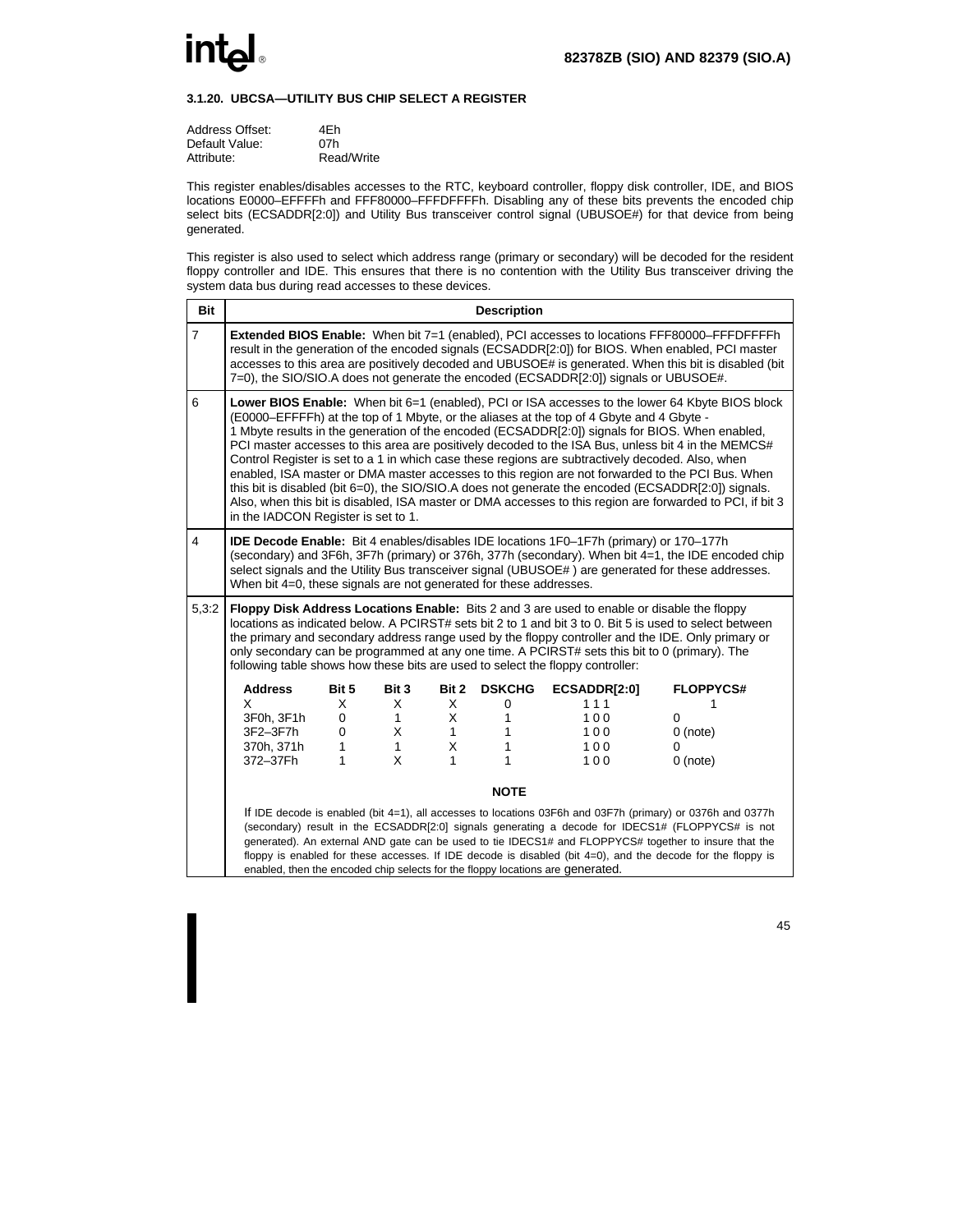

| Bit | <b>Description</b>                                                                                                                                                                                                                                                   |  |  |  |  |
|-----|----------------------------------------------------------------------------------------------------------------------------------------------------------------------------------------------------------------------------------------------------------------------|--|--|--|--|
|     | <b>Keyboard Controller Address Location Enable:</b> 1=Enable. 0=Disable. When disabled, the keyboard<br>controller encoded chip select signals (ECSADDR[2:0]) and the Utility Bus transceiver signal<br>(UBUSOE#) are not generated for the address locations below. |  |  |  |  |
|     | For the 82378ZB, the enabled address locations are 60h, 62h, 64h, and 66h.                                                                                                                                                                                           |  |  |  |  |
|     | For the 82379AB, the enabled address locations are 60h, and 64h.                                                                                                                                                                                                     |  |  |  |  |
| 0   | <b>RTC Address Location Enable:</b> Enables (1) or disables (0) the RTC address locations 70–77h. When<br>this bit is set to 0, the RTC encoded chip select signals (ECSADDR[2:0]), RTCALE#, RTCCS#, and<br>UBUSOE# signals are not generated for these addresses.   |  |  |  |  |

# **3.1.21. UBCSB—UTILITY BUS CHIP SELECT B REGISTER**

| Address Offset: | 4Fh        |
|-----------------|------------|
| Default Value:  | 4Fh        |
| Attribute:      | Read/Write |

This register is used to enable/disable accesses to the serial ports and parallel port locations supported by the SIO/SIO.A. When disabled, the ECSADDR(2:0) encoded chip select bits and Utility Bus Transceiver control signal (UBUSOE#), for that device, are not generated. This register is also used to disable accesses to Port 92 and enable or disable configuration RAM decode.

| Bit            | <b>Description</b>                                                                                                                                                                                                                                                                                                                                                                                                                                                                                                                                                                                                                                                  |                                                       |                      |                                                |  |  |
|----------------|---------------------------------------------------------------------------------------------------------------------------------------------------------------------------------------------------------------------------------------------------------------------------------------------------------------------------------------------------------------------------------------------------------------------------------------------------------------------------------------------------------------------------------------------------------------------------------------------------------------------------------------------------------------------|-------------------------------------------------------|----------------------|------------------------------------------------|--|--|
| $\overline{7}$ | <b>Configuration RAM Decode Enable:</b> This bit is used to enable (bit $7=1$ ) or disable (bit $7=0$ ) I/O write<br>accesses to location 0C00h and I/O read/write accesses to locations 0800–08FFh. When enabled, the<br>encoded chip select signals for generating an external configuration page chip select (CPAGECS#) are<br>generated for accesses to 0C00h. The encoded chip select signals for generating an external<br>configuration memory chip select (CFIGMEMCS#) are generated for accesses to 0800–08FFh. When<br>bit 7=0, configuration RAM decode is disabled and the CPAGECS# and CFIGMEMCS# are not<br>generated for the corresponding accesses. |                                                       |                      |                                                |  |  |
| 6              |                                                                                                                                                                                                                                                                                                                                                                                                                                                                                                                                                                                                                                                                     | Port 92 Enable: 1=Enable: 0=Disable.                  |                      |                                                |  |  |
| 5:4            | <b>Parallel Port Enable:</b> These bits are used to select the parallel port address range: (LPT1, LPT2,<br>LPT3, or disable). When a PCIRST# occurs, this field is set to 00 (LPT1).<br>Bit[5:4]<br><b>Function</b><br>Bit[5:4]<br><b>Function</b>                                                                                                                                                                                                                                                                                                                                                                                                                 |                                                       |                      |                                                |  |  |
|                | 00 <sup>1</sup>                                                                                                                                                                                                                                                                                                                                                                                                                                                                                                                                                                                                                                                     | 3BC-3BFh (LPT1)                                       | 10                   | 278-27Fh (LPT3)                                |  |  |
|                | 01                                                                                                                                                                                                                                                                                                                                                                                                                                                                                                                                                                                                                                                                  | 378-37Fh (LPT2)                                       | 11                   | Disabled                                       |  |  |
| 3:2            | <b>Serial Port B Enable:</b> These bits are used to assign Serial Port B address range: (COM1, COM2, or<br>disable). If either COM1 or COM2 address ranges are selected, the encoded chip select signals<br>[ECSADDR(2:0)] for Port B will be generated. A PCIRST# sets bit[3:2] to 11 (Port B disabled). Note<br>that, If Serial Port A and B are programmed for the same I/O address, the encoded chip select signals,<br>ECSADDR(2:0), for Port B are disabled.                                                                                                                                                                                                  |                                                       |                      |                                                |  |  |
|                | Bit[3:2]<br>00<br>01                                                                                                                                                                                                                                                                                                                                                                                                                                                                                                                                                                                                                                                | <b>Function</b><br>3F8-3FFh (COM1)<br>2F8-2FFh (COM2) | Bit[3:2]<br>10<br>11 | <b>Function</b><br>Reserved<br>Port B Disabled |  |  |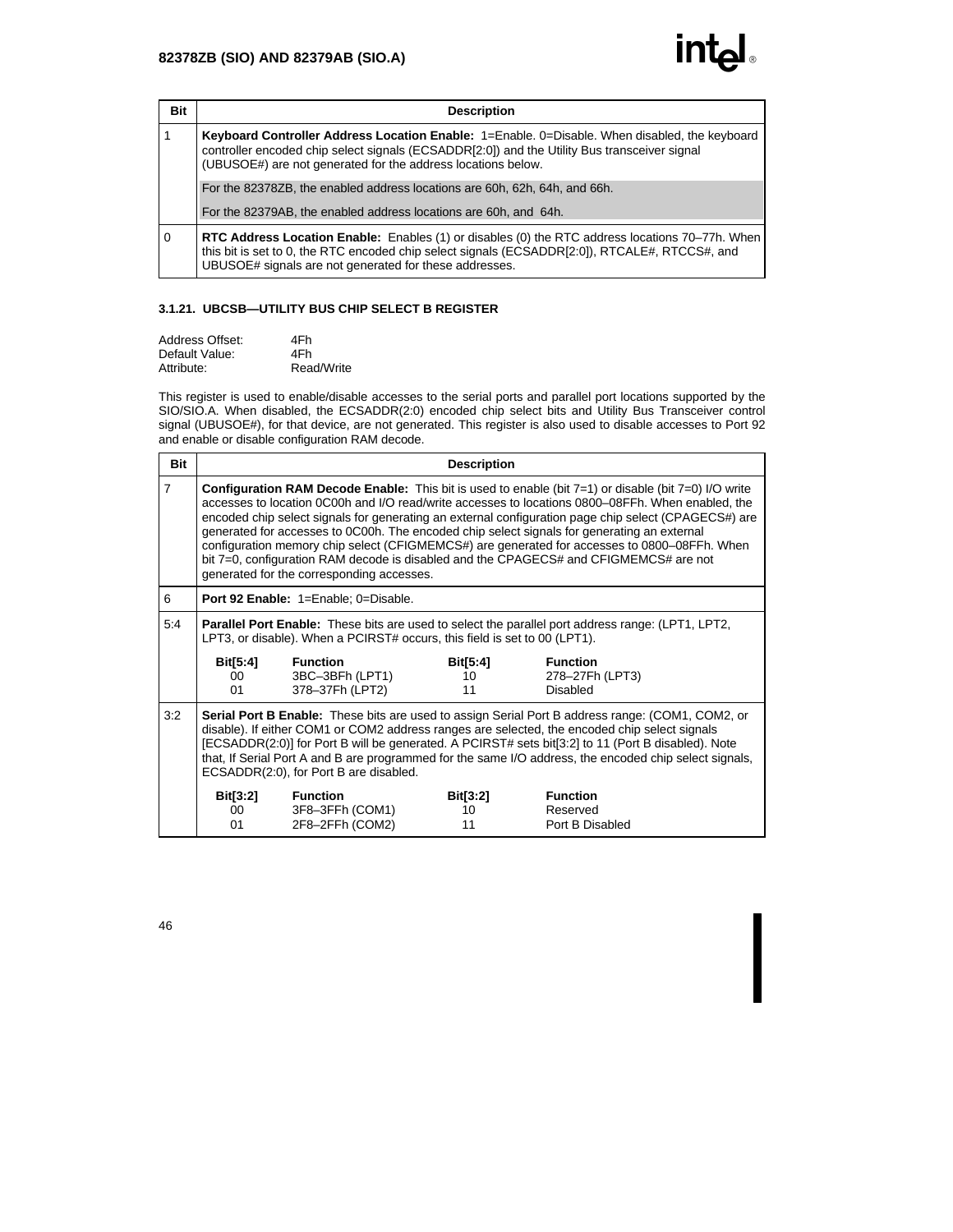| Bit | <b>Description</b>                                                                                                                                                                                                                                                                                                                                                                                                                                                 |                                                       |                      |                                                |
|-----|--------------------------------------------------------------------------------------------------------------------------------------------------------------------------------------------------------------------------------------------------------------------------------------------------------------------------------------------------------------------------------------------------------------------------------------------------------------------|-------------------------------------------------------|----------------------|------------------------------------------------|
| 1:0 | <b>Serial Port A Enable:</b> These bits are used to assign serial port A address range (COM1, COM2, or<br>disable). If either COM1 or COM2 address ranges are selected, the encoded chip select signals<br>(ECSADDR[2:0]) for Port A will be generated. A PCIRST# sets bits[1:0] to 11 (Port A disabled). Note<br>that, If Serial Port A and B are programmed for the same I/O address, the encoded chip select signals,<br>ECSADDR[2:0], for Port B are disabled. |                                                       |                      |                                                |
|     | Bit[1:0]<br>00<br>01                                                                                                                                                                                                                                                                                                                                                                                                                                               | <b>Function</b><br>3F8-3FFh (COM1)<br>2F8-2FFh (COM2) | Bit[1:0]<br>10<br>11 | <b>Function</b><br>Reserved<br>Port A disabled |

# **3.1.22. MAR1—MEMCS# ATTRIBUTE REGISTER #1**

| Address Offset: | 54h        |
|-----------------|------------|
| Default Value:  | 00h        |
| Attribute:      | Read/Write |

**RE—Read Enable**. When RE=1 (bit 6, 4, 2, 0), the SIO/SIO.A generates MEMCS# for PCI master, DMA, or ISA master memory read accesses to the corresponding segment. When RE=0, the SIO/SIO.A does not generate MEMCS# for PCI master memory read accesses to the corresponding segment. When RE=WE=0 (or bit 4=0 in the MEMCS# Control Register - disabled), the PCI master, DMA, or ISA master can not access the segment.

**WE—Write Enable**. When WE=1 (bit 7, 5, 3, 1), the SIO/SIO.A generates MEMCS# for PCI master, DMA, or ISA master memory write accesses to the corresponding segment. When WE=0, the SIO/SIO.A does not generate MEMCS# for PCI master memory write accesses to the corresponding segment. When the RE=WE bits=0 (or bit 4=0 in the MEMCS# Control Register - disabled), the PCI master, DMA, or ISA master can not access the segment.

| Bit | <b>Description</b>          | Bit | <b>Description</b>          |
|-----|-----------------------------|-----|-----------------------------|
|     | 0CC000-0CFFFFh Exp. ROM: WE | 3   | 0C4000-0C7FFFh Exp. ROM: WE |
| 6   | 0CC000-0CFFFFh Exp. ROM: RE | 2   | 0C4000-0C7FFFh Exp. ROM: RE |
| 5   | 0C8000-0CBFFFh Exp. ROM: WE |     | 0C0000-0C3FFFh Exp. ROM: WE |
|     | 0C8000-0CBFFFh Exp. ROM: RE | -0  | 0C0000-0C3FFFh Exp. ROM: RE |

### **3.1.23. MAR2—MEMCS# ATTRIBUTE REGISTER #2**

Address Offset: 55h<br>Default Value: 00b Default Value:<br>Attribute: Read/Write

**RE—Read Enable**. When RE=1 (bit 6, 4, 2, 0), the SIO/SIO.A generates MEMCS# for PCI master, DMA, or ISA master memory read accesses to the corresponding segment. When RE=0, the SIO/SIO.A does not generate MEMCS# for PCI master memory read accesses to the corresponding segment. When RE= WE=0 (or bit 4=0 in the MEMCS# Control Register - disabled), the PCI master, DMA, or ISA master can not access the segment.

**WE—Write Enable**. When WE=1 (bit 7, 5, 3, 1), the SIO/SIO.A generates MEMCS# for PCI master, DMA, or ISA master memory write accesses to the corresponding segment. When WE=0, the SIO/SIO.A does not generate MEMCS# for PCI master memory write accesses to the corresponding segment. When RE=WE=0 (or bit 4=0 in the MEMCS# Control Register - disabled), the PCI master, DMA, or ISA master can't access the segment.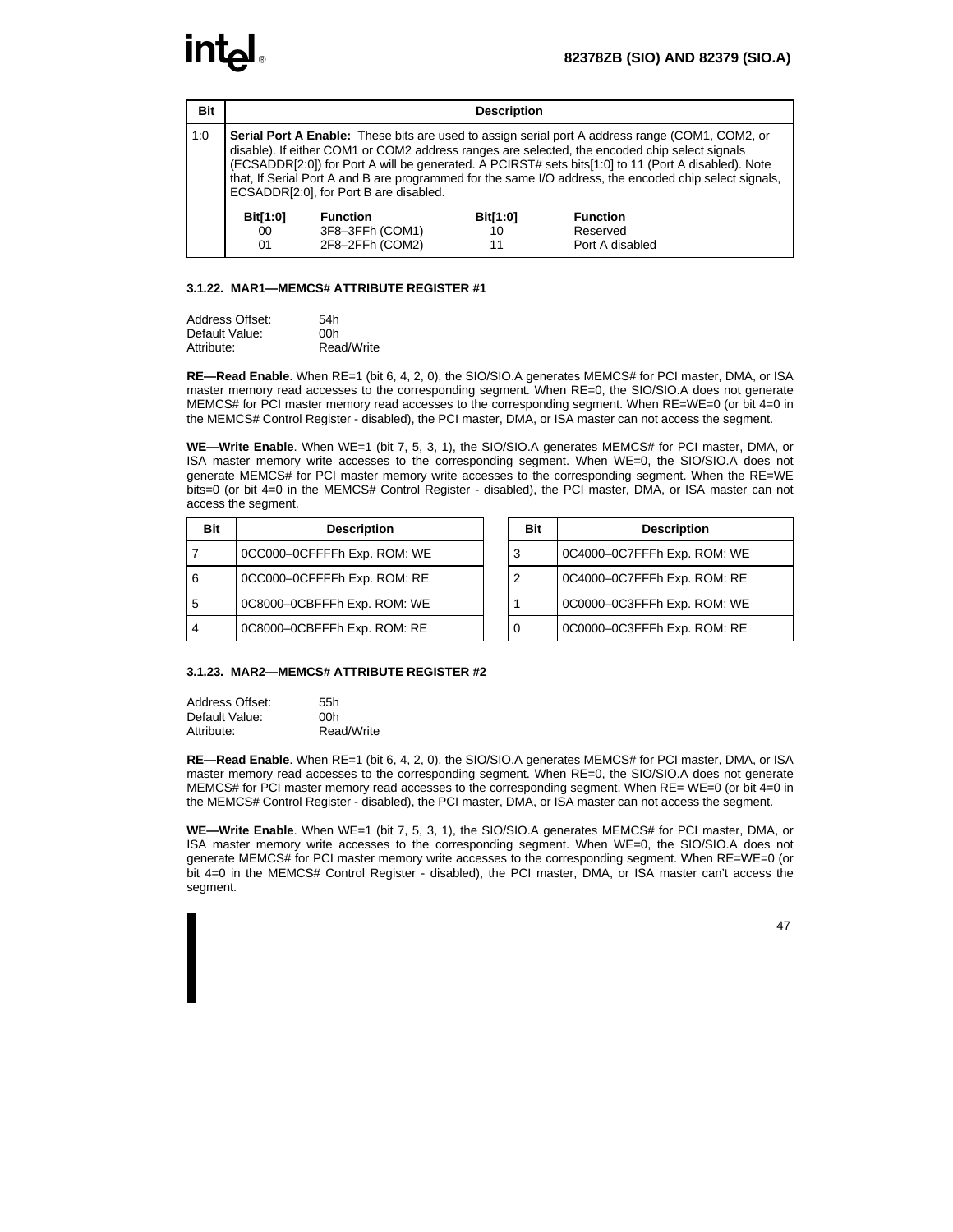

| Bit | <b>Description</b>          | <b>Bit</b> | <b>Description</b>          |
|-----|-----------------------------|------------|-----------------------------|
|     | 0DC000-0DFFFFh Exp. ROM: WE | 3          | 0D4000-0D7FFFh Exp. ROM: WE |
| -6  | 0DC000-0DFFFFh Exp. ROM: RE | 2          | 0D4000-0D7FFFh Exp. ROM: RE |
| -5  | 0D8000-0DBFFFh Exp. ROM: WE |            | 0D0000-0D3FFFh Exp. ROM: WE |
| 4   | 0D8000-0DBFFFh Exp. ROM: RE |            | 0D0000-0D3FFFh Exp. ROM: RE |

| Bit | <b>Description</b>          |
|-----|-----------------------------|
| 3   | 0D4000-0D7FFFh Exp. ROM: WE |
| 2   | 0D4000-0D7FFFh Exp. ROM: RE |
| 1   | 0D0000-0D3FFFh Exp. ROM: WE |
| 0   | 0D0000-0D3FFFh Exp. ROM: RE |

## **3.1.24. MAR3—MEMCS# ATTRIBUTE REGISTER #3**

| Address Offset: | 56h        |
|-----------------|------------|
| Default Value:  | 00h        |
| Attribute:      | Read/Write |

**RE—Read Enable**. When RE=1 (bit 6, 4, 2, 0), the SIO/SIO.A generates MEMCS# for PCI master, DMA, ISA master memory read accesses to the corresponding segment. When RE=0, the SIO/SIO.A does not generate MEMCS# for PCI master memory read accesses to the corresponding segment. When the RE=WE=0 (or bit 4=0 in the MEMCS# Control Register - disabled), the PCI master can not access the segment.

**WE—Write Enable**. When WE=1 (bit 7, 5, 3, 1), the SIO/SIO.A generates MEMCS# for PCI master, DMA, ISA master memory write accesses to the corresponding segment. When WE=0, the SIO/SIO.A does not generate MEMCS# for PCI master memory write accesses to the corresponding segment. When RE=WE=0 (or bit 4=0 in the MEMCS# Control Register - disabled), the PCI master can not access the segment.

| Bit            | <b>Description</b>                     | <b>Bit</b> | <b>Description</b>                     |
|----------------|----------------------------------------|------------|----------------------------------------|
|                | 0EC000-0EFFFFh Lower 64-Kbyte BIOS: WE | 3          | 0E4000-0E7FFFh Lower 64-Kbyte BIOS: WE |
| 6              | 0EC000-0EFFFFh Lower 64-Kbyte BIOS: RE | 2          | 0E4000-0E7FFFh Lower 64-Kbyte BIOS: RE |
| 5              | 0E8000-0EBFFFh Lower 64-Kbyte BIOS: WE |            | 0E0000-0E3FFFh Lower 64-Kbyte BIOS: WE |
| $\overline{4}$ | 0E8000-0EBFFFh Lower 64-Kbyte BIOS: RE | 0          | 0E0000-0E3FFFh Lower 64-Kbyte BIOS: RE |

### **3.1.25. PIRQ[3:0]#—PIRQ ROUTE CONTROL REGISTERS**

| Address Offset: | 60h, 61h, 62h, 63h |
|-----------------|--------------------|
| Default Value:  | 80h                |
| Attribute:      | Read/Write         |

These four registers control the routing of PCI Interrupts (PIRQ[0:3]#) to the PC compatible Interrupts. Each PCI interrupt can be independently routed to 1 of 11 compatible interrupts. Note that two or more PCI interrupts (PIRQ[3:0]#) can be steered into the same IRQ signal (the interrupts are level sensitive and can be shared). In addition, each IRQ to which a PCI Interrupt is steered into must have its interrupt set to level sensitive in the Edge\Level Control Register.

| Bit | <b>Description</b>                                                                                                                                                                               |
|-----|--------------------------------------------------------------------------------------------------------------------------------------------------------------------------------------------------|
|     | <b>Routing of Interrupts:</b> When enabled, this bit routes the PCI Interrupt signal to the PC compatible<br>interrupt signal specified in bits[3:0]. At reset, this bit is disabled (set to 1). |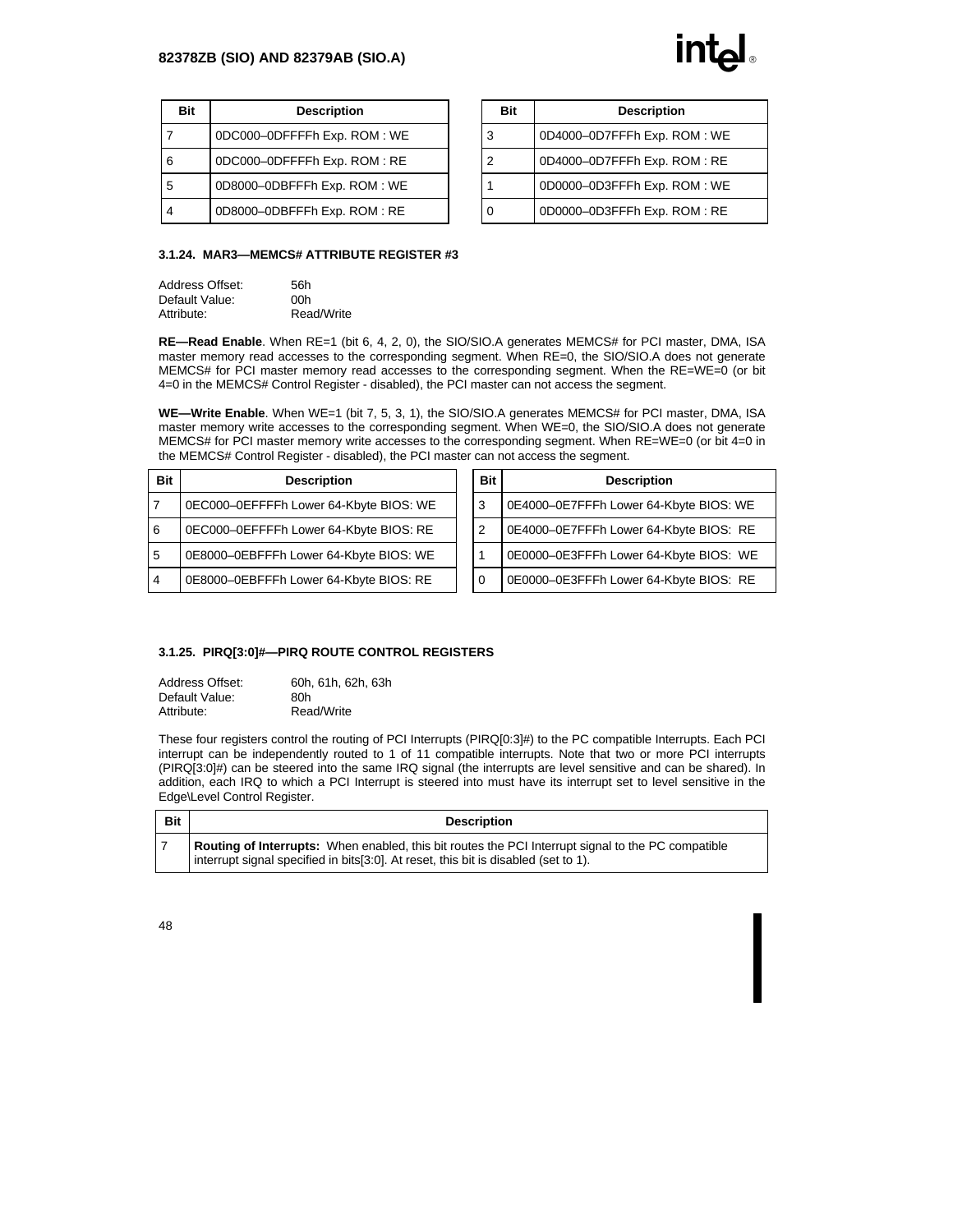| <b>Bit</b> |                                                                             |          |                  | <b>Description</b> |           |          |  |
|------------|-----------------------------------------------------------------------------|----------|------------------|--------------------|-----------|----------|--|
| 6:4        | <b>Reserved:</b> Read as 0's.                                               |          |                  |                    |           |          |  |
| 3:0        | <b>IRQx# Routing Bits:</b> These bits specify which IRQ signal to generate. |          |                  |                    |           |          |  |
|            | <b>Bits[3:0]</b>                                                            | IRQx#    | <b>Bits[3:0]</b> | IRQx#              | Bits[3:0] | IRQx#    |  |
|            | 0000                                                                        | Reserved | 0110             | IRQ6               | 1100      | IRQ12    |  |
|            | 0001                                                                        | Reserved | 0111             | IRQ7               | 1101      | Reserved |  |
|            | 0010                                                                        | Reserved | 1000             | Reserved           | 1110      | IRQ14    |  |
|            | 0011                                                                        | IRQ3     | 1001             | IRQ9               | 1111      | IRQ15    |  |
|            | 0100                                                                        | IRQ4     | 1010             | IRQ10              |           |          |  |
|            | 0101                                                                        | IRQ5     | 1011             | IRQ11              |           |          |  |

# **3.1.26. PACC—PIC/APIC CONFIGURATION CONTROL REGISTER (82379AB Only)**

| Address Offset: | 70h               |
|-----------------|-------------------|
| Default Value:  | 00h               |
| Attribute:      | <b>Write Only</b> |

The PAC Register controls the operation of the INT signal in APIC/PIC configuration and the routing of the System Management Interrupt (SMI).

| <b>Bit</b> | <b>Description</b>                                                                                                                                                                                                                                                                                                                                                                                                                                                                                                                                                                      |
|------------|-----------------------------------------------------------------------------------------------------------------------------------------------------------------------------------------------------------------------------------------------------------------------------------------------------------------------------------------------------------------------------------------------------------------------------------------------------------------------------------------------------------------------------------------------------------------------------------------|
| 7:2        | Reserved                                                                                                                                                                                                                                                                                                                                                                                                                                                                                                                                                                                |
|            | SMI Routing Control (SMIRC): 1=SMI routed via the APIC; 0=SMI routed via the SMI# signal. When<br>SMRC=1, INT can not be routed through the APIC, since it is sharing the APIC interrupt input with SMI.                                                                                                                                                                                                                                                                                                                                                                                |
| $\Omega$   | INT Routing Control (INTRC): When APIC is enabled (in mixed or pure APIC mode), this bit allows the<br>82379AB's external INT signal to be masked (forces INT to the inactive state but does not tri-states the<br>signal). Thus, the CPU's INT pin can be used (by providing a simple -gate) for the APIC Local Interrupt<br>(LINTRx). However, INT must not be masked via this bit when APIC is disabled and INT is the only<br>mechanism to signal the 8259 recognized interrupts to the CPU. When INTRC=1, INT is disabled (APIC<br>must be enabled). When INTRC=0, INT is enabled. |

# **3.1.27. APICBASE—APIC BASE ADDRESS RELOCATION (82379AB Only)**

| Address Offset: | 71h               |
|-----------------|-------------------|
| Default Value:  | 00h               |
| Attribute:      | <b>Write Only</b> |

The APICBASE Register provides the modifier for the APIC base address. APIC is mapped in the CPU memory space at the locations FEC0\_xy00h and FEC0\_xy10h (x=0-Fh, y=0,4,8,Ch). The value of 'y' is defined by bits [1:0] and value of 'x' is defined by bits [5:2]. Thus, the relocation register provides a 1 Kbyte address granularity (i.e., potentially up to 64 I/O APICs can be uniformly addresses in the memory space). The default value of 00h provides APIC unit mapping at the addresses FEC00000h and FEC00010h.

| <b>Bit</b> | <b>Description</b>                                                                         |
|------------|--------------------------------------------------------------------------------------------|
| 7:6        | <b>Reserved</b>                                                                            |
| 5:2        | X-Base Address: Bits[5:2] are compared to host address bits A[15:12], respectively.        |
| 1:0        | <b>Y-Base Address:</b> Bits[1:0] are compared to host address bits A[11:10], respectively. |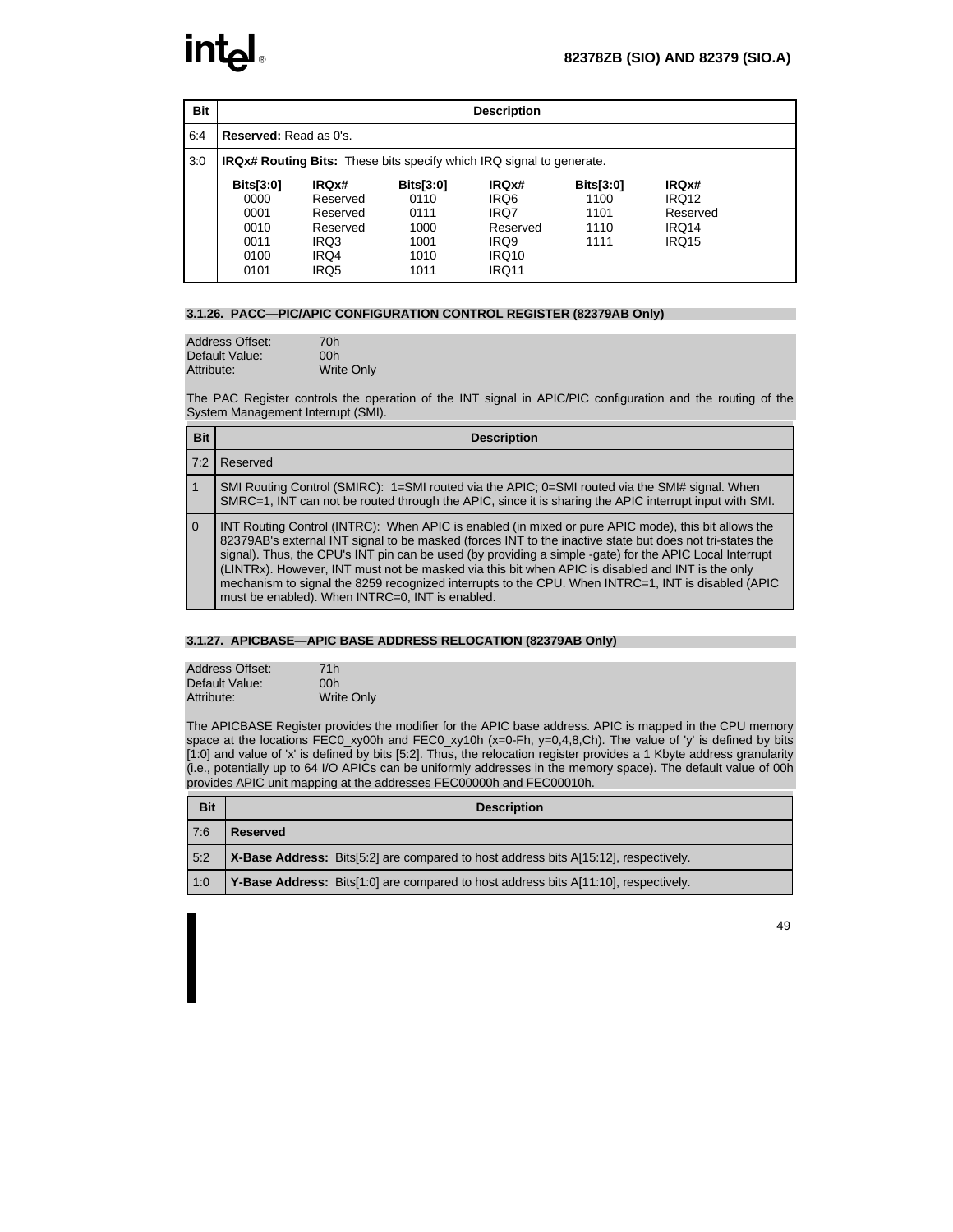

## **3.1.28. BIOS TIMER BASE ADDRESS REGISTER**

| Address Offset: | 80–81h     |
|-----------------|------------|
| Default value:  | 0078h      |
| Attribute:      | Read/Write |

This register determines the base address for the BIOS Timer Register located in the I/O space. The base address can be set at Dword boundary anywhere in the 64 Kbyte I/O space. This register also provides the BIOS Timer access enable/disable control bit.

| <b>Bit</b> | <b>Description</b>                                                                                                                                                                  |
|------------|-------------------------------------------------------------------------------------------------------------------------------------------------------------------------------------|
| 15:2       | <b>BIOS Timer Base Address:</b> Bits[15:2] correspond to PCI address lines A[15:2], respectively.                                                                                   |
|            | <b>Reserved.</b> Read as 0.                                                                                                                                                         |
| 0          | <b>BIOS Timer Access Enable:</b> When bit $0=1$ , access to the BIOS Timer is enabled. When bit $0=0$ ,<br>access to the BIOS Timer is disabled. The default value is 0 (disabled). |

# **3.1.29. SMICNTL—SMI CONTROL REGISTER**

| Address Offset: | A0h        |
|-----------------|------------|
| Default Value:  | 08h        |
| Attribute:      | Read/Write |

The SMICNTL Register provides Fast-Off Timer control, STPCLK# enable/disable, and CPU clock scaling. This register also enables/disables the system management interrupt (SMI).

| Bit            | <b>Description</b>                                                                                                                                                                                                                                                                                                                                                                                                                                                                                                                |
|----------------|-----------------------------------------------------------------------------------------------------------------------------------------------------------------------------------------------------------------------------------------------------------------------------------------------------------------------------------------------------------------------------------------------------------------------------------------------------------------------------------------------------------------------------------|
| $\overline{7}$ | <b>Reserved:</b> Must be 0 when writing this register.                                                                                                                                                                                                                                                                                                                                                                                                                                                                            |
| 6              | 82378ZB: Reserved.                                                                                                                                                                                                                                                                                                                                                                                                                                                                                                                |
|                | 82379AB: CWSGNTDI—R/W: When this bit is set to a 0, the 82379AB requires a Stop Grant bus<br>cycle before negating the STPCLK# signal. When this bit is set to a 1, the 82379AB does not wait for<br>Stop Grant before negating STPCLK#.                                                                                                                                                                                                                                                                                          |
| 5:4            | <b>Reserved</b>                                                                                                                                                                                                                                                                                                                                                                                                                                                                                                                   |
| 3              | Fast-Off Timer Freeze (CTMRFRZ)-R/W: 1=Fast-Off timer stops counting (prevents time-outs from<br>occurring while executing SMM code); 0=Fast-Off timer counts.                                                                                                                                                                                                                                                                                                                                                                    |
| $\mathfrak{p}$ | <b>STPCLK# Scaling Enable (CSTPCLKSC)—R/W:</b> This bit enables/disables control of the STPCLK#<br>high/low times by the clock scaling timers. When bit 2=1, the STPCLK# signal scaling control is<br>enabled. When enabled (and bit 1=1, enabling the STPCLK# signal), the high and low times for the<br>STPCLK# signal are controlled by the Clock Scaling STPCLK# High Timer and Clock Scaling<br>STPCLK# Low Timer Registers, respectively. When bit 2=0 (default), the scaling control of the<br>STPCLK# signal is disabled. |
|                | <b>STPCLK# Signal Enable (CSTPCLKE)—R/W:</b> This bit permits software to place the CPU into a low<br>power state. When bit 1=1, the STPCLK# signal is enabled and a read from the APMC Register causes<br>STPCLK# to be asserted. When bit 1=0 (default), the STPCLK# signal is disabled and is negated<br>(high). Software can set this bit to 0 by writing a 0 to it or by any write to the APMC Register.                                                                                                                     |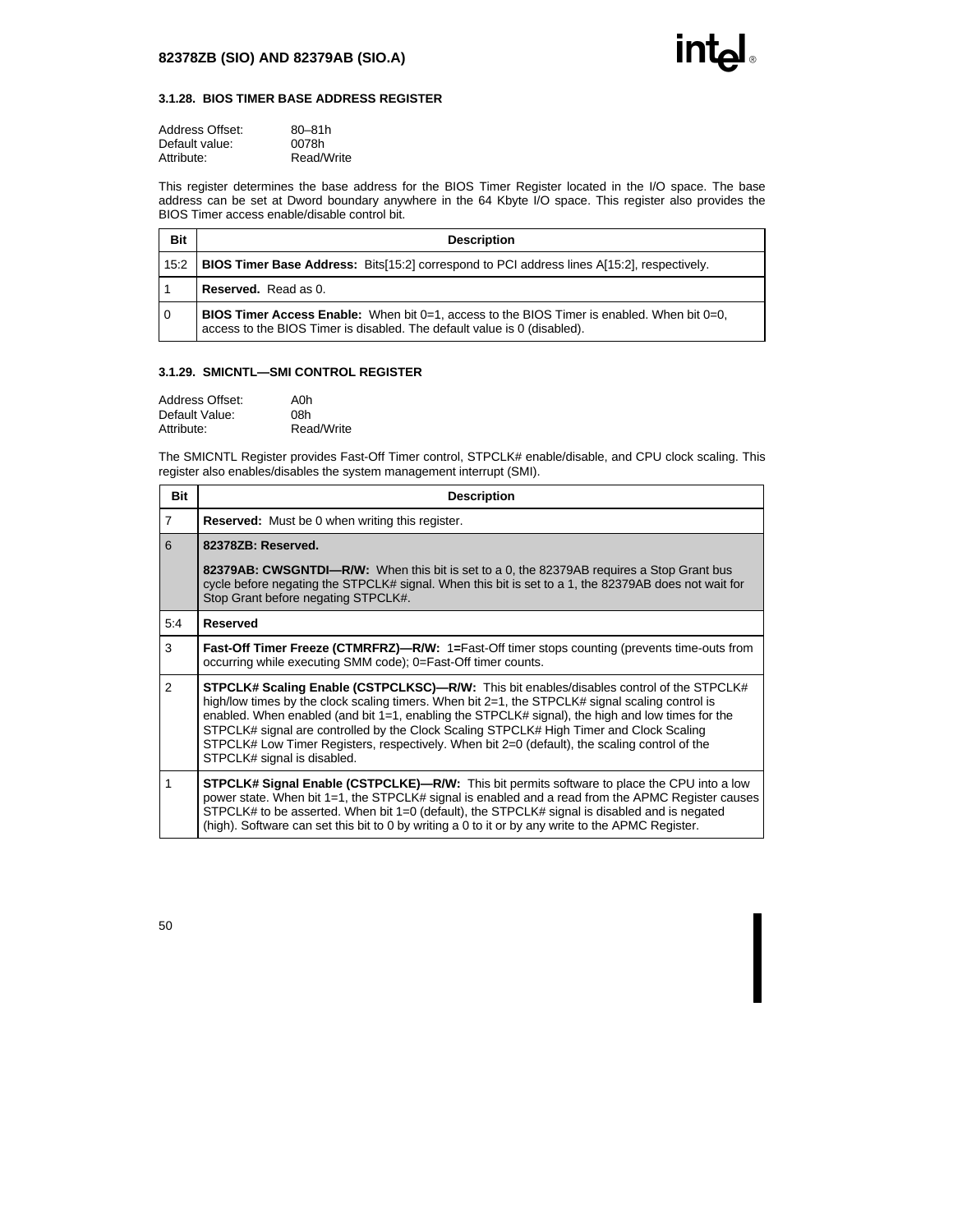# E **82378ZB (SIO) AND 82379 (SIO.A)**

| <b>Bit</b> | <b>Description</b>                                                                                                                                                                                                                                                                                                                                                                                                                                                                                                                                                  |
|------------|---------------------------------------------------------------------------------------------------------------------------------------------------------------------------------------------------------------------------------------------------------------------------------------------------------------------------------------------------------------------------------------------------------------------------------------------------------------------------------------------------------------------------------------------------------------------|
| -0         | <b>SMI# Gate (CSMIGATE)—R/W:</b> When bit 0=1, the SMI# signal is enabled and a system management<br>interrupt condition causes the SMI# signal to be asserted. When bit 0=0 (default), the SMI# signal is<br>masked and negated. This bit only affects the SMI# signal and does not affect the detection/recording<br>of SMI events (i.e., This bit does not affect the SMI status bits in the SMIREQ Register). Thus, SMI<br>conditions can be pending when this bit is set to 1. If an SMI is pending when this bit is set to 1, the<br>SMI# signal is asserted. |

# **3.1.30. SMIEN—SMI ENABLE REGISTER**

| Address Offset: | A2–A3h     |
|-----------------|------------|
| Default Value:  | 0000h      |
| Attribute:      | Read/Write |

This register enables the generation of SMI (asserting the SMI# signal) for the associated hardware events (bits[5:0]), and software events (bit 7). When a hardware event is enabled, the occurrence of a corresponding event results in the assertion of SMI#, if enabled via the SMICNTL Register. The SMI# is asserted independent of the current power state (Power-On or Fast-Off). The default for all sources in this register is disabled.

| Bit            | <b>Description</b>                                                  |
|----------------|---------------------------------------------------------------------|
| 15:8           | Reserved.                                                           |
| $\overline{7}$ | APMC Write SMI Enable: 1=Enable; 0=Disable                          |
| 6              | <b>EXTSMI# SMI Enable: 1=Enable: 0=Disable</b>                      |
| 5              | Fast-Off Timer SMI Enable: 1=Enable: 0=Disable                      |
| $\overline{4}$ | IRQ12 SMI Enable (PS/2 Mouse Interrupt): 1=Enable: 0=Disable        |
| 3              | IRQ8 SMI Enable (RTC Alarm Interrupt): 1=Enable: 0=Disable          |
| 2              | IRQ4 SMI Enable (COM2/COM4 Interrupt or Mouse): 1=Enable: 0=Disable |
| 1              | IRQ3 SMI Enable (COM1/COM3 Interrupt or Mouse): 1=Enable; 0=Disable |
| $\mathbf 0$    | IRQ1 SMI Enable (Keyboard Interrupt): 1=Enable: 0=Disable           |

### **3.1.31. SEE—SYSTEM EVENT ENABLE REGISTER**

| Address Offsset: | A4–A7h     |
|------------------|------------|
| Default Value:   | 00000000h  |
| Attribute:       | Read/Write |

This register enables hardware events as system events or break events for power management control. For I/O locations that can cause a system event via bits[27:24], refer to the Power Management section.

**System events**: Activity by these events can keep the system from powering down. When a system event is enabled, the corresponding hardware event activity prevents a Fast-Off powerdown condition. Anytime the corresponding hardware event occurs (signal is asserted or an access within the defined range), the Fast-Off Timer is re-loaded with its initial count.

**Break events**: These events can awaken a powered down system. When a break event is enabled, the corresponding hardware event activity powers up the system by negating STPCLK#. Note that STPCLK# is not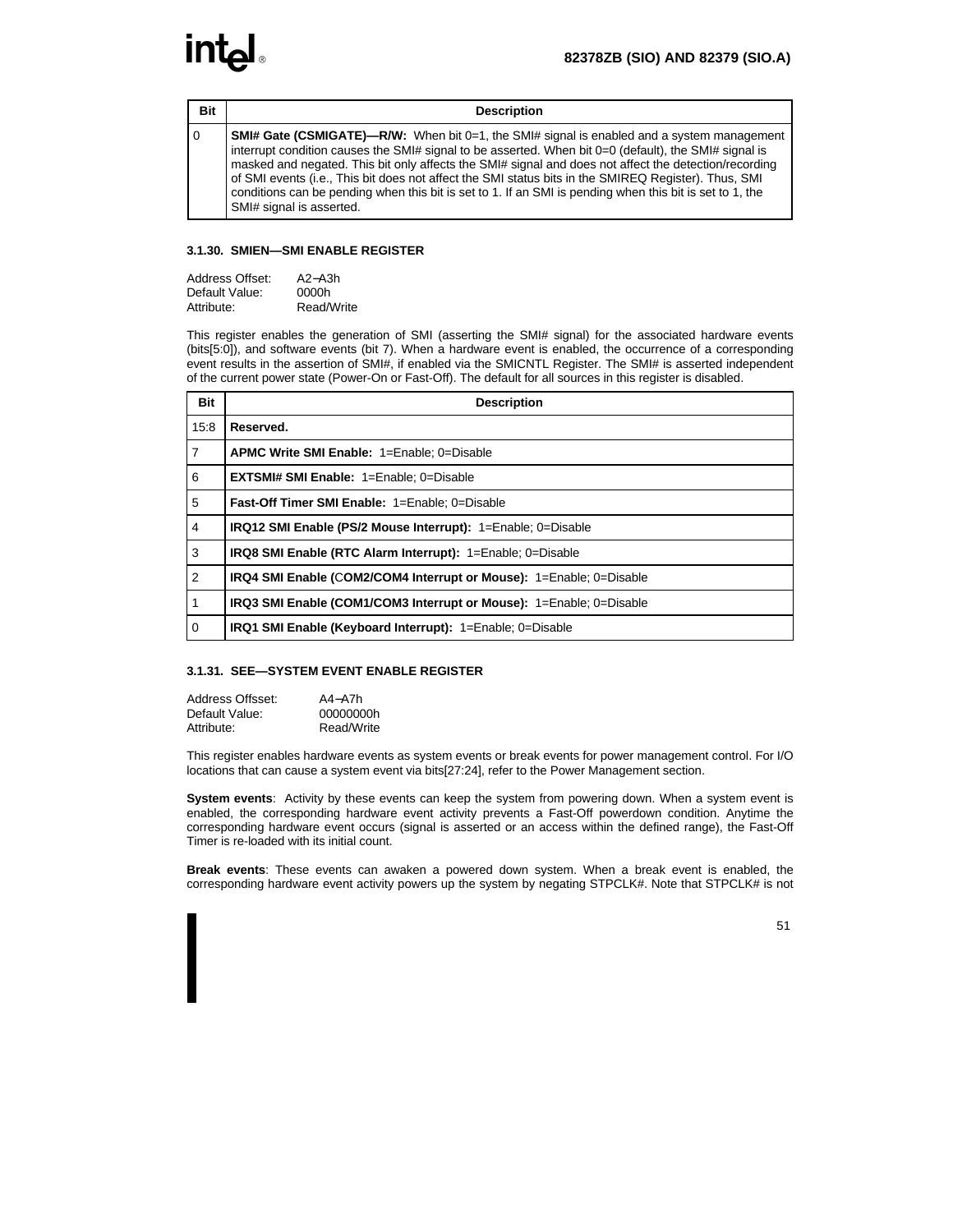

negated until the stop grant special cycle has been generated by the CPU. Thus, from the time that STPCLK# is asserted until the stop grant cycle is returned, the occurrence of subsequent break events are latched in the SIO/SIO.A.

#### **NOTE**

INIT is always enabled as a break event. However, INIT only causes a break event after a stop grant special cycle has been received. If INIT is asserted while STPCLK# is active and then negated before the stop grant cycle is received, INIT does not cause a break event.

| <b>Description</b>                                                                      |
|-----------------------------------------------------------------------------------------|
| Fast-Off SMI Enable (FSMIEN): 1=Enable; 0=Disable. System and Break events.             |
| 82378ZB: Reserved.                                                                      |
| 82379AB: Fast-Off Interrupt Enable (FINTREN). 1=Enable: 0=Disable. Break event only.    |
| <b>Fast-Off NMI Enable (FNMIEN):</b> 1=Enable: 0=Disable. System and Break events.      |
| Reserved.                                                                               |
| 82378ZB: Reserved.                                                                      |
| 82379AB: Fast-Off COM Enable (FCOMEN): 1=Enable; 0=Disable. System events only.         |
| 82378ZB: Reserved.                                                                      |
| 82379AB: Fast-Off LPF Enable (FLPTEN): 1=Enable; 0=Disable. System events only.         |
| 82378ZB: Reserved.                                                                      |
| 82379AB: Fast-Off Drive Enable (FDRVEN): 1=Enable; 0=Disable. System events only.       |
| 82378ZB: Reserved.                                                                      |
| 82379AB: Fast-Off DMA Enable (FDMAEN): 1=Enable; 0=Disable. System events only.         |
| Reserved.                                                                               |
| Fast-Off IRQ[15:3] Enable (FIRQ[15:3]EN): 1=Enable; 0=Disable. System and Break events. |
| Reserved.                                                                               |
| Fast-Off IRQ[1:0] Enable (FIRQ[1:0]EN): 1=Enable; 0=Disable. System and Break events.   |
|                                                                                         |

# **3.1.32. FTMR—FAST OFF TIMER REGISTER**

Address Offset: A8h<br>Default Value: 0Fh Default Value:<br>Attribute: Read/Write

The Fast-Off Timer is used to indicate (through an SMI) that the system has been idle for a pre-programmed period of time. The Fast-Off Timer consists of a count-down timer and the value programmed into this register is loaded into the Fast-Off Timer when an enabled system event occurs. When the timer expires, an SMI special cycle is generated. When the Fast-Off Timer is enabled (Bit 3=0 in the SMICNTL Register), the timer counts down from the value loaded into this register. The count time interval is one minute. When the Fast-Off Timer reaches 00h, an SMI is generated and the timer is re-load with the value programmed into this register. If an enabled system event occurs before the Fast-Off Timer reaches 00h, the Fast-Off Timer is re-loaded with the value in this register.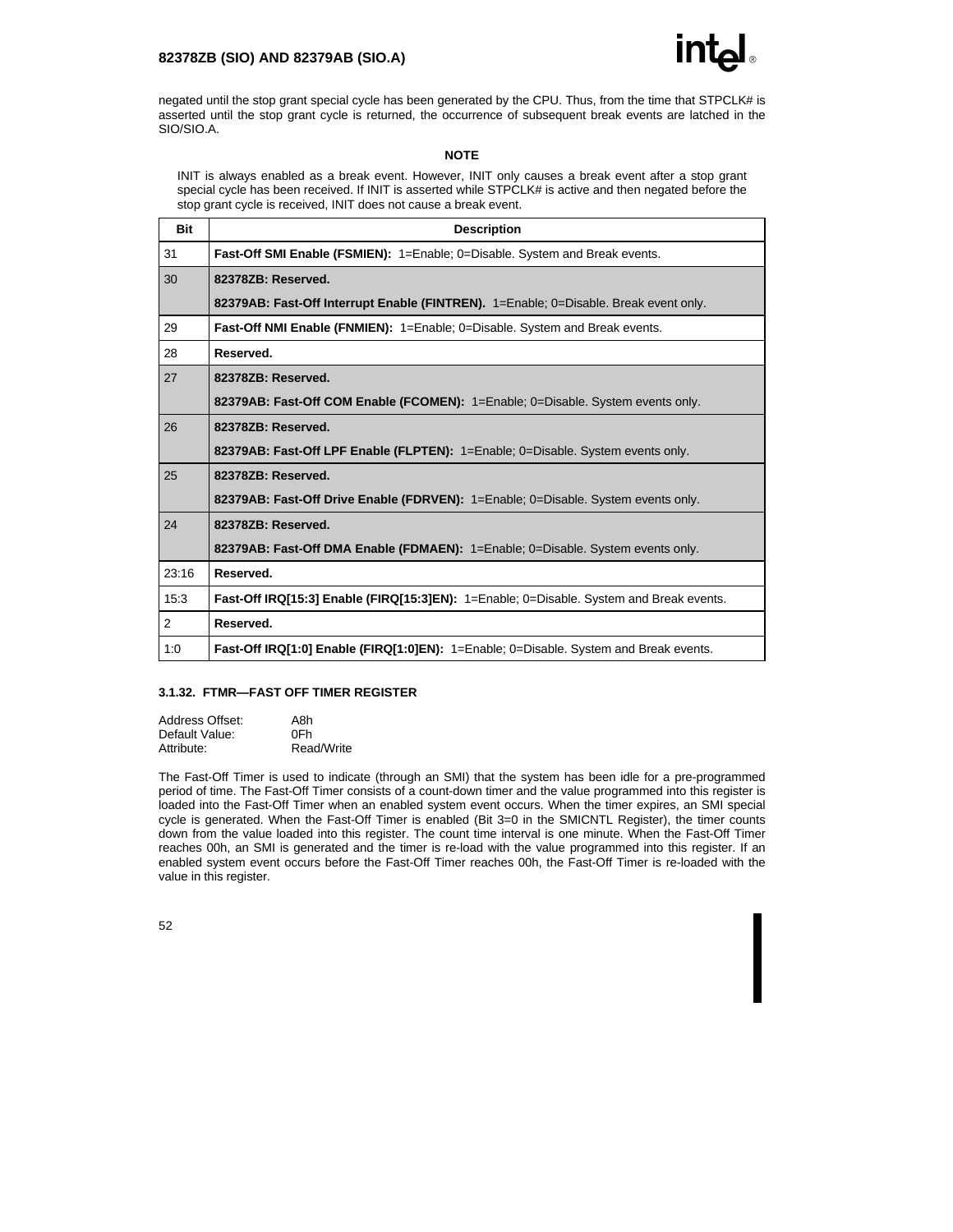# E **82378ZB (SIO) AND 82379 (SIO.A)**

## **NOTE**

Before writing to the FTMR Register, the Fast-Off Timer must be stopped via bit 3 of the SMICNTL Register. In addition, this register should NOT be programmed to 00h.

| <b>Bit</b> | <b>Description</b>                                                                                                                        |
|------------|-------------------------------------------------------------------------------------------------------------------------------------------|
| 17:0       | <b>Fast-Off Timer Value:</b> Bits[7:0] contain the starting count value. A read from the FTMR Register<br>returns the value last written. |

# **3.1.33. SMIREQ—SMI REQUEST REGISTER**

| Address Offset: | AA–ABh     |
|-----------------|------------|
| Default Value:  | 00h        |
| Attribute:      | Read/Write |

The SMIREQ Register contains status bits indicating the cause of an SMI. When an enabled event causes an SMI, the SIO/SIO.A automatically sets the corresponding event's status bit to 1. Note that, if software attempts to set a status bit to 0 at the same time that the SIO/SIO.A is setting it to 1, the bit is set to 1. If the SMI event is still active when the corresponding SMIREQ bit is set to 0, the SIO/SIO.A does not set the status bit back to a 1 (i.e., there is only one status indication per active SMI event).

When an IRQx signal is asserted, the corresponding RIRQx bit is set to a 1. If the IRQx signal is still active when software sets the RIRQx bit to 0, RIRQx is not set back to a 1. The IRQx may be negated before software sets the RIRQx bit to 0. If the RIRQx bit is set to 0 at the same time a new IRQx is activated, RIRQx remains at 1. This indicates to the SMI handler that a new SMI event has been detected.

### **NOTE**

- 1. The SMIREQ bits are set, cleared, or read independently of each other and independently of the CSMIGATE bit in the SMICNTL Register.
- 2. If an IRQx is set in level mode and shared by two devices, the IRQ should not be enabled as an SMI# event. The SIO/SIO.A SMIREQ bits are essentially set with an edge. When the second IRQ occurs on a shared IRQ, there is no second edge and the SMI# will not be generated for the second IRQ.

| <b>Bit</b>     | <b>Description</b>                                                                                                                                                                                                                                                                                                                                         |
|----------------|------------------------------------------------------------------------------------------------------------------------------------------------------------------------------------------------------------------------------------------------------------------------------------------------------------------------------------------------------------|
| 15:8           | Reserved                                                                                                                                                                                                                                                                                                                                                   |
| $\overline{7}$ | APM SMI Status (RAPMC): The SIO/SIO.A sets this bit to 1 to indicate that a write to the APM<br>Control Register caused an SMI. Software sets this bit to a 0 by writing a 0 to it.                                                                                                                                                                        |
| 6              | <b>EXTSMI# SMI Status (REXT):</b> The SIO/SIO.A sets this bit to 1 to indicate that EXTSMI# caused an<br>SMI. Software sets this bit to a 0 by writing a 0 to it.                                                                                                                                                                                          |
| 5              | <b>Fast-Off Timer Expired Status (RFOT):</b> The SIO/SIO.A sets this bit to 1 to indicate that the Fast-Off<br>Timer expired and caused an SMI. Software sets this bit to a 0 by writing a 0 to it. When the Fast-Off<br>Timer expires, the SIO/SIO.A sets this bit to a 1. Note that the timer re-starts counting one the next<br>clock after it expires. |
| 4              | <b>IRQ12 Request SMI Status (RIRQ12):</b> The SIO/SIO.A sets this bit to 1 to indicate that IRQ12 caused<br>an SMI. Software sets this bit to a 0 by writing a 0 to it.                                                                                                                                                                                    |
| 3              | <b>IRQ8# Request SMI Status:</b> The SIO/SIO.A sets this bit to 1 to indicate that IRQ8# caused an SMI.<br>Software sets this bit to a 0 by writing a 0 to it.                                                                                                                                                                                             |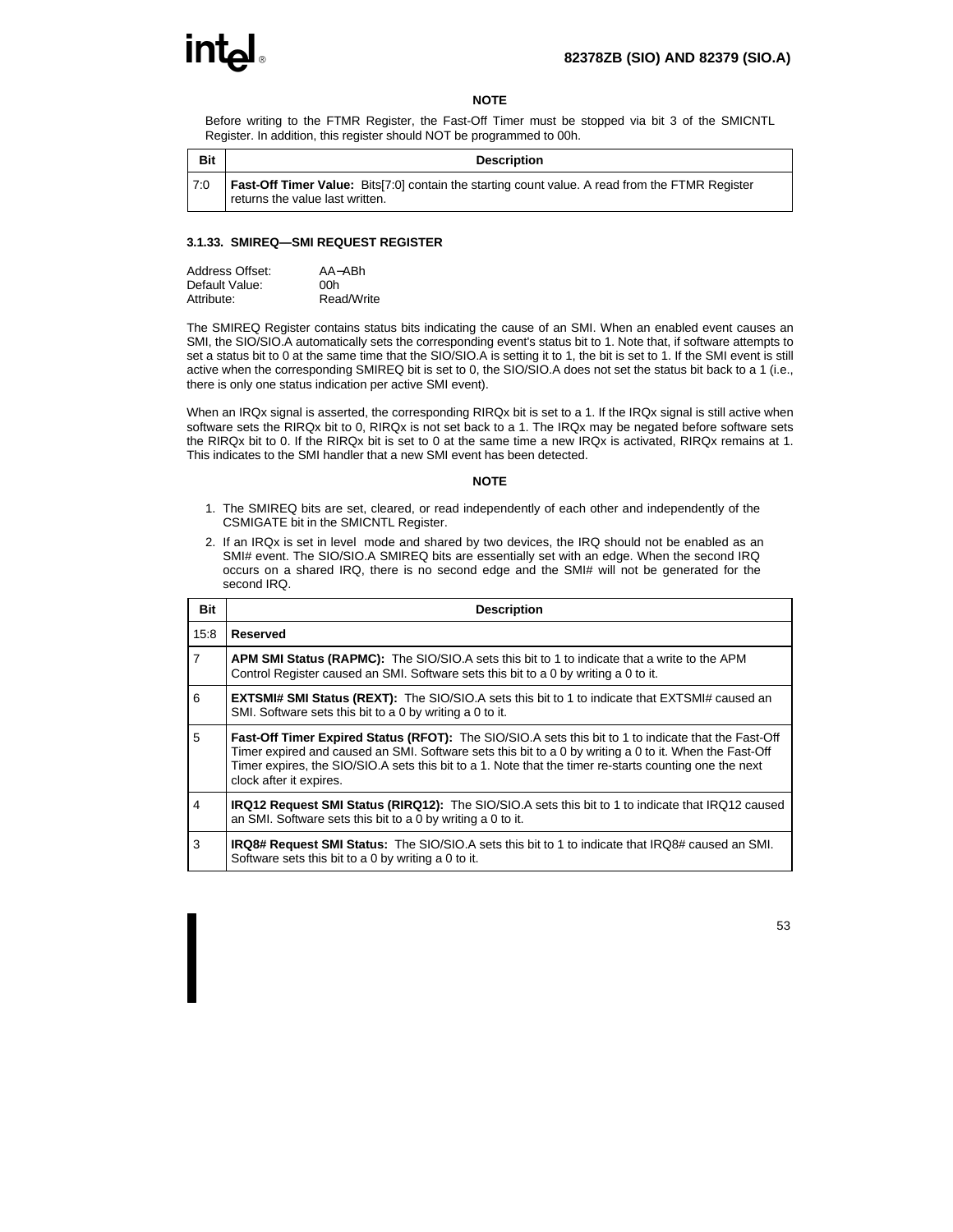

| Bit            | <b>Description</b>                                                                                                                                           |  |
|----------------|--------------------------------------------------------------------------------------------------------------------------------------------------------------|--|
| $\overline{2}$ | <b>IRQ4 Request SMI Status:</b> The SIO/SIO.A sets this bit to 1 to indicate that IRQ4 caused an SMI.<br>Software sets this bit to a 0 by writing a 0 to it. |  |
| 1              | <b>IRQ3 Request SMI Status:</b> The SIO/SIO.A sets this bit to 1 to indicate that IRQ3 caused an SMI.<br>Software sets this bit to a 0 by writing a 0 to it. |  |
| $\overline{0}$ | <b>IRQ1 Request SMI Status:</b> The SIO/SIO.A sets this bit to 1 to indicate that IRQ1 caused an SMI.<br>Software sets this bit to a 0 by writing a 0 to it. |  |

### **3.1.34. CTLTMR—CLOCK SCALE STPCLK# LOW TIMER**

| Address Offset: | ACh        |
|-----------------|------------|
| Default Value:  | 00h        |
| Attribute:      | Read/Write |

The value in this register defines the duration of the STPCLK# asserted period when bit 2 in the SMICNTL Register is set to 1. The value in this register is loaded into the STPCLK# Timer when STPCLK# is asserted. However, the timer does not start until the Stop Grant Bus Cycle is received. The STPCLK# timer counts using a 32 µs clock.

| <b>Bit</b> | <b>Description</b>                                                                                                              |
|------------|---------------------------------------------------------------------------------------------------------------------------------|
| 17:0       | Clock Scaling STPCLK# Low Timer Value: Bits[7:0] define the duration of the STPCLK# asserted<br>period during clock throttling. |

# **3.1.35. CTLTMRH—CLOCK SCALE STPCLK# HIGH TIMER**

| Address Offset: | AFh        |
|-----------------|------------|
| Default Value:  | 00h        |
| Attribute:      | Read/Write |

The value in this register defines the duration of the STPCLK# negated period when bit 2 in the SMICNTL Register is set to 1. The value in this register is loaded into the STPCLK# Timer when STPCLK# is negated. The STPCLK# timer counts using a 32 µs clock.

| <b>Bit</b> | <b>Description</b>                                                                                                                     |
|------------|----------------------------------------------------------------------------------------------------------------------------------------|
| 7:0        | <b>Clock Scaling STPCLK# High Timer Value:</b> Bits[7:0] define the duration of the STPCLK# negated<br>period during clock throttling. |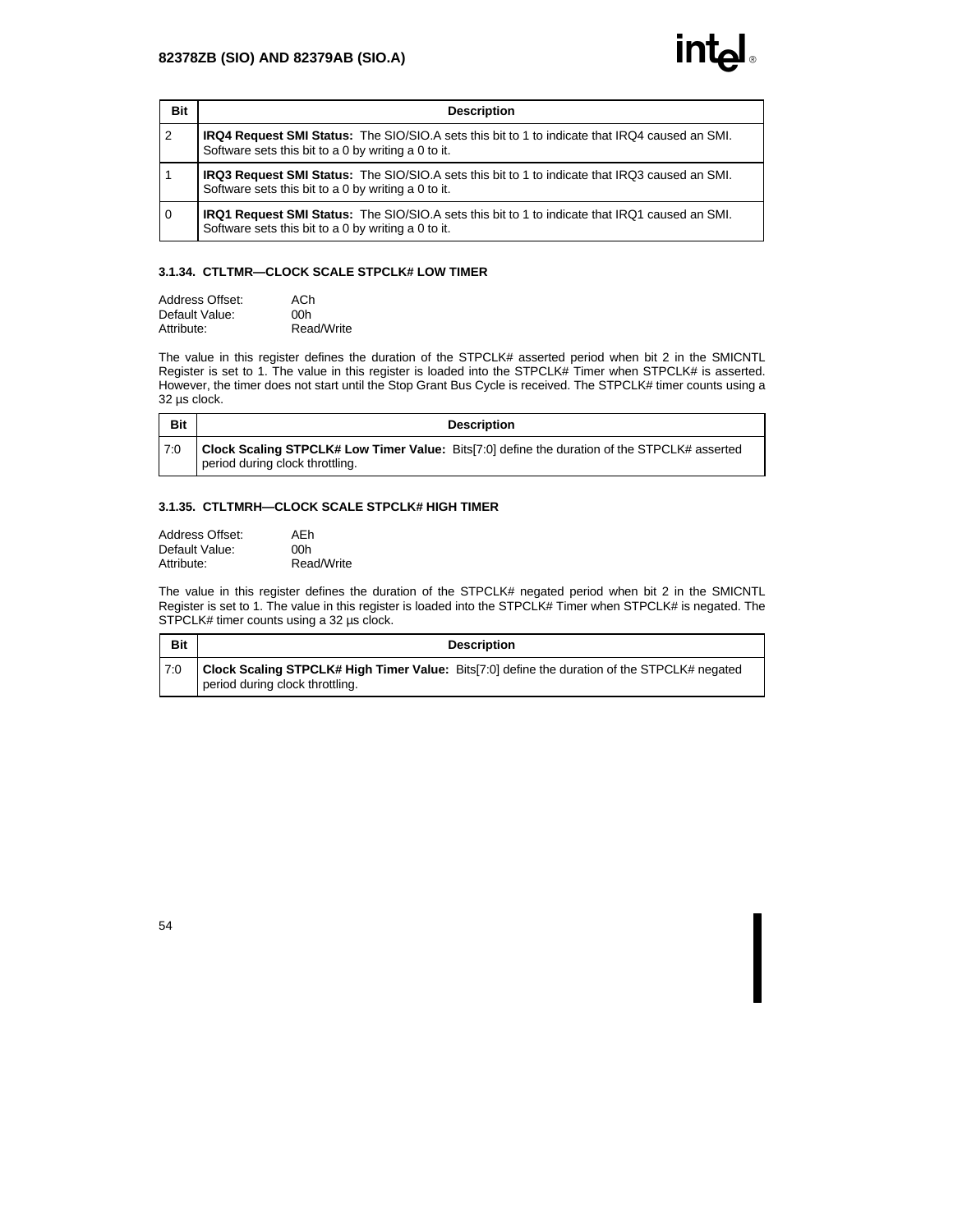

# **3.2. DMA Register Description**

The SIO/SIO.A contains DMA circuitry that incorporates the functionality of two 82C37 DMA controllers (DMA1 and DMA2). The DMA registers control the operation of the DMA controllers and are all accessible from the PCI Bus via PCI I/O space. In addition, some of the registers are accessed from the ISA Bus via ISA I/O space. Table 4, at the beginning of Section 4.0. lists the bus access for each register.

This section describes the DMA registers. Unless otherwise stated, a PCIRST# sets each register to its default value.

#### **3.2.1. DCOM—DMA COMMAND REGISTER**

| Address Offset: | Channels 0-3-08h: Channels 4-7-0D0h |
|-----------------|-------------------------------------|
| Default Value:  | 00h                                 |
| Attribute:      | Write Only                          |

This 8-bit register controls the configuration of the DMA. It is programmed by the microprocessor in the Program Condition and is cleared by PCIRST# or a Master Clear instruction. Note that disabling channels 4-7 also disables channels 0-3, since channels 0-3 are cascaded onto channel 4.

| Bit | <b>Description</b>                                                            |
|-----|-------------------------------------------------------------------------------|
| 7   | DACK# Assert Level (DACK#[3:0], [7:5]): $1 =$ Active high; 0=Active low.      |
| 6   | DREQ Sense Assert Level (DREQ[3:0], [7:5]): 1=Active low; 0=Active high.      |
| 5   | <b>Reserved:</b> Must be 0.                                                   |
| 4   | <b>DMA Group Arbitration Priority:</b> 1=Rotating priority; 0=Fixed priority. |
| 3   | <b>Reserved:</b> Must be 0.                                                   |
| 2   | DMA Channel Group Enable: 1=Disable: 0=Enable.                                |
| 1:0 | <b>Reserved:</b> Must be 0.                                                   |

#### **3.2.2. DCM—DMA CHANNEL MODE REGISTER**

| Address Offset: | Channels 0-3-0Bh; Channels 4-7-0D6h |
|-----------------|-------------------------------------|
| Default Value:  | Bits[7:2]=0, Bits[1:0]=undefined    |
| Attribute:      | Write Only                          |

Each channel has a DMA Channel Mode Register. The Channel Mode Registers provide control over DMA Transfer type, transfer mode, address increment/decrement, and autoinitialization.

| Bit | <b>Description</b>                                                                                                                                                                      |                                                                                                                                   |  |  |  |
|-----|-----------------------------------------------------------------------------------------------------------------------------------------------------------------------------------------|-----------------------------------------------------------------------------------------------------------------------------------|--|--|--|
| 7:6 | <b>DMA Transfer Mode:</b> Each DMA channel can be programmed in one of four modes. Channel 4<br>defaults to cascade mode and cannot be programmed for any mode other than cascade mode. |                                                                                                                                   |  |  |  |
|     | <b>Bits[7:6]</b><br>00<br>01                                                                                                                                                            | <b>Transfer Mode</b><br><b>Transfer Mode</b><br>Bits[7:6]<br>Block mode<br>Demand mode<br>10<br>Cascade mode<br>Single mode<br>11 |  |  |  |
| 5   | Address Increment/Decrement Select: 0=Increment; 1=Decrement.                                                                                                                           |                                                                                                                                   |  |  |  |
| 4   | Autoinitialize Enable: 1=Enable: 0=Disable.                                                                                                                                             |                                                                                                                                   |  |  |  |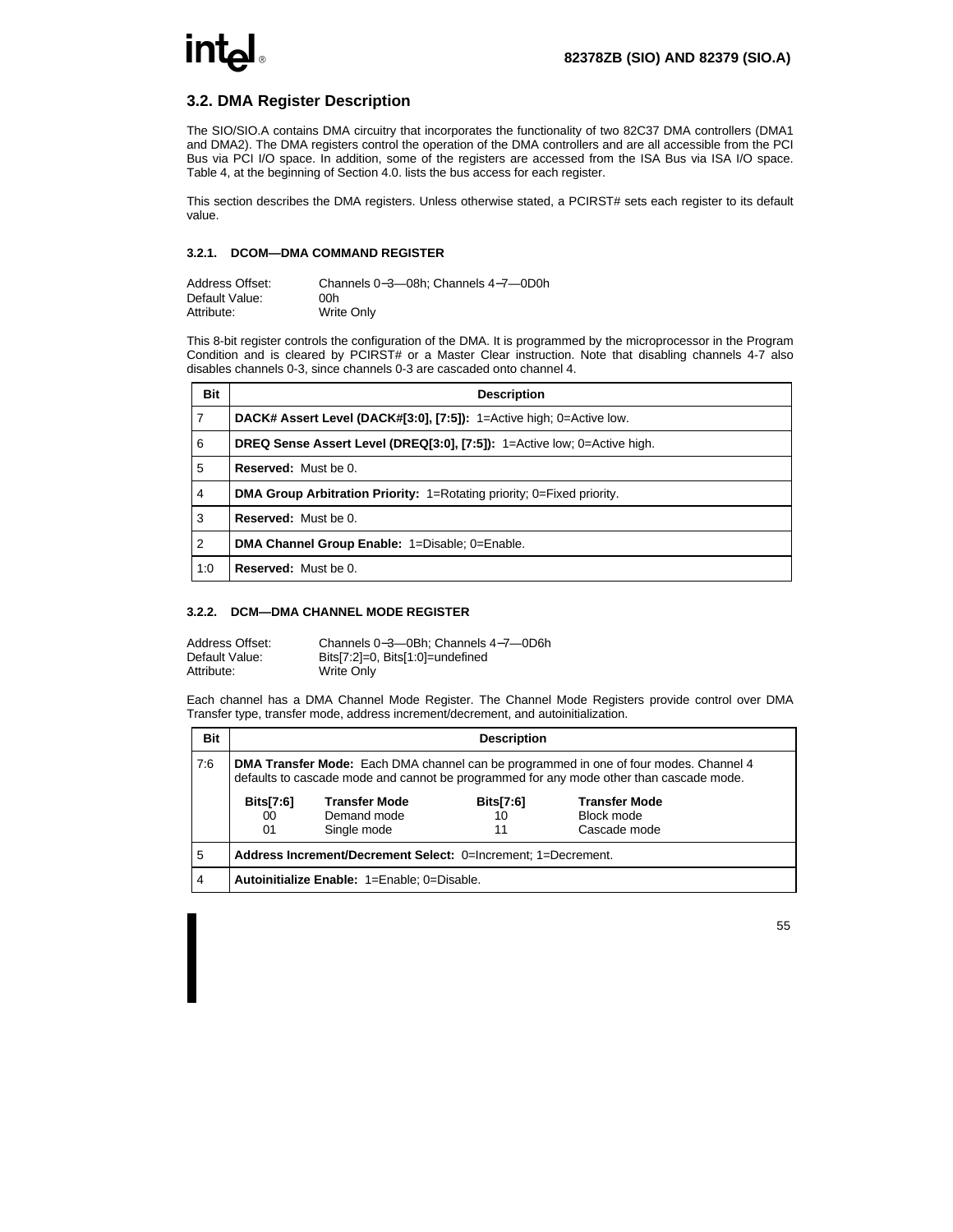

| Bit |                                                                                                                                                                        |                            | <b>Description</b>           |                         |  |
|-----|------------------------------------------------------------------------------------------------------------------------------------------------------------------------|----------------------------|------------------------------|-------------------------|--|
| 3:2 | <b>DMA Transfer Type:</b> When bits [7:6] = 11, the transfer type bits are irrelevant.                                                                                 |                            |                              |                         |  |
|     | Bits[3:2]<br>Bits[3:2]<br><b>Transfer Type</b><br><b>Transfer Type</b><br>Verify transfer<br><b>Read Transfer</b><br>10<br>00<br>Write transfer<br>01<br>11<br>Illegal |                            |                              |                         |  |
| 1:0 | <b>DMA Channel Select:</b> Bits[1:0] select the DMA Channel Mode Register written by bits[7:2].                                                                        |                            |                              |                         |  |
|     | <b>Bits[1:0]</b><br>00<br>01                                                                                                                                           | Channel<br>0(4)<br>1 $(5)$ | <b>Bits[1:0]</b><br>10<br>11 | Channel<br>2(6)<br>3(7) |  |

#### **3.2.3. DCEM—DMA CHANNEL EXTENDED MODE REGISTER (82378ZB Only)**

| Address Offset: | Channels 0-3 - 040Bh<br>Channels 4-7 - 04D6h                                   |
|-----------------|--------------------------------------------------------------------------------|
| Default Value:  | Bits[1:0]=undefined, Bits[3:2]=00 for DMA1, Bits[3:2]=01 for DMA2, Bits[7:4]=0 |
| Attribute:      | <b>Write Only</b>                                                              |

For the SIO, each channel has a DMA Channel Extended Mode Register. The register is used to program the DMA device data size, timing mode, EOP input/output selection, and Stop Register selection. Bits [1:0] select the appropriate Channel Extend Mode Register and are not stored. Only bits[7:2] are stored in the register. Four timing modes are available: ISA-compatible, "A", "B", and "F". Timings "A", "B", and "F" are extended timing modes and can only be run to main memory. DMA cycles to ISA expansion bus memory defaults to compatible timing if the channel is programmed in an extended timing mode.

The default bit values for each DMA group are selected upon PCIRST#. A Master Clear or any other programming sequence will not set the default register settings. The default programmed values for DMA1 channels 0-3 are 8-bit I/O count by bytes, compatible timing, and EOP output. The default values for DMA2 channels 4-7 are 16-bit I/O count by words with shifted address, compatible timing, and EOP output.

| <b>Bit</b>      | <b>Description</b>                                                                                                                                                                                                                                                                                                                                                                                                                                                                                                                                                                                                                                                                                                                                                                                                                                                                                                                                                                                                                                                                                                                                                                                                                                                                                                                                              |
|-----------------|-----------------------------------------------------------------------------------------------------------------------------------------------------------------------------------------------------------------------------------------------------------------------------------------------------------------------------------------------------------------------------------------------------------------------------------------------------------------------------------------------------------------------------------------------------------------------------------------------------------------------------------------------------------------------------------------------------------------------------------------------------------------------------------------------------------------------------------------------------------------------------------------------------------------------------------------------------------------------------------------------------------------------------------------------------------------------------------------------------------------------------------------------------------------------------------------------------------------------------------------------------------------------------------------------------------------------------------------------------------------|
| $\overline{7}$  | <b>Reserved.</b> Must be 0.                                                                                                                                                                                                                                                                                                                                                                                                                                                                                                                                                                                                                                                                                                                                                                                                                                                                                                                                                                                                                                                                                                                                                                                                                                                                                                                                     |
| $6\overline{6}$ | <b>EOP Input/Output Selection:</b> Bit 6 selects whether the EOP signal is to be used as an output during<br>DMA transfers on this channel or an input. EOP is typically used as an output, as was available on the<br>PC/AT. The input function was added to support data communication and other devices that would like to<br>trigger an autoinitialize when a collision or some other event occurs. The direction of EOP is switched<br>when DACK is changed (when a different channel is granted the bus). There may be some overlap of<br>the SIO driving the EOP signal along with the DMA slave. However, during this overlap, both devices<br>drive the signal to a low level (inactive). For example, assume channel 2 is about to go inactive (DACK)<br>negating) and channel 1 is about to go active. In addition, assume that channel 2 is programmed for<br>"EOP OUT" and channel 1 is programmed for "EOP IN". When channel 2's DACK is negated and<br>channel 1's DACK is asserted, the SIO may be driving EOP to a low value on behalf of channel 2. At the<br>same time the device connected to channel 1 is driving EOP in to the SIO, also at an inactive level. This<br>overlap only lasts until the SIO EOP output buffer is tri-stated, and does not effect the DMA operation.<br>Upon PCIRST#, bit 6 is set to 0 - EOP output selected. |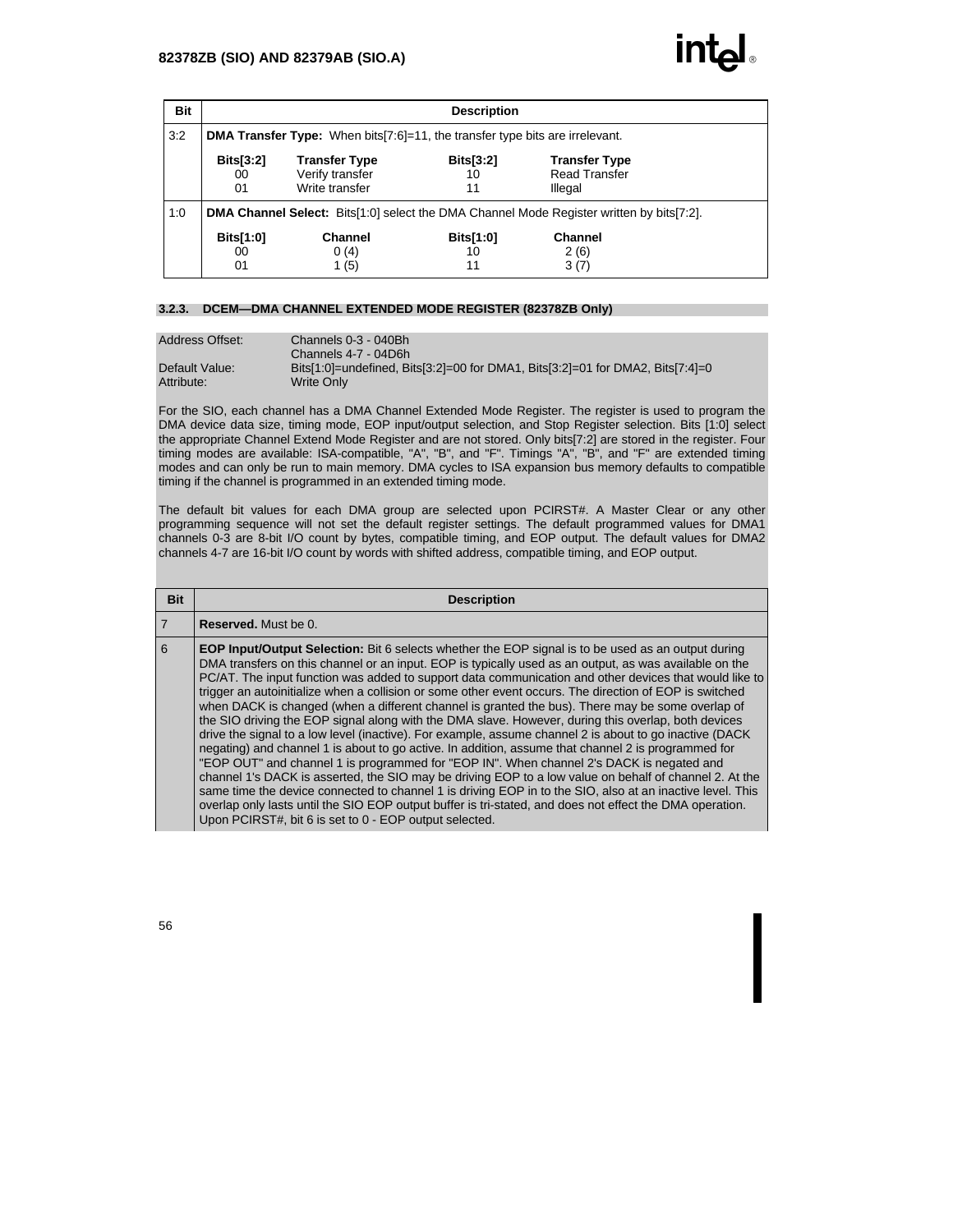# E **82378ZB (SIO) AND 82379 (SIO.A)**

# **Bit Description** 5:4 **DMA Cycle Timing Mode.** The SIO supports four DMA transfer timings: ISA-compatible, type "A", "B", and "F". Each timing and its corresponding code are described below. Upon PCIRST#, compatible timing is selected and the value of these bits is "00". The cycle timings noted below are for a SYSCLK (8.33 MHz, maximum SYSCLK frequency). DMA cycles to ISA expansion bus memory defaults to compatible timing if the channel is programmed in one of the performance timing modes (type "A", "B", or "F"). **Bits[5:4]=00: Compatible Timing** Compatible timing is provided for DMA slave devices that, due to some design limitation, cannot support one of the faster timings. Compatible timing runs at 9 SYSCLKs (1080 ns/single cycle) and 8 SYSCLKs (960 ns/cycle) during the repeated portion of a BLOCK or DEMAND mode transfer. **Bits[5:4]=01: Type "A" Timing** Type "A" timing is provided to allow shorter cycles to main memory (via the PCI Bus). Type "A" timing runs at 6 SYSCLKs (720 ns/cycle) during the repeated portion of a BLOCK or DEMAND mode transfer. Type "A" timing varies from compatible timing primarily in shortening the memory operation to the minimum allowed main memory. The I/O portion of the cycle (data setup on write, I/O read access time) is the same as with compatible cycles. The actual active command time is shorter. However, it is expected that the DMA devices that provide the data access time or write data setup time should not require excess IOR# or IOW# command active time. Because of this, most ISA DMA devices should be able to use type "A" timing. **Bits[5:4]=10: Type "B" Timing** Type "B" timing is provided for 8/16-bit ISA DMA devices that can accept faster I/O timing. Type "B" only works with fast main memory. Type "B" timing runs at 5 SYSCLKs (600 ns/cycle) during the repeated portion of a BLOCK or DEMAND mode transfer. Type "B" timing requires faster DMA slave devices than compatible timing. In Type "B" timing the cycles are shortened so that the data setup time on I/O write cycles is shortened and the I/O read access time is required to be faster. **Bits[5:4]=11: Type "F" Timing** Type "F" timing provides high performance DMA transfer capability. Type "F" timing runs at 3 SYSCLKs (360 ns/single cycle) during the repeated portion of a BLOCK or DEMAND mode transfer, resulting in a maximum data transfer rate of 8.33 Mbytes/second.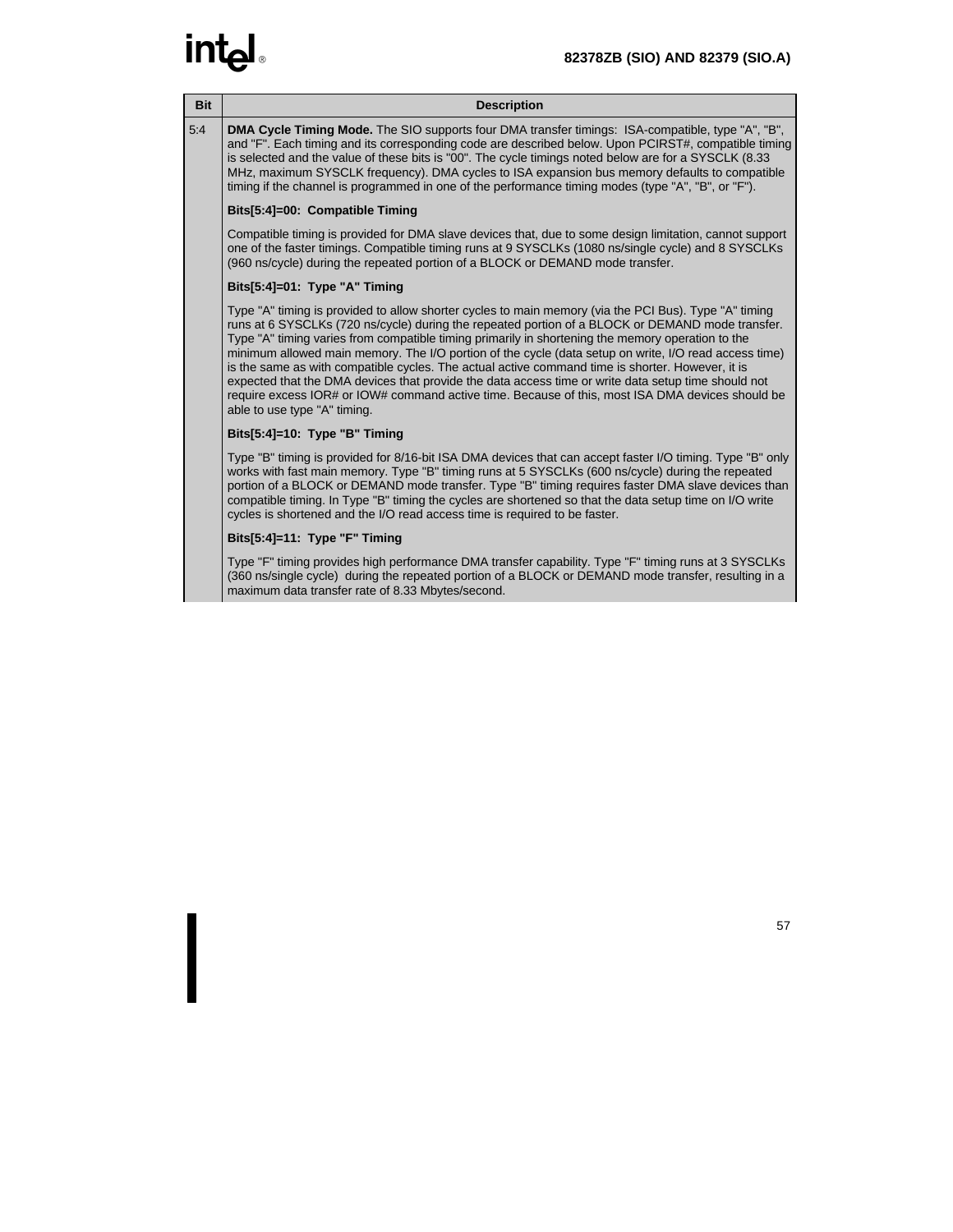

| <b>Bit</b> | <b>Description</b>                                                                                                                                                                                                                                                                                                                                                                                                                                                                                                                                                                                                                                                                                                                                                                                                                                                                                |  |  |
|------------|---------------------------------------------------------------------------------------------------------------------------------------------------------------------------------------------------------------------------------------------------------------------------------------------------------------------------------------------------------------------------------------------------------------------------------------------------------------------------------------------------------------------------------------------------------------------------------------------------------------------------------------------------------------------------------------------------------------------------------------------------------------------------------------------------------------------------------------------------------------------------------------------------|--|--|
| 3:2        | Addressing Mode. The SIO supports both 8 and 16 bit DMA device data sizes. Three data size options<br>are programmable with bits[3:2]. Both the 8-bit I/O, "count by bytes" mode and the 16-bit I/O, "count by<br>words" (address shifted) mode are ISA compatible. The 16-bit I/O, "count by bytes" mode is offered as<br>an extension of the ISA compatible modes. Bits[3:2]=10 is reserved. Byte assembly/disassembly is<br>performed by the ISA control unit. Each of the data transfer size modes is discussed below.                                                                                                                                                                                                                                                                                                                                                                        |  |  |
|            | Bits[3:2]=00: 8-bit I/O, "Count By Bytes" Mode                                                                                                                                                                                                                                                                                                                                                                                                                                                                                                                                                                                                                                                                                                                                                                                                                                                    |  |  |
|            | In 8-bit I/O, "count by bytes" mode, the Current Address Register can be programmed to any address.<br>The Current Byte/Word Count Register is programmed with the "number of bytes minus 1" to transfer.                                                                                                                                                                                                                                                                                                                                                                                                                                                                                                                                                                                                                                                                                         |  |  |
|            | Bits[3:2]=01: 16-bit I/O, "Count By Words" (Address Shifted) Mode                                                                                                                                                                                                                                                                                                                                                                                                                                                                                                                                                                                                                                                                                                                                                                                                                                 |  |  |
|            | In "count by words" mode (address shifted), the Current Address Register can be programmed to any<br>even address, but must be programmed with the address value shifted right by one bit. The Low Page<br>and High Page Registers are not shifted during DMA transfers. Thus, the least significant bit of the Low<br>Page Register is ignored when the address is driven out onto the bus. The Current Byte/Word Count<br>Register is programmed with the number of words minus 1 to be transferred.                                                                                                                                                                                                                                                                                                                                                                                            |  |  |
|            | Bits[3:2]=10: Reserved                                                                                                                                                                                                                                                                                                                                                                                                                                                                                                                                                                                                                                                                                                                                                                                                                                                                            |  |  |
|            | Bits[3:2]=11: 16-Bit I/O, "Count By Bytes" Mode                                                                                                                                                                                                                                                                                                                                                                                                                                                                                                                                                                                                                                                                                                                                                                                                                                                   |  |  |
|            | In 16-bit "count by bytes" mode, the Current Address Register can be programmed to any byte address.<br>For most DMA devices, however, it should be programmed only to even addresses. If the address is<br>programmed to an odd address, the DMA controller does a partial word transfer during the first and last<br>transfer, if necessary. The bus controller does the Byte/Word assembly necessary to write any size<br>memory device. In this mode, the Current Address Register is incremented or decremented by two and<br>the byte count is decremented by the number of bytes transferred during each bus cycle. The Current<br>Byte/Word Count Register is programmed with the "number of bytes minus 1" to be transferred. This<br>mode is offered as an extension of the two ISA compatible modes discussed above. This mode should<br>only be programmed for 16-bit ISA DMA slaves. |  |  |
| 1:0        | DMA Channel Select. Bits[1:0] select the particular channel that will have its DMA Channel Extend<br>Mode Register programmed with bits[7:2].                                                                                                                                                                                                                                                                                                                                                                                                                                                                                                                                                                                                                                                                                                                                                     |  |  |
|            | <b>Bits [1:0]</b><br>Channel<br>$00\,$<br>0(4)<br>01<br>1(5)<br>10<br>2(6)<br>11<br>3(7)                                                                                                                                                                                                                                                                                                                                                                                                                                                                                                                                                                                                                                                                                                                                                                                                          |  |  |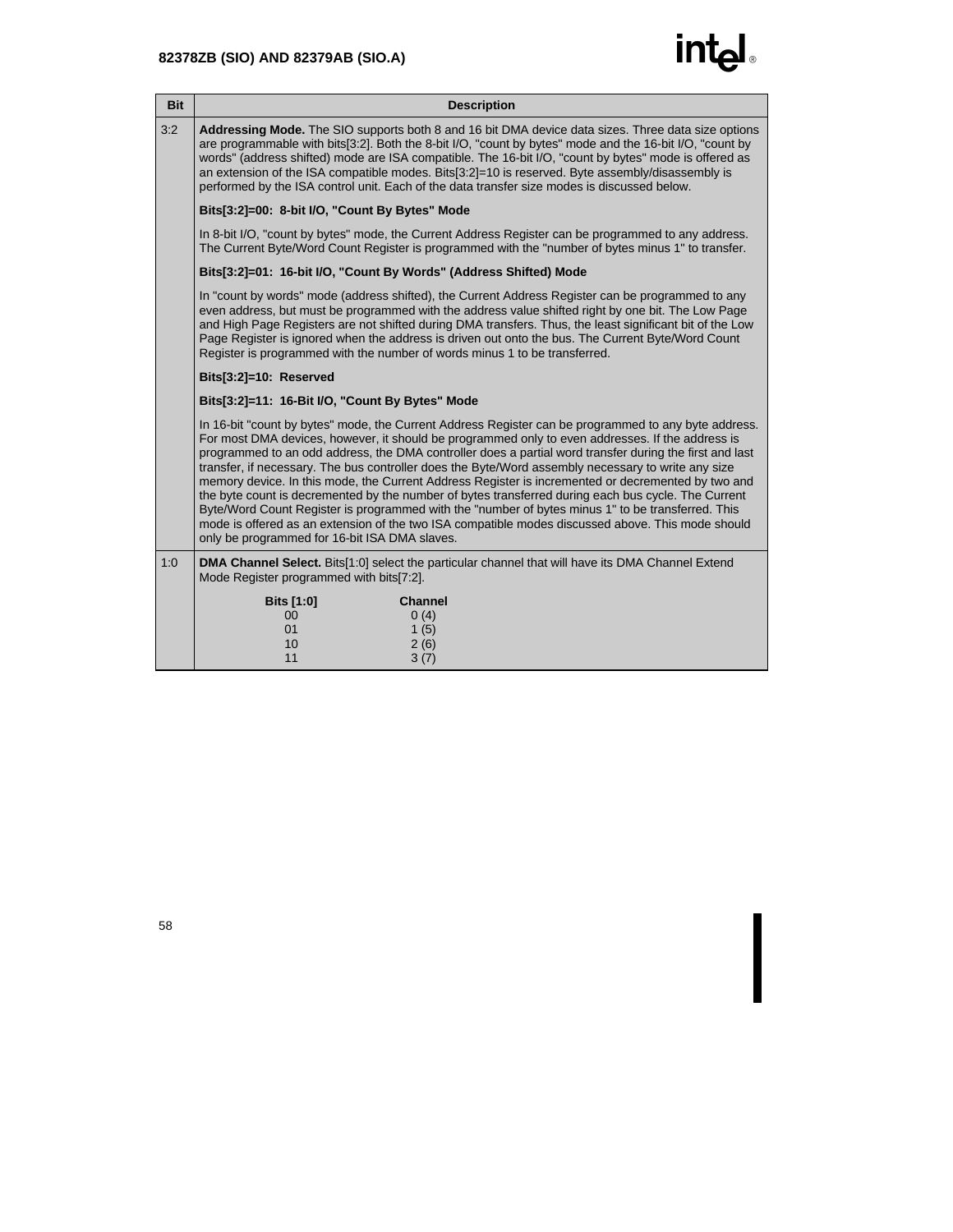# **3.2.4. DR—DMA REQUEST REGISTER**

| Address Offset: | Channels 0-3-09h: Channels 4-7-0D2h |
|-----------------|-------------------------------------|
| Default Value:  | Bits[1:0]=undefined, Bits[7:2]=0    |
| Attribute:      | Write Only                          |

Each channel has a request bit in one of the two DMA Request Registers. The Request Register is used by software to initiate a DMA request. The DMA responds to the software request as though DREQ[x] is asserted. These requests are non-maskable and subject to prioritization by the priority encoder network. The entire register is set to 0 upon PCIRST# or a Master Clear. It is not affected upon a RSTDRV output. To make a software request, the channel must be in Block Mode. The Request Register status for DMA1 and DMA2 is output on bits[7:4] of a Status Register read to the appropriate port.

| Bit | <b>Description</b>                                                                                                                                                   |                 |                              |                         |  |
|-----|----------------------------------------------------------------------------------------------------------------------------------------------------------------------|-----------------|------------------------------|-------------------------|--|
| 7:3 | <b>Reserved:</b> Must be 0.                                                                                                                                          |                 |                              |                         |  |
| 2   | <b>DMA Channel Service Request:</b> 0=Resets the individual software DMA channel request bit. 1=Sets<br>the request bit. Generation of a TC also sets this bit to 0. |                 |                              |                         |  |
| 1:0 | <b>DMA Channel Select:</b> Bits[1:0] select the DMA channel mode register to program with bit 2.                                                                     |                 |                              |                         |  |
|     | Bits[1:0]<br>00<br>01                                                                                                                                                | Channel<br>1(5) | <b>Bits[1:0]</b><br>10<br>11 | Channel<br>2(6)<br>3(7) |  |

#### **3.2.5. MASK REGISTER—WRITE SINGLE MASK BIT**

| Address Offset: | Channels 0-3-0Ah: Channels 4-7-0D4h          |
|-----------------|----------------------------------------------|
| Default Value:  | Bits[1:0]=undefined, Bit $2=1$ , Bits[7:3]=0 |
| Attribute:      | Write Only                                   |

Each DMA channel has a mask bit that enables/disables an incoming DMA channel service request DREQ[x]. Two Mask Registers store the current mask status for DMA1 and DMA2. Setting the mask bit disables the incoming DREQ[x] for that channel. Clearing the mask bit enables the incoming DREQ[x]. A channel's mask bit is automatically set when the Current Byte/Word Count Register reaches terminal count (unless the channel is programmed for autoinitialization). Each mask bit may also be set or cleared under software control. The entire register is also set by a PCIRST# or a Master Clear. Setting the entire register disables all DMA requests until a clear mask register instruction allows them to occur. This instruction format is similar to the format used with the DMA Request Register. Masking DMA channel 4 (DMA controller 2, channel 0) automatically masks DMA channels [3:0]

| <b>Bit</b>     | <b>Description</b>                                                                                                                                                      |                         |                              |                         |  |
|----------------|-------------------------------------------------------------------------------------------------------------------------------------------------------------------------|-------------------------|------------------------------|-------------------------|--|
| 7:3            | <b>Reserved:</b> Must be 0.                                                                                                                                             |                         |                              |                         |  |
| $\overline{2}$ | <b>Channel Mask Select:</b> When bit 2 is set to a 1, DREQ is disabled for the selected channel. When bit 2<br>is set to a 0, DREQ is enabled for the selected channel. |                         |                              |                         |  |
| 1:0            | <b>DMA Channel Select:</b> Bits[1:0] select the DMA Channel Mode Register for bit 2.                                                                                    |                         |                              |                         |  |
|                | <b>Bits[1:0]</b><br>00<br>01                                                                                                                                            | Channel<br>0(4)<br>1(5) | <b>Bits[1:0]</b><br>10<br>11 | Channel<br>2(6)<br>3(7) |  |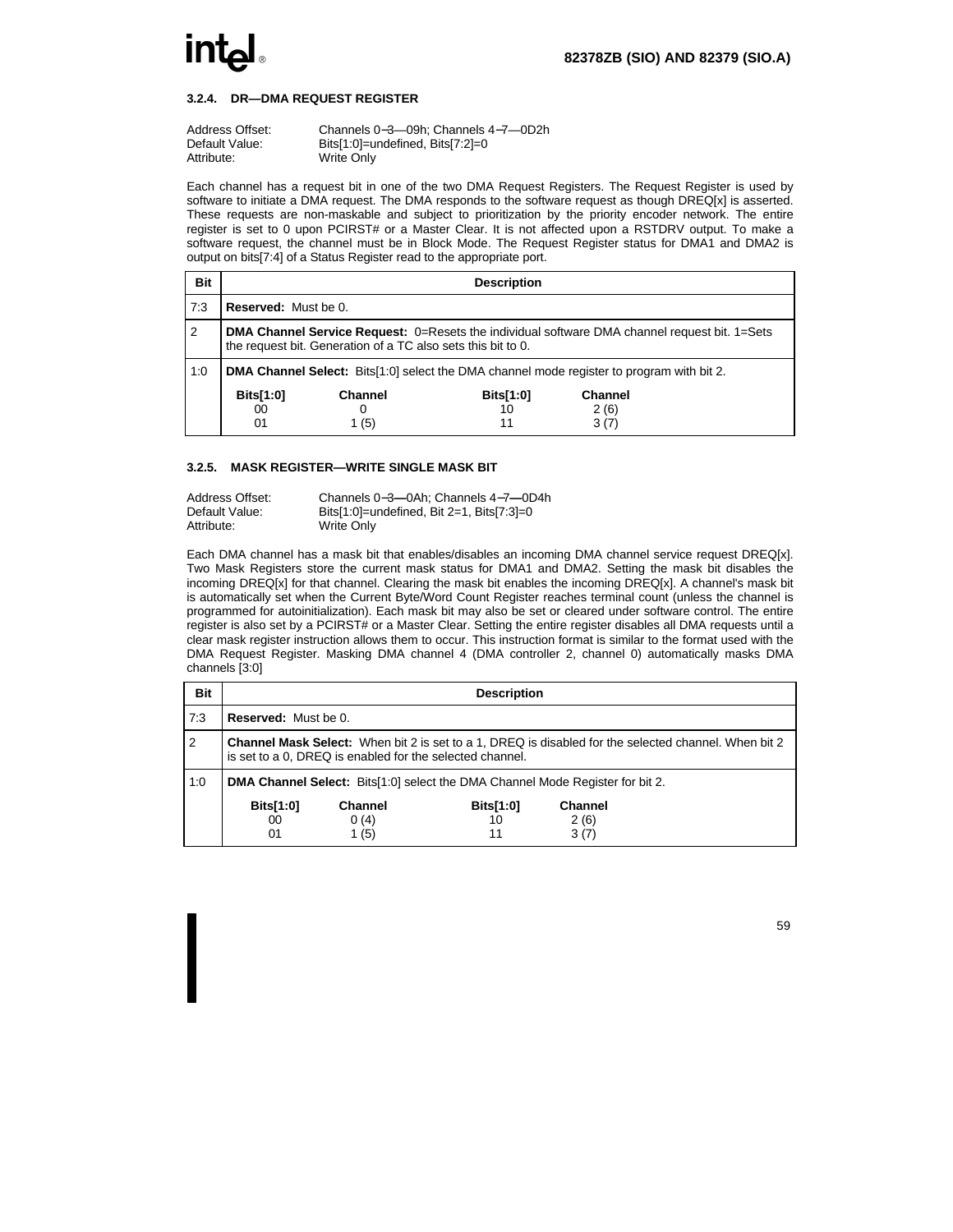

## **3.2.6. MASK REGISTER—WRITE ALL MASK BITS**

| Address Offset: | Channels 0-3-0Fh; Channels 4-7-0DEh |
|-----------------|-------------------------------------|
| Default Value:  | $Bit[3:0]=1$ , $Bit[7:4]=0$         |
| Attribute:      | Read/Write                          |

A channel's mask bit is automatically set to 1 when the Current Byte/Word Count Register reaches terminal count (unless the channel is programmed for autoinitialization). Bits[3:0] are set to 1 by a PCIRST# or a Master Clear. Setting bits[3:0] to 1 disables all DMA requests until a clear mask register instruction enables the requests. Note that, masking DMA channel 4 (DMA controller 2, channel 0) will automatically mask DMA channels [3:0]. In addition, masking DMA controller 2 with a write to Port 0DEh will also mask DREQ assertions from DMA controller 1.

| <b>Bit</b> | <b>Description</b>                                                                                 |       |  |      |
|------------|----------------------------------------------------------------------------------------------------|-------|--|------|
| 7:4        | <b>Reserved: Must be 0.</b>                                                                        |       |  |      |
| 3:0        | <b>Channel Mask Bits:</b> 1=Disable the corresponding DREQ(s); 0=Enable the corresponding DREQ(s). |       |  |      |
|            | <b>Bit</b><br>Channel<br><b>Channel</b><br>Bit                                                     |       |  |      |
|            | 0                                                                                                  | 0(4)  |  | 2(6) |
|            |                                                                                                    | 1 (5) |  | 3(7) |

# **3.2.7. DS—DMA STATUS REGISTER**

| Address Offset: | Channels 0-3-08h: Channels 4-7-0D0h |
|-----------------|-------------------------------------|
| Default Value:  | 00h                                 |
| Attribute:      | Read Only                           |

Each DMA controller has a read-only DMA Status Register indicating which channels have reached terminal count and which channels have a pending DMA request.

| Bit | <b>Description</b>                                                                                                                                                                                                                                                                                                                                                                                                                                                                |                    |          |                                |  |
|-----|-----------------------------------------------------------------------------------------------------------------------------------------------------------------------------------------------------------------------------------------------------------------------------------------------------------------------------------------------------------------------------------------------------------------------------------------------------------------------------------|--------------------|----------|--------------------------------|--|
| 7:4 | <b>Channel Request Status:</b> When a valid DMA request is pending for a channel (on its DREQ signal<br>line), the corresponding bit is set to 1. When a DMA request is not pending for a particular channel, the<br>corresponding bit is set to 0. The source of the DREQ may be hardware, a timed-out block transfer, or a<br>software request. Note that channel 4 does not have DREQ or DACK lines, so the response for a read<br>of DMA2 status for channel 4 is irrelevant. |                    |          |                                |  |
|     | Bit<br>4<br>5                                                                                                                                                                                                                                                                                                                                                                                                                                                                     | Channel<br>1 $(5)$ | Bit<br>6 | <b>Channel</b><br>2(6)<br>3(7) |  |
| 3:0 | Channel Terminal Count Status: 1=TC reached; 0=TC is not reached.                                                                                                                                                                                                                                                                                                                                                                                                                 |                    |          |                                |  |
|     | <b>Bit</b><br>$\Omega$                                                                                                                                                                                                                                                                                                                                                                                                                                                            | Channel<br>1(5)    | Bit<br>3 | Channel<br>2(6)<br>3(7)        |  |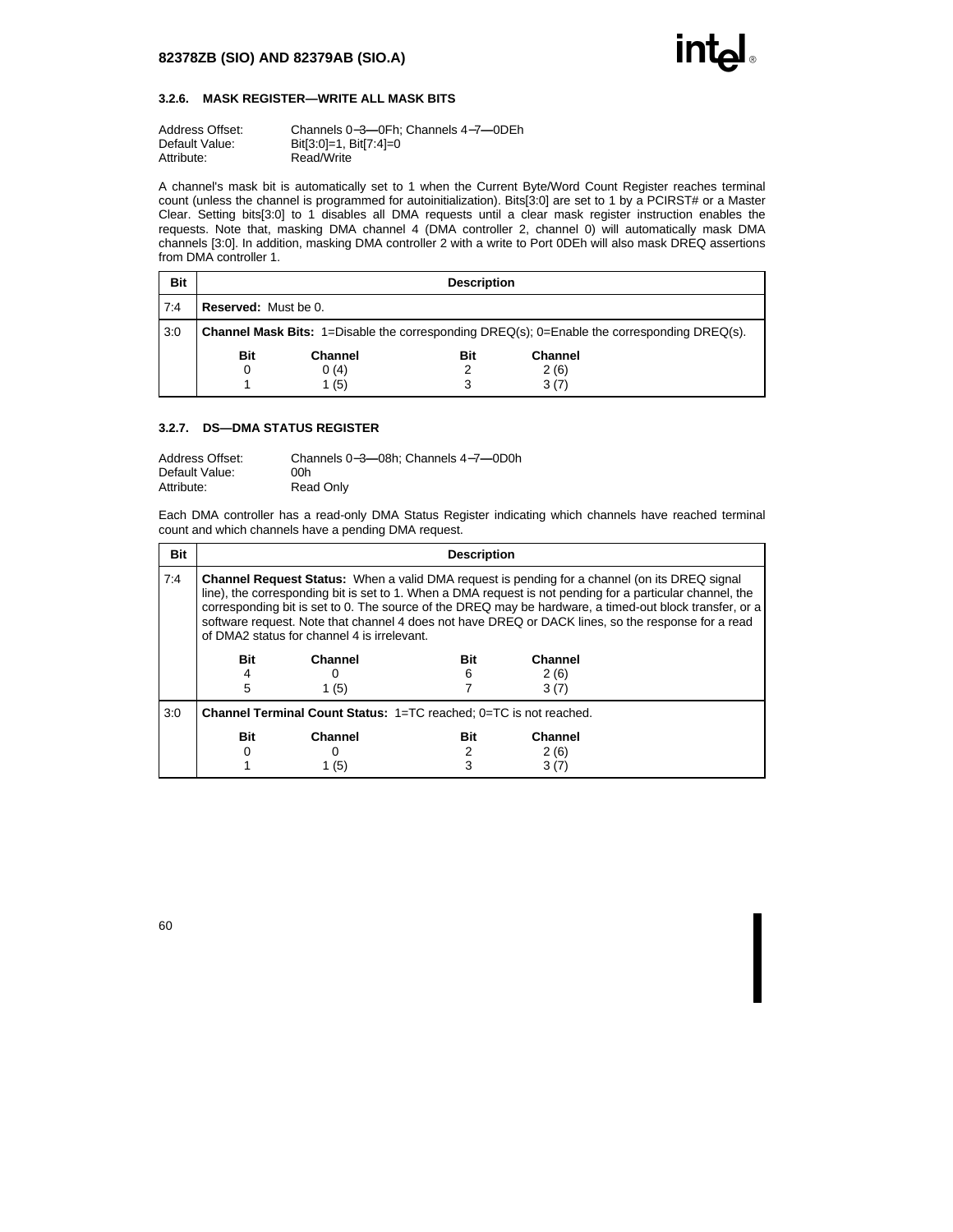

#### **3.2.8. DMA BASE AND CURRENT ADDRESS REGISTERS (8237 COMPATIBLE SEGMENT)**

| Address Offset: | DMA Channel 0-000h: DMA Channel 4-0C0h |
|-----------------|----------------------------------------|
|                 | DMA Channel 1-002h: DMA Channel 5-0C4h |
|                 | DMA Channel 2-004h; DMA Channel 6-0C8h |
|                 | DMA Channel 3-006h: DMA Channel 7-0CCh |
| Default Value:  | All bits undefined                     |
| Attribute:      | Read/Write                             |

Each channel has a 16-bit Current Address Register. For the 82378ZB, this register contains the value of the 16 least significant bits of the full 32-bit address used during DMA transfers. For the 82379AB, this register contains the value of the 16 least significant bits of the full 27-bit address used during DMA transfers.

The address is automatically incremented or decremented after each transfer and the intermediate values of the address are stored in the Current Address Register during the transfer. This register is written to or read from by the PCI Bus or ISA Bus master in successive 8-bit bytes. The programmer must issue the "Clear Byte Pointer Flip-Flop" command to reset the internal byte pointer and correctly align the write prior to programming the Current Address Register. Autoinitialize takes place only after a TC or EOP.

For the 82378ZB in S/G mode, these registers store the lowest 16 bits of the current memory address. During an S/G transfer, the DMA will load a reserve buffer into the base memory address register.

| Bit  | <b>Description</b>                                                                                                                                                                                  |
|------|-----------------------------------------------------------------------------------------------------------------------------------------------------------------------------------------------------|
| 15:0 | <b>Base and Current Address [15:0].</b> These bits represent address bits [15:0] used when foming the<br>address for DMA transfers. Upon PCIRST# or Master Clear, the value of these bits is 0000h. |

#### **3.2.9. DMA BASE AND CURRENT BYTE/WORD COUNT REGISTERS (8237 COMPATIBLE SEGMENT)**

| Address Offset: | DMA Channel 0-001h DMA Channel 4-0C2h |
|-----------------|---------------------------------------|
|                 | DMA Channel 1-003h DMA Channel 5-0C6h |
|                 | DMA Channel 2-005h DMA Channel 6-0CAh |
|                 | DMA Channel 3-007h DMA Channel 7-0CEh |
| Default Value:  | All bits undefined                    |
| Attribute:      | Read/Write                            |

This register determines the number of transfers to be performed. The actual number of transfers is one more than the number programmed in the Current Byte/Word Count Register. The Byte/Word count is decremented after each transfer. When the value in the register goes from zero to 0FFFFh, a TC is generated. Following the end of a DMA service the register may also be re-initialized by an autoinitialization back to its original value. Autoinitialize can only occur when a TC occurs. If it is not autoinitialized, this register has a count of FFFFh after TC.

For transfers to/from an 8-bit I/O, the Byte/Word count indicates the number of bytes to be transferred. For transfers to/from a 16-bit I/O, with shifted address, the Byte/Word count indicates the number of 16-bit words to be transferred. When the Extended Mode Register is programmed for transfers to/from a 16-bit I/O, the Byte/Word Count indicates the number of bytes to be transferred. The number of bytes does not need to be a multiple of two or four in this case.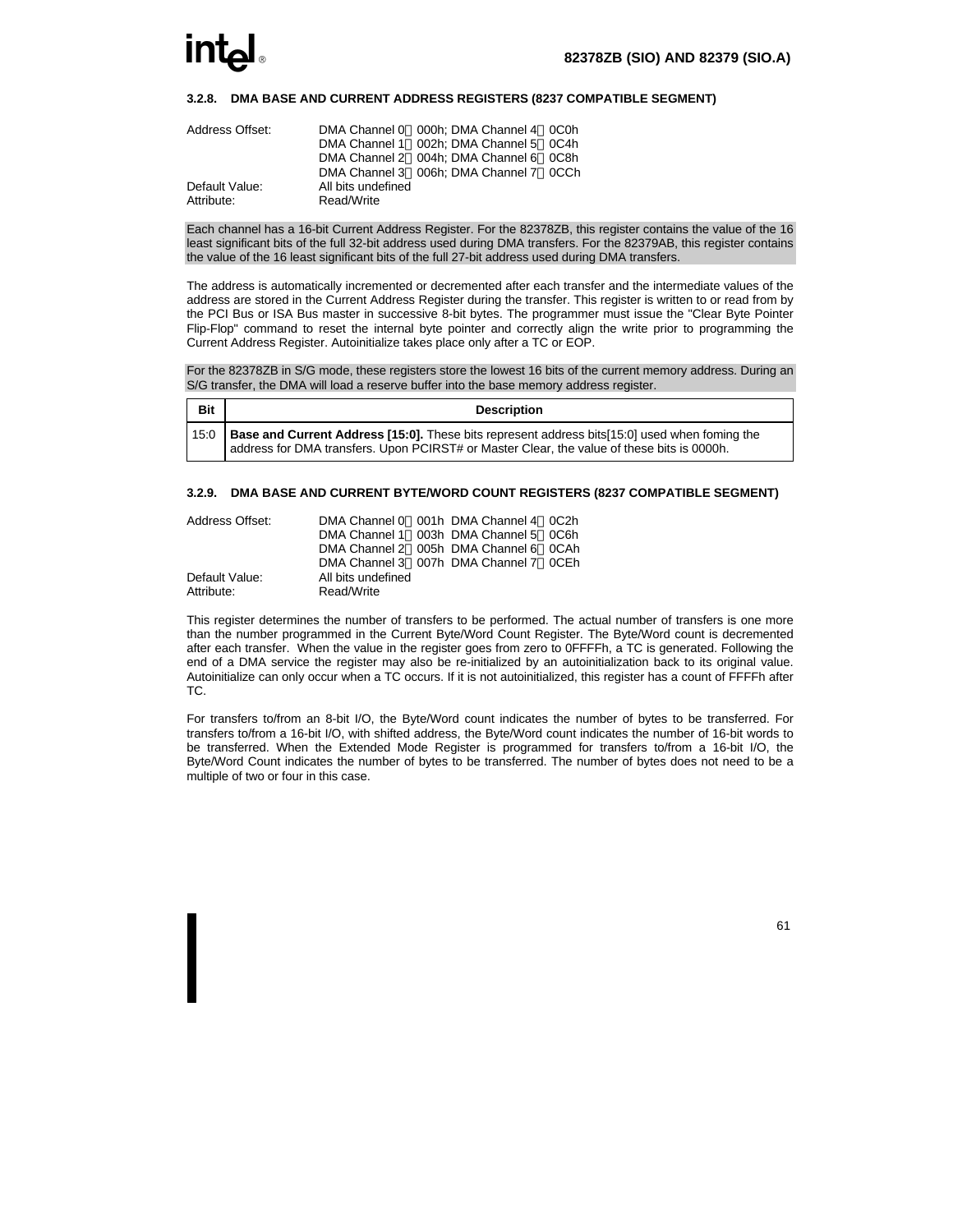# 82378ZB (SIO) AND 82379AB (SIO.A) Exercise the set of the set of the set of the set of the set of the set of the set of the set of the set of the set of the set of the set of the set of the set of the set of the set of the



For the 82378AB in S/G mode, these registers store the 16 bits of the current Byte/Word count. During S/G transfer, the DMA will load a reserve buffer into the base Byte/Word Count register.

| <b>Bit</b> | <b>Description</b>                                                                                                                                                                                   |
|------------|------------------------------------------------------------------------------------------------------------------------------------------------------------------------------------------------------|
| 15:0       | <b>Base and Current Byte/Word Count:</b> These bits represent the 16 byte/word count bits used when<br>counting down a DMA transfer. Upon PCIRST# or Master Clear, the value of these bits is 0000h. |

#### **3.2.10. DMA MEMORY BASE LOW PAGE AND CURRENT LOW PAGE REGISTERS**

| Address Offset: | DMA Channel 0-087h: DMA Channel 5-08Bh |
|-----------------|----------------------------------------|
|                 | DMA Channel 1-083h: DMA Channel 6-089h |
|                 | DMA Channel 2-081h: DMA Channel 7-08Ah |
|                 | DMA Channel 3-082h:                    |
| Default Value:  | All bits undefined                     |

The DMA Memory Low Page Register contains the eight second most-significant bits of the address (32-bit address for the 82378ZB and 27-bit address for the 82379AB). The register works in conjunction with the DMA controller's High Page Register and Current Address Register to define the complete address for the DMA channel. This register may be re-initialized by an autoinitialize back to its original value. Autoinitialize takes place only after a TC or EOP.

For the 82378ZB in S/G, these registers store the 8 bits from the third byte of the current memory address. During a Scater-Gather transfer, the DMA will load a reserve buffer into the base memory address register.

| <b>Bit</b> | <b>Description</b>                                                                                                                                                                                                                |
|------------|-----------------------------------------------------------------------------------------------------------------------------------------------------------------------------------------------------------------------------------|
| 7:0        | DMA Low Page and Base Low Page [23:16]. These bits represent the eight second most significant<br>address bits when forming the full address for a DMA transfer. Upon PCIRST# or Master Clear, the<br>value of these bits is 00h. |

#### **3.2.11. DMA MEMORY BASE HIGH PAGE AND CURRENT HIGH PAGE REGISTERS**

| Address Offset: | DMA Channel 0-0487h: | DMA Channel 5-048Bh |
|-----------------|----------------------|---------------------|
|                 | DMA Channel 1-0483h: | DMA Channel 6-0489h |
|                 | DMA Channel 2-0481h: | DMA Channel 7-048Ah |
|                 | DMA Channel 3-0482h: |                     |
| Default Value:  | All bits undefined   |                     |

This register works in conjunction with the DMA controller's Current Low Page Register and Current Address Register to define the complete address for the DMA channels and corresponds to the Current Address Register for each channel. This register may be autoinitialized back to its original value. Autoinitialize takes place only after a TC or EOP.

For the 82378ZB, this register contains the eight most significant bits of the 32-bit address. For the 82379AB, this register contains the three most significant bits of the 27-bit address.

This register is set to 0 during the programming of both the Current Low Page Register and the Current Address Register. Thus, if this register is not programmed after the other address and Low Page Registers are programmed, then its value is 00h. In this case, the DMA channel operates the same as an 82C37 (from an addressing standpoint). This is the address compatibility mode.

If the high 8 bits (3-bits for the 82379AB) of the address are programmed after the other addresses, then the channel modifies its operation to increment (or decrement) the entire 32-bit (27-bit for the 82379AB) address. This is unlike the 82C37 "Page" register in the original PCs which could only increment to a 64 Kbyte boundary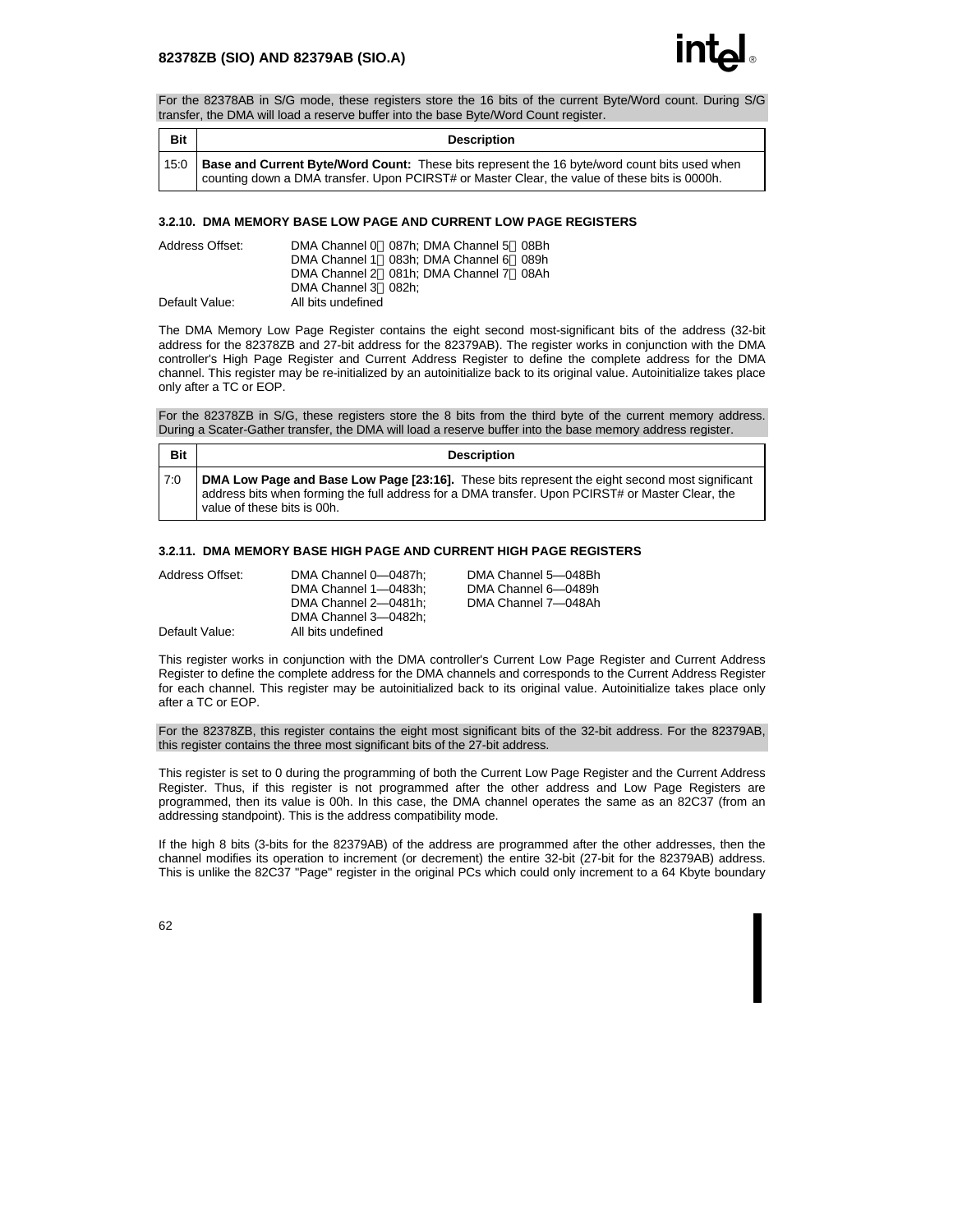for 8-bit channels or 128 Kbyte boundary for 16-bit channels. This is extended address mode. In this mode, the ISA Bus controller generates the signals MEMR# and MEMW# only for addresses below 16 Mbytes.

For the 82378ZB in S/G, these registers store the 8 bits from the highest byte of the current memory address. During a S/G transfer, the DMA will load a reserve buffer into the base memory address register.

#### **82378ZB:**

| <b>Bit</b> | <b>Description</b>                                                                                                                                                                                                                  |
|------------|-------------------------------------------------------------------------------------------------------------------------------------------------------------------------------------------------------------------------------------|
| 7:0        | DMA High Page and Base High Page [31:24]. These bits represent the eight most-significant<br>address bits when forming the full 32-bit address for a DMA transfer. Upon PCIRST# or Master Clear,<br>the value of these bits is 00h. |

#### **82379AB:**

| Bit | <b>Description</b>                                                                                                                                                                                                                  |
|-----|-------------------------------------------------------------------------------------------------------------------------------------------------------------------------------------------------------------------------------------|
| 7:3 | Reserved.                                                                                                                                                                                                                           |
| 2:0 | DMA High Page and Base High Page [26:24]. These bits represent the three most-significant<br>address bits when forming the full 27-bit address for a DMA transfer. Upon PCIRST# or Master Clear,<br>the value of these bits is 00h. |

# **3.2.12. DMA CLEAR BYTE POINTER REGISTER**

| Address Offset: | Channels 0-3-00Ch; Channels 4-7-0D8h |
|-----------------|--------------------------------------|
| Default Value:  | All bits undefined                   |
| Attribute:      | Write Only                           |

Writing to this register executes the clear byte pointer command. This command is executed prior to writing or reading new address or word count information to the DMA. This command initializes the byte pointer flip-flop to a known state so that subsequent accesses to register contents will address upper and lower bytes in the correct sequence.

The Master Clear command clears the internal latch used to address the upper or lower byte of the 16-bit Address and Word Count Register. The Host CPU may read or write a 16-bit DMA controller register by performing two consecutive accesses to the I/O port. The Clear Byte Pointer command precedes the first access. The first I/O write to a register port loads the least significant byte, and the second access automatically accesses the most significant byte.

| Bit | <b>Description</b>                                                                             |
|-----|------------------------------------------------------------------------------------------------|
| 7:0 | Clear Byte Pointer: No specific pattern. Command enabled with a write to the I/O port address. |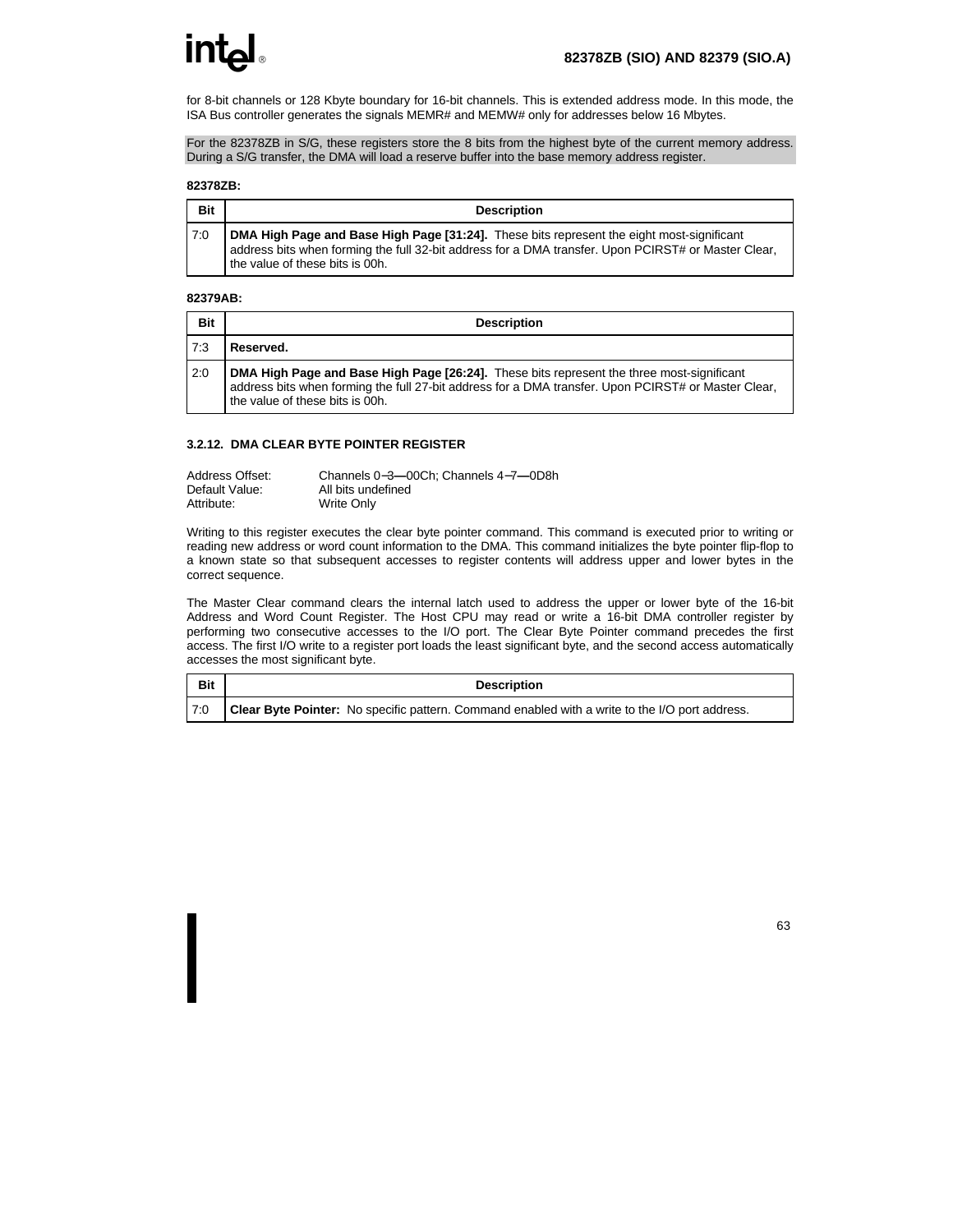

## **3.2.13. DMC—DMA MASTER CLEAR REGISTER**

Address Offset: Channel 0−3**—**00Dh; Channel 4−7**—**0DAh Default Value: All bits undefined<br>
Attribute: Write Only **Write Only** 

This software instruction has the same effect as the hardware Reset. The Command, Status, Request, and Internal First/Last Flip-Flop registers are cleared and the Mask Register is set. The DMA controller enters the idle cycle.

| Bit | <b>Description</b>                                                                              |
|-----|-------------------------------------------------------------------------------------------------|
| 7:0 | <b>Master Clear:</b> No specific pattern. Command enabled with a write to the I/O port address. |

#### **3.2.14. DCM—DMA CLEAR MASK REGISTER**

Address Offset: Channel 0−3**—**00Eh; Channel 4−7**—**0DCh Default Value: All bits undefined<br>Attribute: Write Only **Write Only** 

This command clears the mask bits of all four channels, enabling them to accept DMA requests. I/O port 0Eh is used for Channels 0-3 and I/O port 0DCh is used for Channels 4-7.

| Bit | <b>Description</b>                                                                                     |
|-----|--------------------------------------------------------------------------------------------------------|
| 7:0 | <b>Clear Mask Register:</b> No specific pattern. Command enabled with a write to the I/O port address. |

## **3.2.15. SCATTER/GATHER (S/G) COMMAND REGISTER (82378ZB Only)**

| Address Offset:              | Channels 0 default address-0410h;<br>Channels 1 default address - 0411h:<br>Channels 2 default address-0412h;<br>Channels 3 default address-0413h; | Channels 5 default address - 0415h<br>Channels 6 default address-0416h<br>Channels 7 default address-0417h |
|------------------------------|----------------------------------------------------------------------------------------------------------------------------------------------------|------------------------------------------------------------------------------------------------------------|
| Default Value:<br>Attribute: | 00h<br>Write Only, Relocatable                                                                                                                     |                                                                                                            |

The S/G Command Register controls operation of the descriptor table aspect of scatter/gather transfers. This register can be used to start and stop a scatter/gather transfer. The register can also be used to select between IRQ13 and EOP to be asserted following a terminal count. The current scatter/gather transfer status can be read in the scatter/gather channel's corresponding S/G Status Register. After a PCIRST# or Master Clear, IRQ13 is disabled and EOP is enabled.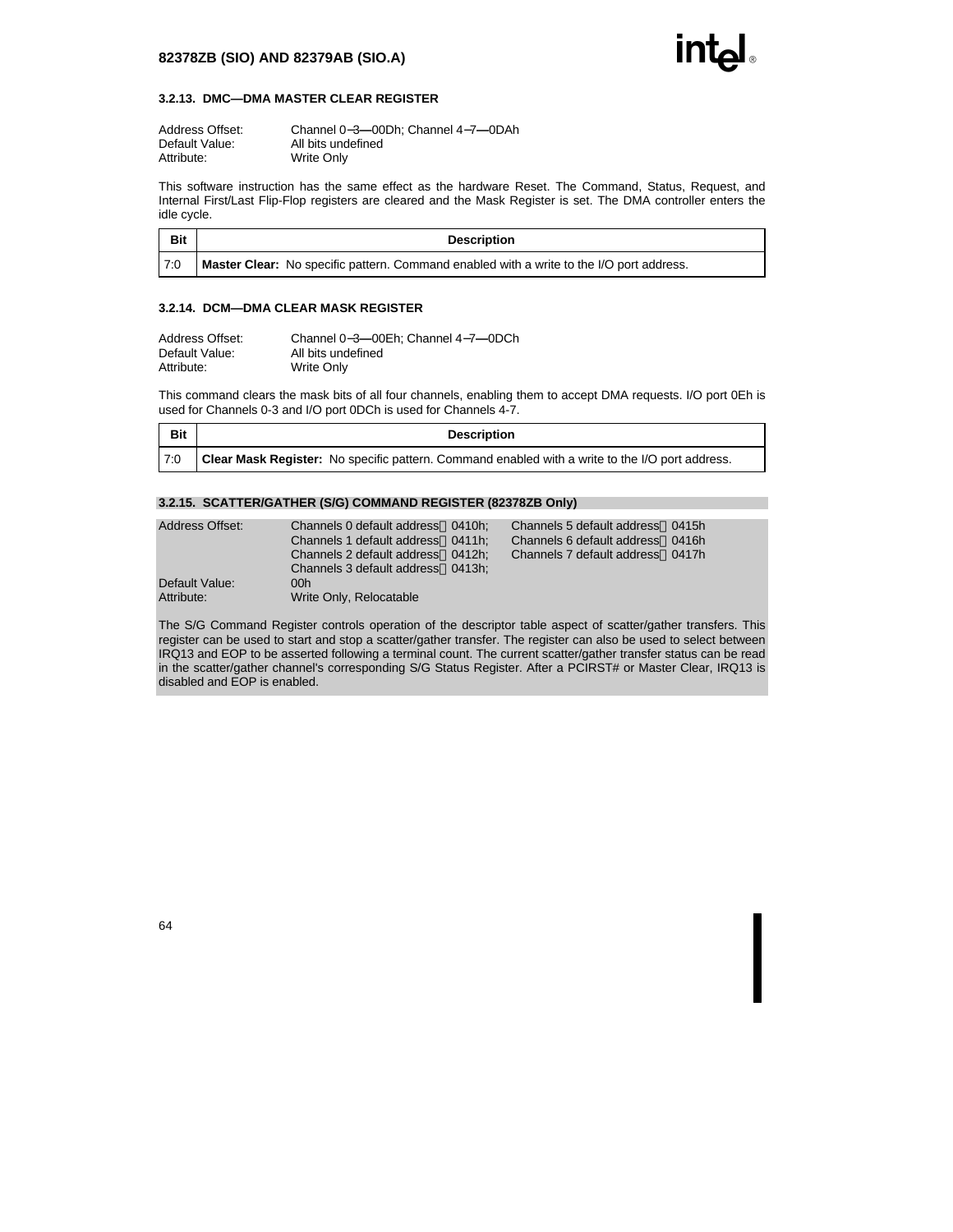# E **82378ZB (SIO) AND 82379 (SIO.A)**

| <b>Bit</b>     | <b>Description</b>                                                                                                                                                                                                                                                                                                                                                                                                                                                                         |
|----------------|--------------------------------------------------------------------------------------------------------------------------------------------------------------------------------------------------------------------------------------------------------------------------------------------------------------------------------------------------------------------------------------------------------------------------------------------------------------------------------------------|
| $\overline{7}$ | <b>IRQ13/EOP Select.</b> Bit 7, if enabled via bit 6 of this register, selects whether EOP or IRQ13 is<br>asserted at termination caused by a last buffer expiring. The last buffer can be either the last buffer in<br>the list or the last buffer loaded in the DMA while it is suspended. If bit $7=1$ (and bit $6=1$ ), EOP is<br>asserted when the last buffer is completed. If bit $7=0$ (and bit $6=1$ ), IRQ13 is asserted when the last<br>buffer is completed.                   |
|                | EOP can be used to alert an expansion bus I/O device that a scatter/gather termination condition was<br>reached. The I/O device, in turn, can assert its own interrupt request line to invoke a dedicated interrupt<br>handling routine. IRQ13 should be used when the CPU needs to be notified directly.                                                                                                                                                                                  |
|                | Following PCIRST#, or Master Clear, the value stored for this bit is 1, and EOP is selected. Bit 6 must<br>be set to a 1 to enable this bit during a S/G Command register write. When bit 6 is a 0 during the write,<br>bit 7 will not have any effect on the current EOP/IRQ13 selection.                                                                                                                                                                                                 |
| 6              | <b>IRQ13/EOP Programming Enable.</b> Enabling IRQ13/EOP programming allows initialization or<br>modification of the S/G termination handling bits. When bit 6=0, bit 7 does not affect the state of IRQ13<br>or EOP assertion. When bit 6=1, bit 7 determines the termination handling following a terminal count.                                                                                                                                                                         |
| 5:2            | <b>Reserved.</b> Must be 0.                                                                                                                                                                                                                                                                                                                                                                                                                                                                |
| 1:0            | <b>Scatter/Gather (S/G) Commands.</b> This 2-bit field is used to start and stop scatter/gather.                                                                                                                                                                                                                                                                                                                                                                                           |
|                | Bits[1:0]=00: No S/G operation                                                                                                                                                                                                                                                                                                                                                                                                                                                             |
|                | No S/G command operation is performed. Bits[7:6] may still be used to program IRQ13/EOP selection.                                                                                                                                                                                                                                                                                                                                                                                         |
|                | Bits[1:0]=01: Start S/G Command                                                                                                                                                                                                                                                                                                                                                                                                                                                            |
|                | The Start command initiates the scatter/gather process. Immediately after the start command is issued<br>(setting bits[1:0] to 01), a request is issued to fetch the initial buffer from the descriptor table to fill the<br>Base Register set in preparation for performing a transfer. The buffer prefetch request has the same<br>priority with respect to other channels as the DREQ it is associated with. Within the channel, DREQ is<br>higher in priority than a prefetch request. |
|                | The Start command assumes the Base and Current Registers are both empty and will request a<br>prefetch automatically. Note that this command also sets the S/G Status Register to S/G Active, Base<br>Empty, Current Empty, not Terminated, and Next Null Indicator to 0. The EOP/IRQ13 bit will still reflect<br>the last value programmed                                                                                                                                                |
|                | Bits[1:0]=10: Stop S/G Command                                                                                                                                                                                                                                                                                                                                                                                                                                                             |
|                | The Stop command halts a S/G transfer immediately. When a Stop command is given, the Terminate bit<br>in the S/G Status Register and the DMA channel mask bit are both set.                                                                                                                                                                                                                                                                                                                |
|                | Bits[1:0]=11: Reserved                                                                                                                                                                                                                                                                                                                                                                                                                                                                     |

# **3.2.16. SCATTER/GATHER (S/G) STATUS REGISTER (82378ZB Only)**

| Address Offset:              | Channels 0 default address-0418h;<br>Channels 1 default address - 0419h:<br>Channels 2 default address - 041Ah:<br>Channels 3 default address-041Bh; | Channels 5 default address - 041Dh<br>Channels 6 default address-041Eh<br>Channels 7 default address-041Fh |
|------------------------------|------------------------------------------------------------------------------------------------------------------------------------------------------|------------------------------------------------------------------------------------------------------------|
| Default Value:<br>Attribute: | 00h<br>Read Only, Relocatable                                                                                                                        |                                                                                                            |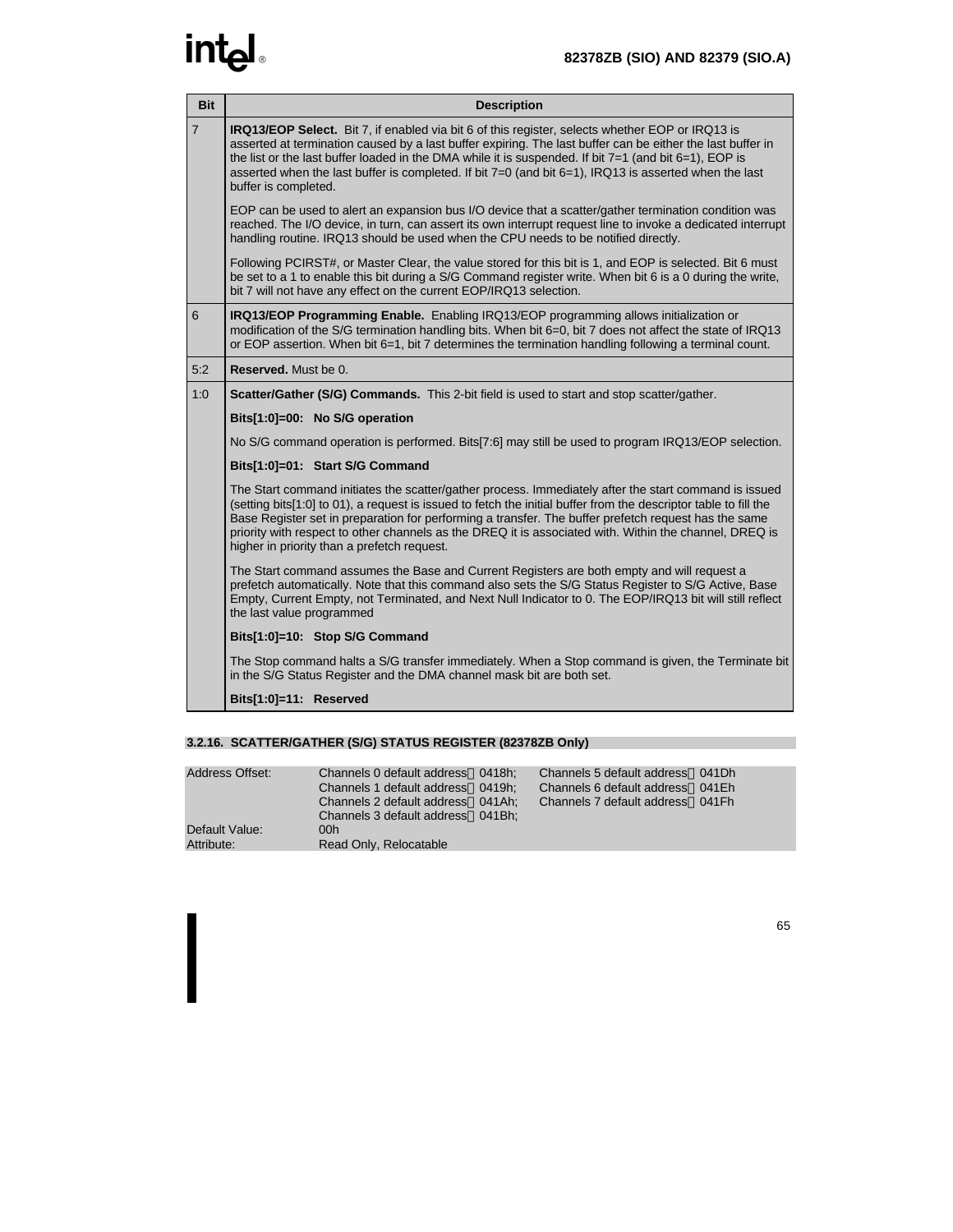

The S/G Status Register contains information on the scatter/gather transfer status. This register provides dynamic status information on S/G transfer activity, the current and base buffer state, S/G transfer termination, and the End of the List indicator.

An Active bit is set to "1" after the S/G Start command is issued. The Active bit will be "0" before the initial Start command, following a terminal count, and after a S/G Stop command is issued. The Current Register and Base Register Status bits indicate whether the corresponding register has a buffer loaded. It is possible for the Base Register Status to be set while the Current Register Status is cleared. When the Current Register transfer is complete, the Base Register will not be moved into the Current Register until the start of the next data transfer. Thus, the Current Register State is empty (cleared), while the Base Register State is full (set). The Terminate bit is set active after a Stop command, after TC for the last buffer in the list, and both Base and Current Registers have expired. The EOP and IRQ13 bits indicate which end of process indicator will be used to alert the system of an S/G process termination. The EOL status bit is set if the DMA controller has loaded the last buffer of the Link List. Following PCIRST#, or Master Clear, each bit in this register is reset to "0".

| <b>Bit</b>     | <b>Description</b>                                                                                                                                                                                                                                                                                                                                                                                                                                                                                                                                                       |
|----------------|--------------------------------------------------------------------------------------------------------------------------------------------------------------------------------------------------------------------------------------------------------------------------------------------------------------------------------------------------------------------------------------------------------------------------------------------------------------------------------------------------------------------------------------------------------------------------|
| $\overline{7}$ | <b>Next Link Null Indicator.</b> If the next scatter/gather descriptor fetched from memory during a fetch<br>operation has the EOL value set to 1, the current value of the Next Link Register is not overwritten.<br>Instead, bit 7 of the channel's S/G Status Register is set to a 1. If the fetch returns a EOL value set to 0,<br>this bit is set to 0. This status bit is written after every fetch operation. Following PCIRST#, or Master<br>Clear, this bit is set to 0. This bit is also cleared by an S/G Start Command write to the S/G Command<br>Register. |
| $6\phantom{a}$ | Reserved.                                                                                                                                                                                                                                                                                                                                                                                                                                                                                                                                                                |
| $\overline{5}$ | <b>Issue IRQ13/EOP on Last Buffer.</b> When bit 5=0, EOP was either defaulted to at reset or selected<br>through the S/G Command Register as the S/G process termination indicator. EOP is issued when a<br>terminal count occurs or following the Stop Command. When bit 5=1, an IRQ13 is issued to alert the<br>CPU of this same status.                                                                                                                                                                                                                               |
| $\overline{4}$ | Reserved.                                                                                                                                                                                                                                                                                                                                                                                                                                                                                                                                                                |
| 3              | <b>Scatter/Gather Base Register Status.</b> When bit 3=0, the Base Register is empty. When bit 3=1, the<br>Base Register has a buffer link loaded. Note that the Base Register State may be set while the Current<br>Register state is cleared. This condition occurs when the Current Register expires following a transfer.<br>The Base Register will not be moved into the Current Register until the start of the next DMA transfer.                                                                                                                                 |
| $\overline{2}$ | <b>Scatter/Gather Current Register Status.</b> When bit 2=0, the Current Register is empty. When bit 2=1,<br>the Current Register has a buffer link loaded and is considered full. Following PCIRST#, bit 2 is set to 0.                                                                                                                                                                                                                                                                                                                                                 |
| $\vert$ 1      | Reserved.                                                                                                                                                                                                                                                                                                                                                                                                                                                                                                                                                                |
| $\Omega$       | <b>Scatter/Gather Active.</b> The S/G Active bit indicates the current S/G transfer status. Bit 0 is set to a 1<br>after an S/G Start Command is issued. Bit 0 is set to 0 before the Start Command is issued. Bit 0 is 0<br>after terminal count on the last buffer on the channel is reached. Bit 0 is also 0 after an S/G Stop<br>Command has been issued. Following a PCIRST# or Master Clear, this bit is 0.                                                                                                                                                        |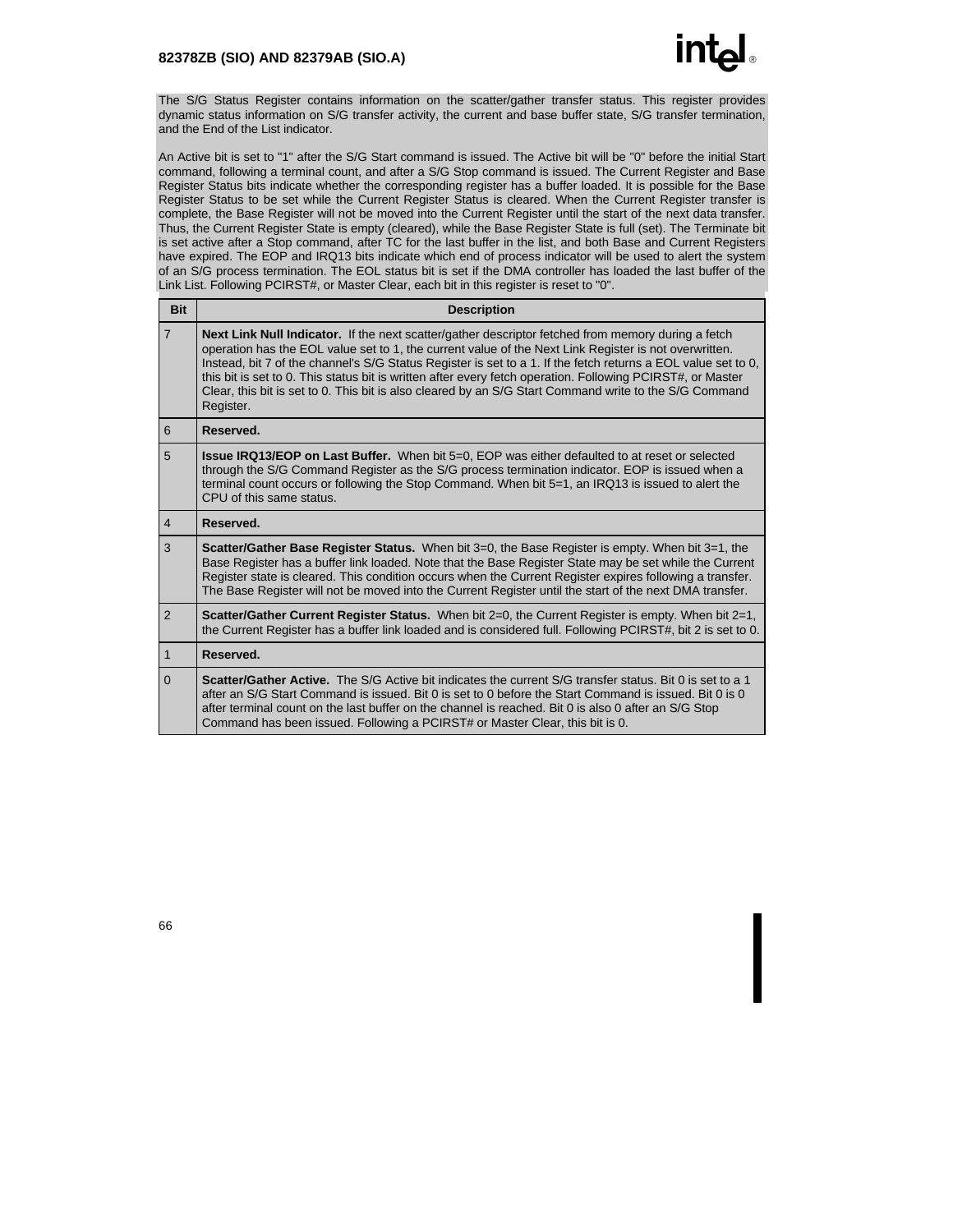

#### **3.2.17. SCATTER/GATHER (S/G) DESCRIPTOR TABLE POINTER REGISTER (82378ZB Only)**

| Address Offset: | Channel 0 default address-0420-0423h:                                          | Channel 5 default address-0434-0437h                                         |
|-----------------|--------------------------------------------------------------------------------|------------------------------------------------------------------------------|
|                 | Channel 1 default address-0424-0424h;<br>Channel 2 default address-0428-042Bh: | Channel 6 default address-0438-043Bh<br>Channel 7 default address-043C-043Fh |
|                 | Channel 3 default address-042C-042Ch:                                          |                                                                              |
| Default Value:  | All bits undefined                                                             |                                                                              |
| Attribute:      | Read/Write, Relocatable                                                        |                                                                              |

The S/G Descriptor Table Pointer Register contains the 32-bit pointer address to the first scatter/gather descriptor entry in the descriptor table in memory. Before the start of a S/G transfer, this register should be programmed to point to the first descriptor in the S/G Descriptor Table. Following a S/G Start command, the SIO reads the first SGD entry. Subsequently, at the end of the each buffer block transfer, the contents of the SGD Table pointer registers are incremented by 8 until the end of the SGD Table is reached.

The S/G Descriptor Table Pointer Registers can be programmed with a single 32-bit PCI write.

Following a prefetch to the address pointed to by the channel's S/G Descriptor Table Pointer Register, the new memory address is loaded into the Base Address Register, the new Byte Count is loaded into the Base Byte Count Register, and the newly fetched next scatter/gather descriptor replaces the current next scatter/gather value.

The end of the S/G Descriptor Table is indicated by an End of Table field having a MSB equal to 1. When this value is read during a scatter/gather descriptor fetch, the current scatter/gather descriptor value is not replaced. Instead, bit 7 of the channel's Status Register is set to a 1, when the EOL is read from memory.

| <b>Bit</b> | <b>Description</b>                                                                                                                                                                                                                                                                            |
|------------|-----------------------------------------------------------------------------------------------------------------------------------------------------------------------------------------------------------------------------------------------------------------------------------------------|
| 31:0       | <b>Descriptor Table Pointer Address.</b> The S/G Descriptor Table Pointer Register contains a 32-bit<br>pointer address to the main memory location where the software maintains the Scatter Gather<br>Descriptors for the linked-list buffers. Bits [31:0] correspond to A[31:0] on the PCI. |

# **3.2.18. SCATTER/GATHER (S/G) INTERRUPT STATUS REGISTER (82378ZB Only)**

| Address Offset: | 040Ah                  |
|-----------------|------------------------|
| Default Value:  | 00h                    |
| Attribute:      | Read Only, Relocatable |
| Size:           | 8 bits                 |

The S/G Interrupt Status Register is a read only register and is used to indicate the source (channel) of a DMA S/G interrupt on IRQ13. The DMA controller drives IRQ13 active after reaching terminal count during a S/G transfer. It does not drive IRQ13 active during the initial programming sequence that loads the Base Registers.

| <b>Bit</b>     | <b>Description</b>                                                                                                                                     |
|----------------|--------------------------------------------------------------------------------------------------------------------------------------------------------|
| $\overline{7}$ | <b>Channel 7 Interrupt Status.</b> When this bit is set to a 1, Channel 7 has an interrupt due to a S/G<br>Transfer; otherwise this bit is set to a 0. |
| 6              | <b>Channel 6 Interrupt Status.</b> When this bit is set to a 1, Channel 6 has an interrupt due to a S/G<br>Transfer; otherwise this bit is set to a 0. |
| 5              | <b>Channel 5 Interrupt Status.</b> When this bit is set to a 1, Channel 5 has an interrupt due to a S/G<br>Transfer; otherwise this bit is set to a 0. |
| 4              | <b>Reserved.</b> Read as 0.                                                                                                                            |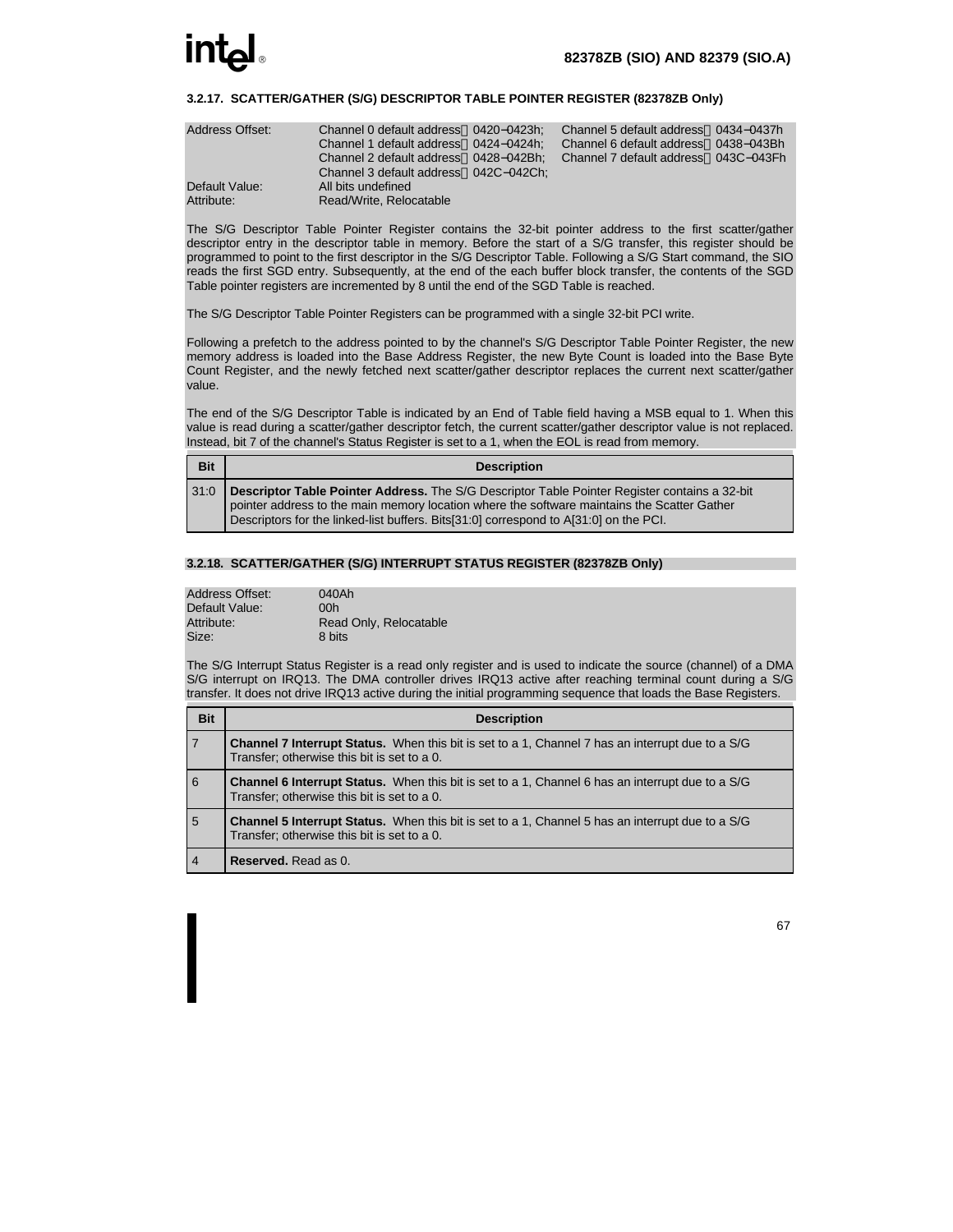

| <b>Bit</b>     | <b>Description</b>                                                                                                                                     |
|----------------|--------------------------------------------------------------------------------------------------------------------------------------------------------|
| $\overline{3}$ | <b>Channel 3 Interrupt Status.</b> When this bit is set to a 1, Channel 3 has an interrupt due to a S/G<br>Transfer; otherwise this bit is set to a 0. |
| $\overline{2}$ | <b>Channel 2 Interrupt Status.</b> When this bit is set to a 1, Channel 2 has an interrupt due to a S/G<br>Transfer; otherwise this bit is set to a 0. |
| $\vert$ 1      | <b>Channel 1 Interrupt Status.</b> When this bit is set to a 1, Channel 1 has an interrupt due to a S/G<br>Transfer; otherwise this bit is set to a 0. |
| $\overline{0}$ | <b>Channel 0 Interrupt Status.</b> When this bit is set to a 1, Channel 0 has an interrupt due to a S/G<br>Transfer; otherwise this bit is set to a 0. |

# **3.3. Timer Register Description**

The SIO/SIO.A contains three counters that are equivalent to those found in the 82C54 Programmable Interval Timer. The Timer Registers control these counters and can be accessed from either the ISA Bus via ISA I/O space or the PCI Bus via PCI I/O space. This section describes the counter/timer registers on the SIO/SIO.A.

# **3.3.1. TCW—TIMER CONTROL WORD REGISTER**

| Address Offset: | 043h               |
|-----------------|--------------------|
| Default Value:  | All bits undefined |
| Attribute:      | Write Only         |

The Timer Control Word Register specifies the counter selection, the operating mode, the counter byte programming order and size of the count value, and whether the counter counts down in a 16-bit or binary-coded decimal (BCD) format. After writing the control word, a new count can be written at any time. The new value will take effect according to the programmed mode.

Following PCIRST#, the control words for each register are undefined. Each timer must be programmed to bring it into a known state. However, each counter OUT signal is set to 0 following PCIRST#. The SPKR output, interrupt controller input IRQ0 (internal), bit 5 of Port 061h, and the internally generated refresh request are each set to 0 following PCIRST#.

| Bit |                                                                                                                                                                                                                                                                                                                                                                                                          |                                                                        | <b>Description</b>   |                                                                  |
|-----|----------------------------------------------------------------------------------------------------------------------------------------------------------------------------------------------------------------------------------------------------------------------------------------------------------------------------------------------------------------------------------------------------------|------------------------------------------------------------------------|----------------------|------------------------------------------------------------------|
| 7:6 | <b>Counter Select:</b>                                                                                                                                                                                                                                                                                                                                                                                   |                                                                        |                      |                                                                  |
|     | <b>Bit[7:6]</b><br>00<br>01                                                                                                                                                                                                                                                                                                                                                                              | <b>Function</b><br>Counter 0 select<br>Counter 1 select                | Bit[7:6]<br>10<br>11 | <b>Function</b><br>Counter 2 select<br>Read Back Command         |
| 5:4 | <b>Read/Write Select:</b> Bits[5:4] are the read/write control bits. The Counter Latch Command is selected<br>when bits[5:4] are both 0. The read/write options include r/w least significant byte, r/w most significant<br>byte, or r/w the LSB and then the MSB. The actual counter programming is done through the counter<br>I/O port (040h, 041h, and 042h for counters 0, 1, and 2, respectively). |                                                                        |                      |                                                                  |
|     | <b>Bit[5:4]</b><br>$00 \,$<br>01                                                                                                                                                                                                                                                                                                                                                                         | <b>Function</b><br>Counter Latch Command<br>R/W Least Significant Byte | Bit[5:4]<br>10<br>11 | <b>Function</b><br>R/W Most Significant Byte<br>R/W LSB then MSB |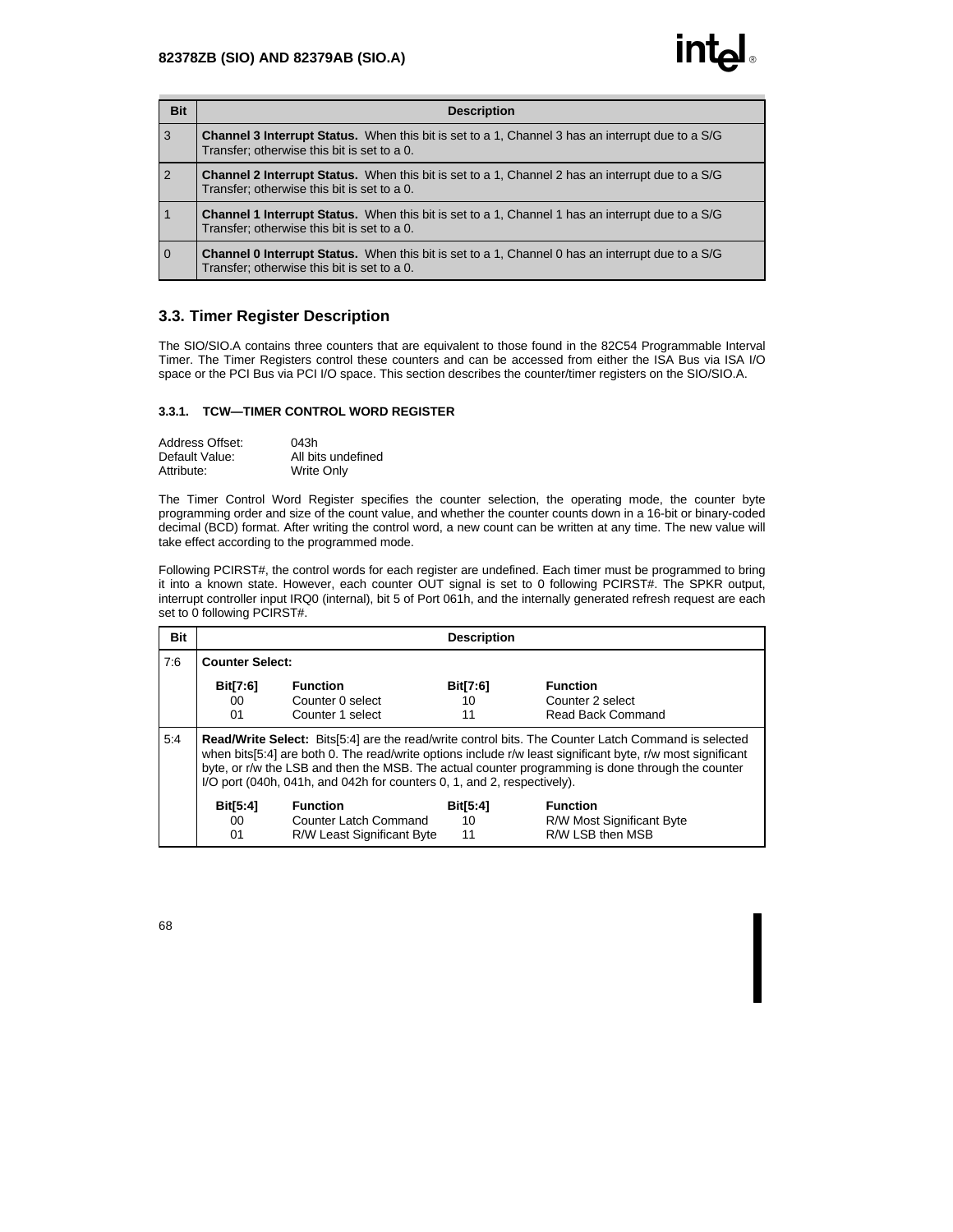| Bit | <b>Description</b> |      |                                                                                                                                                                                 |
|-----|--------------------|------|---------------------------------------------------------------------------------------------------------------------------------------------------------------------------------|
| 3:1 |                    |      | <b>Counter Mode Selection:</b> Bits[3:1] select one of six possible operating modes:                                                                                            |
|     | <b>Bit[3:1]</b>    | Mode | <b>Function</b>                                                                                                                                                                 |
|     | 000                |      | Out signal on end of count $(=0)$                                                                                                                                               |
|     | 001                |      | Hardware retriggerable one-shot                                                                                                                                                 |
|     | X10                |      | Rate generator (divide by n counter)                                                                                                                                            |
|     | X11                | 3    | Square wave output                                                                                                                                                              |
|     | 100                | 4    | Software triggered strobe                                                                                                                                                       |
|     | 101                | 5    | Hardware triggered strobe                                                                                                                                                       |
| 0   |                    |      | Binary/BCD Countdown Select: 0=Binary countdown. The largest possible binary count is 216.<br>1=Binary coded decimal (BCD) count is used. The largest BCD count allowed is 104. |

### **Read Back Command**

The Read Back Command is used to determine the count value, programmed mode, and current states of the OUT pin and Null count flag of the selected counter or counters. The Read Back Command is written to the Timer Control Word Register which latches the current states of the above mentioned variables. The value of the counter and its status may then be read by I/O access to the counter address. Note that the Timer Counter Register bit definitions are different during the Read Back Command than for a normal Timer Counter Register write.

| Bit | <b>Description</b>                                                                                                                                                                                                                                                                                                                |
|-----|-----------------------------------------------------------------------------------------------------------------------------------------------------------------------------------------------------------------------------------------------------------------------------------------------------------------------------------|
| 7:6 | Read Back Command: When bits[7:6] are both 1, the Read Back Command is selected during a write<br>to the Timer Control Word Register. Following the Read Back Command, I/O reads from the selected<br>counter's I/O addresses produce the current latch status, the current latched count, or both if bits 4 and<br>5 are both 0. |
| 5   | <b>Latch Count of Selected Counters:</b> When bit 5=1, the current count value of the selected counters<br>will be latched. When bit 4=0, the status will not be latched.                                                                                                                                                         |
| 4   | <b>Latch Status of Selected Counters:</b> When bit 4=1, the status of the selected counters will be latched.<br>When bit 4=0, the status will not be latched.                                                                                                                                                                     |
| 3   | <b>Counter 2 Select:</b> When bit 3=1, Counter 2 is selected for the latch command selected with bits 4 and<br>5. When bit 3=0, status and/or count will not be latched.                                                                                                                                                          |
| 2   | <b>Counter 1 Select:</b> When bit 2=1, Counter 1 is selected for the latch command selected with bits 4 and<br>5. When bit 2=0, status and/or count will not be latched.                                                                                                                                                          |
| 1   | <b>Counter 0 Select:</b> When bit 1=1, Counter 0 is selected for the latch command selected with bits 4 and<br>5. When bit 1=0, status and/or count will not be latched.                                                                                                                                                          |
| 0   | <b>Reserved: Must be 0.</b>                                                                                                                                                                                                                                                                                                       |

## **Counter Latch Command**

The Counter Latch Command latches the current count value at the time the command is received. This command is used to insure that the count read from the counter is accurate (particularly when reading a twobyte count). The count value is then read from each counter's count register (via the Counter Ports Access Ports Register). One, two or all three counters may be latched with one Counter Latch Command.

If a Counter is latched once and then later latched again before the count is read, the second Counter Latch Command is ignored. The count read will be the count at the time the first Counter Latch Command was issued.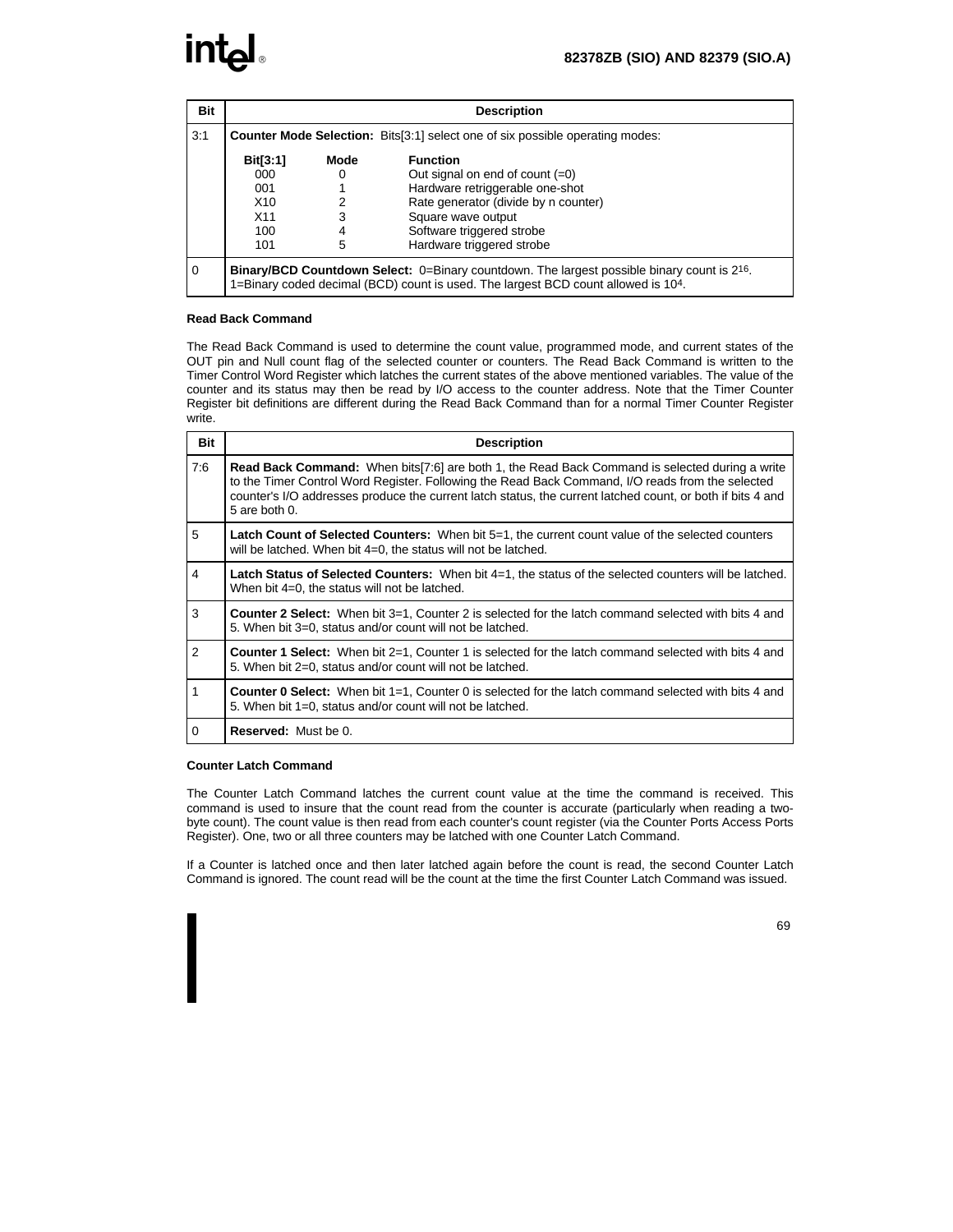

The count must be read according to the programmed format. Specifically, if the Counter is programmed for two byte counts, two bytes must be read. The two bytes do not have to be read one right after the other (read, write, or programming operations for other counters may be inserted between the reads).

#### **NOTE**

- 1. If a counter is programmed to read/wr ite two-byte counts, a program must not transfer control between reading the first and second byte to another routine that also reads from that same counter. Otherwise, an incorrect count will be read. Finish reading the latched two-byte count before transferring control to another routine.
- 2. The Timer Counter Register bit definitions are different during the Counter Latch Command than for a normal Timer Counter Register write.

| Bit | <b>Description</b>                                                                                                                                                                                                                                                          |                                                                     |                      |                                                                              |
|-----|-----------------------------------------------------------------------------------------------------------------------------------------------------------------------------------------------------------------------------------------------------------------------------|---------------------------------------------------------------------|----------------------|------------------------------------------------------------------------------|
| 7:6 | <b>Counter Selection:</b> Bits 6 and 7 are used to select the counter for latching.                                                                                                                                                                                         |                                                                     |                      |                                                                              |
|     | <b>Bit[7:6]</b><br>00<br>01                                                                                                                                                                                                                                                 | <b>Function</b><br>latch counter 0 select<br>latch counter 1 select | Bit[7:6]<br>10<br>11 | <b>Function</b><br>latch counter 2 select<br><b>Read Back Command select</b> |
| 5:4 | <b>Counter Latch Command:</b> When bits[5:4]=00, the Counter Latch Command is selected during a write<br>to the Timer Control Word Register. Following the Counter Latch Command, I/O reads from the<br>selected counter's I/O addresses produce the current latched count. |                                                                     |                      |                                                                              |
| 3:0 | <b>Reserved.</b> Must be 0.                                                                                                                                                                                                                                                 |                                                                     |                      |                                                                              |

# **3.3.2. INTERVAL TIMER STATUS BYTE FORMAT REGISTER**

| Address Offset: | Counter 0-040h: Counter 1-041h: Counter 2-042h |
|-----------------|------------------------------------------------|
| Default Value:  | Bits $[6:0]=X$ , Bit $7=0$                     |
| Attribute:      | Read Only                                      |

Each counter's status byte can be read following an Interval Timer Read Back Command. If latch status is chosen (bit 4=0, Read Back Command) as a read back option for a given counter, the next read from the counter's Counter Access Ports Register returns the status byte.

| Bit            |                                          |                                                                        | <b>Description</b>          |                                                                                                                                                                                                                                                                                                                    |
|----------------|------------------------------------------|------------------------------------------------------------------------|-----------------------------|--------------------------------------------------------------------------------------------------------------------------------------------------------------------------------------------------------------------------------------------------------------------------------------------------------------------|
| $\overline{7}$ |                                          | Counter OUT Pin State: 1=Pin is 1; 0=Pin is 0.                         |                             |                                                                                                                                                                                                                                                                                                                    |
| 6              | reading.                                 |                                                                        |                             | <b>Count Register Status:</b> This bit indicates when the last count written to the Count Register (CR) has<br>been loaded into the counting element (CE). 0=Count has been transferred from CR to CE and is<br>available for reading. 1=Count has not been transferred from CR to CE and is not yet available for |
| 5:4            | counter read/write selection.            |                                                                        |                             | <b>Read/Write Selection Status:</b> Bits[5:4] reflect the read/write selection made through bits[5:4] of the<br>control register. The binary codes returned during the status read match the codes used to program the                                                                                             |
|                | <b>Bit[5:4]</b><br>00 <sup>°</sup><br>01 | <b>Function</b><br>Counter Latch Command<br>R/W Least Significant Byte | <b>Bit[5:4]</b><br>10<br>11 | <b>Function</b><br>R/W Most Significant Byte<br>R/W LSB then MSB                                                                                                                                                                                                                                                   |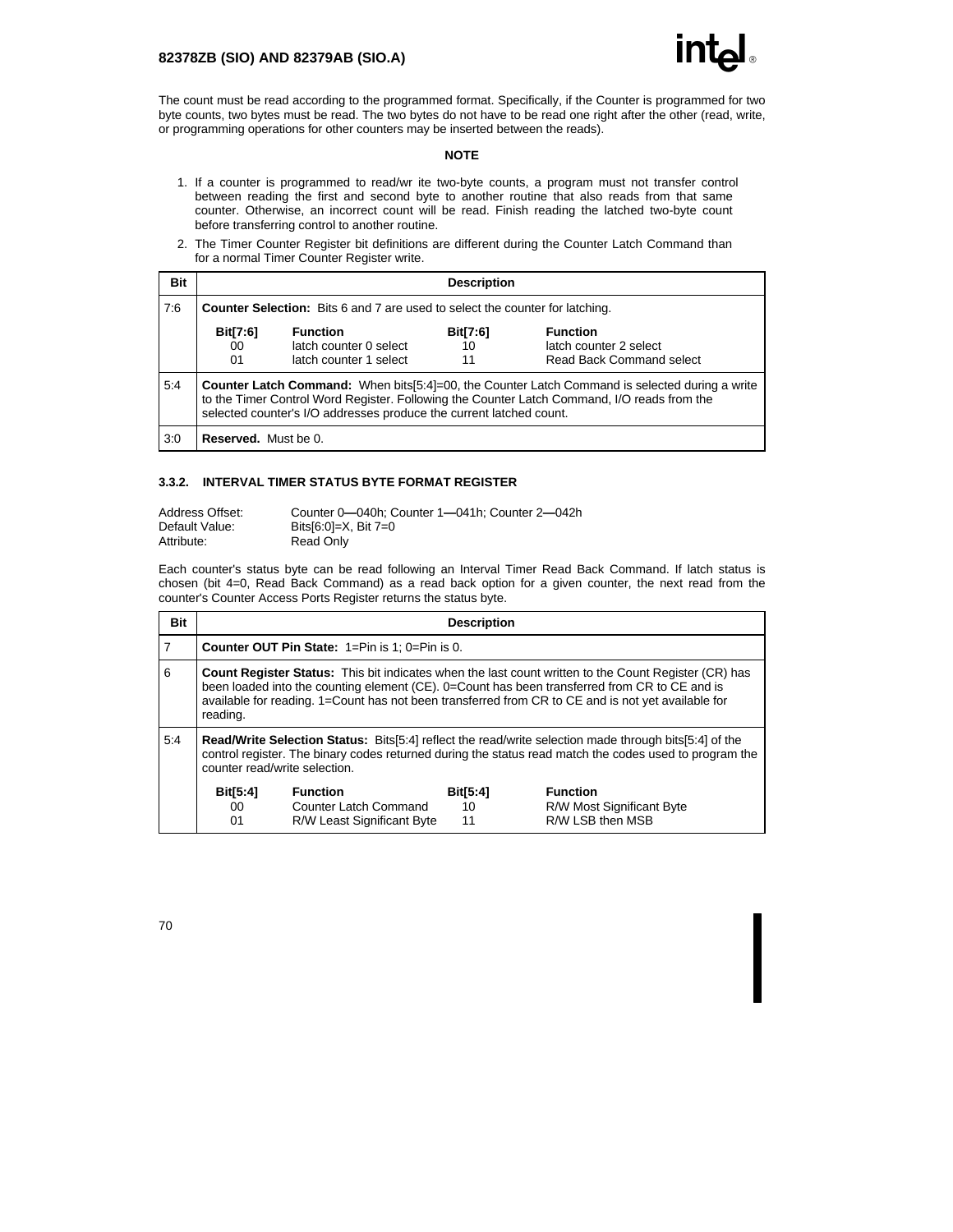| <b>Bit</b> |                 |                                                                              | <b>Description</b> |                                                                                           |  |
|------------|-----------------|------------------------------------------------------------------------------|--------------------|-------------------------------------------------------------------------------------------|--|
| 3:1        |                 | <b>Mode Selection Status:</b> Bits[3:1] return the counter mode programming. |                    |                                                                                           |  |
|            | Bit[3:1]        | <b>Mode Selected</b>                                                         | Bit[3:1]           | <b>Mode Selected</b>                                                                      |  |
|            | 000             |                                                                              | X11                |                                                                                           |  |
|            | 001             |                                                                              | 100                |                                                                                           |  |
|            | X <sub>10</sub> |                                                                              | 101                |                                                                                           |  |
| l 0        |                 |                                                                              |                    | <b>Countdown Type Status:</b> 0=Binary countdown; 1=Binary coded decimal (BCD) countdown. |  |

# **3.3.3. COUNTER ACCESS PORTS REGISTER**

| Address Offset: | Counter 0-040h: Counter 1-041h: Counter 2-042h |
|-----------------|------------------------------------------------|
| Default Value:  | All bits undefined                             |
| Attribute:      | Read/Write                                     |

Each of these I/O ports is used for writing count values to the Count Registers; reading the current count value from the counter by either an I/O read, after a counter-latch command, or after a Read Back Command; and reading the status byte following a Read Back Command.

| Bit  | <b>Description</b>                                                                                                                                                                                                                                                                                                                                                                                                                             |
|------|------------------------------------------------------------------------------------------------------------------------------------------------------------------------------------------------------------------------------------------------------------------------------------------------------------------------------------------------------------------------------------------------------------------------------------------------|
| 17:0 | <b>Counter Port Bit[x]:</b> Each counter I/O port address is used to program the 16-bit Count Register. The<br>order of programming, either LSB only, MSB only, or LSB then MSB, is defined with the Interval<br>Counter Control Register at I/O port address 043h. The counter I/O port is also used to read the current<br>count from the Count Register, and return the status of the counter programming following a Read Back<br>Command. |

### **3.3.4. BIOS TIMER REGISTER**

| <b>Register Location:</b> | Default=78-7Bh (Dword aligned) |
|---------------------------|--------------------------------|
| Default Value:            | 0000xxxxh                      |
| Attribute:                | Read/Write, Programmable       |

A write to the BIOS Timer initiates a counting sequence. The timer can be initiated by writing either a 16-bit data portion or the entire 32-bit register (the upper 16 bits are don't cares). Bits[15:0] can be written with the initial count value to start the timer or read to check the current count value. It is the programmer's responsiblity to ensure that all 16 bits are written at the same time. After data is written into the BIOS timer, the timer starts decrementing until it reaches zero. It will "freeze" at zero until the new count value is written.

The BIOS Timer consists of a single 32-bit register mapped in the I/O space on the location determined by the value written into the BIOS Timer Base Address Register. Bit 0 of the BIOS Timer Base Address Register enables/disables accesses to the BIOS Timer and must be 1 to enable access to the BIOS Timer Register. When the BIOS Timer is enabled, PCI accesses to the BIOS Timer Register do not flow through to the ISA Bus. If the BIOS Timer is disabled, accesses to the addresses assigned to the BIOS Timer Register flow through to the ISA Bus. Note, however, that the counter continues to count normally.

| <b>Bit</b> | <b>Description</b>          |
|------------|-----------------------------|
| 31:16      | <b>Reserved.</b> Read as 0. |
| 15:0       | <b>Timer Count Value</b>    |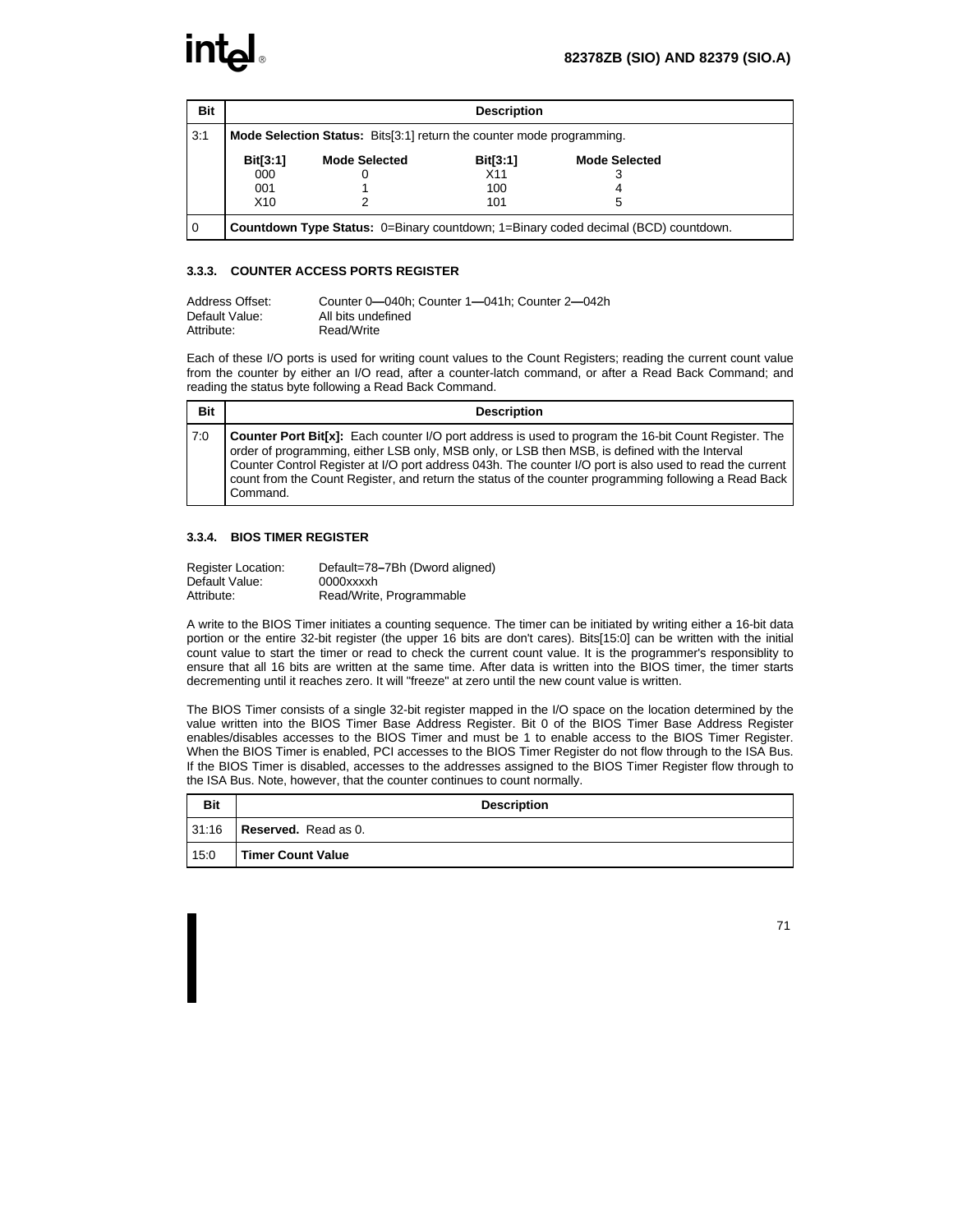

# **3.4. Interrupt Controller Register Description**

The SIO/SIO.A contains an ISA compatible interrupt controller that incorporates the functionality of two 82C59 interrupt controllers. The interrupt registers control the operation of the interrupt controller and can be accessed from the PCI Bus via PCI I/O space. In addition, some of the registers can be accessed from the ISA Bus via ISA I/O space.

### **3.4.1. ICW1—INITIALIZATION COMMAND WORD 1 REGISTER**

| <b>Register Location:</b> | INT CNTRL-1-020h; INT CNTRL-2-0A0h |
|---------------------------|------------------------------------|
| Default Value:            | All bits undefined                 |
| Attribute:                | Write Only                         |

A write to Initialization Command Word 1 starts the interrupt controller initialization sequence. Addresses 020h and 0A0h are referred to as the base addresses of CNTRL-1 and CNTRL-2, respectively. An I/O write to the CNTRL-1 or CNTRL-2 base address with bit 4 equal to 1 is interpreted as ICW1. For SIO/SIO.A-based ISA systems, three I/O writes to "base address + 1" must follow the ICW1. The first write to "base address + 1" performs ICW2, the second write performs ICW3, and the third write performs ICW4.

ICW1 starts the initialization sequence during which the following automatically occur:

- a. The edge sense circuit is reset. This means that following initialization, an interrupt request (IRQ) input must make a low-to-high transition to generate an interrupt.
- b. The Interrupt Mask Register is cleared.
- c. IRQ7 input is assigned priority 7.
- d. The slave mode address is set to 7.
- e. Special Mask Mode is cleared and Status Read is set to IRR.
- f. If IC4 was set to 0, then all functions selected by ICW4 are set to 0. However, ICW4 must be programmed in the SIO/SIO.A implementation of this interrupt controller, and IC4 must be set to a 1.

| Bit | <b>Description</b>                                                                                                                                                                                                                                                                                                                                                                                                 |
|-----|--------------------------------------------------------------------------------------------------------------------------------------------------------------------------------------------------------------------------------------------------------------------------------------------------------------------------------------------------------------------------------------------------------------------|
| 7:5 | <b>ICW/OCW Select:</b> These bits should be 000 when programming the SIO/SIO.A.                                                                                                                                                                                                                                                                                                                                    |
| 4   | <b>ICW/OCW Select:</b> Bit 4 must be a 1 to select ICW1. After the fixed initialization sequence to ICW1,<br>ICW2, ICW3, and ICW4, the controller base address is used to write to OCW2 and OCW3. Bit 4 is a 0<br>on writes to these registers. A 1 on this bit at any time will force the interrupt controller to interpret the<br>write as an ICW1. The controller will then expect to see ICW2, ICW3, and ICW4. |
| 3   | <b>LTIM (Edge/Level Bank Select):</b> This bit is ignored by the SIO/SIO. Aand is read as a 1.                                                                                                                                                                                                                                                                                                                     |
| 2   | ADI-WO: Ignored for the SIO/SIO.A.                                                                                                                                                                                                                                                                                                                                                                                 |
|     | <b>SNGL (Single or Cascade):</b> This bit must be programmed to a 0 to indicate that two interrupt<br>controllers are operating in cascade mode on the SIO/SIO.A.                                                                                                                                                                                                                                                  |
| 0   | <b>IC4 (ICW4 Write Required):</b> This bit must be set to a 1.                                                                                                                                                                                                                                                                                                                                                     |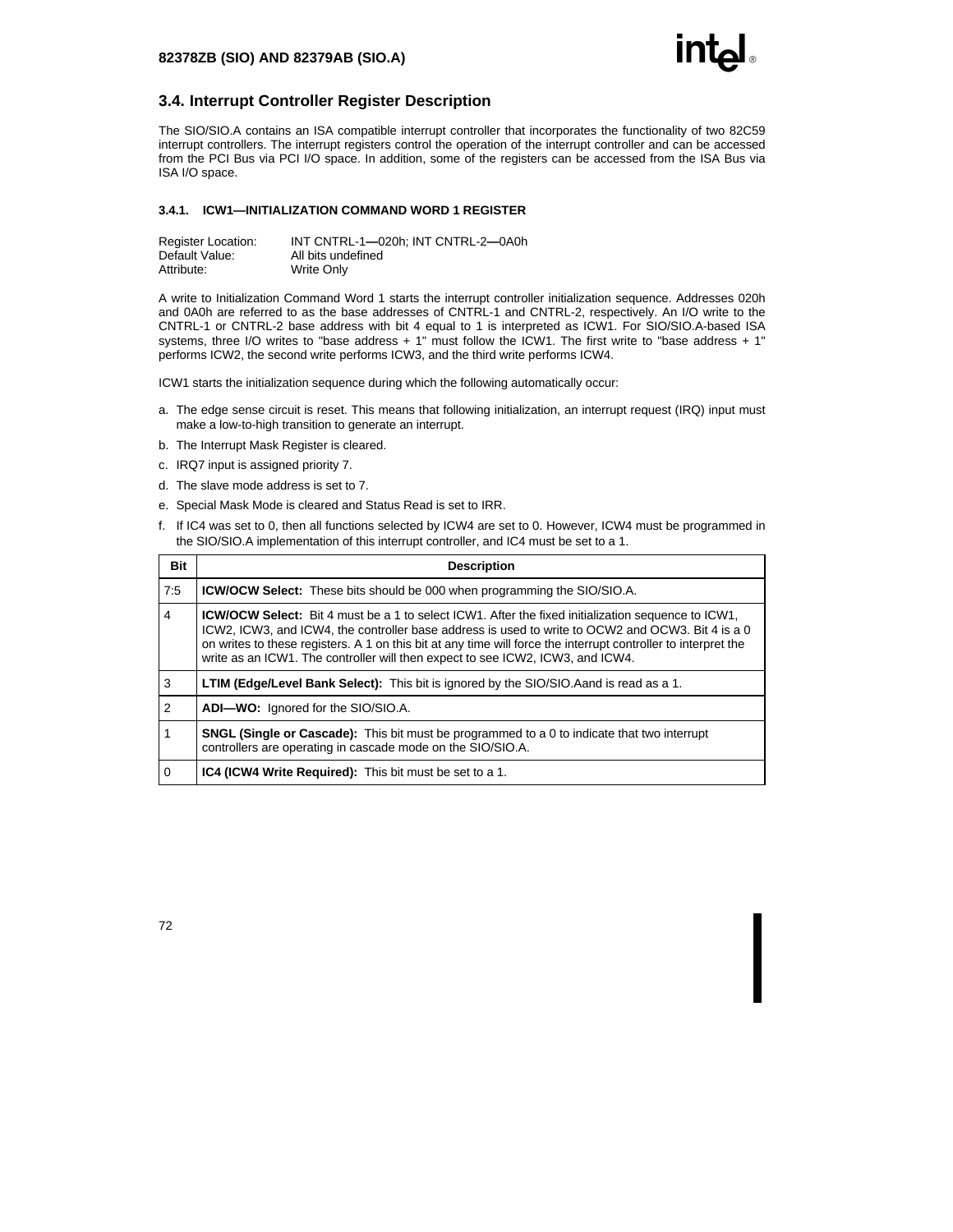

## **3.4.2. ICW2—INITIALIZATION COMMAND WORD 2 REGISTER**

| Address Offset: | INT CNTRL-1-021h: INT CNTRL-2-0A1h |
|-----------------|------------------------------------|
| Default Value:  | All bits undefined                 |
| Attribute:      | Write Only                         |

ICW2 is used to initialize the interrupt controller with the five most significant bits of the interrupt vector address.

| <b>Bit</b> | <b>Description</b>                                                                                                                                                                      |
|------------|-----------------------------------------------------------------------------------------------------------------------------------------------------------------------------------------|
| 7:3        | <b>Interrupt Vector Base Address:</b> Bits[7:3] define the base address in the interrupt vector table for the<br>interrupt routines associated with each interrupt request level input. |
| 2:0        | <b>Interrupt Request Level:</b> When writing ICW2, these bits should all be 0.                                                                                                          |

#### **3.4.3. ICW3—INITIALIZATION COMMAND WORD 3 REGISTER**

| Address Offset: | INT CNTRL-1-021h   |
|-----------------|--------------------|
| Default Value:  | All bits undefined |
| Attribute:      | <b>Write Only</b>  |

The meaning of ICW3 differs between CNTRL-1 and CNTRL-2. On CNTRL-1, the master controller, ICW3 indicates which CNTRL-1 IRQ line physically connects the INT output of CNTRL-2 to CNTRL-1. ICW3 must be programmed to 04h, indicating the cascade of the CNTRL-2 INT output to the IRQ[2] input of CNTRL-1.

An interrupt request on IRQ2 causes CNTRL-1 to enable CNTRL-2 to present the interrupt vector address during the second interrupt acknowledge cycle.

| <b>Bit</b>     | <b>Description</b>                                                                                              |  |  |
|----------------|-----------------------------------------------------------------------------------------------------------------|--|--|
| 17:3           | Not Used: These bits must be programmed to 0.                                                                   |  |  |
| $\overline{2}$ | Cascaded Interrupt Controller IRQ Connection: Bit 2 must always be programmed to a 1 selecting<br>cascade mode. |  |  |
| 1:0            | Not Used: These bits must be programmed to 00.                                                                  |  |  |

#### **3.4.4. ICW3—INITIALIZATION COMMAND WORD 3 REGISTER**

| Address Offset: | INT CNTRL-2-0A1h   |
|-----------------|--------------------|
| Default Value:  | All bits undefined |
| Attribute:      | Write Only         |

On CNTRL-2 (the slave controller), ICW3 is the slave identification code broadcast by CNTRL-1 from the trailing edge of the first INTA# pulse to the trailing edge of the second INTA# pulse.

| <b>Bit</b> | <b>Description</b>                                                                                                                                                                                                                                                                         |
|------------|--------------------------------------------------------------------------------------------------------------------------------------------------------------------------------------------------------------------------------------------------------------------------------------------|
| 17:3       | <b>Reserved.</b> Must be 0.                                                                                                                                                                                                                                                                |
| 2:0        | <b>Slave Identification Code:</b> The Slave Identification code must be programmed to 010b during the<br>initialization sequence. The code stored in ICW3 is compared to the incoming slave identification code<br>broadcast by the master controller during interrupt acknowledge cycles. |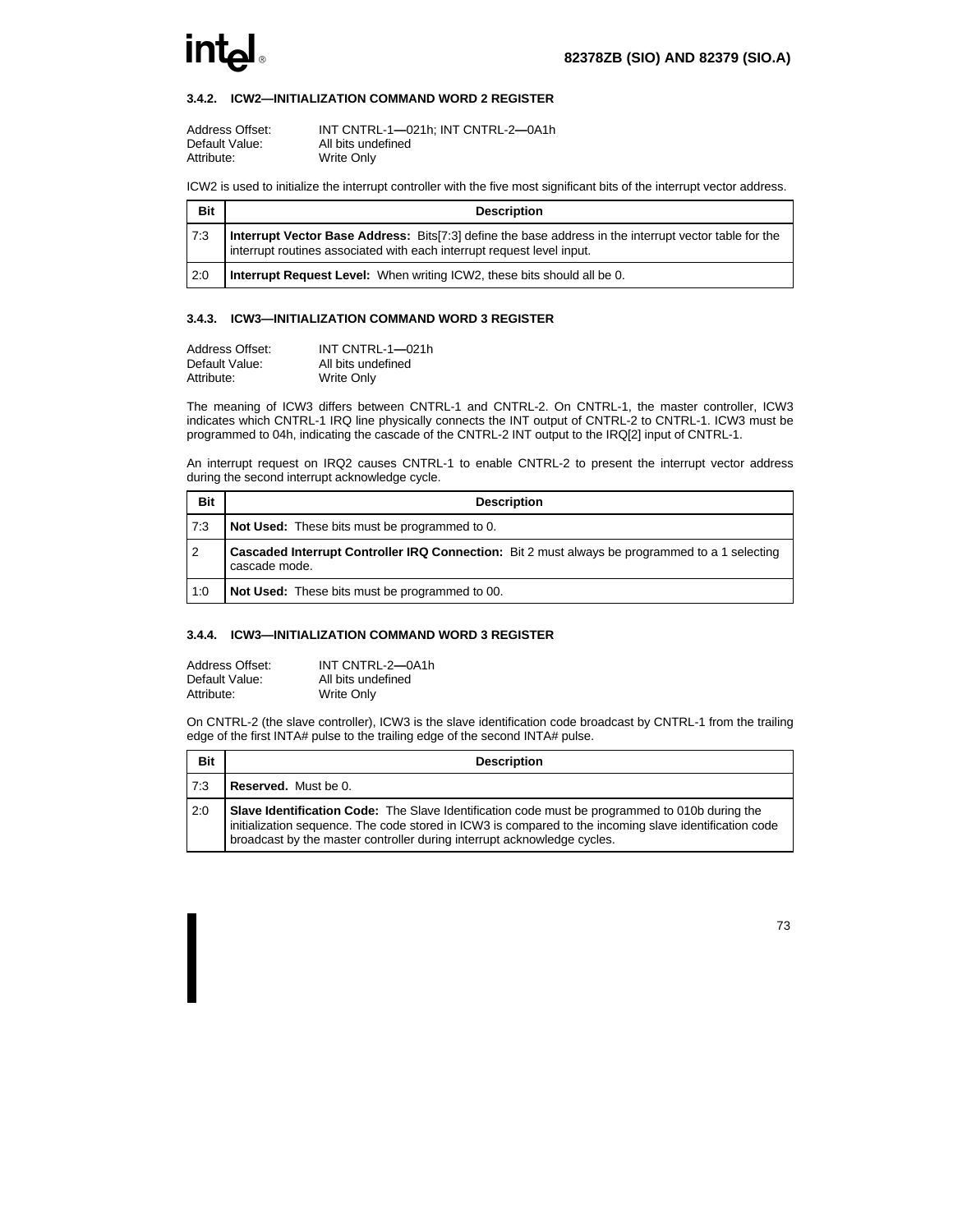

## **3.4.5. ICW4—INITIALIZATION COMMAND WORD 4 REGISTER**

| Address Offset: | INT CNTRL-1-021h: INT CNTRL-2-0A1h |
|-----------------|------------------------------------|
| Default Value:  | 01h                                |
| Attribute:      | Write Only                         |
| Size:           | 8 bits                             |

Both SIO/SIO.A interrupt controllers must have ICW4 programmed as part of their initialization sequence.

| <b>Bit</b> | <b>Description</b>                                                                                                                                                                                  |
|------------|-----------------------------------------------------------------------------------------------------------------------------------------------------------------------------------------------------|
| 7:5        | <b>Reserved.</b> Must be 0.                                                                                                                                                                         |
| 4          | Special Fully Nested Mode (SFNM): Bit 4, SFNM, should normally be disabled by writing a 0 to this<br>bit. If SFNM=1, the special fully nested mode is programmed.                                   |
| 3          | <b>Buffered Mode (BUF):</b> Must be programmed to 0 selecting non-buffered mode.                                                                                                                    |
| 2          | <b>Master/Slave in Buffered Mode:</b> Bit 2 should always be programmed to 0. Bit not used.                                                                                                         |
|            | <b>Automatic End of Interrupt (AEOI):</b> This bit should normally be programmed to 0. This is the normal<br>end of interrupt. If this bit is 1, the automatic end of interrupt mode is programmed. |
| 0          | <b>Microprocessor Mode:</b> The Microprocessor Mode bit must be programmed to 1 indicating an 80x86-<br>based system.                                                                               |

# **3.4.6. OCW1—OPERATIONAL CONTROL WORD 1 REGISTER**

| Address Offset: | INT CNTRL-1-021hl: NT CNTRL-2-0A1h |
|-----------------|------------------------------------|
| Default Value:  | 00h                                |
| Attribute:      | Read/Write                         |

OCW1 sets and clears the mask bits in the Interrupt Mask Register (IMR). Each interrupt request line may be selectively masked or unmasked any time after initialization. A single byte is written to this register. Each bit position in the byte represents the same-numbered channel: bit 0=IRQ[0], bit 1=IRQ[1] and so on. Setting the bit to a 1 sets the mask, and clearing the bit to a 0 clears the mask. Note that masking IRQ[2] on CNTRL-1 will also mask all of controller 2's interrupt requests (IRQ8-IRQ15). Reading OCW1 returns the controller's mask register status. The IMR stores the bits which mask the interrupt lines to be masked. The IMR operates on the IRR. Masking of a higher priority input will not affect the interrupt request lines of lower priority. Unlike status reads of the ISR and IRR, for reading the IMR, no OCW3 is needed. The output data bus will contain the IMR whenever I/O read is active and the I/O port address is 021h or 0A1h (OCW1). All writes to OCW1 must occur following the ICW1-ICW4 initialization sequence, since the same I/O ports are used for OCW1, ICW2, ICW3 and ICW4.

| Bit | <b>Description</b>                                                                                                                                                                                                                                                                                                                                                                                                                                                                                                                                                                                                                     |
|-----|----------------------------------------------------------------------------------------------------------------------------------------------------------------------------------------------------------------------------------------------------------------------------------------------------------------------------------------------------------------------------------------------------------------------------------------------------------------------------------------------------------------------------------------------------------------------------------------------------------------------------------------|
| 7:0 | <b>Interrupt Request Mask (Mask [7:0]):</b> When a 1 is written to any bit in this register, the corresponding<br>IRQx line is masked. For example, if bit 4 is set to a 1, then IRQ4 will be masked. Interrupt requests on<br>IRQ4 will not set channel 4's interrupt request register (IRR) bit as long is the channel is masked. When<br>a 0 is written to any bit in this register, the corresponding IRQx mask bit is cleared, and interrupt<br>requests will again be accepted by the controller. Note that masking IRQ2 on CNTRL-1 will also mask<br>the interrupt requests from CNTRL-2, which is physically cascaded to IRQ2. |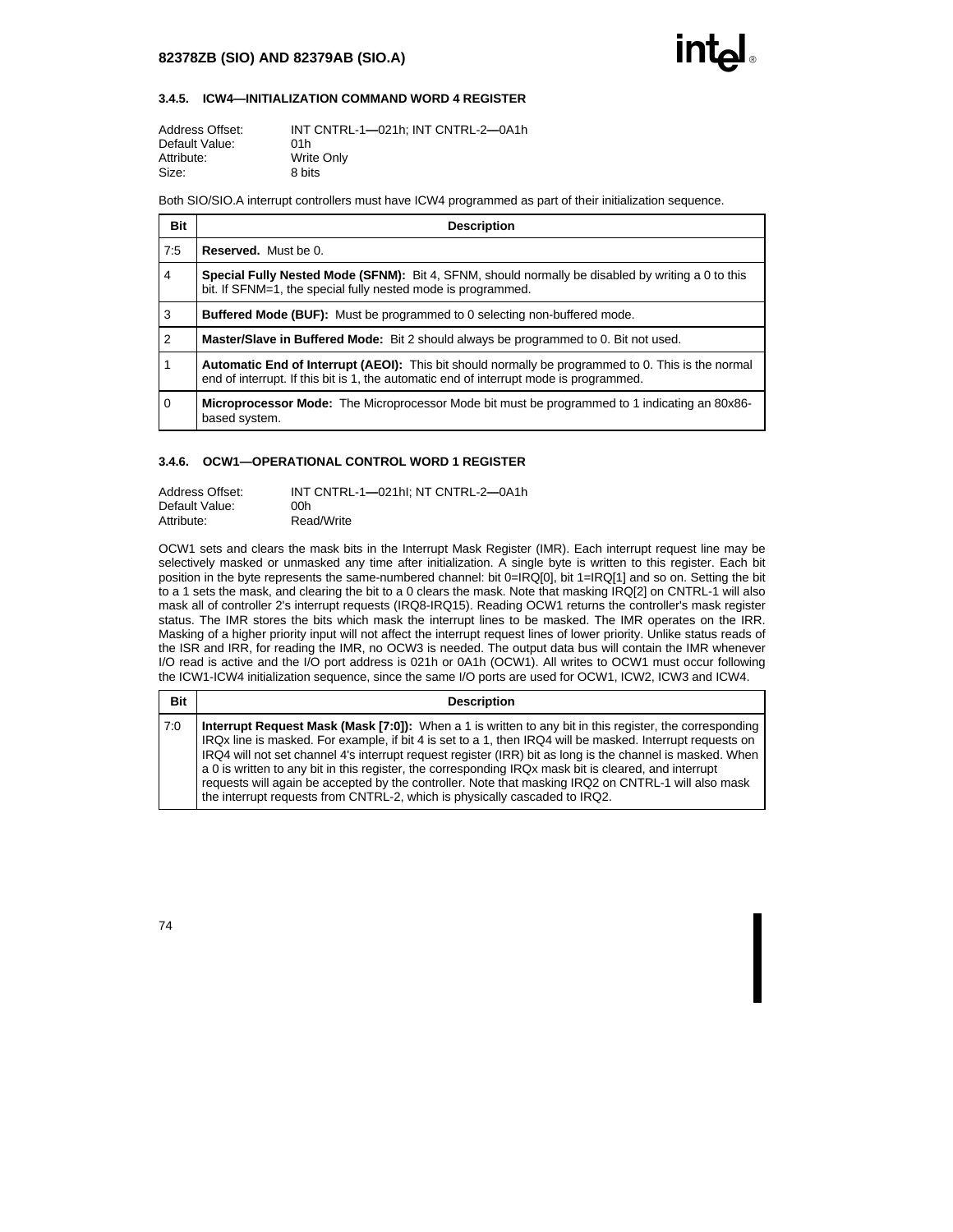

# **3.4.7. OCW2—OPERATIONAL CONTROL WORD 2 REGISTER**

| Address Offset: | INT CNTRL-1-020h; INT CNTRL-2-0A0h |
|-----------------|------------------------------------|
| Default Value:  | Bit[4:0]=undefined, Bit[7:5]=001   |
| Attribute:      | Write Only                         |

OCW2 controls both the Rotate Mode and the End of Interrupt Mode, and combinations of the two. The three high order bits in an OCW2 write represent the encoded command. The three low order bits are used to select individual interrupt channels during three of the seven commands. The three low order bits (labeled L2, L1 and L0) are used when bit 6 is set to a 1 during the command. Following a PCIRST# and ICW initialization, the controller enters the fully nested mode of operation. Non-specific EOI without rotation is the default. Both rotation mode and specific EOI mode are disabled following initialization.

| Bit | <b>Description</b>                                                                                                                                                                                                                                                             |                                                                         |                                                                                                                                                                                                                        |                                                                            |  |
|-----|--------------------------------------------------------------------------------------------------------------------------------------------------------------------------------------------------------------------------------------------------------------------------------|-------------------------------------------------------------------------|------------------------------------------------------------------------------------------------------------------------------------------------------------------------------------------------------------------------|----------------------------------------------------------------------------|--|
| 7:5 | <b>Rotate and EOI Codes:</b> R, SL, EOI: These three bits control the Rotate and End of Interrupt modes<br>and combinations of the two. A chart of these combinations is listed above under the bit definition.                                                                |                                                                         |                                                                                                                                                                                                                        |                                                                            |  |
|     | Bits[7:5]<br>001<br>011<br>101<br>100<br>000<br>111<br>110<br>010<br>* L0-L2 Are Used                                                                                                                                                                                          | <b>Function</b><br>No Operation                                         | Non-specific EOI command<br>Specific EOI Command<br>Rotate on Non-Specific EOI Command<br>Rotate in Auto EOI Mode (Set)<br>Rotate in Auto EOI Mode (Clear)<br>*Rotate on Specific EOI Command<br>*Set Priority Command |                                                                            |  |
| 4:3 | <b>OCW2 Select:</b> When selecting OCW2, bits 3 and 4 must both be 0. If bit 4 is a 1, the interrupt<br>controller interprets the write to this port as an ICW1. Therefore, always ensure that these bits are both<br>0 when writing an OCW2.                                  |                                                                         |                                                                                                                                                                                                                        |                                                                            |  |
| 2:0 | <b>Interrupt Level Select (L2, L1, L0):</b> L2, L1, and L0 determine the interrupt level acted upon when the<br>SL bit is active (bit 6). When the SL bit is inactive these bits do not have a defined function;<br>programming L2, L1 and L0 to 0 is sufficient in this case. |                                                                         |                                                                                                                                                                                                                        |                                                                            |  |
|     | Bit[2:0]<br>000<br>001<br>010<br>011                                                                                                                                                                                                                                           | <b>Interrupt Level</b><br>IRQ(08)<br>IRQ 1(9)<br>IRQ 2(10)<br>IRQ 3(11) | Bit[2:0]<br>100<br>101<br>110<br>111                                                                                                                                                                                   | <b>Interrupt Level</b><br>IRQ 4(12)<br>IRQ 5(13)<br>IRQ 6(14)<br>IRQ 7(15) |  |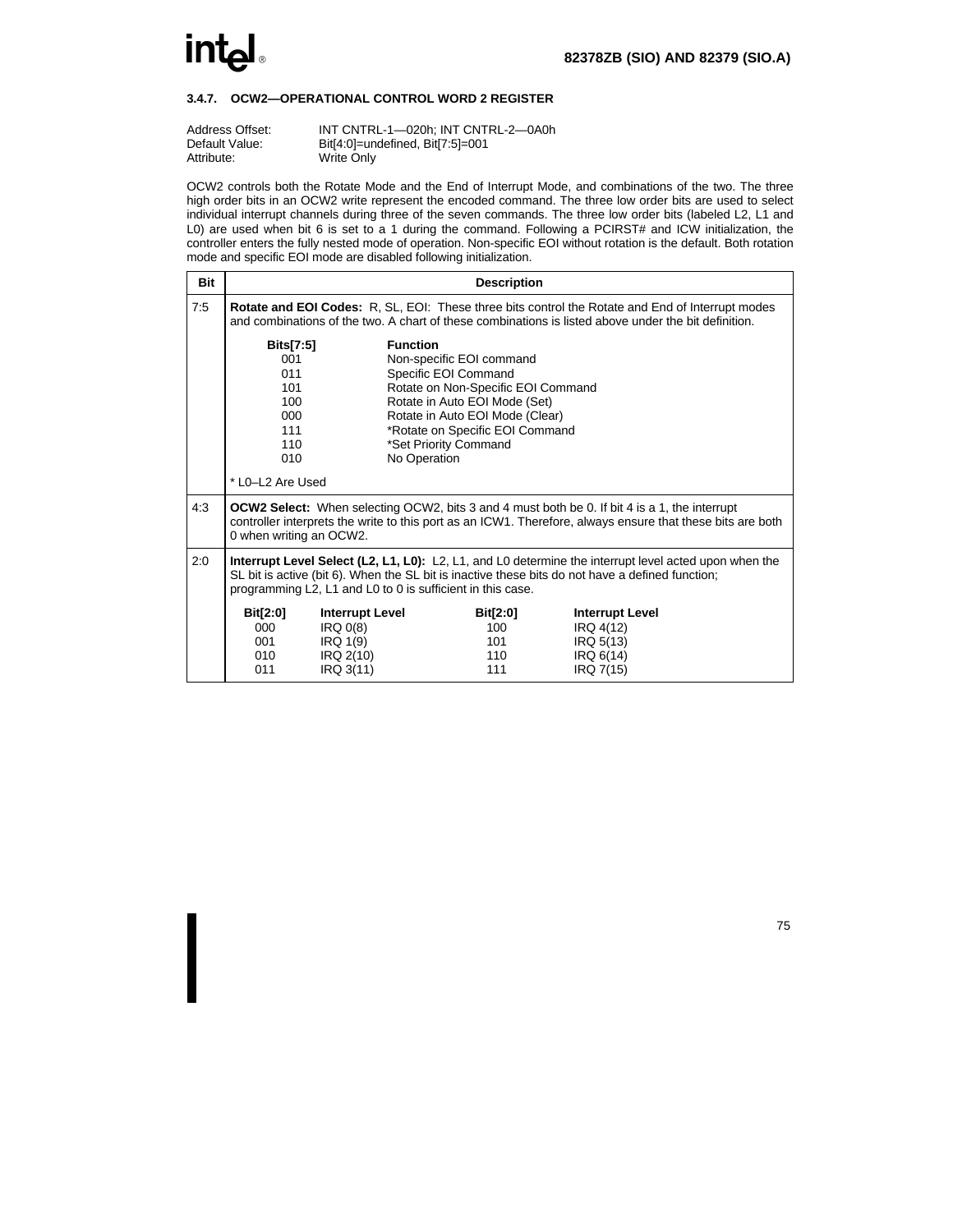

# **3.4.8. OCW3—OPERATIONAL CONTROL WORD 3 REGISTER**

| Address Offset: | INT CNTRL-1-020h; INT CNTRL-2-0A0h           |
|-----------------|----------------------------------------------|
| Default Value:  | Bit[6,0]=0, Bit[7,4:2]=undefined, Bit[5,1]=1 |
| Attribute:      | Read/Write                                   |

OCW3 serves three important functions: Enable Special Mask Mode, Poll Mode control, and IRR/ISR register read control.

| <b>Bit</b>     |                             |                                                                              | <b>Description</b>   |                                                                                                                                                                                                                                                                                                                                                                                                                                                                                                                                                                                                                                                                                                                                                                                                                          |
|----------------|-----------------------------|------------------------------------------------------------------------------|----------------------|--------------------------------------------------------------------------------------------------------------------------------------------------------------------------------------------------------------------------------------------------------------------------------------------------------------------------------------------------------------------------------------------------------------------------------------------------------------------------------------------------------------------------------------------------------------------------------------------------------------------------------------------------------------------------------------------------------------------------------------------------------------------------------------------------------------------------|
| $\overline{7}$ | <b>Reserved: Must be 0.</b> |                                                                              |                      |                                                                                                                                                                                                                                                                                                                                                                                                                                                                                                                                                                                                                                                                                                                                                                                                                          |
| 6              | has no effect.              |                                                                              |                      | <b>SMM (Special Mask Mode):</b> If ESMM=1 and SMM=1 the interrupt controller enters Special Mask<br>Mode. If ESMM=1 and SMM=0, the interrupt controller is in normal mask mode. When ESMM=0, SMM                                                                                                                                                                                                                                                                                                                                                                                                                                                                                                                                                                                                                         |
| 5              |                             | <b>ESMM (Enable Special Mask Mode):</b> 1=Enable SMM bit; 0=Disable SMM bit. |                      |                                                                                                                                                                                                                                                                                                                                                                                                                                                                                                                                                                                                                                                                                                                                                                                                                          |
| 4:3            |                             | OCW3 Select: Must be programmed to 01 selecting OCW3.                        |                      |                                                                                                                                                                                                                                                                                                                                                                                                                                                                                                                                                                                                                                                                                                                                                                                                                          |
| $\overline{2}$ | service.                    |                                                                              |                      | <b>Poll Mode Command:</b> 0=Disable Poll command. When bit $2=1$ , the next I/O read to the interrupt<br>controller is treated as an interrupt acknowledge cycle representing the highest priority level requesting                                                                                                                                                                                                                                                                                                                                                                                                                                                                                                                                                                                                      |
| 1:0            | Bit[1:0]<br>$00 \,$<br>01   | <b>Function</b><br>No Action<br>No Action                                    | Bit[1:0]<br>10<br>11 | <b>Register Read Command:</b> Bits[1:0] provide control for reading the In-Service Register (ISR) and the<br>Interrupt Request Register (IRR). When bit 1=0, bit 0 will not affect the register read selection. When bit<br>1=1, bit 0 selects the register status returned following an OCW3 read. If bit 0=0, the IRR will be read. If<br>bit 0=1, the ISR will be read. Following ICW initialization, the default OCW3 port address read will be<br>"read IRR". To retain the current selection (read ISR or read IRR), always write a 0 to bit 1 when<br>programming this register. The selected register can be read repeatedly without reprogramming OCW3.<br>To select a new status register, OCW3 must be reprogrammed prior to attempting the read.<br><b>Function</b><br>Read IRQ Register<br>Read IS Register |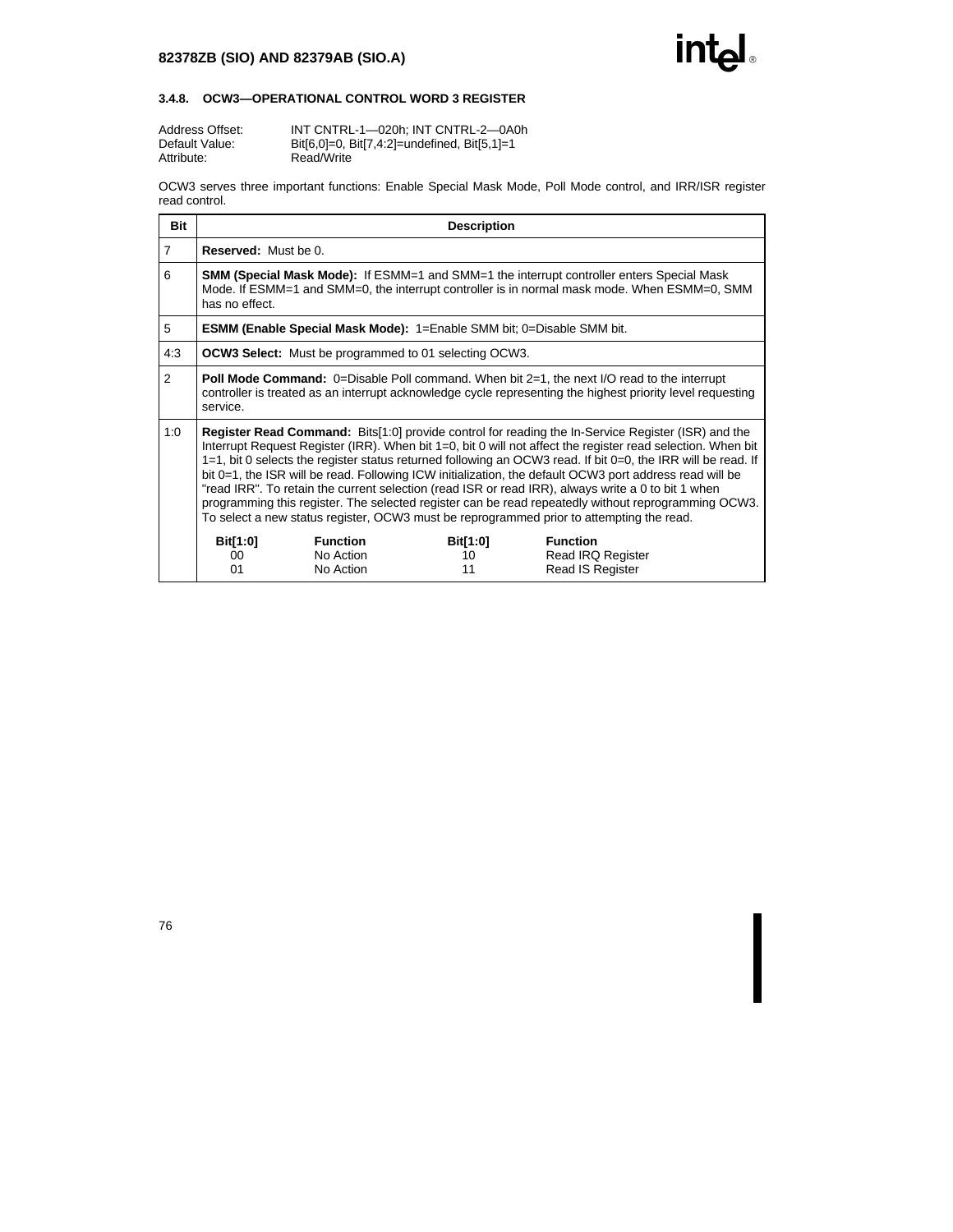

# **3.5. Control Registers**

This section contains NMI Registers, a real-time clock register, Port 92 Register, and the Digital Output Register.

## **3.5.1. NMISC—NMI STATUS AND CONTROL REGISTER**

| Address Offset: | 061h       |
|-----------------|------------|
| Default Value:  | 00h        |
| Attribute:      | Read/Write |

This register is used to check the status of different system components, control the output of the speaker counter (Counter 2), and gate the counter output that drives the SPKR signal.

| Bit            | <b>Description</b>                                                                                                                                                                                                                                                                                                                                      |
|----------------|---------------------------------------------------------------------------------------------------------------------------------------------------------------------------------------------------------------------------------------------------------------------------------------------------------------------------------------------------------|
| $\overline{7}$ | <b>SERR# Status—RO:</b> 1=SERR# pulsed. 0=No SERR#. Bit 7 is set if a system board agent (PCI)<br>devices or main memory) detects a system board error and pulses the PCI SERR# line. This interrupt is<br>enabled by setting bit 2 to 0. To reset the interrupt, set bit 2 to 0 and then set it to 1. When writing to<br>Port 061h, bit 6 must be a 0. |
| 6              | <b>IOCHK# NMI Source Status—RO:</b> Bit 6 is set if an expansion board asserts IOCHK# on the ISA/SIO<br>Bus. This interrupt is enabled by setting bit 3 to 0. To reset the interrupt, set bit 3 to 0 and then set it to<br>1. When writing to Port 061h, bit 6 must be a 0.                                                                             |
| 5              | Timer Counter 2 OUT Status-RO: The Counter 2 OUT signal state is reflected in bit 5. The value on<br>this bit following a read is the current state of the Counter 2 OUT signal. Counter 2 must be<br>programmed following a PCIRST# for this bit to have a determinate value. When writing to Port 061h,<br>bit 5 must be a 0.                         |
| 4              | <b>Refresh Cycle Toggle—RO:</b> The Refresh Cycle Toggle signal toggles from either 0 to 1 or 1 to 0<br>following every refresh cycle. This read-only bit is a 0 following PCIRST#. When writing to Port 061h, bit<br>4 must be a $0$ .                                                                                                                 |
| 3              | <b>IOCHK# NMI Enable—R/W: 1=Clear and Disable: 0=Enable IOCHK# NMI's.</b>                                                                                                                                                                                                                                                                               |
| $\mathcal{P}$  | <b>PCI SERR# Enable—R/W: 1=Clear and Disable, 0=Enable,</b>                                                                                                                                                                                                                                                                                             |
| 1              | <b>Speaker Data Enable—R/W:</b> 1=SPKR output is 0; 1=SPKR output is the Counter 2 OUT value.                                                                                                                                                                                                                                                           |
| 0              | Timer Counter 2 Enable-R/W: 0=Disable; 1=Enable                                                                                                                                                                                                                                                                                                         |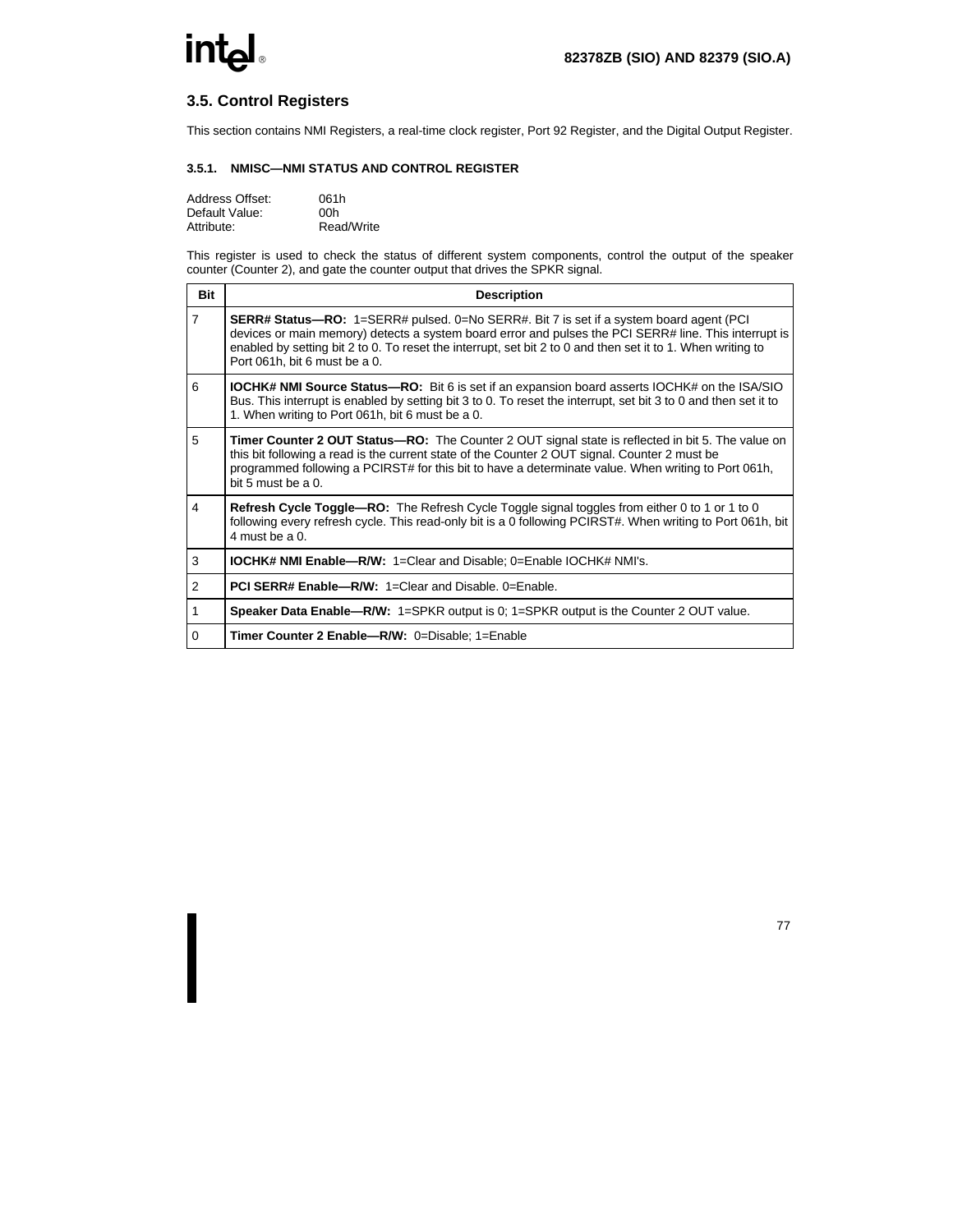

## **3.5.2. NMI ENABLE AND REAL-TIME CLOCK ADDRESS REGISTER**

| Address Offset: | 070h                        |
|-----------------|-----------------------------|
| Default Value:  | Bit[6:0]=undefined, Bit 7=1 |
| Attribute:      | Write Only                  |

The Mask Register for the NMI interrupt is at I/O address 070h shown below. The most significant bit enables or disables all NMI sources including IOCHK# and the NMI Port. Write an 80h to Port 70h to mask the NMI signal. This port is shared with the real-time clock. The real-time-clock uses the lower six bits of this port to address memory locations. Writing to Port 70h sets both the enable/disable bit and the memory address pointer. Do not modify the contents of this register without considering the effects on the state of the other bits. Reads and writes to this register address flow through to the ISA Bus.

| <b>Bit</b> | <b>Description</b>                                                                                                                                  |
|------------|-----------------------------------------------------------------------------------------------------------------------------------------------------|
|            | <b>NMI Enable: 1=Disable: 0=Enable.</b>                                                                                                             |
| 6:0        | Real Time Clock Address: Used by the Real Time Clock on the Base I/O component to address<br>memory locations. Not used for NMI enabling/disabling. |

#### **3.5.3. PORT 92 REGISTER**

| Address Offset: | 92h        |
|-----------------|------------|
| Default Value:  | 24h        |
| Attribute:      | Read/Write |

This register is used to support the alternate reset (ALT\_RST#) and alternate A20 (ALT\_A20) functions. This register is only accessible if bit 6 in the Utility Bus Chip Select B Register is set to a 1. Reads and writes to this register location flow through to the ISA Bus.

| Bit            | <b>Description</b>                                                                                                                                                                                                                                                                                                                                                                                                                                                                                                                                                                                |
|----------------|---------------------------------------------------------------------------------------------------------------------------------------------------------------------------------------------------------------------------------------------------------------------------------------------------------------------------------------------------------------------------------------------------------------------------------------------------------------------------------------------------------------------------------------------------------------------------------------------------|
| 7:6            | <b>Reserved:</b> Read as 0s.                                                                                                                                                                                                                                                                                                                                                                                                                                                                                                                                                                      |
| 5              | <b>Reserved:</b> Read as 1.                                                                                                                                                                                                                                                                                                                                                                                                                                                                                                                                                                       |
| 4:3            | <b>Reserved:</b> Read as 0s.                                                                                                                                                                                                                                                                                                                                                                                                                                                                                                                                                                      |
| 2              | <b>Reserved:</b> Read as 1.                                                                                                                                                                                                                                                                                                                                                                                                                                                                                                                                                                       |
|                | ALT A20 Signal Control—R/W: 0=ALT A20 signal negated (low). 1=ALT A20 signal asserted (high).                                                                                                                                                                                                                                                                                                                                                                                                                                                                                                     |
| $\overline{0}$ | Alternate System Reset—R/W: This read/write bit provides an alternate system reset function. This<br>function provides an alternate means to reset the system CPU to effect a mode switch from Protected<br>Virtual Address Mode to the Real Address Mode. This provides a faster means of reset than is provided<br>by the Keyboard controller. This bit is set to a 0 by a system reset. Writing a 1 to this bit will cause the<br>ALT_RST# signal to pulse active (low) for approximately 4 SYSCLK's. Before another ALT_RST# pulse<br>can be generated, this bit must be written back to a 0. |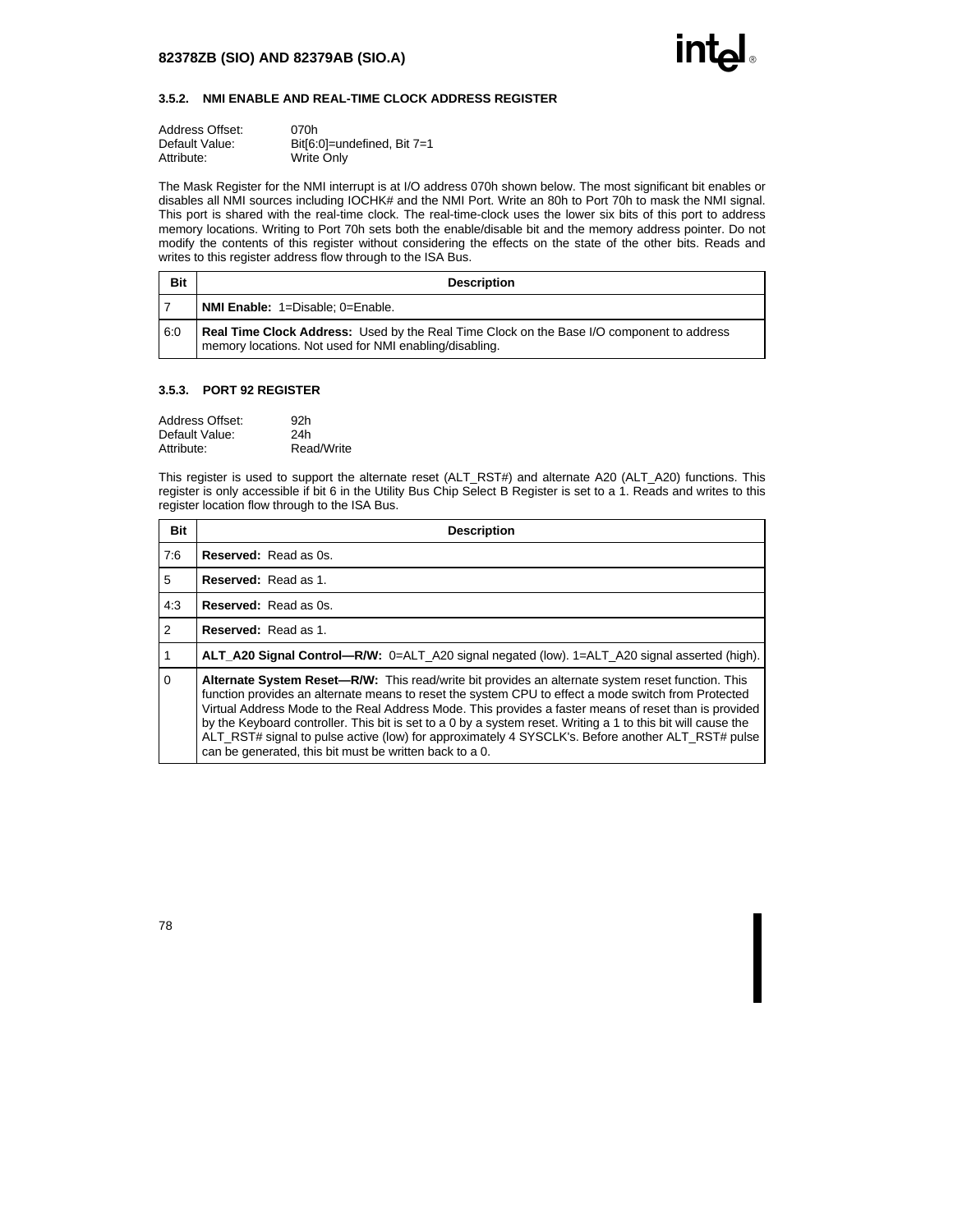

# **3.5.4. DIGITAL OUTPUT REGISTER**

| Address Offset: | 03F2h (Primary), 0372h (Secondary) |
|-----------------|------------------------------------|
| Default Value:  | Bit[7:4,2:0]=undefined, Bit $3=0$  |
| Attribute:      | Write only                         |

This register is used to prevent UBUSOE# from responding to DACK2# during a DMA read access to a floppy controller on the ISA Bus. If a second floppy (residing on the ISA Bus) is using DACK2# in conjunction with a floppy on the Utility Bus, this prevents the floppy on the Utility Bus and the Utility Bus transceiver from responding to an access targeted for the floppy on the ISA Bus. This register is also located in the floppy controller device. Reads and writes to this register location flow through to the ISA Bus.

| Bit | <b>Description</b>                                                                                                                                                                                                                                    |
|-----|-------------------------------------------------------------------------------------------------------------------------------------------------------------------------------------------------------------------------------------------------------|
| 7:4 | <b>Not Used:</b> These bits exist in the floppy controller.                                                                                                                                                                                           |
| 3   | <b>DMA Enable:</b> When this bit is a 1, the assertion of DACK# will result in UBUSOE# being asserted. If<br>this bit is 0, DACK2# has no effect on UBUSOE#. This port bit also exists on the floppy controller. This<br>bit defaults to disable (0). |
| 2:0 | Not Used: These bits exist in the floppy controller.                                                                                                                                                                                                  |

#### **3.5.5. RESET UBUS IRQ1/IRQ12 REGISTER**

| Address Offset: | 60h       |
|-----------------|-----------|
| Default Value:  | N/A       |
| Attribute:      | Read only |

This address location (60h) is used to clear the mouse and keyboard interrupt functions to the CPU. Reads to this address are monitored by the SIO/SIO.A. When the mouse interrupt function is enabled (bit 4 of the ISA Clock Divisor Register is 1), the mouse interrupt function is provided on the IRQ12/M input signal. In this mode, a mouse interrupt generates an interrupt through IRQ12/M to the Host CPU. A read of 60h releases IRQ12. If bit 4=0 in the ISA Clock Divisor Register, a read of address 60h has no effect on IRQ12/M. Reads and writes to this register flow through to the ISA Bus. For additional information, see the IRQ12/M description in Signal Description section. A read of 60h always releases IRQ1, regardless of the setting of bit 4 in the ISA Clock Divisor Register.

| Bit | <b>Description</b>                                                                 |
|-----|------------------------------------------------------------------------------------|
| 7:0 | Reset IRQ1/IRQ12: No specific pattern. A read of address 60h executes the command. |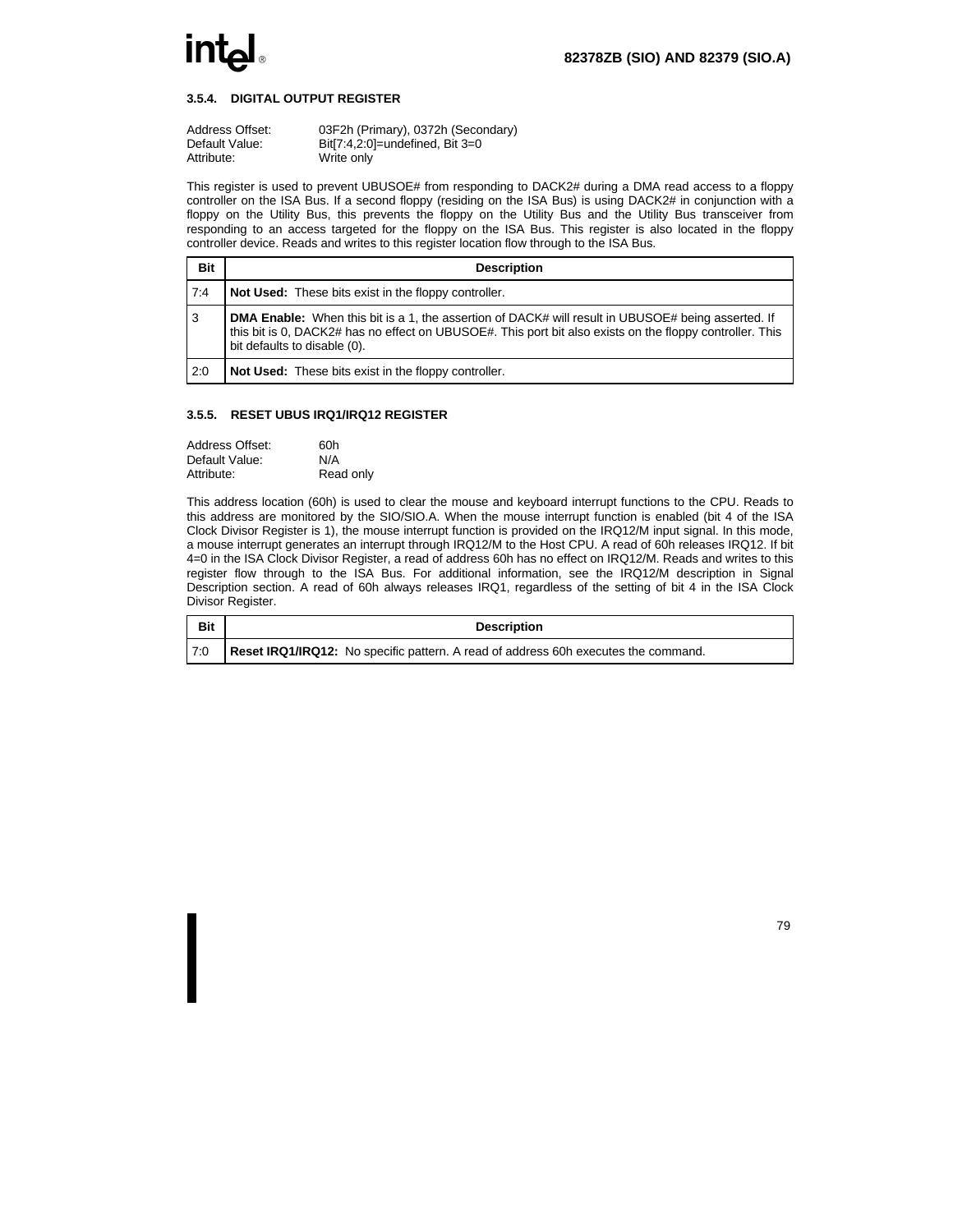

#### **3.5.6. COPROCESSOR ERROR REGISTER**

| Address Offset: | F0h        |
|-----------------|------------|
| Default Value:  | N/A        |
| Attribute:      | Write only |

This address location (F0h) is used when the SIO/SIO.A is programmed for coprocessor error reporting (bit 5 of the ISA Clock Divisor Register is 1). Writes to this address are monitored by the SIO/SIO.A. In this mode, the SIO/SIO.A generates an interrupt (INT) to the CPU when it receives an error signal (FERR# asserted) from the CPU's coprocessor. Writing address F0h, when FERR# is asserted, causes the SIO/SIO.A to assert IGNNE# and negate IRQ13. IGNNE# remains asserted until FERR# is negated. If FERR# is not asserted, writing to address F0h does not effect IGNNE#. Reads and writes to this register flow through to the ISA Bus. For additional information, see the IGNNE# description in the Signal Description section

| <b>Bit</b> | <b>Description</b>                                                                    |
|------------|---------------------------------------------------------------------------------------|
| 17:0       | <b>Reset IRQ12:</b> No specific pattern. A write to address F0h executes the command. |

#### **3.5.7. ELCR—EDGE/LEVEL CONTROL REGISTER**

| Address Offset: | INT CNTRL-1-04D0h: INT CNTRL-2-04D1h |
|-----------------|--------------------------------------|
| Default Value:  | 00h                                  |
| Attribute:      | Read/Write                           |

The Edge/Level Control Register is used to set the interrupts to be triggered by either the signal edge or the logic level. INT0, INT1, INT2, INT8, INT13 must be set to edge sensitive. After a reset, all the INT signals are set to edge sensitive. Each IRQ that a PCI interrupt is steered into (see the PIRQ Route Control Register) must have it's interrupt set to level sensitive.

| Bit |                           |                                                                   |                   |
|-----|---------------------------|-------------------------------------------------------------------|-------------------|
| 7:0 |                           | Edge/Level Select: 0=Edge sensitive interrupt; 1=Level sensitive. |                   |
|     | Bit                       | Port 04D0h                                                        | Port 04D1h        |
|     | $\Omega$                  | $INT0*$                                                           | INT8*             |
|     |                           | INT <sub>1</sub> *                                                | INT <sub>9</sub>  |
|     | 2                         | $INT2*$                                                           | <b>INT10</b>      |
|     | 3                         | INT <sub>3</sub>                                                  | <b>INT11</b>      |
|     | 4                         | INT4                                                              | <b>INT12</b>      |
|     | 5                         | INT <sub>5</sub>                                                  | <b>INT13*</b>     |
|     | 6                         | INT <sub>6</sub>                                                  | INT <sub>14</sub> |
|     | 7                         | <b>INT7</b>                                                       | INT <sub>15</sub> |
|     | * Must be 0 when written. |                                                                   |                   |

# **3.6. Power Management Registers**

This section describes the two power management registers (APMS and APMC) that are located in normal I/O space. These registers are accessed via the CPU or PCI Bus with 8 bit accesses. Note that the rest of the power management registers are part of the SIO/SIO.A configuration registers.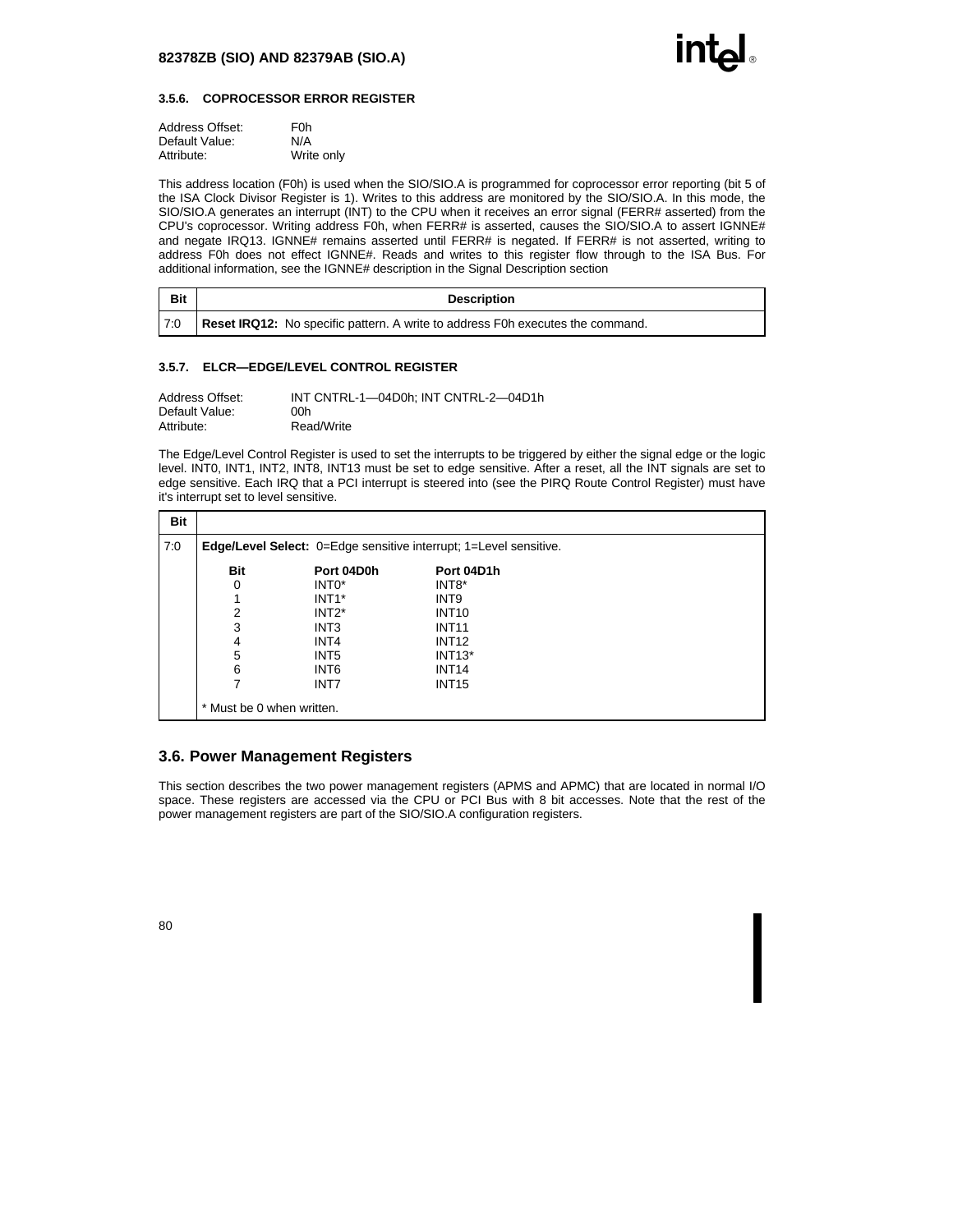## **3.6.1. APMC—ADVANCED POWER MANAGEMENT CONTROL PORT**

| I/O Address:   | 0B2h       |
|----------------|------------|
| Default Value: | 00h        |
| Attribute:     | Read/Write |

This register passes data (APM Commands) between the OS and the SMI handler. In addition, writes can generate an SMI and reads can cause STPCLK# to be asserted. The SIO/SIO.A operation is not affected by the data in this register.

| <b>Bit</b> | <b>Description</b>                                                                                                                                                                                                                                                                                                                                                                              |
|------------|-------------------------------------------------------------------------------------------------------------------------------------------------------------------------------------------------------------------------------------------------------------------------------------------------------------------------------------------------------------------------------------------------|
| 7:0        | <b>APM Control Port (APMC):</b> Writes to this register store data in the APMC Register and reads return<br>the last data written. In addition, writes generate an SMI, if bit 7 of the SMIEN Register and<br>bit 0 of the SMICNTL Register are both is set to 1. Reads cause the STPCLK# signal to be asserted, if<br>bit 1 of the SMICNTL Register is set to 1. Reads do not generate an SMI. |

#### **3.6.2. APMS—ADVANCED POWER MANAGEMENT STATUS PORT**

| I/O Address:   | 0B3h       |
|----------------|------------|
| Default Value: | 00h        |
| Attribute:     | Read/Write |

This register passes status information between the OS and the SMI handler. The SIO/SIO.A operation is not affected by the data in this register.

| <b>Bit</b> | <b>Description</b>                                                                                        |
|------------|-----------------------------------------------------------------------------------------------------------|
| 7:0        | <b>APM Status Port (APMS):</b> Writes store data in this register and reads return the last data written. |

# **3.7. APIC Registers (82379AB Only)**

This section describes the registers used to program the Advanced Programmable Interrupt Controller. The I/O APIC registers are accessed by an indirect addressing scheme using two registers (IOREGSEL and IOWIN) that are located in the CPU's memory space (memory address specified by the APICBASE Register). To reference an I/O APIC register, a Dword memory write loads the IOREGSEL Register with a 32 bit value that specifies the APIC register. The IOWIN Register then becomes a four byte window pointing to the APIC register specified by bits [7:0] of the IOREGSEL Register. The register address table is at the beginning of the Register section.

All APIC registers are accessed using 32-bit loads and stores. This implies that to modify a field (e.g., bit, byte) in any register, the whole 32-bit register must be read, the field modified, and the 32 bits written back. In addition, registers that are described as 64 bits wide are accessed as multiple independent 32-bit registers.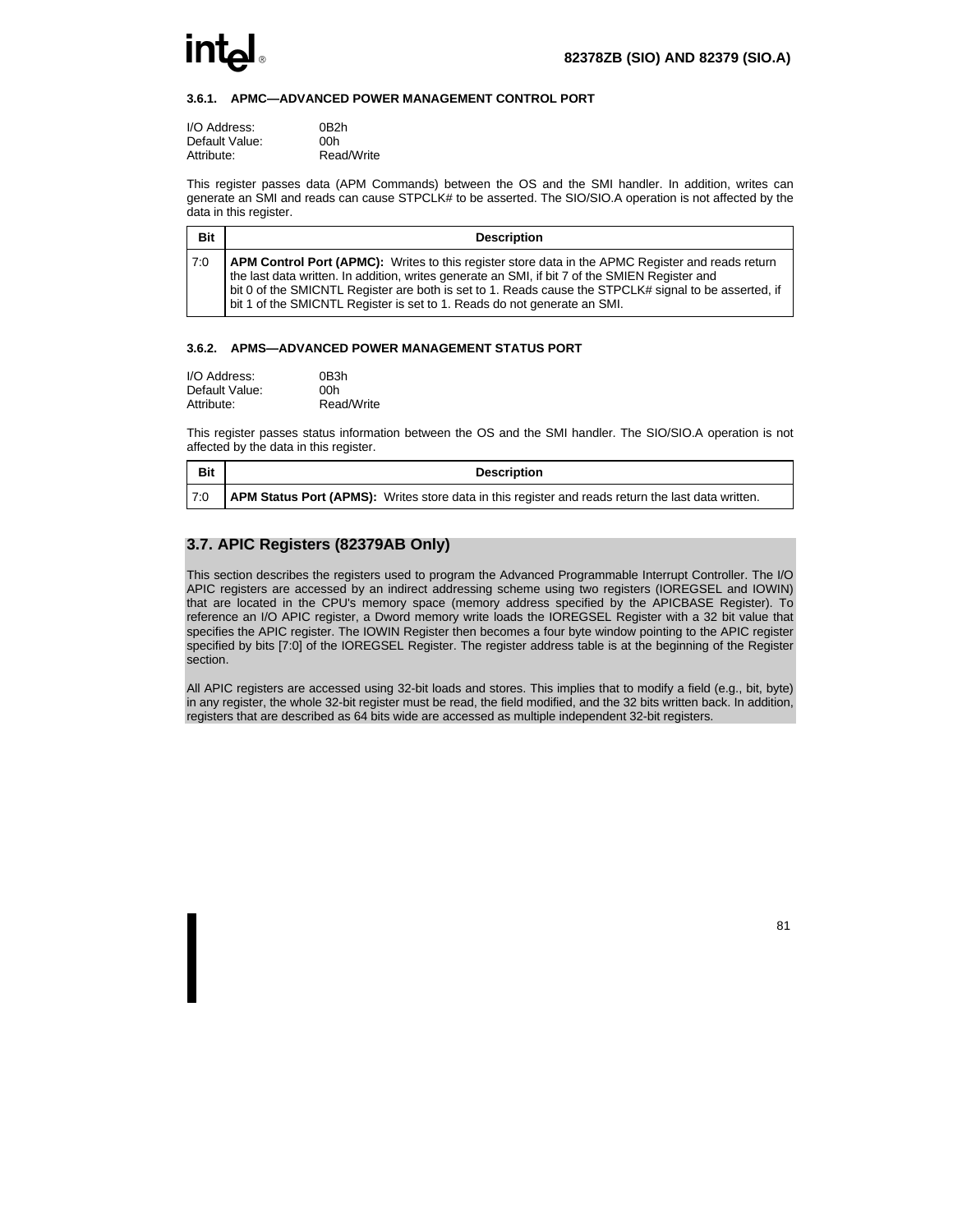

#### **3.7.1. IOREGSEL—I/O REGISTER SELECT REGISTER (82379AB Only)**

Memory Address: FEC0 xy00h (xy=See APICBASE Register) Default Value: 00h Attribute: Read/Write

This register selects an I/O APIC Unit register. The contents of the selected 32-bit register can be manipulated via the I/O Window Register.

| <b>Bit</b> | <b>Description</b>                                                                                    |
|------------|-------------------------------------------------------------------------------------------------------|
| 31:8       | <b>Reserved</b>                                                                                       |
| 7:0        | APIC Register Address: Bits[7:0] specify the APIC register to be read/written via the IOWIN Register. |

## **3.7.2. IOWIN—I/O WINDOW REGISTER (82379AB Only)**

| Memory Address: | FEC0 xy10h (xy=See APICBASE Register) |
|-----------------|---------------------------------------|
| Default Value:  | 00h                                   |
| Attribute:      | Read/Write                            |

This register is mapped onto the I/O Unit's register selected by the IOREGSEL Register. Readability/writability by software is determined by the I/O APIC register that is currently selected.

| <b>Bit</b> | <b>Description</b>                                                                                                                                   |
|------------|------------------------------------------------------------------------------------------------------------------------------------------------------|
| 31:0       | <b>APIC Register Data:</b> Memory references to this register are mapped to the APIC register specified<br>by the contents of the IOREGSEL Register. |

#### **3.7.3. APICID—I/O APIC IDENTIFICATION REGISTER (82379AB Only)**

| Address Offset: | 00h        |
|-----------------|------------|
| Default Value:  | 00000000h  |
| Attribute:      | Read/Write |

This register contains the unit's 4-bit APIC ID. The ID serves as a physical name of the I/O APIC Unit. All APIC units using the APIC Bus should have a unique APIC ID. The APIC Bus arbitration ID for the I/O unit is also writtten during a write to the APICID Register (same data is loaded into both). This register must be programmed with the correct ID value before using the I/O APIC unit for message transmission.

| <b>Bit</b> | <b>Description</b>                                                                     |
|------------|----------------------------------------------------------------------------------------|
| 31:28      | <b>Reserved</b>                                                                        |
| 27:24      | <b>I/O APIC Identification:</b> This 4 bit field contains the I/O APIC identification. |
| 23:0       | <b>Reserved</b>                                                                        |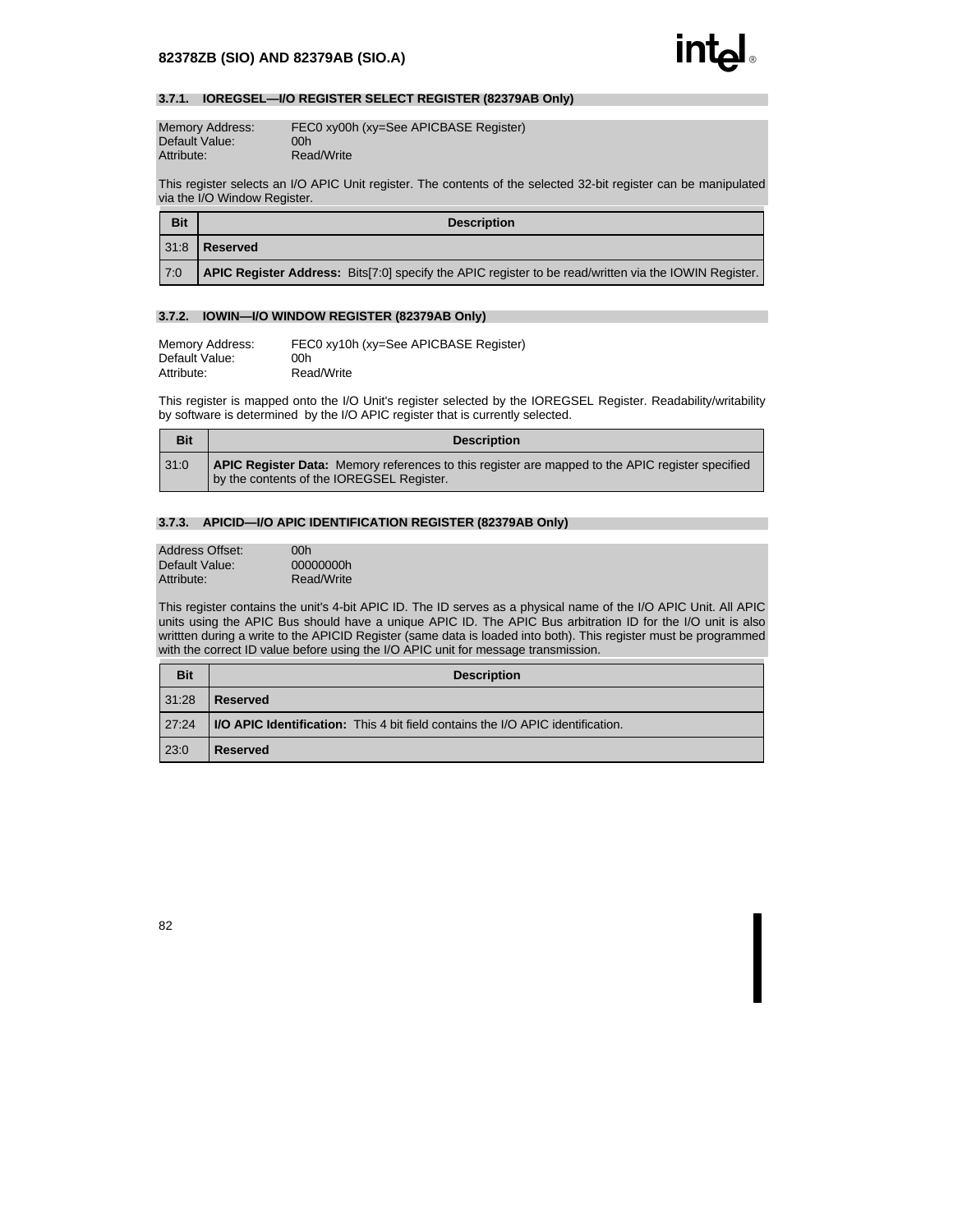## **3.7.4. APICID—I/O APIC VERSION REGISTER (82379AB Only)**

| Address Offset: | 01h       |
|-----------------|-----------|
| Default Value:  | 000F0011h |
| Attribute:      | Read Only |

The I/O APIC Version Register identifies the APIC hardware version. Software can use this to provide compatibility between different APIC implementations and their versions. In addition, this register provides the maximum number of entries in the I/O Redirection Table.

| <b>Bit</b> | <b>Description</b>                                                                                                                                                                                                                                                                                                        |
|------------|---------------------------------------------------------------------------------------------------------------------------------------------------------------------------------------------------------------------------------------------------------------------------------------------------------------------------|
| 31:24      | <b>Reserved</b>                                                                                                                                                                                                                                                                                                           |
| 23:16      | <b>Maximum Redirection Entry:</b> This field contains the entry number (0 being the lowest entry) of the<br>highest entry in the I/O Redirection Table. The value is equal to the number of interrupt input pins<br>minus one of this I/O APIC. The range of values is 0 through 239. For the 82379AB, this value is 0Fh. |
| 15:8       | <b>Reserved</b>                                                                                                                                                                                                                                                                                                           |
| 7:0        | <b>APIC VERSION:</b> This 8 bit field identifies the implementation version. The version number for the<br>82379AB is 11h.                                                                                                                                                                                                |

# **3.7.5. APICARB—I/O APIC ARBITRATION REGISTER (82379AB Only)**

| Address Offset: | 02h       |
|-----------------|-----------|
| Default Value:  | 00000000h |
| Attribute:      | Read Only |

The APICARB Register contains the bus arbitration priority for the I/O APIC. This register is loaded when the I/O APIC ID Register is written.

| <b>Bit</b> | <b>Description</b>                                                                                                         |
|------------|----------------------------------------------------------------------------------------------------------------------------|
| 31:28      | <b>Reserved</b>                                                                                                            |
| 27:24      | <b>I/O APIC Arbitration Identification:</b> This 4 bit field contains the I/O APIC arbitration priority<br>identification. |
| 23:0       | <b>Reserved</b>                                                                                                            |

# **3.7.6. IOREDTBL[15:0]—I/O REDIRECTION TABLE REGISTERS (82379AB Only)**

| <b>Address Offset:</b>       | 10-11h (IOREDTBL0)<br>12-13h (IOREDTBL1)<br>14-15h (IOREDTBL2)                                     | 1C-1Dh (IOREDTBL6) 26-27h (IOREDTBL11)<br>1E-1Fh (IOREDTBL7) 28-29h (IOREDTBL12) | 20-21h (IOREDTBL8) 2A-2Bh (IOREDTBL13)<br>22-23h (IOREDTBL9) 2C-2Dh (IOREDTBL14) |
|------------------------------|----------------------------------------------------------------------------------------------------|----------------------------------------------------------------------------------|----------------------------------------------------------------------------------|
| Default Value:<br>Attribute: | 16-17h (IOREDTBL3)<br>18-19h (IOREDTBL4)<br>1A-1Bh (IOREDTBL5)<br>xx000000 00010xxxh<br>Read/Write |                                                                                  | 24-25h (IOREDTBL10) 2E-2Fh (IOREDTBL15)                                          |

Each of the 16 I/O Redirection Table entry registers is a dedicated entry for each interrupt input pin. Unlike IRQ pins of the 8259A, the notion of interrupt priority is completely unrelated to the position of the physical interrupt input pin on the APIC. Instead, software determines the vector (and therefore the priority) for each corresponding interrupt input pin. For each interrupt pin, the operating system can also specify the signal polarity (low active or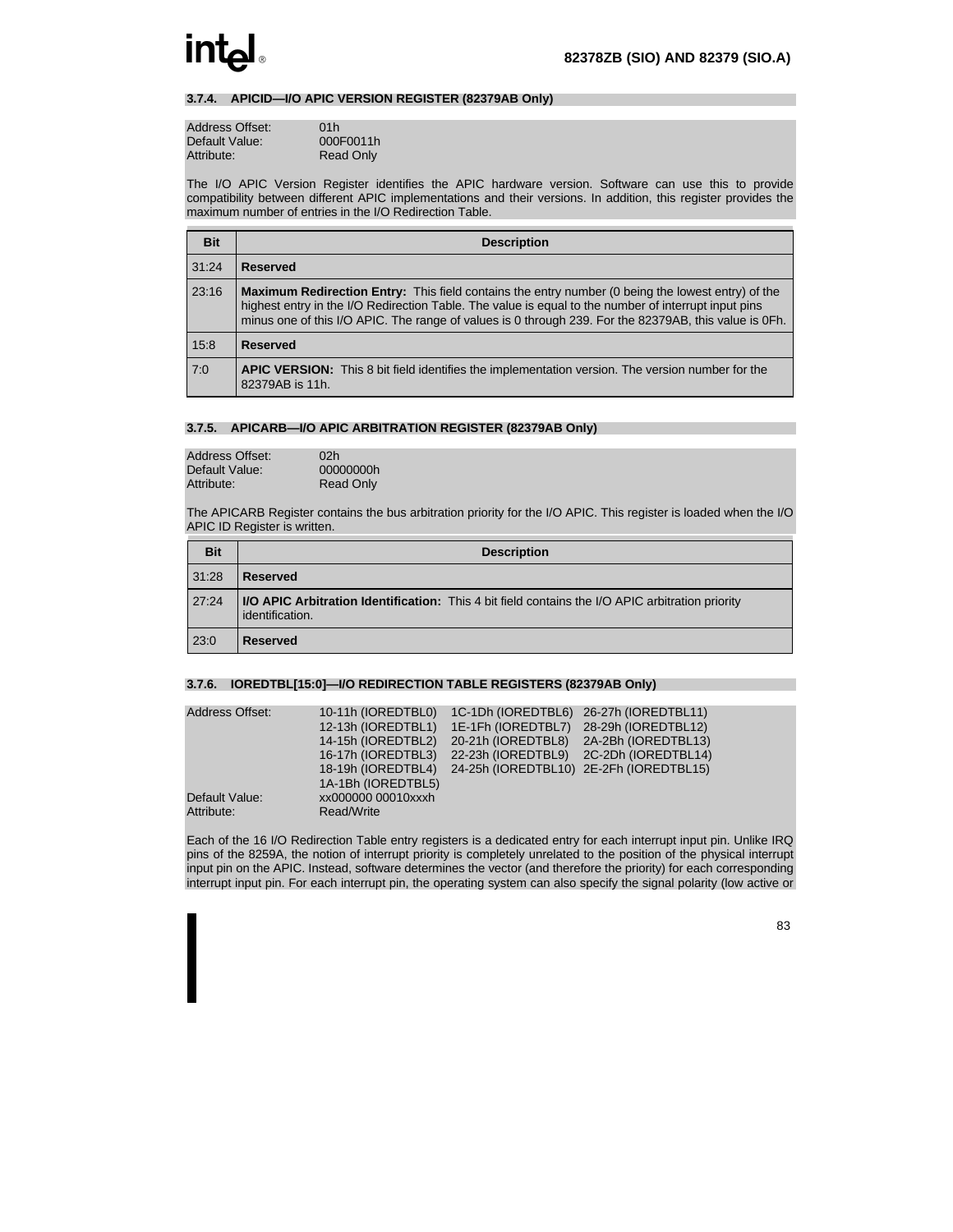

high active), whether the interrupt is signaled as edges or levels, as well as the destination and delivery mode of the interrupt. The information in the redirection table is used to translate the corresponding interrupt pin information into an inter-APIC message.

For a signal on an edge-sensitive interrupt input pin to be recognized as a valid edge (and not a glitch), the input level on the pin must remain asserted until the I/O APIC Unit broadcasts the corresponding message over the APIC Bus and the message has been accepted by the destination(s) specified in the destination field. Only then will the source APIC be able to recognize a new edge on that Interrupt Input pin. That new edge only results in a new invocation of the handler if its acceptance by the destination APIC causes the Interrupt Request Register bit to go from 0 to 1. (In other words, if the interrupt wasn't already pending at the destination.)

| <b>Bit</b> | <b>Description</b>                                                                                                                                                                                                                                                                                                                                                                                                                                                                                                                                                                                                                                                                                                                                                                                                                                                                                                                                                                    |
|------------|---------------------------------------------------------------------------------------------------------------------------------------------------------------------------------------------------------------------------------------------------------------------------------------------------------------------------------------------------------------------------------------------------------------------------------------------------------------------------------------------------------------------------------------------------------------------------------------------------------------------------------------------------------------------------------------------------------------------------------------------------------------------------------------------------------------------------------------------------------------------------------------------------------------------------------------------------------------------------------------|
| 63:56      | <b>Destination field—R/W:</b> If the Destination Mode of this entry is Physical Mode (bit 11=0), bits[59:56]<br>contain an APIC ID. If Logical Mode is selected (bit 11=1), the Destination Field potentially defines a<br>set of processors. Bits[63:56] of the Destination Field specify the logical destination address.                                                                                                                                                                                                                                                                                                                                                                                                                                                                                                                                                                                                                                                           |
| 55:17      | <b>Reserved</b>                                                                                                                                                                                                                                                                                                                                                                                                                                                                                                                                                                                                                                                                                                                                                                                                                                                                                                                                                                       |
| 16         | <b>Interrupt Mask—RW:</b> When this bit is 1, the interrupt signal is masked. Edge-sensitive interrupts<br>signaled on a masked interrupt pin are ignored (i.e., not delivered or held pending). Level-asserts or<br>negates occurring on a masked level-sensitive pin are also ignored and have no side effects.<br>Changing the mask bit from unmasked to masked after the interrupt is accepted by a local APIC has<br>no effect on that interrupt. This behavior is identical to the case where the device withdraws the<br>interrupt before that interrupt is posted to the processor. It is software's responsibility to handle the<br>case where the mask bit is set after the interrupt message has been accepted by a local APIC unit<br>but before the interrupt is dispensed to the processor. When this bit is 0, the interrupt is not masked.<br>An edge or level on an interrupt pin that is not masked results in the delivery of the interrupt to the<br>destination. |
| 15         | Trigger Mode—R/W: The trigger mode field indicates the type of signal on the interrupt pin that<br>triggers an interrupt. This bit is set to 1 for level sensitive and 0 for edge sensitive.                                                                                                                                                                                                                                                                                                                                                                                                                                                                                                                                                                                                                                                                                                                                                                                          |
| 14         | <b>Remote IRR—RO:</b> This bit is used for level triggered interrupts. Its meaning is undefined for edge<br>triggered interrupts. For level triggered interrupts, this bit is set to 1 when local APIC(s) accept the<br>level interrupt sent by the I/O APIC. The Remote IRR bit is set to 0 when an EOI message with a<br>matching interrupt vector is received from a local APIC.                                                                                                                                                                                                                                                                                                                                                                                                                                                                                                                                                                                                   |
| 13         | <b>Interrupt Input Pin Polarity (INTPOL)—R/W:</b> This bit specifies the polarity of the interrupt signal. A<br>0 selects high active and a 1 selects low active.                                                                                                                                                                                                                                                                                                                                                                                                                                                                                                                                                                                                                                                                                                                                                                                                                     |
| 12         | <b>Delivery Status (DELIVS)—RO:</b> The Delivery Status bit contains the current status of the delivery<br>of this interrupt. Delivery Status is read-only and writes to this bit (as part of a 32 bit word) do not<br>affect this bit. When bit 12=0 (IDLE), there is currently no activity for this interrupt. When bit 12=1<br>(Send Pending), the interrupt has been injected. However, its delivery is temporarily held up due to<br>the APIC Bus being busy or the inability of the receiving APIC unit to accept that interrupt at that time.                                                                                                                                                                                                                                                                                                                                                                                                                                  |
| 11         | <b>Destination Mode (DESTMOD)-R/W:</b> This field determines the interpretation of the Destination<br>field. When DESTMOD=0 (physical mode), a destination APIC is identified by its ID. Bits 56 through<br>59 of the Destination field specify the 4-bit APIC ID. When DESTMOD=1 (logical mode), destinations<br>are identified by matching on the logical destination under the control of the Destination Format<br>Register and Logical Destination Register in each Local APIC. Bits 56 through 63 (8 MSB) of the<br>Destination field specify the 8 bit APIC ID.                                                                                                                                                                                                                                                                                                                                                                                                                |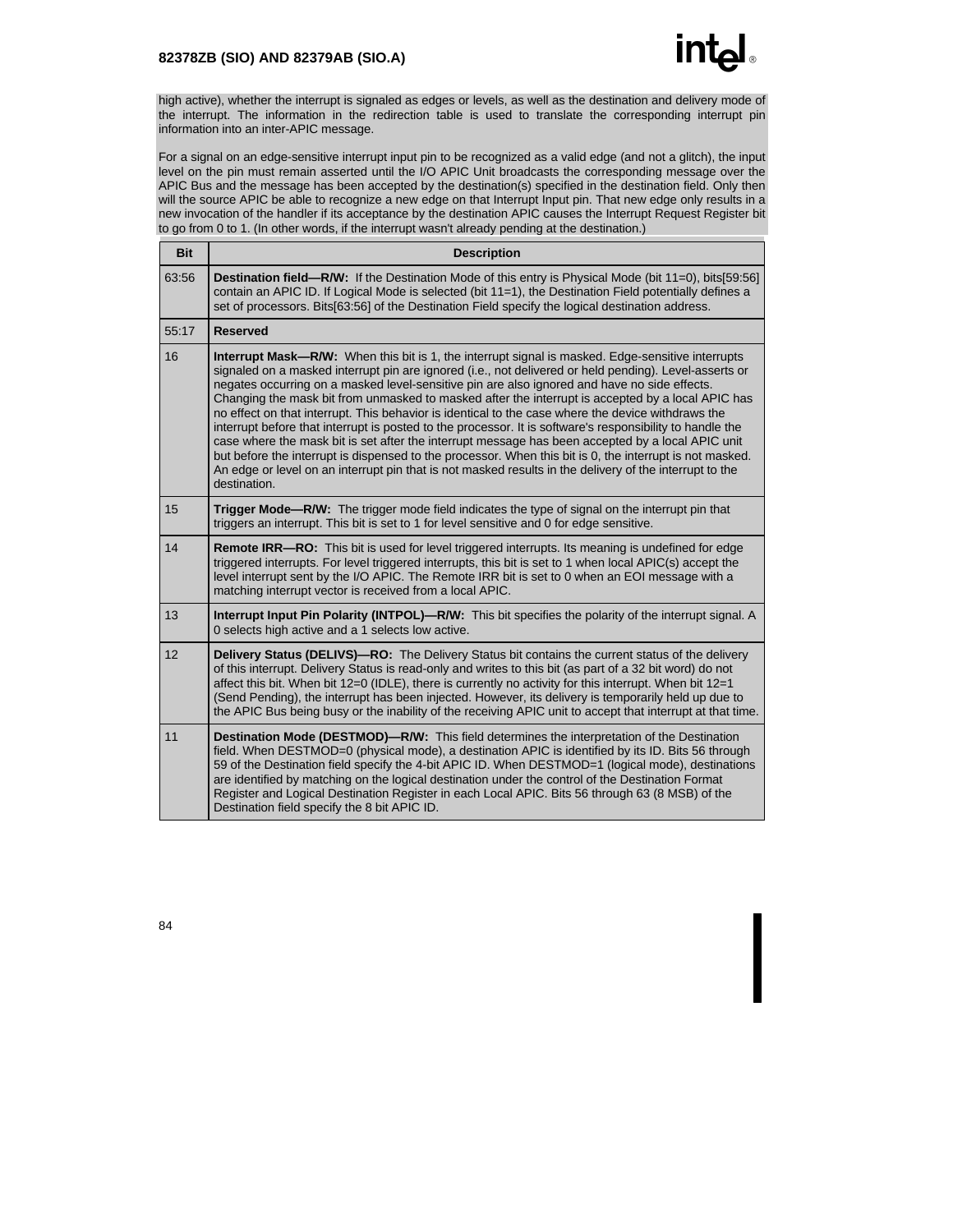| <b>Bit</b> |                                                                                                                                                                                                                                                                                                                                                                                        |                    | <b>Description</b>                                                                                                                                                                                                                                                                                                                                                                             |
|------------|----------------------------------------------------------------------------------------------------------------------------------------------------------------------------------------------------------------------------------------------------------------------------------------------------------------------------------------------------------------------------------------|--------------------|------------------------------------------------------------------------------------------------------------------------------------------------------------------------------------------------------------------------------------------------------------------------------------------------------------------------------------------------------------------------------------------------|
| 10:8       | <b>Delivery Mode (DELMOD)—R/W:</b> The Delivery Mode is a 3-bit field that specifies how the APICs<br>listed in the destination field should act upon reception of this signal. Note that certain Delivery Modes<br>only operate as intended when used in conjunction with a specific trigger Mode. These restrictions<br>are indicated in the following table for each Delivery Mode. |                    |                                                                                                                                                                                                                                                                                                                                                                                                |
|            | <b>Bits</b><br>[10:8]                                                                                                                                                                                                                                                                                                                                                                  | <b>Mode</b>        | <b>Description</b>                                                                                                                                                                                                                                                                                                                                                                             |
|            | 000                                                                                                                                                                                                                                                                                                                                                                                    | Fixed              | Deliver the signal on the INT signal of all processor cores listed in the<br>destination. Trigger Mode for "fixed" Delivery Mode can be edge or level.                                                                                                                                                                                                                                         |
|            | 001                                                                                                                                                                                                                                                                                                                                                                                    | Lowest<br>Priority | Deliver the signal on the INT signal of the processor core that is executing<br>at the lowest priority among all the processors listed in the specified<br>destination. Trigger Mode for "lowest priority". Delivery Mode can be edge<br>or level.                                                                                                                                             |
|            | 010                                                                                                                                                                                                                                                                                                                                                                                    | <b>SMI</b>         | System Management Interrupt. A delivery mode equal to SMI requires an<br>edge trigger mode. The vector information is ignored but must be<br>programmed to all zeroes for future compatibility.                                                                                                                                                                                                |
|            | 011                                                                                                                                                                                                                                                                                                                                                                                    | Reserved           |                                                                                                                                                                                                                                                                                                                                                                                                |
|            | 100                                                                                                                                                                                                                                                                                                                                                                                    | <b>NMI</b>         | Deliver the signal on the NMI signal of all processor cores listed in the<br>destination. Vector information is ignored. NMI must be programmed as<br>edge-triggered for proper operation.                                                                                                                                                                                                     |
|            | 101                                                                                                                                                                                                                                                                                                                                                                                    | <b>INIT</b>        | Deliver the signal to all processor cores listed in the destination by<br>asserting the INIT signal. All addressed local APICs will assume their INIT<br>state. INIT must be programmed as edge-triggered for proper operation.                                                                                                                                                                |
|            | 110                                                                                                                                                                                                                                                                                                                                                                                    | Reserved           |                                                                                                                                                                                                                                                                                                                                                                                                |
|            | 111                                                                                                                                                                                                                                                                                                                                                                                    | ExtINT             | Deliver the signal to the INT signal of all processor cores listed in the<br>destination as an interrupt that originated in an externally connected<br>(8259A-compatible) interrupt controller. The INTA cycle that corresponds to<br>this ExtINT delivery is routed to the external controller that is expected to<br>supply the vector. A Delivery Mode of "ExtINT" requires an edge trigger |
|            |                                                                                                                                                                                                                                                                                                                                                                                        | mode.              |                                                                                                                                                                                                                                                                                                                                                                                                |
| 7:0        | <b>Interrupt Vector (INTVEC)—R/W:</b> The vector field is an 8-bit field containing the interrupt vector for<br>this interrupt. Vector values range from 10–FEh.                                                                                                                                                                                                                       |                    |                                                                                                                                                                                                                                                                                                                                                                                                |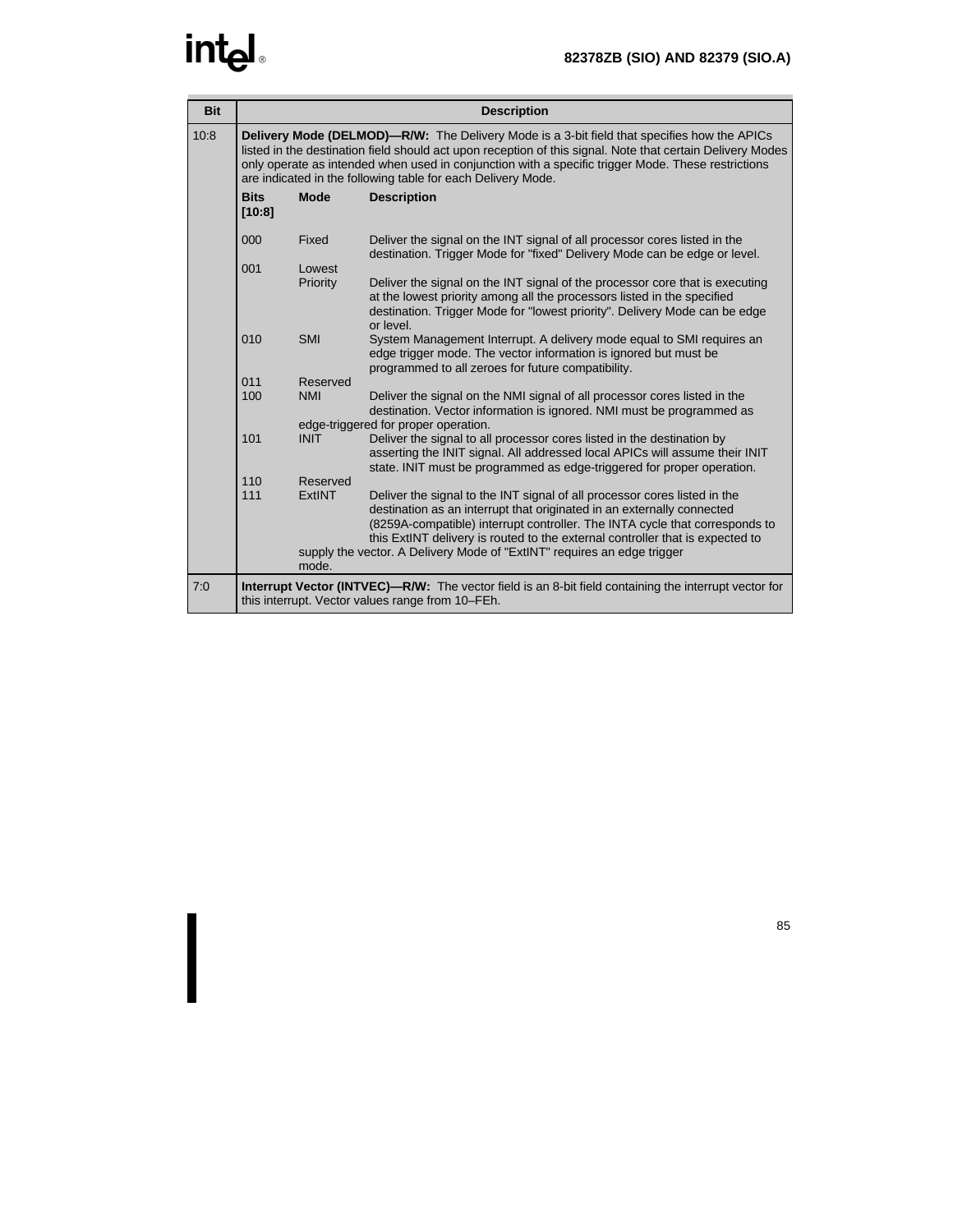

# **4.0. FUNCTIONAL DESCRIPTION**

This section describes the SIO/SIO.A functions and hardware interfaces including memory and I/O address mapping, PCI interface, ISA interface, system arbitration, DMA, interrupt controller, advanced interrupt controller, timer/counters, power management, and the Utility Bus.

# **4.1. Memory and I/O Address Map**

The SIO/SIO.A interfaces to the PCI and ISA Buses. Positive decode is provided for certain PCI master memory and I/O accesses. The SIO/SIO.A also provides positive decode for certain DMA and ISA master memory and I/O accesses.

## **4.1.1. MEMORY ADDRESS MAP (GENERATING MEMCS#)**

#### **PCI Master Access**

The SIO/SIO.A decodes accesses to main memory and generates a memory chip select (asserts MEMCS#), if enabled. Various memory regions listed below can be enabled/disabled by programming the MCSCON, MCSBOH, MCSTOH, MCSTOM, MAR1, MAR2, and MAR3 Registers. Accesses within these enabled regions generate a MEMCS# signal that can be used by the host bridge to know when to forward PCI cycles to main memory.

- 0–512 Kbytes memory (can only be disabled if MEMCS# is completely disabled)
- 512–640 Kbytes memory
- (1 Mbyte-64 Kbytes) to 1 Mbyte memory (BIOS Area)
- 768–918 Kbytes in 16-Kbyte sections (total of 8 sections)
- 918–983 Kbytes in 16-Kbyte sections (total of 4 sections)
- 1 Mbyte-to-programmable boundary on 2-Mbyte increments from 2–512 Mbytes
- Programmable memory hole in 64-Kbyte increments between from 1–16 Mbytes

The SIO/SIO.A generates MEMCS# from the PCI address. MEMCS# is generated from the clock edge after FRAME# is sampled active. MEMCS# will only go active for one PCI clock period. The SIO/SIO.A does not take any other action as a result of this decode other than generating MEMCS#. It is the responsibility of the device using the MEMCS# signal to generate DEVSEL#, TRDY# and any other cycle response. The device using MEMCS# will always generate DEVSEL# on the next clock. This fact can be used to avoid an extra clock delay in the subtractive decoder described in the next section.

#### **ISA/DMA Access**

ISA master or DMA accesses that are positively decoded are forwarded to the PCI Bus. Various memory regions listed below can be enabled/disabled by programming the IADCON, IADBOH, IADTOH, and IADRBE Registers. A memory address above 16 Mbytes will be forwarded to the PCI Bus automatically. This is possible only during DMA cycles in which the DMA has been programmed for addressing above 16 Mbytes.

- 0–512 Kbytes
- 512–640 Kbytes
- 640–768 Kbytes (Video buffer)
- 768–896 Kbytes in eight 16-Kbyte sections (Expansion ROM)
- 896–960 Kbytes (lower BIOS area)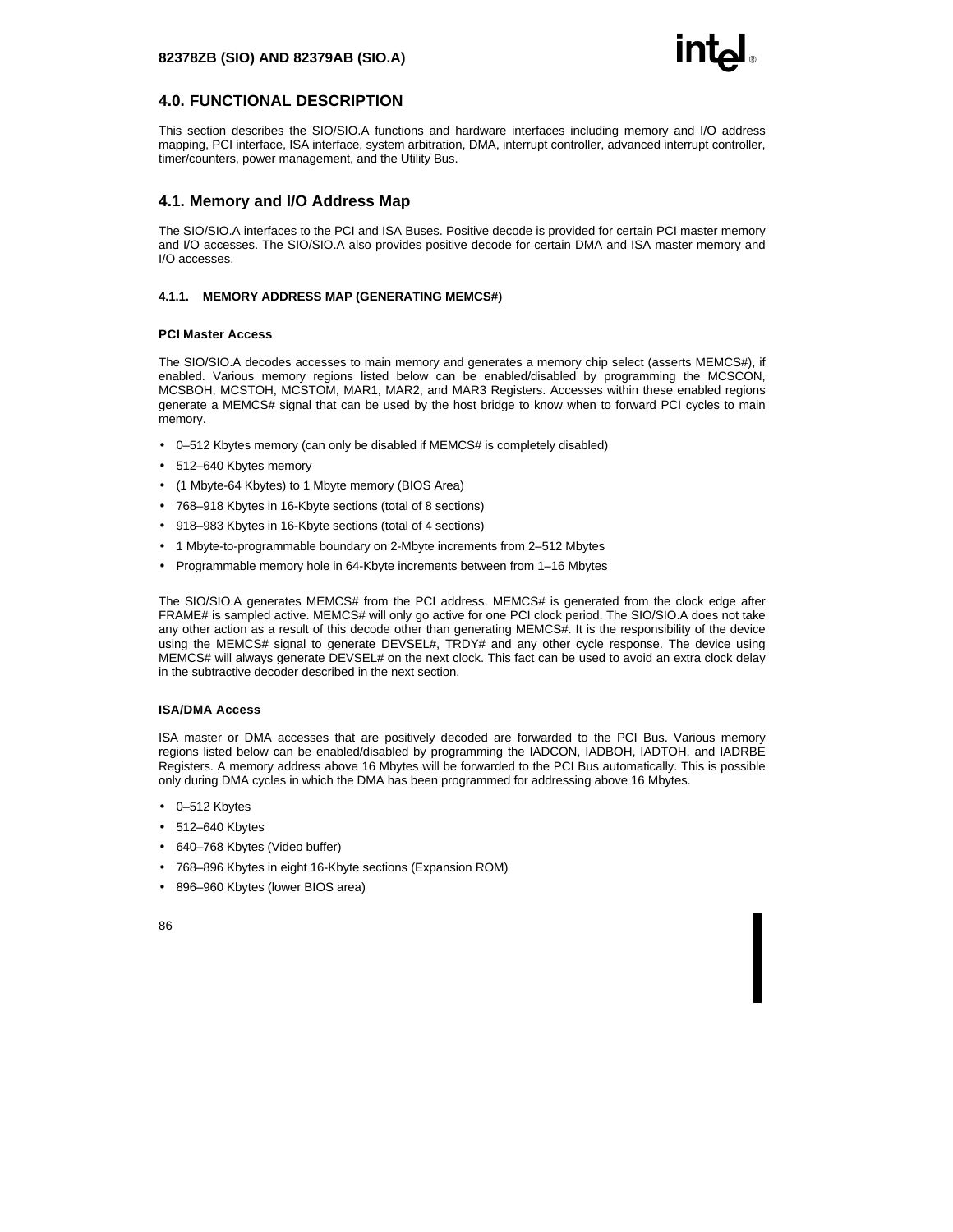- 1-to-X Mbytes (up to 16 Mbytes) within which a hole can be opened. Accesses to the hole are not forwarded to PCI. The top of the region can be programmed on 64 Kbyte boundaries up to 16 Mbytes. The hole can be between 64 Kbytes and 8 Mbytes in size in 64-Kbyte increments located on any 64-Kbyte boundary.
- Greater than 16 Mbytes are forwarded to PCI

## **4.1.2. BIOS MEMORY SPACE**

#### **PCI Master Access**

The SIO/SIO.A supports 512 Kbytes of BIOS space. This includes the normal 128-Kbyte space plus an additional 384-Kbyte Bios space (known as the enlarged BIOS area). The 128-Kbyte BIOS memory space is located at 000E0000–000FFFFFh (top of 1 Mbyte), and is aliased at FFFE0000–FFFFFFFFh (top of 4 Gbytes) and FFEE0000–FFEFFFFFh (top of 4 Gbytes-1 Mbyte). This 128-Kbyte block is split into two 64-Kbyte blocks. The top 64 Kbytes is always enabled while the bottom 64 Kbytes can be enabled or disabled (the aliases automatically match). When the lower 64-Kbyte BIOS space (000E0000–000EFFFFh) is enabled, accesses to this space generate a BIOS chip select (asserts BIOSCS#). Access to the upper 64 Kbytes is controlled by bit 6 in the ISA Clock Divisor Register and bit 4 in the MEMCS# Control Register.

When PCI master accesses to the 128-Kbyte BIOS space at 4 Gbytes - 1 Mbyte are forwarded to the ISA Bus, the LA20 line is driven to a 1 to avoid aliasing at the 15-Mbyte area. The 4 Gbytes - 1 Mbyte BIOS region accounts for the condition when A20M# is asserted and an ALT-CTRL-DEL reset is generated. The CPU's reset vector will access 4 Gbyte - 1 Mbyte. When this gets forwarded to ISA, AD[32:24] are truncated and the access is aliased to 16 Mbytes - 1 Mbyte = 15 Mbyte space. If ISA memory is present at 15 Mbytes, there will be contention. Forcing LA20 high aliases this region to 16 Mbytes. The alias here is permissible since this is the 80286 reset vector location.

The additional 384-Kbyte region (FFF80000–FFFDFFFFh) can only be accessed by PCI masters. When enabled via the UBCSA Register, memory accesses within this region are forwarded to the ISA Bus and encoded BIOSCS# generated. When forwarded to the ISA Bus, the PCI AD[23:20] signals will be propagated to the ISA LA[23:20] lines as all 1s which will result in aliasing this 512-Kbyte region at the top of the 16-Mbyte space. To avoid contention, ISA add-in memory must not be present in this space.

All PCI accesses to enabled BIOS space are forwarded to the ISA Bus. Note that PCI burst reads from the BIOS space invoke "disconnect target termination", in order to meet the PCI incremental latency guidelines.

#### **ISA/DMA Access**

ISA masters can only access BIOS in the 000E0000–000FFFFFh region. ISA originated accesses to the enabled 64-Kbyte sections of the BIOS space (000E0000h–000FFFFFh) generate the encoded BIOSCS# signal. ISA originated cycles arel not forwarded to the PCI Bus. Encoded BIOSCS# is combinatorially generated from the ISA SA and LA address bus. Encoded BIOSCS# is disabled during refresh and DMA cycles.

## **4.1.3. I/O ACCESSES**

For PCI master accesses, The SIO/SIO.A positively decodes I/O addresses for registers contained within the SIO/SIO.A (exceptions: 60h, 70h, 92h, 3F2h, 372h, and F0h). The SIO/SIO.A also provides positive decode for ISA masters to most of the ISA-Compatible Registers. Refer to the Register Description section for details on accessing the SIO/SIO.A internal registers. Note that for the SIO.A, the APIC registers are memory mapped and accesses to these registers are also described in the Register Description section.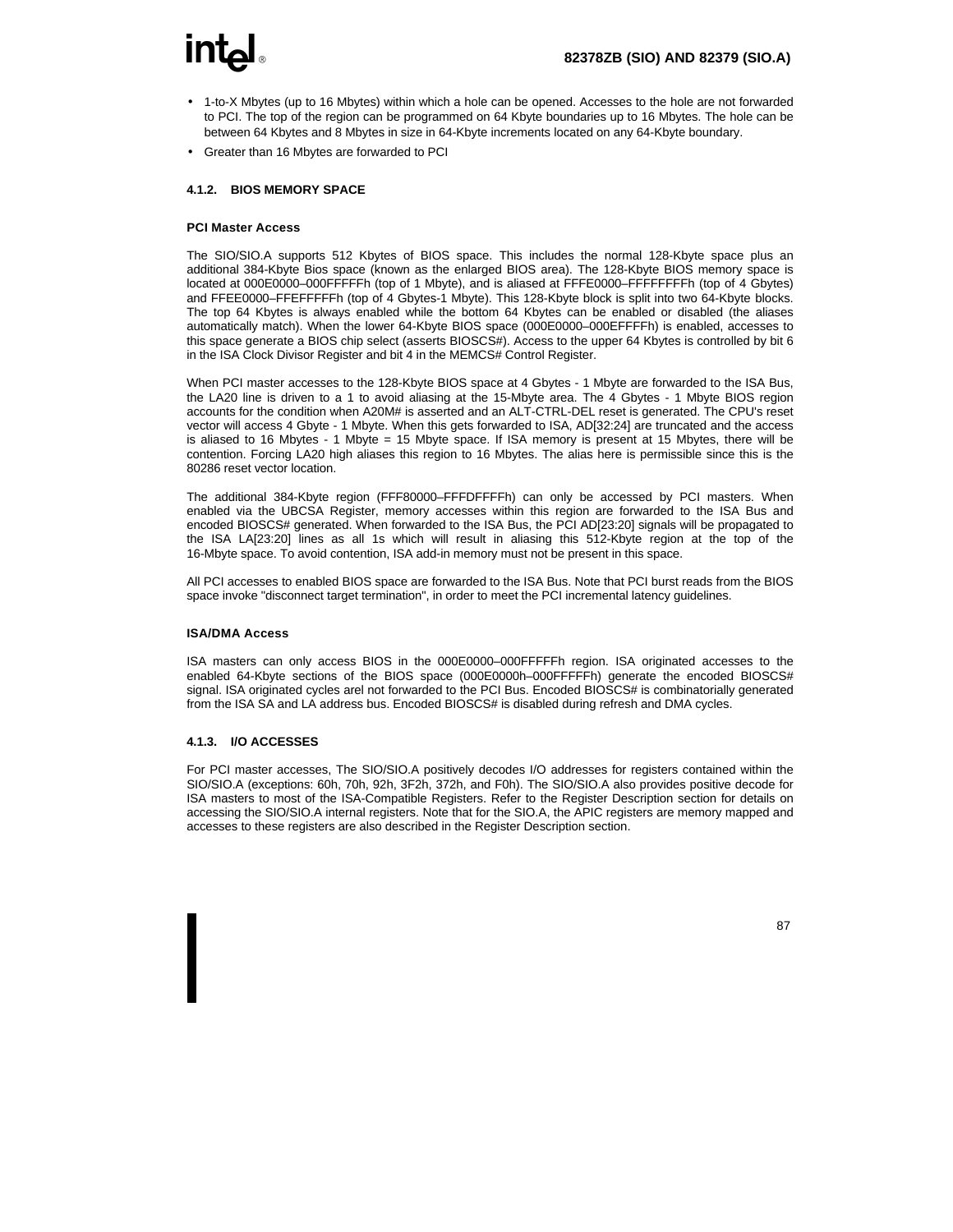

#### **4.1.4. SUBTRACTIVELY DECODED CYCLES TO ISA**

The addresses that reside on the ISA Bus could be highly fragmented. For this reason, subtractive decoding is used to forward PCI cycles to the ISA Bus. An inactive DEVSEL# will cause the SIO/SIO.A to forward the PCI cycle to the ISA Bus. The DEVSEL# sample point can be configured for three different settings—fast, typical, or slow. Note that when unclaimed cycles are forwarded to the ISA Bus, the SIO/SIO.A asserts DEVSEL#.

Since an active MEMCS# will always result in an active DEVSEL# at the "Slow" sample point, MEMCS# is used as an early indication of DEVSEL#. In this case, if the device using MEMCS# is the only "slow" agent in the system, the sample point can be moved in to the "typical" edge.

Unclaimed PCI cycles with memory addresses above 16M and I/O addresses above 64K are not forwarded to the ISA Bus. To avoid the possibility of aliasing, the SIO/SIO.A does not respond with DEVSEL# (BIOS accesses are an exception to this).

#### **4.1.5. UTILITY BUS ENCODED CHIP SELECTS**

The SIO/SIO.A generates encoded chip selects for certain functions that are located on the utility bus (formerly X-Bus). The encoded chip selects are generated combinatorially from the ISA SA[15:0] address bus. Chip selects can be enabled or disabled via configuration registers. In general, the chip select addresses do not reside in the SIO/SIO.A itself. Write only addresses 70h, 372h, 3F2h are exceptions since particular bits from these registers reside in the SIO/SIO.A. For ISA master cycles, the SIO/SIO.A responds to writes to address 70h, 372h, and 3F2h by generating IOCHRDY and writing to the appropriate bits.

Note that the SIO/SIO.A monitors read accesses to address 60h to support the mouse function. In this case, IOCHRDY is not generated.

# **4.2. PCI Interface**

#### **4.2.1. PCI COMMAND SET**

Bus commands indicate to the slave the type of transaction the master is requesting. Bus Commands are encoded on the C/BE[3:0]# lines during the address phase of a PCI cycle.

| $C/BE[3:0]$ # | <b>Command Type As Slave</b> | <b>Supported As Slave</b> | <b>Supported As Master</b> |
|---------------|------------------------------|---------------------------|----------------------------|
| 0000          | Interrupt Acknowledge        | Yes                       | No                         |
| 0001          | Special Cycle <sup>4</sup>   | No/Yes                    | <b>No</b>                  |
| 0010          | I/O Read                     | Yes                       | <b>No</b>                  |
| 0011          | I/O Write                    | Yes                       | <b>No</b>                  |
| 0100          | Reserved <sup>3</sup>        | <b>No</b>                 | <b>No</b>                  |
| 0101          | Reserved <sup>3</sup>        | <b>No</b>                 | <b>No</b>                  |
| 0110          | Memory Read                  | Yes                       | Yes                        |
| 0111          | <b>Memory Write</b>          | Yes                       | Yes                        |
| 1000          | Reserved <sup>3</sup>        | <b>No</b>                 | No                         |

**Table 6. PCI Commands**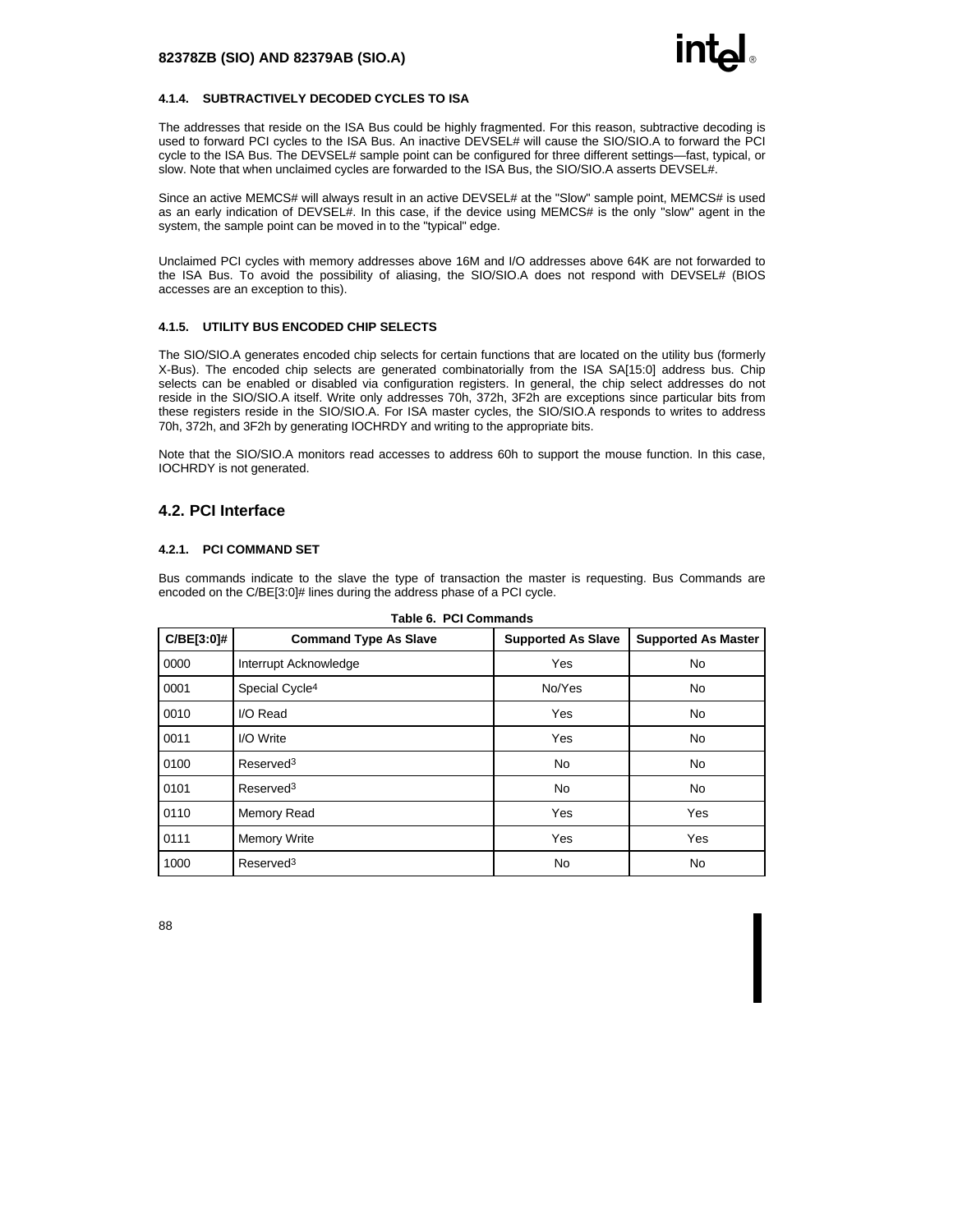| $C/BE[3:0]$ # | <b>Command Type As Slave</b> | <b>Supported As Slave</b> | <b>Supported As Master</b> |
|---------------|------------------------------|---------------------------|----------------------------|
| 1001          | Reserved <sup>3</sup>        | No.                       | No                         |
| 1010          | <b>Configuration Read</b>    | Yes                       | No                         |
| 1011          | <b>Configuration Write</b>   | Yes                       | No                         |
| 1100          | <b>Memory Read Multiple</b>  | No <sup>2</sup>           | No                         |
| 1101          | Reserved <sup>3</sup>        | <b>No</b>                 | No                         |
| 1110          | Memory Read Line             | No <sup>2</sup>           | No                         |
| 1111          | Memory Write and Invalidate  | No <sup>1</sup>           | No                         |

**NOTES:**

1. Treated as Memory Write.

2. Treated as Memory Read.

3. Reserved Cycles are considered invalid by the SIO/SIO.A and are to be competely ignored. All internal address decoding is ignored and DEVSEL# is never to be asserted.

4. Special Cycles are considered invalid by the 82378IB and are completely ignored. The 82378ZB responds to a Stop Grant Special Cycle.

## **NOTE**

During PCI reads of the ISA Bus the PCI AD signals can change asynchrounously. The system design should be careful to avoid any cross coupled noise that may be generated from the PCI AD signals onto the PCI control signals. Otherwise, system failures may occur.

## **4.2.2. TRANSACTION TERMINATION**

The SIO/SIO.A supports both Master-initiated Termination as well as Target-initiated Termination. Two forms of master-initiated termination are supported—Normal Termination of a completed transaction and abnormal termation due to no slave response to the transaction (Abort). The SIO/SIO.A also supports three forms of Target-initiated Termination—Disconnect, Retry, and Abort.

## **NOTE**

- The SIO/SIO.A always terminates burst cycles with a disconnect protocol.
- Except for accesses to the internal BIOS Timer Register, the SIO/SIO.A issues a target-abort when the internal SIO/SIO.A registers are the target of a PCI master I/O cycle and more than one byte enable is active.

The following lists the SIO/SIO.A response as a master to a target-termination:

- 1. For a target-abort, the SIO/SIO.A will not retry the cycle. If an ISA master or the DMA is waiting for the PCI cycle to complete (CHRDY negated), the target-abort condition will cause the SIO/SIO.A to assert CHRDY and end the cycle on the ISA Bus. If the ISA master or DMA device was reading from PCI memory, the SIO/SIO.A will drive all 1's on the data lines of the ISA Bus. The Received Target-abort Status bit in the PCI Status Register will be set indicating that the SIO/SIO.A experienced a target-abort condition.
- 2. If the SIO/SIO.A is retried as a master on the PCI Bus, it will remove it's request for 2 PCI clocks before asserting it again to retry the cycle.
- 3. If the SIO/SIO.A is disconnected as a master on the PCI Bus, it will respond very much as if it had been retried. The difference between retry and disconnect is that the SIO/SIO.A did not see any data phase for the retry.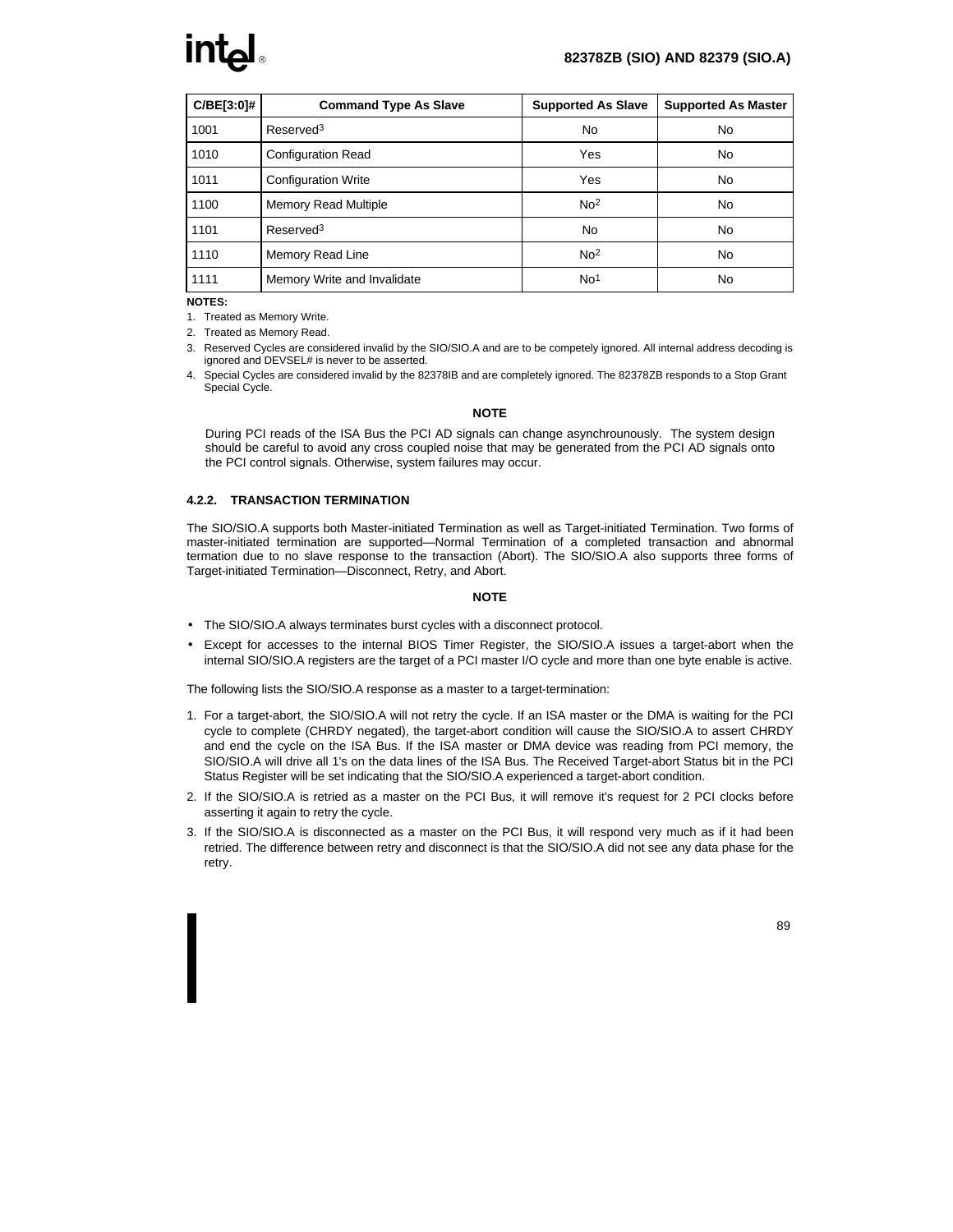

# **4.3. PCI Arbitration Controller**

The SIO/SIO.A contains a PCI Bus arbiter that supports six PCI masters; the Host Bridge, SIO/SIO.A, and two other masters. The SIO/SIO.A REQ#/GNT# lines are internal. The integrated arbiter can be disabled by asserting CPUREQ# during PCIRST#. When disabled, the SIO/SIO.A REQ#, GNT#, and RESUME# signals become visible for an external arbiter. The internal arbiter is enabled upon power-up.

The internal arbiter contains several features that contribute to system efficiency:

- Use of a RESUME# signal to re-enable a backed-off initiator in order to minimize PCI Bus thrashing when the SIO/SIO.A generates a retry.
- A programmable timer to re-enable retried initiators after a programmable number of PCICLKs.
- The CPU (host bridge) can be optionally parked on the PCI Bus.
- A programmable PCI Bus lock or PCI resource lock function.

The PCI arbiter is also responsible for control of the Guaranteed Access Time (GAT) mode signals.

## **4.3.1. ARBITRATION SIGNAL PROTOCOL**

The internal arbiter follows the PCI arbitration method as outlined in the Peripheral Component Interconnect (PCI) Specification. The PCI arbitration priority scheme is programmable through the PCI Arbiter Priority Control and Arbiter Priority Control Extension Register. See the Register Description section for further discussions on arbitration priority.

#### **NOTE**

- 1. The SIO/SIO.A as a master does not generate fast back-to-back accesses.
- 2. As a target, the SIO/SIO.A does support back-to-back transactions. For back-to-back cycles, the SIO/SIO.A treats positively decoded accesses and subtractively decoded accesses as different targets. Therefore, masters can only run fast back-to-back cycles to positively decoded addresses or to subtractively decoded addresses.
- 3. Before an ISA master or the DMA can be granted the PCI Bus, it is necessary that all PCI system posted write buffers be flushed (including the SIO/SIO.A Posted Write Buffer). Also, since the ISA originated cycle could access memory on the host bridge, it's possible that the ISA master or the DMA could be held in wait states (via IOCHRDY) waiting for the host bridge arbitration for longer than the 2.5 µs ISA specification. The SIO/SIO.A has an optional mode called the Guaranteed Access Time Mode (GAT) that ensures that this timing specification is not violated.
- 4. An external arbiter in GAT mode will require special lo gic in the arbiter.

#### **RETRY THRASHING RESOLVE**

When a PCI initiator's access is retried, the initiator releases the PCI Bus for a minimum of two PCI clocks and will then normally request the PCI Bus again. To avoid thrashing the bus with retry after retry, the PCI arbiter provides REQ# masking. The REQ# masking mechanism differentiates between SIO/SIO.A target retries and all other retries.

For initiators which were retried by the SIO/SIO.A as a target, the masked REQ# is flagged to be cleared upon RESUME# active. All other retries trigger the Master Retry Timer, if enabled. When the timer expires, the mask is cleared.

The conditions under which the SIO/SIO.A forces a retry to a PCI master and will mask the REQ# are:

1. Any required buffer management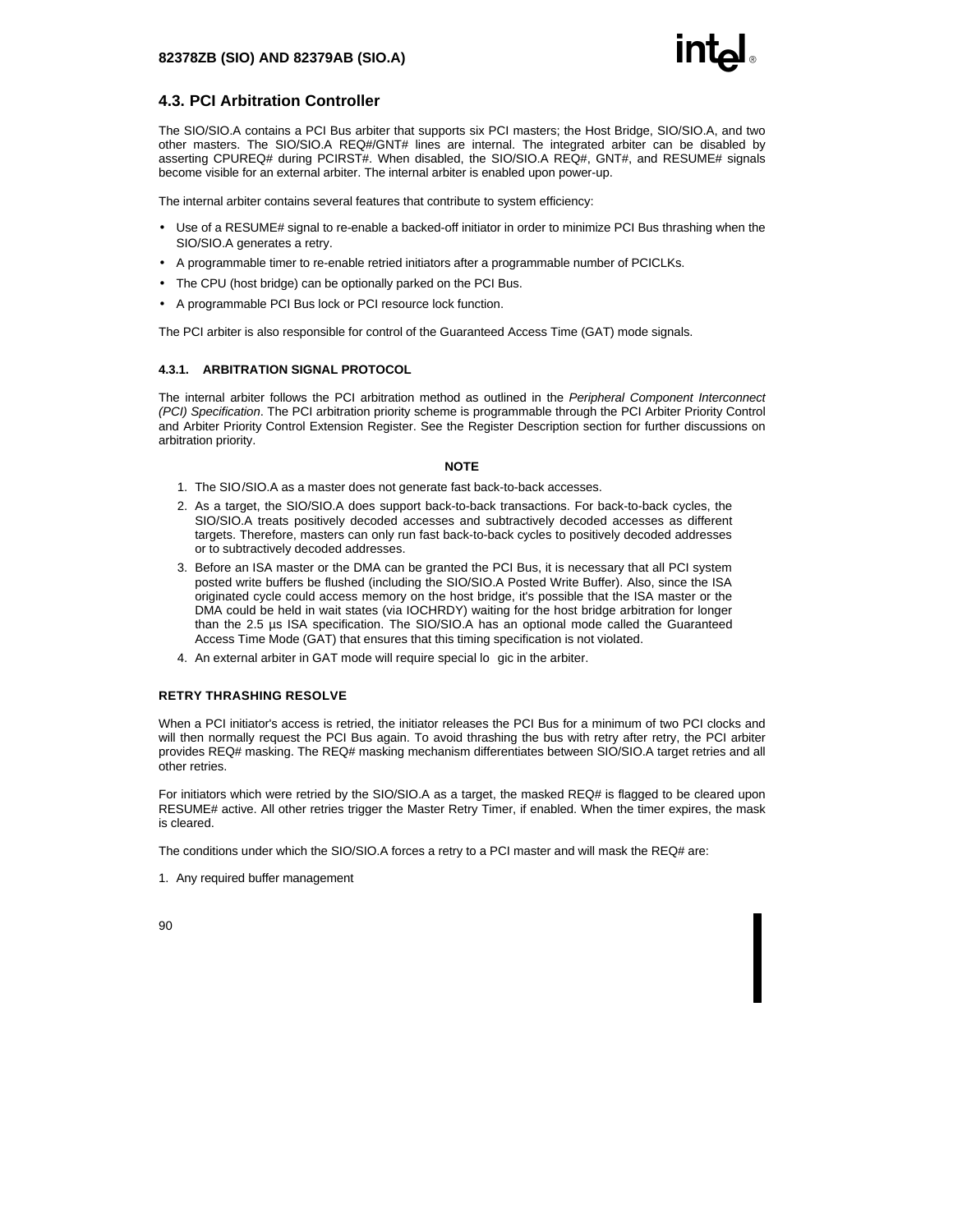# E **82378ZB (SIO) AND 82379 (SIO.A)**

- 2. ISA Bus occupied by ISA master or DMA
- 3. The PCI to ISA Posted Write Buffer is full
- 4. The SIO/SIO.A is locked as a resource and LOCK# is asserted during the address process.

The RESUME# signal is pulsed whenever the SIO/SIO.A has retried a PCI cycle for one of the above reasons and that condition has passed. When RESUME# is asserted, the SIO/SIO.A will unmask the REQ#'s that are masked and flagged to be cleared by RESUME#.

If the internal arbiter is enabled, RESUME# is an internal signal. The RESUME# signal becomes visible as an output when the internal arbiter is disabled. This allows an external arbiter to optionally avoid retry thrashing associated with the SIO/SIO.A as a target. The RESUME# signal is asserted for one PCI clock.

#### **BUS PARKING**

The SIO/SIO.A provides PCI Bus parking (enabled via the Arbiter Control Register). Parking is only allowed for the device which is tied to CPUREQ# (typically the system CPU). When bus parking is enabled, CPUGNT# is asserted when no other agent is currently using or requesting the bus. When CPUGNT# is asserted due to bus parking enabled and the PCI Bus idle, the CPU (or the parked agent) must ensure that AD[31:0], C/BE[3:0], and (one PCICLK later) PAR are driven. If bus parking is disabled, the SIO/SIO.A takes responsibility for driving the bus when it is idle.

## **BUS LOCK MODE**

As an option, the SIO/SIO.A arbiter can be configured to run in Bus Lock Mode or Resource Lock Mode. The Bus Lock Mode is used to lock the entire PCI Bus. This may improve performance in some systems that frequently run quick read-modify-write cycles. Bus Lock Mode emulates the LOCK environment found in today's PC by restricting bus ownership when the PCI Bus is locked. With Bus Lock enabled, the arbiter recognizes a LOCK# being driven by any initiator and does not allow any other PCI initiator to be granted the PCI Bus until LOCK# and FRAME# are both negated indicating the master released lock. When Bus Lock is disabled, the default resource lock mechanism is implemented (normal resource lock) and a higher priority PCI initiator could intervene between the read and write cycles and run non-exclusive accesses to any unlocked resource.

#### **4.3.2. INTERNAL/EXTERNAL ARBITER CONFIGURATION**

The SIO/SIO.A arbiter is enabled if CPUREQ# is sampled high on the trailing edge of PCIRST#. When enabled, the arbiter is set in fixed priority mode 4 with CPU bus parking turned off. Fixed mode 4 guarantees that the CPU will be able to run accesses to the BIOS in order to configure the system, regardless of the state of the other REQ#'s. Note that the Host Bridge should drive CPUREQ# high during the trailing edge of PCIRST#. When the arbiter is enabled, the SIO/SIO.A acts as the central resource responsible for driving the AD[31:0], C/BE[3:0]#, and PAR signals when no one is granted the PCI Bus and the bus is idle. The SIO/SIO.A is always responsible for driving AD[31:0], C/BE[3:0]#, and PAR when it is granted the bus and as appropriate when it is the master of a transaction. After reset, if the arbiter is enabled, CPUGNT#, GNT0#, GNT1#, and the internal SIOGNT# will be driven based on the arbitration scheme and the asserted REQ#'s.

If an external arbiter is present in the system, the CPUREQ# signal should be tied low. When CPUREQ# is sampled low on the trailing edge of PCIRST#, the internal arbiter is disabled. When the internal arbiter is disabled, the SIO/SIO.A does not drive AD[31:0], C/BE[3:0]#, and PAR as the central resource. In this case, the SIO/SIO.A is only responsible for driving AD[31:0], C/BE[3:0]#, and PAR when it is granted the bus. If the SIO/SIO.A arbiter is disabled, GNT0# becomes SIOREQ#, GNT1# becomes RESUME#, and REQ0# becomes SIOGNT#. This exposes the normally embedded SIO/SIO.A arbitration signals. Note that usage of an external arbiter in GAT mode will require special logic in the arbiter.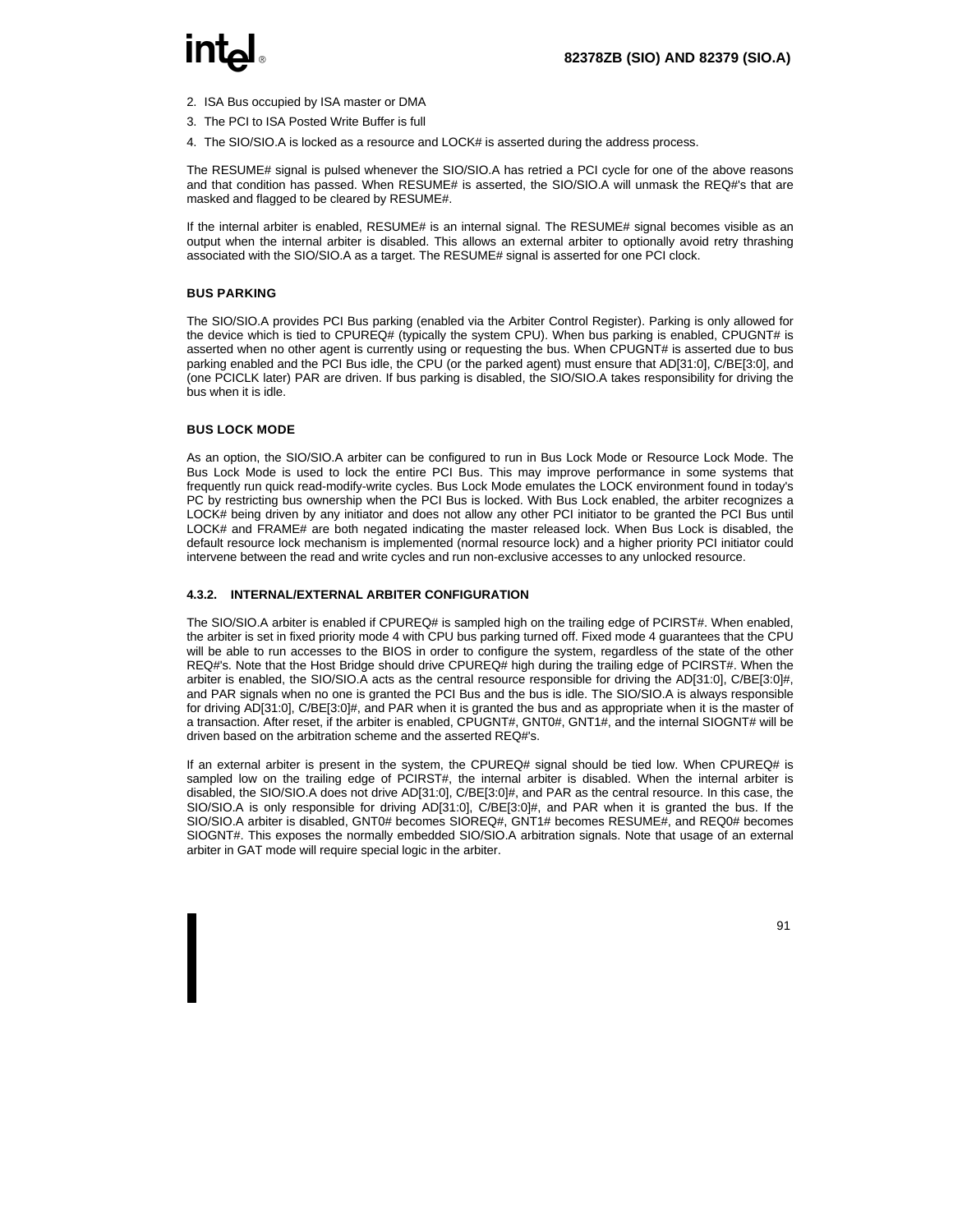

#### **4.3.3. Guaranteed Access Time Mode**

Guaranteed Access Time (GAT) Mode is enabled/disabled via the PCI Arbiter Control Register. When this mode is enabled, the MEMREQ# and MEMACK# signals are used to guarantee that the ISA 2.5 µs IOCHRDY specification is not violated.

When an ISA master or DMA slave requests the ISA Bus (DREQ# active), the ISA Bus, the PCI Bus, and the memory bus must be arbitrated for and all three must be owned before the ISA master or DMA slave is granted the ISA Bus. After receiving the DREQ# signal from the ISA master or DMA slave, MEMREQ# and FLSHREQ# are asserted (FLSHREQ# is driven active, regardless of GAT mode being enabled or disabled). MEMREQ# is a request for direct access to main memory. MEMREQ# and FLSHREQ# will be asserted as long as the ISA master or the DMA owns the ISA Bus. When MEMACK# is received by the SIO/SIO.A (all posted write buffers are flushed and the memory bus is dedicated to the PCI interface), it will request the PCI Bus. When it is granted the PCI Bus, it asserts the DACK signal releasing the ISA Bus to the requesting master or the DMA.

The use of MEMREQ#, FLSHREQ#, and MEMACK# does not guarantee functionality with ISA masters that don't acknowledge IOCHRDY. These signals just guarantee the IOCHRDY inactive specification.

Note that usage of an external arbiter in GAT mode will require special logic in the arbiter.

#### **4.3.3.1. DMA Latencies In GAT Mode Only (82378ZB Only)**

In GAT mode, the system may have DREQ# to DACK# latencies of up to 53 msec. Two recommendations for reducing long latencies are:

- 1. **BIOS Implementation:** Use non-GAT mode. Systems may not meet the 2.1 μs IOCHRDY specification in non-GAT mode if a write back cycle is required. However, Intel has found no issues with non-GAT mode in compatibility testing. Because non-GAT mode allows concurrency on all three buses in the system, (host, PCI and ISA Buses) non-GAT mode is the preferred and higher performance mode of operation for a PCI system.
- 2. **BIOS and Hardware Implementation:** Use non-GAT mode and connect the FLUSHREQ# pin from the 82378ZB to the FLUSHREQ# and MEMREQ# pins of the host bridge (Neptune, Saturn or Mercury). MEMREQ# on the 82378ZB is unconnected. This avoids the DREQ# to DACK# latency and still meets the ISA 2.1 us IOCHRDY specification.

# **4.4. ISA Interface**

The SIO/SIO.A incorporates a fully ISA Bus compatible master and slave interface. The SIO/SIO.A directly drives six ISA slots without external data or address buffers. The ISA interface also provides byte swap logic, I/O recovery support, wait-state generation, and SYSCLK generation.

The ISA interface supports the following types of cycles:

- PCI-initiated I/O and memory cycles to the ISA Bus.
- For the 82379AB, DMA compatible cycles between PCI memory and ISA I/O and between ISA I/O and ISA memory.
- For the 82378ZB, DMA compatible cycles between PCI memory and ISA I/O and between ISA I/O and ISA memory, DMA type "A", type "B", and type "F" cycles between PCI memory and ISA I/O.
- ISA Refresh cycles initiated by either the SIO/SIO.A or an external ISA master.
- ISA master-initiated memory cycles to the PCI Bus and ISA master-initiated I/O cycles to the internal SIO/SIO.A registers.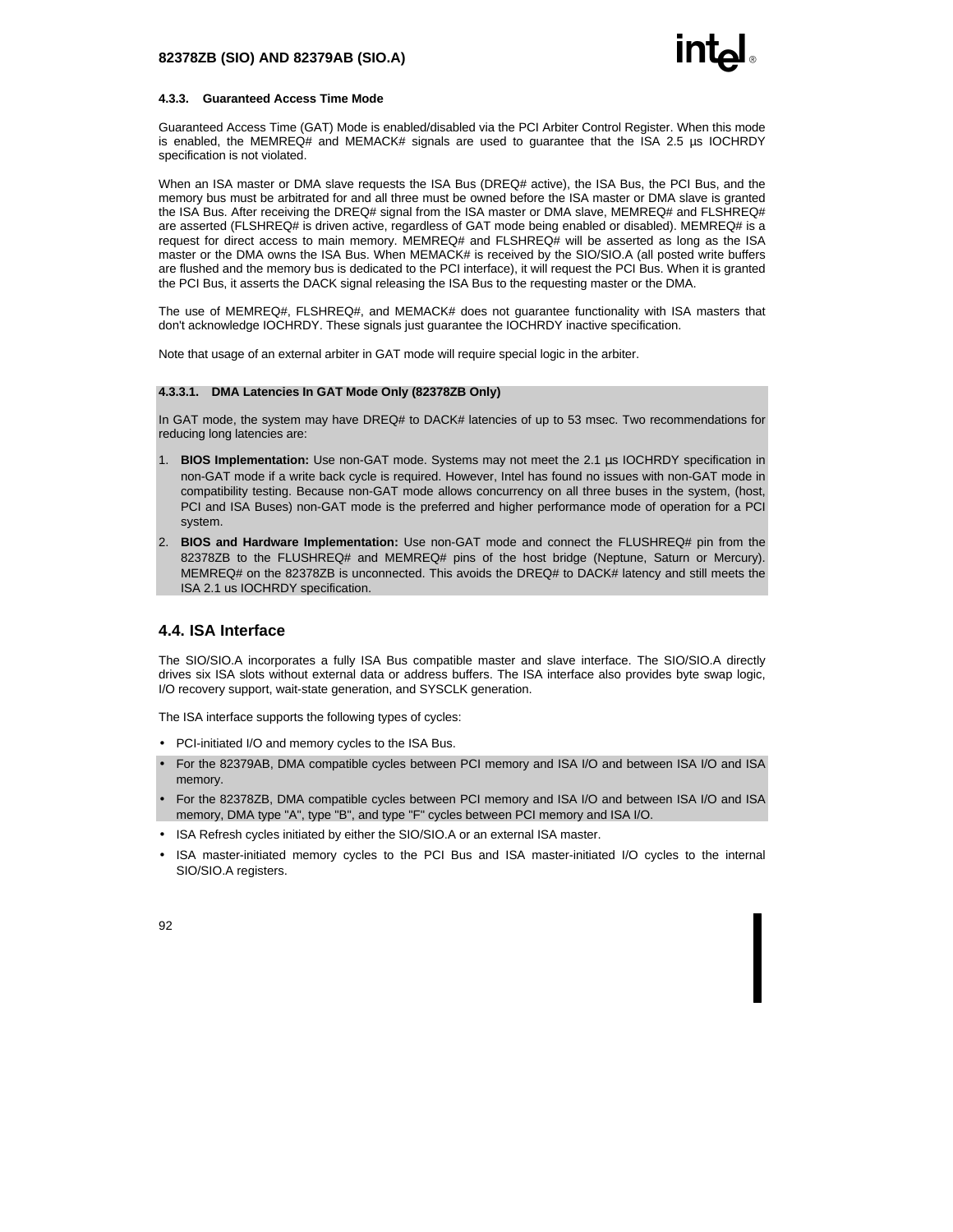An ISA master can access PCI memory, but not I/O devices residing on the PCI Bus. If the SIO/SIO.A is programmed for GAT mode, the SIO/SIO.A arbiter will not grant the ISA Bus before gaining ownership of both the PCI Bus and system memory. However, if the SIO/SIO.A is not programmed in this mode, the SIO/SIO.A does not need to arbitrate for the PCI Bus before granting the ISA Bus to the ISA master.

All cycles forwarded to a PCI resource will run as 16-bit extended cycles (i.e., IOCHRDY will be held inactive until the cycle is completed).

Because the ISA Bus size is different from the PCI Bus size, the data steering logic inside the SIO/SIO.A is responsible for steering the data to the correct byte lanes on both buses, and assembling/disassemblying the data as necessary.

## **4.4.1. ISA CLOCK GENERATION**

The SIO/SIO.A generates the ISA system clock (SYSCLK). SYSCLK is a divided down version of the PCICLK (see Table 9). The clock divisor value is programmed through the ISA Clock Divisor Register.

| <b>PCICLK (MHz)</b> | Divisor (Programmable) | <b>SYSCLK (MHz)</b> |
|---------------------|------------------------|---------------------|
| 25                  | u                      | 8.33                |
| 33                  | 4 (default)            | 8.33                |

**Table 7. SYSCLK Generation from PCICLK**

**NOTE:**

For PCI frequencies less than 33 MHz (not including 25 MHz), a clock divisor value must be selected that ensures that the ISA Bus frequency does not violate the 6 MHz to 8.33 MHz SYSCLK specification.

## **NOTE**

When the ISA Clock Divisor is programmed for PCICLK/3 (i.e., offset 4Dh, bits 2:0 are set to 001), the DMA line should be disabled. For proper operation, disable the DMA line buffers by setting bit 0 of the PCI Control Register (offset 40h) to 0 when PCICLK/3 is selected. Note that the ISA Master Line Buffer Enable (bit 1) can remain enabled.

# **4.5. DMA Controller**

The 82378ZB/82379AB DMA circuitry incorporates the functionality of two 82C37 DMA controllers with seven independently programmable channels (Channels 0−3 and Channels 5−7). DMA Channel 4 is used to cascade the two controllers and will default to cascade mode in the DMA Channel Mode (DCM) Register. In addition to accepting requests from DMA slaves, the DMA controller also responds to requests that are initiated by software. Software may initiate a DMA service request by setting any bit in the DMA Channel Request Register to a 1. The DMA controller for Channels 0-3 is referred to as "DMA-1" and the controller for Channels 4−7 is referred to as "DMA-2".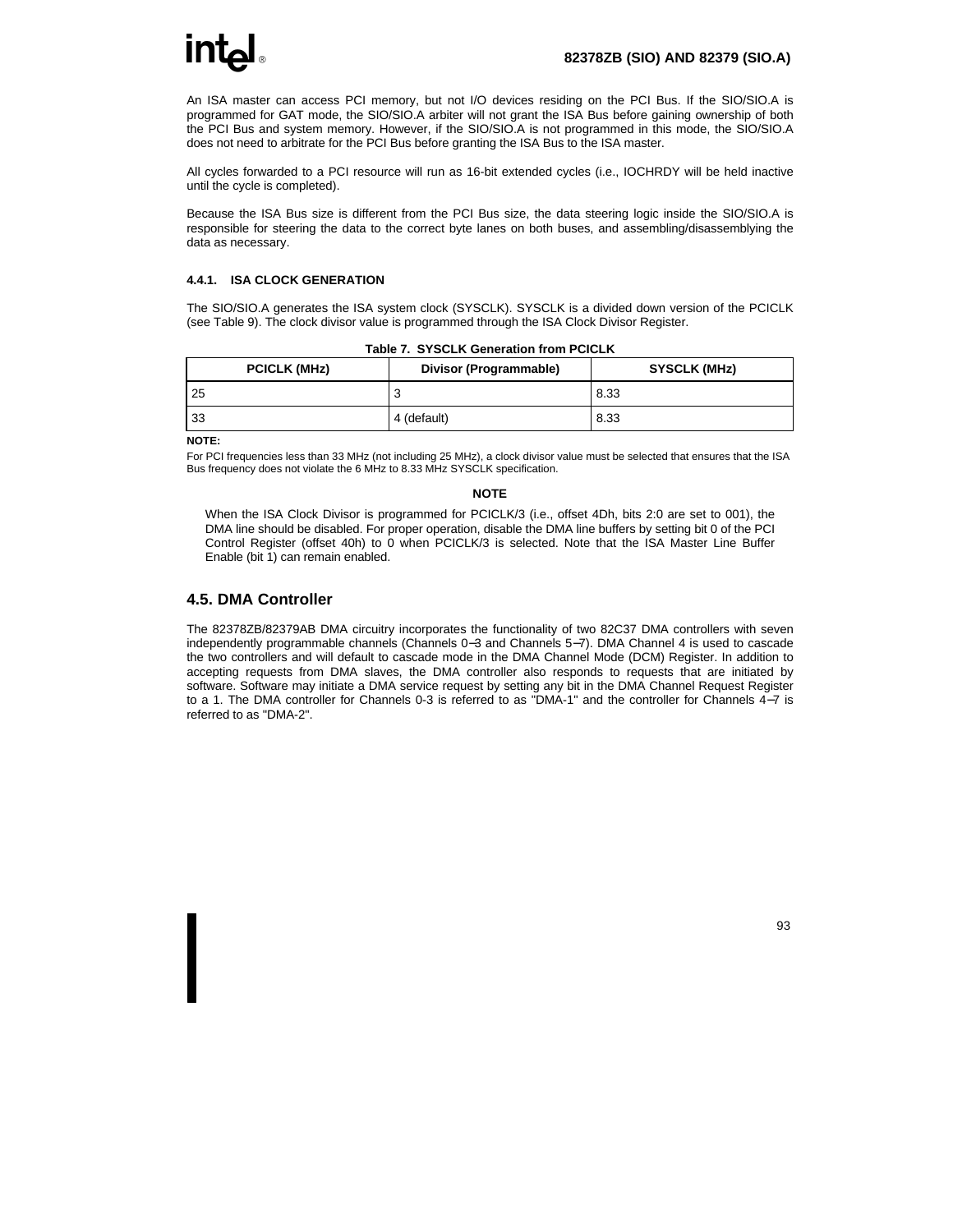



**Figure 2. Internal DMA Controller**

For the 82378ZB, the DMA supports programmable 8 and 16-bit device sizes per channel using ISA-compatible, Type "A", Type "B", or Type "F" transfer timing. Each DMA channel defaults to the compatible settings for DMA device size: channels [3:0] default to 8-bit, count-by-bytes transfers, and channels [7:5] default to 16-bit, countby-words (address shifted) transfers. The SIO provides the timing control and data size translation necessary for the DMA transfer between the PCI and the ISA Bus. ISA-compatible is the default transfer timing. Full 32-bit addressing is supported as an extension of the ISA-compatible specification.

For the 82379AB, the DMA supports 8/16-bit device size using ISA-compatible timings. Each DMA channel is hardwired to the compatible settings for DMA device size—channels [3:0] are hardwired to 8-bit, count-by-bytes transfers and channels [7:5] are hardwired to 16-bit, count-by-words (address shifted) transfers. The 82379AB provides the timing control and data size translation necessary for the DMA transfer between the PCI and the ISA Bus. Full 27-bit addressing is supported as an extension of the ISA-compatible specification

For both the 82378ZB and 82379AB, a DMA device (I/O device) is always on the ISA Bus, but the memory referenced is located on either an ISA Bus device or in main memory. For compatible timing mode, the SIO/SIO.A drives the MEMR# or MEMW# strobes if the address is less than 16 Mbytes (00000000− 00FFFFFFh). Note that the 82379AB always generates ISA-Compatible DMA memory cycles. The MEMR# and MEMW# memory strobes are generated, regardless of whether the cycle is decoded for PCI or ISA memory. The SMEMR# and SMEMW# is generated if the address is less than 1 Mbyte (00000000−000FFFFFh). To avoid aliasing problems when the address is greater than 16 Mbytes (1000000-7FFFFFFh), the MEMR# or MEMW# strobe is not generated.

For the 82378ZB, if the memory is decoded to be on the ISA Bus, the DMA cycle runs as a compatible cycle. If the memory is decoded to be on the PCI Bus, the cycle can run as compatible, "A", "B", or "F" type. The ISA controller does not drive a valid address for type "A", "B", and "F" DMA transfers on the ISA Bus. For type "A", "B", and "F" timing mode DMA cycles, the SIO only generates the MEMR# or MEMW# strobe when the address is decoded for ISA memory. When this occurs, the cycle converts to compatible mode timing.

For both the 82378ZB and 82379AB, the channels can be programmed for any of four transfer modes—single, block, demand, or cascade. Each of the three active transfer modes (single, block, and demand), can perform three different types of transfers (read, write, or verify). Note that memory-to-memory transfers are not supported by the 82379AB. The DMA supports fixed and rotating channel priorities. The DMA controller also features refresh address generation, and auto-initialization following a DMA termination.

#### **4.5.1. DMA TIMINGS**

ISA-Compatible timing is provided for DMA slave devices. For the 82378ZB, three additional timings are provided for I/O slaves capable of running at faster speeds. These timings are referred to as Type "A", Type "B", and Type "F".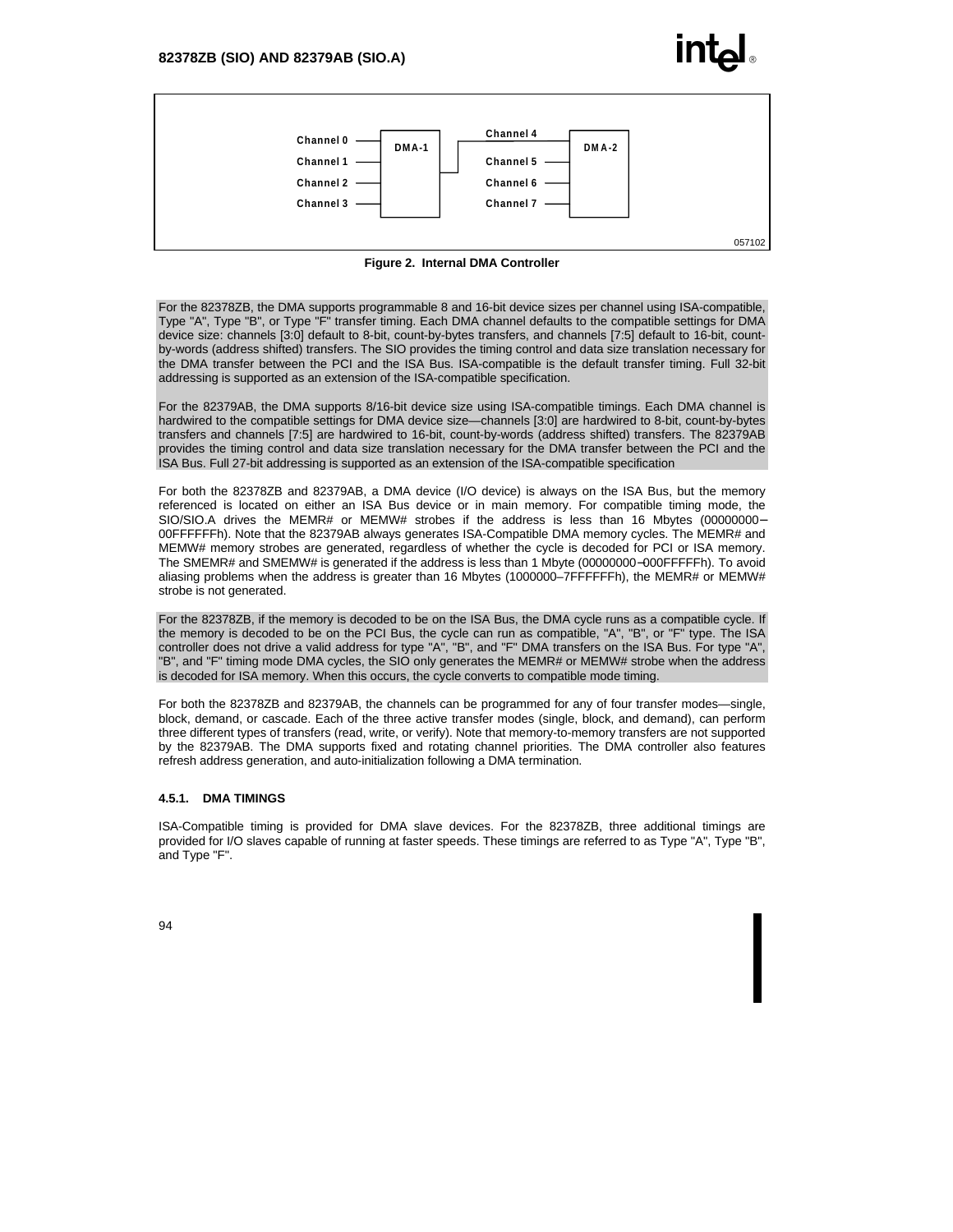

#### **4.5.1.1. Compatible Timing (82378ZB and 82379AB)**

Compatible timing runs at 8 SYSCLKs during the repeated portion of a Block or Demand mode transfer.

#### **4.5.1.2. Type "A" Timing (82378ZB)**

Type "A" timing is provided to allow shorter cycles to PCI memory. Type "A" timing runs at 6 SYSCLKs (720 ns/cycle) during the repeated portion of a block or demand mode transfer. This timing assumes an 8.33 MHz SYSCLK. Type "A" timing varies from compatible timing primarily in shortening the memory operation to the minimum allowed by system memory. The I/O portion of the cycle (data setup on write, I/O read access time) is the same as with compatible cycles. The actual active command time is shorter, but it is expected that the DMA devices which provide the data access time or write data setup time should not require excess IOR# or IOW# command active time. Because of this, most ISA DMA devices should be able to use type "A" timing.

#### **4.5.1.3. Type "B" Timing (82378ZB)**

Type "B" timing is provided for 8/16-bit ISA DMA devices which can accept faster I/O timing. Type "B" only works with PCI memory. Type "B" timing runs at 5 SYSCLKs (600 ns/cycle) during the repeated portion of a Block or Demand mode transfer. This timing assumes an 8.33 MHz SYSCLK. Type "B" timing requires faster DMA slave devices than compatible timing in that the cycles are shortened so that the data setup time on I/O write cycles is shortened and the I/O read access time is required to be faster. Some of the current ISA devices should be able to support type "B" timing, but these will probably be more recent designs using relatively fast technology.

#### **4.5.1.4. Type "F" Timing (82378ZB)**

Type "F" timing provides high performance DMA transfer capability. These transfers are mainly for fast I/O devices (i.e., IDE devices). Type "F" timing runs at 3 SYSCLKs (360 ns/cycle) during the repeated portion of a Block or Demand mode transfer.

#### **4.5.1.5. DREQ And DACK# Latency Control (82378ZB and 82379AB)**

The SIO/SIO.A DMA arbiter maintains a minimum DREQ to DACK# latency on DMA channels programmed to operate in compatible timing mode. This is to support older devices such as the 8272A. The DREQs are delayed by eight SYSCLKs prior to being seen by the arbiter logic. Software requests will not have this minimum request to DACK# latency.

#### **4.5.2. ISA REFRESH CYCLES (82378ZB and 82379AB)**

Refresh cycles are generated by two sources: the refresh controller inside the SIO/SIO.A component or by ISA Bus masters other than the SIO/SIO.A. The ISA Bus controller will enable the address lines SA[15:0] so that when MEMR# goes active, the entire ISA system memory is refreshed at one time. Memory slaves on the ISA Bus must not drive any data onto the data bus during the refresh cycle.

## **4.5.3. SCATTER/GATHER (S/G) DESCRIPTION (82378ZB)**

Scatter/Gather (S/G) provides the capability of transferring multiple buffers between memory and I/O without CPU intervention. In S/G, the DMA can read the memory address and word count from an array of buffer descriptors, located in system memory (ISA or PCI), called the S/G Descriptor (SGD) Table. This allows the DMA controller to sustain DMA transfers until all of the buffers in the SGD Table are transferred.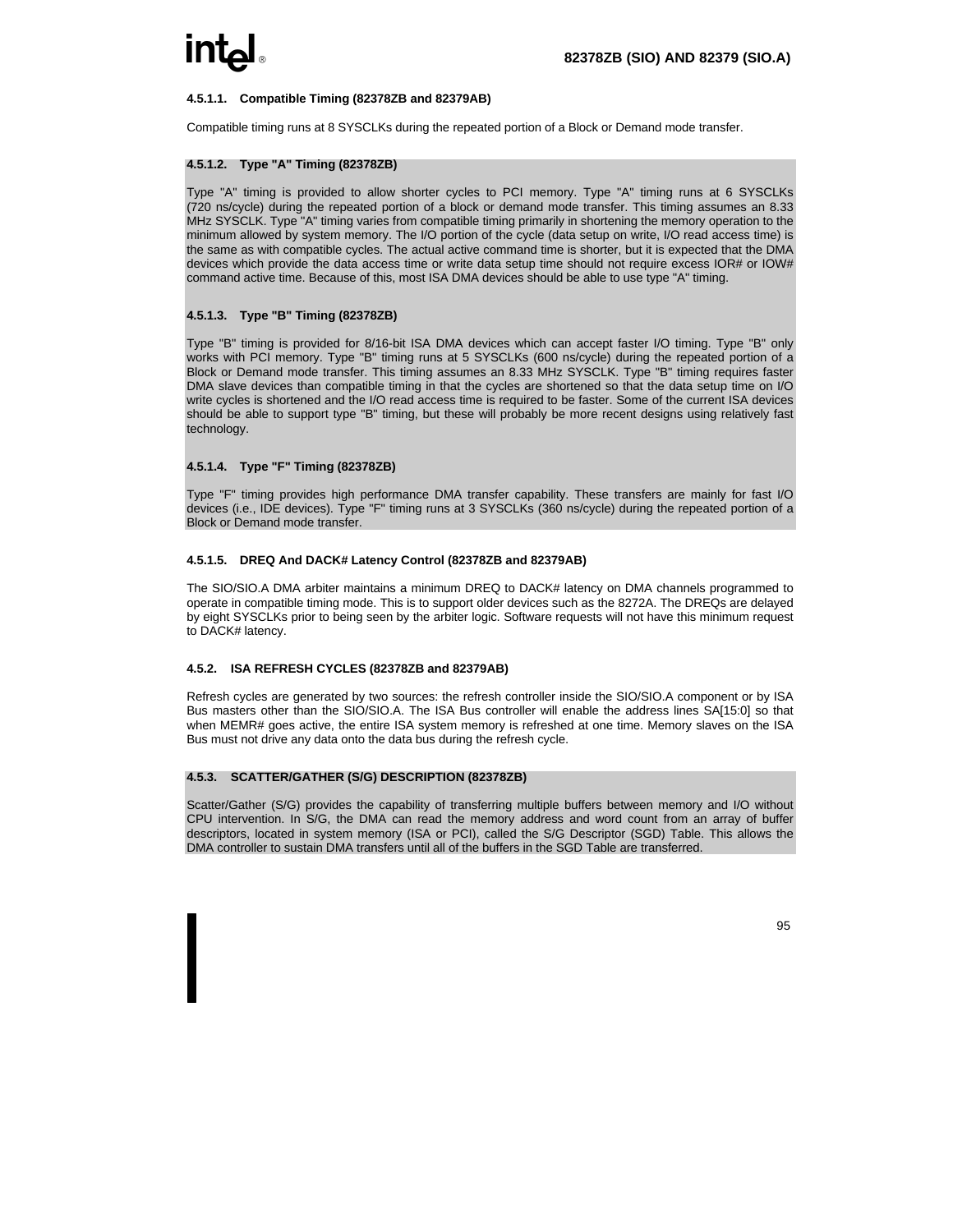

The S/G Command and Status Registers are used to control the operational aspect of S/G transfers. The SGD Table Pointer Register holds the address of the next buffer descriptor in the SGD Table.

The next buffer descriptor is fetched from the SGD Table by a DMA read transfer. DACK# will not be asserted for this transfer because the IO device is the SIO itself. The SIO will fetch the next buffer descriptor from either PCI memory or ISA memory, depending on where the SGD Table is located. If the SGD table is located in PCI memory, the memory read will use the line buffer to temporarily store the PCI read before loading it into the DMA S/G registers. The line buffer mode (8-byte or single transaction) for the S/G fetch operation will be the same as what is set for all DMA operations. If set in 8-byte mode, the SGD Table fetches will be PCI burst memory reads. The SGD Table PCI cycle fetches are subject to all types of PCI cycle termination (retry, disconnect, targetabort, master-abort). The fetched SGD Table data is subject to normal line buffer coherency management and invalidation. EOP will be asserted at the end of the complete link transfer.

To initiate a typical DMA S/G transfer between memory and an I/O device, the following steps are required:

1. Software prepares a SGD Table in system memory. Each SGD is 8 bytes long and consists of an address pointer to the starting address and the transfer count of the memory buffer to be transferred. In any given SGD Table, two consecutive SGDs are offset by 8 bytes and are aligned on a 4-byte boundary.

Each S/G Descriptor for the linked list contains the following information:

- a. Memory Address (buffer start) 4 bytes
- b. Transfer Size (buffer size) 2 bytes
- c. End of Link List 1 bit (MSB)



## **Figure 3. SGD Format**

- 2. Initialize the DMA Channel Mode and DMA Channel Extended Mode Registers with transfer specific information like 8/16-bit I/O device, Transfer Mode, Transfer Type, etc.
- 3. Software provides the starting address of the SGD Table by loading the SGD Table Pointer Register.
- 4. Engage the S/G function by writing a Start command to the S/G Command Register.
- 5. The Mask register should be cleared as the last step of programming the DMA register set. This is to prevent the DMA from starting a transfer with a partially loaded command description.
- 6. Once the register set is loaded and the channel is unmasked, the DMA will generate an internal request to fetch the first buffer from the SGD Table.

After the above steps are finished, the DMA will then respond to DREQ or software requests. The first transfer from the first buffer moves the memory address and word count from the Base register set to the Current register set. As long as S/G is active and the Base register set is not loaded and the last buffer has not been fetched, the channel will generate a request to fetch a reserve buffer into the Base register set. The reserve buffer is loaded to minimize latency problems going from one buffer to another. Fetching a reserve buffer has a lower priority than completing DMA transfers for the channel.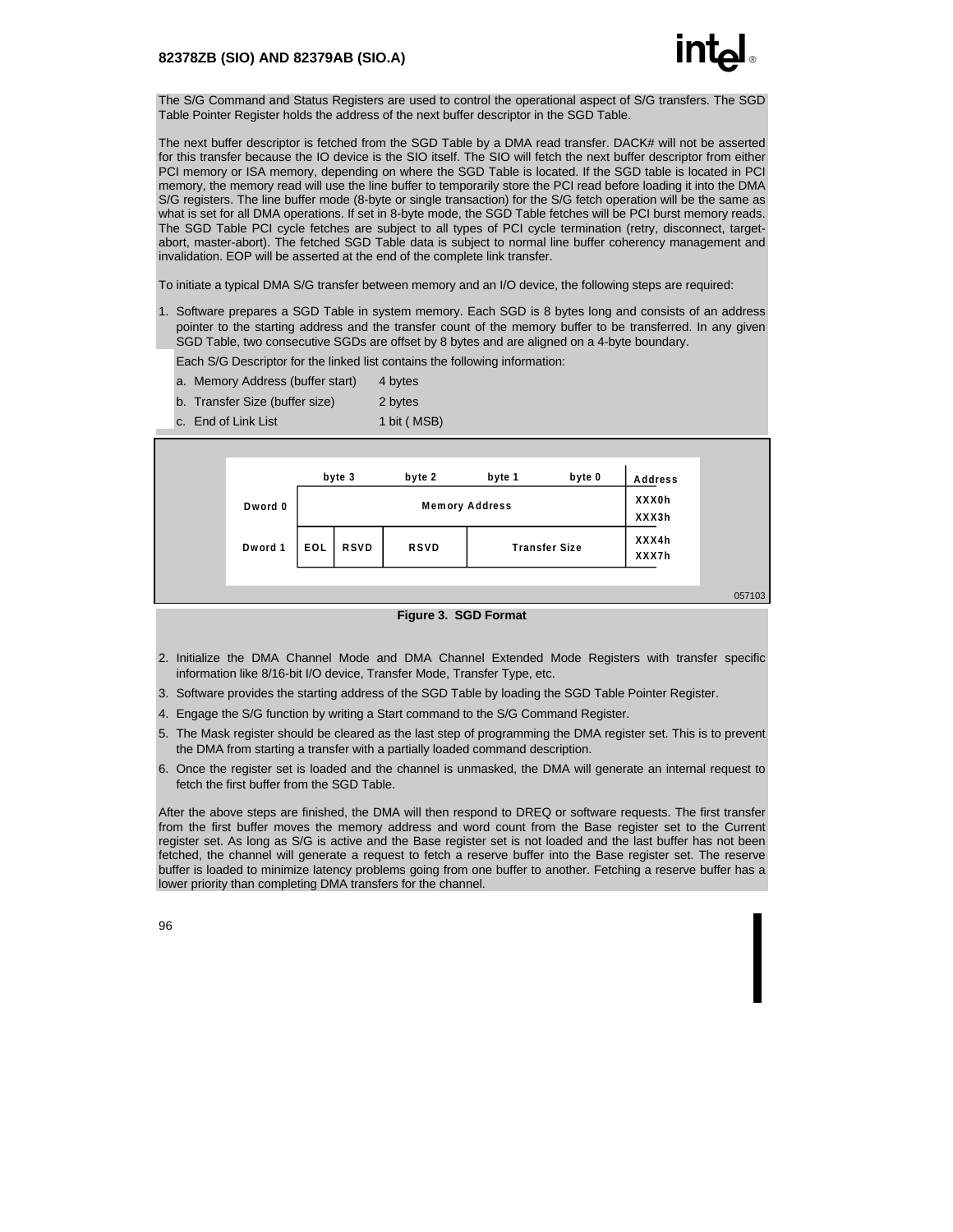# E **82378ZB (SIO) AND 82379 (SIO.A)**

The DMA controller will terminate a S/G cycle by detecting an End of List (EOL) bit in the SGD Table. After the EOL bit is detected, the channel transfers the buffers in the Base and Current register sets, if they are loaded. At terminal count the channel asserts EOP or IRQ13, depending on its programming and set the terminate bit in the S/G Status Register. If the channel asserted IRQ13, then the appropriate bit is set in the S/G Interrupt Status Register. The active bit in the S/G Status Register will be reset and the channel's Mask bit will be set.



97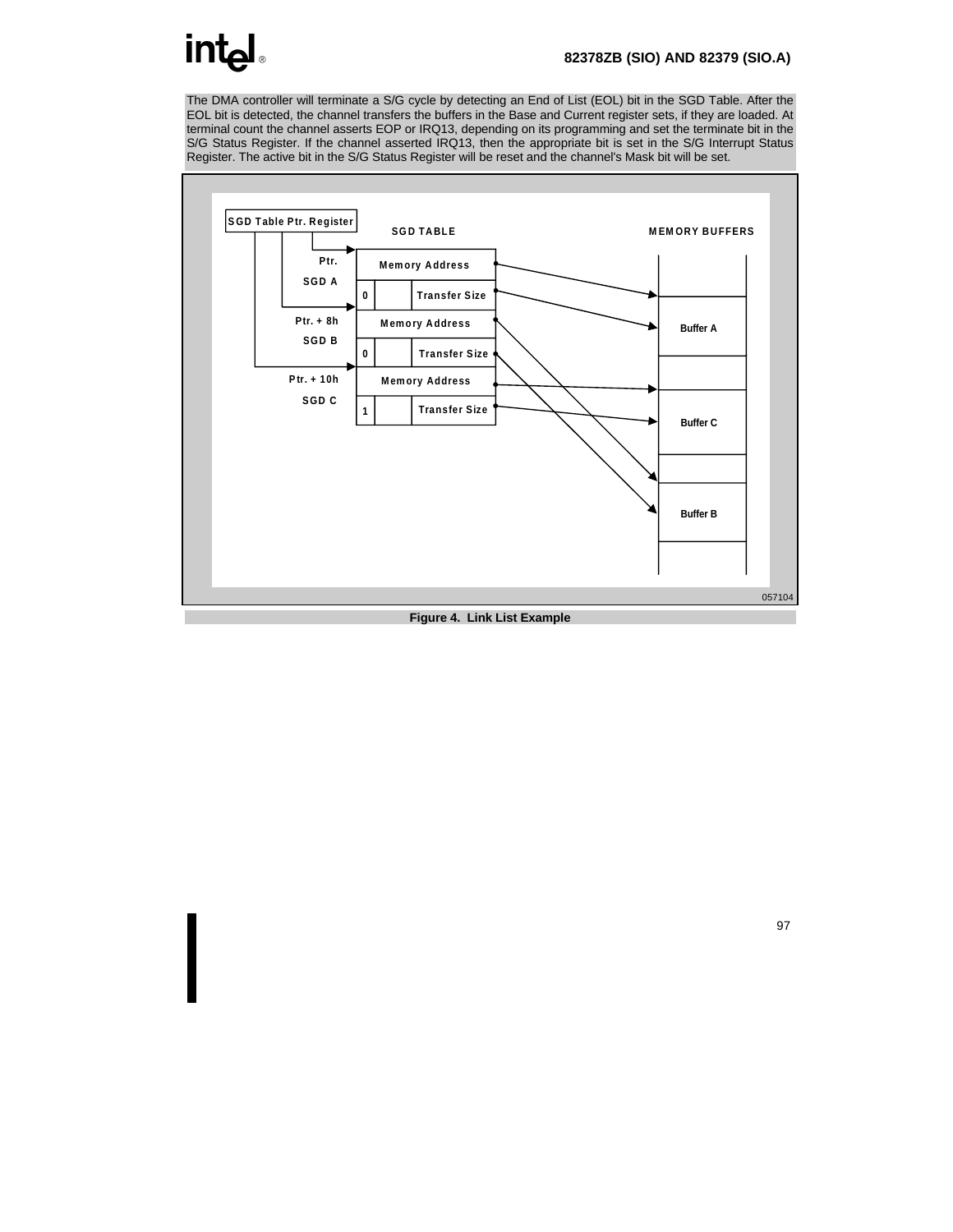

# **4.6. Data Buffering**

The SIO/SIO.A contains data buffers to isolate the PCI Bus from the ISA Bus. The buffering is described from two perspectives: PCI master accesses to the ISA Bus (Posted Write Buffer) and DMA/ISA master accesses to the PCI Bus (Line Buffer). Temporarily buffering the data requires buffer management logic to ensure that the data buffers remain coherent.

#### **4.6.1. DMA/ISA MASTER LINE BUFFER**

An 8-byte Line Buffer is used to isolate the ISA Bus's slower I/O devices from the PCI Bus. The Line Buffer is bidirectional and is used by ISA masters and the DMA controller to assemble and disassemble data. Only memory data written to or read from the PCI Bus by an ISA master or DMA is assembled/disassembled using this 8-byte line buffer. I/O cycles do not use the buffer.

Bits 0 and 1 of the PCI Control Register set the buffer to operate in either single transaction mode (bit=0) or 8-byte mode (bit=1). Note that ISA masters and DMA controllers can have their buffer modes configured separately.

In single transaction mode, the buffer will store only one transaction. For DMA/ISA master writes, this single transaction buffer looks like a posted write buffer. As soon as the ISA cycle is complete, a PCI cycle is scheduled. Subsequent DMA/ISA master writes are held off in wait-states until the buffer is empty. For DMA/ISA master reads, only the data requested is read over the PCI Bus. For instance, if the DMA channel is programmed in 16-bit mode, 16 bits of data will be read from PCI. As soon as the requested data is valid on the PCI Bus, it is latched into the Line Buffer and the ISA cycle is then completed, as timing allows. Single transaction mode will guarantee strong read and write ordering through the buffers.

In 8-byte mode, for write data assembly, the Line Buffer acts as two individual 4 byte buffers working in ping pong fashion. For read data disassembly, the Line Buffer acts as one 8-byte buffer.

## **4.6.2. PCI MASTER POSTED WRITE BUFFER**

PCI master memory write cycles destined to ISA memory are buffered in a 32-bit Posted Write Buffer. The PCI Memory Write and Memory Write and Invalidate commands are all treated as a memory write and can be posted, subject to the Posted Write Buffer status. The Posted Write Buffer has an address associated with it. A PCI master memory write can be posted any time the posted write buffer is empty and write posting is enabled (bit 2 of the PCI Control Configuration Register is set to a 1). Also, the ISA Bus must not be occupied. If the posted write buffer contains data, the PCI master write cycle is retried. If the posted write buffer is disabled, the SIO/SIO.A response to a PCI master memory write is dependent on the state of the ISA Bus. If the ISA Bus is available and the posted write buffer is disabled, the cycle will immediately be forwarded to the ISA Bus (TRDY# will not be asserted until the ISA cycle has completed). If the ISA Bus is busy and the posted write buffer is disabled, the cycle is retried. Memory read and I/O read and I/O write cycles do not use the 32-bit Posted Write Buffer.

# **4.7. SIO Timers**

#### **4.7.1. INTERVAL TIMERS**

The SIO/SIO.A contains three counters that are equivalent to those found in the 82C54 programmable interval timer. The three counters are contained in one SIO/SIO.A timer unit, referred to as Timer-1. Each counter output provides a key system function. Counter 0 is connected to interrupt controller IRQ0 and provides a system timer interrupt for a time-of-day, diskette time-out, or other system timing functions. Counter 1 generates a refresh request signal and Counter 2 generates the tone for the speaker. Note that the 14.31818 MHz counters use OSC for a clock source.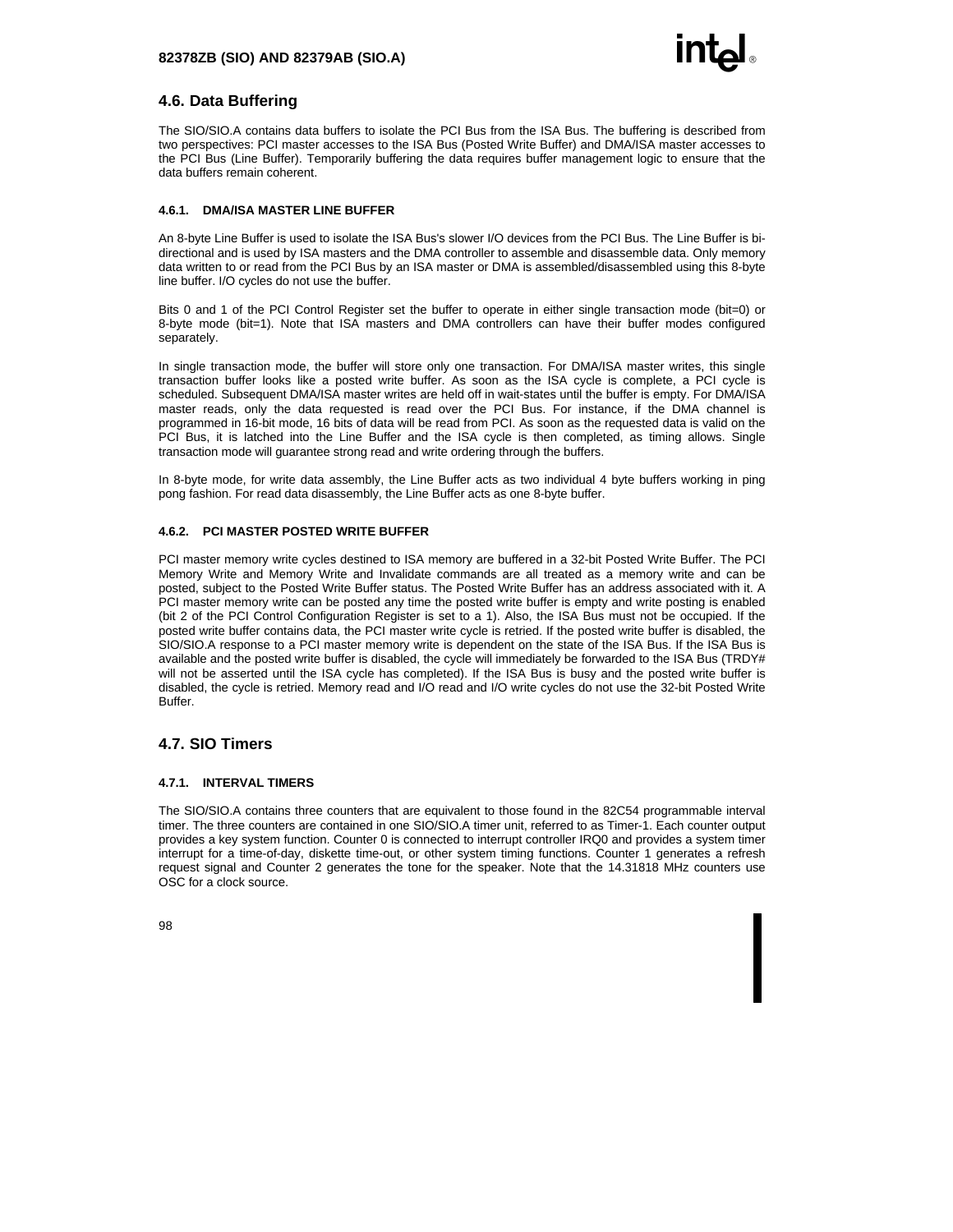**Counter 0, System Timer:** This counter functions as the system timer by controlling the state of IRQ0 and is typically programmed for Mode 3 operation. The counter produces a square wave with a period equal to the product of the counter period (838 ns) and the initial count value. The counter loads the initial count value one counter period after software writes the count value to the counter I/O address. The counter initially asserts IRQ0 and decrements the count value by two each counter period. The counter negates IRQ0 when the count value reaches 0. It then reloads the initial count value and again decrements the initial count value by two each counter period. The counter then asserts IRQ0 when the count value reaches 0, reloads the initial count value, and repeats the cycle, alternately asserting and negating IRQ0.

**Counter 1, Refresh Request Signal:** This counter provides the refresh request signal and is typically programmed for Mode 2 operation. The counter negates refresh request for one counter period (833 ns) during each count cycle. The initial count value is loaded one counter period after being written to the counter I/O address. The counter initially asserts refresh request, and negates it for 1 counter period when the count value reaches 1. The counter then asserts refresh request and continues counting from the initial count value.

**Counter 2, Speaker Tone:** This counter provides the speaker tone and is typically programmed for Mode 3 operation. The counter provides a speaker frequency equal to the counter clock frequency (1.193 MHz) divided by the initial count value. The speaker must be enabled by a write to Port 061h (see Register Description section).

# **NOTE**

- 1. In the PC-AT architecture, the three interval timers in the 82C54 perform the following functions- Timer 1 is the System timer, Timer 2 provides the refresh request, and Timer 3 is used for the speaker tone. The interval timer in the SIO/SIO.A, are intended to be used for these functions. Other operations are not supported and may produce unintended operations. In other than these operations, the timer may be in a state where a counter can be read at the same time it's count is changing and an incorrect value is latched. The readback and latch commands are also affected.
- 2. Hardware re-triggerable one-shot mode (timer mode 1) for timer 2. This mode uses a rising edge on the timer GATE input to start the timer. The timer GATE input can be toggled by writing to I/O port 61H. Because the GATE pin is asserted relative to PCICLK, the setup and hold time requirements of the GATE pin relative to the 82C54 OSC clock can be violated. Because GATE is edge triggered in timer mode 1, the 82C54 does not recognize the rising edge and the timer does not begin counting. In the PC-AT architecture, timer 2 is the only timer that has its GATE input connected to an I/O port. All the other GATE inputs are tied high. This condition was uncovered during 82C54 diagnostic testing. No application failures have been reported due to this issue.

# **4.7.2. BIOS TIMER**

The SIO/SIO.A provides a system BIOS Timer that decrements at each edge of its 1.04 MHz clock (derived by dividing the 8.33 MHz SYSCLK by 8). Since the state of the counter is undefined at power-up, it must be programmed before it can be used. Accesses to the BIOS Timer are enabled and disabled through the BIOS Timer Base Address Register. The timer continues to count even if accesses are disabled.

A BIOS Timer Register is provided to start the timer counter by writing an initial clock value. The BIOS Timer Register can be accessed as a single 16-bit I/O port or as a 32-bit port with the upper 16-bits being "don't care" (reserved). It is up to the software to access the I/O Register in the most convenient way. The I/O address of the BIOS Timer Register is software relocatable. The I/O address is determined by the value programmed into the BIOS Timer Base Address Register.

The BIOS Timer clock has a value of 1.04 MHz using an 8.33 MHz SYSCLK input (an 8-to-1 ratio will always exist between SYSCLK and the timer clock). This allows the counting of time intervals from 0 to approximately 65 ms. Because of the PCI clock rate, it is possible to start the counter and read the value back in less than 1 µs. The expected value of the expired interval is 0, but depending on the state of the internal clock divisor, the BIOS Timer might indicate that 1 ms has expired. Therefore, accuracy of the counter is  $\pm$  1 µs.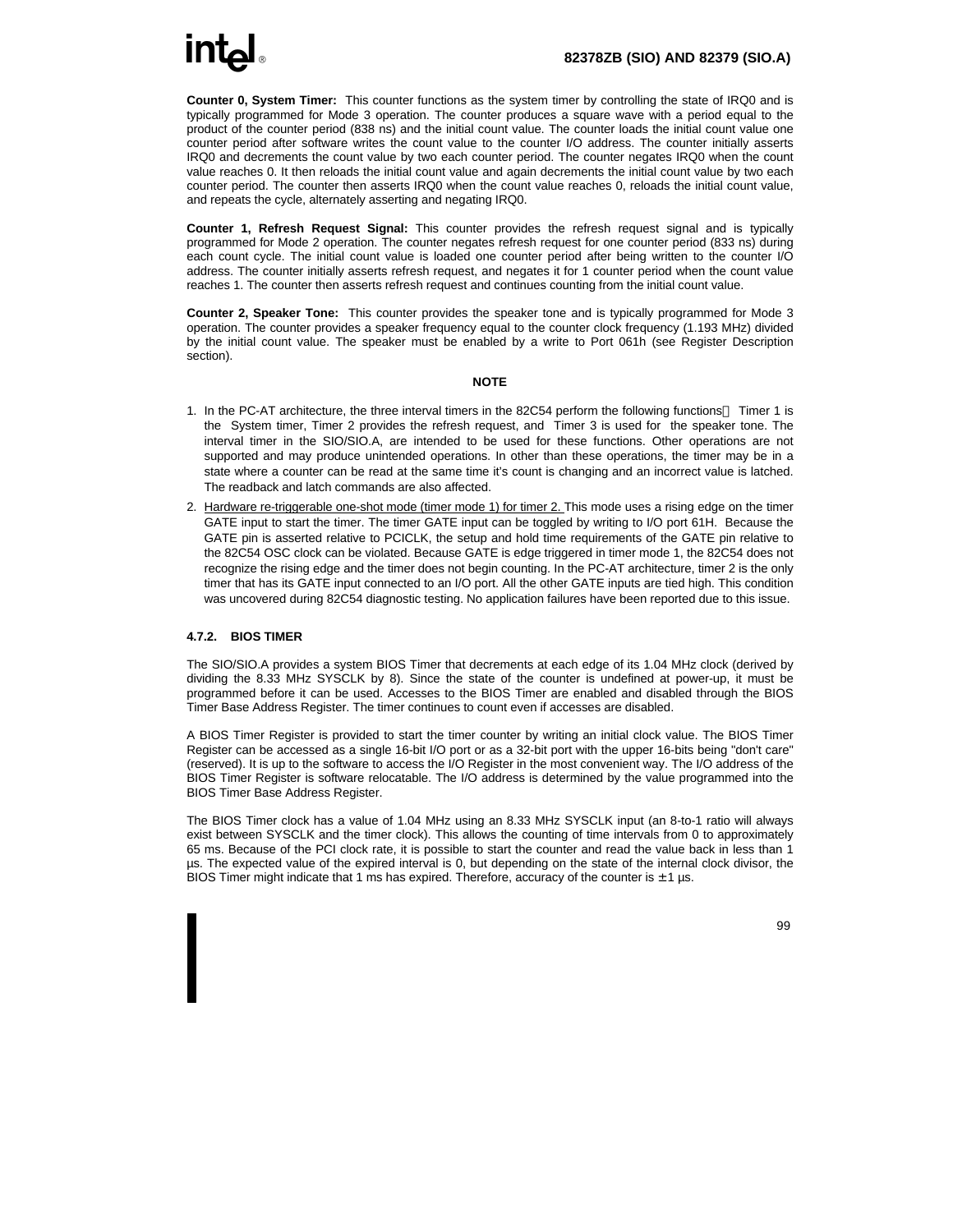

A write operation to the BIOS Timer Register will initiate the counting sequence. The timer can be initiated by writing either the 16-bit data portion or the whole 32-bit register (upper 16 bits are "don't care"). After initialization, the BIOS timer will start decrementing until it reaches zero. Then it will stop decrementing (and hold a zero value) until initialized again.

After the timer is initialized, the current value can be read at any time and the timer can be reprogrammed (new initial value written), even before it reaches zero.

All write and read operations to the BIOS timer Register should include all 16 counter bits. Separate accesses to the individual bytes of the counter must be avoided since this can cause unexpected results (wrong count intervals).

# **4.8. Interrupt Controller**

The SIO/SIO.A provides an ISA-compatible interrupt controller which incorporates the functionality of two 82C59 interrupt controllers. The two controllers are cascaded so that 14 external and two internal interrupts are possible. The master interrupt controller provides IRQ[7:0] and the slave interrupt controller provides IRQ[15:8] (see Figure 5). The two internal interrupts are used for internal functions only and are not available to the user. IRQ2 is used to cascade the two controllers together and IRQ0 is used as a system timer interrupt and is tied to Interval Timer 1, Counter 0. The remaining 14 interrupt lines (IRQ1, IRQ[15:3]) are available for external system interrupts. Edge or level sense selection is programmable on a by-controller basis.

The Interrupt Controller consists of two separate 82C59 cores. Interrupt Controller 1 (CNTRL-1) and Interrupt Controller 2 (CNTRL-2) are initialized separately and can be programmed to operate in different modes. The default settings are: 80x86 Mode, Edge Sensitive (IRQ0-15) Detection, Normal EOI, Non-Buffered Mode, Special Fully Nested Mode disabled, and Cascade Mode. CNTRL-1 is connected as the Master Interrupt Controller and CNTRL-2 is connected as the Slave Interrupt Controller.

Note that IRQ13 is generated internally (as part of the coprocessor error support) by the SIO/SIO.A when bit 5 in the ISA Clock Divisor Register is set to a 1. When this bit is set to a 0, then the FERR#/IRQ13 signal is used as an external IRQ13 signal and has the same functionality as the normal IRQ13 signal. IRQ12/M is generated internally (as part of the mouse support) by the SIO/SIO.A when bit 4 in the ISA Clock Divisor Register is set to a 1. When set to a 0, the standard IRQ12 function is provided.



**Figure 5. Block Diagram of the Interrupt Controller**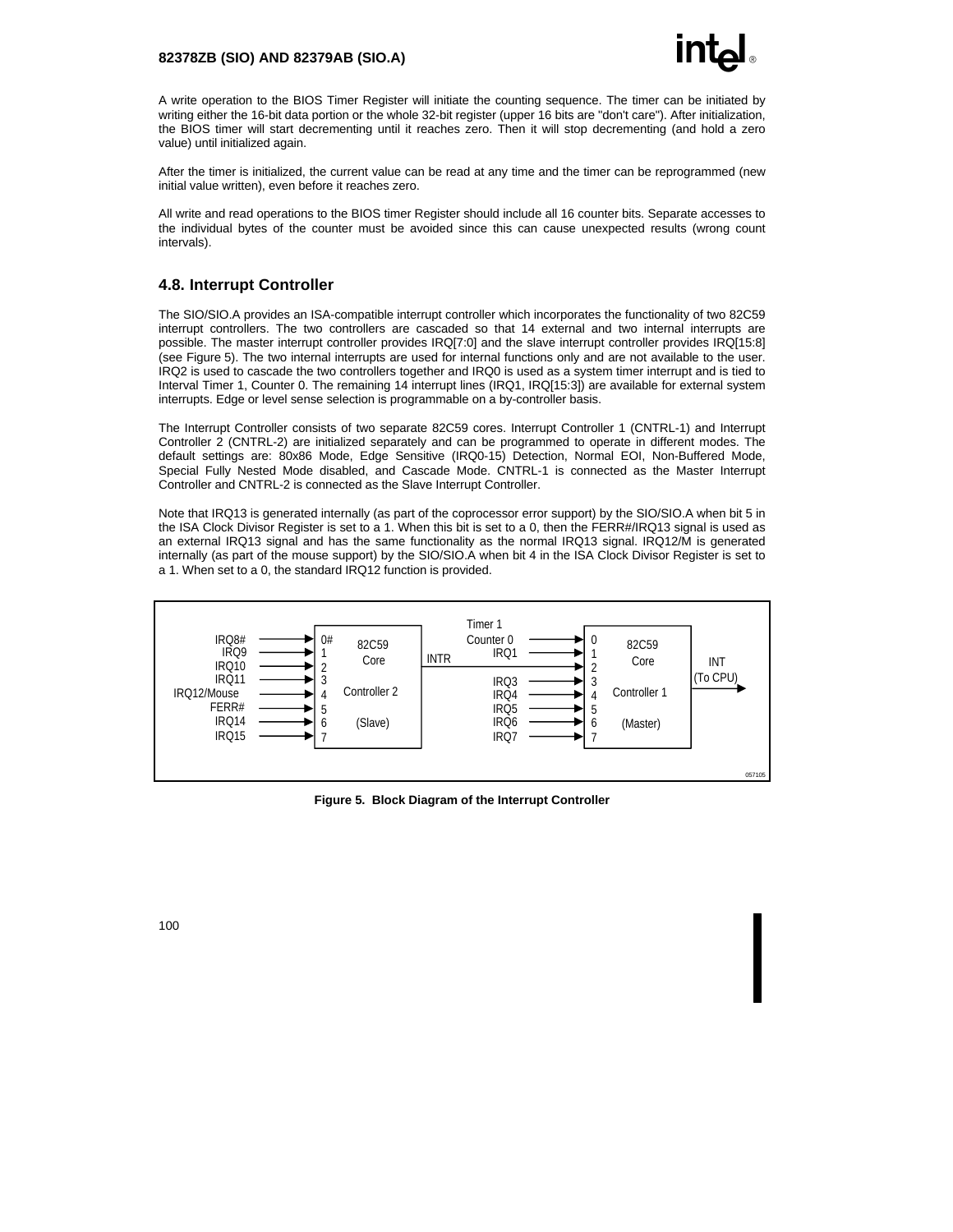#### **4.8.1. EDGE AND LEVEL TRIGGERED MODES**

There are two ELCR Registers, one for each 82C59 bank. They are located at I/O ports 04D0h (for the Master Bank, IRQ[7:3,1:0]#) and 04D1h (for the Slave Bank, IRQ[15:8])#. They allow the edge and level sense selection to be made on an interrupt by interrupt basis instead of on a complete bank. Interrupts reserved for ISA use MUST be programmed for edge sensitivity (to ensure ISA compatibility). That is, IRQ (0,1,2,8#,13) must be programmed for edge sensitive operation. The LTIM bit (Edge/Level Bank select, offsets 20h, A0h) is disabled in the SIO/SIO.A. The default programming is equivalent to programming the LTIM bit (ICW1 bit 3) to a 0.

If an ELCR bit is equal to 0, an interrupt request will be recognized by a low to high transition on the corresponding IRQ input. The IRQ input can remain high without generating another interrupt.

If an ELCR bit is equal to 1, an interrupt request will be recognized by a "low" level on the corresponding IRQ input, and there is no need for an edge detection. For level triggered interrupt mode, the interrupt request signal must be removed before the EOI command is issued or the CPU interrupt must be disabled. This is necessary to prevent a second interrupt from occurring.

In both the edge and level triggered modes the IRQ inputs must remain active until after the falling edge of the first INTA#. If the IRQ input goes inactive before this time a DEFAULT IRQ7 will occur when the CPU acknowledges the interrupt. This can be a useful safeguard for detecting interrupts caused by spurious noise glitches on the IRQ inputs. To implement this feature the IRQ7 routine is used for "clean up" simply executing a return instruction, thus ignoring the interrupt. If IRQ7 is needed for other purposes a default IRQ7 can still be detected by reading the ISR. A normal IRQ7 interrupt will set the corresponding ISR bit, a default IRQ7 won't. If a default IRQ7 routine occurs during a normal IRQ7 routine, however, the ISR will remain set. In this case, it is necessary to keep track of whether or not the IRQ7 routine was previously entered. If another IRQ7 occurs, it is a default.

#### **4.8.2. NON-MASKABLE INTERRUPT (NMI)**

An NMI is an interrupt requiring immediate attention and has priority over the normal interrupt lines (IRQx). The SIO/SIO.A indicates error conditions by generating a non-maskable interrupt. NMI interrupts are caused by:

- 1. System Errors on the PCI Bus. SERR# is driven low by a PCI resource when this error occurs.
- 2. Parity errors on the add-in memory boards on the ISA expansion bus. IOCHK# is driven low when this error occurs.

The NMI logic incorporates two different 8-bit registers—the NMI Status and Control Register and the NMI Enable and Real-Time Clock Address Register. These registers are described in the Register Description Section.

All NMI sources can be enabled or disabled by setting Port 070h bit 7 to a 0 or 1. This disable function does not clear the NMI detect flip-flops. This means, if NMI is disabled then enabled via Port 070h, then an NMI will occur when Port 070h is re-enabled if one of the NMI detect flip-flops had been previously set.

To ensure that all NMI requests are serviced, the NMI service routine software needs to incorporate a few very specific requirements. These requirements are due to the edge detect circuitry of the host microprocessor, 80386 or 80486. The software flow would need to be the following:

- 1. NMI is detected by the processor on the rising edge of the NMI input.
- 2. The processor will read the status stored in Port 061h to determine what sources caused the NMI. The processor may then set to 0 the register bits controlling the sources that it has determined to be active. Between the time the processor reads the NMI sources and sets them to a 0, an NMI may have been generated by another source. The level of NMI will then remain active. This new NMI source will not be recognized by the processor because there was no edge on NMI.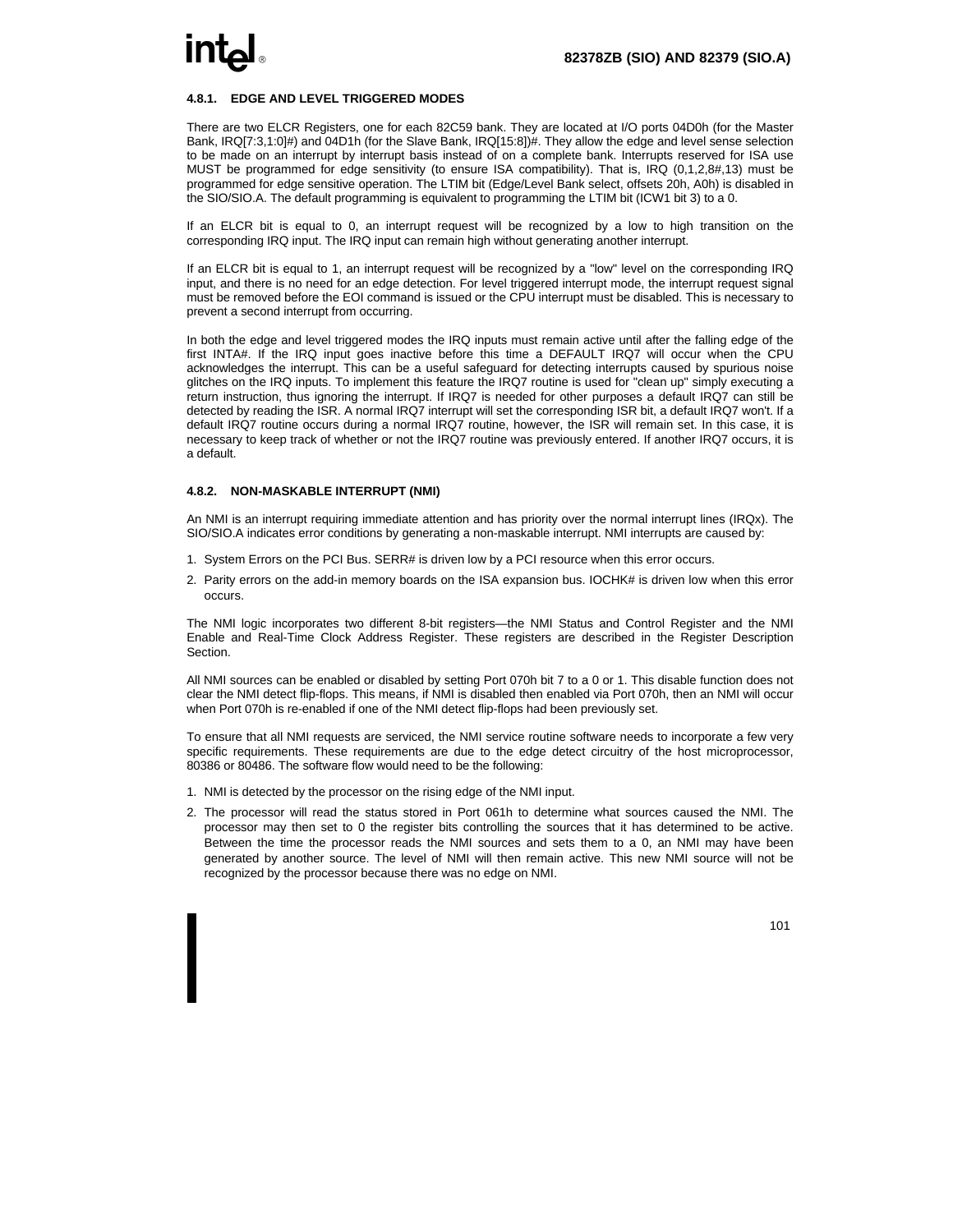

3. The processor must then disable all NMI's by setting bit 7 of Port 070H to a 1 and then enable all NMI's by setting bit 7 of Port 070H to a 0. This will cause the NMI output to transition low then high if there are any pending NMI sources. The CPU's NMI input logic will then register a new NMI.

# **4.9. Advanced Programmable Interrupt Controller (APIC) (82379AB Only)**

In addition to the standard ISA compatible interrupt controller described in the previous section, the 82379AB incorporates the Advanced Programmable Interrupt Controller (APIC). While the standard interrupt controller is intended for use in a uni-processor system, APIC can be used in either a uni-processor or multi-processor system. APIC provides multi-processor interrupt management and incorporates both static and dynamic symmetric interrupt distribution across all processors. In systems with multiple I/O subsystems, each subsystem can have its own set of interrupts.

In a uni-processor system, APIC's dedicated interrupt bus can reduce interrupt latency over the standard interrupt controller (i.e., the latency associated with the propagation of the interrupt acknowledge cycle across multiple busses using the standard interrupt controller approach). Interrupts can be controlled by the standard ISA compatible interrupt controller unit, the I/O APIC unit, or mixed mode where both the standard and I/O APIC are used. The selection of which controller responds to an interrupt is determined by how the interrupt controllers are programmed. Note that it is the programmer's responsibility to make sure that the same interrupt input signal is not handled by both interrupt controllers.

At the system level, APIC consists of two parts (Figure 6)—one residing in the I/O subsystem (**I/O APIC**) and the other in the CPU (**Local APIC**). The 82379AB contains an I/O APIC unit. The local APIC and the I/O APIC communicate over a dedicated APIC Bus. The 82379AB's I/O APIC Bus interface consists of two bi-directional data signals (APICD[1:0]) and a clock input (APICCLK).

#### **NOTE**

Any designs should strive to make the APICCLK as clean as possible at the input of any CPU. Further details can be found in the latest "PENTIUM PROCESSOR at iCOMP INDEX 735\90 (or 816\100) MHz STEPPING INFORMATION" document, errata 8AP. This document also provides routing and topology guidelines.

The CPU's Local APIC Unit contains the necessary intelligence to determine whether or not its processor should accept interrupts broadcast on the APIC Bus. The Local Unit also provides local pending of interrupts, nesting and masking of interrupts, and handles all interactions with its local processor (e.g., the INTR/INTA/EOI protocol). The Local Unit further provides inter-processor interrupts and a timer, to its local processor. The register level interface of a processor to its local APIC is identical for every processor.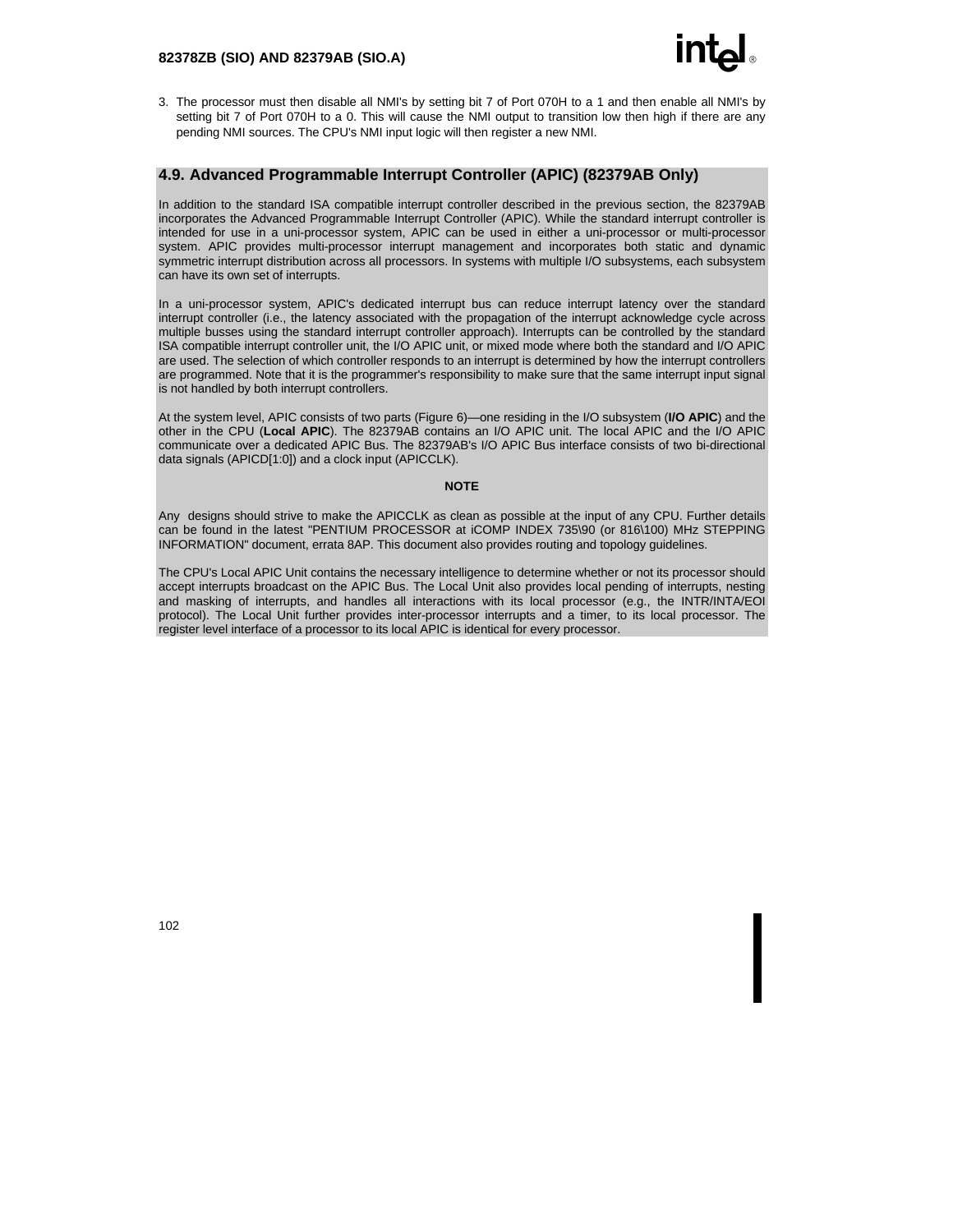

**Figure 6. APIC System Structure**

The 82379AB I/O APIC Unit consists of a set of interrupt input signals, a 16-entry Interrupt Redirection Table, programmable registers, and a message unit for sending and receiving APIC messages over the APIC Bus (Figure 7). I/O devices inject interrupts into the system by asserting one of the interrupt lines to the I/O APIC (Figure 8). The I/O APIC selects the corresponding entry in the Redirection Table and uses the information in that entry to format an interrupt request message. Each entry in the Redirection Table can be individually programmed to indicate edge/level sensitive interrupt signals, the interrupt vector and priority, the destination processor, and how the processor is selected (statically or dynamically). The information in the table is used to transmit a message to other APIC units (via the APIC Bus).

The 82379AB I/O APIC contains a set of programmable registers. Two of the registers (I/O Register Select and I/O Window Registers) are located in the CPU's memory space and are used to indirectly access the other APIC registers as described in the Register Description section. The Version Register provides the implementation version of the I/O APIC. The I/O APIC ID Register is programmed with an ID value that serves as a physical name of the I/O APIC. This ID is loaded into the ARB ID Register when the I/O APIC ID Register is written and is used during bus arbitration.

#### **NOTE**

- 1. When the 82379AB I/O APIC receives an interrupt request, the 82379AB flushes its buffers and requests all system buffers pointing to PCI to be flushed (via the FLSHREQ#/MEMREQ# signals). The APIC does not send the interrupt message over the APIC Bus until the 82379AB receives confirmation (via the MEMACK# signal) that all buffers have been flushed and temporarily disabled.
- 2. The interrupt number or the vector does not imply a particular priority for being sent. The I/O APIC continually polls the 16 interrupts in a rotating fashion, one at a time. The pending interrupt polled first is the one sent.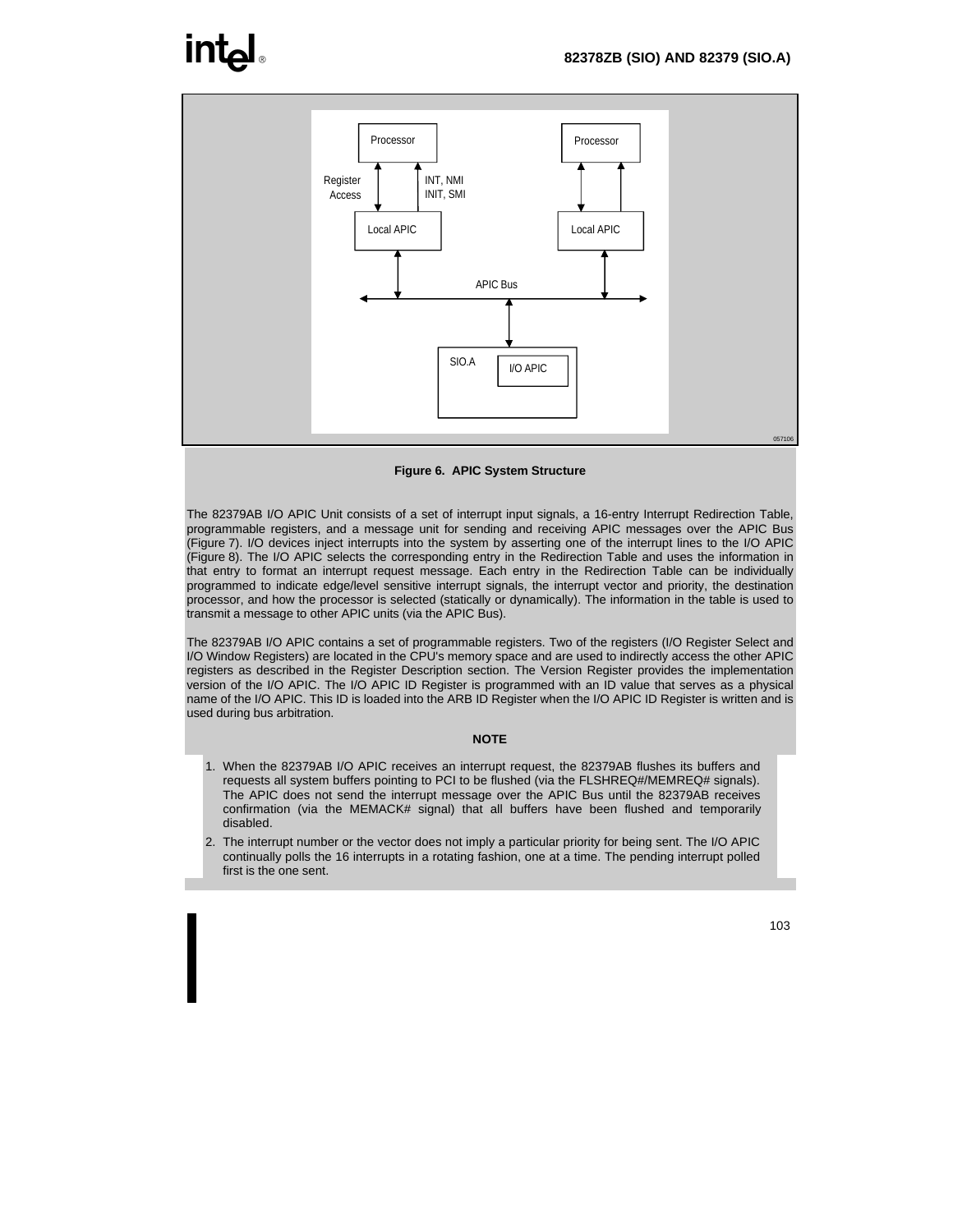



**Figure 7. I/O APIC Register Block Diagram**





104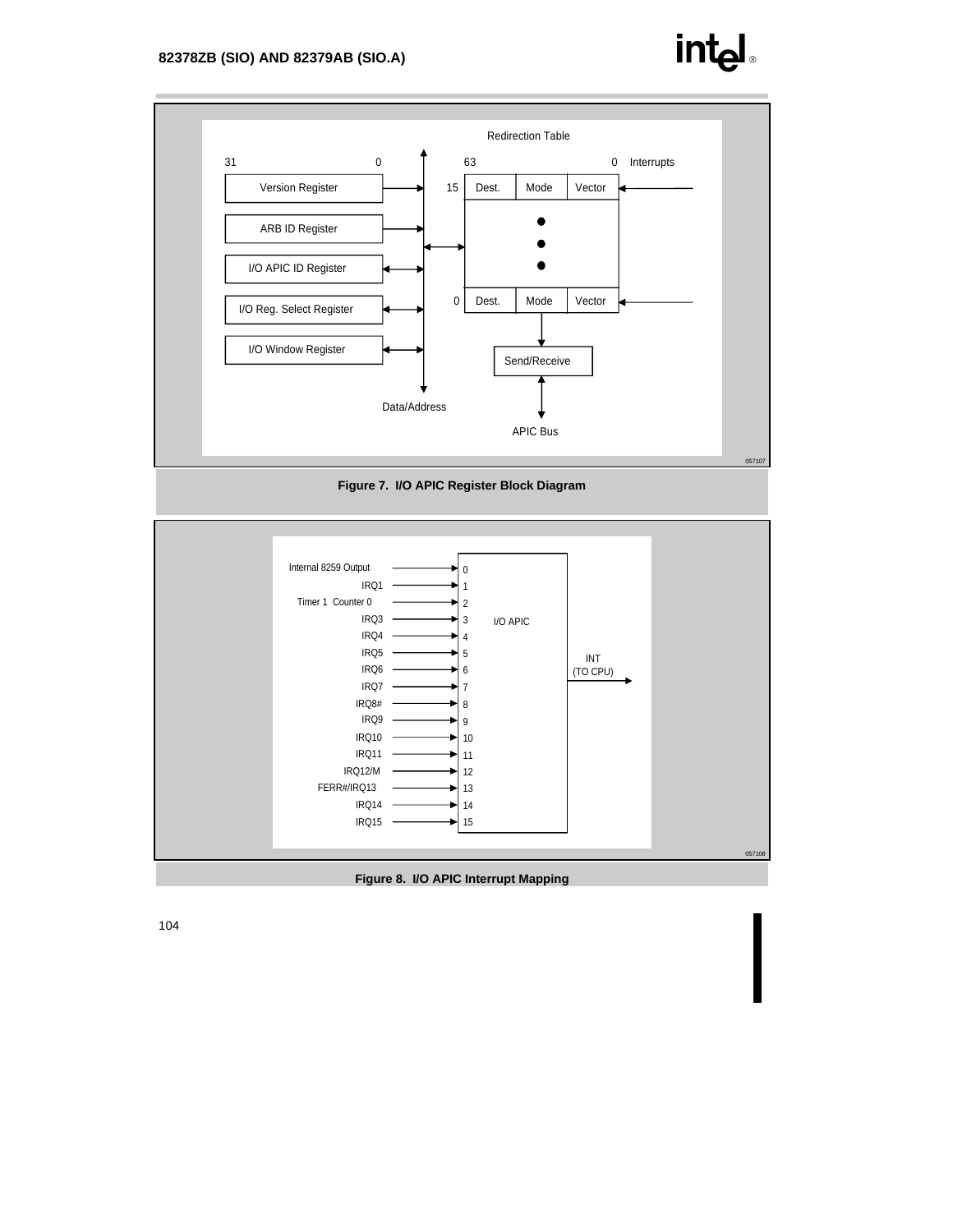## **4.9.1. PHYSICAL CHARACTERISTICS OF APIC BUS (82379AB Only)**

The APIC Bus is a 3-wire synchronous bus connecting all APICs (all I/O units and all local units). Two of these wires are used for data transmission, and one wire is a clock. For bus arbitration, the APIC uses only one of the data wires. The bus is logically a wire-OR and electrically an open-drain connection providing for both message transmission and arbitration for lowest priority. All the values mentioned in the protocol description are logical values (i.e., "Bus Driven" is logical 1 and "Bus Not Driven" is logical 0). The electrical values are 0 for logical one and 1 for logical zero.

#### **4.9.2. ARBITRATION FOR APIC BUS (82379AB Only)**

The APIC uses one wire arbitration to win the bus ownership. A rotating priority scheme is used for arbitration. The winner of the arbitration becomes the lowest priority agent and assumes an arbitration ID of 0. All other agents, except the agent whose arbitration ID is 15, increment their arbitration IDs by one. The agent whose ID was 15 takes the winner's arbitration ID and increments it by one. Arbitration IDs are changed (incremented or assumed) only for messages that are transmitted successfully. For lowest priority messages, the arbitration ID is updated before the final status cycle, which ultimately decides if the message is successful. A message is transmitted successfully if no CS error or acceptance error is reported for that message.

An APIC agent can acquire the bus using two different priority schemes; normal, or EOI (End Of Interrupt). EOI has the highest priority. EOI priority is used to send EOI messages for level interrupts from local APIC to the I/O APIC. When an agent requests the bus with EOI priority, all others requesting the bus with normal priorities back off.

A bus arbitration cycle starts by the agent driving a start cycle (bit 1=EOI, bit 0=1) on the APIC bus (Table 7). Bit 1=1 indicates "EOI" priority and bit 1=0 indicates normal priority. Bit 0 should be 1.

In cycles 2 through 5, the agent drives the arbitration ID on bit 1 of the bus. High-order ID bits are driven first with successive cycles proceeding to the low bits of the ID. All arbitration losers in a given cycle drop off the bus, using every subsequent cycle as a tie breaker for the previous cycle. When all arbitration cycles are completed, there will be only one agent left driving the bus

|                | Table 7. IT AFIC DUSATIONS AND THE LOCKES |          |                                 |  |
|----------------|-------------------------------------------|----------|---------------------------------|--|
| Cycle          | Bit 1                                     | Bit 0    |                                 |  |
|                | <b>EOI</b>                                |          | $01 = normal, 11 = EOI$         |  |
| $\overline{2}$ | ArbID <sub>3</sub>                        | $\Omega$ | Arbitration ID bits 3 through 0 |  |
| 3              | ArbID <sub>2</sub>                        | $\Omega$ |                                 |  |
| 4              | ArbID1                                    | 0        |                                 |  |
| 5              | ArbID <sub>0</sub>                        | 0        |                                 |  |

**Table 7. TT\_APICBusArbBus Arbitration Cycles**

#### **4.9.3. INTR AND THE PENTIUM PROCESSOR'S "THROUGH LOCAL MODE" (82379AB Only)**

The B-1 thru B-5 steppings of the Pentium® processor at ICOMP index 735\90 (or 815\100) have a stepping publication information (10AP) when using the local APIC in Through Local Mode (virtual wire). The Pentium stepping information provides software solutions that permit the customer to use the local APIC in Through Local Mode. This section provides hardware solutions.

If a processor has its Local APIC setup in Through Local Mode (virtual wire), the 82379AB can potentially negate and then reassert INT before the interrupt acknowledge cycle for the first interrupt completes. When this occurs,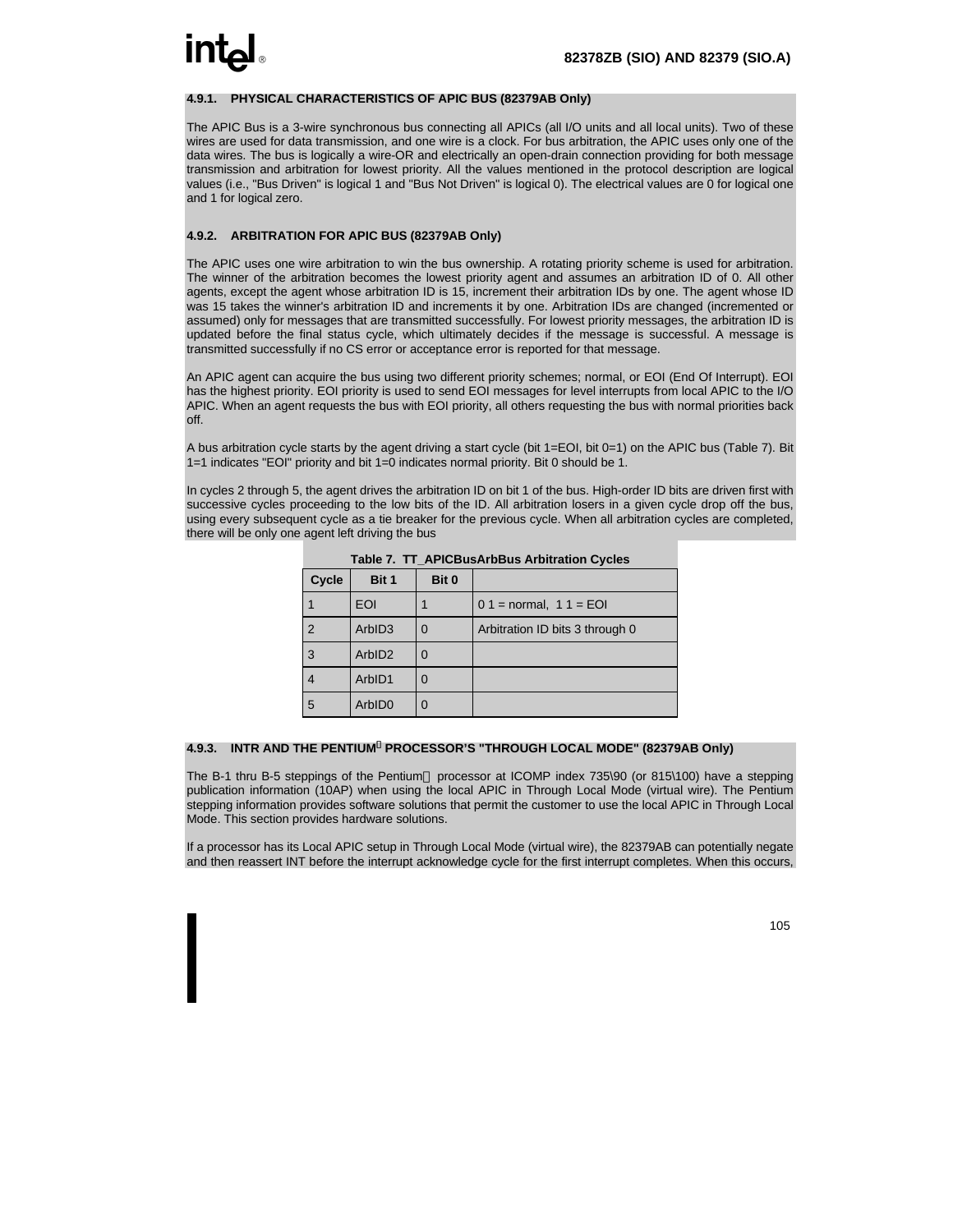

the CPU ignores the second interrupt and the system eventually "hangs" because no further interrupts are serviced.

The PCMC can wait 106 host clocks during an interrupt acknowledge cycle between FRAME# assertion on the PCI Bus and BRDY# being asserted on the host bus. Since the SIO.A can reassert INT as soon as 18 host clocks after receiving FRAME# of the interrupt acknowledge cycle, there is a "window" of 88 host clocks where INT can be reasserted by the SIO.A.

One solution uses an external circuit where LOCK# and M/IO# from the processor blocks the assertion of INT until the interrupt acknowledge cycle has completed. Loading and timing on the LOCK# and M/IO must be considered for this solution as they are host bus signals. The following is the logic equation used for INT:

 $INT\_OUT = ((INT * INT\_OUT + (INT*M/IO#) + (INT*LOCK#))$ 

Another solution delays the assertion of INT by 88 hostclocks (1320 ns). An RC circuit on the output of the required external buffer on the INT signal can also accomplish this delay.

Any solution that prevents INT from being asserted for 106 host clocks after FRAME# goes low at the start of an interrupt acknowledge cycle will work. As an example, another way to implement the delay is to block the reassertion of INT for 14 BCLKs after INT goes low. The logic uses INT going low as the start of the "block clock" as this transition signals the beginning of the blocking period. INT can, therefore, be directly passed through the circuit with no appreciable delay at all other times.

14 BCLKS was chosen for the following reasons :

FRAME# to BRDY#  $= 106$  HOST CLOCKS<br>FRAME# to INT low (SIO)  $= 2$  PCICLKs (4 HOST  $= 2$  PCICLKs (4 HOST CLOCKS) BLOCK needed from INT low to BRDY# = 104 HOST CLOCKS = 13 BCLKS (chosen to minimize flip flops)  $= 13 + 1$  (needed due to asynchronous locks)  $= 14$  BCLKS



**Figure 9. INTR - Through Local Mode Hardware Solution**

106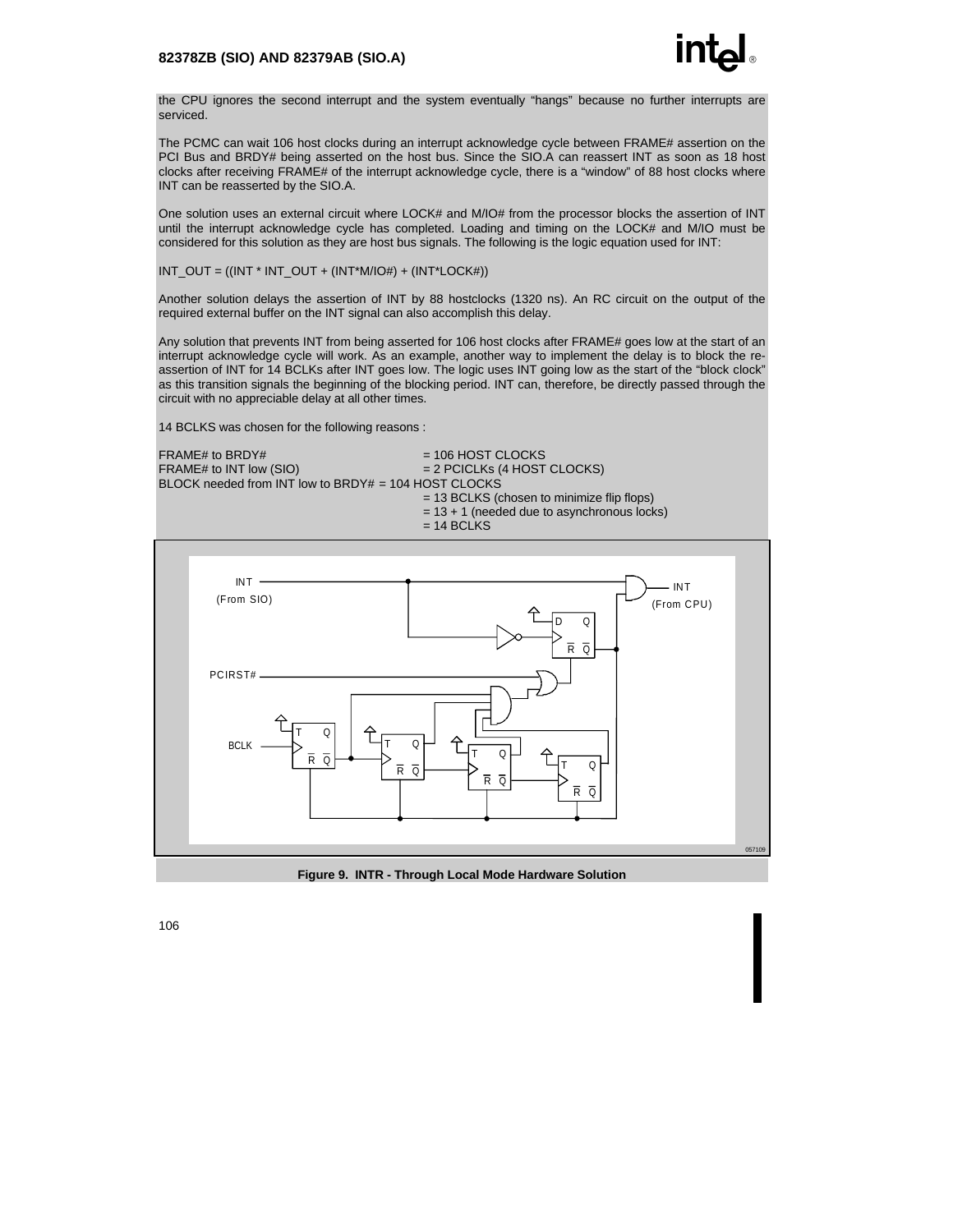## **4.9.4. PULSING OF APICD1 DURING CPU RESET (82379AB Only)**

For dual-processing (DP) ISA systems using the Pentium® processor at ICOMP index 735\90 (or 815\100) and the A-1 stepping of the 82434NX PCMC host bridge an anomily can occur when the IOAPIC data line is pulsed during CPU reset. (Single processor designs are not affected. Also, Pentium Pro processor systems are not affected.) To avoid this issue, use one of the following workarounds:

The CPUs APIC data lines (APICD[0,1]), have secondary functions when CPU RESET (CPURST) is active. APICD1 is the APICEN (APIC enable) pin and APICD0 is the DPEN# (dual processor enable) pin. The local APICs are enabled if APICEN is sampled active high on the falling edge of CPURST. Also, during RESET, the second CPU drives DPEN# active low to indicate to the boot processor that it is present.

On the A-1 stepping of the 82434NX PCMC, there is approximately a 1-ms delay (specifically 66,672 external host clocks) between the negation of PCIRST# and the negation of CPURST following a cold system boot (i.e., the PWROK input of the PCMC transitions from low to high). During this 1-ms window, the I/O APIC in the SIO.A, which is no longer in reset, begins to monitor the APIC Bus for valid messages. APICEN (APICD1 = logic 1) and DPEN# (APICD0 = logic 0) remain asserted during this period. The I/O APIC interprets the states of these two bits as the beginning of a normal APIC message and continues to sample the APIC data lines. The I/O APIC responds, per the APIC protocol, by driving APICD1(APICEN) low once every 20 APICCLKs, indicating a checksum error has been detected on the current message. Under these circumstances, this is proper operation for the SIO.A.

From the time that PCIRST# negates until the time that CPURST negates, the I/O APIC periodically pulses APICD1 low for one out of every 20 APICCLKs. If the pulse on APICD1 (APICEN) aligns with the falling edge of CPU RESET (CPURST), the local APICs will not be enabled; this prevents proper DP or DP-ready functionality (Figure 10}.



## **Figure 10. RESET/APIC Data Signl Timing (Not To Scale)**

#### **Hardware Solution #1:**

Calculate the window for the APICD1 pulse relative to CPURST for a given host clock (HCLK) and APIC Clock (APICCLK) frequency. The following example demonstrates that by using a 60.0 MHz HCLK and a 15.0 MHz APICCLK (0.01% accuracy for both) the APICD1 pulse will be outside the sampling window of CPURST. With these equations, equally acceptable windows can be found for other values of HCLK and APICCLK.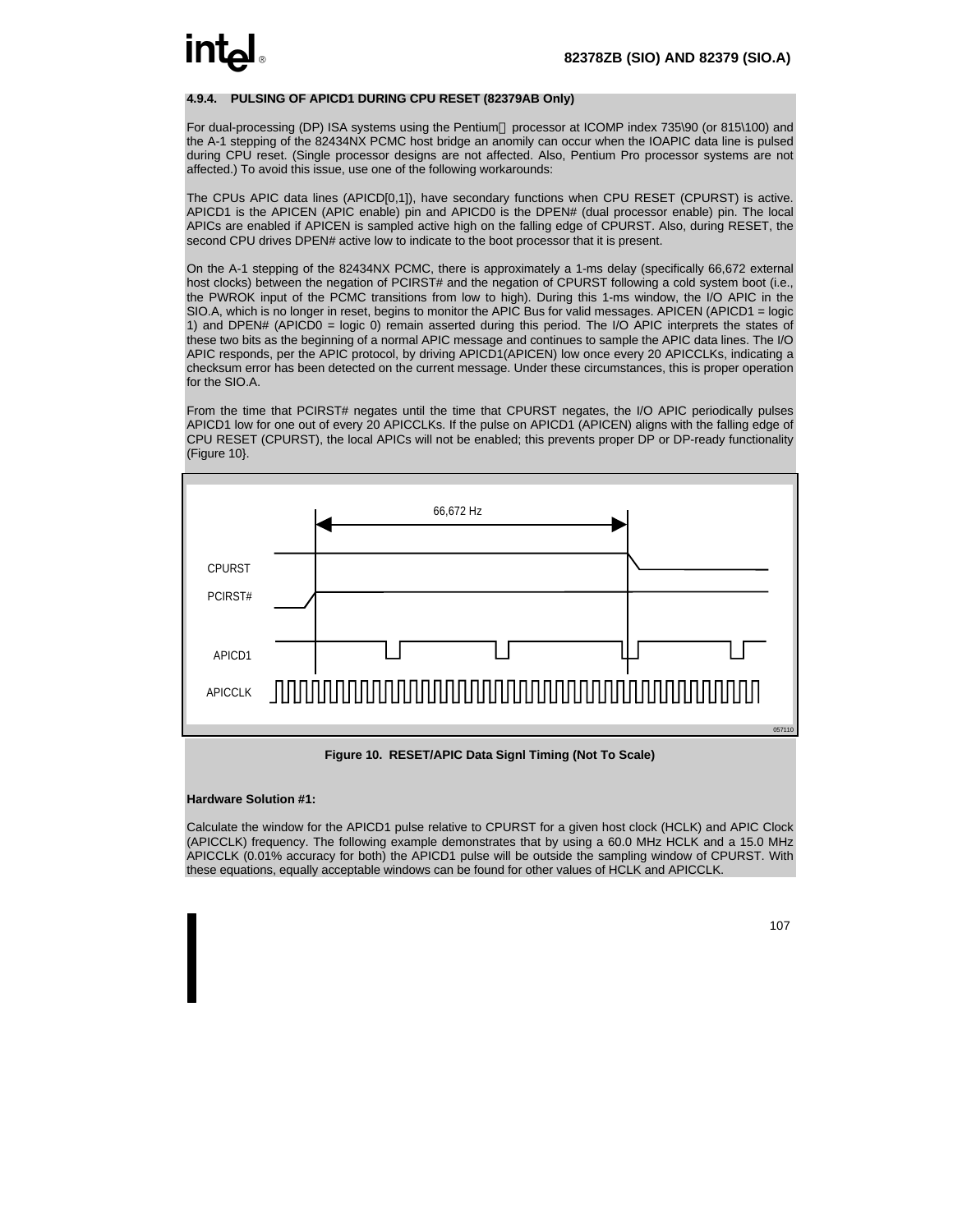

Note that with the above frequency accuracies, a 15.0 MHz APICCLK with a 50-MHz or 66-MHz HCLK may not always function correctly under worst-case clock variations in a DP ISA environment. Also, a 16.0-MHz APICCLK may not function correction with 50MHz, 60MHz or 66MHz under worst-case clock variations.

Sample Calculation:

Two key variables in the system first must be identified:

- 1. The accuracy of the host clock oscillator input to the PCMC (HCLKOSC) additional inaccuracy in HCLK or PCI Clock (PCLK) is not induced by the internal PCMC PLLs.
- 2. The accuracy of the APIC clock oscillator.

The following example assumes a 60-MHz Host Clock (HCLK) frequency with an oscillator accuracy of 0.01% and a 15.0-MHz APIC Clock (APICCLK) frequency with an accuracy of 0.01%.

**STEP 1:** Determine the nominal clock frequency for HCLK, PCLK and APICCLK. Also, determine the accuracy for HCLK and APICCLK. Since PCLK is HCLK/2, no additional inaccuracy is incurred.

| <b>Signal</b>  | <b>Frequency</b> | Accuracy |
|----------------|------------------|----------|
| <b>HCLK</b>    | 60 MHz           | 0.01%    |
| <b>APICCLK</b> | 15 MHz           | 0.01%    |

**STEP 2**: Calculate the maximum and minimum window from PCIRST# and CPURST. One less HCLK (66,671) was used to account for the uncertainty between HCLK and PCLK for the minimum case. This provides the minimum time window between the I/O APIC responding to the APIC messages and the falling edge of CPURST.

Convert these two extremes to absolute time (seconds). When converting the maximum HCLK window to real time be sure to use the max HCLK Period possible due to clock tolerances. Similarly, use the minimum HCLK period for the min HCLK window.

Equation #1:

(HCLK cycles) \* Max HCLK Period = Max HCLK Window  $(66,672)$  \*  $(1.66683335E-08) = 1.111311$  msec

(HCLK cycles) \* Min HCLK Period = Min HCLK Window  $(66,671)$  \*  $(1.66650002E-08) = 1.111072$  msec

|                 | APICD1 Pulse Window (s) |
|-----------------|-------------------------|
| Max HCLK window | 1.111311E-03            |
| Min HCLK window | 1.111072E-03            |

**STEP 3**: Determine the equivalent number of APICCLKs contained in the maximum and minimum pulse windows calculated above. Account for the accuracy of the APICCLK source.

Also, since APICCLK and HCLK are completely asynchronous to each other, one APICCLK should be subtracted from the minimum window to account for any HCLK/APICCLK misalignment.

| Equation #2:                                                         |
|----------------------------------------------------------------------|
|                                                                      |
| (Max APICD1 pulse window) $*$ (Max APICCLK frequency) = Max APICCLKs |
| $1.111311E-03 * 15.0015 MHz = 16.671.33 A PICCLKs$                   |
|                                                                      |

108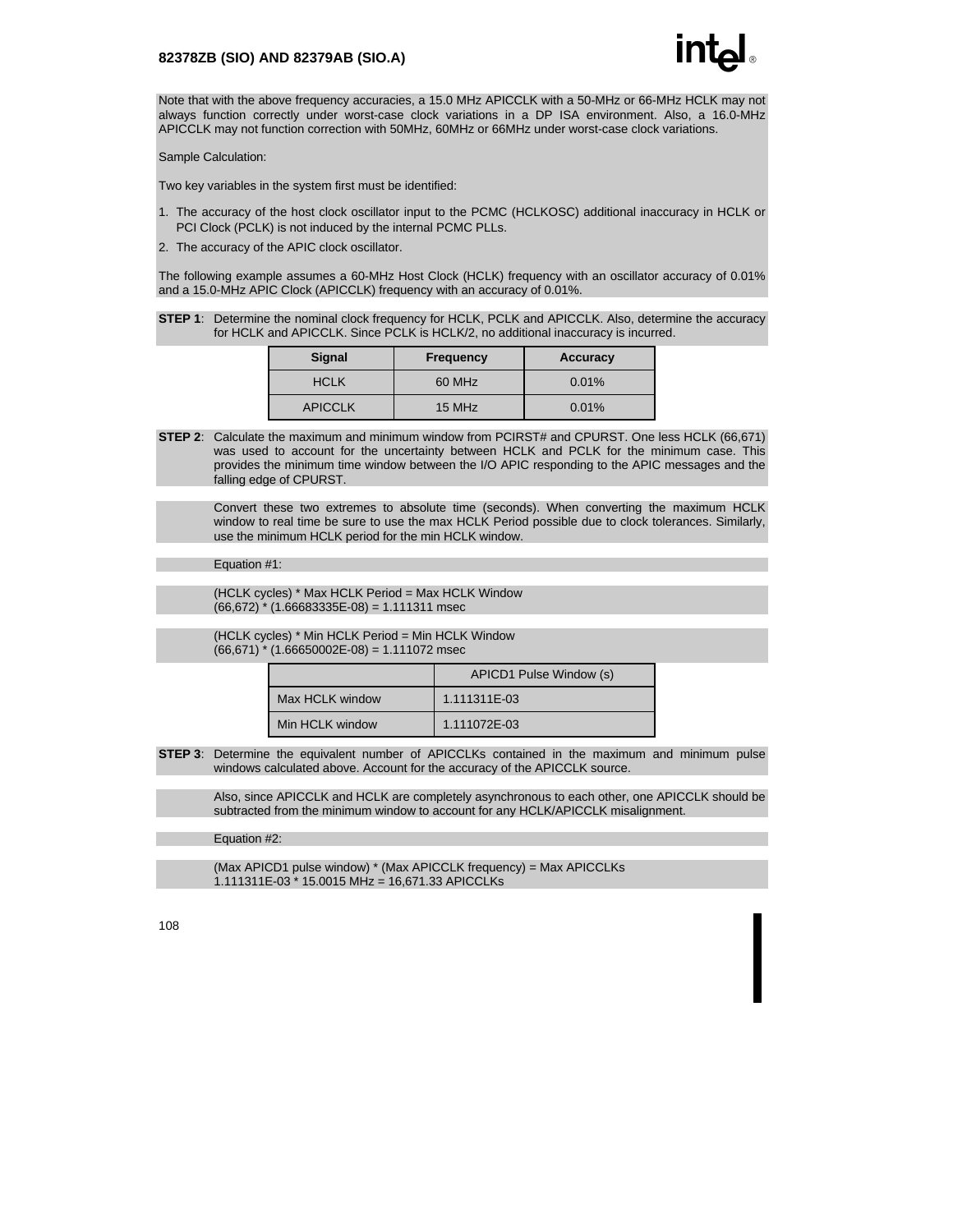# E **82378ZB (SIO) AND 82379 (SIO.A)**

| (Min APICD1 pulse window) * (Min APICCLK frequency) - 1 = Min APICCLKs |  |
|------------------------------------------------------------------------|--|
|                                                                        |  |

| <b>APICCLK Frequency</b> | <b>Max window (APICCLKs)</b> | <b>Min Window (APICCLKs)</b> |
|--------------------------|------------------------------|------------------------------|
| 15.0 MHz + 0.01%         | 16671.33                     |                              |
| $15.0$ MHz - 0.01%       |                              | 16663.42                     |

**STEP 4**: Select the maximum and minimum number of APICCLKs contained within the pulse window. The two cases are underlined in the Step 3 calculation above. For each case, divide the number of APICCLKs by 20 to determine the minimum and maximum number of APICD1 pulses driven by the I/O APIC during this window. APICD1 is pulled to a logic 1 via the strong, external pullup resistor for 19 APICCLKs before pulsing low via the I/O APIC for 1 APICCLK.

| Signal                 | <b>Max APICD1 Pulses</b> | Min APICD1 Pulses |
|------------------------|--------------------------|-------------------|
| APICD1 (APICEN) pulses | 833.56                   | 833.17            |

**STEP 5**: The fractional portion of each pulse calculation above provides the time (in APICCLKs) between the final APICD1 pulse and the falling edge of CPURST.

> To calculate the APICEN setup time for the maximum pulse condition (833.56 pulses), multiply the fractional portion of the pulse calculation (0.56) by 20 and then divide by the maximum APICCLK frequency. This results in the actual setup time between the end of the last APICD1 pulse and the falling edge of CPURST. Subtracting this setup time from [(19 divided by the maximum APICCLK frequency)] results in the APICEN hold time from the falling edge of CPURST.

To calculate the setup and hold times for APICEN for the minimum pulse condition (833.56), the minimum APICCLK frequency is used.

Equation #3 - Maximum APICD1 Pulse Condition

[(fractional number of max APICD1 pulses) \* 20]/(max APICCLK frequency) = APICEN setup time  $[(0.56) * 20] / (15.0015 \text{ MHz}) = 747 \text{ ns}$ [19/(max APICCLK frequency)] - APICEN setup time = APICEN hold time

Equation #3 - Minimum APICD1 Pulse Condition

[(fractional number of min APICD1 pulses) \* 20]/(min APICCLK frequency) = APICEN setup time  $[(0.17) * 20]/(14.9985 \text{ MHz}) = 227 \text{ ns}$ [19/(min APICCLK frequency)] - APICEN setup time = APICEN hold time  $[19/(14.9985 \text{ MHz})] - 975 \text{ ns} = 1040 \text{ ns}$ 

**STEP 6**: If the whole number portion of the pulses calculated in Step 4 is identical in the minimum and maximum cases, then the minimum setup and hold time margins for APICEN easily fall out. Therefore, in this example, for this combination of oscillator frequencies and accuracies, worst-case APICEN setup and hold times clearly meet the minimum CPU setup and hold specifications of 2 HCLKs. APICEN will be properly sampled by the CPUs under all circumstances.

> If the whole number portions are not equal for the minimum and maximum cases, then the accuracy of the HCLK and APICCLK frequencies is not sufficient to keep the APICD1 pulse from aliasing, i.e., shifting through the entire 20 APICCLK window under worst-case conditions.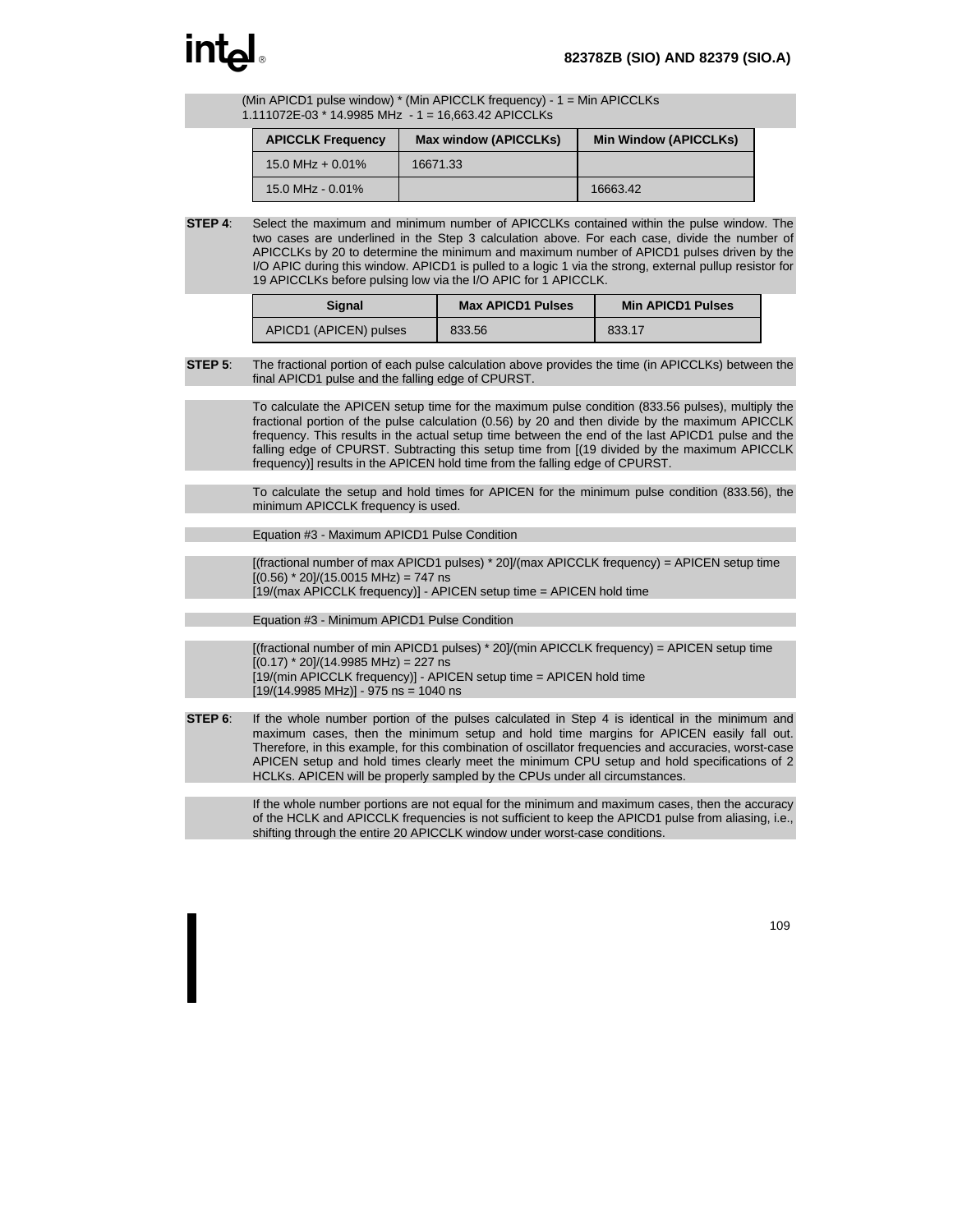

### **Hardware Solution #2**

Generate APICCLK by dividing the PCLK by two. In this case, there will not be an anomaly of APICD1 pulsing low during the negation of CPURST, as long as PCLK is generated by dividing HCLK by two and APICCLK is generated by dividing PCLK by two.

This is only viable for designs using the 82379AB. For EISA designs using the 82374EB(SB) ESC, this solution is invalid. The ESC begins pulsing the APICD1 pin later in time, causing the APICD1 pulse to align with the falling edge of CPURST for DP EISA systems.

### **Hardware Solution #3.**

Add logic to ensure that PCIRST# remains asserted low until PWROK is valid and then once PWROK is valid, let PCIRST# become the logical inverse of CPURST. This ensures that the I/O APIC and both CPUs exit reset simultaneously preventing the I/O APIC from responding to phantom APIC messages.

Possible Implementations:

a. **Connect a buffered version of CPURST to an inverter and then connect the output of this inverter to the input** of a three-state buffer. PWROK# is used as the active low enable to the three-state buffer. The output of this three-state buffer is used as the PCIRST# signal for the entire system. Note that the PCMC PCIRST# output pin (pin 147) should be disconnected from the system. It is important to use a buffered version of CPURST and preferably one that already exists in the system due to the critical AC timing of this signal. A weak pulldown resistor (8.2K, for instance) should be added to the PCIRST# net to ensure it is low while PWROK is low.



**Figure 11. PCIRST# Soln 3a Logic**

b. Connect a buffered version of CPURST to an inverter and then connect the output of this inverter to one input of a two-input AND gate. PWROK is the second input to the AND gate. The output of the AND gate becomes PCIRST# for the entire system. Again, the PCMC PCIRST# output pin (pin 147) should be disconnected from the system.



**Figure 12. PCIRST# Soln 3b Logic**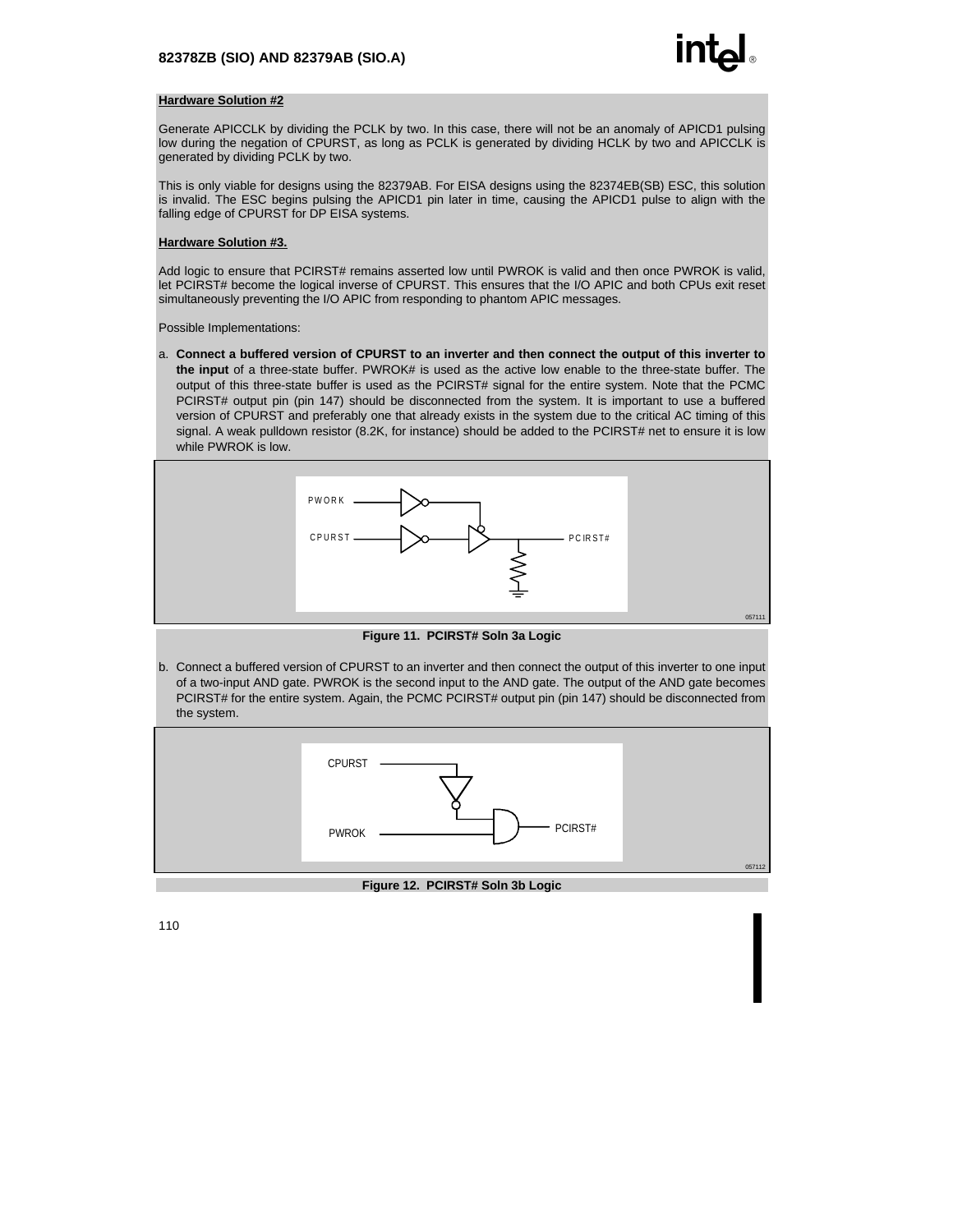## **4.9.5. SIO.A ASSERTING SIGNALS LOW DURING PCIRST# (82379AB ONLY)**

The SIO.A drives SMI#, ALT\_A20, INT, NMI, IGNNE#, ALT\_RST#, and STPCLK# low while PCIRST# is asserted low, and does not drive them high until after PCI reset is released. An anomaly can exist with these seven signals remaining low during and immediately after PCIRST# is negated. The three instances in which this can cause a problem are : during a targeted PCI Reset, and in a 82450GX/KX-P6 system, both during power-up and when BINIT# is asserted on the Pentium Pro processor bus.

#### **Targeted PCI Resets**

Systems that support targeted PCI Resets (Resetting the PCI Bus via software control without resetting the microprocessor) may have a problem with some of the seven signals being asserted low during the targeted PCI reset. Since the microprocessor can not know when a PCIRST is occurring, this fix must be incorporated in order to reset the PCI Bus via the register. This will affect all designs using the SIO.A.

The RESET MASK blocking circuit shown above will block signal A from being seen by the CPU during the PCI Reset. The second flip flop is necessary to avoid a glitch on the Z output to the CPU which can happen if signal A is asserted simultaneously with PCIRST#.

The blocking circuitry for all of the signals should be incorporated into a PLD. This will ease loading on PCICLK and PCIRST#. Signals ALT\_RST#, IGNNE#, ALT20, STPCLK#, and SMI# should have blocking circuitry.



**Figure 13. Reset Mask Blocking Logic Using SIO.A**

# **4.10. Utility Bus Peripheral Support**

The Utility Bus is a secondary bus buffered from the ISA Bus used to interface with peripheral devices that do not require a high speed interface. The buffer control for the lower 8 data signals is provided by the SIO/SIO.A via two control signals; UBUSOE# and UBUSTR. Figure 14 shows a block diagram of the external logic required as part of the decode and Utility Bus buffer control.

The SIO/SIO.A provides the address decode and three encoded chip selects to support Floppy Controller, Keyboard Controller, Real Time Clock, IDE Drive, 2 Serial Ports (COM1 and COM2), 1 Parallel Port (LPT1, 2, or 3), BIOS Memory, and Configuration Memory (8 Kbyte I/O Mapped). The SIO/SIO.A also supports Floppy DSKCHG Function, Port 92 Function (Alternate A20 and Alternate Reset), and Coprocessor Logic (FERR# and IGNNE# Function)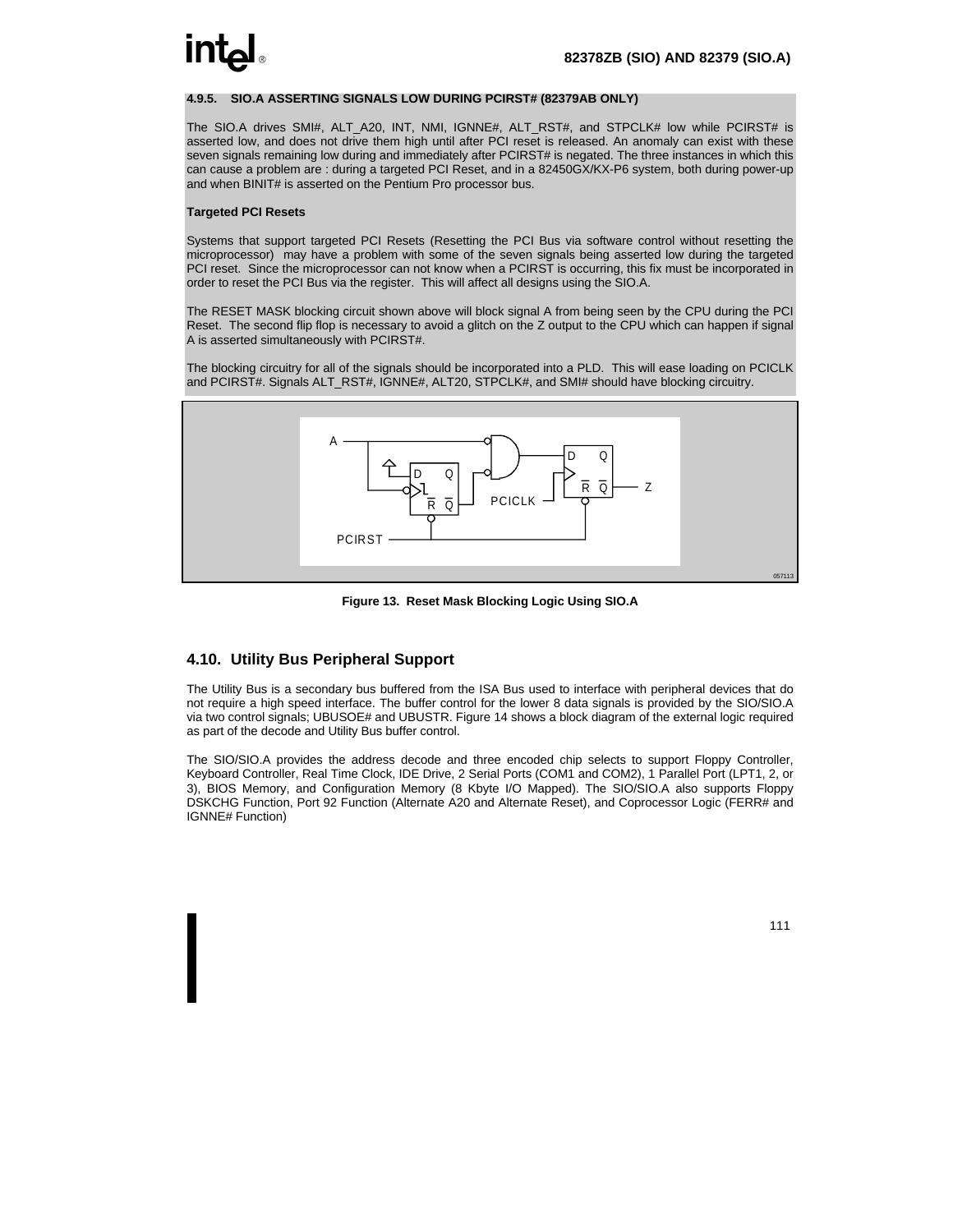

The binary code formed by the three Encoded Chip Selects determines which Utility Bus device is selected. The SIO/SIO.A also provides an Encoded Chip Select Enable signal (ECSEN#) that is used to select between the two external decoders. A zero selects decoder 1 and a one selects decoder 2. The table below shows the address decode for each of the Utility Bus devices.

| ECS <sub>2</sub> | ECS <sub>1</sub> | ECS <sub>0</sub> | <b>ECSEN#</b>  | <b>Address Decoded</b>                                         | <b>External Chip</b><br><b>Select</b> | <b>Note</b>    | <b>Cycle Type</b> |
|------------------|------------------|------------------|----------------|----------------------------------------------------------------|---------------------------------------|----------------|-------------------|
|                  | Decoder 1        |                  |                |                                                                |                                       |                |                   |
| $\mathbf 0$      | $\mathbf 0$      | $\Omega$         | $\Omega$       | 70h, 72h, 74, 76h                                              | RTCALE#                               |                | I/O W             |
| $\mathbf 0$      | $\mathbf 0$      | $\mathbf{1}$     | $\mathbf 0$    | 71h, 73h, 75h, 77h                                             | RTCCS#                                |                | I/O R/W           |
| $\mathbf 0$      | $\overline{1}$   | $\overline{0}$   | $\overline{0}$ | 60h, 62h, 64h, and 66h<br>(82378ZB)                            | KEYBRDCS#                             |                | I/O R/W           |
|                  |                  |                  |                | 60h and 64h (82379AB)                                          |                                       |                |                   |
| $\overline{0}$   | 1                | $\mathbf{1}$     | $\mathbf{0}$   | 000E0000-000FFFFFh<br>FFFE0000-FFFFFFFFh<br>FFF80000-FFFDFFFFh | BIOSCS#                               | $\mathbf{1}$   | MEM R/W           |
| 1                | 0                | $\Omega$         | $\Omega$       | 3F0h-3F7h (primary)<br>370h-377h (secondary)                   | FLOPPYCS#                             | $\overline{2}$ | $I/O$ R/W         |
| $\mathbf{1}$     | $\Omega$         | $\mathbf{1}$     | $\overline{0}$ | 1F0-1F7h (primary)<br>170-177h (secondary)                     | IDECS0#                               | $\overline{2}$ | I/O R/W           |
| $\mathbf{1}$     | $\mathbf{1}$     | $\overline{0}$   | $\overline{0}$ | 3F6-3F7h (primary)<br>376-377h (secondary)                     | IDECS1#                               | $\overline{2}$ | I/O R/W           |
| $\mathbf{1}$     | $\mathbf{1}$     | $\mathbf{1}$     | $\Omega$       | Reserved                                                       |                                       |                |                   |
| Decoder 2        |                  |                  |                |                                                                |                                       |                |                   |
| 0                | 0                | 0                | $\mathbf{1}$   | Reserved                                                       |                                       |                |                   |
| $\overline{0}$   | $\mathbf 0$      | $\mathbf{1}$     | 1              | 0C00h                                                          | CPAGECS#                              | 3              | I/O R/W           |
| $\mathbf 0$      | $\mathbf{1}$     | $\mathbf 0$      | $\mathbf{1}$   | 0800-08FFh                                                     | CFIGMEMCS#                            | 3              | I/O R/W           |
| $\Omega$         | $\mathbf{1}$     | $\mathbf{1}$     | 1              | 3F8-3FFh (COM1) -or-<br>2F8-2FFh (COM2)                        | COMACS#                               | $\overline{4}$ | I/O R/W           |
| $\mathbf{1}$     | $\mathbf 0$      | $\overline{0}$   | 1              | 3F8-3FFh (COM1) -or-<br>2F8-2FFh (COM2)                        | COMBCS#                               | $\overline{4}$ | I/O R/W           |
| $\mathbf{1}$     | $\overline{0}$   | 1                | 1              | 3BC-3BFh (LPT1)<br>378-37Fh (LPT2)<br>278-27Fh (LPT3)          | LPTCS#                                | 5              | I/O R/W           |
| $\mathbf{1}$     | $\mathbf{1}$     | $\Omega$         | $\mathbf{1}$   | Reserved                                                       |                                       |                |                   |
| $\mathbf{1}$     | $\mathbf{1}$     | $\mathbf{1}$     | 1              | <b>Idle State</b>                                              |                                       |                |                   |

#### **Table 8. Encoded Chip Select Summary Table**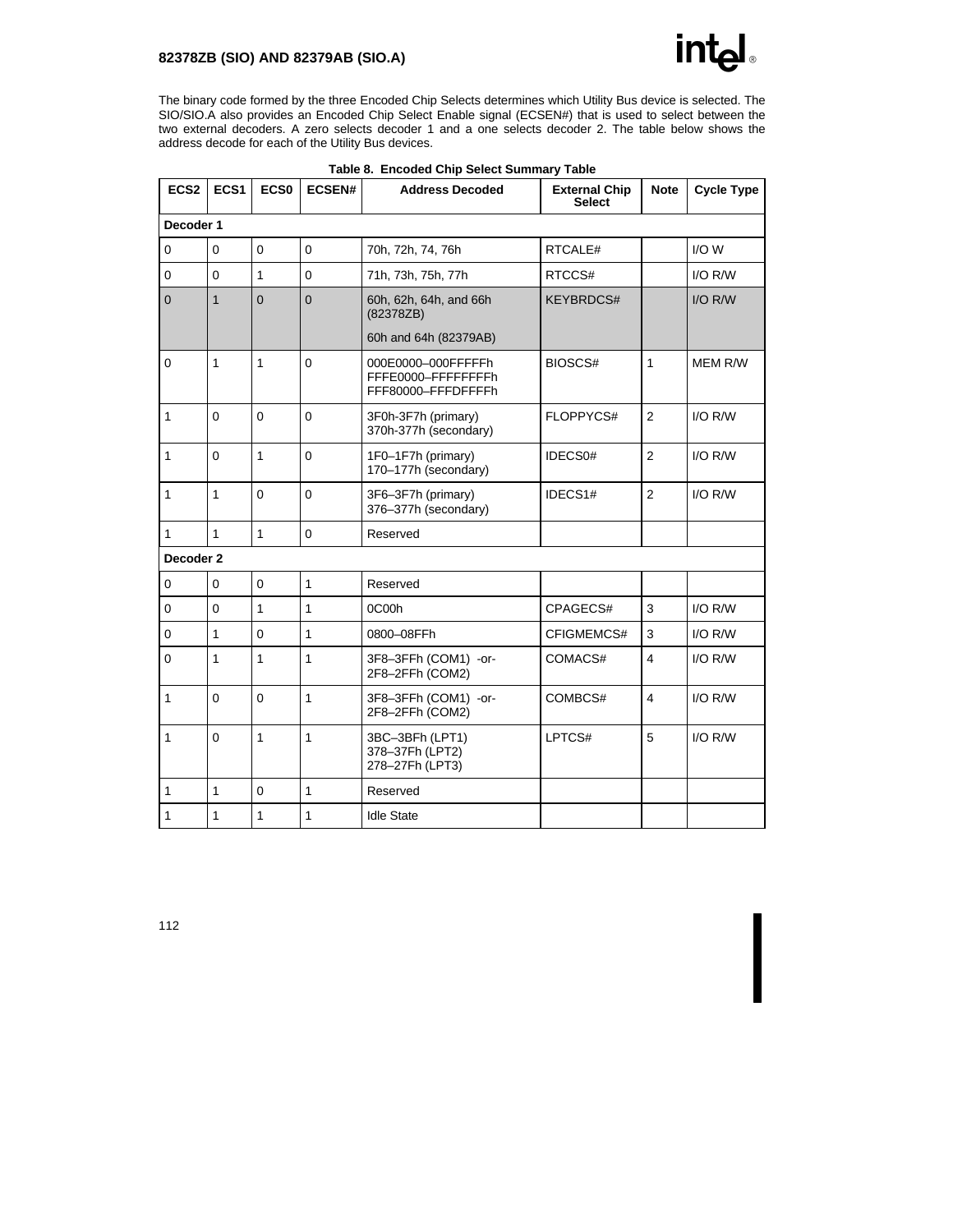#### **NOTES:**

- 1. The encoded chip select signals for BIOSCS# will always be generated for accesses to the upper 64 Kbytes at the top of 1 Mbyte (F0000–FFFFFh) and its aliases at the top of the 4 Gbytes and 4 Gbytes - 1 Mbyte. Access to the lower 64 Kbytes (E0000–EFFFFh) and its aliases at the top of 4 Gbytes and 4 Gbytes –1 Mbyte can be enabled or disabled through the SIO/SIO.A. An additional 384 Kbytes of BIOS memory at the top of 4 Gbytes (FFFD0000–FFFDFFFFh) can be enabled for BIOS use.
- 2. The primary and secondary locations are programmable through the SIO/SIO.A. Only one location range can be enabled at any one time. The floppy and IDE share the same enable and disable bit (i.e., if the floppy is set for primary, the IDE is also set for primary).
- 3. These signals can be used to select additional configuration RAM.
- 4. COM1 and COM2 address ranges can be programmed for either Port A (COMACS#) or Port B (COMBCS#).
- 5. Only one address range (LPT1, LPT2, or LPT3) can be programmed at any one time.

#### **Port 92h Function**

The SIO/SIO.A integrates the Port 92h Register. This register provides the alternate reset (ALTRST) and alternate A20 (ALT\_A20) functions. Figure 14 shows how these functions are tied into the system.

### **DSKCHG Function**

DSKCHG is tied directly to the DSKCHG signal of the floppy controller. This signal is inverted and driven onto system data line 7 (SD7) during I/O read cycles to floppy address locations 3F7h (primary) or 377 (secondary) as indicated by Table 9.

| <b>FLOPPYCS# Decode</b> | <b>IDECSx# Decode</b> | State of SD7 (Output) | State of UBUSOE#     |
|-------------------------|-----------------------|-----------------------|----------------------|
| Enabled                 | Enabled               | Tri-stated            | Enabled              |
| Enabled                 | Disabled              | Driven via DSKCHG     | Disabled             |
| <b>Disabled</b>         | Enabled               | Tri-stated            | Enabled <sup>1</sup> |
| <b>Disabled</b>         | Disabled              | Tri-stated            | <b>Disabled</b>      |

#### **Table 9. DSKCHG Summary Table**

**NOTE:**

1. This mode requires external logic to disable the U-Bus transceiver for access to 3F7h/377h. This is necessary due to potential contention between the Utility Bus buffer and a floppy on the ISA Bus driving the system bus at the same time during shared I/O accesses.

#### **Coprocessor Error Support**

If bit 5 in the ISA Clock Divisor Register is set to a one, the SIO/SIO.A will support coprocessor error reporting through the FERR#/IRQ13 signal. FERR# is tied directly to the coprocessor error signal of the CPU. If FERR# is driven active in this mode (coprocessor error detected by the CPU), an internal IRQ13 is generated and the INT output from the SIO/SIO.A is driven active. When a write to I/O location F0h is detected, the SIO/SIO.A negates IRQ13 and drives IGNNE# active. IGNNE# remains active until FERR# is driven inactive. Note that IGNNE# is not generated unless FERR# is active.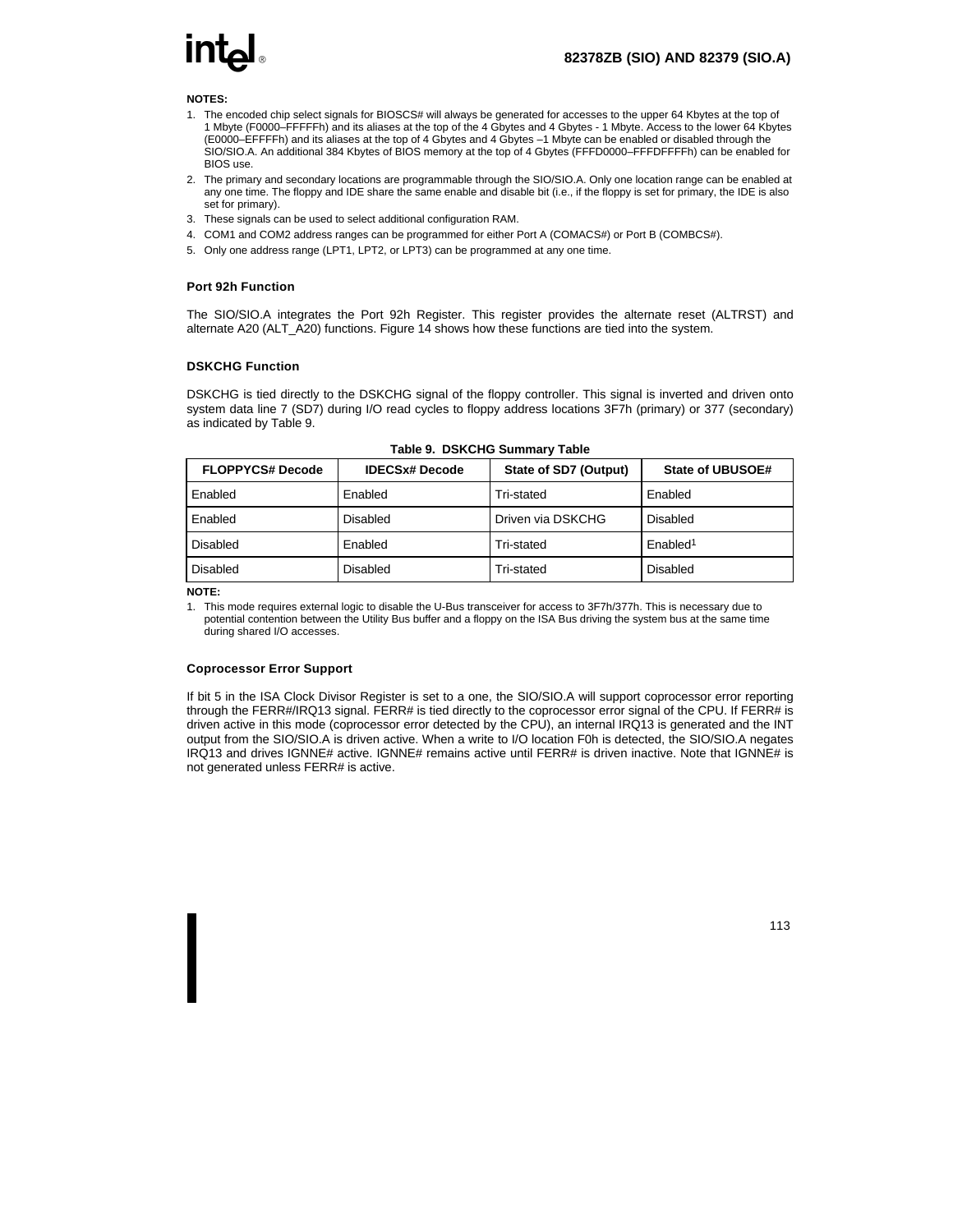



**Figure 14. SIO/SIO.A Utility Bus External Support Logic**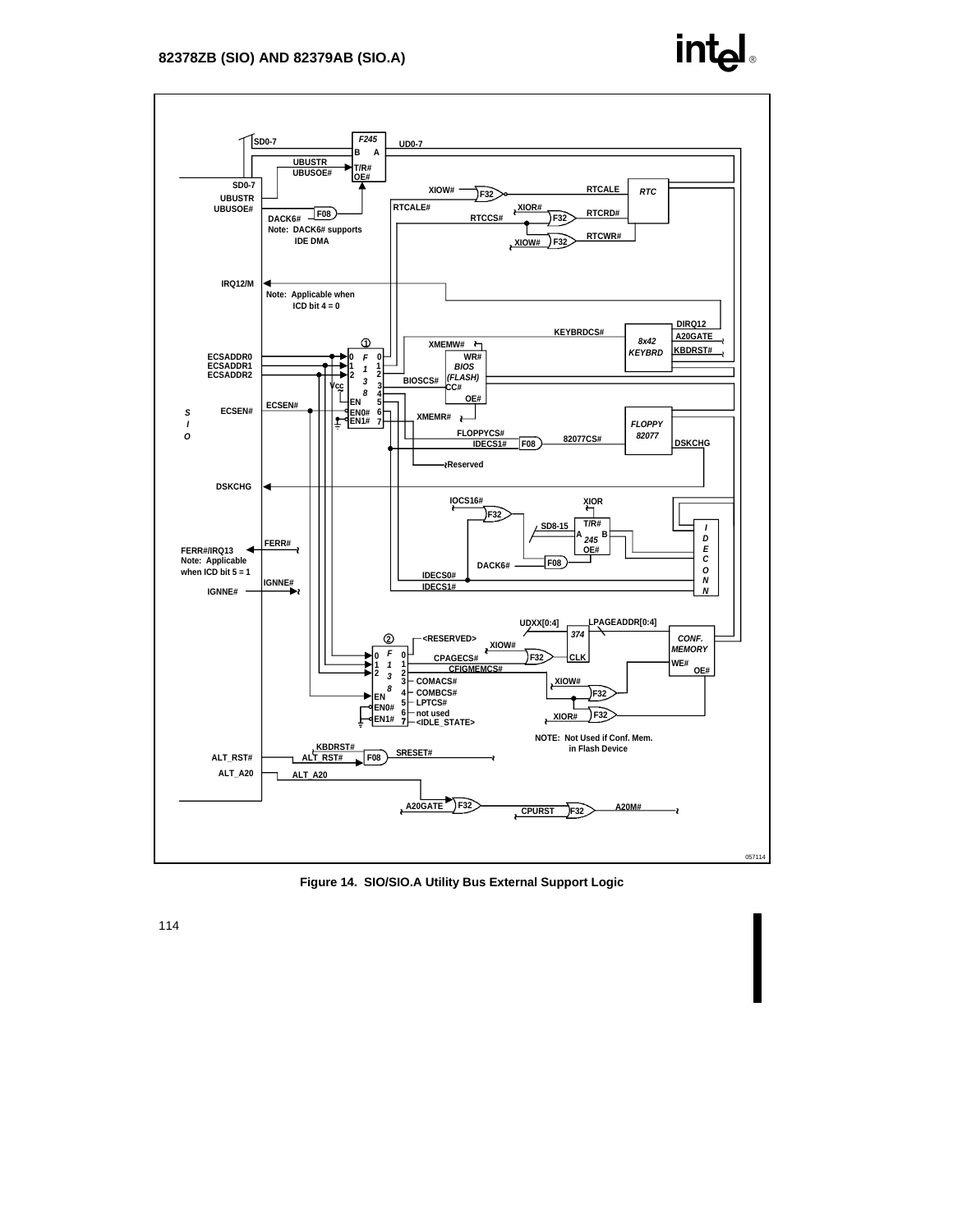Utility Bus accesses by the SIO/SIO.A, by an ISA master, and by the DMA are shown in Figure 15 and Figure 16. UBUSOE# and UBUSTR are driven differently for DMA cycles as shown in Figure 16.



**Figure 15. Utility Bus Access (SIO/SIO.A and ISA Master)**



**Figure 16. Utility Bus Access (DMA)**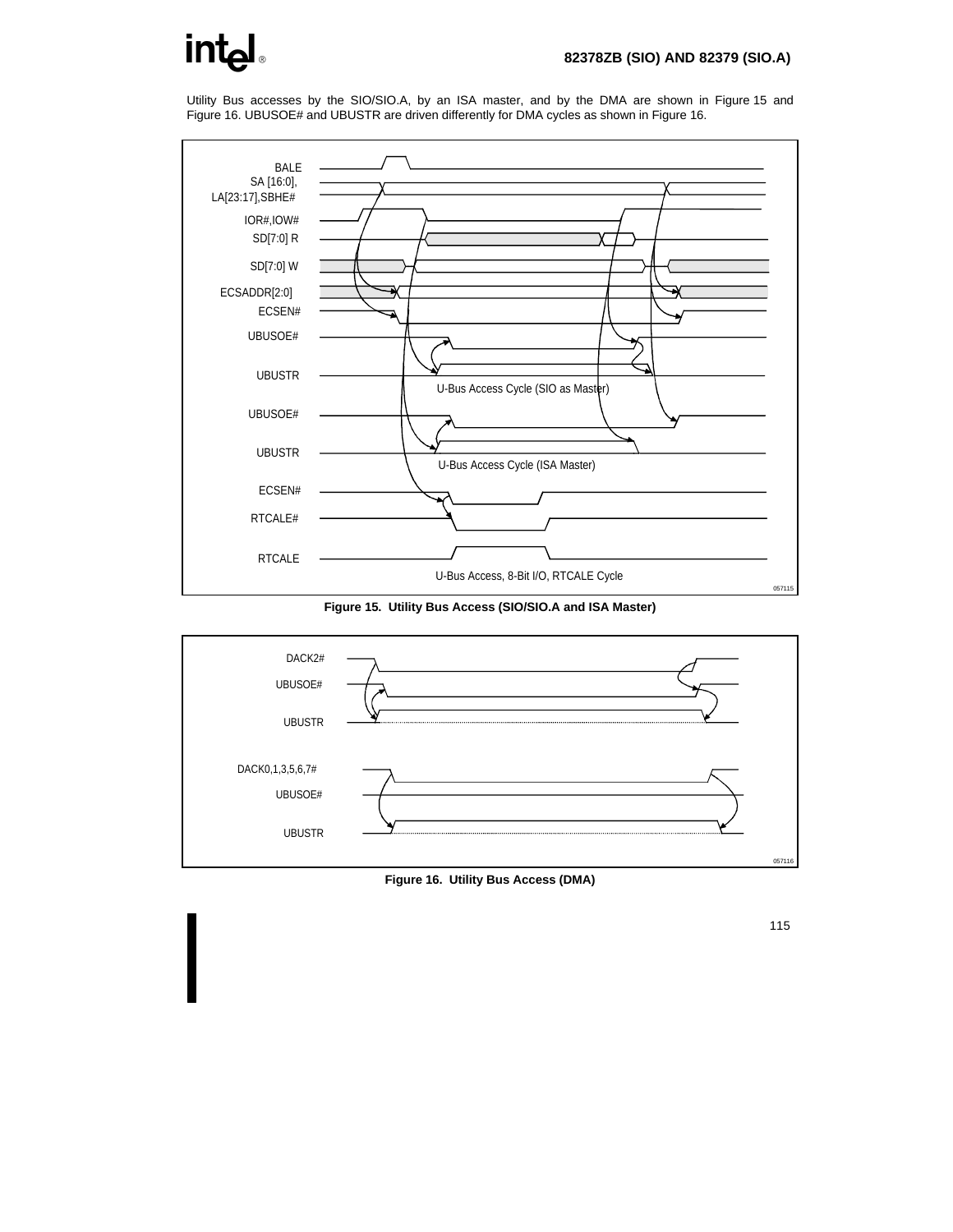## **4.11. Power Management**

The SIO/SIO.A has extensive power management capability permitting a system to operate in a low power state without being powered down. In a typical desktop personal computer there are two states—Power-On and Power-Off. Leaving a system powered on when not in use wastes power. The SIO/SIO.A provides a Fast-On/Off feature that creates a third state called Fast-Off (Figure 17). When in the Fast-Off state, the system consumes less power than the Power-On state.

The SIO/SIO.A power management architecture is based on three functions—System Management Mode (SMM), Clock Control, and Advanced Power Management (APM). Software (called SMM code) controls the transitions between the Power-On state and the Fast-Off state. The SIO/SIO.A invokes this software by generating an SMI to the CPU (asserting the SMI# signal). A variety of programmable events are provided that can generate an SMI. The SMM code places the system in either the Power-On state or the Fast-Off state.

A Fast-On event is an event that instructs the computer (via an SMI to the CPU) to enter the Power-On state in anticipation of system activity by the user. Fast-On events are programmable and include moving the mouse, pressing a key on the keyboard, an external hardware event, an incoming call to a system FAX/Modem, a RTC alarm, or the operating system.



**Figure 17. Fast-On/Off Flow**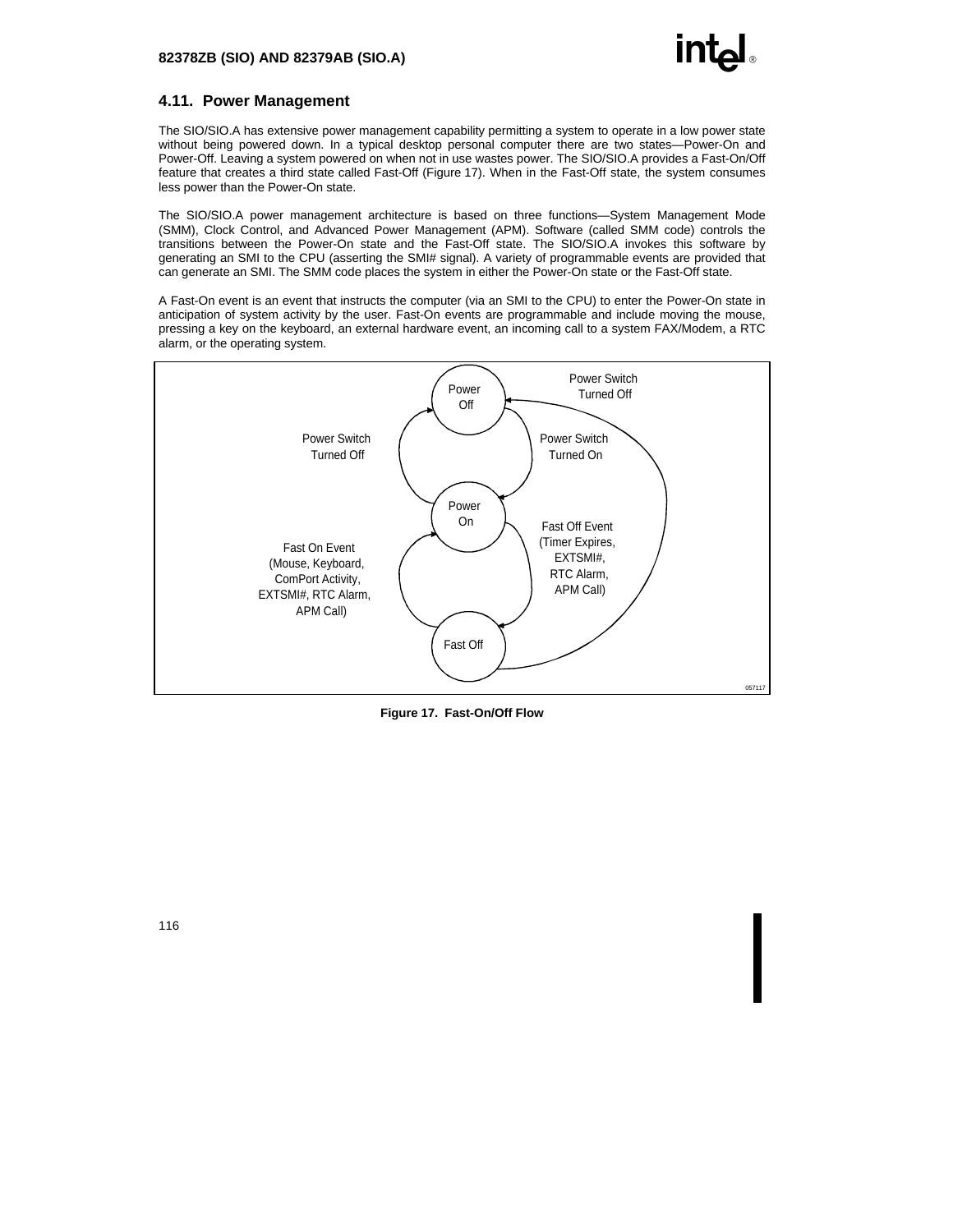

#### **4.11.1. SMM MODE**

SMM mode is invoked by asserting the SMI# signal to the CPU. The SIO/SIO.A provides a variety of programmable events that can generate an SMI. When the CPU receives an SMI, it enters SMM mode and executes SMM code out of SMRAM. The SMM code places the system in either the Power-On state or the Fast-Off state. In the Power-On state, the computer system operates normally. In this state one of the four programmable events listed below can trigger an SMI.

- 1. A global idle timer called the Fast-Off timer expires (an indication that the end user has not used the computer for a programmed period of time).
- 2. The EXTSMI# pin is asserted.
- 3. An RTC alarm interrupt is detected.
- 4. The operating system issues an APM call.

#### **4.11.2. SMI SOURCES**

The SMI# signal can be asserted by hardware interrupt events, the Fast-Off Timer, an external SMI event (EXTSMI#), and software events (via the APMC and APMS Registers). Enable/disable bits (in the SMIEN Register) permit each event to be individually masked from generating an SMI. In addition, the SMI# signal can be globally enabled/disabled in the SMICNTL Register. Status of the individual events causing an SMI is provided in the SMIREQ Register. For detailed information on the SMI control/status registers, refer to Register Description section.

## **Hardware Interrupt Events**

Hardware events (IRQ[12,8#,4,3,1] and the Fast-Off Timer) are enabled/disabled from generating an SMI in the SMIEN Register. When enabled, the occurrence of the corresponding hardware event generates an SMI (asserts the SMI# signal), regardless of the current power state of the system.

#### **Fast-Off Timer**

The Fast-Off Timer is used to indicate (through an SMI) that the system has been idle for a programmed period of time. The timer counts down from a programmed start value and when the count reaches 00h, can generate an SMI. The timer decrement rate is 1 count every minute and is re-loaded each time a System Event occurs. This counter should NOT be programmed to 00h.

**System events** are programmable events that can keep the system in the Power-On state when there is system activity. These events are indicated by the assertion of IRQ[15:9,8#,7:3,1:0], NMI, or SMI signals. System events also include certain peripheral I/O address accesses (Table 10). The system event prevents the system from entering the Fast-Off state by re-loading the Fast-Off Timer.

In addition to system events, **break events** cause the system to transition from a Fast-Off state to the Power-On state. System events (and break events) are enabled/disabled in the SEE Register. When enabled and the associated hardware event occurs (signal is asserted or an access within the defined range), the Fast-Off Timer is re-loaded with its initial count.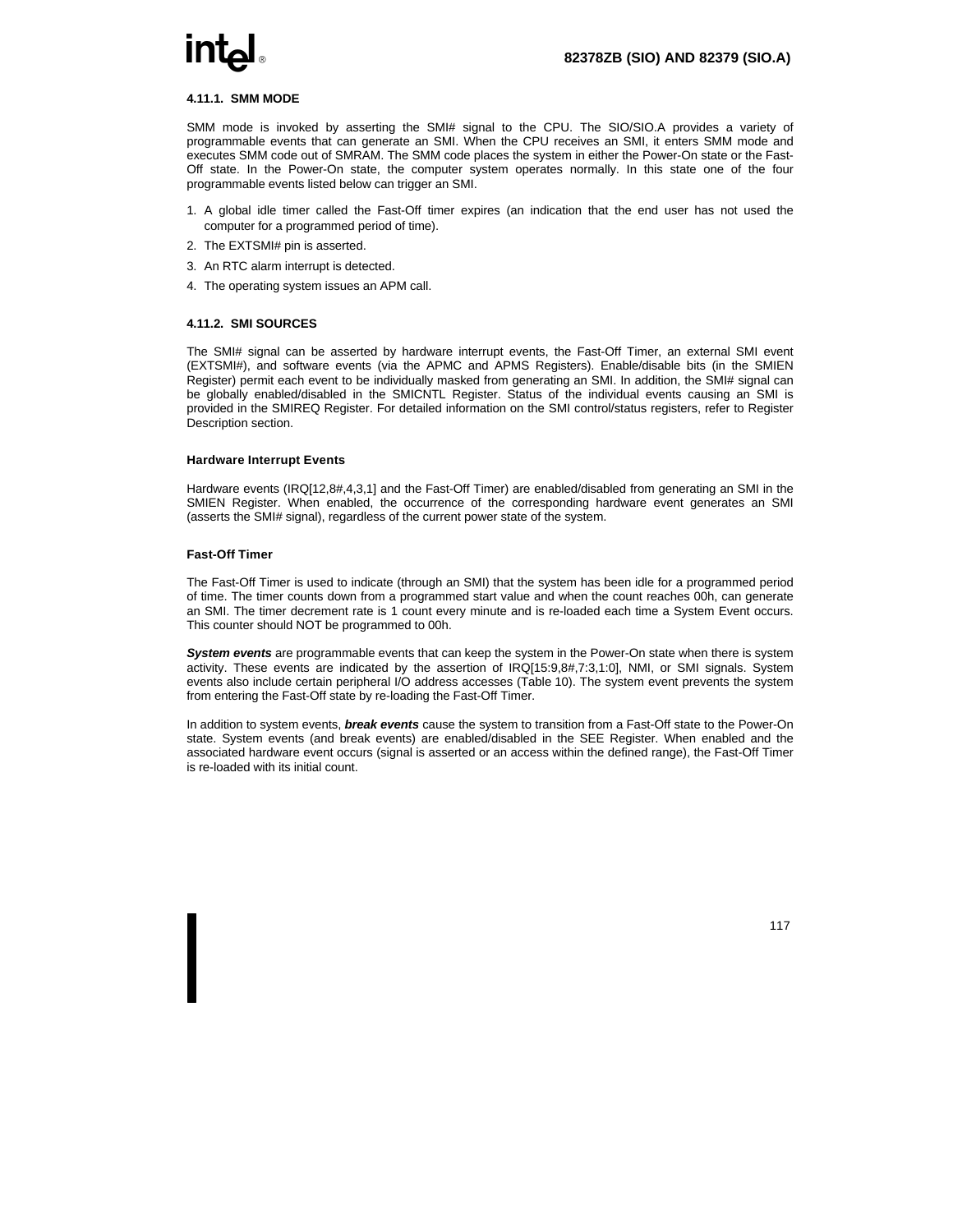

|                      | Tillel Re-Ivau             |  |  |  |  |
|----------------------|----------------------------|--|--|--|--|
| <b>Address Range</b> | <b>Device</b>              |  |  |  |  |
| 170-17Fh, 1F0-1FFh   | IDE/Floppy                 |  |  |  |  |
| 278-27Fh             | Printer                    |  |  |  |  |
| 2E8-2EFh, 2F8-2FFh   | COM                        |  |  |  |  |
| 320-32Fh             | IDE/Floppy                 |  |  |  |  |
| 378-37Fh             | Printer                    |  |  |  |  |
| 3BC-3BFh             | Printer                    |  |  |  |  |
| 370-377h, 3F0-3F7h   | <b>IDE/FLOPPY</b>          |  |  |  |  |
| 3E8-3EFh, 3F8-3FFh   | <b>COM</b>                 |  |  |  |  |
| 0-0Fh                | DMA Registers <sup>1</sup> |  |  |  |  |
| 80-8Fh               | DMA Registers <sup>1</sup> |  |  |  |  |
| C <sub>0</sub> -DEh  | DMA Registers <sup>1</sup> |  |  |  |  |
| 400-43Fh, 481-4FFh   | DMA Registers <sup>1</sup> |  |  |  |  |

#### **Table 10. Decode For System Events To Trigger Fast-Off Timer Re-load**

**NOTE:**

1. Access to positively decoded DMA registers (and aliases) creates a system event.

### **EXTSMI#**

The EXTSMI# input pin provides the system designer the capability to invoke SMM with external hardware. For example, the EXTSMI# input could be connected to a "green button" permitting the user to enter the Fast-Off state by depressing a button. The EXTSMI# generation of an SMI is enabled/disabled in the SMIEN Register.

#### **Software Events**

Software events (accessing the APMx Registers) indicate that the OS is passing power management information to the SMI handler. There are two Advanced Power Management (APM) Registers—APM Control (APMC) and APM Status (APMS) Registers. These registers permit software to generate an SMI; by writing to the APMC Register. For example, the APMC can be used to pass an APM command between APM OS and BIOS and the APMS Register could be used to pass data between the OS and the SMI handler.

The two APM Registers are located in normal I/O space. The SIO/SIO.A subtractively decodes PCI accesses to these registers and forwards the accesses to the ISA Bus. The APM Registers are not accessible by ISA masters. Note that the remaining power management registers are located in PCI configuration space.

#### **4.11.3. SMI# AND INIT INTERACTION**

The SMI# input to the CPU is an edge sensitive signal. When an S-series processor is reset (INIT asserted), the processor resets the SMI# edge detect logic. After INIT is negated, it takes two clocks before the edge detect circuit can catch an edge. The SIO/SIO.A only asserts SMI# when INIT is negated. If the SIO/SIO.A asserts SMI# and then the INIT signal is sampled asserted, the SIO/SIO.A negates SMI#.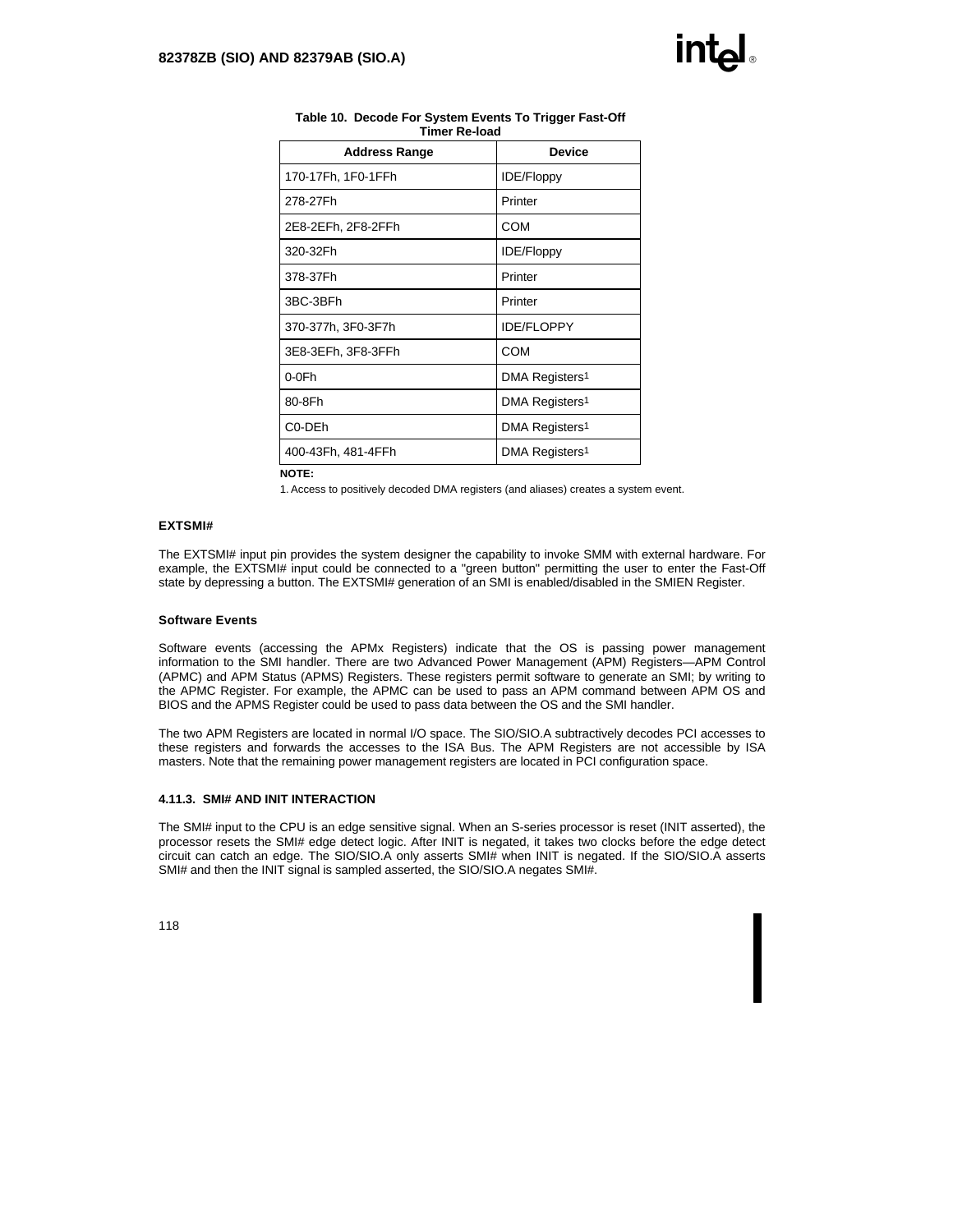## **4.11.4. CLOCK CONTROL**

The CPU can be put in a low power state by asserting the STPCLK# signal. STPCLK# is an interrupt to the CPU. However, for this type of interrupt, the CPU does not generate an interrupt acknowledge cycle. Once the STPCLK# interrupt is executed, the CPU enters the stop grant state. In this state, the CPU's internal clocks are disabled and instruction execution is stopped. The stop grant state is exited when the STPCLK# signal is negated.

Software can assert STPCLK#, if enabled via the SMICNTL Register, by a read of the APMC Register. Note that STPCLK# can also be periodically asserted by using clock scaling as described below.

The SIO/SIO.A automatically negates STPCLK# when a break event occurs (if enabled in the SEE Register) and the CPU stop grant special cycle has been received. Software can negate STPCLK# by disabling STPCLK# in the SMICNTL Register or by a write to the APMC Register.

#### **NOTE**

- 1. INIT is always enabled as a break event. Otherwise, INIT acts exactly as other break events:
	- If STPCLK# is negated when INIT is asserted, the STPCLK high timer is reloaded.
	- If INIT is asserted when STPCLK# is asserted but before the stop grant bus cycle, STPCLK# negation waits until after the stop grant bus cycle. This happens after the CPU is reset when it samples STPCLK# still asserted.
	- If INIT is asserted when STPCLK# is asserted and after the stop grant bus cycle, STPCLK# is negated immediately. This guarantees that STPCLK# will be negated after the CPU is reset.
- 2. While the STPCLK# signal is asserted, the external interrupts (NMI, SMI# and IN T) may be asserted to the CPU. If INTR is asserted, it will remain asserted until the CPU INTA cycle is detected. If SMI# (or NMI) is asserted, it remains asserted until the SMI (or NMI) handler clears the SIO/SIO.A CSMIGATE (or sets the SIO/SIO.A NMIMASK bit). Thus, SMI#, NMI and INTR can be applied to the CPU independent of the STPCLK# signal state. Note that when SMI#, NMI, and IRQx are enabled as break events, the occurrence of the break event negates STPCLK#.

#### **Clock Scaling (Emulating Clock Division)**

Clock scaling permits the SIO/SIO.A to periodically place the CPU in a low power state. This emulates clock division. When clock scaling is enabled, the CPU runs at full frequency for a pre-defined time period and then is stopped for a pre-defined time period. The run/stop time interval ratio emulates the clock division effect from a power/performance point of view. However, clock scaling is more effective than dividing the CPU frequency. For example, if the CPU is in the stop-grant state and a break event occurs, the CPU clock returns to full frequency. In addition, there is no recovery time latency to start the clock.

Two programmable 8-bit clock scale timer control registers set the STPCLK# high (negate) and low (assert) times—the CTLTMRH and CTLTMRL Registers. The timer is clocked by a 32 µsec internal clock. This allows a programmable timer interval for both the STPCLK# high and low times of 0−8 µsec. When enabled via the SMICNTL Register, the STPCLK# Timer operates as follows:

- When STPCLK# is negated, the timer is loaded with the value in the CTLTMRH Register and starts counting down. When the timer reaches 00h, STPCLK# is asserted. Since the timer is re-loaded with the contents of the CTLTMRH Register every time STPCLK# is negated (for break events or clock throttling), the STPCLK# minimum inactive time is guaranteed.
- When STPCLK# is asserted, the timer is loaded with the value in the CTLTMRL Register. If wait for stop clock special cycle is enabled (SMICNTL Register), the SIO/SIO.A does not start the timer until the Stop Grant Special Cycle is received. When the timer reaches 00h, STPCLK# is negated. Note that for the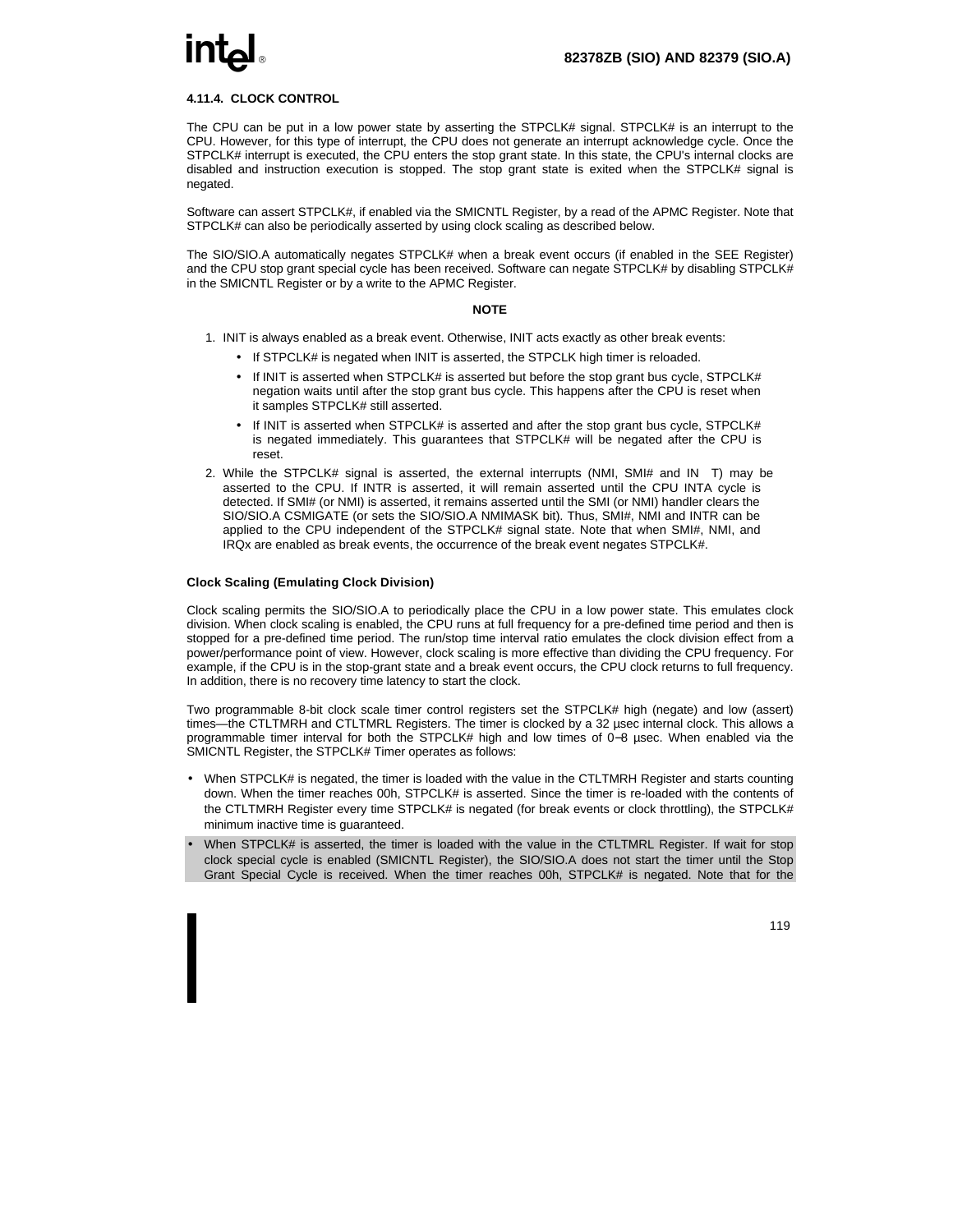

82379AB, if the wait for stop grant special cycle function is disabled, the SIO.A does not wait for the stop grant special cycle before starting the timer. Note, also, that a break event also negates STPCLK#. This feature is not programmable in the 82378ZB.

#### **NOTE**

If STPCLK# is negated and a break event occurs, the STPCLK# Timer is loaded with the value in the CTLTMRH Register.

## **4.11.5. DUAL-PROCESSOR POWER MANAGEMENT SUPPORT (82379AB Only)**

Figure 18 depicts the power management support for dual-processor (DP) or P54CT upgrade processor configuration. The input signals of SMI#, STPCLK#, and NMI of both OEM and upgrade sockets are tied together.



**Figure 18. SIO.A Dual Processor System Configuration**

## **4.11.5.1. SMI# Delivery Mechanism**

For Uni or CT upgrade processor system configuration, SMI# can either be delivered through the SIO.A SMI# signal or I/O APIC. For the P54C/CM Dual-processor configuration, SMI# should be deliver through I/O APIC only. Ideally, the OS will put the CM processor in Autohalt after the CM processor received a Fast-Off SMI#. The CM processor will wake up if any non-masked system events occur.

## **4.11.5.2. STPCLK# Tied to Both Sockets**

To support a glueless upgrade socket, it is necessary to tie STPCLK# to both sockets. For P54C/CT processor configuration, the P54CT processor will disable P54C and the toggling of STPCLK# has no effect to P54C. For a P54C/CM DP configuration, the toggling of STPCLK# effects both processors (unless the processor is in Autohalt state). Both processors respond with a STPGNT special bus cycle after recognizing STPCLK# low. Both of the STPGNT special bus cycles are passed onto PCI by the PCMC as PCI STPGNT special cycles. When bit 6=0 in the SMICNTL Register, the SIO.A recognizes the first STPGNT# assertion and negates STPCLK# upon the Stop Clock timer expiration or a stop break event.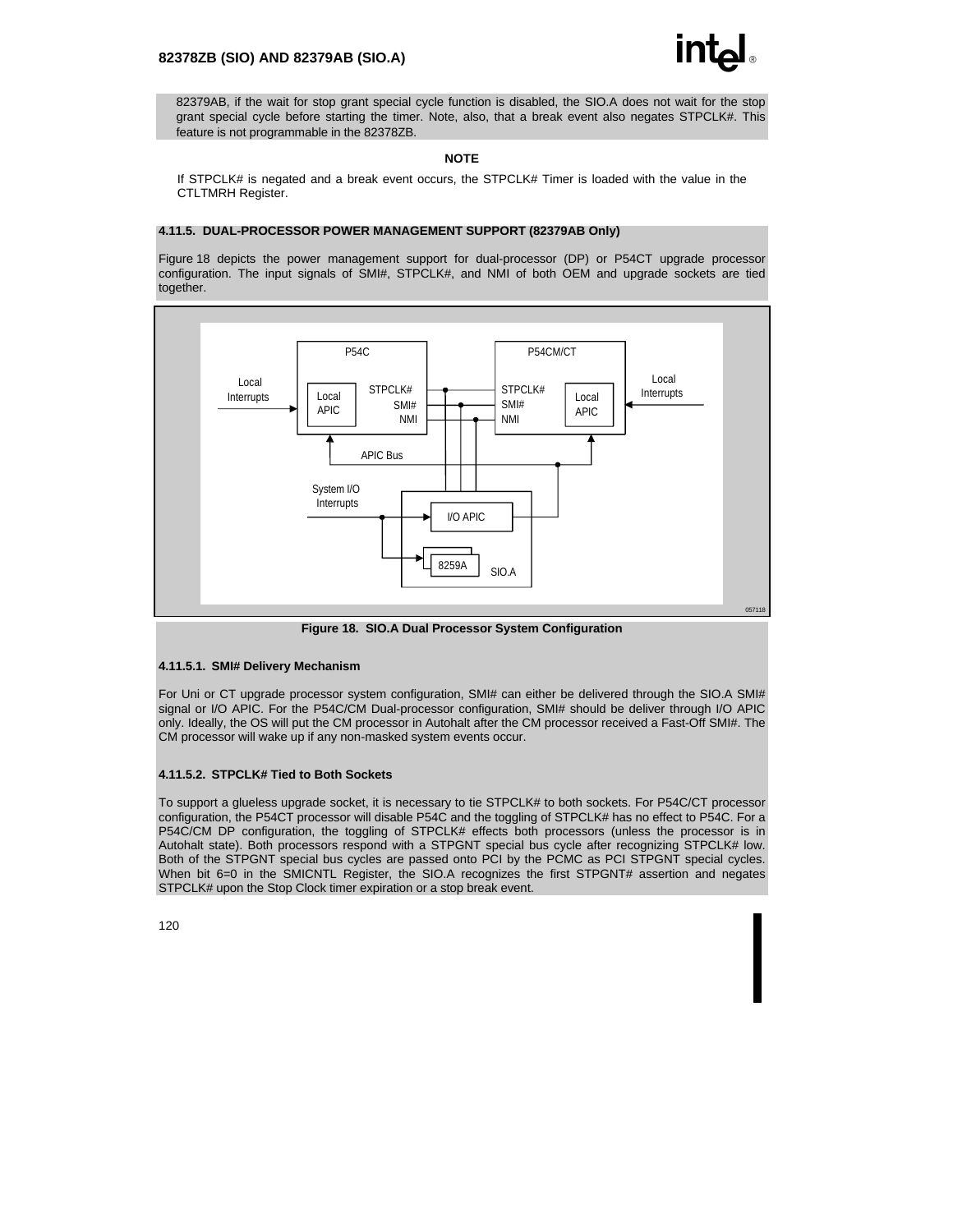## **4.11.5.3. SMI#/INTR (APIC MODE)**

When the APIC is used for interrupt delivery, additional considerations exist regarding ordering. If local interrupts (LINT0/1) are used in APIC mode, then the system can not guarantee an ordering between the local interrupts and any related SMI# events.

In DP mode, interrupts can generally be directed to a specific processor, which may not be the same processor that the SMI# is directed. The IRQ blocking logic in the SIO.A still operates with APIC delivery mode. Thus, if an IRQ is enabled to cause an SMI# event, it will be blocked until the CSMIGATE is cleared, regardless of where the IRQ or SMI is to be directed by the APIC.

#### **4.11.6. INTERRUPT LEVELS AND SYSTEM EVENT GENERATION IN POWER MANAGED SYSTEMS (82378ZB Only)**

The 82378ZB (SIO) can use the 14 IRQ input pins (IRQ[15,9,8,7:3,1]) to generate hardware system events in PCI systems that support power management mode by programming the System Event Enable Register bits [15:0], corresponding to the selected interrupt. Detection of these events causes the Fast-Off Timer to be reloaded with its initial count value and negate the STPCLK# pin. The SIO samples the enabled interrupts as level sensitive, active high signals, for system event determination.

Most motherboard devices or ISA add-in cards using an interrupt drive the interrupt low when the interrupt is inactive, and only drive the interrupt high when it needs to generate an interrupt to the CPU. These devices work properly with the 82378ZB level sensitive logic.

#### **PC-AT System Design Considerations**

Devices or ISA add-in cards that float their interrupt line (i.e., a device that doe not drive its interrupt low when inactive) may not be able to use the power management capabilities of the 82378ZB. Thus, it is recommended that these devices not be used with the 82378ZB.

# **4.12. Design Considerations (82378ZB/82379AB)**

## **4.12.1. Good Layout Practice**

Incorrect board layout practices have shown that care must be taken to minimize ground bounce that could generate noise glitches above the threshold on the following signals-EOP, BALE, NMI, INT, DEVSEL#, RSTDRV, and DACK[7:0]. Care should be taken not to route these signals long distances and to ensure that they are terminated properly. An additional good layout practice is to pull any affected signals to ground with a capacitor (120 pF) at each receiver. For DEVSEL#, a 50 pF capacitor should be sufficient.

## **4.12.2. ASYNCHRONOUSLY SWITCHING SIGNALS**

Good design practice should ensure that asynchronously switching signals should not be routed along synchronous signals to minimize crosstalk. On the SIO/SIO.A, the following signals switch asynchronously-ECSADDR[2:0], ECSEN#, MEM16#, MEMCS#, UBUSOE#, UBUSTR.

The IRQ lines are susceptible to cross coupled switching noise from these asynchronous signals. It is recommended that the IRQ signals not be routed along these asynchronously switching signals. If an IRQ signal is routed along these signals, capacitors should be used (100 pF) to decouple the switching from the IRQ input.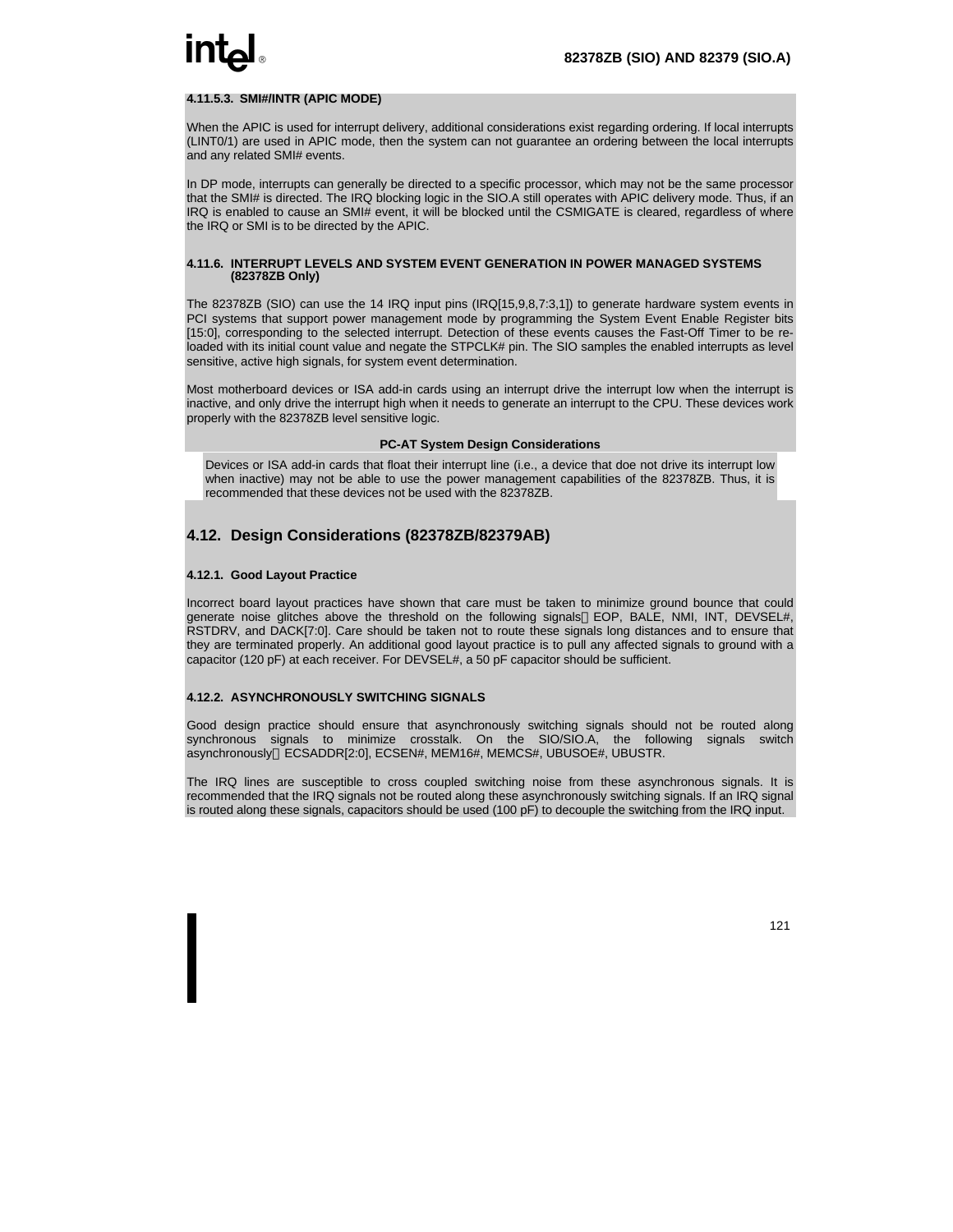

# **5.0. ELECTRICAL CHARACTERISTICS**

# **5.1. Maximum Ratings**

Case Temperature Under Bias<br>Storage Temperature  $-65^{\circ}$ C to 110°C.<br>-65°C to 150°C. Storage Temperature Supply Voltages with Respect to Ground<br>Voltage On Any Pin

-0.5V to V<sub>CC</sub> + 0.5V<br>-0.5V to V<sub>CC</sub> + 0.5V

## **WARNING**

Stressing the device beyond the "Absolute Maximum Ratings" may cause permanent damage. These are stress ratings only. Operation beyond the "Operating Conditions" is not recommended and extended exposure beyond the "Operating Conditions" may affect reliability.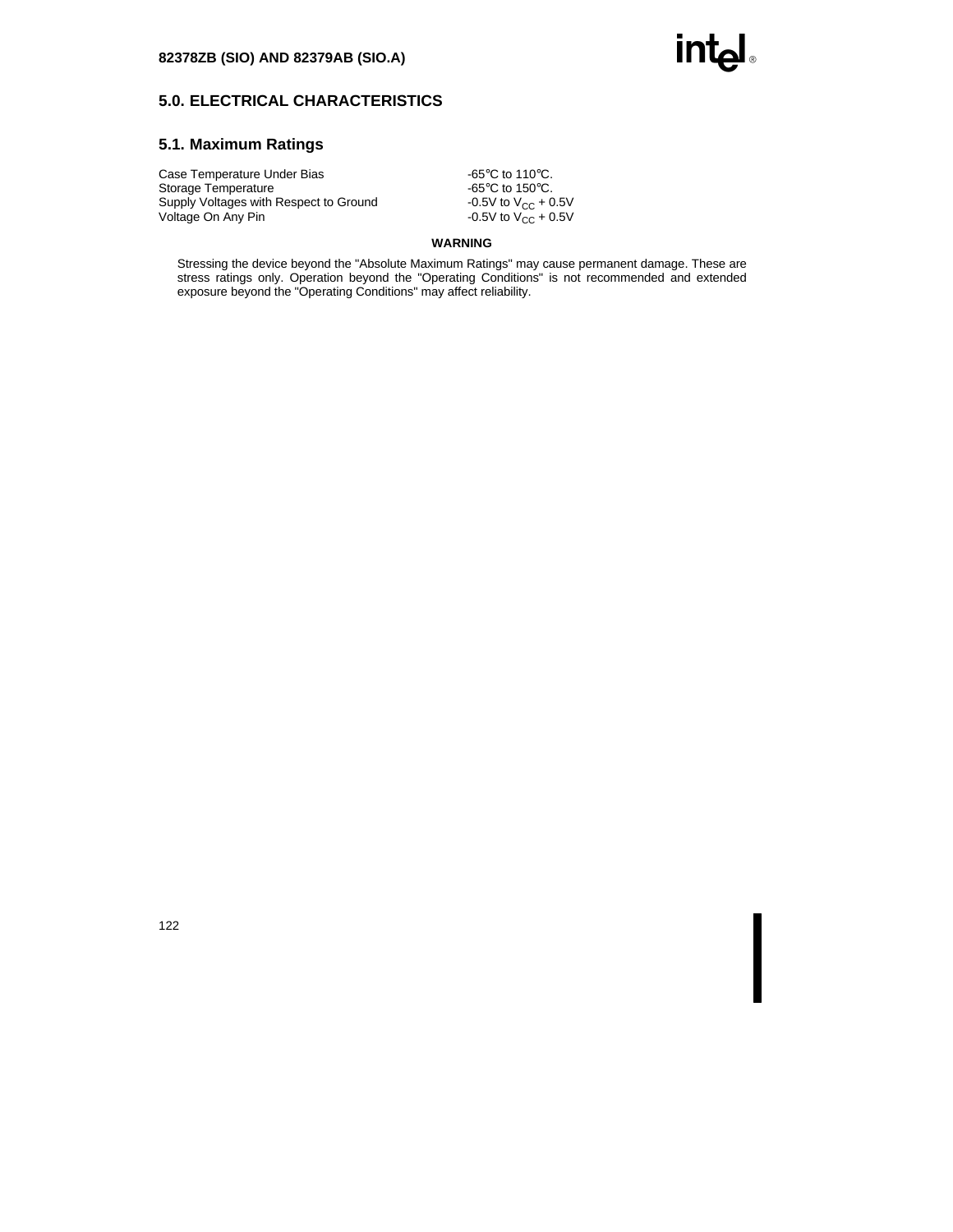

# **6.0. PIN ASSIGNMENT**

The SIO and SIO.A packages are 208-pin Quad Flatpacks (QFP). The package signals are shown in Figure 19 and listed in Table 12. The following notations are used to describe pin types.

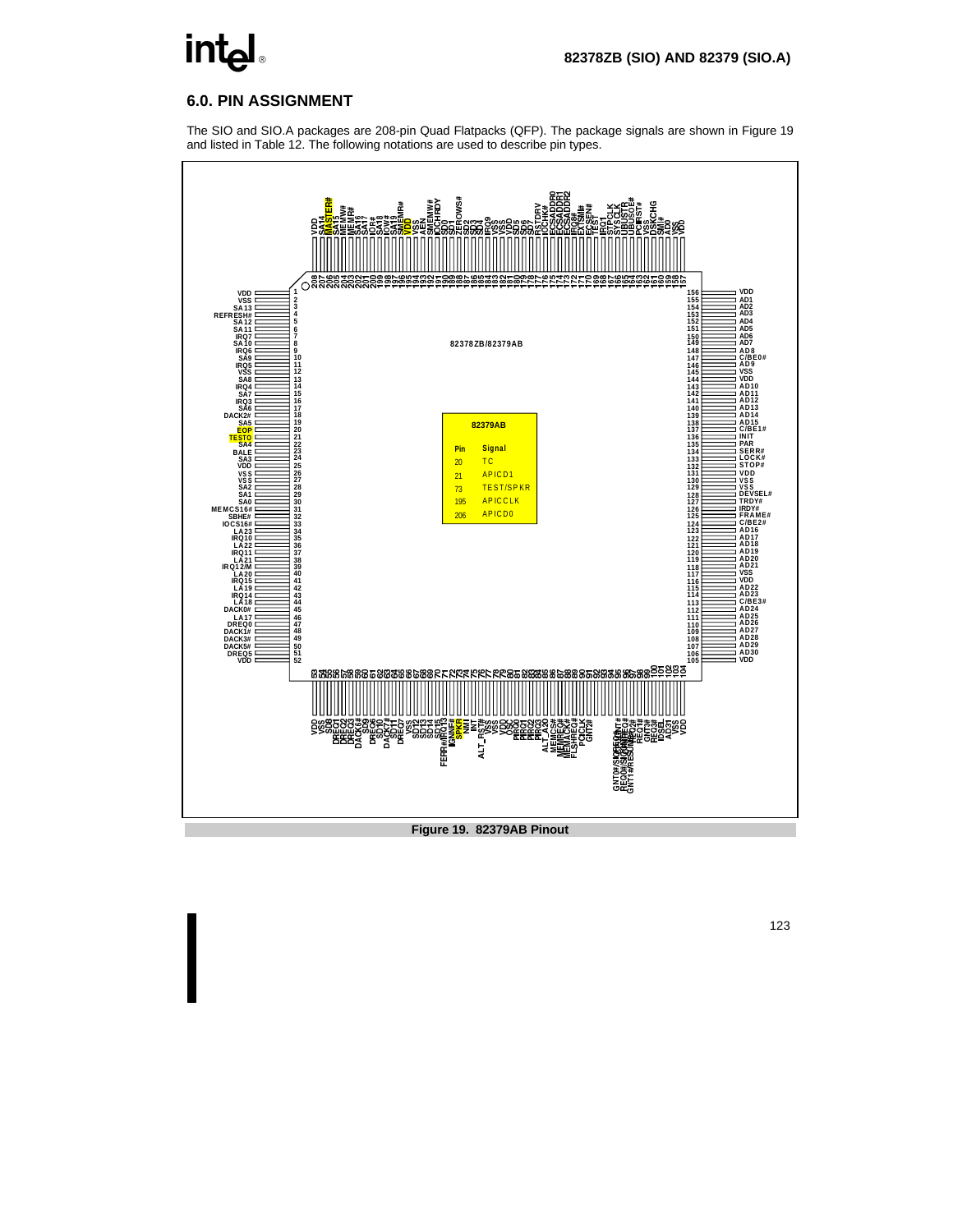| <b>Pin Name</b>  | Pin # | Type |
|------------------|-------|------|
| AD00             | 159   | I/O  |
| AD01             | 155   | I/O  |
| AD02             | 154   | I/O  |
| AD03             | 153   | l/O  |
| AD04             | 152   | 1/O  |
| AD05             | 151   | I/O  |
| AD06             | 150   | I/O  |
| AD07             | 149   | I/O  |
| AD08             | 148   | I/O  |
| AD09             | 146   | I/O  |
| AD10             | 143   | I/O  |
| AD11             | 142   | l/O  |
| AD12             | 141   | I/O  |
| AD13             | 140   | I/O  |
| AD14             | 139   | l/O  |
| AD15             | 138   | I/O  |
| AD16             | 123   | I/O  |
| AD17             | 122   | I/O  |
| AD18             | 121   | 1/O  |
| AD19             | 120   | I/O  |
| AD20             | 119   | I/O  |
| AD21             | 118   | I/O  |
| AD22             | 115   | I/O  |
| AD23             | 114   | I/O  |
| AD24             | 112   | I/O  |
| AD <sub>25</sub> | 111   | I/O  |
| AD26             | 110   | I/O  |
| AD27             | 109   | I/O  |
| AD28             | 108   | I/O  |
| AD29             | 107   | I/O  |

## **Table 11. Alphabetical Pin Assignment (82379AB)**

| <b>Pin Name</b>                 | Pin # | <b>Type</b>    |
|---------------------------------|-------|----------------|
| AD30                            | 106   | I/O            |
| AD31                            | 102   | I/O            |
| AEN                             | 193   | O              |
| ALT A20                         | 85    | O              |
| ALT RST#                        | 76    | O              |
| <b>APICCLK</b><br>(82379AB)     | 195   | ı              |
| APICD <sub>0</sub><br>(82379AB) | 206   | OD             |
| APICD1<br>(82379AB)             | 21    | OD             |
| BALE                            | 23    | O              |
| C/BE0#                          | 147   | I/O            |
| C/BE1#                          | 137   | I/O            |
| C/BE2#                          | 124   | I/O            |
| C/BE3#                          | 113   | I/O            |
| CPUGNT#                         | 95    | t/s/o          |
| CPUREQ#                         | 96    | I              |
| DACK0#                          | 45    | Ő              |
| DACK1#                          | 48    | O              |
| DACK2#                          | 18    | O              |
| DACK3#                          | 49    | O              |
| DACK5#                          | 50    | O              |
| DACK6#                          | 59    | O              |
| DACK7#                          | 63    | O              |
| DEVSEL#                         | 128   | I/O<br>(s/t/s) |
| DREQ0                           | 47    | I              |
| DREQ1                           | 56    | ı              |
| DREQ2                           | 57    | I              |
| DREQ3                           | 58    | I              |

| <b>Pin Name</b>         | Pin# | <b>Type</b>    |
|-------------------------|------|----------------|
| DREQ5                   | 51   | I              |
| DREQ6                   | 61   | ı              |
| DREQ7                   | 65   | ı              |
| <b>DSKCHG</b>           | 161  | ı              |
| ECSADDR0                | 175  | O              |
| ECSADDR1                | 174  | O              |
| ECSADDR2                | 173  | O              |
| ECSEN#                  | 170  | O              |
| <b>EOP</b><br>(82378ZB) | 20   | $U$            |
| EXTSMI#                 | 171  | ı              |
| FERR#/IRQ13             | 71   | I              |
| FLSHREQ#                | 89   | t/s/o          |
| FRAME#                  | 125  | 1/O<br>(s/t/s) |
| GNT0#/<br>SIOREQ#       | 92   | t/s/o          |
| GNT1#/<br>RESUME#       | 94   | t/s/o          |
| GNT2#                   | 91   | t/s/o          |
| GNT3#                   | 99   | t/s/o          |
| <b>IDSEL</b>            | 101  | ı              |
| IGNNE#                  | 72   | O              |
| INIT                    | 136  | I              |
| INT                     | 75   | O              |
| IOCHK#                  | 176  | I              |
| IOCHRDY                 | 191  | I/O            |
| <b>IOCS16#</b>          | 33   | I              |
| IOR#                    | 200  | I/O            |
| IOW#                    | 198  | I/O            |
| IRDY#                   | 126  | I/O<br>(s/t/s) |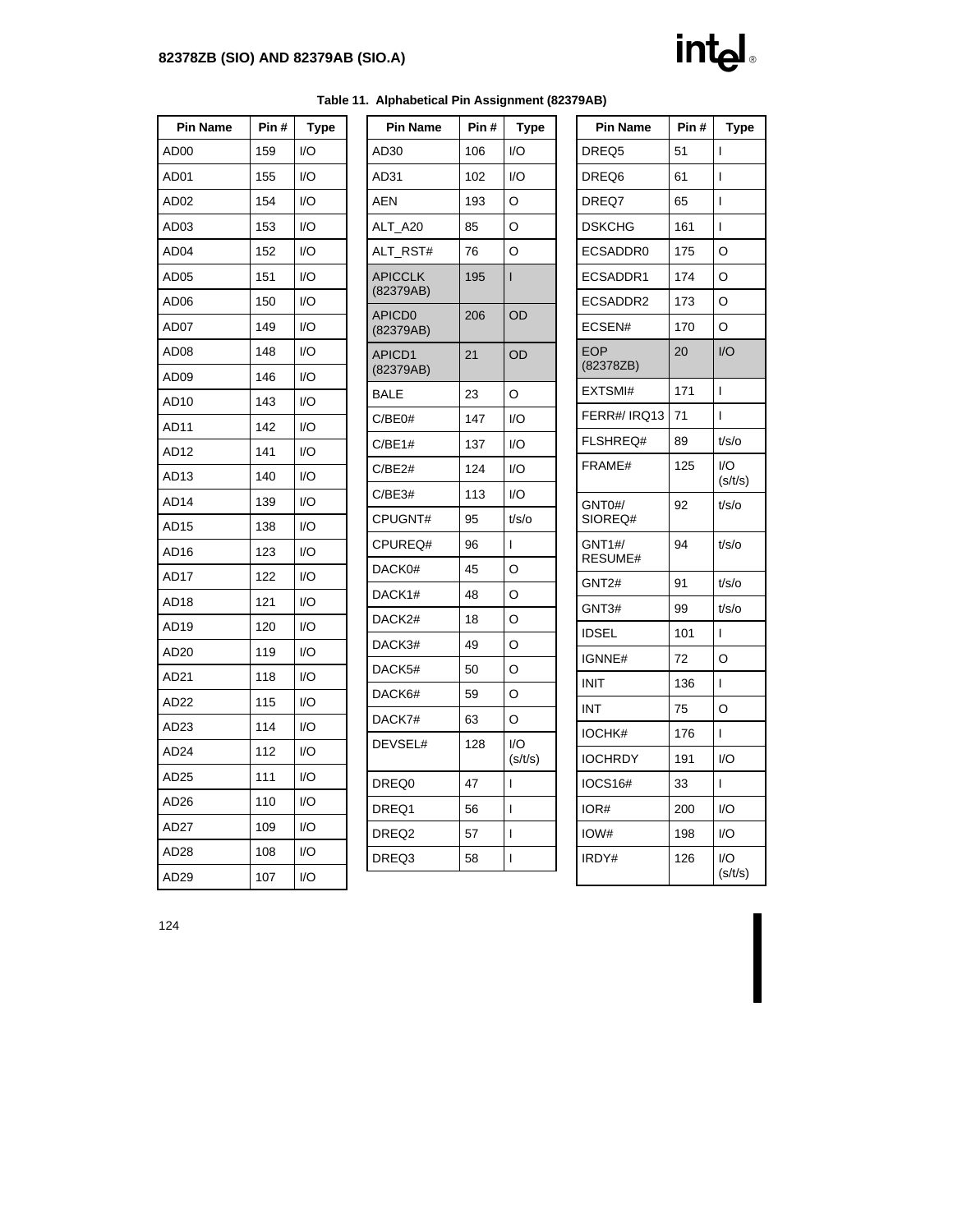# E **82378ZB (SIO) AND 82379 (SIO.A)**

| <b>Pin Name</b>      | Pin# | Type               |
|----------------------|------|--------------------|
| IRQ1                 | 168  | ı                  |
| <b>IRQ10</b>         | 35   | I                  |
| IRQ11                | 37   | I                  |
| <b>IRQ12/M</b>       | 39   | ı                  |
| IRQ14                | 43   | I                  |
| IRQ15                | 41   | I                  |
| IRQ3                 | 16   | I                  |
| IRQ4                 | 14   | ı                  |
| IRQ5                 | 11   | I                  |
| IRQ6                 | 9    | ı                  |
| IRQ7                 | 7    | I                  |
| IRQ8#                | 172  | I                  |
| IRQ9                 | 184  | I                  |
| <b>LA17</b>          | 46   | I/O                |
| LA18                 | 44   | I/O                |
| LA19                 | 42   | I/O                |
| LA20                 | 40   | I/O                |
| LA21                 | 38   | I/O                |
| LA22                 | 36   | I/O                |
| LA23                 | 34   | I/O                |
| LOCK#                | 133  | $l$ (s/t/s)        |
| MASTER#<br>(82378ZB) | 206  | Ī                  |
| MEMACK#              | 88   | I                  |
| MEMCS#               | 86   | O                  |
| MEMCS16#             | 31   | 1/O<br>$($ o/d $)$ |
| MEMR#                | 203  | 1/O                |
| MEMREQ#              | 87   | t/s/o              |
| MEMW#                | 204  | I/O                |
| NMI                  | 74   | O                  |

| <b>Pin Name</b>    | Pin# | <b>Type</b> |
|--------------------|------|-------------|
| osc                | 80   | I           |
| <b>PAR</b>         | 135  | O           |
| <b>PCICLK</b>      | 90   | I           |
| PCIRST#            | 163  | ı           |
| PIRQ0#             | 81   | ı           |
| PIRQ1#             | 82   | I           |
| PIRQ2#             | 83   | I           |
| PIRQ3#             | 84   | I           |
| REFRESH#           | 4    | I/O         |
| REQ0#/<br>SIOGNT#  | 93   | I           |
| REQ1#              | 98   | ı           |
| REQ <sub>2</sub> # | 97   | ı           |
| REQ3#              | 100  | I           |
| RSTDRV             | 177  | O           |
| SA00               | 30   | I/O         |
| <b>SA01</b>        | 29   | I/O         |
| SA02               | 28   | I/O         |
| SA03               | 24   | I/O         |
| SA04               | 22   | I/O         |
| SA05               | 19   | I/O         |
| <b>SA06</b>        | 17   | 1/O         |
| SA07               | 15   | I/O         |
| SA08               | 13   | I/O         |
| SA09               | 10   | I/O         |
| SA10               | 8    | 1/O         |
| SA11               | 6    | I/O         |
| SA12               | 5    | I/O         |
| SA13               | 3    | I/O         |
| SA <sub>14</sub>   | 207  | I/O         |
| <b>SA15</b>        | 205  | I/O         |

| <b>Pin Name</b>          | Pin# | <b>Type</b>    |
|--------------------------|------|----------------|
| <b>SA16</b>              | 202  | I/O            |
| SA17                     | 201  | I/O            |
| <b>SA18</b>              | 199  | I/O            |
| <b>SA19</b>              | 197  | I/O            |
| SBHE#                    | 32   | I/O            |
| SD <sub>00</sub>         | 190  | 1/O            |
| SD <sub>01</sub>         | 189  | I/O            |
| SD <sub>02</sub>         | 187  | I/O            |
| SD <sub>03</sub>         | 186  | I/O            |
| SD <sub>04</sub>         | 185  | I/O            |
| SD <sub>05</sub>         | 180  | I/O            |
| SD <sub>06</sub>         | 179  | I/O            |
| SD07                     | 178  | I/O            |
| SD <sub>08</sub>         | 55   | I/O            |
| SD <sub>09</sub>         | 60   | I/O            |
| SD <sub>10</sub>         | 62   | I/O            |
| SD <sub>11</sub>         | 64   | I/O            |
| SD12                     | 67   | I/O            |
| SD13                     | 68   | I/O            |
| SD <sub>14</sub>         | 69   | 1/O            |
| <b>SD15</b>              | 70   | I/O            |
| SERR#                    | 134  | ı              |
| SMEMR#                   | 196  | O              |
| SMEMW#                   | 192  | O              |
| SMI#                     | 160  | O              |
| <b>SPKR</b><br>(82378ZB) | 73   | O              |
| SPKR/TESTO<br>(82379AB)  | 73   | I/O            |
| STOP#                    | 132  | I/O<br>(s/t/s) |
| STPCLK#                  | 167  | O              |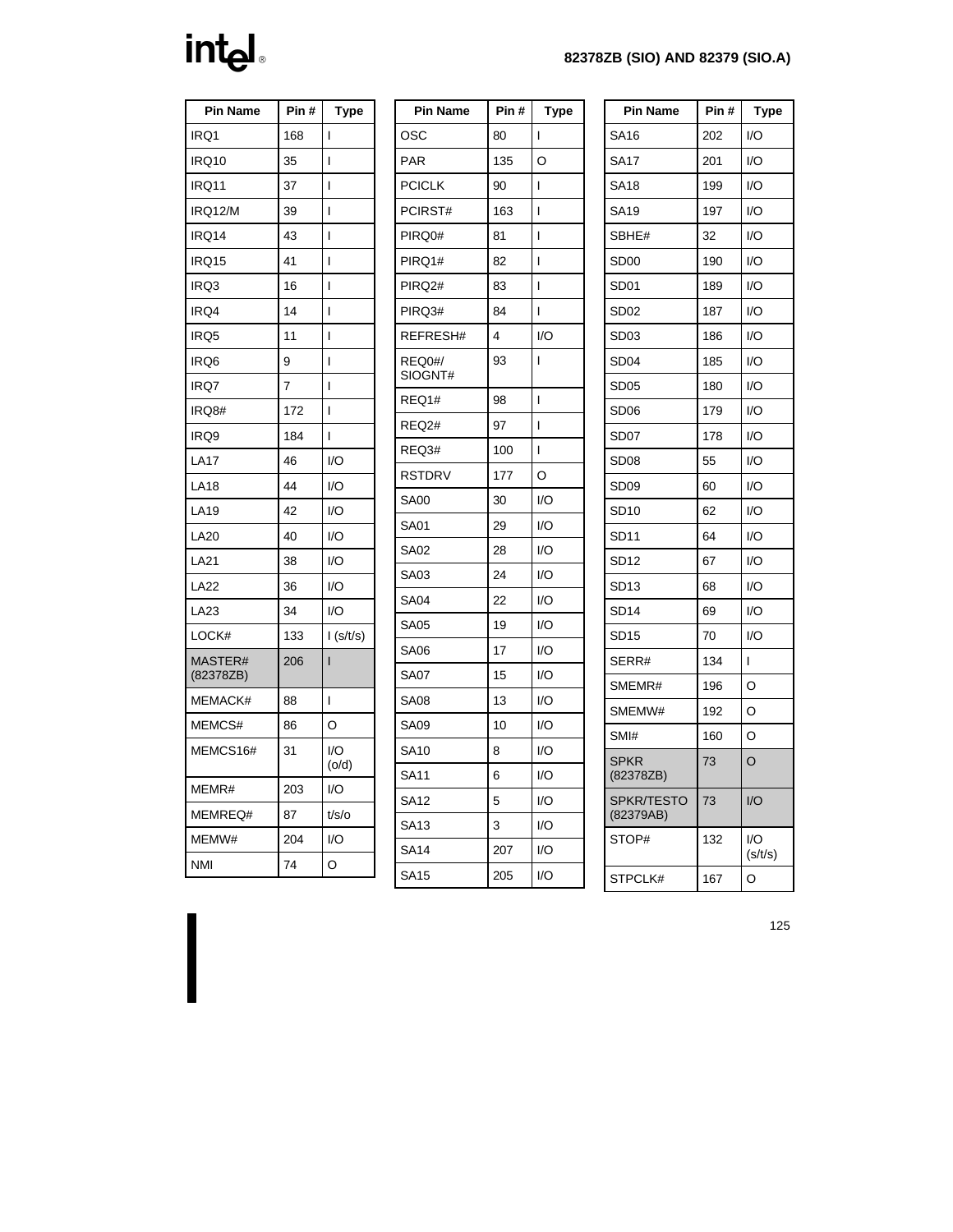# 82378ZB (SIO) AND 82379AB (SIO.A) Exercise the set of the set of the set of the set of the set of the set of the set of the set of the set of the set of the set of the set of the set of the set of the set of the set of the

| Pin Name                  | Pin # | <b>Type</b>    |
|---------------------------|-------|----------------|
| <b>SYSCLK</b>             | 166   | O              |
| TC<br>(82379AB)           | 20    | O              |
| <b>TEST</b>               | 169   | ı              |
| <b>TESTO</b><br>(82378ZB) | 21    | O              |
| TRDY#                     | 127   | 1/O<br>(s/t/s) |
| UBUSOE#                   | 164   | O              |
| <b>UBUSTR</b>             | 165   | O              |
| V <sub>DD</sub>           | 1     | V              |
| $V_{DD}$                  | 79    | V              |
| <b>V<sub>DD</sub></b>     | 104   | V              |
| $V_{DD}$                  | 105   | $\vee$         |
| $V_{DD}$                  | 116   | V              |
| V <sub>DD</sub>           | 131   | V              |
|                           |       |                |

| Pin Name                     | Pin # | <b>Type</b> |
|------------------------------|-------|-------------|
| $V_{DD}$                     | 144   | ٧           |
| $V_{DD}$                     | 156   | V           |
| $V_{DD}$                     | 157   | V           |
| $V_{DD}$                     | 181   | V           |
| V <sub>DD</sub><br>(82378ZB) |       |             |
| $V_{DD}$                     | 25    | V           |
| $V_{DD}$                     | 52    | V           |
| V <sub>DD</sub>              | 53    | V           |
| $V_{DD}$                     | 208   | V           |
| $V_{SS}$                     | 2     | V           |
| $V_{SS}$                     | 12    | V           |
| $V_{SS}$                     | 26    | V           |
| $V_{SS}$                     | 27    | $\vee$      |
| $V_{SS}$                     | 54    | V           |
| $V_{SS}$                     | 66    | V           |

| <b>Pin Name</b> | Pin# | <b>Type</b> |
|-----------------|------|-------------|
| $V_{SS}$        | 77   | V           |
| $V_{SS}$        | 78   | V           |
| $V_{SS}$        | 103  | V           |
| $V_{SS}$        | 117  | V           |
| $V_{SS}$        | 129  | V           |
| $V_{SS}$        | 130  | V           |
| $V_{SS}$        | 145  | V           |
| $V_{SS}$        | 158  | V           |
| $V_{SS}$        | 162  | V           |
| $V_{SS}$        | 182  | V           |
| $V_{SS}$        | 183  | V           |
| $V_{SS}$        | 194  | V           |
| ZEROWS#         | 188  | I           |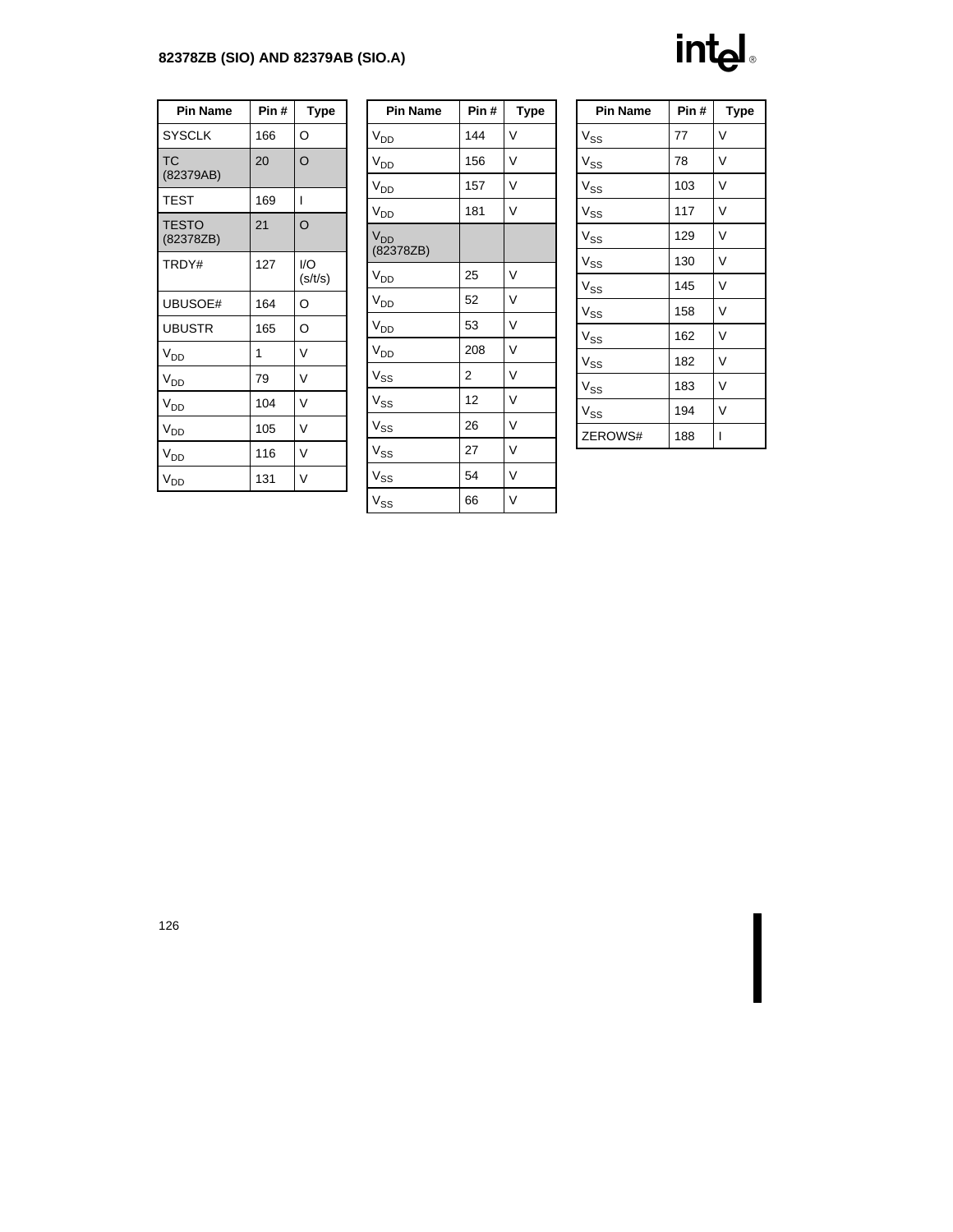

# **7.0. MECHANICAL SPECIFICATIONS**

# **7.1. Package Diagram**



**Figure 20. 208-Pin Quad Flat Pack (QFP) Package Dimensions**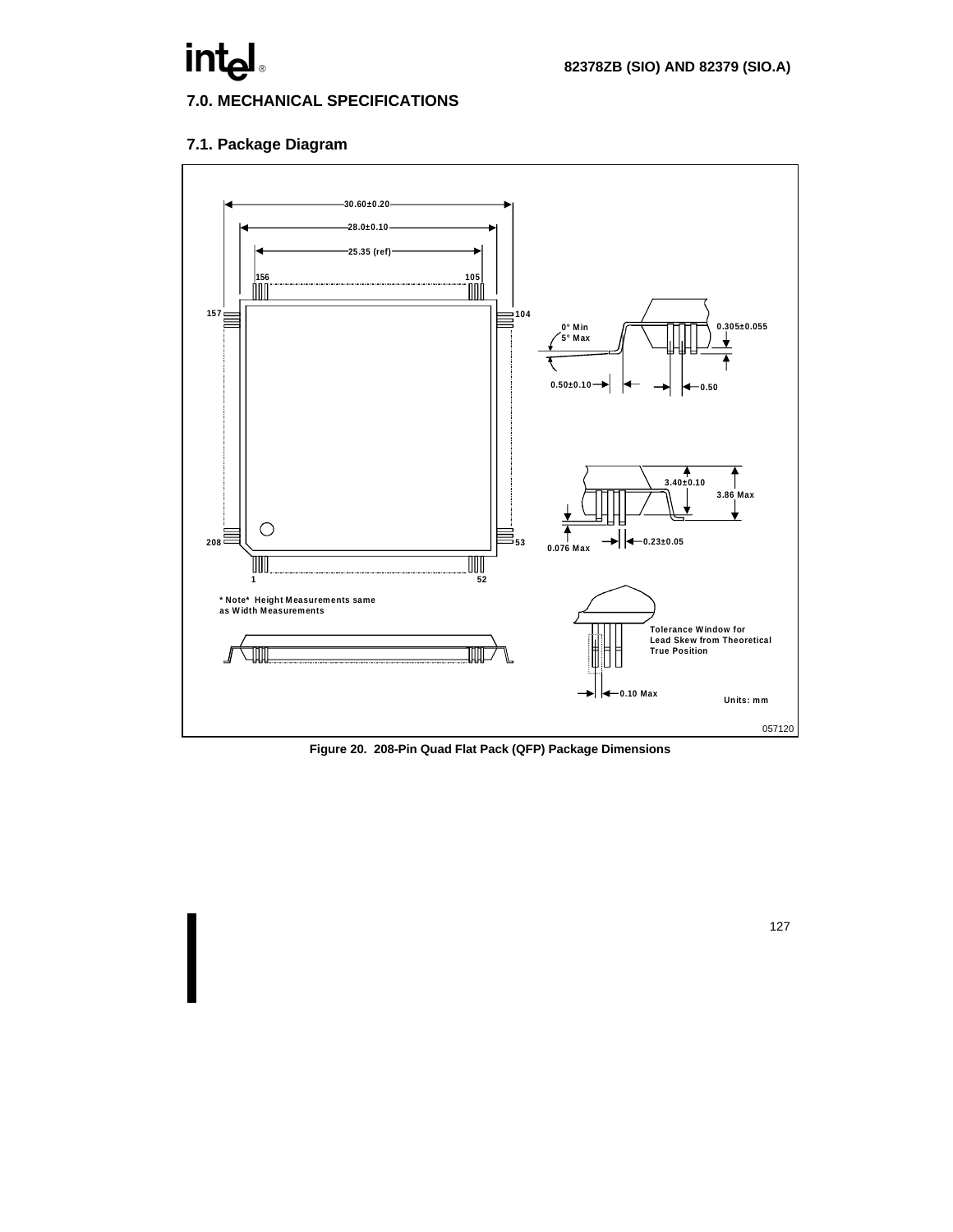

## **7.2. Thermal Specifications**

**Table 12. 82378 QFP Package Thermal Characteristics**

| Thermal Resistance - °C/Watt  |                         |      |     |
|-------------------------------|-------------------------|------|-----|
|                               | Air Flow Rate (Ft./Min) |      |     |
| <b>Parameter</b>              | o                       | 200  | 400 |
| $1^{\theta}$ Junction to Case | 6.6                     | 6.6  | 6.6 |
| $\theta$ Case to Ambient      | 36.6                    | 27.4 | 24  |

# **8.0. TESTABILITY**

The TEST and TESTO pins are used to test the SIO/SIO.A. During normal operations, the TEST pin must be grounded. The test output TESTO may be left as a no-connect (NC).

## **8.1. Global Tri-State**

The TEST pin and IRQ3 are used to provide a high-impedance tri-state test mode. When the following input combination occurs, all outputs and bi-directional pins are tri-stated, with the exception of TESTO:

 $TEST = '1'$ <br> $IRQ3 = '1'$  $IRO3 =$ 

The SIO/SIO.A must be reset after the bi-directional and output pins have been tri-stated in this manner.

## **8.2. Nand Tree**

A NAND Tree is provided primarily for VIL/VIH testing. The NAND Tree is also useful for ATE at board level testing. The NAND Tree allows the tester to test the solder connections for each individual signal pin.

The TEST pin, along with IRQ5 or IRQ6, activates the NAND Tree. All bi-directional pins, and certain pure output pins using bi-directional buffers for performance reasons, are tri-stated when the following input combinations occur:

| TEST | =      | '1' |
|------|--------|-----|
| IRQ5 | =      | '1' |
|      | - or - |     |
| TEST | =      | '1' |
| IRQ6 | =      | 'ח' |

The output pulse train is observed at the TESTO test output. Pure output pins are not included directly in the NAND Tree. As noted in Section 8.3, each output can be expected to toggle after the corresponding node noted next to the pin name toggles from a "1" to a "0".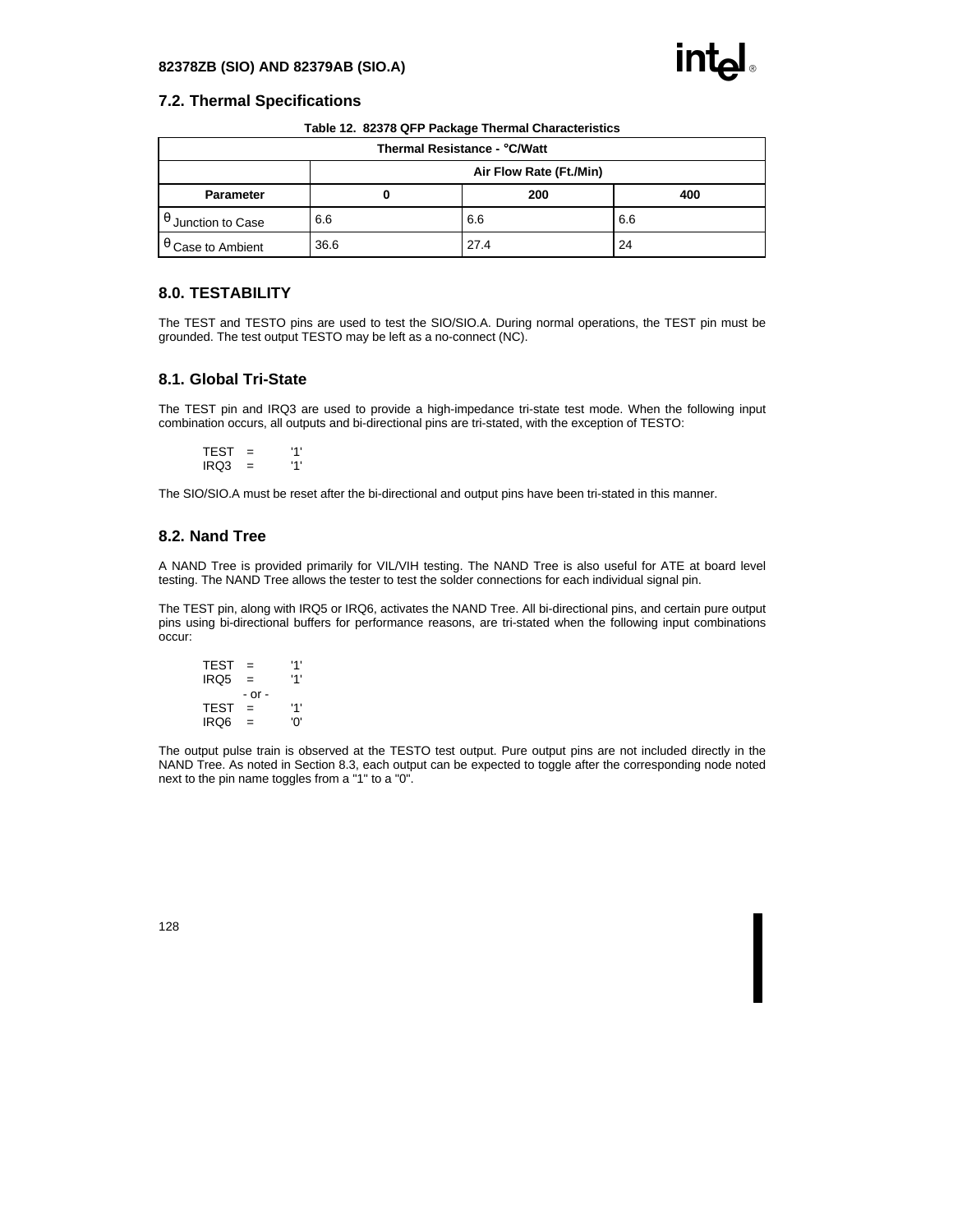The sequence of the ATE test is as follows:

- 1. Drive TEST and IRQ5 high or TEST high and IRQ6 low.
- 2. Drive each input and bi-directional pin noted in Section 8.3 high.
- 3. Starting with the pin farthest from TESTO (SA8 on the 82378ZB and SMI# on the 82379AB), individually drive each pin low. Expect TESTO to toggle with each pin. Expect each pure output noted in Section 8.3 to toggle after each corresponding input pin has been driven low.
- 4. Turn off tester drivers before driving TEST low.
- 5. Reset the SIO/SIO.A prior to proceeding with further testing.

## **8.3. NAND Tree Cell Order**

### **Table 13. NAND Tree Cell Order for 82378ZB**

| <b>Tree Output#</b> | Pin#             | <b>Pin Name</b> | <b>Notes</b>            |
|---------------------|------------------|-----------------|-------------------------|
|                     | 14               | IRQ4            | Reserved                |
|                     | 21               | <b>TESTO</b>    | <b>Test Mode Output</b> |
| $\mathbf{1}$        | 11               | IRQ5            | Cell Closest to TESTO   |
| $\overline{2}$      | 10               | SA9             |                         |
| $\mathbf{3}$        | $\boldsymbol{9}$ | IRQ6            |                         |
| $\sqrt{4}$          | $\bf 8$          | <b>SA10</b>     |                         |
| 5                   | $\overline{7}$   | IRQ7            |                         |
| $\,6$               | $\,$ 6 $\,$      | <b>SA11</b>     |                         |
| $\overline{7}$      | $\sqrt{5}$       | <b>SA12</b>     |                         |
| $\bf 8$             | $\overline{4}$   | REFRESH#        |                         |
| $\boldsymbol{9}$    | $\mathbf{3}$     | <b>SA13</b>     |                         |
| 10                  | 207              | <b>SA14</b>     |                         |
| 11                  | 206              | MASTER#         |                         |
| 12                  | 205              | <b>SA15</b>     |                         |
| 13                  | 204              | MEMW#           |                         |
| 14                  | 203              | MEMR#           |                         |
| 15                  | 202              | <b>SA16</b>     |                         |
| 16                  | 201              | <b>SA17</b>     |                         |
| 17                  | 200              | IOR#            |                         |
| 18                  | 199              | <b>SA18</b>     |                         |
| 19                  | 198              | IOW#            |                         |
| 20                  | 197              | <b>SA19</b>     |                         |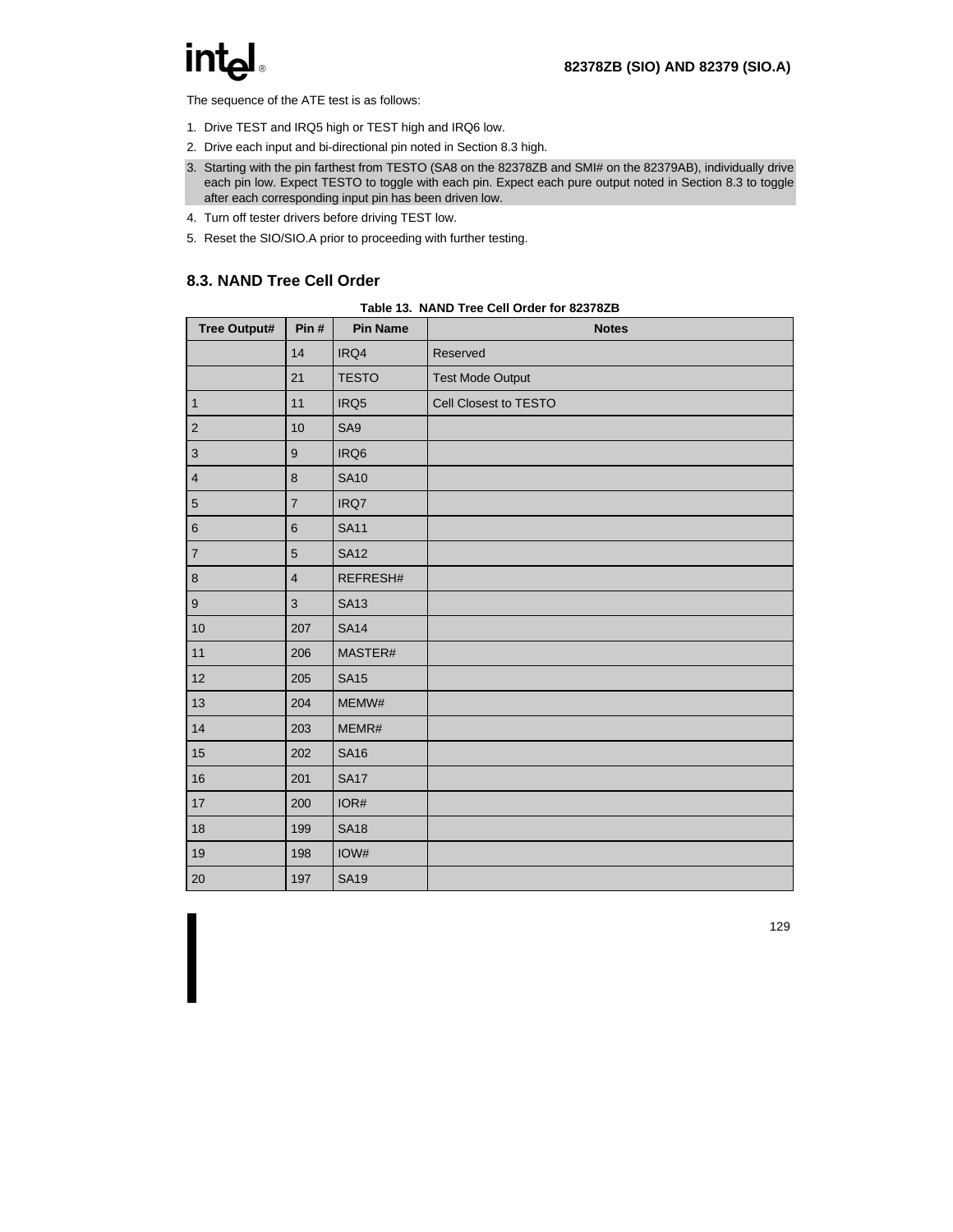

| <b>Tree Output#</b> | Pin# | <b>Pin Name</b> | <b>Notes</b>                     |
|---------------------|------|-----------------|----------------------------------|
| 21                  | 196  | SMEMR#          |                                  |
| 22                  | 193  | <b>AEN</b>      |                                  |
| 23                  | 192  | SMEMW#          |                                  |
| 24                  | 191  | <b>IOCHRDY</b>  |                                  |
| 25                  | 190  | SD <sub>0</sub> |                                  |
| 26                  | 189  | SD <sub>1</sub> |                                  |
| 27                  | 188  | ZEROWS#         |                                  |
| 28                  | 187  | SD <sub>2</sub> |                                  |
| 29                  | 186  | SD <sub>3</sub> |                                  |
| 30                  | 185  | SD <sub>4</sub> |                                  |
| 31                  | 184  | IRQ9            |                                  |
| 32                  | 180  | SD <sub>5</sub> |                                  |
| 33                  | 179  | SD <sub>6</sub> |                                  |
| 34                  | 178  | SD <sub>7</sub> |                                  |
| 35                  | 177  | <b>RSTDRV</b>   |                                  |
| 36                  | 176  | IOCHK#          |                                  |
|                     | 175  | ECSADDR0        | NAND Tree Output of Tree Cell 28 |
|                     | 174  | ECSADDR1        | NAND Tree Output of Tree Cell 29 |
|                     | 173  | ECSADDR2        | NAND Tree Output of Tree Cell 30 |
| 37                  | 172  | IRQ8#           |                                  |
| 38                  | 171  | EXTSMI#         |                                  |
|                     | 170  | ECSEN#          | NAND Tree Output of Tree Cell 32 |
|                     | 169  | <b>TEST</b>     | PI => VCC, TEST must be '1'      |
| 39                  | 168  | IRQ1            |                                  |
|                     | 167  | STPCLK#         |                                  |
| 40                  | 166  | <b>SYSCLK</b>   |                                  |
|                     | 165  | <b>UBUSTR</b>   | NAND Tree Output of Tree Cell 33 |
|                     | 164  | UBUSOE#         | NAND Tree Output of Tree Cell 34 |
| 41                  | 163  | PCIRST#         |                                  |
| 42                  | 161  | <b>DSKCHG</b>   |                                  |
|                     | 160  | SMI#            |                                  |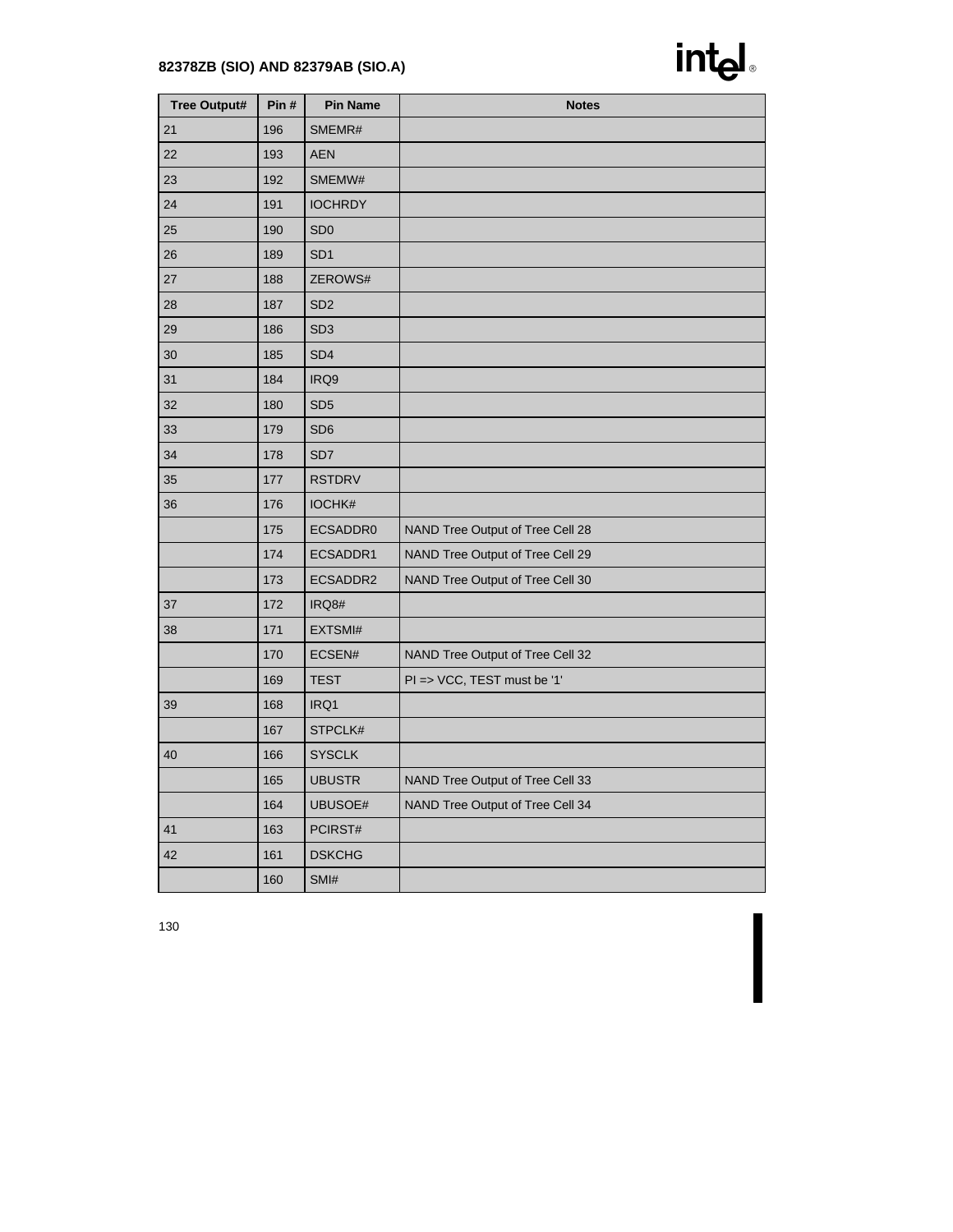# E **82378ZB (SIO) AND 82379 (SIO.A)**

| <b>Tree Output#</b> | Pin $#$ | <b>Pin Name</b>   | <b>Notes</b> |
|---------------------|---------|-------------------|--------------|
| 43                  | 159     | AD <sub>0</sub>   |              |
| 44                  | 155     | AD1               |              |
| 45                  | 154     | AD <sub>2</sub>   |              |
| 46                  | 153     | AD <sub>3</sub>   |              |
| 47                  | 152     | AD4               |              |
| 48                  | 151     | AD <sub>5</sub>   |              |
| 49                  | 150     | AD <sub>6</sub>   |              |
| 50                  | 149     | AD7               |              |
| 51                  | 148     | AD <sub>8</sub>   |              |
| 52                  | 147     | C/BE0#            |              |
| 53                  | 146     | AD9               |              |
| 54                  | 143     | AD10              |              |
| 55                  | 142     | AD11              |              |
| 56                  | 141     | AD12              |              |
| 57                  | 140     | AD <sub>13</sub>  |              |
| 58                  | 139     | AD <sub>14</sub>  |              |
| 59                  | 138     | AD15              |              |
| 60                  | 137     | C/BE1#            |              |
| 61                  | 136     | $\textsf{INIT}{}$ |              |
| 62                  | 135     | <b>PAR</b>        |              |
| 63                  | 134     | SERR#             |              |
| 64                  | 133     | LOCK#             |              |
| 65                  | 132     | STOP#             |              |
| 66                  | 128     | DEVSEL#           |              |
| 67                  | 127     | TRDY#             |              |
| 68                  | 126     | IRDY#             |              |
| 69                  | 125     | FRAME#            |              |
| $70\,$              | 124     | C/BE2#            |              |
| $\bf 71$            | 123     | AD16              |              |
| 72                  | 122     | AD17              |              |
| 73                  | 121     | AD <sub>18</sub>  |              |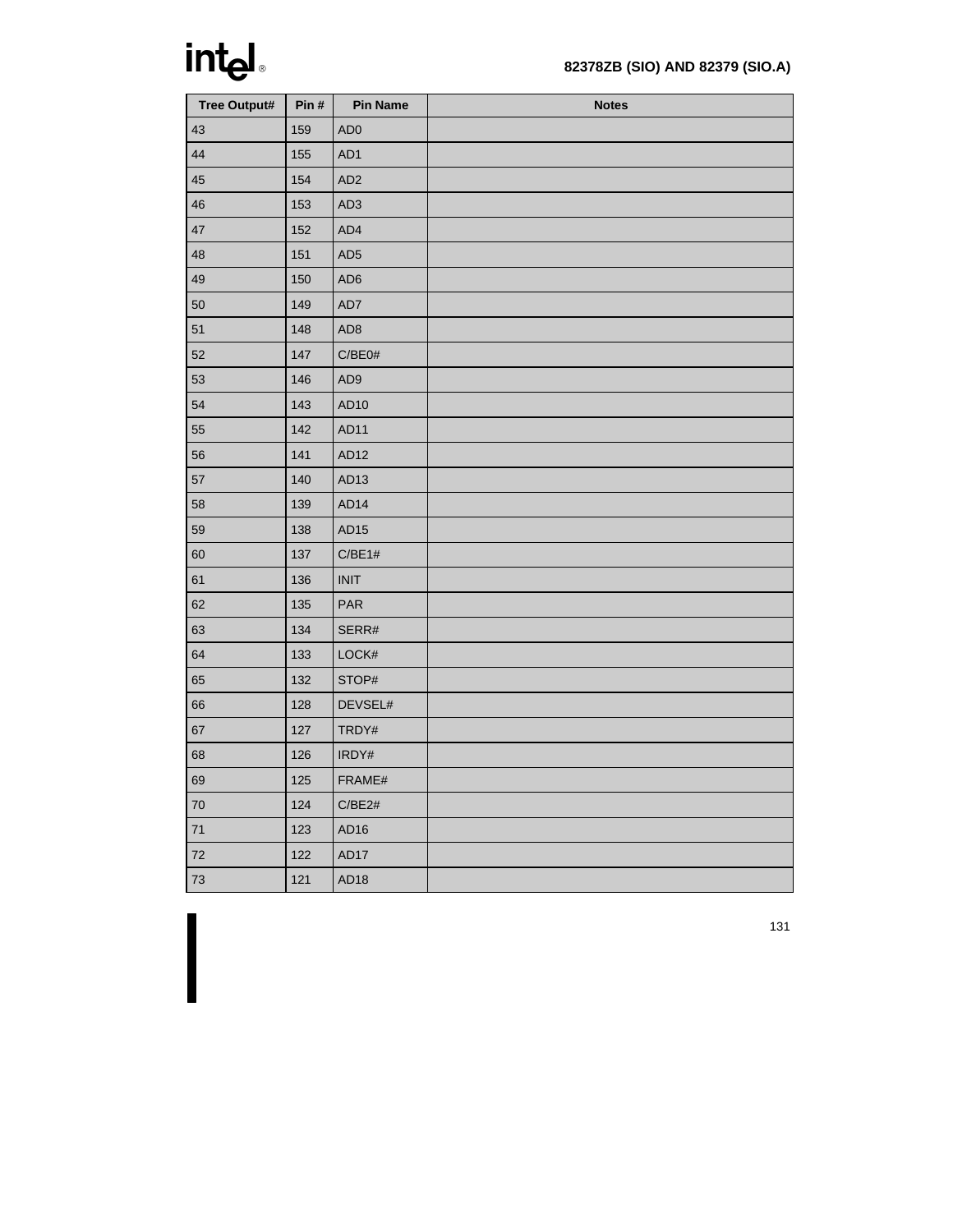

| <b>Tree Output#</b> | Pin# | <b>Pin Name</b>  | <b>Notes</b>                      |
|---------------------|------|------------------|-----------------------------------|
| 74                  | 120  | AD <sub>19</sub> |                                   |
| 75                  | 119  | AD20             |                                   |
| 76                  | 118  | AD21             |                                   |
| 77                  | 115  | AD22             |                                   |
| 78                  | 114  | AD23             |                                   |
| 79                  | 113  | C/BE3#           |                                   |
| 80                  | 112  | AD <sub>24</sub> |                                   |
| 81                  | 111  | AD25             |                                   |
| 82                  | 110  | AD26             |                                   |
| 83                  | 109  | <b>AD27</b>      |                                   |
| 84                  | 108  | AD28             |                                   |
| 85                  | 107  | AD29             |                                   |
| 86                  | 106  | AD30             |                                   |
| 87                  | 102  | AD31             |                                   |
| 88                  | 101  | <b>IDSEL</b>     |                                   |
| 89                  | 100  | REQ3#            |                                   |
| 90                  | 98   | REQ1#            |                                   |
| 91                  | 97   | REQ2#            |                                   |
| 92                  | 96   | CPUREQ#          |                                   |
|                     | 95   | CPUGNT#          | NAND Tree Output of Tree Cell 93  |
|                     | 94   | GNT1#            | NAND Tree Output of Tree Cell 95  |
| 93                  | 93   | REQ0#            |                                   |
|                     | 92   | GNT0#            | NAND Tree Output of Tree Cell 100 |
| 94                  | 90   | <b>PCICLK</b>    |                                   |
|                     | 89   | FLSHREQ#         | NAND Tree Output of Tree Cell 102 |
| 95                  | 88   | MEMACK#          |                                   |
|                     | 87   | MEMREQ#          | NAND Tree Output of Tree Cell 103 |
|                     | 86   | MEMCS#           | NAND Tree Output of Tree Cell 104 |
|                     | 85   | ALT_A20          | NAND Tree Output of Tree Cell 105 |
| 96                  | 84   | PIRQ[3]#         |                                   |
| 97                  | 83   | PIRQ[2]#         |                                   |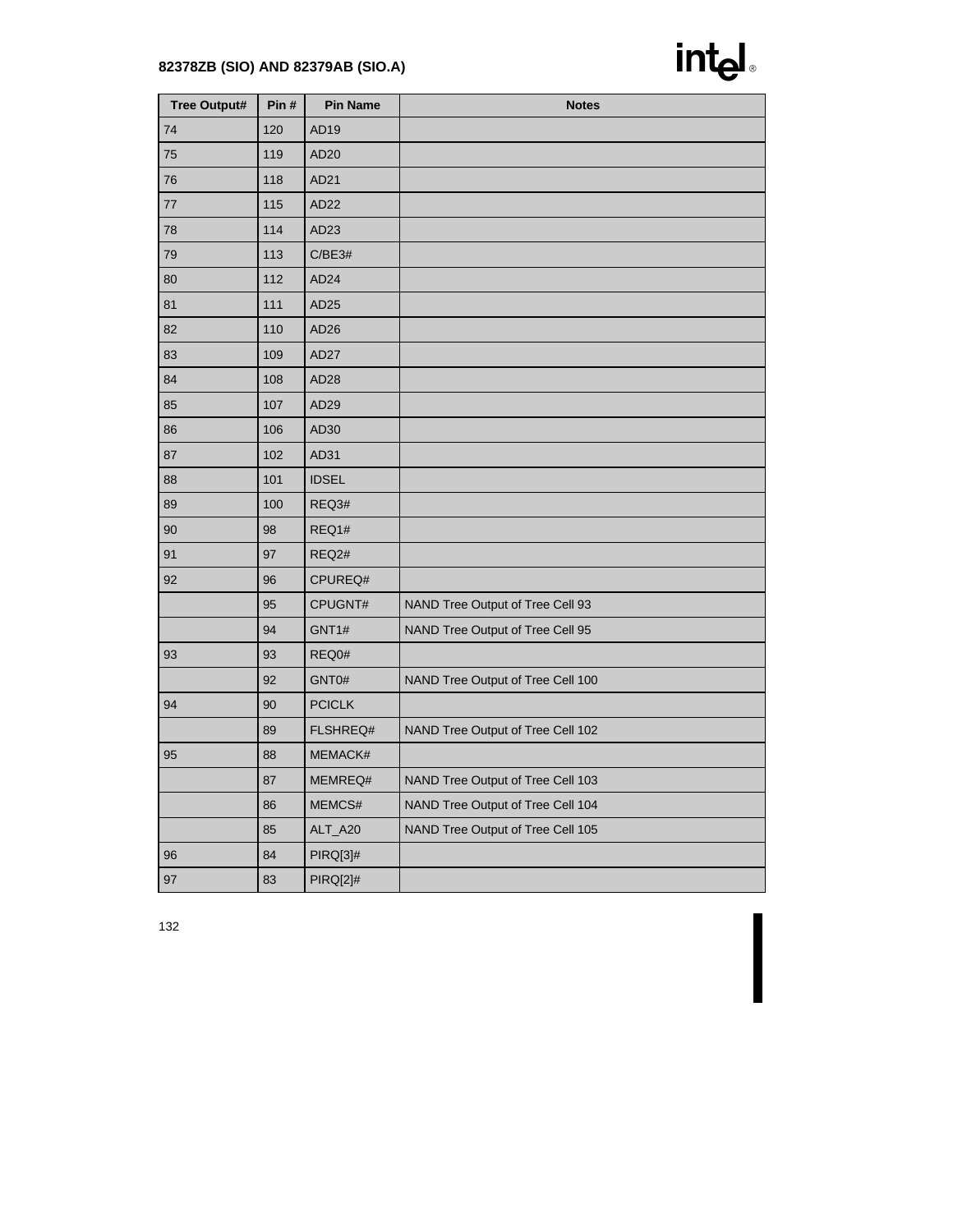# E **82378ZB (SIO) AND 82379 (SIO.A)**

| <b>Tree Output#</b> | Pin# | <b>Pin Name</b>   | <b>Notes</b>                     |
|---------------------|------|-------------------|----------------------------------|
| 98                  | 82   | PIRQ[1]#          |                                  |
| 99                  | 81   | PIRQ[0]#          |                                  |
| 100                 | 80   | <b>OSC</b>        |                                  |
|                     | 76   | ALT_RST#          | NAND Tree Output of Tree Cell 23 |
|                     | 75   | <b>INT</b>        | NAND Tree Output of Tree Cell 24 |
|                     | 74   | <b>NMI</b>        | NAND Tree Output of Tree Cell 25 |
| 101                 | 73   | <b>SPKR</b>       |                                  |
|                     | 72   | IGNNE#            | NAND Tree Output of Tree Cell 26 |
| 102                 | 71   | FERR#             |                                  |
| 103                 | 70   | <b>SD15</b>       |                                  |
| 104                 | 69   | <b>SD14</b>       |                                  |
| 105                 | 68   | <b>SD13</b>       |                                  |
| 106                 | 67   | <b>SD12</b>       |                                  |
| 107                 | 65   | DREQ7             |                                  |
| 108                 | 64   | <b>SD11</b>       |                                  |
| 109                 | 63   | DACK7#            |                                  |
| 110                 | 62   | <b>SD10</b>       |                                  |
| 111                 | 61   | DREQ6             |                                  |
| 112                 | 60   | SD <sub>9</sub>   |                                  |
| 113                 | 59   | DACK6#            |                                  |
| 114                 | 58   | DREQ3             |                                  |
| 115                 | 57   | DREQ <sub>2</sub> |                                  |
| 116                 | 56   | DREQ1             |                                  |
| 117                 | 55   | SD <sub>8</sub>   |                                  |
| 118                 | 51   | DREQ5             |                                  |
| 119                 | 50   | DACK5#            |                                  |
| 120                 | 49   | DACK3#            |                                  |
| 121                 | 48   | DACK1#            |                                  |
| 122                 | 47   | DREQ0             |                                  |
| 123                 | 46   | <b>LA17</b>       |                                  |
| 124                 | 45   | DACK0#            |                                  |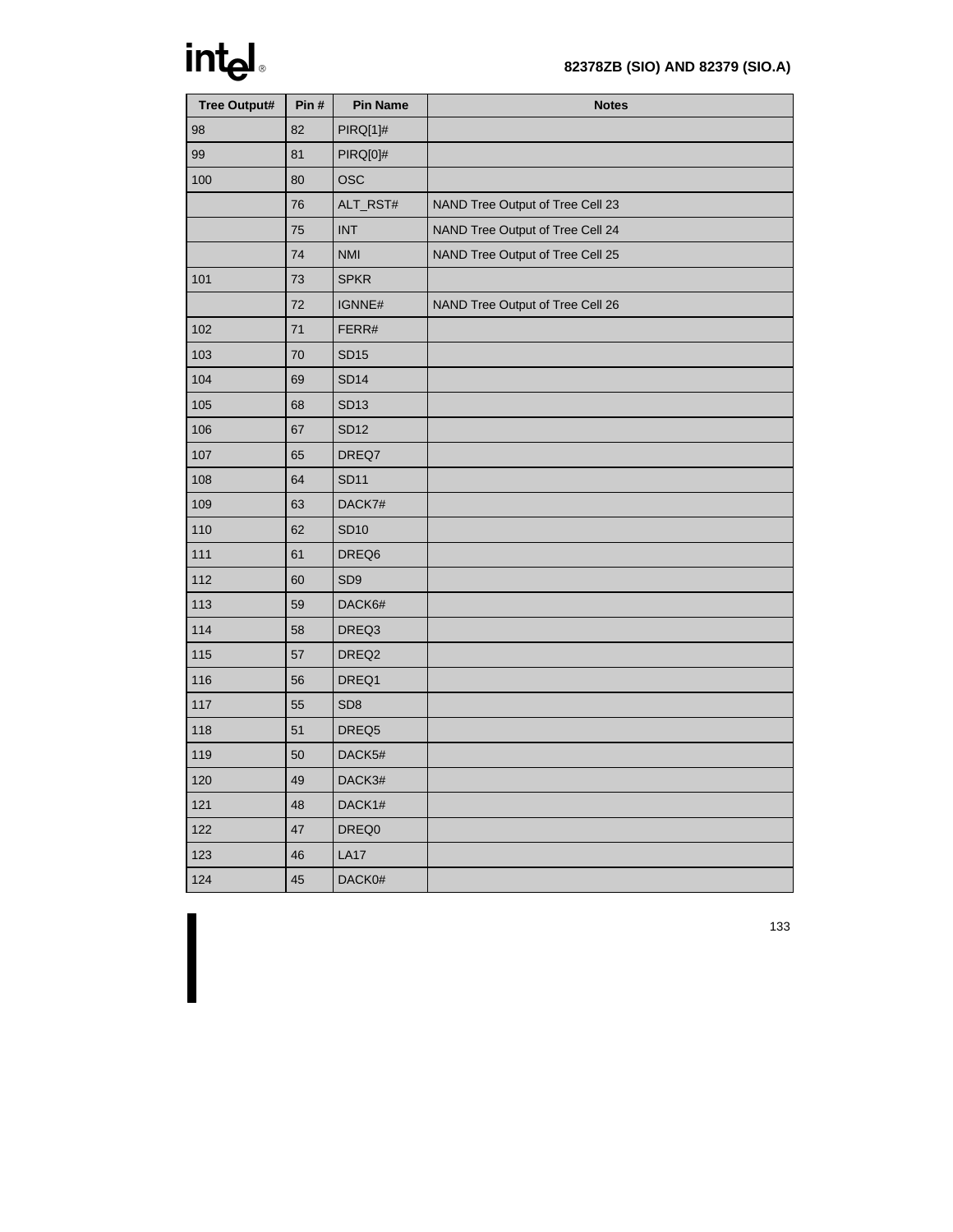

| <b>Tree Output#</b> | Pin# | <b>Pin Name</b> | <b>Notes</b>                                                                                               |
|---------------------|------|-----------------|------------------------------------------------------------------------------------------------------------|
| 125                 | 44   | <b>LA18</b>     |                                                                                                            |
| 126                 | 43   | IRQ14           |                                                                                                            |
| 127                 | 42   | <b>LA19</b>     |                                                                                                            |
| 128                 | 41   | <b>IRQ15</b>    |                                                                                                            |
| 129                 | 40   | <b>LA20</b>     |                                                                                                            |
| 130                 | 39   | IRQ12/M         |                                                                                                            |
| 131                 | 38   | LA21            |                                                                                                            |
| 132                 | 37   | IRQ11           |                                                                                                            |
| 133                 | 36   | <b>LA22</b>     |                                                                                                            |
| 134                 | 35   | <b>IRQ10</b>    |                                                                                                            |
| 135                 | 34   | <b>LA23</b>     |                                                                                                            |
| 136                 | 33   | <b>IOCS16#</b>  |                                                                                                            |
| 137                 | 32   | SBHE#           |                                                                                                            |
| 138                 | 31   | MEMCS16#        |                                                                                                            |
| 139                 | 30   | SA <sub>0</sub> |                                                                                                            |
| 140                 | 29   | SA <sub>1</sub> |                                                                                                            |
| 141                 | 28   | SA <sub>2</sub> |                                                                                                            |
| 142                 | 24   | SA <sub>3</sub> |                                                                                                            |
| 143                 | 23   | <b>BALE</b>     |                                                                                                            |
| 144                 | 22   | SA4             |                                                                                                            |
| 145                 | 20   | <b>EOP</b>      |                                                                                                            |
| 146                 | 19   | SA <sub>5</sub> |                                                                                                            |
| 147                 | 18   | DACK2#          |                                                                                                            |
| 148                 | 17   | SA6             |                                                                                                            |
| 149                 | 16   | IRQ3            | Output signals will transition from high-impedance state to driving<br>state after this pin is driven low. |
| 150                 | 15   | SA7             |                                                                                                            |
| 151                 | 13   | SA <sub>8</sub> | Cell furthest from TESTO Start of NAND Tree                                                                |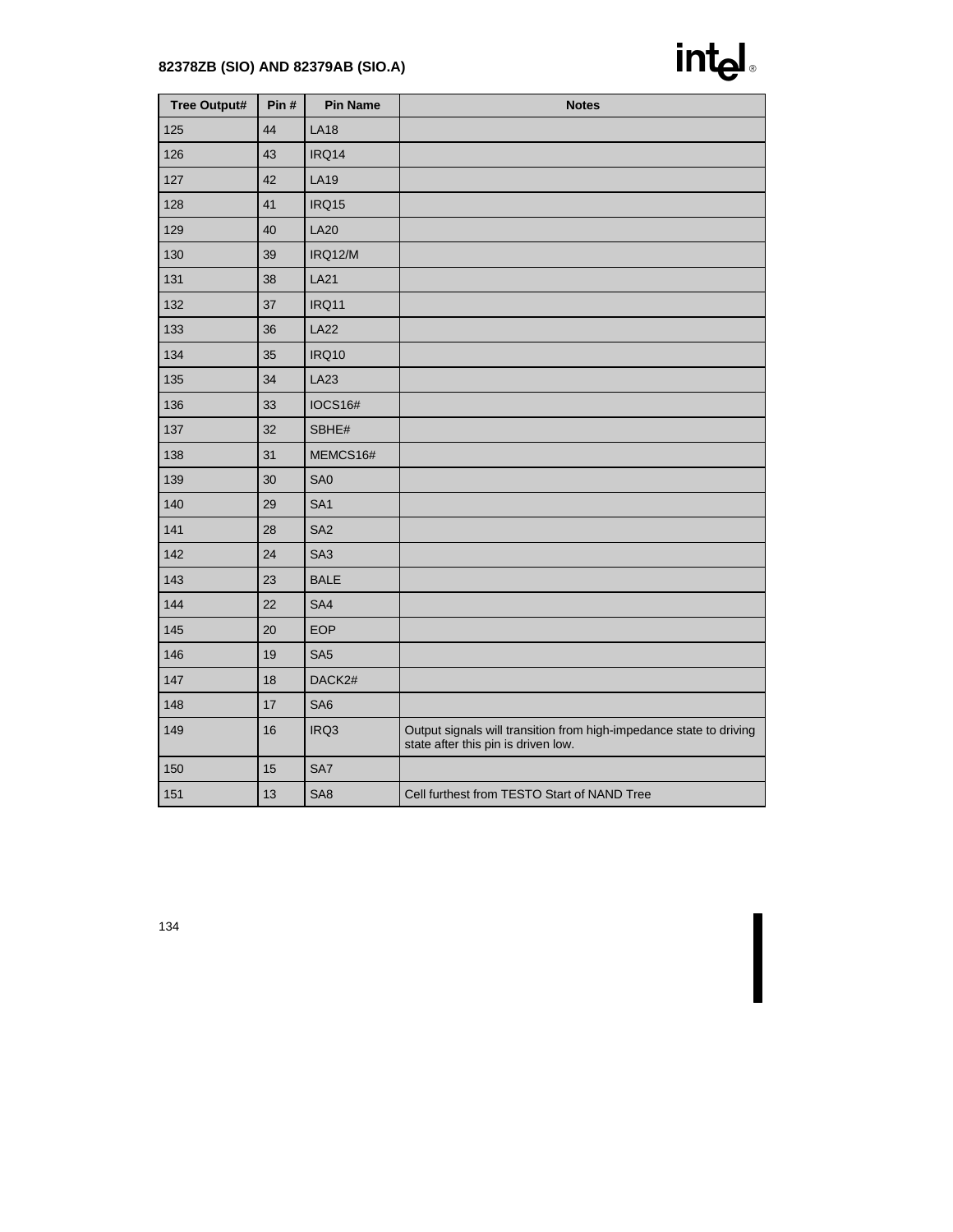# E **82378ZB (SIO) AND 82379 (SIO.A)**

| Table 14. NAND Tree Cell<br>Order for 82379AB |      |                   |  |  |  |
|-----------------------------------------------|------|-------------------|--|--|--|
| Order                                         | Pin# | <b>Pin Name</b>   |  |  |  |
| 1                                             | 160  | SMI#              |  |  |  |
| 2                                             | 91   | GNT <sub>2#</sub> |  |  |  |
| 3                                             | 99   | GNT3#             |  |  |  |
| 4                                             | 195  | APICCLK           |  |  |  |
| 5                                             | 21   | APICD1            |  |  |  |
| 6                                             | 13   | SA8               |  |  |  |
| $\overline{7}$                                | 15   | SA7               |  |  |  |
| 8                                             | 16   | IRQ3              |  |  |  |
| 9                                             | 17   | SA <sub>6</sub>   |  |  |  |
| 10                                            | 18   | DACK2#            |  |  |  |
| 11                                            | 19   | SA <sub>5</sub>   |  |  |  |
| 12                                            | 20   | ТC                |  |  |  |
| 13                                            | 22   | SA4               |  |  |  |
| 14                                            | 23   | <b>BALE</b>       |  |  |  |
| 15                                            | 24   | SA3               |  |  |  |
| 16                                            | 28   | SA <sub>2</sub>   |  |  |  |
| 17                                            | 29   | SA1               |  |  |  |
| 18                                            | 30   | SA0               |  |  |  |
| 19                                            | 31   | MEMCS16#          |  |  |  |
| 20                                            | 32   | SBHE#             |  |  |  |
| 21                                            | 33   | <b>IOCS16#</b>    |  |  |  |
| 22                                            | 34   | LA23              |  |  |  |
| 23                                            | 35   | IRQ10             |  |  |  |
| 24                                            | 36   | <b>LA22</b>       |  |  |  |
| 25                                            | 37   | IRQ11             |  |  |  |
| 26                                            | 38   | <b>LA21</b>       |  |  |  |
| 27                                            | 39   | <b>IRQ12/M</b>    |  |  |  |
| 28                                            | 40   | <b>LA20</b>       |  |  |  |
| 29                                            | 41   | IRQ15             |  |  |  |
| 30                                            | 42   | <b>LA19</b>       |  |  |  |
| 31                                            | 43   | IRQ14             |  |  |  |
| 32                                            | 44   | <b>LA18</b>       |  |  |  |
| 33                                            | 45   | DACK0#            |  |  |  |
| 34                                            | 46   | <b>LA17</b>       |  |  |  |

## **Table 14. NAND Tree Cell Order for 82379AB**

| Order | Pin# | <b>Pin Name</b>   |
|-------|------|-------------------|
| 35    | 47   | DREQ0             |
| 36    | 48   | DACK1#            |
| 37    | 49   | DACK3#            |
| 38    | 50   | DACK5#            |
| 39    | 51   | DREQ <sub>5</sub> |
| 40    | 55   | SD8               |
| 41    | 56   | DREQ1             |
| 42    | 57   | DREQ2             |
| 43    | 58   | DREQ3             |
| 44    | 59   | DACK6#            |
| 45    | 60   | SD <sub>9</sub>   |
| 46    | 61   | DREQ6             |
| 47    | 62   | SD <sub>10</sub>  |
| 48    | 63   | DACK7#            |
| 49    | 64   | <b>SD11</b>       |
| 50    | 65   | DREQ7             |
| 51    | 67   | SD12              |
| 52    | 68   | SD13              |
| 53    | 69   | SD <sub>14</sub>  |
| 54    | 70   | SD <sub>15</sub>  |
| 55    | 71   | FERR#             |
| 56    | 72   | IGNNE#            |
| 57    | 74   | <b>NMI</b>        |
| 58    | 75   | <b>INT</b>        |
| 59    | 76   | ALT_RST#          |
| 60    | 80   | OSC               |
| 61    | 81   | PIRQ0#            |
| 62    | 82   | PIRQ1             |
| 63    | 83   | PIRQ2             |
| 64    | 84   | PIRQ3#            |
| 65    | 85   | ALT_A20           |
| 66    | 86   | MEMCS#            |
| 67    | 87   | MEMREQ#           |
| 68    | 88   | MEMACK#           |

**Table 14. NAND Tree Cell Order for 82379AB**

| Order | Pin# | <b>Pin Name</b>   |
|-------|------|-------------------|
| 69    | 89   | <b>FLSHREQ#</b>   |
| 70    | 90   | <b>PCICLK</b>     |
| 71    | 92   | GNT0              |
| 72    | 93   | REQ0#             |
| 73    | 94   | GNT <sub>1#</sub> |
| 74    | 95   | CPUGNT#           |
| 75    | 96   | CPUREQ#           |
| 76    | 97   | REQ2#             |
| 77    | 98   | REQ1#             |
| 78    | 100  | REQ3#             |
| 79    | 101  | IDSEL             |
| 80    | 102  | AD31              |
| 81    | 106  | AD30              |
| 82    | 107  | AD29              |
| 83    | 108  | AD28              |
| 84    | 109  | AD27              |
| 85    | 110  | AD26              |
| 86    | 111  | AD25              |
| 87    | 112  | AD <sub>24</sub>  |
| 88    | 113  | C/BE3#            |
| 89    | 114  | AD23              |
| 90    | 115  | AD22              |
| 91    | 118  | AD21              |
| 92    | 119  | AD20              |
| 93    | 120  | AD19              |
| 94    | 121  | AD <sub>18</sub>  |
| 95    | 122  | AD17              |
| 96    | 123  | AD16              |
| 97    | 124  | C/BE2#            |
| 98    | 125  | FRAME#            |
| 99    | 126  | IRDY#             |
| 100   | 127  | TRDY#             |
| 101   | 128  | DEVSEL#           |
| 102   | 132  | STOP#             |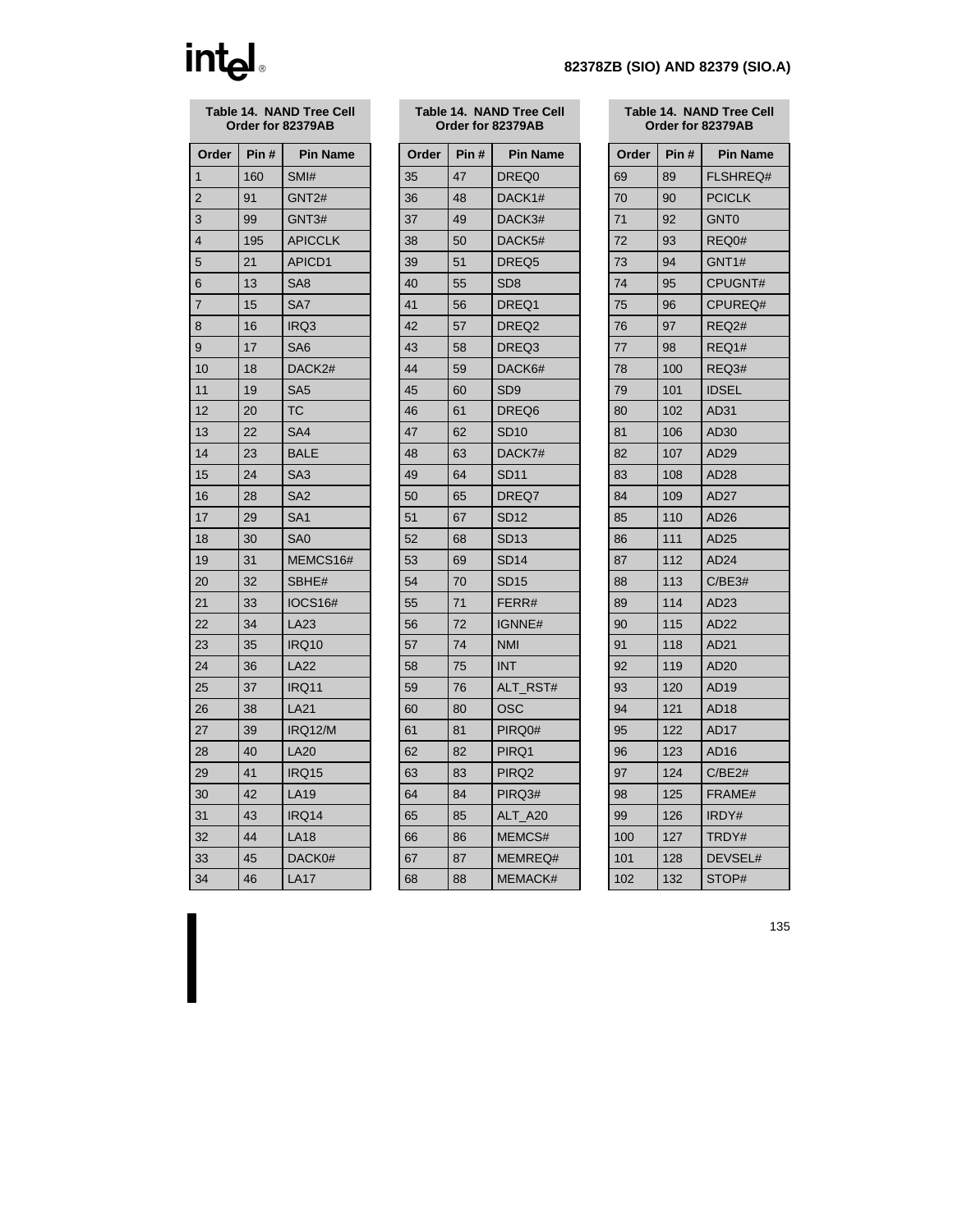| 82378ZB (SIO) AND 82379AB (SIO.A) | <b>intel</b> |
|-----------------------------------|--------------|

| Table 14. NAND Tree Cell<br>Order for 82379AB |      |                  |
|-----------------------------------------------|------|------------------|
| Order                                         | Pin# | <b>Pin Name</b>  |
| 103                                           | 133  | LOCK#            |
| 104                                           | 134  | SERR#            |
| 105                                           | 135  | <b>PAR</b>       |
| 106                                           | 136  | <b>INIT</b>      |
| 107                                           | 137  | C/BE1#           |
| 108                                           | 138  | AD <sub>15</sub> |
| 109                                           | 139  | AD <sub>14</sub> |
| 110                                           | 140  | AD <sub>13</sub> |
| 111                                           | 141  | AD12             |
| 112                                           | 142  | <b>AD11</b>      |
| 113                                           | 143  | AD10             |
| 114                                           | 146  | AD9              |
| 115                                           | 147  | C/BE0#           |
| 116                                           | 148  | AD8              |
| 117                                           | 149  | AD7              |
| 118                                           | 150  | AD6              |
| 119                                           | 131  | AD5              |
| 120                                           | 152  | AD4              |
| 121                                           | 153  | AD3              |
| 122                                           | 154  | AD <sub>2</sub>  |
| 123                                           | 155  | AD1              |
| 124                                           | 159  | AD <sub>0</sub>  |
| 125                                           | 161  | <b>DSKCHG</b>    |
| 126                                           | 163  | PCIRST#          |

| Table 14. NAND Tree Cell<br>Order for 82379AB |      |                 |
|-----------------------------------------------|------|-----------------|
| Order                                         | Pin# | <b>Pin Name</b> |
| 127                                           | 164  | UBUSOE#         |
| 128                                           | 165  | UBUSTR          |
| 129                                           | 166  | <b>SYSCLK</b>   |
| 130                                           | 167  | STPCLK#         |
| 131                                           | 168  | IRQ1            |
| 132                                           | 170  | ECSEN#          |
| 133                                           | 171  | EXTSMI#         |
| 134                                           | 172  | IRQ8#           |
| 135                                           | 173  | ECSADDR2        |
| 136                                           | 174  | ECSADDR1        |
| 137                                           | 175  | ECSADDR0        |
| 138                                           | 176  | IOCHK#          |
| 139                                           | 177  | RSTDRV          |
| 140                                           | 178  | SD7             |
| 141                                           | 179  | SD6             |
| 142                                           | 180  | SD5             |
| 143                                           | 184  | IRQ9            |
| 144                                           | 185  | SD4             |
| 145                                           | 186  | SD3             |
| 146                                           | 187  | SD <sub>2</sub> |
| 147                                           | 188  | ZEROWS#         |
| 148                                           | 189  | SD1             |
| 149                                           | 190  | SD0             |
| 150                                           | 191  | <b>IOCHRDY</b>  |

| Table 14.  NAND Tree Cell |                   |  |
|---------------------------|-------------------|--|
|                           | Order for 82379AB |  |

| Order | Pin#           | <b>Pin Name</b>    |
|-------|----------------|--------------------|
| 151   | 192            | SMEMW#             |
| 152   | 193            | <b>AEN</b>         |
| 153   | 196            | SMEMR#             |
| 154   | 197            | <b>SA19</b>        |
| 155   | 198            | IOW#               |
| 156   | 199            | <b>SA18</b>        |
| 157   | 200            | IOR#               |
| 158   | 201            | <b>SA17</b>        |
| 159   | 202            | <b>SA16</b>        |
| 160   | 203            | MEMR#              |
| 161   | 204            | MEMW#              |
| 162   | 205            | <b>SA15</b>        |
| 163   | 206            | APICD <sub>0</sub> |
| 164   | 207            | <b>SA14</b>        |
| 165   | 3              | <b>SA13</b>        |
| 166   | 4              | REFRESH#           |
| 167   | 5              | <b>SA12</b>        |
| 168   | 6              | <b>SA11</b>        |
| 169   | $\overline{7}$ | IRQ7               |
| 170   | 8              | <b>SA10</b>        |
| 171   | 9              | IRQ6               |
| 172   | 10             | SA <sub>9</sub>    |
| 173   | 11             | IRQ5               |